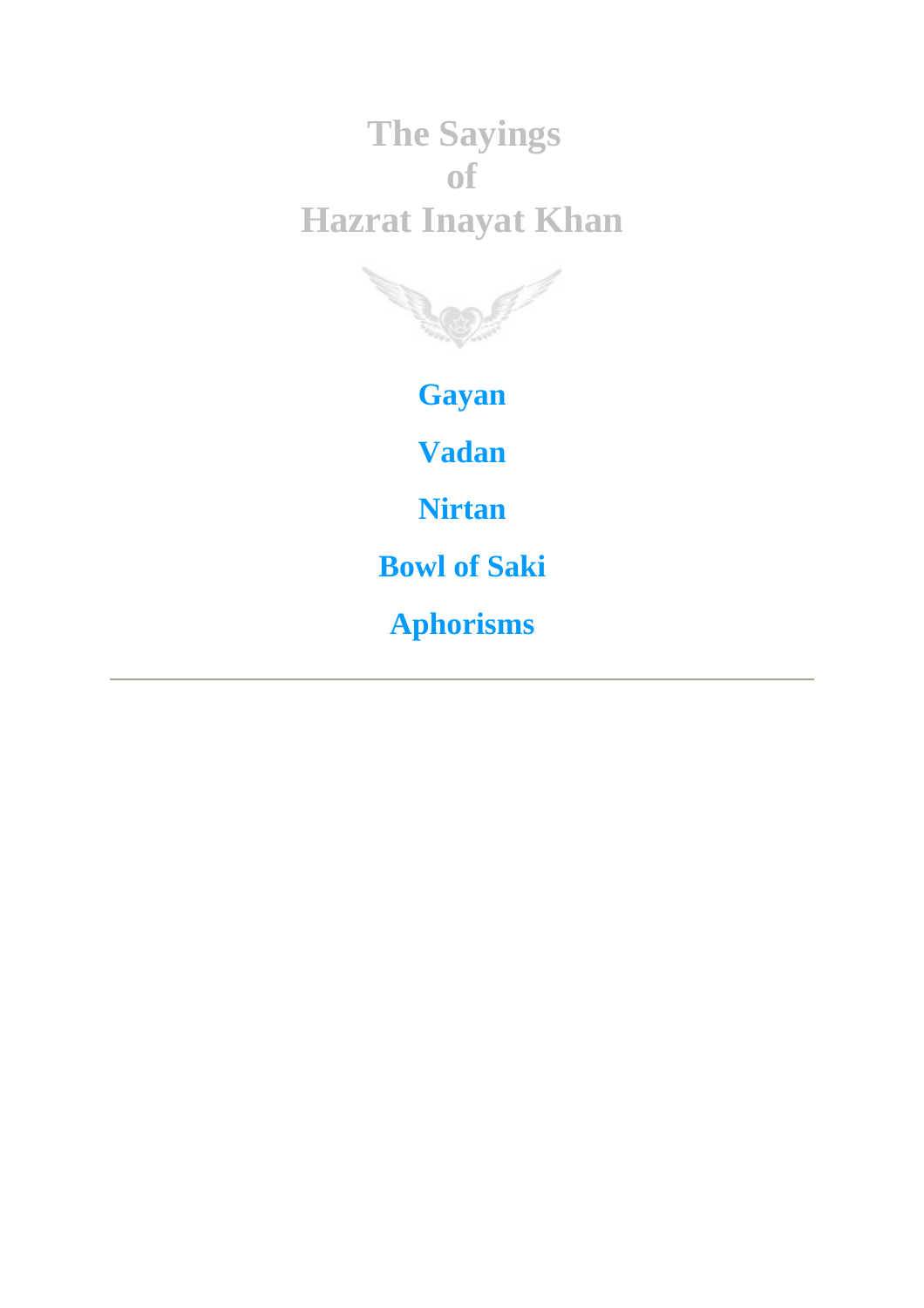



**Alapas (God speaking to man) Alankaras (The fanciful expression of an idea.) Boulas (Kindled words) Chalas (Illuminated words) Gamakas (Feelings of a poet's heart, keyed to various notes) Gayatri (Prayers) Ragas (The human soul calling upon the beloved God) Suras (God speaking through the kindled soul) Talas (Rhythmic expressions of ideas) Tanas (The soul speaking with nature)**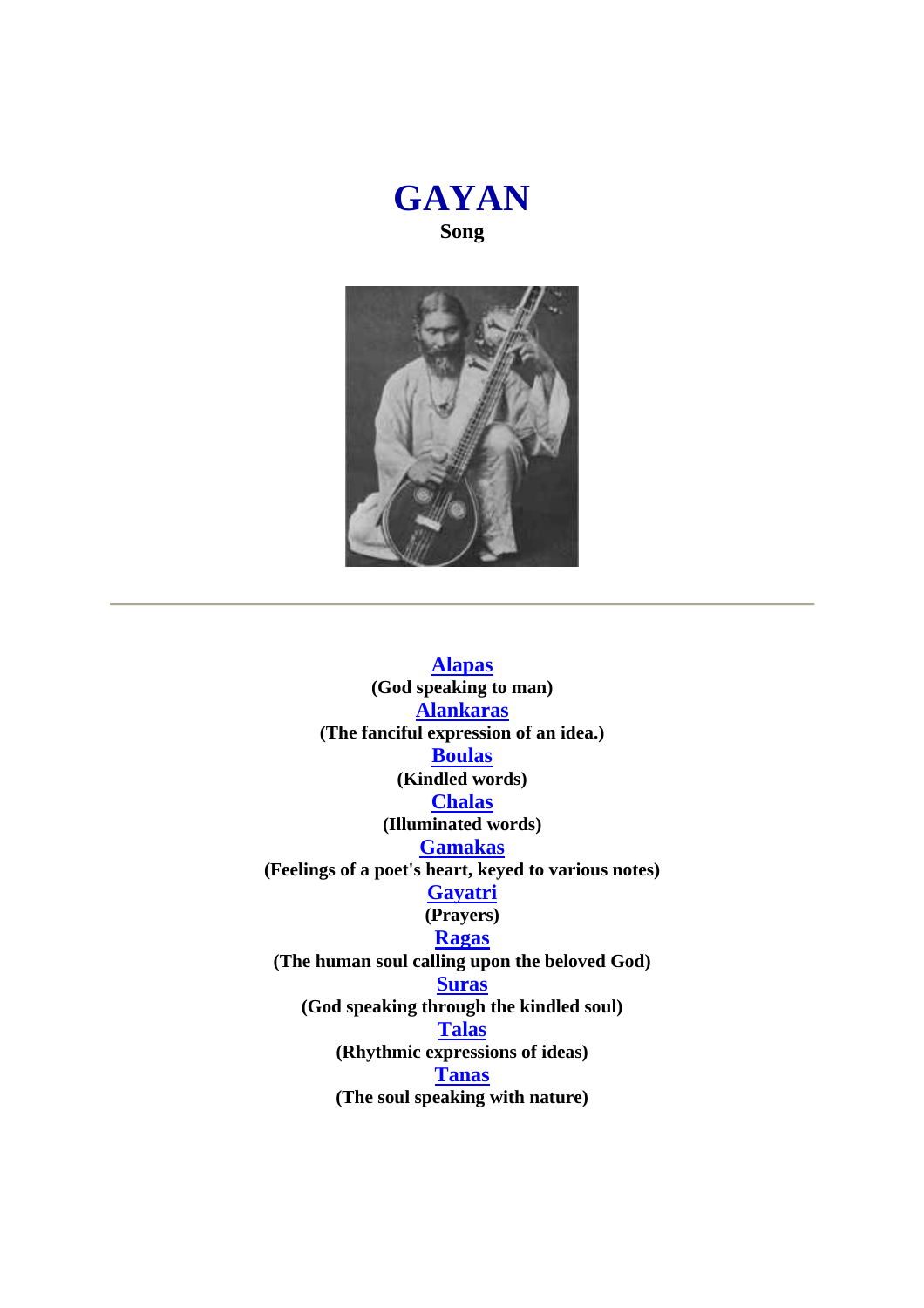## **ALAPAS**

(God speaking to man)

When a glimpse of Our image is caught in man, when heaven and earth are sought in man, then what is there in the world that is not in man? If one only explores him, there is a lot in man.

If you will go forward to find Us, We will come forward to receive you.

Give Us all you have, and We shall give you all We possess.

In man We have designed Our image; in woman We have finished it.

In man We have shown Our nature benign; in woman We have expressed Our art divine.

God is the answer to every question.

Make God a reality, and God will make you the truth.

God made man, and man made good and evil.

If the Almighty God chooseth, He hath power sufficient to turn thy shield into a poisoned sword, and even thine own hand into the hand of thine adversary.

Give all you have, and take all that is given to you.

Your great enemies are those who are near and dear to you, but your still greater enemy is your own self.

Whichever path you choose, the right or the wrong, know that there is at the back always a powerful hand to help you along it.

O peace-maker, before trying to make peace throughout the world, first make peace within thyself!

Man! Thou art the master of life, here and in the hereafter.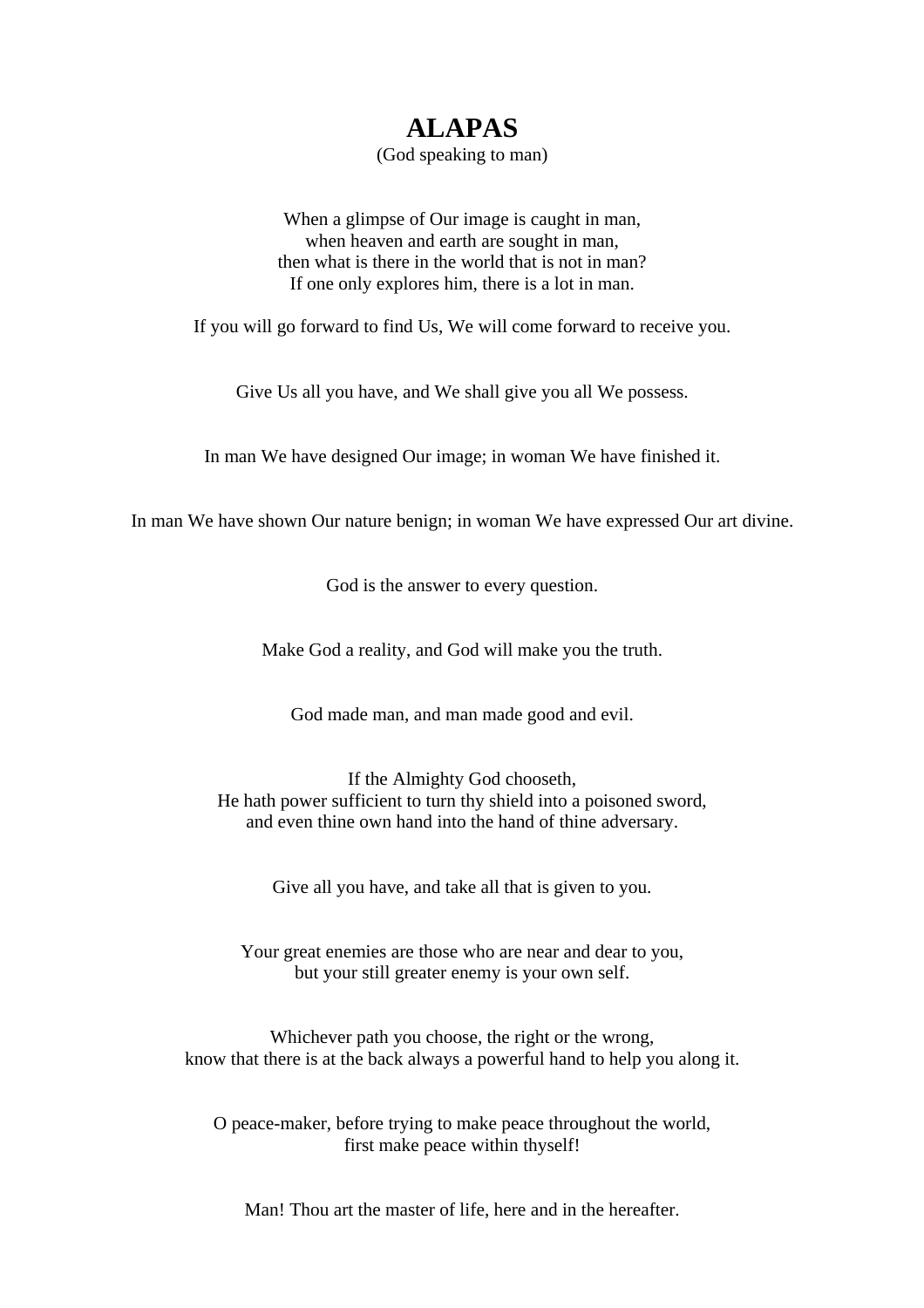Out of space there arose light, and by that light space became illuminated.

If your fellow-man does not pay you his debts, forbear patiently; someday every farthing will be paid you with interest.

Put thy trust in God for support, and see His hidden hand working through all sources.

### **ALANKARAS**

(Fanciful expressions of ideas)

Indifference! My most intimate friend, I am sorry I have always to act against thee as thy opponent.

My modesty! Thou art the veil over my vanity.

My humility! Thou art the very essence of my vanity.

Vanity! Both saint and sinner drink from thy cup.

Vanity! Thou art the fountain of wine on the earth, where cometh the King of Heaven to drink.

Peacock! Is it not thy vanity that causeth thee to dance?

My bare feet! Step gently on life's path, lest the thorns lying on the way should murmur at being trampled upon by you.

> My ideal! I imagine at moments that we are playing see-saw; when I rise up, thou goest down below my feet; and when I go down, thou risest above my head.

My self-dependence! Thou makest me poor but at the same time rich.

My beloved ideal! When I was looking for thee on the earth, wert thou not laughing at me in heaven?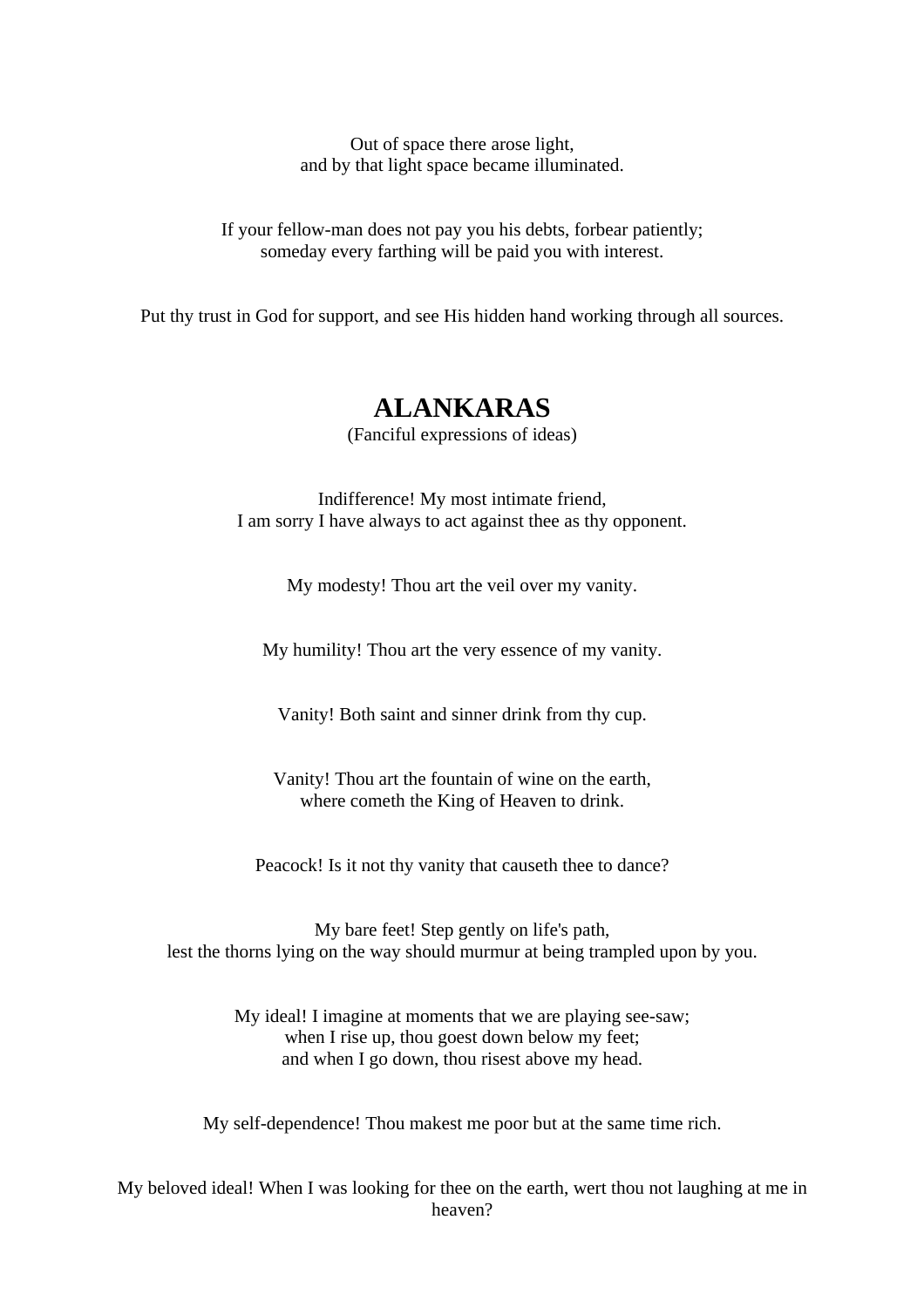My feeling heart! I so often wish thou wert made of stone.

My limitation! Thou art as a mote in the eye of my soul.

Money! Thou art a bliss and a curse at the same time. Thou turnest friends into foes and foes into friends. Thou takest away anxiety in life and at the same time givest it.

Waves: We are Upsaras of the ocean. When the wind plays music we dance; earth's treasure is not of our seeking; our reward is Indra's one glance.

Time! I have never seen thee, but I have heard thy steps.

Time! In my sorrow thou creepest; in my joy thou runnest; in the hours of my patient waiting thou standest still.

Time! Thou art the ocean, and every movement of life is thy wave.

Sky! Thou art a sea whereon the boat of my imagination sails.

My thoughtful self! Reproach no one, hold a grudge against no one, bear malice against no one; be wise, tolerant, considerate, polite and kind to all.

> My independence! How many sacrifices I have made for thee, and yet thou art never satisfied.

My simple trust! How often thou has disappointed me, yet I still go on following thee with closed eyes.

My moods, what are you?--We are the waves rising in your heart.

My emotion, where do you come from?--From the everflowing spring of your heart.

My imagination, what are you?--I am the stream that feeds the fountain of your mind.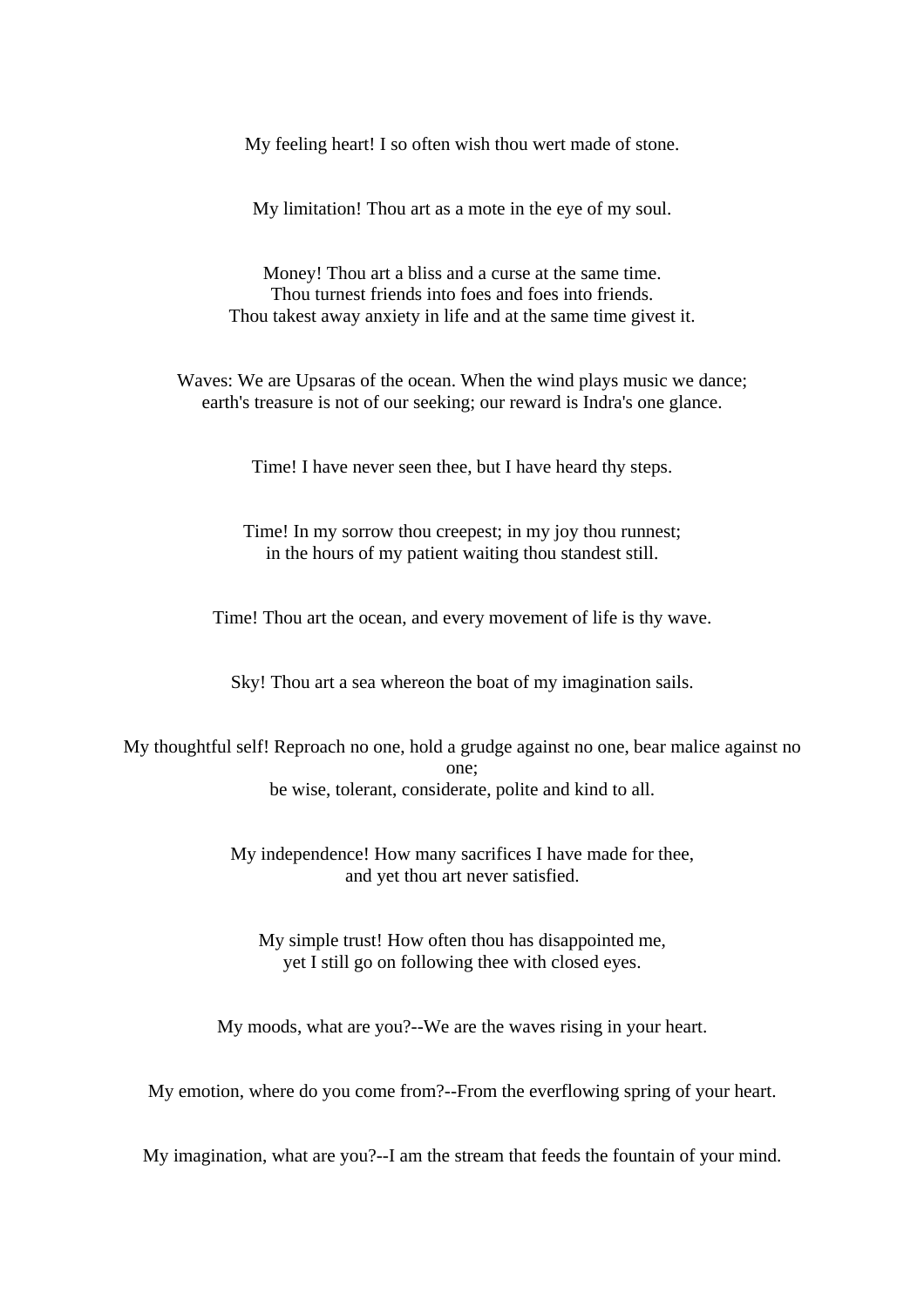# **BOULAS**

(Kindled words)

Heaven and hell are the material manifestation of agreeable and disagreeable thoughts.

All the good deeds of a lifetime may be swept away in the flood caused by a single sin.

A learned man without will power is like a head without a body.

All that one holds is conserved; all that one lets go is dispersed.

A pure conscience gives one the strength of lions, and by a guilty conscience even lions are turned into rabbits.

The only thing that is made through life is one's own nature.

Be either true or false, for you cannot be both.

Truth is a divine inheritance found in the depth of every human heart.

It is only out of consideration for others that the kingly soul obeys the law; otherwise, he is above the law.

He who can live up to his ideal is the king of life.

The God who is intelligible to man is made by man himself, but what is beyond his intelligence is the reality.

The closer one approaches reality, the nearer one comes to unity.

A lifetime is not sufficient to learn how to live in this world.

Man looks for wonders; if he only saw how very wonderful is the heart of man!

Many evils are born of riches, but still more are bred in poverty.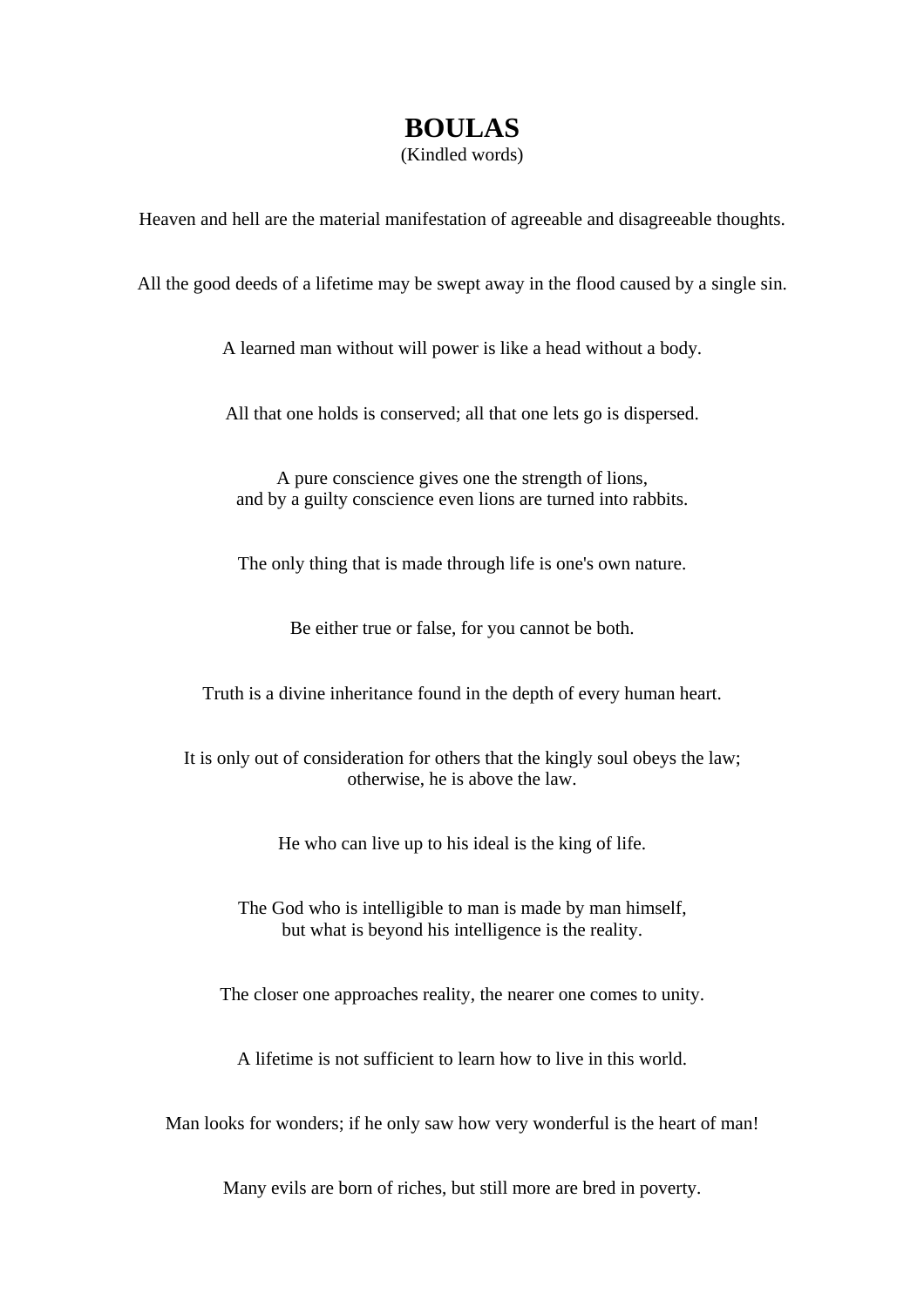Do not weep with the sad, but console them; if not, by your tears you will but water the plant of their sorrow.

The spirit of controversy is fed by argument. Reform has a scope in every period.

When man touches the ultimate truth he realizes that there is nothing which is not in himself.

Reason is the illusion of reality.

Death is preferable to asking a favor of a small person.

Lull the devil to sleep rather than awaken him.

Movement is life; stillness is death.

There is no action in this world that can be stamped as sin or virtue; it is its relation to the particular soul that makes it so.

Reality itself is its own evidence.

It is of no use to try and prove to be what in reality you are not.

Pleasure blocks, but pain clears the way of inspiration.

A biting tongue goes deeper than the point of a bayonet, and cutting words pierce keener than a sword.

The human heart must first be melted, like metal, before it can be molded into a desirable character.

The mystic does not wait until the hereafter, but does all he can to progress now.

Power demands subjection; but if you cannot resist power by conquest, win it by surrender.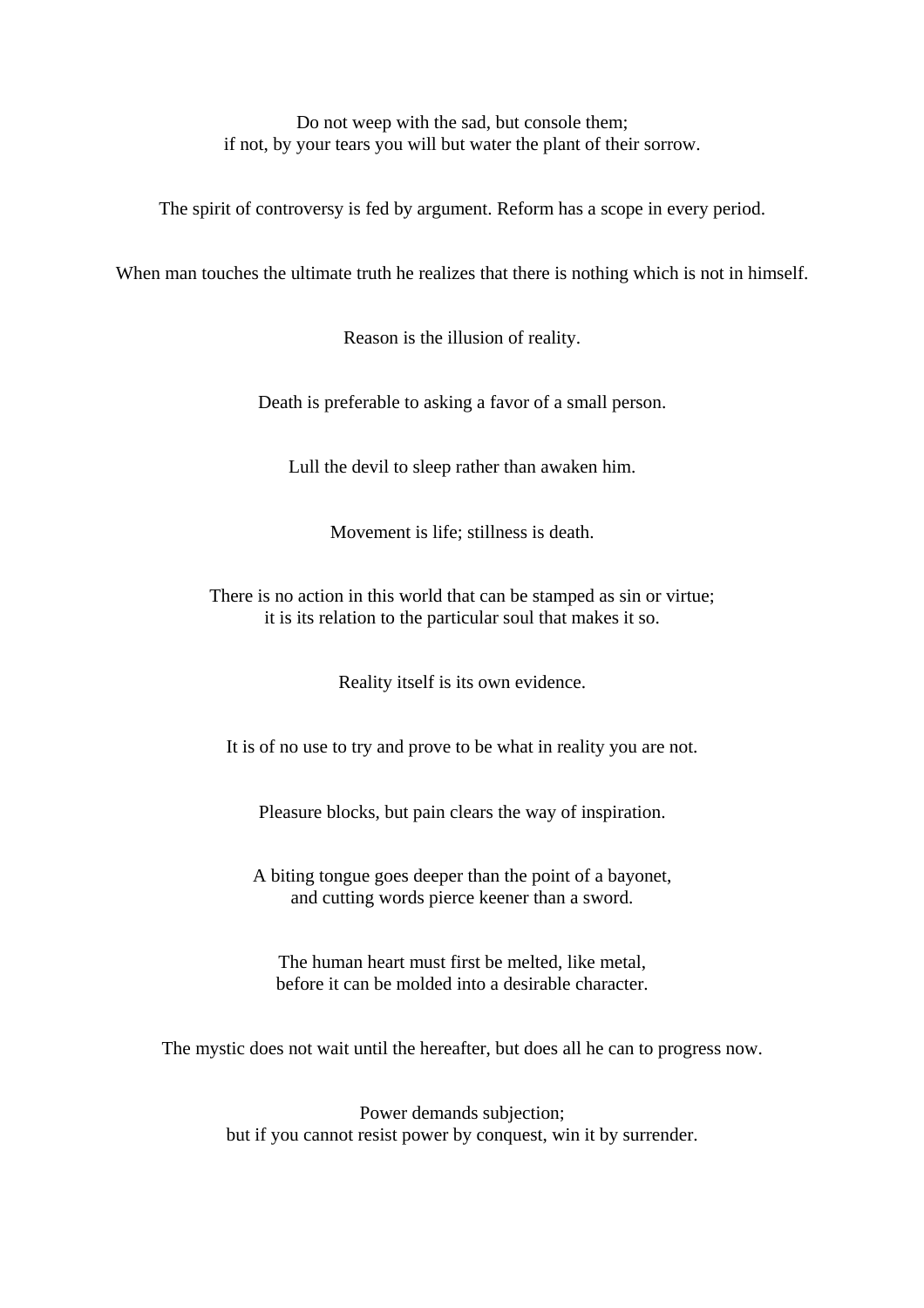#### The fountain stream of love rises in the love for an individual, but spreads and falls in universal love.

He who makes room in his heart for others, will himself find accommodation everywhere.

Each human personality is like a piece of music, having an individual tone and a rhythm of its own.

One should take oneself to task, instead of putting one's fault on another.

A tender-hearted sinner is better than a saint hardened by piety.

The way to overcome error is, first, to admit one's fault; and next, to refrain from repeating it.

The human heart is the shell in which the pearl of sincerity is found.

Rocks will open and make a way for the lover.

Man makes his reasons to suit himself.

Singleness of mind ensures success.

Love of form, progressing, culminates in love of the formless.

When man rises above the sense of duty, then duty becomes his pleasure.

The external life is but the shadow of the inner reality.

The secret of all success is strength of conviction.

Those who try to make virtues out of their faults grope further and further into darkness.

When envy develops into jealousy, the heart changes from sourness into bitterness.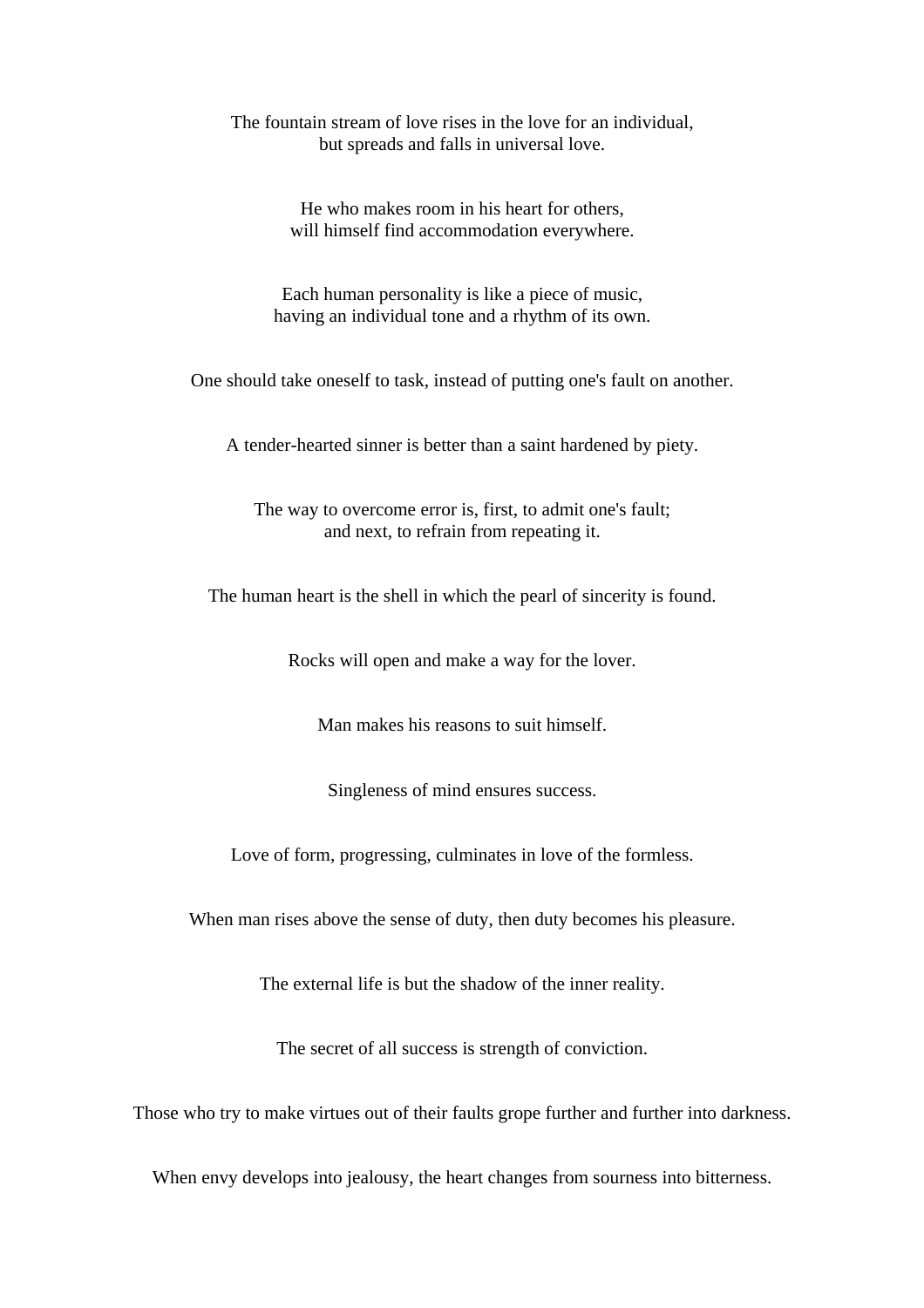A worldly loss often turns into a spiritual gain.

Patient endurance is a sign of progress.

The ideal is the means, but its breaking is the goal.

Many feel, a few think, and fewer still there are who can express their thoughts.

The value of sacrifice is in willingness.

Nothing can take away joy from the man who has right understanding.

Do not fear God, but regard carefully His pleasure and displeasure.

Optimism is the result of love.

He who is a riddle to another is a puzzle to himself.

When the miser shows any generosity he celebrates it with trumpets.

A sincere man has a fragrance about him which is perceived by a sincere heart.

If you are not able to control your thought you cannot hold it.

All that detains man on his journey to the desired goal is temptation.

Fatalism is one side of the truth, not all.

Keep your goodness apart, that it may not touch your vanity.

When man denies what he owes you, then it is put on the account of God.

A refined manner with sincerity makes a living art.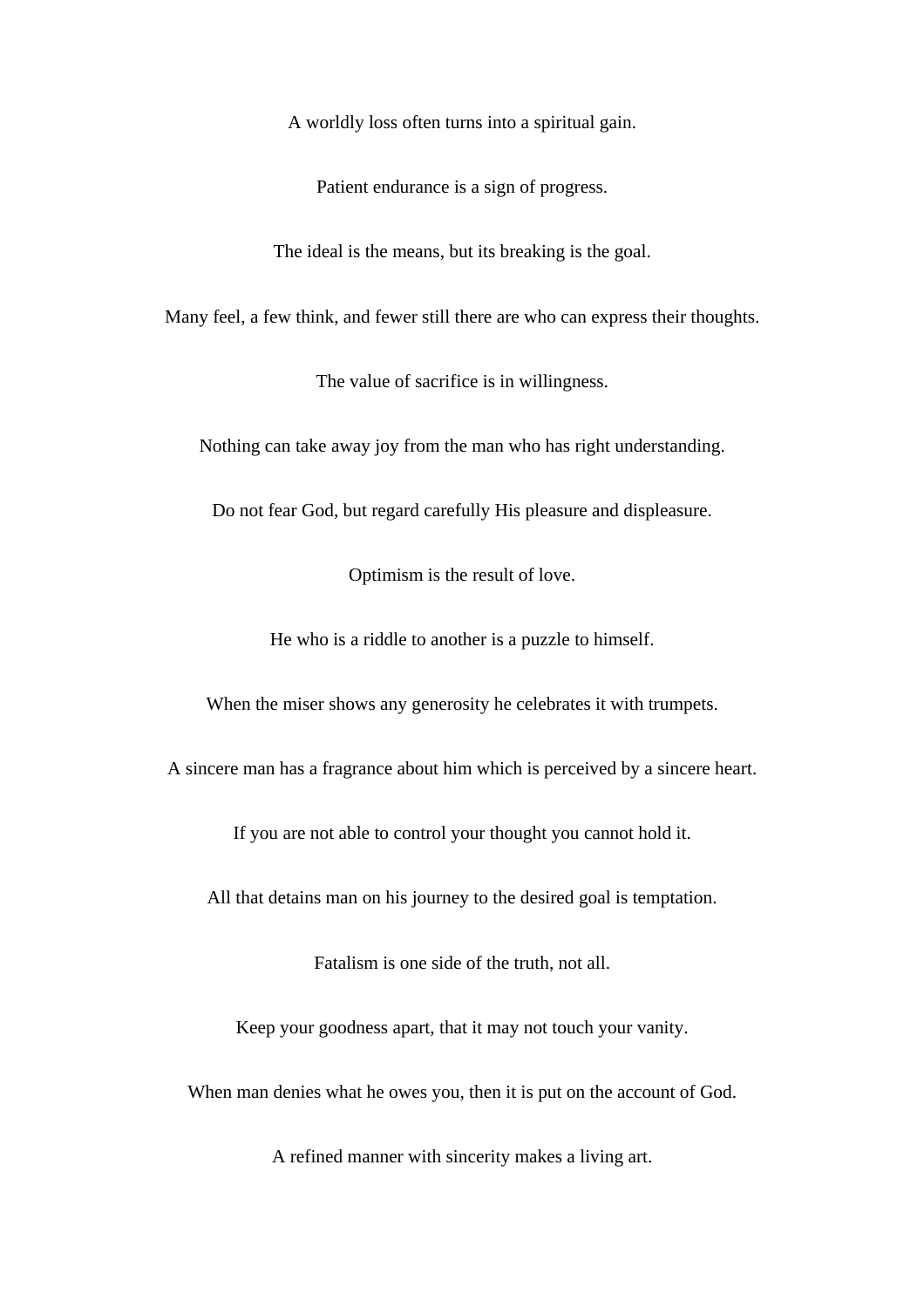The longing for vengeance is like a craving for poison.

The truly great souls become streams of love.

God is the central theme of the true poet, and the portrait which the prophets paint.

He whose love has always been reciprocated does not know the real feeling of love.

True belief is independent of reason.

Wisdom is like the horizon: the nearer you approach it, the further it recedes.

When the soul is attuned to God, every action becomes music.

It is the spirit of hopelessness that blocks the path of man and prevents his advancement.

The unselfish man profits by life more than the selfish, whose profit in the end proves to be a loss.

> Sincerity is like a bud in the heart of man, that blossoms with the maturity of the soul.

Success is in store for the faithful, for faith ensures success.

No one will experience in life what is not meant for him.

It is not possible to be praised only and not to incur blame at any time. Praise and blame go hand in hand.

To be in uncongenial surroundings is worse than being in one's grave.

Science is born of the seed of intuition, conceived in reason.

Truth alone is success, and real success is truth.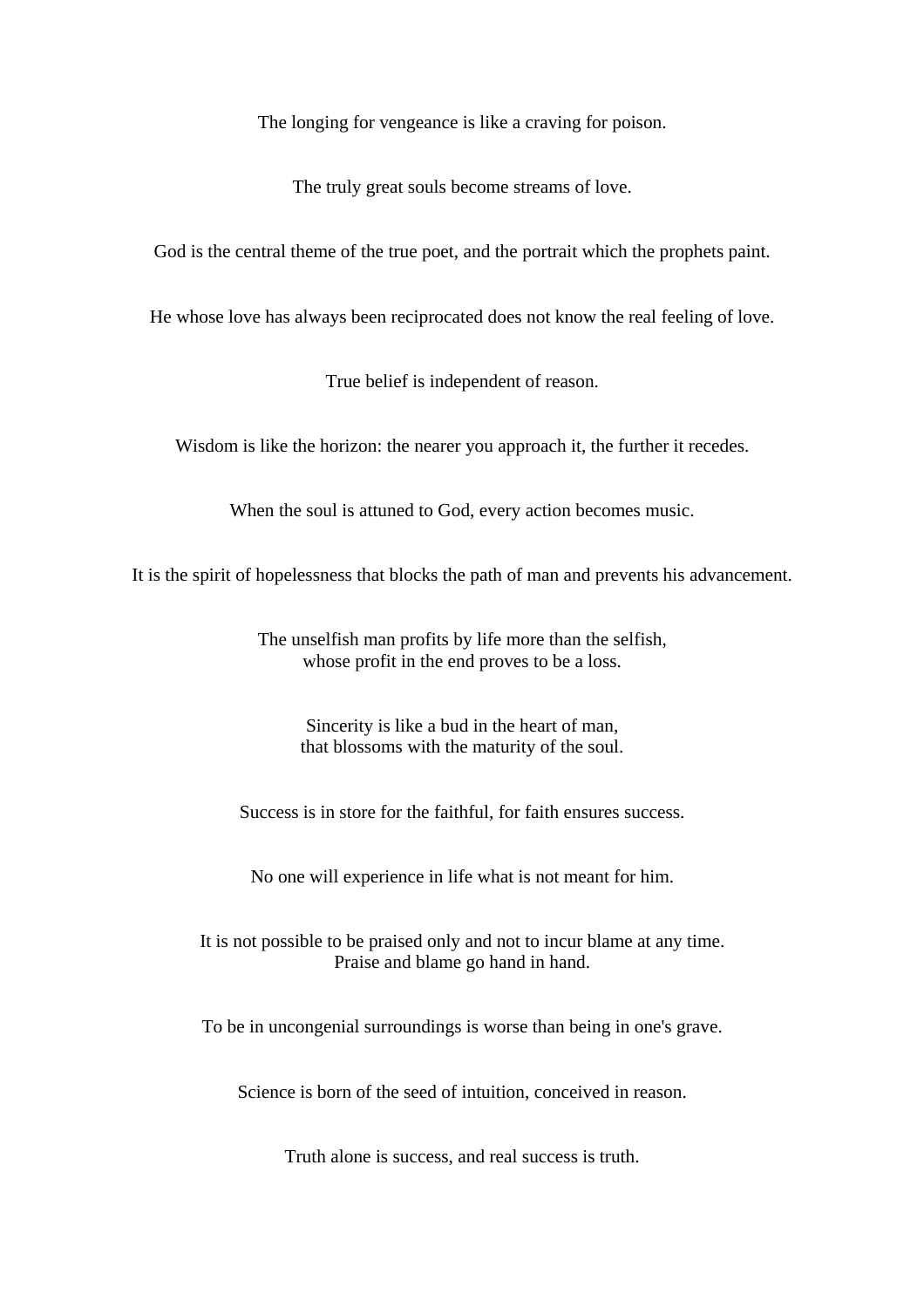The key to all happiness is the love of God.

By accusing another of his fault you only root him more firmly in it. Death is a tax the soul has to pay for having had a name and a form. Before trying to know the justice of God, one must oneself become just. To whom the soul truly belongs, to Him in the end it returns.

In order to realize the divine perfection man must lose his imperfect self.

When the cry of the disciple has reached a certain pitch, the teacher comes to answer it.

The best way of living is to live a natural life.

Do not take the example of another as an excuse for your wrongdoing.

People who are difficult to deal with are difficult with themselves.

All situations of life are tests to bring out the real and the false.

The true seeker will never stop half-way; either he finds or he loses himself entirely.

It is sympathy rather than good food that will satisfy your guest.

The hereafter is the continuation of the same life in another sphere.

The man who is not courageous enough to take risks will accomplish nothing in life.

Not only man but even God is displeased by self-assertion.

Those who live in the presence of God look to Him for guidance at every move they make.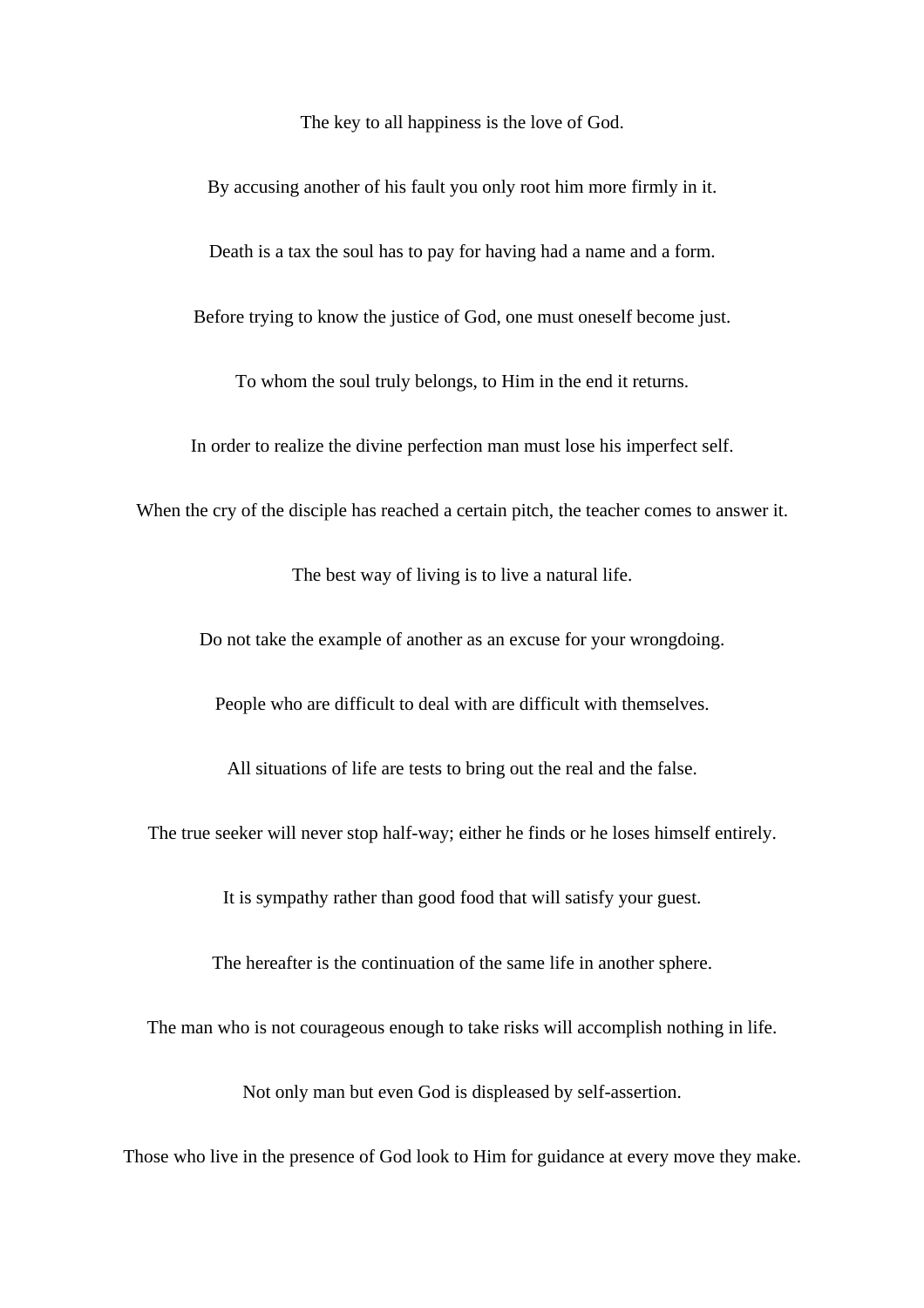It is not by self-realization that man realizes God; it is by God-realization that man realizes self.

If you wish to follow the path of saints, first learn forgiveness.

Be sparing of your words if you wish them to be powerful.

As the flower is the forerunner of the fruit, so man's childhood is the promise of his life.

The gardener uses roses in the flower-bed and thorns in making the hedge.

Love which manifests as tolerance, as forgiveness, that love it is which heals the wounds of the heart.

The greatest love in life is often that which is covered under indifference.

Indifference and independence are the two wings which enable the soul to fly.

To offend a low person is like throwing a stone in the mud and getting splashed.

The self-made man is greater than the man who depends upon another to make him.

False politeness is like imitation jewelry, and false kisses are like imitation flowers.

The unsociable person is a burden to society.

Divinity is human perfection and humanity is divine limitation.

The wise show their admiration by respect.

Many admit the truth to themselves, but few confess it to others.

It is the twist of thought that is the curl of the Beloved.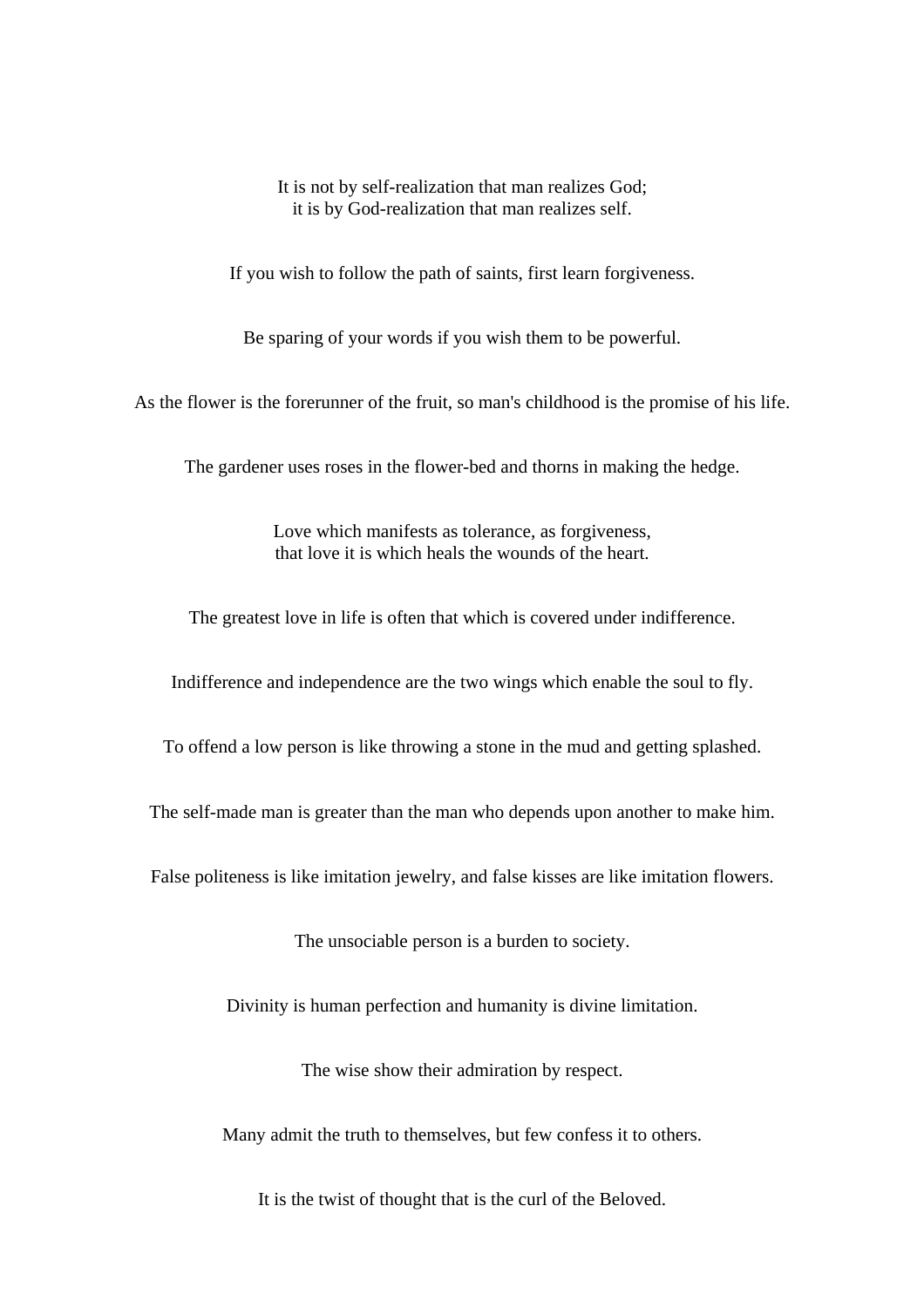Do not accept that which you cannot return, for the balance of life is in reciprocity.

Those whom their individuality fails seek refuge in community.

Taking the path of disharmony is like entering the mouth of the dragon.

Satan comes in most beautiful garbs to hide from man's eyes his highest ideal.

Life is an opportunity, and it is a great pity if man realizes this when it is too late.

Behind us all is one spirit and one life; how then can we be happy if our neighbor is sad?

The human heart is the home of the soul, and upon this home the comfort and power of the soul depend.

Resignation is of no value except after a deed is done and cannot be undone.

Love is the Divine Mother's arms; and when those arms are outspread, every soul falls into them.

The greatest tragedy of the world is the lack of general evolution.

There is nothing that is accidental; all situations in life work towards some definite end.

Forgiveness belongs to God; it becomes the privilege of mortal man only when asked by another.

Before you can know the truth you must learn to live a true life.

Life itself becomes a scripture to the kindled soul.

Every moment of your life is more valuable than anything else in the world.

He is an unbeliever who cannot believe in himself.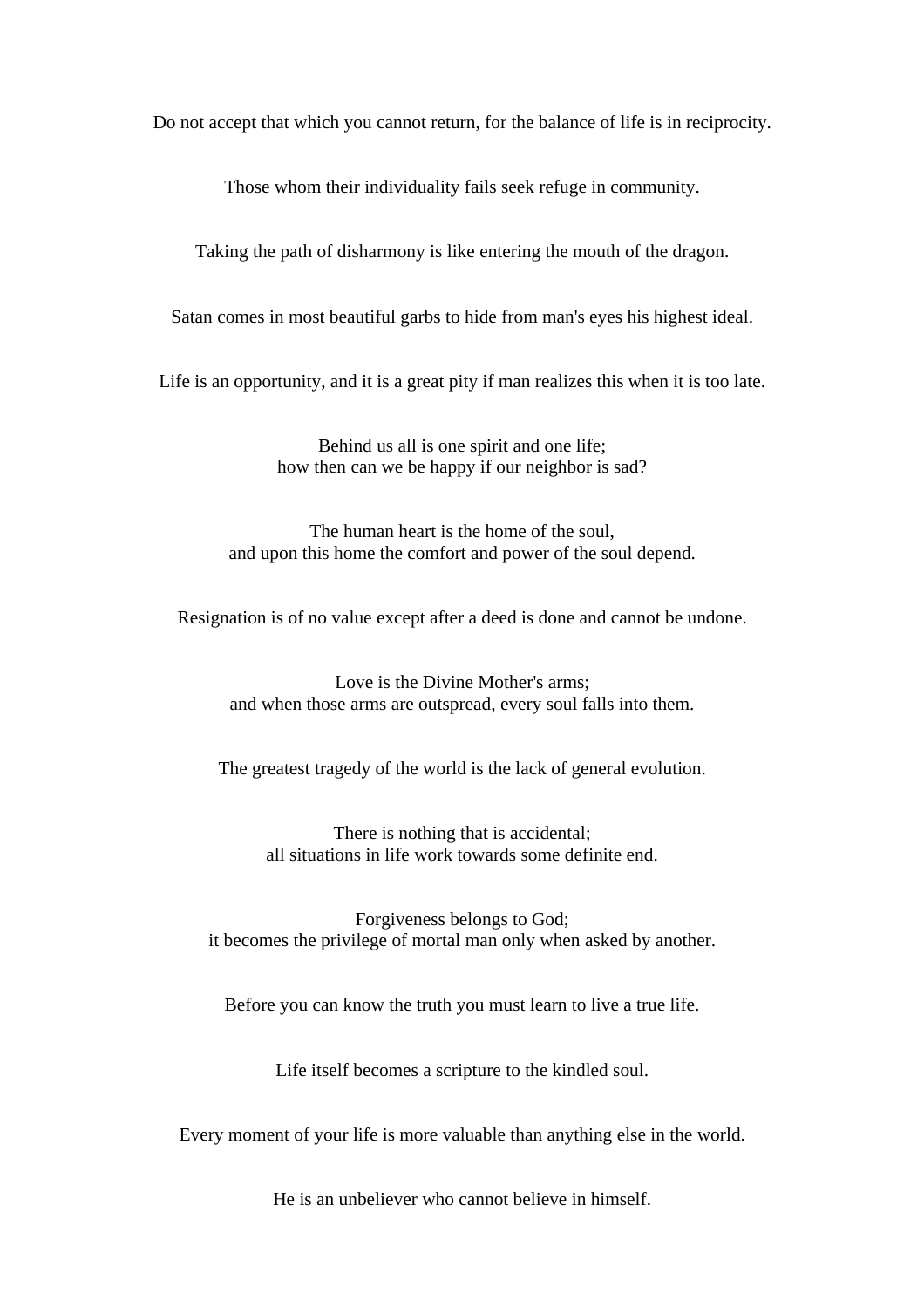Love is a weapon that can break all obstacles on one's path in life.

Self-pity is the cause of all the grievances of life.

What is given in love is beyond price.

It is our perception of time which passes, not time itself; for time is God, and God is eternal.

Man learns his first lesson of love by loving a human being; but in reality love is due to God alone.

That person becomes conqueror of life who learns to control his tongue.

Optimism comes from God, and pessimism is born of the human mind.

The mystic begins by marvelling at life, and to him it is a phenomenon at every moment.

You need not look for a saint or a master; a wise man is sufficient to guide you on your path.

The man who cannot learn his lesson from his first fault is certainly on the wrong track.

There is a pair of opposites in all things; in each thing there exists the spirit of the opposite.

A clean body reflects the purity of the soul, and is the secret of health.

It is the purity of the soul itself that gives the tendency towards cleanliness of body.

A pure life and a clean conscience are as bread and wine for the soul.

Righteousness comes from the very essence of the soul.

Reserve gives dignity to the personality; to be serious and yet gracious is the way of the wise.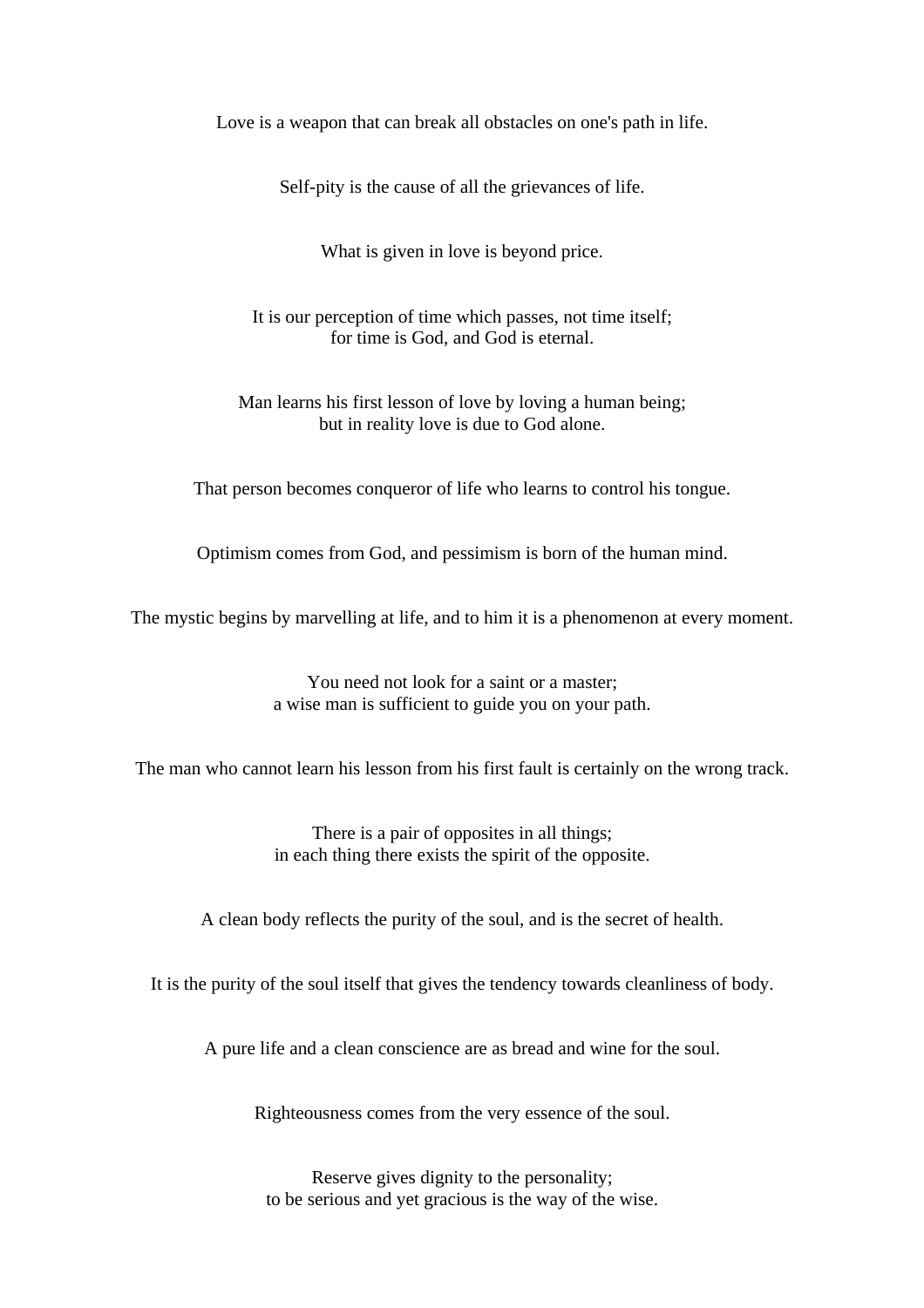When even our self does not belong to us, what else in the world can we call our own?

All things in life are materials for wisdom to work with.

Overlook the greatest fault of another, but do not partake of it in the smallest degree.

There is no source of happiness other than the heart of man.

Not until sobriety comes after the intoxication of life does man begin to wonder.

A life with a foolish companion is worse than death.

The pain of life is the price paid for the quickening of the heart.

Endurance makes things precious and men great.

The fulfillment of every activity is in its balance.

The heart of man is a temple; when its door is closed to man, it is also closed to God.

Faithfulness has a fragrance which is perceptible in the atmosphere of the faithful.

Spirituality is the tuning of the heart; one can obtain it neither by study, nor by piety.

A person's morality must be judged from his attitude rather than from his actions.

Right and wrong depend upon attitude and situation, not upon the action.

In the belief of every person there is some good for him; and to break that belief is like breaking his God.

Reason is a flower with a thousand petals, one covered by another.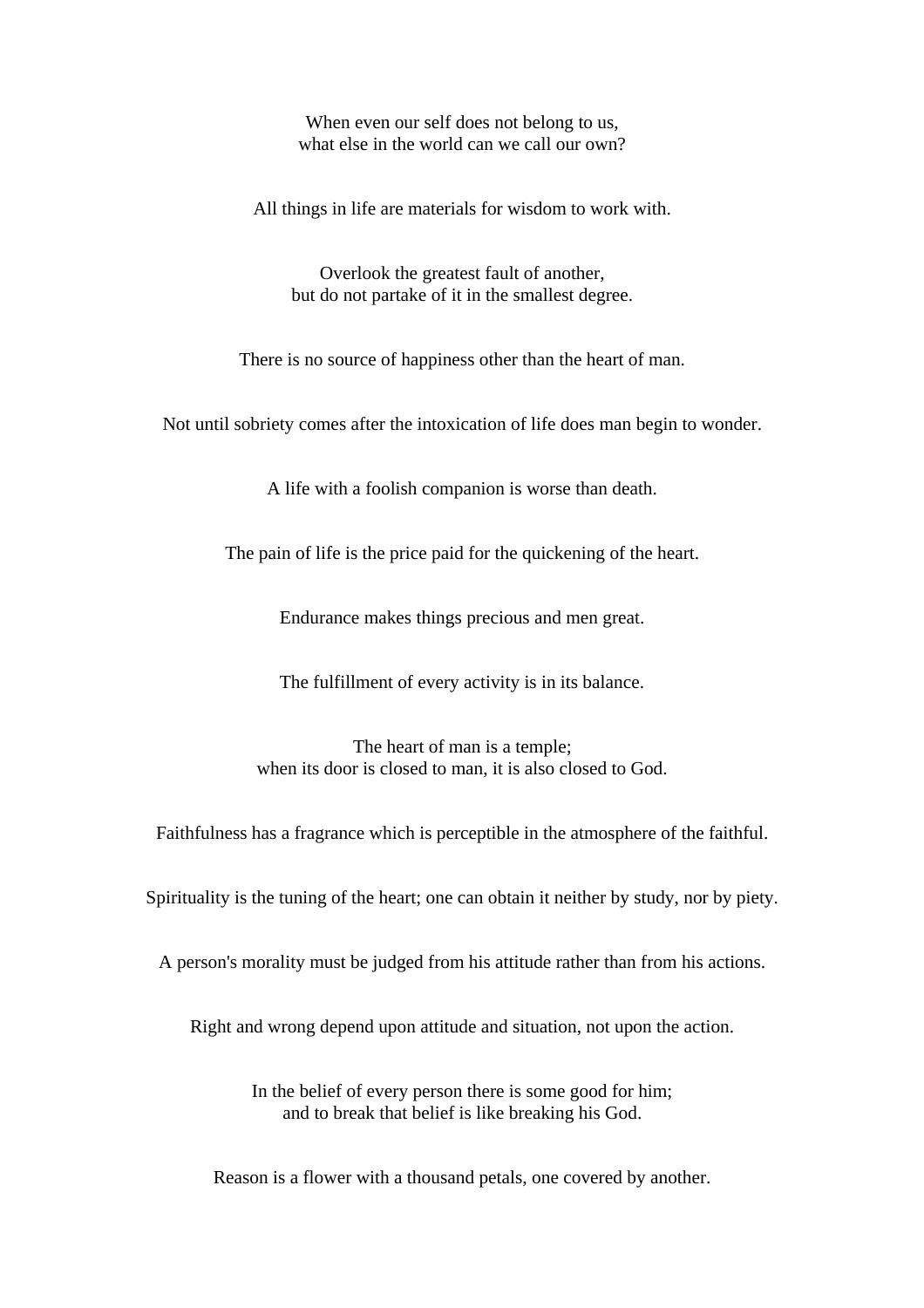He who does not recognize God now, will sooner or later recognize Him.

Fighting against nature is rising above nature.

Success is achieved when free will and circumstances work hand in hand.

A sincere feeling of respect needs no words; even silence can speak of one's respectful attitude.

Simplicity of nature is the sign of saints.

The heart is the gate of God; as soon as you knock upon it, the answer comes.

Every impression of an evil nature should be met with a combative attitude.

There is no greater phenomenon than love itself.

Those guilty of the same fault unite in making a virtue out of their common sin.

Life can be full of blessings when one knows how to receive them.

Where the body goes the shadow goes also; so is truth followed by falsehood.

Life in the world is false, and its lovers revel in falsehood.

Nothing false will succeed, and if it apparently succeeds, it can only bring a false benefit.

All that produces longing in the heart deprives it of its freedom.

Possibility is the nature of God, and impossibility is the limitation of man.

It is the exaltation of the spirit which is productive of all beauty.

One virtue can stand against a thousand vices.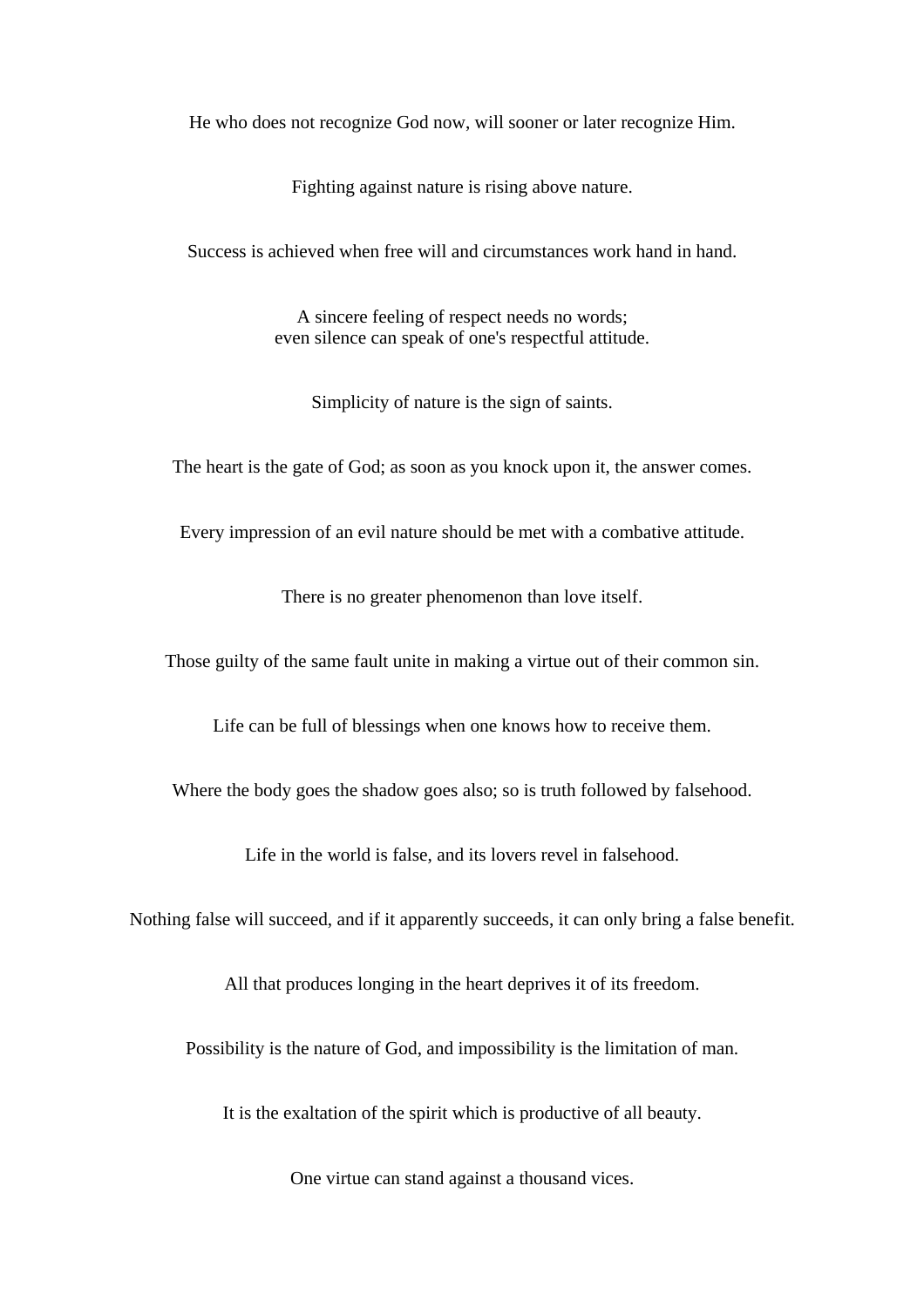Wickedness manifesting from an intelligent person is like a poisonous fruit springing from a fertile soil.

Failure in life does not matter; the greatest misfortune is standing still.

Consideration is born in the heart and developed in the head.

Indifference is the key to the whole secret of life.

Life is differentiated by the pairs of opposites.

There is nothing we take in this bazaar of life that we shall not sooner or later have to pay for.

A diamond must be cut before its light can shine out.

Beyond goodness is trueness, which is a divine quality.

A guilty conscience robs the will of its power.

The answer that uproots the question from its ground is truly inspired.

A jest lightens the intelligence and clears away the clouds of gloom that surround man's heart.

If man only knew what is behind his free will, he would never call it "my will," but "Thy Will."

The service of God means that we each work for all.

If you wish to probe the depths of a man's character, test him with that which is his life's greatest need.

It is the lack of personal magnetism that makes a man look for magnetism in others.

Love develops into harmony, and of harmony is born beauty.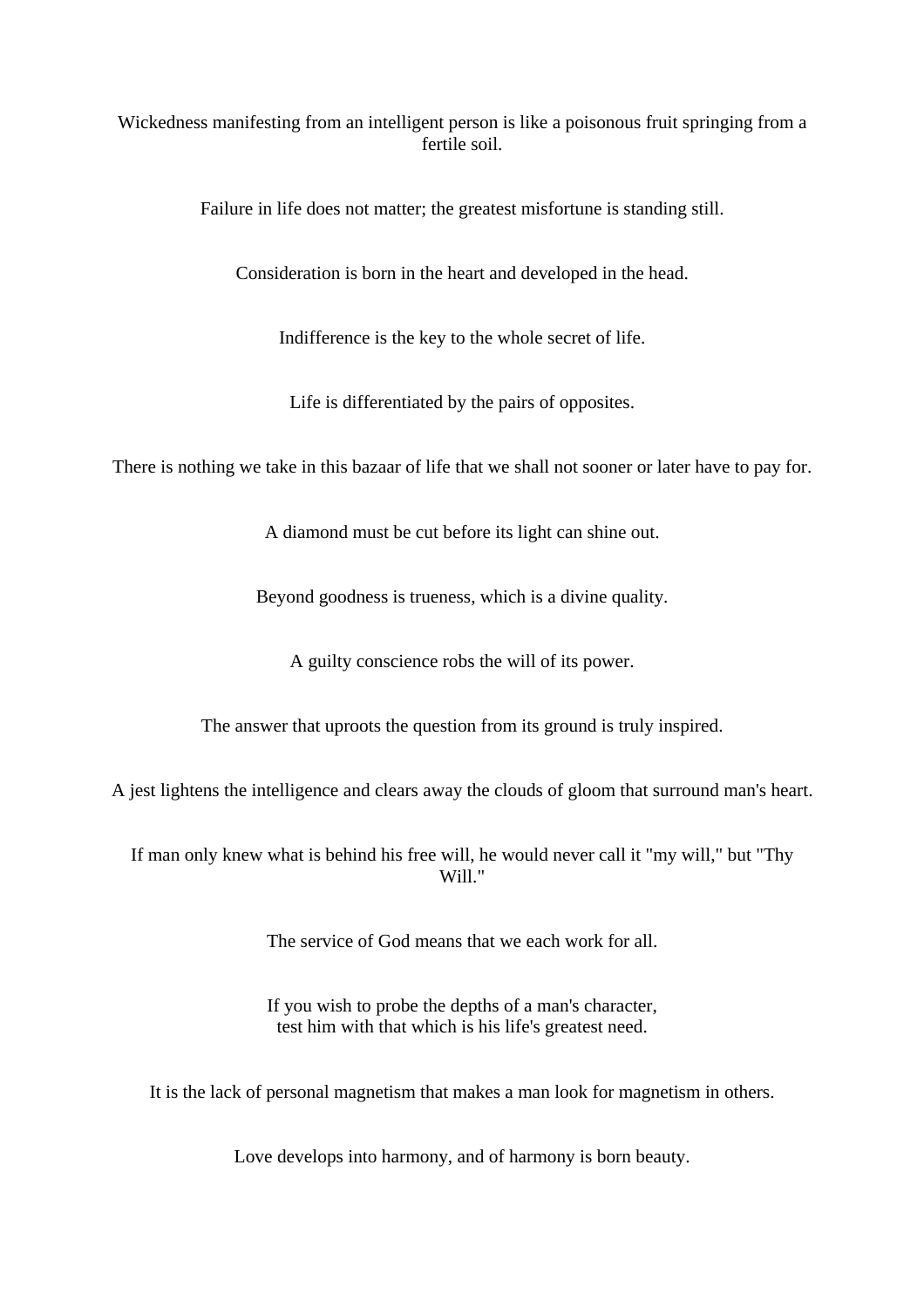Devotion is proved by sacrifice.

It is God who, by the hand of man, designs and carries out His intended plan in nature.

As fire can cook food or burn it, so also does pain affect the human heart.

Every desire increases the power of man to accomplish his main desire, which is the purpose of every soul.

The word which is not heard is lost.

Consideration is the sign of the wise.

Faith in oneself must culminate in faith in God, for faith is a living trust.

Man's attitude is manifest in the expression of his countenance.

Happiness alone is natural and is attained by living naturally.

The mind must be one's obedient servant; when it is a master life becomes difficult.

Every experience, good or bad, is a step forward in man's evolution.

It is no use saying you know the truth; if you knew the truth, you would keep silent.

The trust of the one who trusts another and does not trust himself is profitless.

Human suffering is the first call we have to answer. Sin is the fuel for virtue's fire.

The first lesson that the seeker after truth must learn is to be true to himself.

Subtlety is the art of intelligence.

People build four walls around their ideas, lest their minds escape out of the prison bars.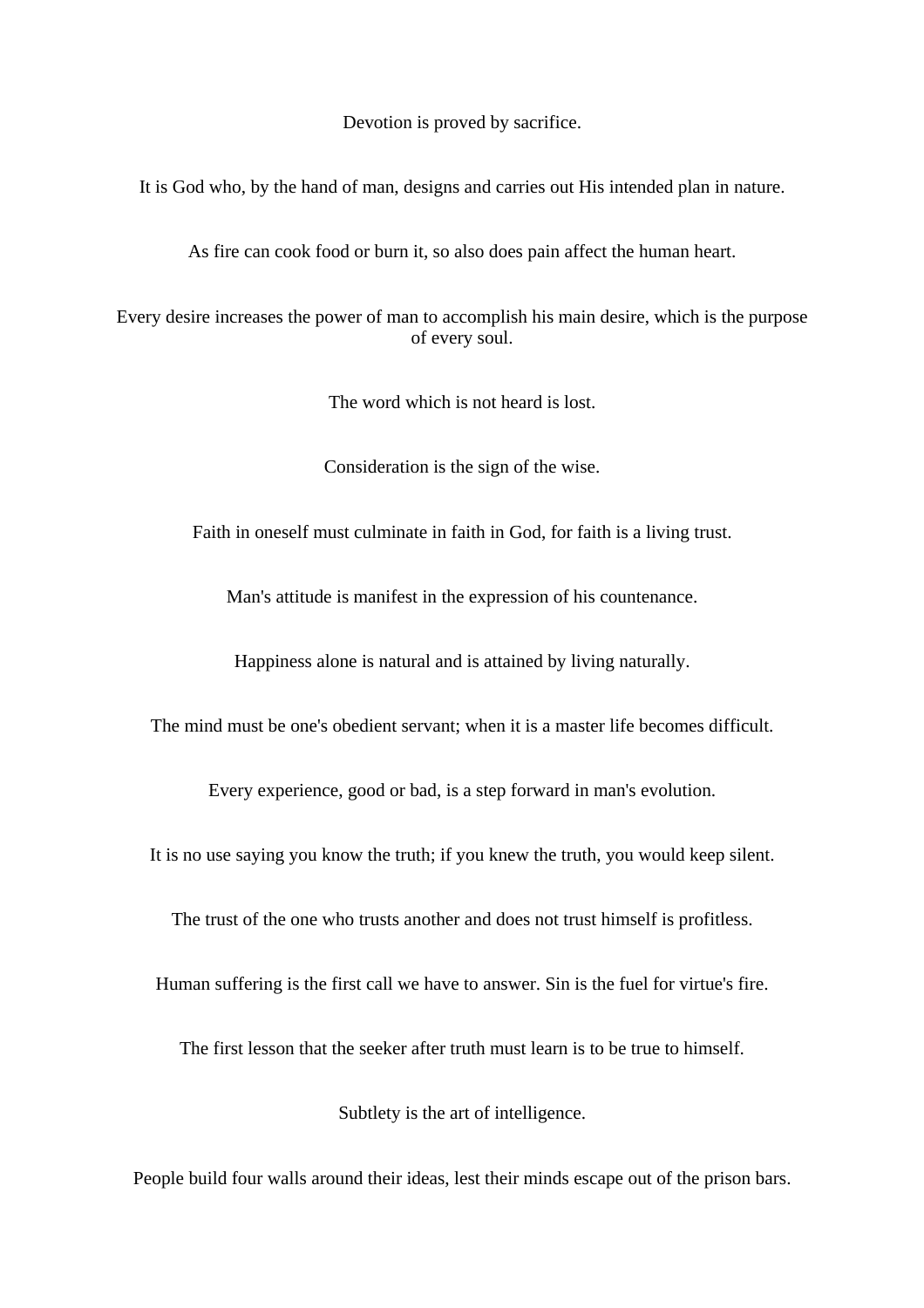It is easy to become a teacher, but difficult to become a pupil.

The soul is either raised or cast down by the effect of its own thought, speech, and action.

Love rises in emotion and falls in passion.

As poison acts as nectar in some cases, so does evil.

The whole course of life is a journey from imperfection to perfection.

Every virtue is but an expression of beauty.

Every soul has its own way in life; if you wish to follow another's way, you must borrow his eyes to see it.

The answer is in the question; a question has no existence without an answer.

The one who lives in his finer feelings lives in heaven; when he puts them into words, he drops down to earth.

Man's personality reflects his thoughts and deeds.

Reason is learned from the ever changing world, but wisdom comes from the essence of life.

Finding apt words to express one's thought is like shooting at a target.

A true life enables man to realize God.

The whole of life is a chemical process; and the knowledge of its chemistry helps man to make life happy.

The domain of the mystic is himself; over it he rules as king.

The water that washes the heart is the continual running of the love-stream.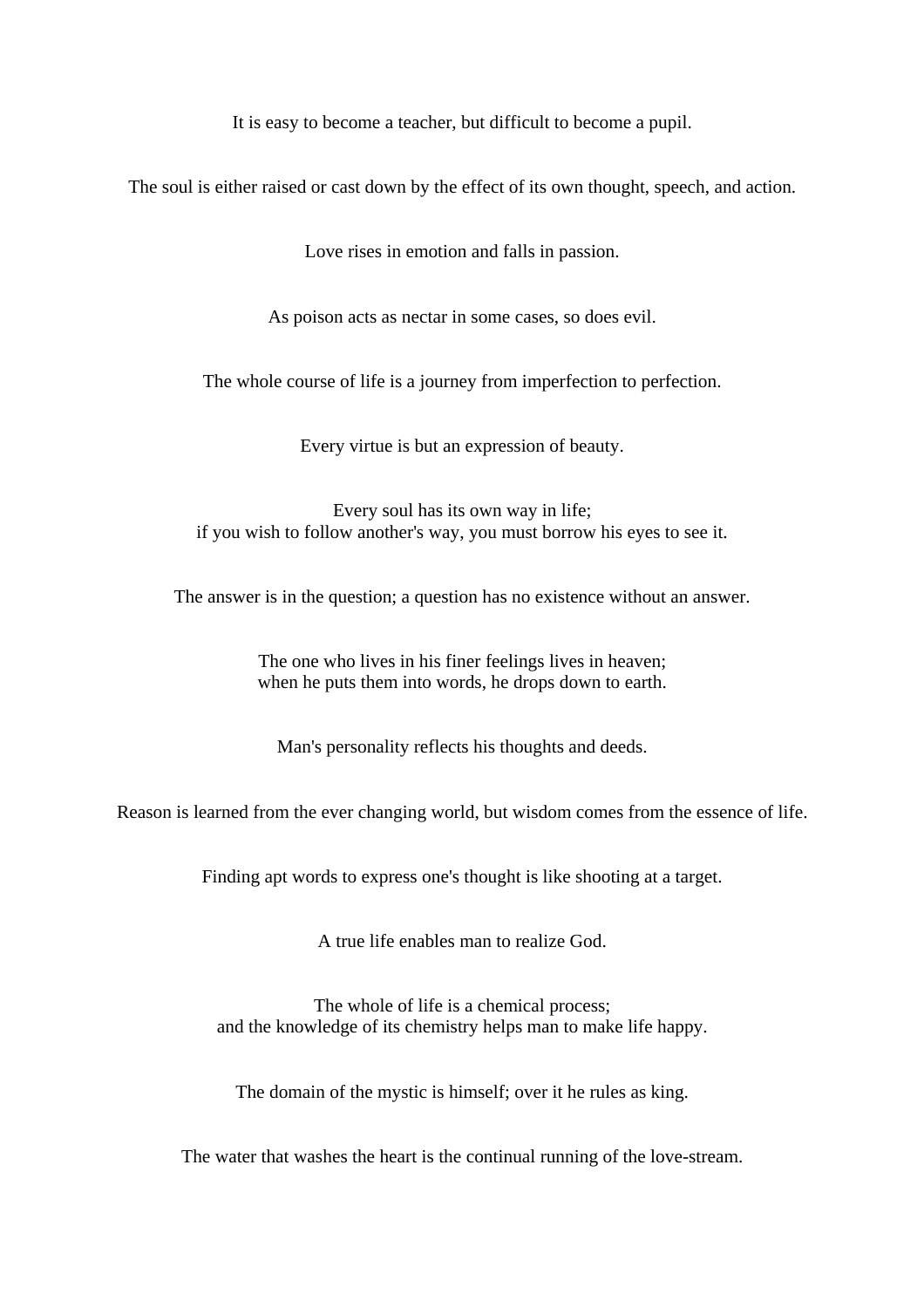The moment a person becomes straightforward a straight way opens before him.

No one can be human and not make a mistake.

A humiliated conscience dims the radiance of the countenance.

The development of one's personality is the real purpose of human life.

Man expresses his soul in everything he does.

Out of the shell of the broken heart emerges the newborn soul.

In beauty is the secret of divinity.

There is no better companion than solitude.

He who realizes the effect of his deed upon himself begins to open his outlook on life.

Life is what it is; you cannot change it, but you can change yourself.

To be alone with one's self is like being with a friend whose company will last forever.

Speech is the sign of living, but silence is life itself.

He who keeps no secret has no depth; his heart is like a vessel turned upside down.

Wisdom is attained in the solitude.

Every desire in life has its answer; if it were not so, creation would not have gone on.

He to whom life's purpose is clear is already on the Path.

In the complete unfoldment of human nature is the fulfillment of life's purpose.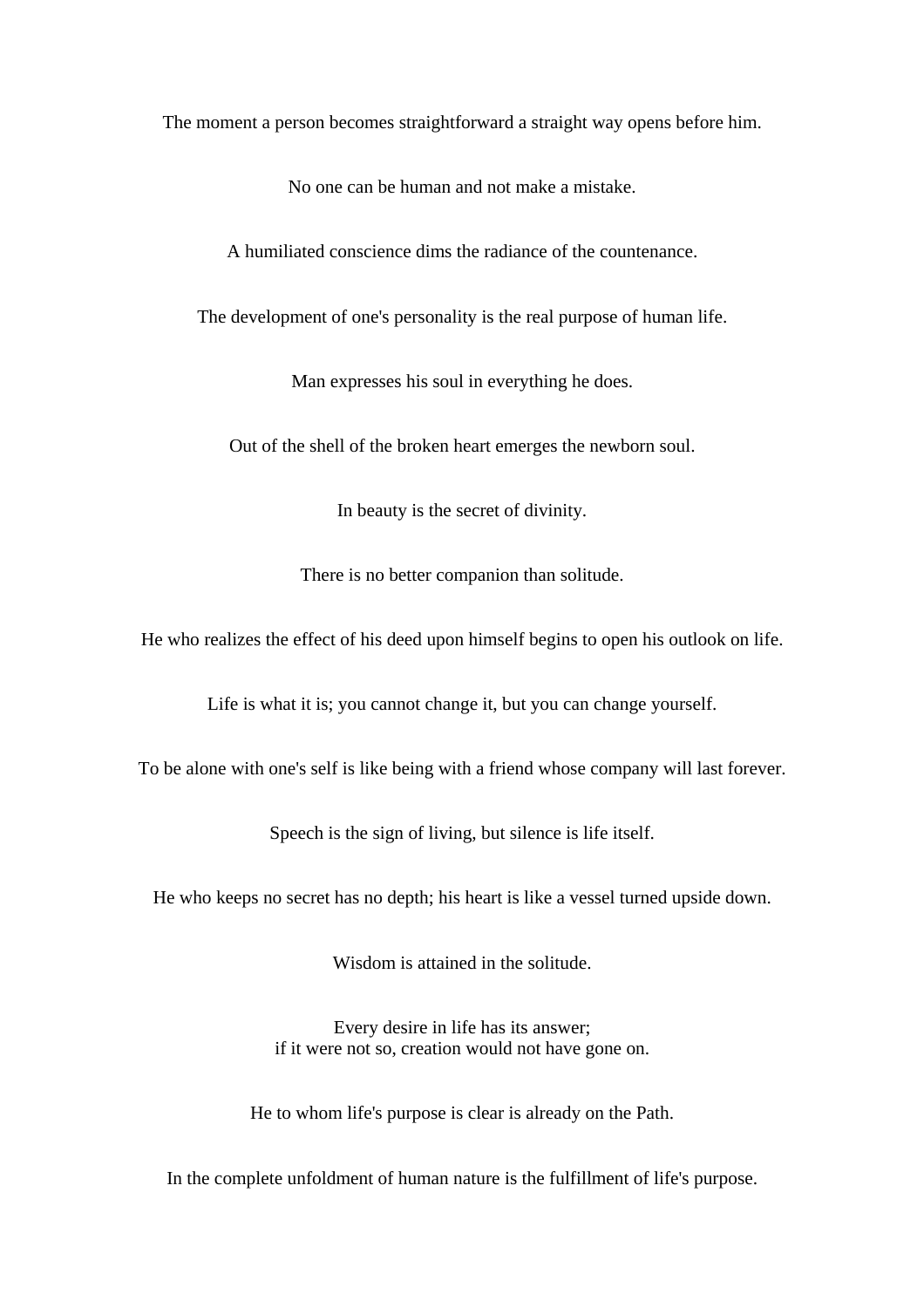What God makes man mars; what man makes God breaks.

All things are good; but all things are not good for every person, nor right at all times.

If in truth we shall not build our hope, in what shall we build?

Life is progress, and ceasing to progress is death.

Truth is hidden in the heart of nature; therefore, man naturally hides all that is precious.

The false ego is a false god; when the false god is destroyed, the true God arrives.

The lover of nature is the true worshipper of God.

One who worships God and despises man worships in vain.

We give way to our faults by being passive towards them.

When a person does not listen to us, we must know it is because we ourselves do not believe.

When a defect becomes common, it is considered as the normal state by the generality.

Love in its beginning lives only on reciprocity, but when fully developed it stands on its own feet.

The present spirit of humanity has commercialism as its crown and materialism as its throne.

Without humor human life is empty.

To see life as a whole is beyond the power of the generality.

All aspects of life meet and share in common in that one central point which is the divine Mind.

Patient endurance is the strongest defense.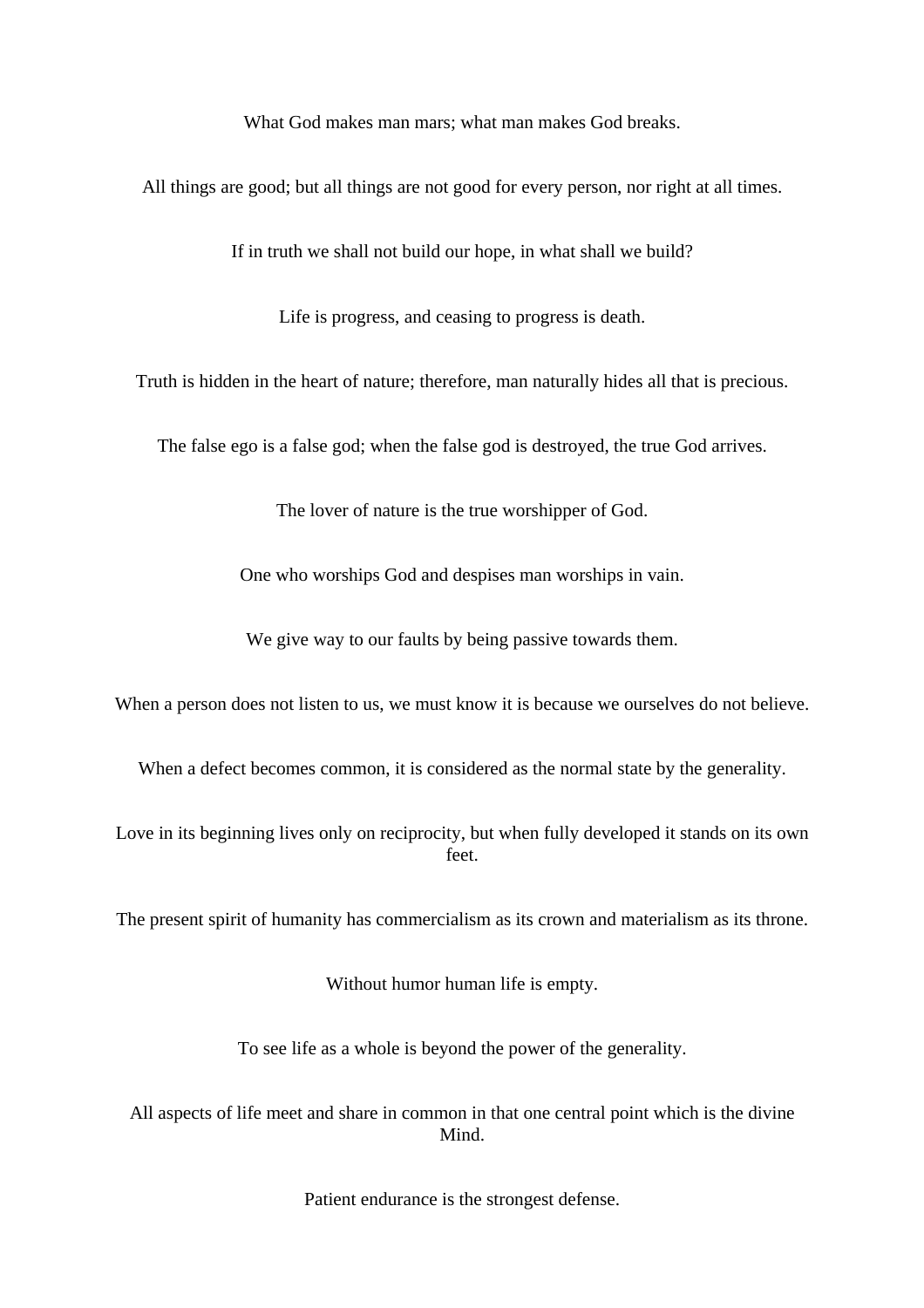All that is good and worthwhile is difficult to obtain.

The more you make of your gifts, the less becomes the value of something which is priceless.

Lack of understanding of human nature brings about all conflicts and disagreements.

The more a man explores himself, the more power he finds within.

The secret of life is balance, and the absence of balance is life's destruction.

All that is from God is for all souls.

It is not our situation in life, but our attitude towards life that makes us happy or unhappy.

Gain by the loss of another is not profitable in the end.

Speaking wisdom is much easier than living it.

Charity is the expansion of the heart.

All that is not plain is a puzzle; therefore, wisdom is a puzzle to the ordinary mind.

### **CHALAS**

(Illuminated words)

The spiritual guide performs the role of Cupid in bringing the seeking souls closer to God.

The Sufi's tendency is to look at everything from two points of view: from his own and that of another.

The true religion, to the Sufi, is the sea of truth, and all different faiths are as its waves.

The pure truth not every man can see; if he can, he needs no more teaching.

The Creator is hidden in his own creation. Natural religion is the religion of beauty.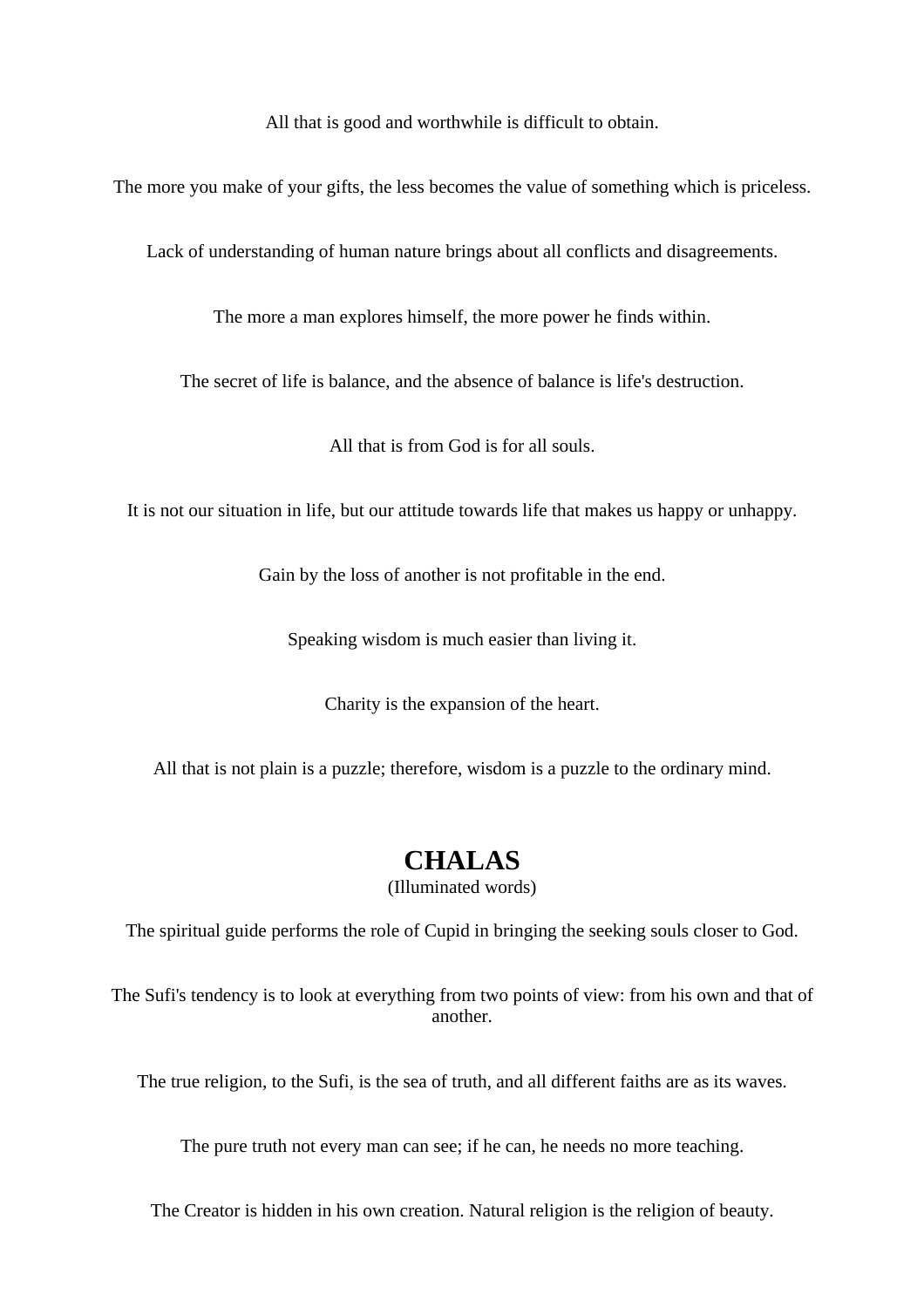The same light which is fire on earth and the sun in the sky, is God in heaven.

All surrender to beauty willingly and to power unwillingly.

The creation is not only the nature of God, but also His art.

Vanity is the impetus hidden behind every impulse, that brings out both the worst and the best in man.

Time and space are but the length and breadth of the infinite.

It is presumption on the part of man when he demands in words an explanation of God.

Among a million believers in God, there is scarcely one who makes God a reality.

The God-ideal is the flower of creation, and the realization of truth is its fragrance.

A true worshipper of God sees His person in all forms, and in respecting man he respects God.

The hidden desire of the Creator is the secret of the whole creation.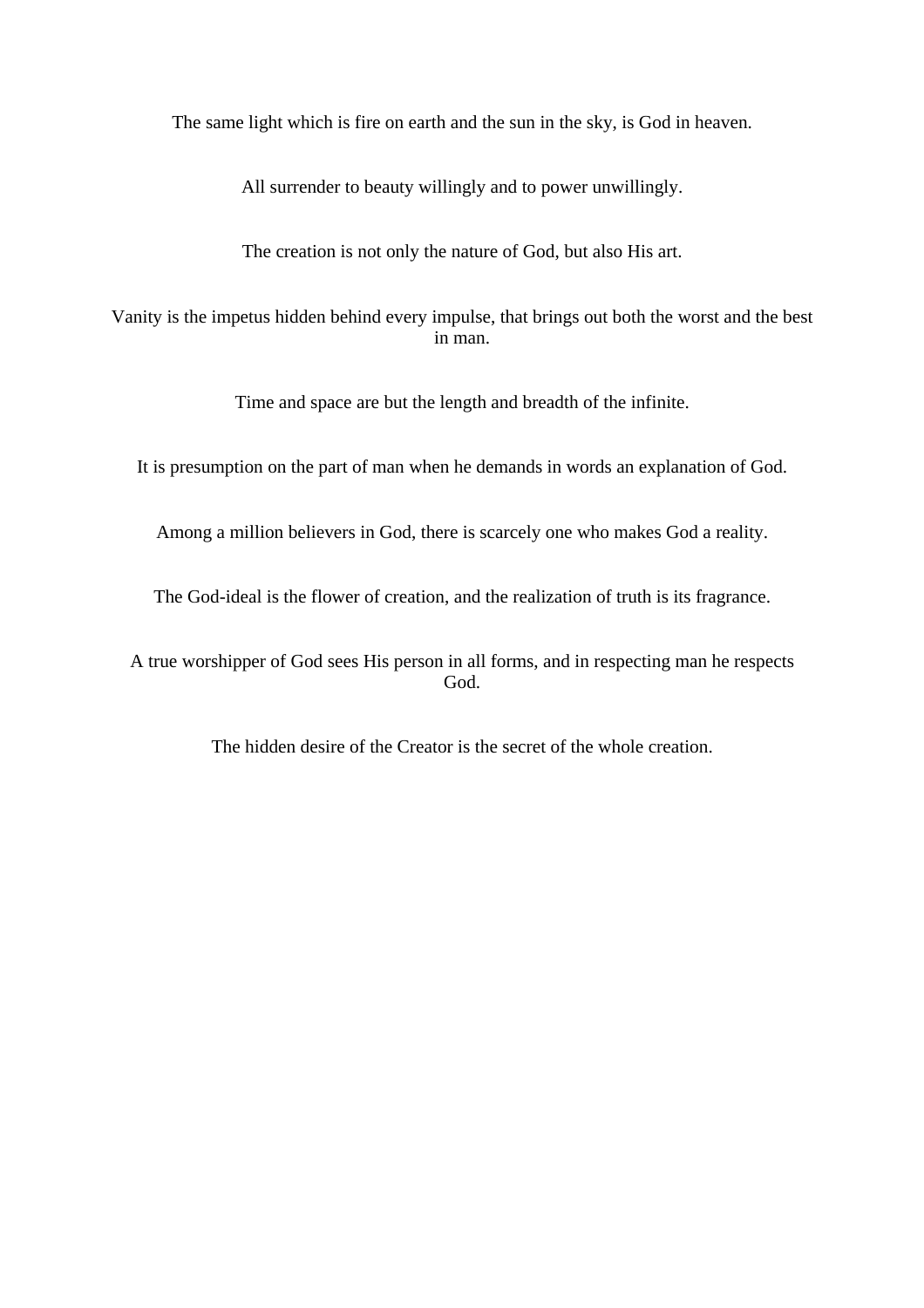Vanity is the sum total of every activity in the world.

Beauty is the object which every soul pursues.

Beauty is the life of the artist, the theme of the poet, the soul of the musician.

A charming personality is as precious as gold and as delicious as perfume.

A dancing soul shows its graceful movements in all its activities.

A charming personality is like a magnificent piece of art with life added.

Life is the principal thing to consider, and true life is the inner life, the realization of God.

The soul of Christ is the life of the universe.

The mother was the stepping-stone of Jesus to Christhood.

God speaks to the prophet in His divine tongue, and the prophet interprets it in the language of man.

The evidence of prophecy is the personality of the prophet.

The true sword of Mohammed was the charm of his personality.

As the whole of nature is made by God, so the nature of each individual is made by himself.

When the personality of an artist is absorbed in his art, it becomes art itself.

Vanity is a mask over the hidden object that attracts every soul.

Vanity is the crown of beauty, and modesty is its throne.

Without modesty beauty is dead, for modesty is the spirit of beauty.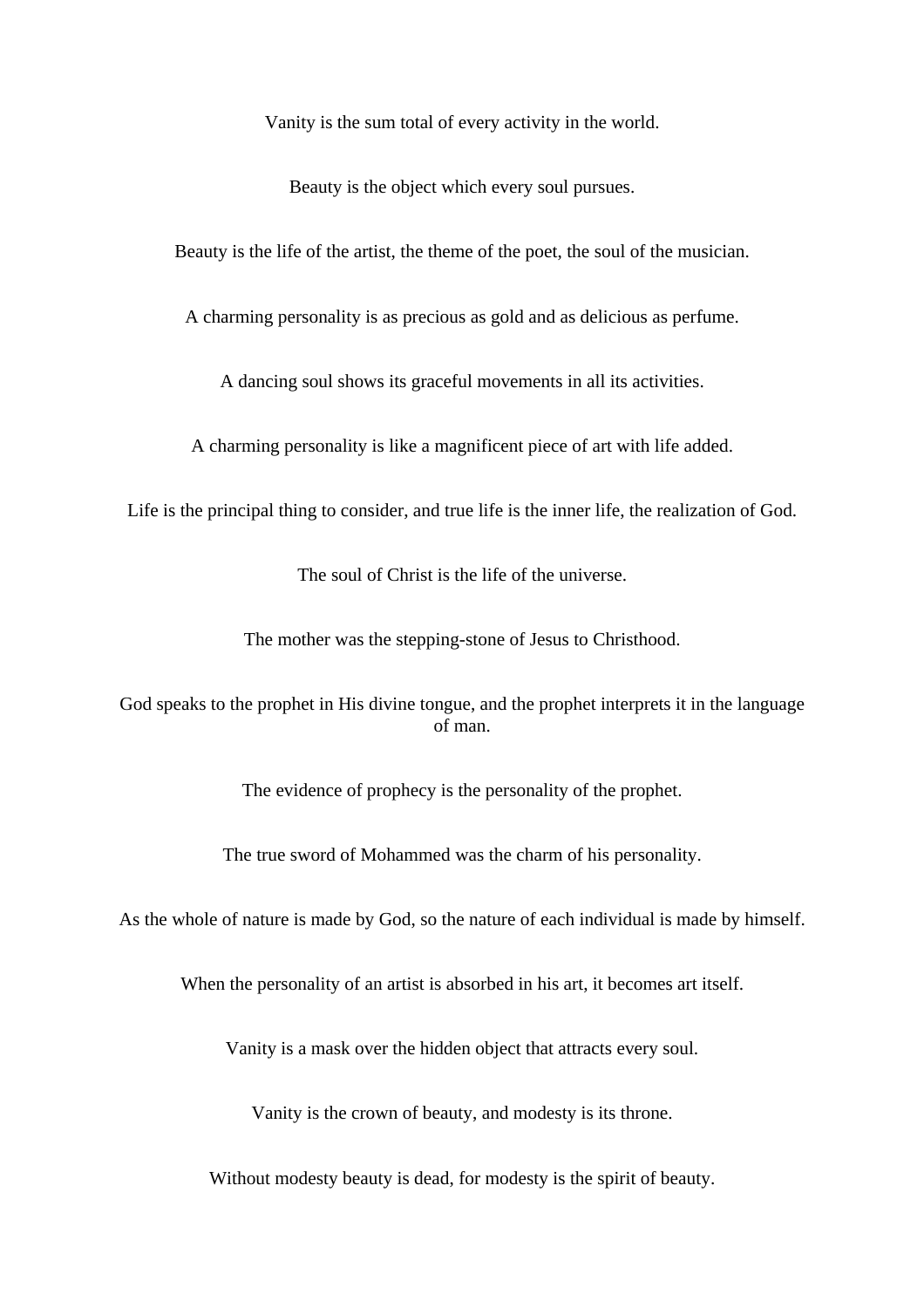All beauty is veiled by nature, and the greater the beauty the more it is covered.

The beauty which modesty covers, art gently uncovers; while respecting the human tendency, it unveils the beauty which human conventions hide.

Modesty is the veil over the face of the great, for God Himself is most modest, who is seen by none except those intimate with Him.

God lives in nature and is buried alive under the artificial forms which stand as His tomb, covering Him.

Nature is the very being of man; therefore, he feels at one with nature.

In the country you see the glory of God; in the city you glorify His name.

True art does not take man away from nature; on the contrary, it brings him closer to her.

A good reputation is as fragile as a delicate glass.

A good reputation is a trust given to a man by other people, so it becomes his sacred duty to maintain it.

Either take good care of your reputation, or do not care for it at all.

The man who has no reputation of his own has no regard for the reputation of another.

A man without a character is as a flower without perfume.

In the sense of honor there is a divine spark hidden.

Love is the net in which hearts are caught like fish.

While everybody asks, 'Why?" of his neighbor, the mystic asks this question of himself.

The man of wealth is often merely the doorkeeper of his treasure house.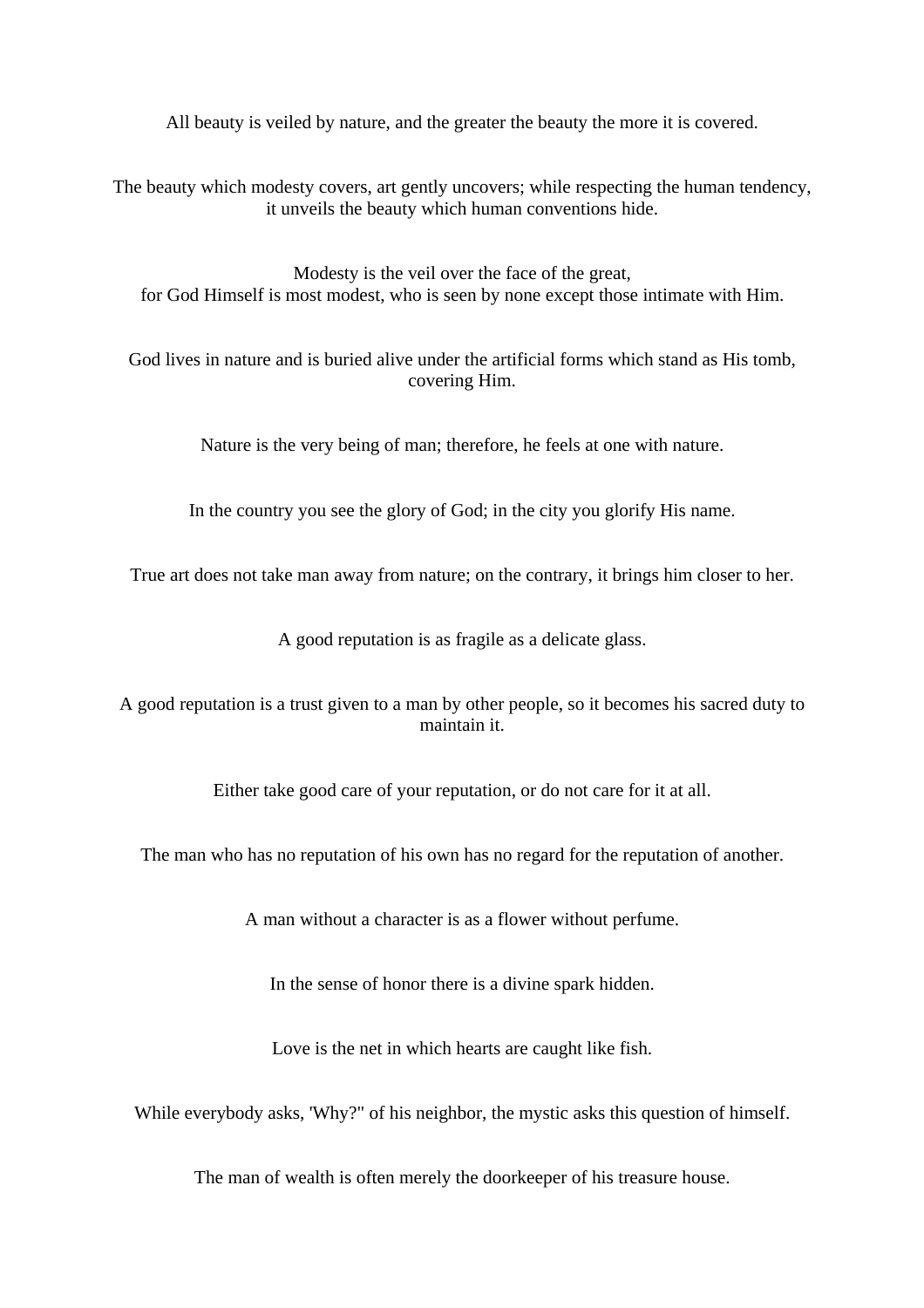Every person inherits from his ancestors not only his body, but his mind also.

The wretched always look for some excuse to be miserable.

Man is pulled from four sides in life: by nature, circumstances, law, and the ideal.

The child born on earth is an exile from heaven.

You must never joke with a fool; if you throw a flower at him. he will throw back a stone.

No tie can bind you if your heart is free.

The stilling of the heart is the true alchemy which turn mercury into silver.

In all directions of progress the ideal is the compass that shows the way.

Great personalities are few in the world, and fewer still those who know them.

No person living on earth can come up to your ideal, except some hero of a story of the past.

The one whom you expect to be your ideal will prove to be your ideal some day when he has gone past.

The true ego is born of the ashes of the false.

If by accident you step into the mud, it is not there-fore necessary to keep on walking in the muddy path.

Matter is a state of spirit.

A living word is life itself.

The words that enlighten the soul are more precious than jewels.

The whole world's treasure is too small a price to pay for one word that kindles the soul.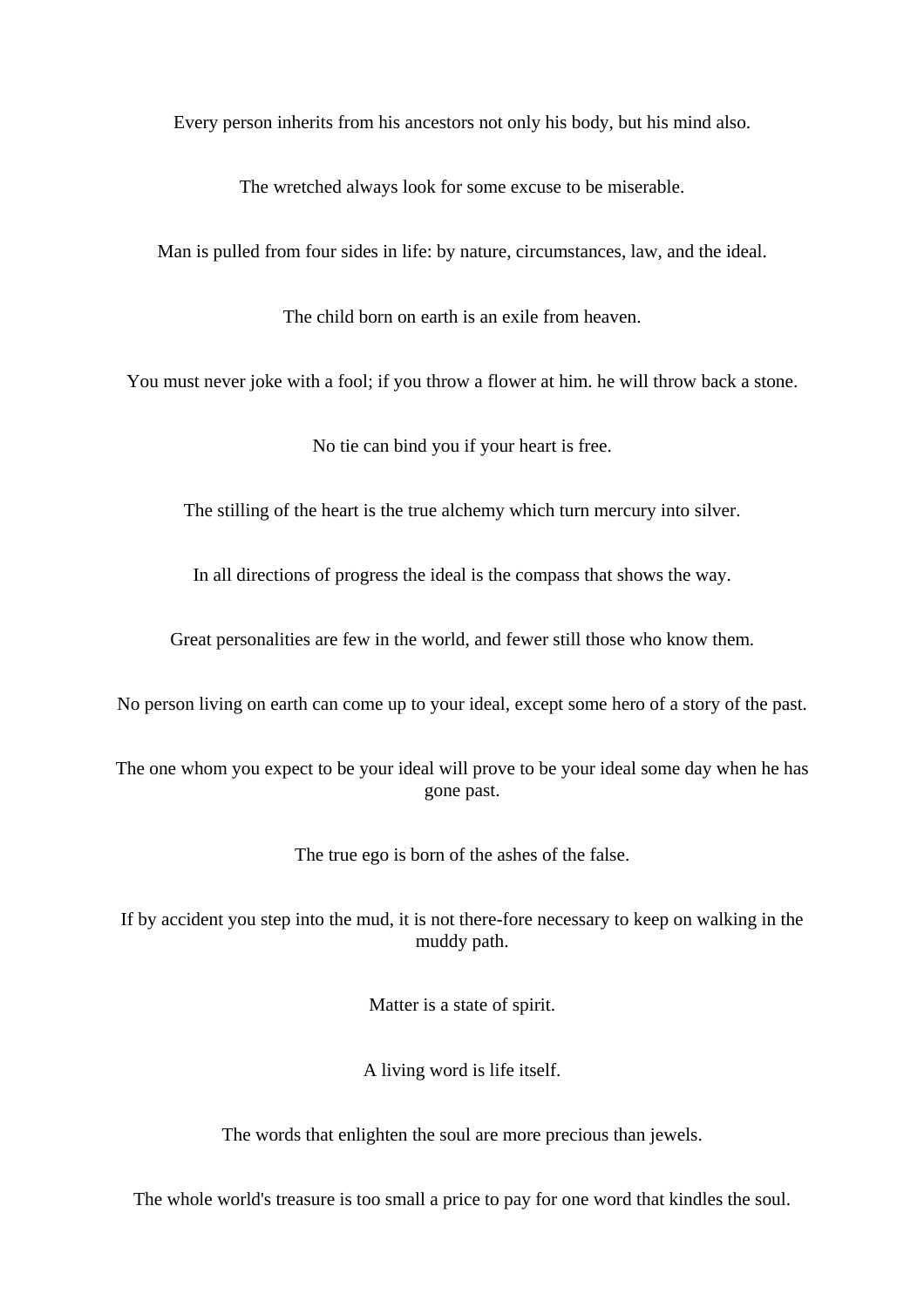Sympathy breaks the congestion of the heart.

A real success is proved by its durability.

An action is a reaction of thought.

Reason is the master of the unbeliever and the servant of the believer.

When a desire becomes a steady thought, its success is assured.

No sacrifice is ever too great to be offered in the cause of liberty.

Of what use is your sense, O sensible one, if it causes you to mourn over the opportunity you have lost?

Stand through life firm as a rock in the sea, undisturbed and unmoved by its ever-rising waves.

If you fail yourself, everybody will fail you.

Love climbs the mountain of life step by step.

The discovering of error is the uncovering of the light.

The truth, sincerely spoken, must certainly calm the heart of the listener.

A fruitless life is a useless life.

Gold is that which proves to be real to the end of the test.

To make God intelligible you must make a God of your own.

Truth alone can succeed; falsehood is a waste of time and a loss of energy.

What begins with deception continues and ends in deception.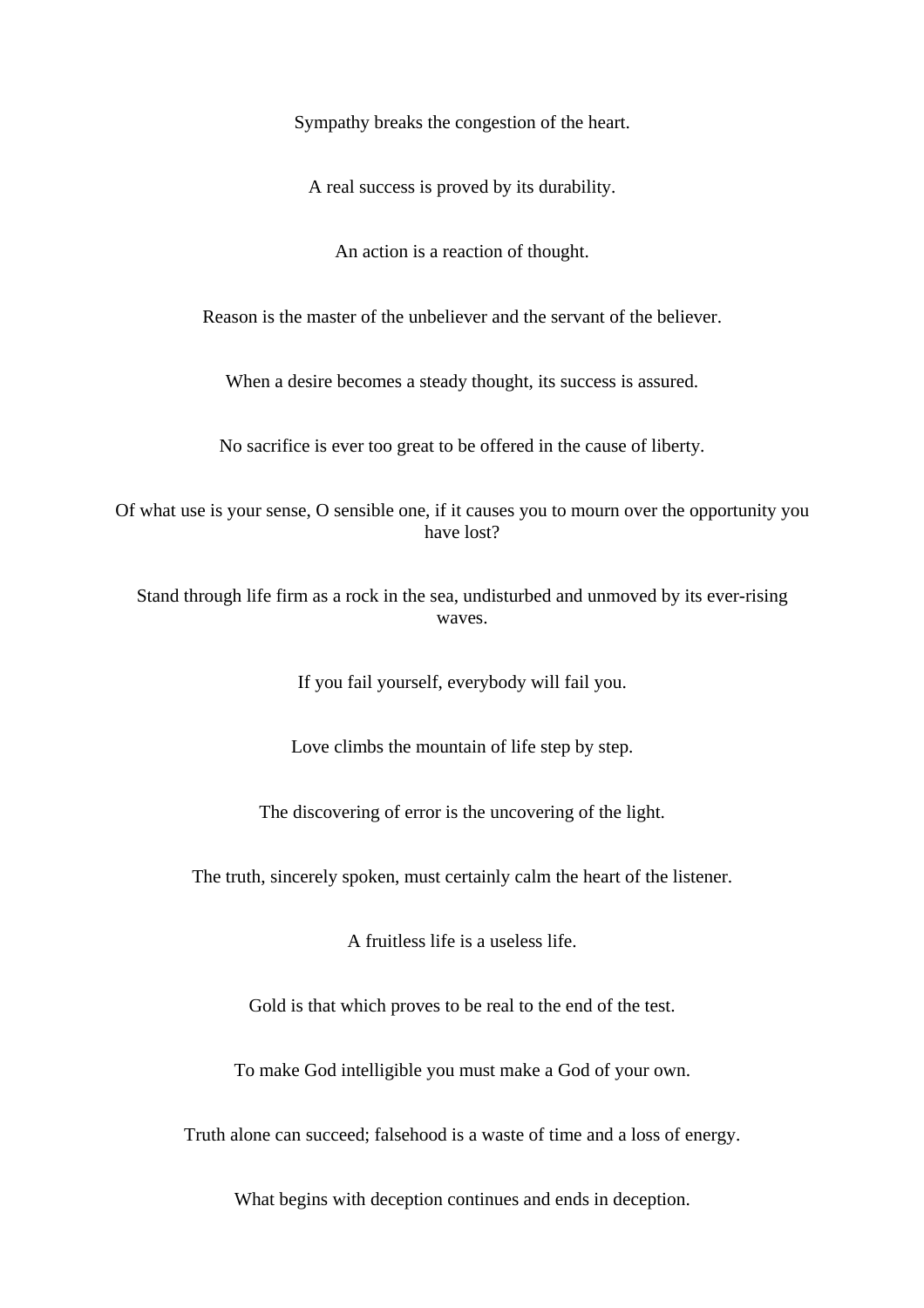The wise say in one word what the foolish cannot explain in a thousand words.

Spiritual attainment is the true purpose of every soul.

The more people you can get on with, the wiser you prove to be.

If you wish for relief in life, rise above complexity and conventionality.

It does not matter what you have lost, so long as you have not lost your soul.

One single moment of a sincere life is worth more than a thousand years of a life of falsehood.

Burning words rise from a flaming heart.

His own attitude becomes an obstacle on the path of the pessimist.

Lack of patience starves virtue to death.

Success gives an appearance of reality even to false things.

The seeming death is the real birth of the soul.

Worrying about the faults of others is an unnecessary addition to the worry we have over our own faults.

He who is the master of his own domain is the ruler of life.

To repress desire is to suppress a divine impulse.

The "Yes" or "No" of a reserved person has more weight and influence than a hundred words of a talkative person.

A truth that disturbs peace and harmony is worse than a lie.

No one can sustain disharmony in life, though many ignorantly maintain it.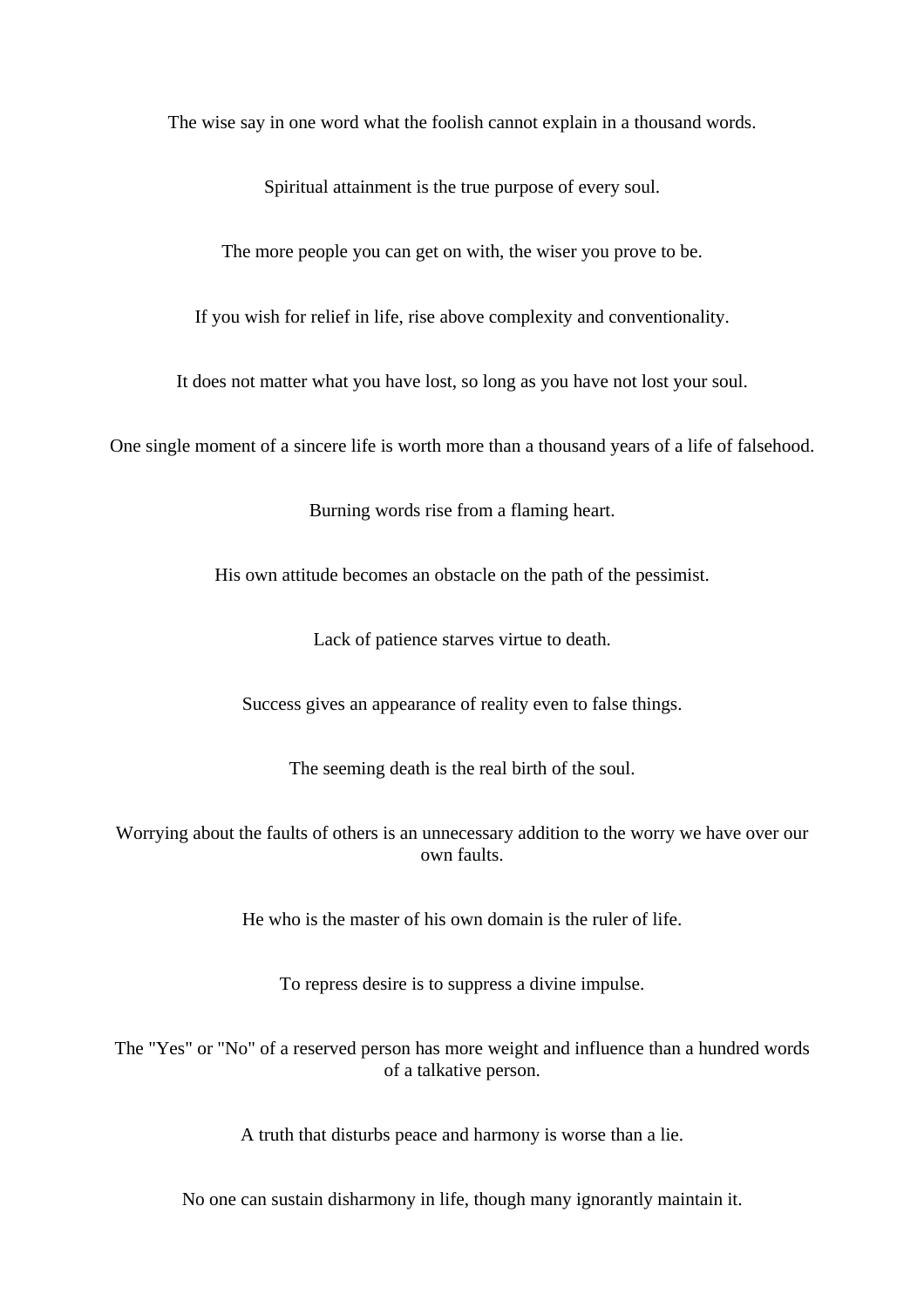It takes a thousand lies to prove one false statement true; but in spite of all, the lie will prove false in the end.

That person becomes a conqueror of life who learns to control his tongue, both as to what it should say and what it should not say.

When it is difficult for the wise to judge the action of the worst sinner, who but a fool would be ready to judge a holy man?

Preaching needs art; speaking only is not sufficient; there are many who can speak the truth as a smith would hammer on the anvil.

Initiation is taking a step forward in a direction which one does not know.

Means sufficient for the simple needs of everyday life are a greater boon than the riches that add to life's struggle.

The first step in intuition is to understand the symbolical meaning of different things, and the next is to express them symbolically.

> It is not a particular religion that can produce spirituality in man; spirituality depends upon the tuning of the soul.

For everything there is a time, so there comes a time for the unfoldment of the soul; but the period of that development depends upon the speed of the progress man makes through life.

> In order to arrive at his ideal, man must first realize his follies, and next, try to become better, believing that he can change.

All things in their beginning must be guarded from the sweeping winds of destruction, as the young plant must first be nurtured in a glasshouse.

> When it is difficult even for the worldly man to live in this world, how much more difficult must it be for the spiritual one!

The ignorant believer, by his claim of belief, causes a revolt in an intelligent person, thereby turning him into an unbeliever.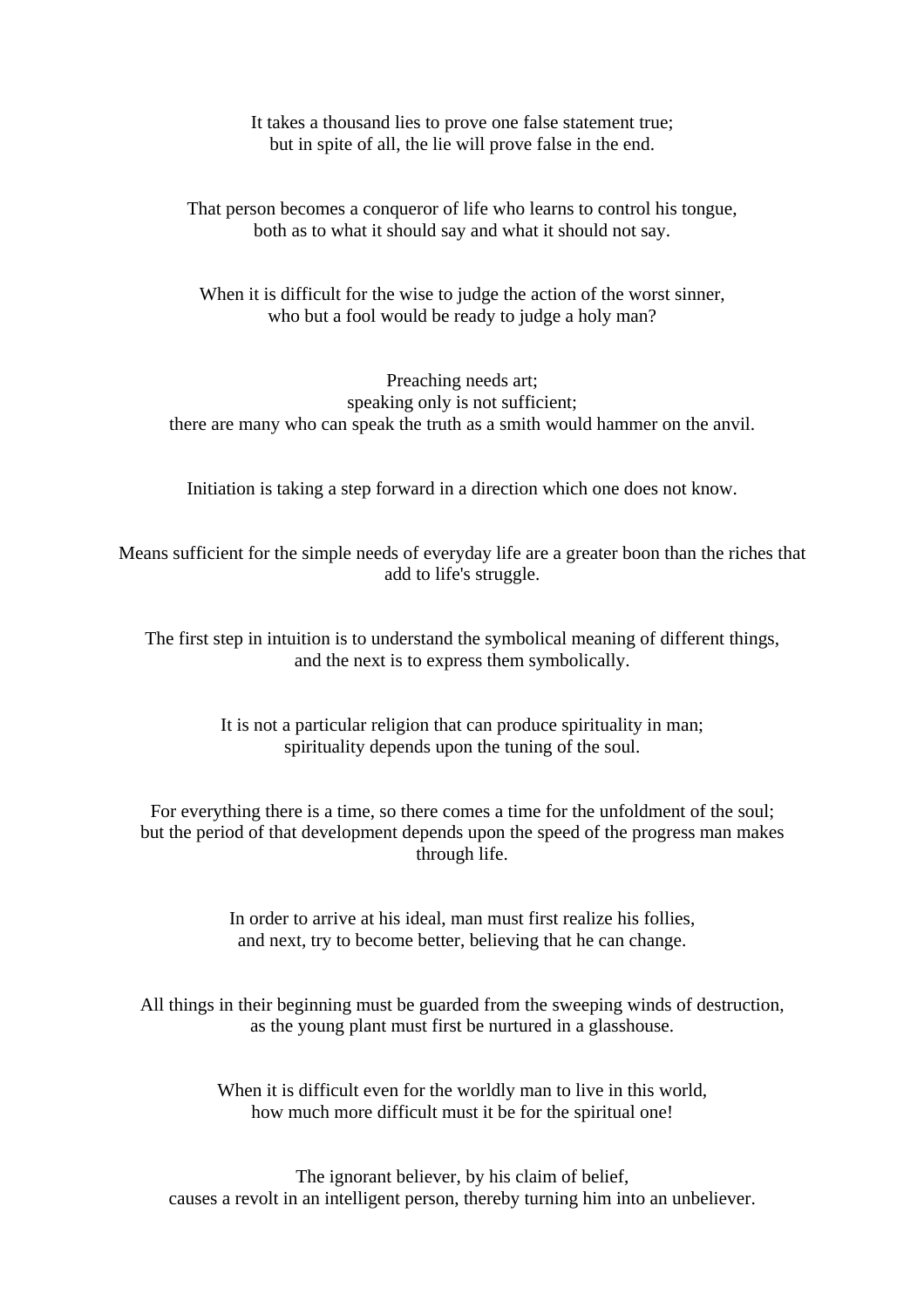A selfish person cannot imagine anyone being unselfish; therefore, he always suspects the unselfish one of falsehood.

Truth is the light which illuminates the whole of life; in its light all things become clear, and their true nature manifests to view.

As water is the cleansing and purifying element in the physical world, so love performs the same service on the higher planes.

It is very difficult to evolve oneself and at the same time keep in tune with the unevolved; it is like being drawn from above and pulled from below.

God's majesty is seen in nature, but even the greatest grandeur of human life reveals Him only in miniature.

The way of the Sufi is to experience life and yet to remain above it; to live in the world and not let the world own him.

Man as a human being is capable of loving one, but his soul as the light of God is capable of loving not only the world, but even a thousand worlds; for the heart of man is larger than the whole universe.

When man has to choose between his spiritual and his material profit, then he shows whether his treasure is on earth or in heaven.

Life is an opportunity, not only of accomplishing one's desires, but of fulfilling even the deepest yearning of the soul.

Nobility of character is as inborn a quality in man as is the fragrance in the flower; it cannot be learned or taught.

It takes but a moment to drop down from heaven to earth; but for rising from earth to heaven, even a long lifetime may be insufficient.

True happiness is in the love-stream that springs from one's soul, and the man who will allow this stream to flow continually, in all conditions of life, in all situations, however difficult, will have a happiness that truly belongs to him.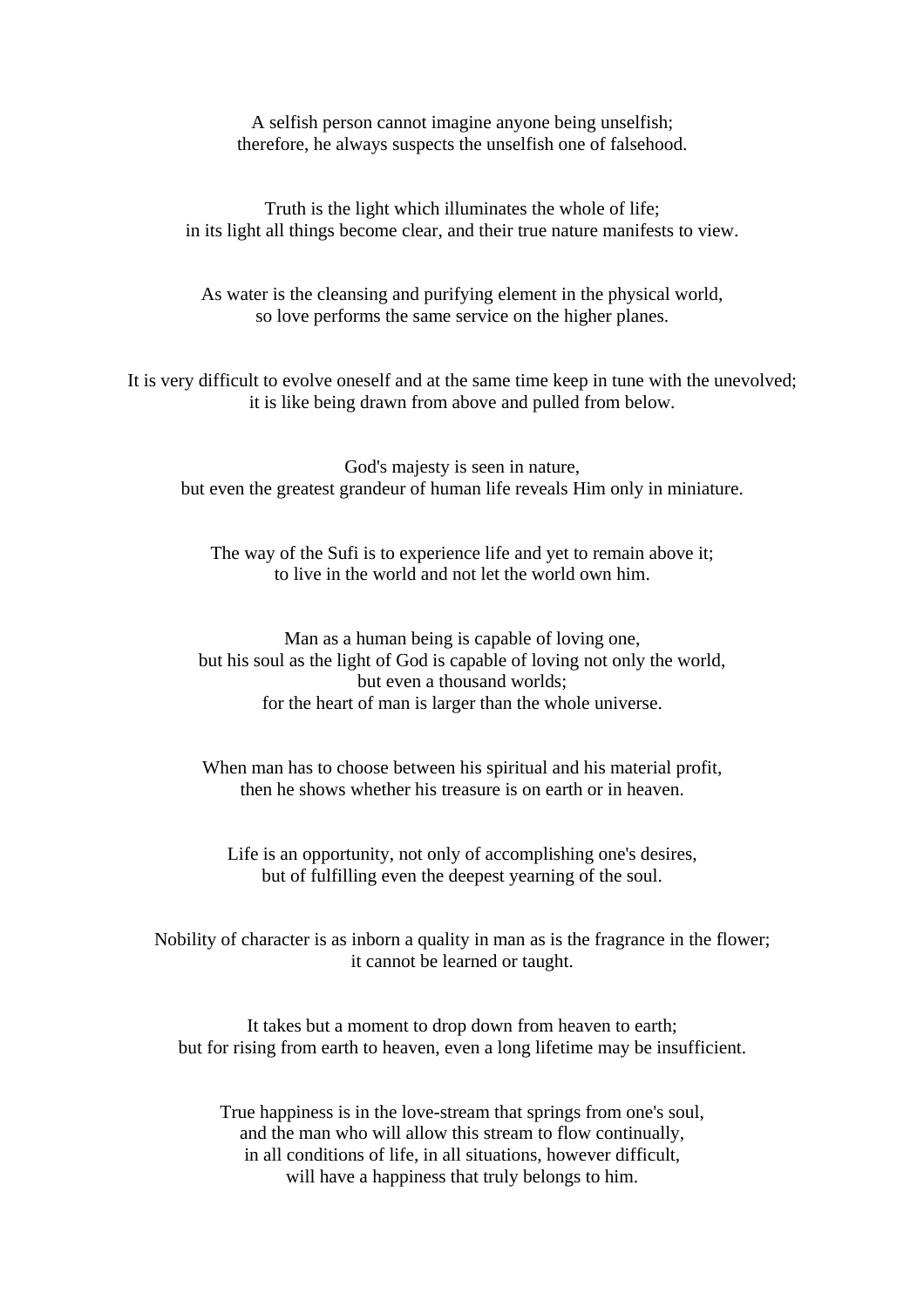A good person proud of his goodness turns his pearls into pebbles; an evil person full of remorse may make jewels of common stones.

One word of the truly inspired answers a hundred questions and avoids a thousand unnecessary words of explanation.

If you live in the vision of the past, dream on, do not open your eyes to the present. If you live in the eternal, do not worry about the morrow. But if you live for the time to come, do all you can to prepare for the future.

The bare truth alone is not sufficient; truth must be made into wisdom. And what is wisdom? Wisdom is the robe of truth.

If you walk on the path of light and yet seek the darkness, it is like being pulled by the two poles of the earth; you are torn between them, and can go in neither direction.

Love in its fullness is an inexpressible power which speaks louder than words; there is nothing that man is too weak to do when it gushes forth from his heart.

> Joy and sorrow are each part of the other. If it were not for joy, sorrow would not exist; and if it were not for sorrow, joy would not be experienced.

Man wonders about his past and future; how wonderful would life become to him if he only realized the present!

Every moment of life is an opportunity, and the greatest opportunity is to know the value of opportunity.

It is the spirit of discipleship that opens the vision; its attainment is most necessary in one's journey along the spiritual path.

When it is so very difficult to prove truth to be true, how much more difficult must it be to prove true what is false!

Purgatory is that state which mind experiences between the birth of thought and its materialization.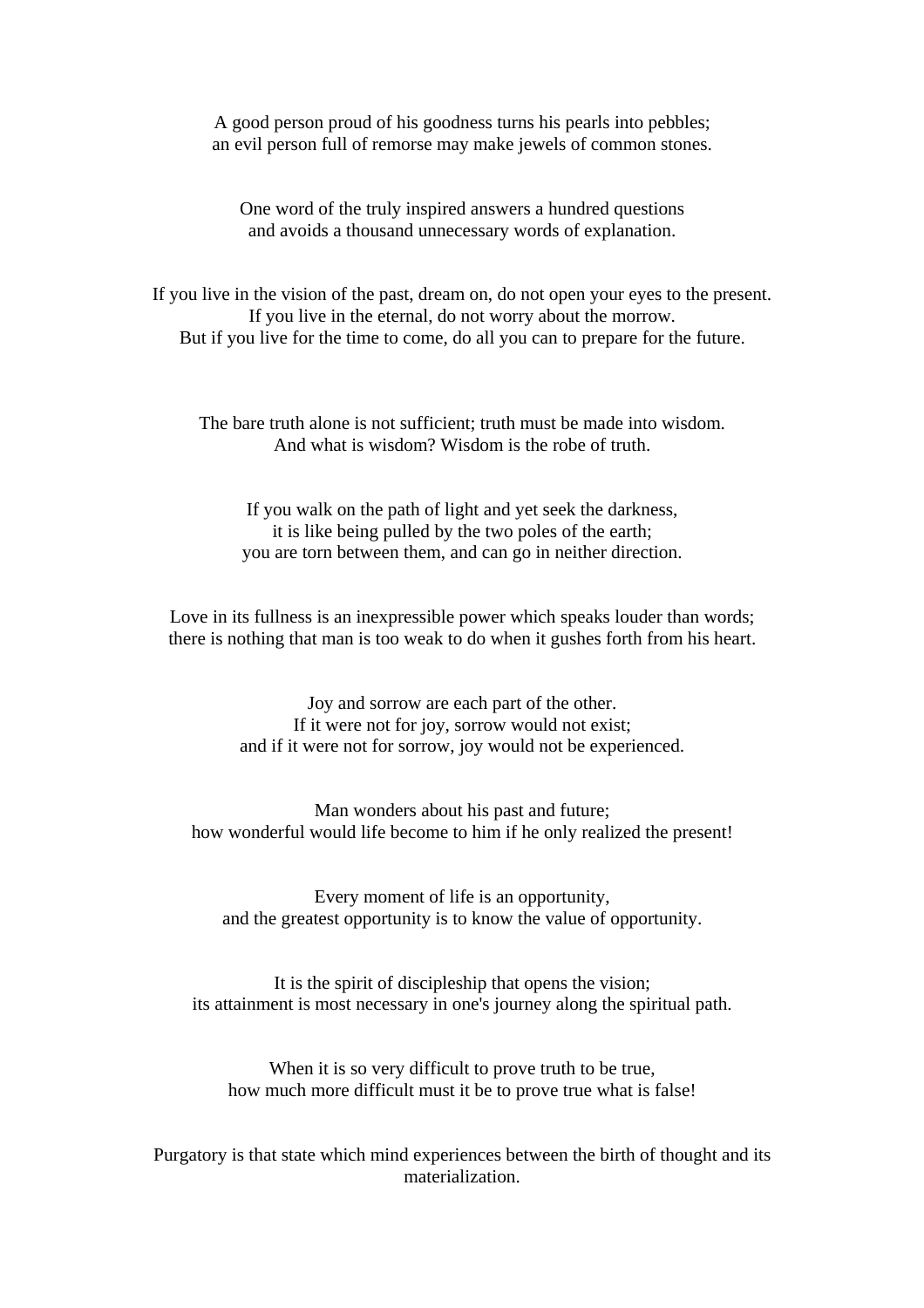It is the darkness in our own heart which, falling as a shadow on the heart of another, becomes doubt in him.

Truth conceived by the mature soul is expressed as wisdom.

Selflessness is pleasing not only to man but to God.

It is better to refuse than to accept anything unwillingly.

No love-offering can be more precious than a word or act of respect, for the highest expression of love is respect.

You must find your ideal in yourself; no ideal in life will prove lasting and true except the one you yourself make.

All that lives is spirit, and all that dies is matter.

Believe in your own ideal first if you wish others to believe in it; unless you respect your ideal yourself, others will not respect it.

Power most often costs more than it is worth; the man who attains power, not knowing its proper use, loses it in the end, for all that is held by power will some day revolt.

Man proves himself to be great or small according to the importance he attaches in life to the greater or smaller things.

Goodness and wickedness both exist in human nature at the same time; only when one is manifest the other is hidden, like the lining inside the coat.

Through matter the soul attains to its highest realization; therefore, the physical body is a necessity for the fulfillment of its purpose.

There is no end to reproaches; not only those at a distance or those near to one, but even the members of one's body will some day reproach one for not having received proper care and full attention.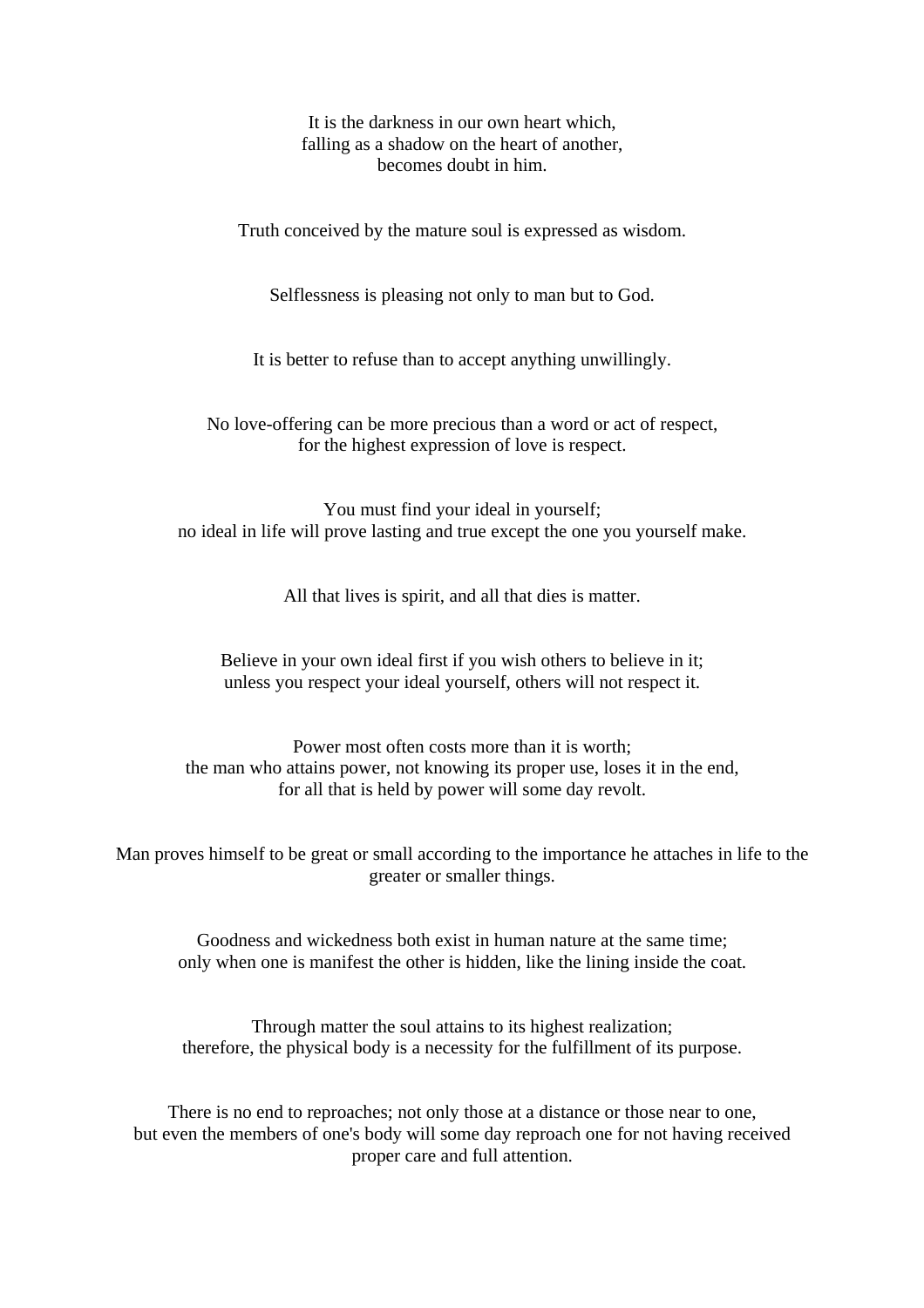There are many ideas which intoxicate man; many feelings act upon the soul as wine, but there is no stronger wine than selflessness.

The absence of generosity means that the doors of the heart are closed; nothing from within can come out, and nothing from without can enter in.

There is nothing on earth or in heaven which is not within the reach of man. When God is within his reach, what can be beyond it?

The seeking of every soul in this world is different, distinct, and peculiar to himself; and each can best attain the object of his search in God.

Man's individuality is proved by his wisdom and distinguished by comparison; God, being perfect, is unintelligible to man.

The expression of sentiment is an outlet for the energy of the heart, which if conserved would be a power in itself.

If a desire is not fulfilled it means that the person did not know how to desire; failure is caused by indistinctness of motive.

The personality of the prophet is the divine net in which God captures the souls drifting in the world.

A clever person with a biting tongue is like a serpent with its poisonous fang; his sarcastic remark is more hurtful than a scorpion's sting.

Let not your reputation fall into the monkeys' hands; they will look at it curiously, will mock at it, laugh at it and snatch it from each other; in the end they will tear it to pieces.

Do not entrust the devil with your secret; if you do, then he who is meant to be your slave will become your master.

Self-confidence is the true meaning of faith, and in faith is the secret of the fulfillment or non-fulfillment of every desire.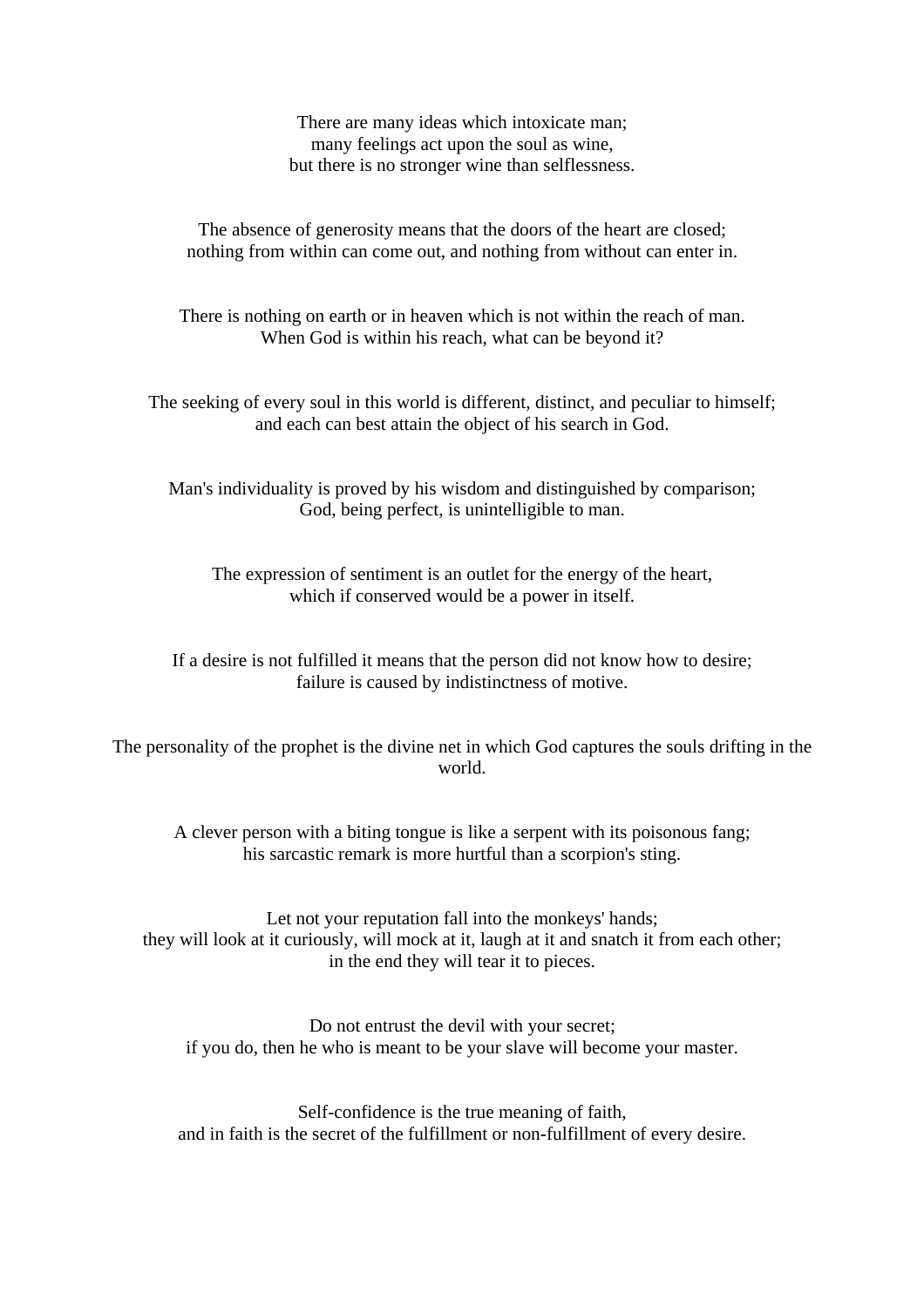With trust in God, with good will, self-confidence, and a hopeful attitude towards life, man will always win his battle, however difficult.

Silence in modesty speaks louder than bold words. The cracker cries aloud, "I am the light," and is extinguished in a moment; the diamond, shining constantly, never says a word about its light.

It is not by the servility of those around him that the king is exalted; it is in the honor in which they hold him that his kingship exists.

All things existing have their opposite, except God; it is for this reason that God cannot be made intelligible.

We each create our own God. but only His form we imagine, not His life, thus making many gods out of the one single Being.

God alone exists, whether thought of as one God or as many gods, for all numbers are simply an extension of one.

When the human heart becomes conscious of God, it becomes like the sea: it extends its waves to friend and foe.

True spirituality is not a fixed faith or belief; it is the ennobling of the soul by rising above the barriers of material life.

> Truth is purifying, it is most lovable and peace-giving; but what is truth? Truth is that which cannot be spoken.

## **GAMAKAS**

(Feelings of a poet's heart, keyed to various notes)

I consider myself second to none since I have realized in myself the One alone.

All things that may seem to be exalting my position, they indeed lower me in my eyes; the only thing exalting for me is the forgetting of myself entirely in the perfect vision of God.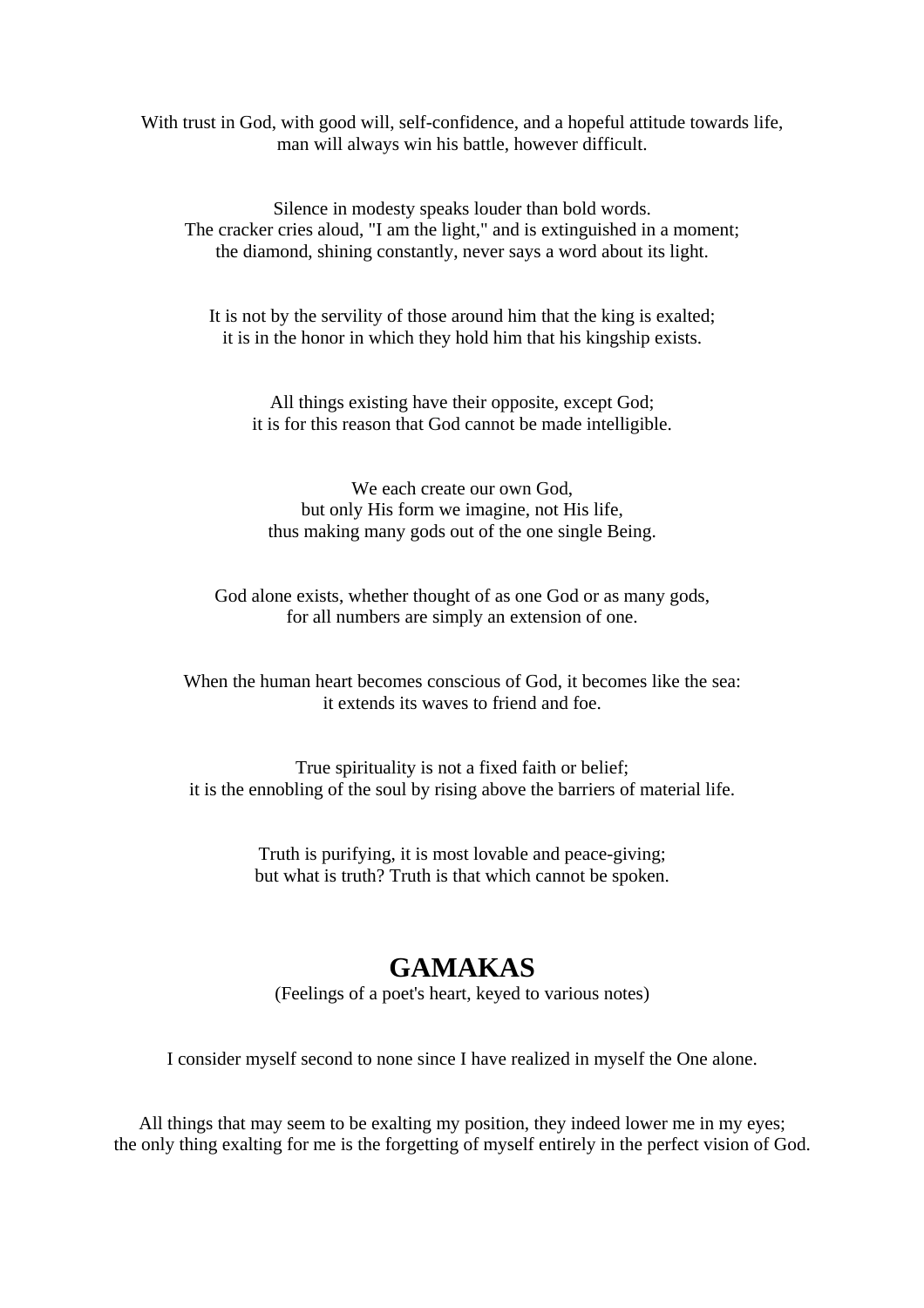There is nothing that I consider too good for me, or too high to attain to; on the contrary, all possible attainments seem within my reach since I have attained to the vision of my Lord.

There is nothing that I feel too humiliating for me to do; and there is no position, however exalted, that can make me prouder than I am already in the pride of my Lord.

Neither does love exalt nor hate depress me, for all things to me seem natural. Life for me is a dream that changes continually, and when I withdraw my real self from the false, I know all things, and yet stand remote; so I rise above all changes of life.

It makes no difference to me if I am so praised that I am raised from earth to heaven, nor if I am so blamed that I am thrown from the greatest heights to the depths of the earth. Life to me is an ever-moving sea in which the waves of favor and disfavor constantly rise and fall.

> To fall down does not break me or discourage me; it only enables me to rise to a still higher sphere of life.

I could not have enjoyed virtue's beauty if I had not known sin.

Every loss in life I consider as the throwing off of an old garment in order to put on a new one; and the new garment has always been better than the old.

> I have learned more by my faults than by my virtues; if I had always acted aright, I could not be human.

> > My intuition never fails me, but I fail whenever I do not listen to it.

Patience is the lesson I had given to me from the moment I stepped on the earth; ever since I have tried to practice it, but there is more to be learnt.

> I blame no one for his wrongdoing, but neither do I encourage him in that direction.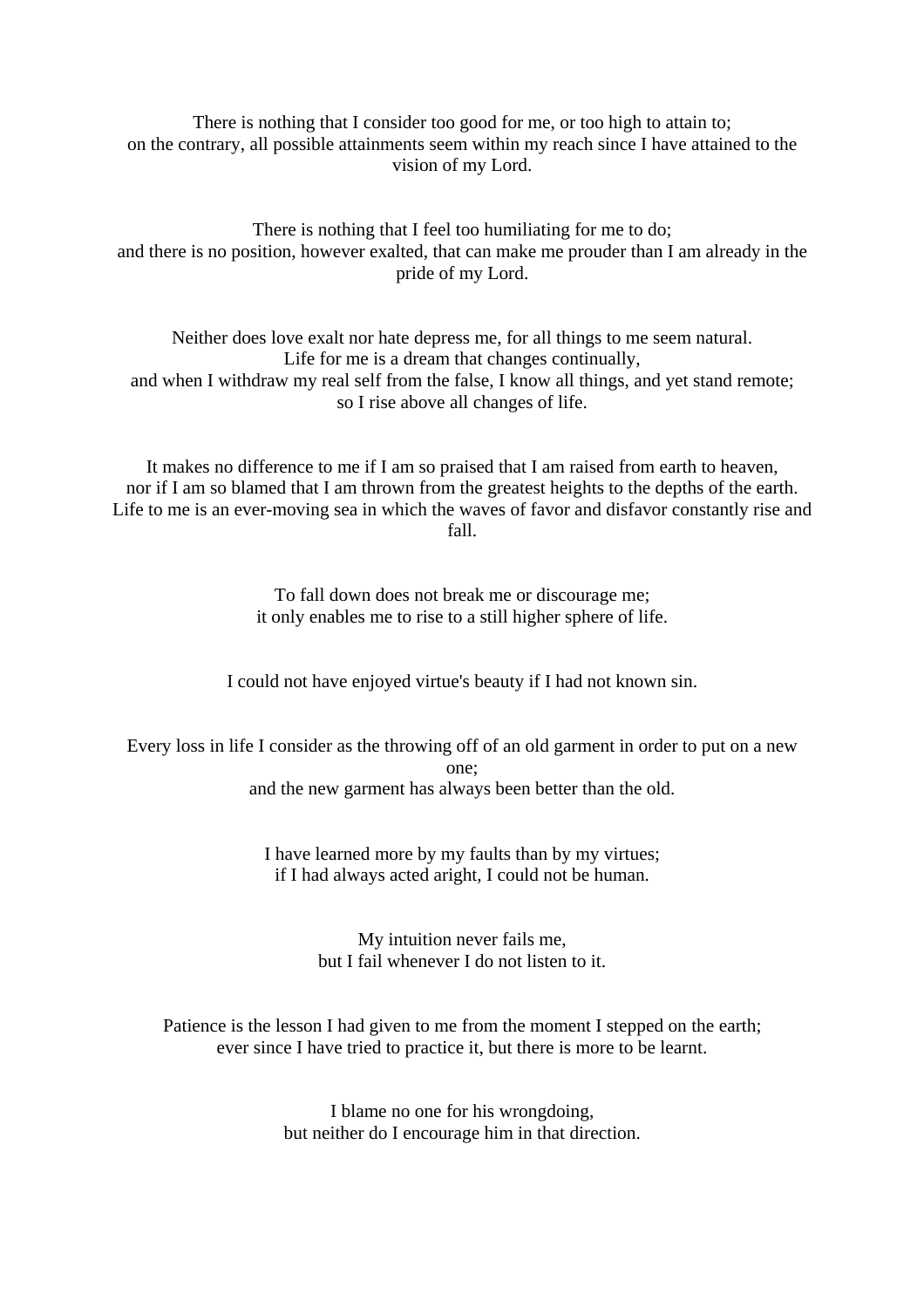In bringing happiness to others I feel the pleasure of God, and for my negligence I feel myself blameworthy before Him.

Every soul stands before me as a world, and the light of my spirit falling upon it brings clearly to view all it contains.

Nothing seems either too good or too bad. I know no more distinction between saint and sinner, since I behold the one single Life manifested in all.

I consider my action towards every man as my action towards God; and the action of every person towards me I take as an action of God.

> So long as I act upon my own intuition I succeed; but whenever I follow another's advice I go astray.

I work simply, not troubling about results. My satisfaction is in accomplishing the work which is given to me, to my best ability, and I leave the effects to the cause.

> Life in the world is most interesting to me, but solitude away from the world is the longing of my soul.

> > I feel myself when I am by myself.

By respecting every person I meet I worship God, and in loving every soul on earth I feel my devotion for Him.

There is nothing in life which pleases me more than pleasing others, but it is difficult to please everyone.

I am ready to learn from those who come to teach me, and willing to teach those who wish to learn.

I regard every obstacle on my path as an incentive to success.

I would have either heaven or hell, but not purgatory.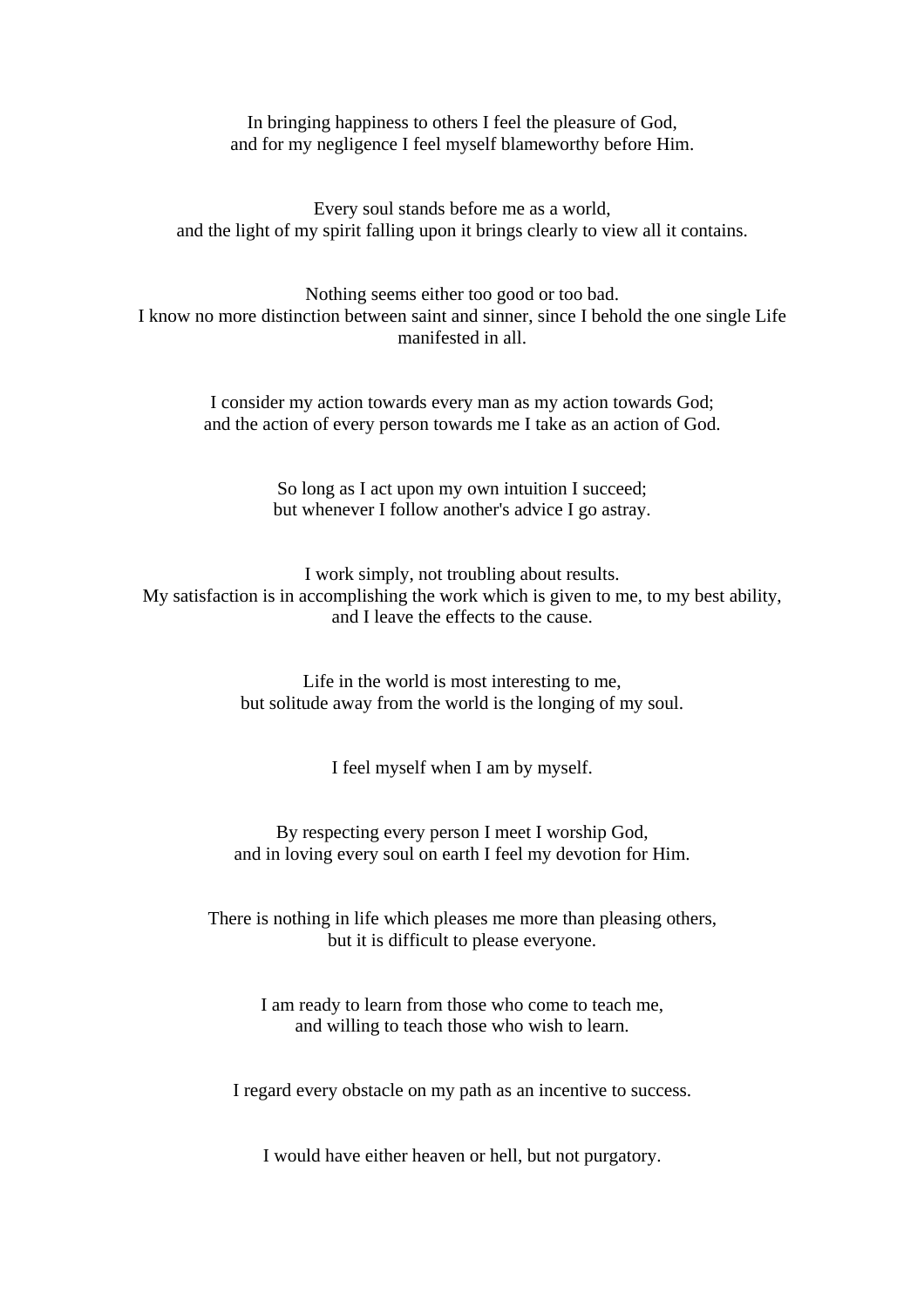I do not intend to teach my fellow-men, but to show them all I see.

Hail to my exile from the Garden of Eden to the earth! If I had not fallen, I should not have had the opportunity of probing the depths of life.

At the moment when I shall be leaving this earth, it is not the number of followers which will make me proud; it is the thought that I have delivered His message to some souls that will console me, and the feeling that it helped them through life that will bring me satisfaction.

I have not come to change humanity; I have come to help it on.

If anyone strikes my heart, it does not break, but it bursts, and the flame coming out of it becomes a torch on my path.

My deep sigh rises above as a cry of the earth, and an answer comes from within as a message.

I am a tide in the sea of life, bearing towards the shore all who come within my enfoldment.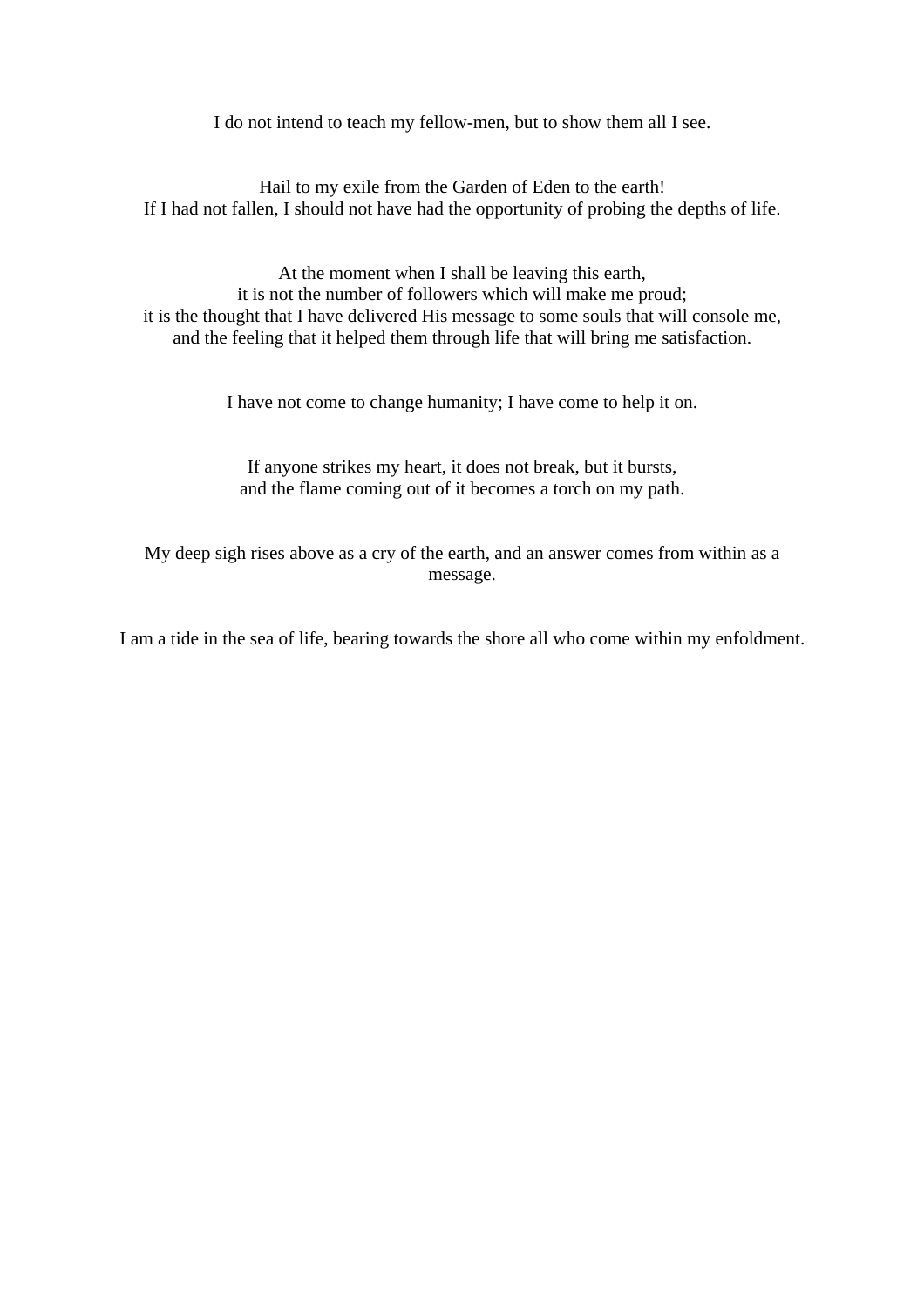# **GAYATRI**

(Prayers)

### **SAUM**

Praise be to Thee, Most Supreme God, Omnipotent, Omnipresent, All-pervading, the Only Being. Take us in Thy Parental Arms, Raise us from the denseness of the earth. Thy Beauty do we worship, To Thee do we give willing surrender, Most Merciful and Compassionate God, The Idealized Lord of the whole humanity. Thee only do we worship; and towards Thee alone we aspire. Open our hearts towards Thy Beauty, Illuminate our souls with Divine Light, O Thou, the Perfection of Love, Harmony and Beauty! All-powerful Creator, Sustainer, Judge and Forgiver of our shortcomings, Lord God of the East and of the West, of the worlds above and below, And of the seen and unseen beings, Pour upon us Thy Love and Thy Light, Give sustenance to our bodies, hearts and souls. Use us for the purpose that Thy Wisdom chooseth, And guide us on the path of Thine Own Goodness. Draw us closer to Thee every moment of our life, Until in us be reflected Thy Grace, Thy Glory, Thy Wisdom, Thy Joy and Thy Peace. Amen.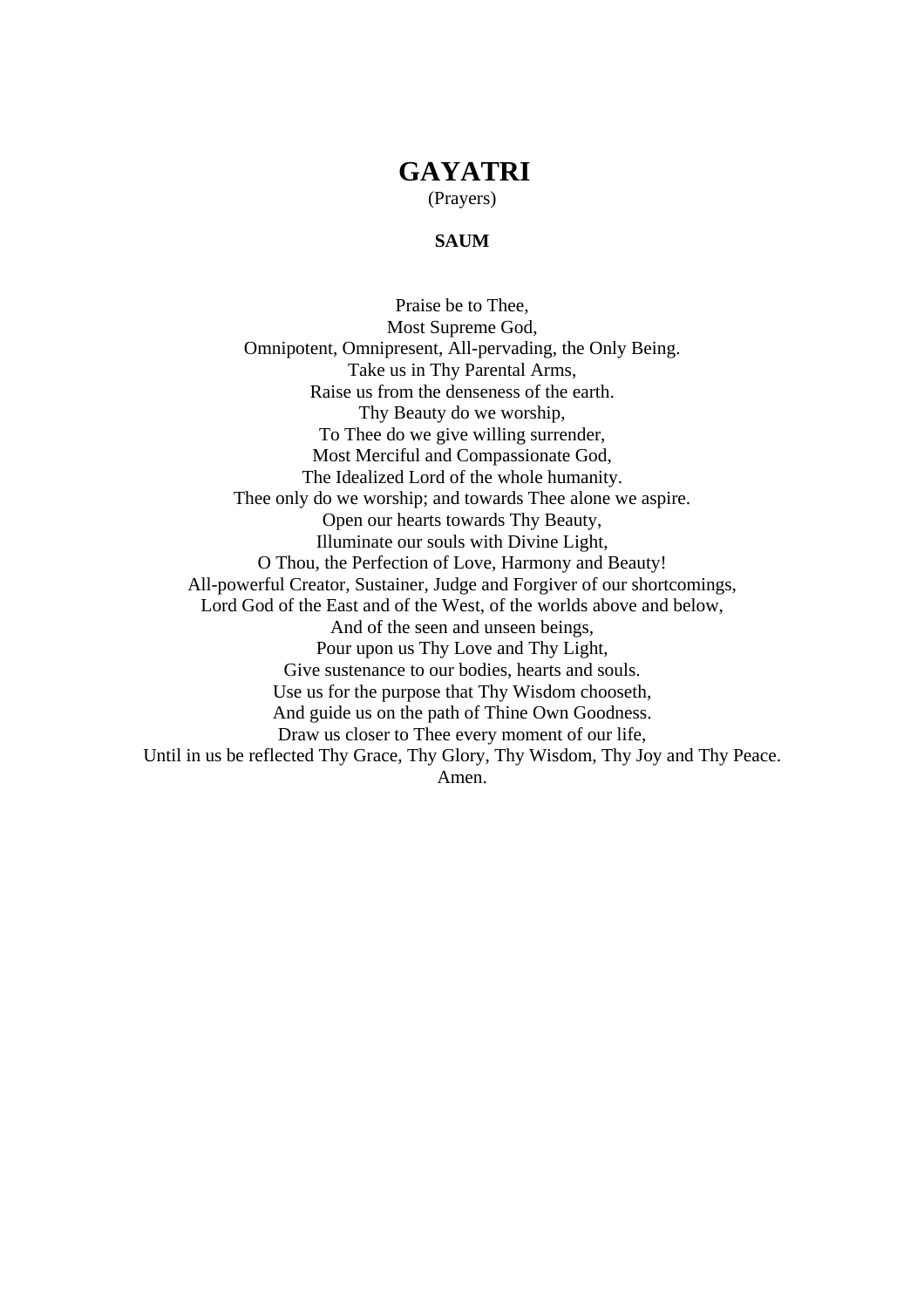#### **SALAT**

Most gracious Lord, Master, Messiah, and Savior of humanity, We greet Thee with all humility. Thou art the First Cause and the Last Effect, the Divine Light and the Spirit of Guidance, Alpha and Omega. Thy Light is in all forms, Thy Love in all beings: in a loving mother, in a kind father, in an innocent child, in a helpful friend, in an inspiring teacher. Allow us to recognize Thee in all Thy holy names and forms; as Rama, as Krishna, as Shiva, as Buddha. Let us know Thee as Abraham, as Solomon, as Zarathustra, as Moses, as Jesus, as Mohammed, and in many other names and forms, known and unknown to the world. We adore Thy past; Thy presence deeply enlighteneth our being, and we look for Thy blessing in the future. O Messenger, Christ, Nabi, the Rasul of God! Thou Whose heart constantly reacheth upward, Thou comest on earth with a message, as a dove from above when Dharma decayeth, and speakest the Word that is put into Thy mouth, as the light filleth the crescent moon. Let the star of the Divine Light shining in Thy heart be reflected in the hearts of Thy devotees. May the Message of God reach far and wide, illuminating and making the whole humanity as one single Brotherhood in the Fatherhood of God.

Amen.

### **KHATUM**

O Thou, Who art the Perfection of Love, Harmony, and Beauty, The Lord of heaven and earth, Open our hearts, that we may hear Thy Voice, which constantly cometh from within. Disclose to us Thy Divine Light, which is hidden in our souls, that we may know and understand life better. Most Merciful and Compassionate God, give us Thy great Goodness; Teach us Thy loving Forgiveness; Raise us above the distinctions and differences which divide men; Send us the Peace of Thy Divine Spirit, And unite us all in Thy Perfect Being.

Amen.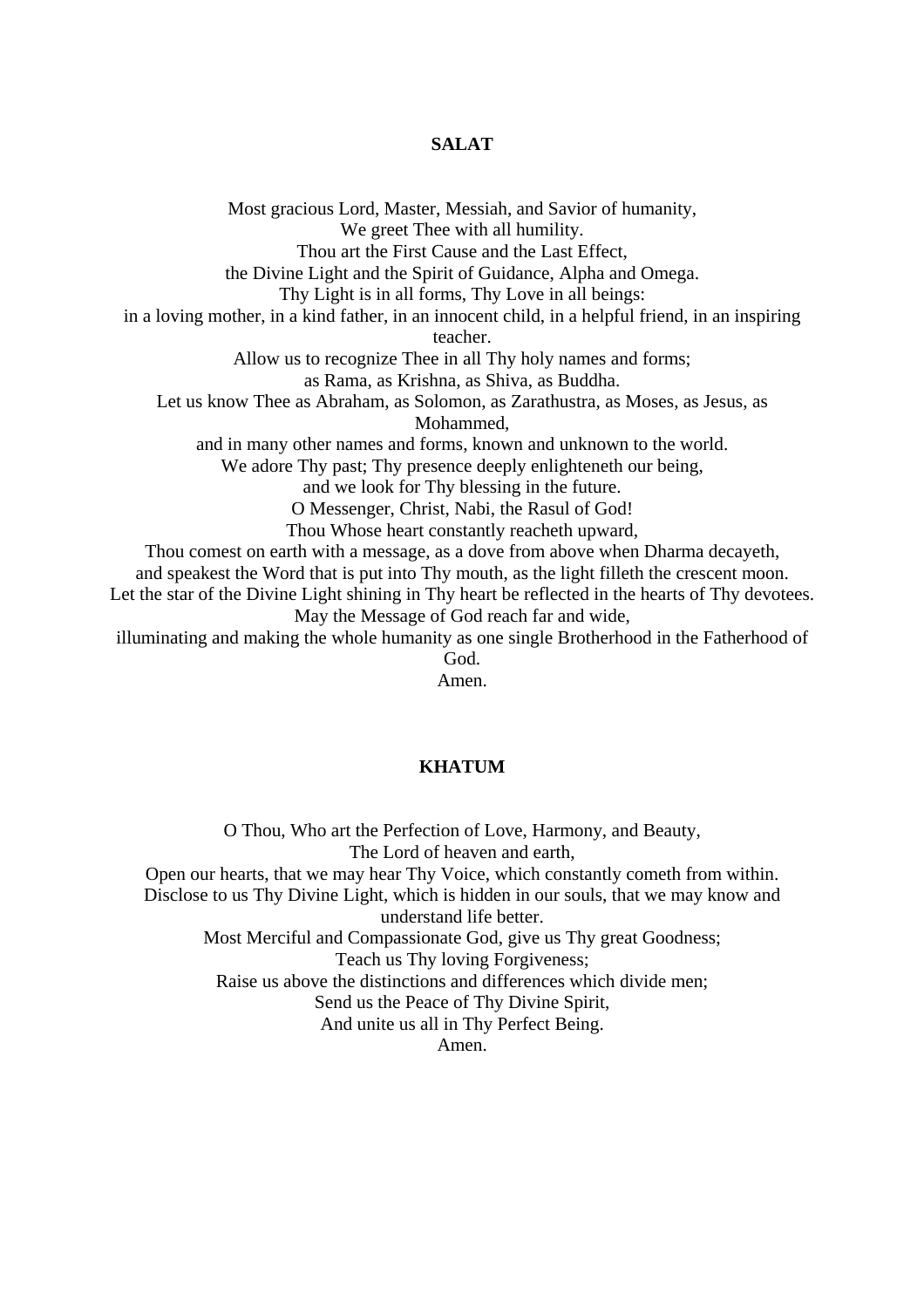### **DOWA**

Save me, my Lord, from the earthly passions and the attachments which blind mankind. Save me, my Lord, from the temptations of power, fame, and wealth, which keep man away from Thy Glorious Vision. Save me, my Lord, from the souls who are constantly occupied in hurting and harming their fellow-man, and who take pleasure in the pain of another. Save me, my Lord, from the evil eye of envy and jealousy, which falleth upon Thy bountiful Gifts. Save me, my Lord, from failing into the hands of the playful children of earth, lest they might use me in their games; they might play with me and then break me in the end, as children destroy their toys. Save me, my Lord, from all manner of injury that cometh from the bitterness of my adversaries and from the ignorance of my loving friends.

Amen.

### **NAYAZ**

Beloved Lord, Almighty God! Through the rays of the sun, Through the waves of the air. Through the All-pervading Life in space, Purify and revivify me, and, I pray, Heal my body, heart, and soul. Amen.

### **NAZAR**

O Thou, the Sustainer of our bodies, hearts, and souls, Bless all that we receive in thankfulness. Amen.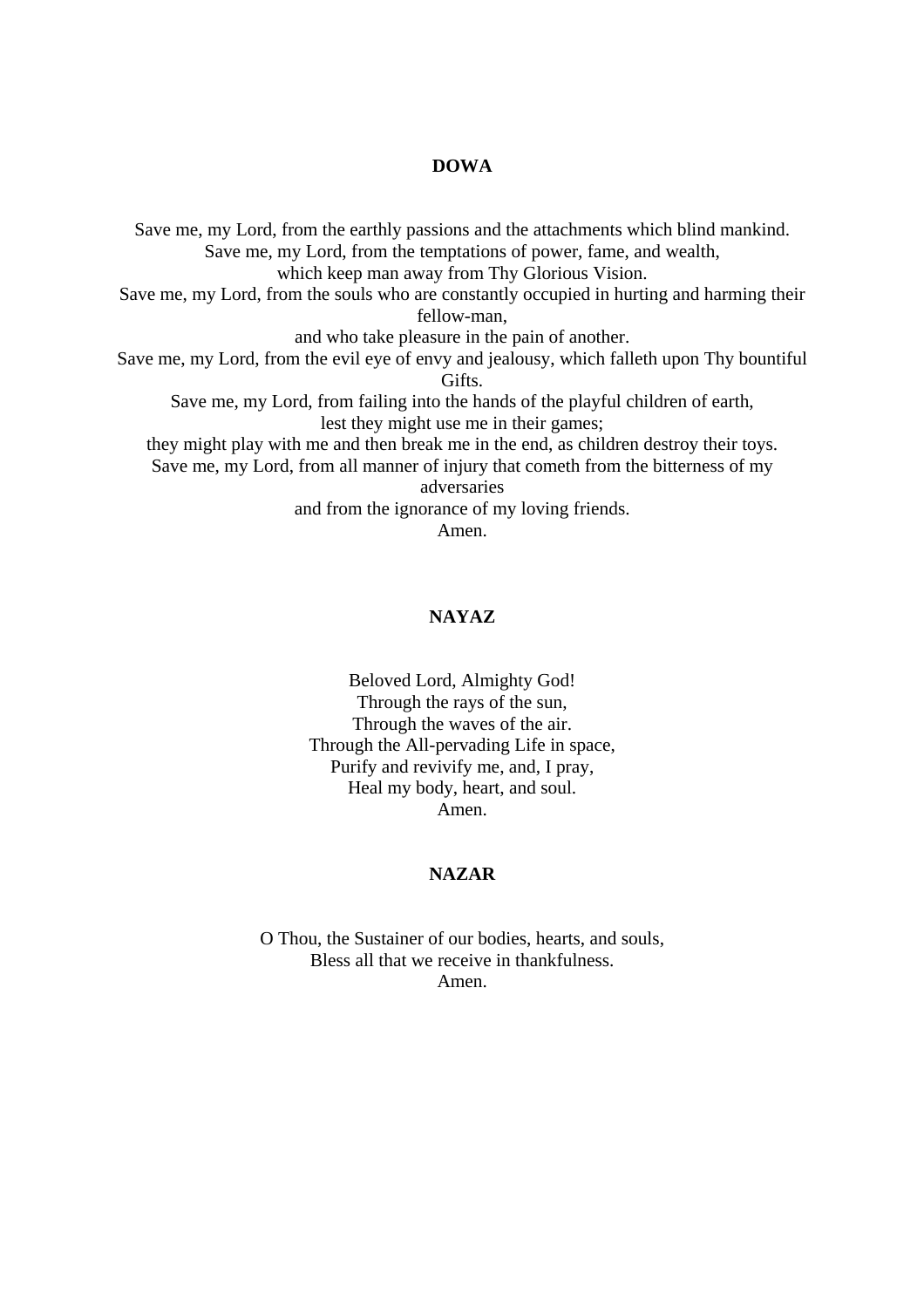# **RAGAS**

(The human soul calling upon the beloved God)

Thy light hath illuminated the dark chambers of my mind; Thy love is rooted in the depths of my heart; Thine own eyes are the light of my soul; Thy power worketh behind my action; Thy peace alone is my life's repose; Thy will is behind my every impulse; Thy voice is audible in the words I speak; Thine own image is my countenance. My body is but a cover over Thy soul; my life is Thy very breath, my Beloved, and my self is Thine own being.

Thou pourest wine into my empty cup wherever we meet, on hills and dales, on the tops of the high mountains, in the thick forests and in the barren deserts, on the shores of the roaring sea and on the banks of the gentle river; and there ariseth in my heart the unearthly passion and the heavenly joy.

Thou hast won my heart a thousand times over; Thou comest veiled under many and varied guises, and in every guise Thou art unique. Who is not attracted by the splendor Thou hast so skillfully produced on the face of the earth? In this beauty fair Thou shinest, adorned in myriad garbs. Thine own is all the beauty, and Thou shinest and yet are not Thyself attracted by it. Thou in this stage of life actest as friend and foe, and Thou alone seest the play performed so wonderfully. I sought Thee so long, my Beloved, and now I have found Thee at last, O Winner of my heart, and in finding Thee I have lost myself.

Let me feel Thine arms around me, my Beloved, while I am wandering away from home. Let my heart become Thy lute. Hearing Thy song my soul cometh to life. Let my virgin soul dance at Thy court, my Indra; the passion it hath is for Thee alone. O, let me lean my head on Thy breast; Thine arms enfolding me, my feet touch paradise.

Wherever I look, I see Thy beloved face, covered under many different veils. The magic power of my ever-seeking eyes lifted the veil from Thy glowing countenance, and Thy smile won my heart a thousand times over. The lustre of Thy piercing glance hath lighted my darkened soul, and now I see the sunshine everywhere.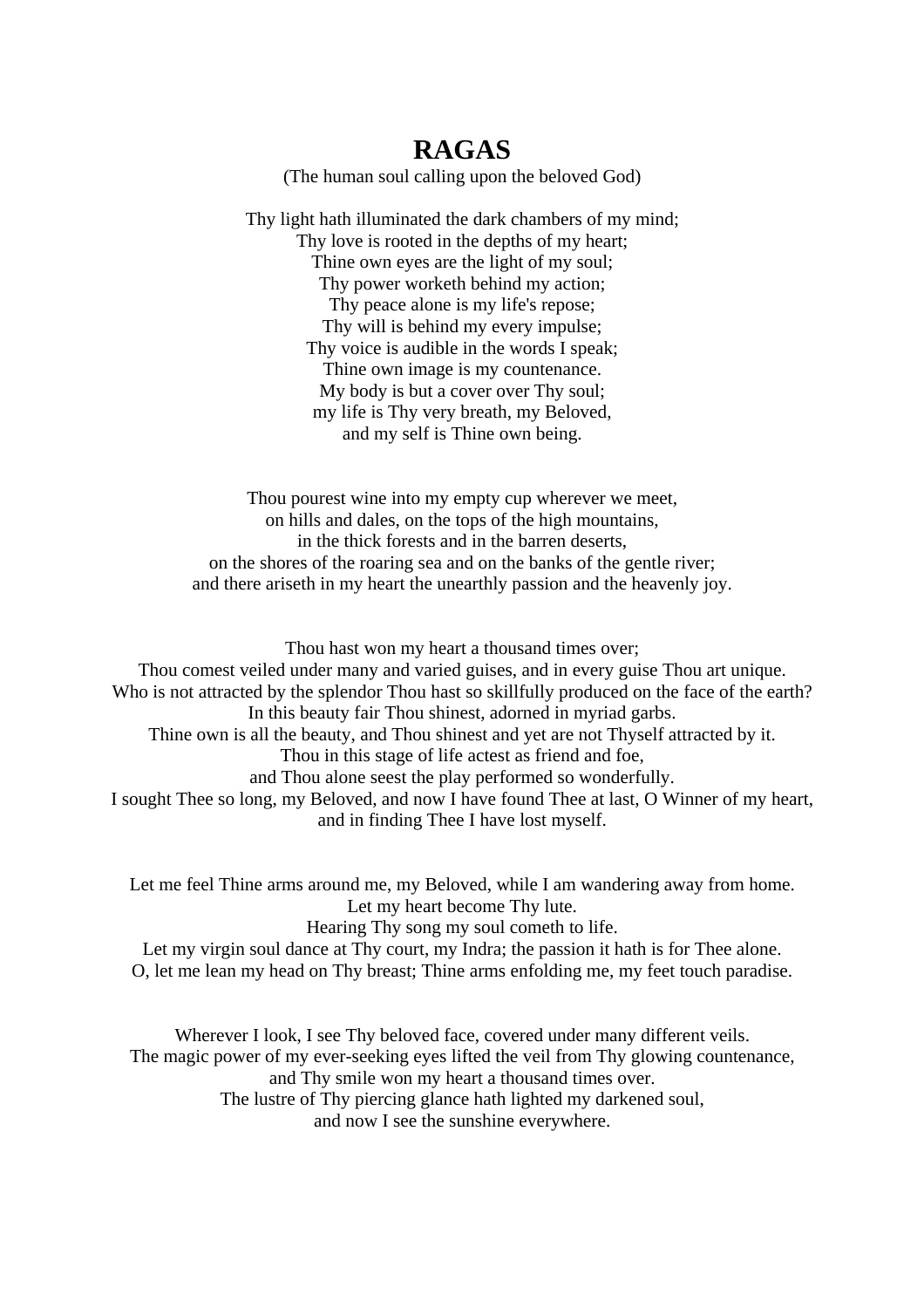In the brightness of day and in the darkness of night what didst Thou not teach me! Thou hast taught me what is meant by wrong and what is called right. Thou hast shown me the hideous face of life, and Thou hast unveiled before me life's beautiful countenance. Thou hast taught me wisdom out of utter darkness of ignorance. Thou has taught me to think after my thoughtless moments. Thou playest with me, my Beloved Lord and Master, hide and seek! Thou closest mine eyes and Thou dost open them.

When we are face to face, Beloved, I do not know whether to call Thee me, or me Thee! I see myself when Thou art not before me; when I see Thee my self is lost to view. I consider it good fortune when Thou art alone with me, but when I am not there at all, I think it the greatest blessing.

Thy whisper to the ears of my heart moveth my soul to ecstasy. The waves of joy that rise out of my heart form a net in which Thy living Word may swing. My heart patiently awaiteth Thy Word, deaf to all that cometh from without. O Thou, who art enshrined in my heart, speak again to me; Thy voice exalteth my spirit.

When Thou art before me, my Beloved, I rise upon wings, and my burden becometh light; but when my little self riseth before my eyes I do drop to earth, and all its weight falleth upon me.

My soul is moved to dance by the charm of Thy graceful movements, and my heart beateth the rhythm of Thy dancing steps. The deep impression of Thy sweet countenance, O Winner of my heart, covereth all visible things from my sight. My heart repeateth a thousand times the melody Thou playest on Thy flute; it setteth my soul in harmony with the whole universe.

I dare not think of raising mine eyes to behold Thy glorious vision; I sit quietly by the lake of my heart, watching in it Thine image reflected.

Thou givest me Thine own love and Thou winnest my heart with the charm of Thy beauty. When I approach Thee, my Beloved, Thou sayest to me, "Touch me not."

I cling to Thee with a child's faith, bearing Thy most lovely image in my heart. I sought refuge in Thy bosom, Beloved, and I am safe, feeling Thine arms around me.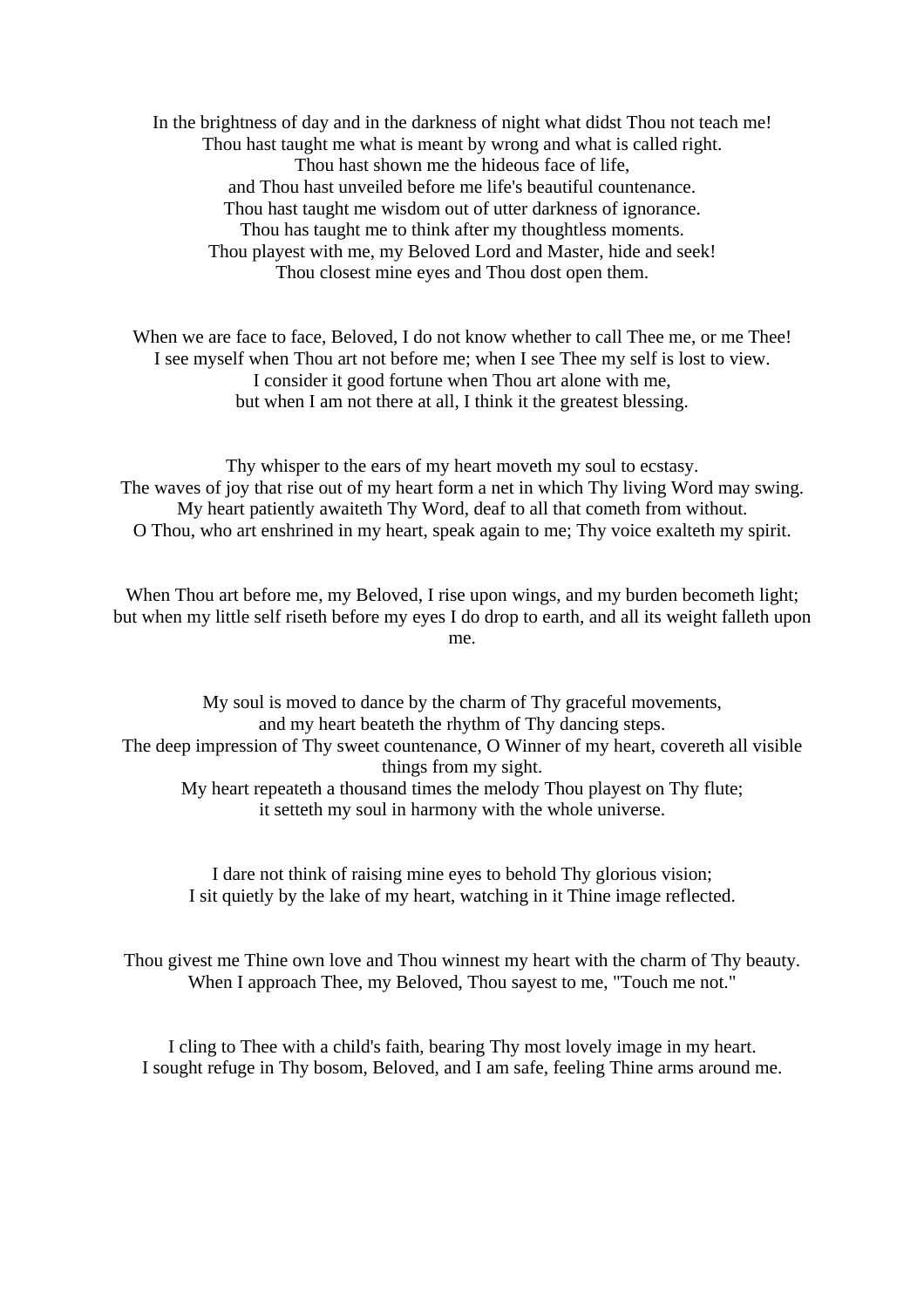How shall I thank Thee, my King, for Thy bountiful gifts? Every gift Thou givest me, my generous Lord, is invaluable. A tongue of flame arose from the spark in my heart by Thy gentle blowing. Thou dost hear my softest whisper; Thou hast taught me Thine own tongue and to read the character written by Thy pen.

> I call Thee my King when I am conscious of my bubble-like self; but when I am conscious of Thee, my Beloved, I call Thee me.

How shall I thank Thee for Thy mercy and compassion, O King of my soul? What didst Thou not unto me when I was walking alone through the wilderness, through the darkness of night? Thou camest with Thy lighted torch and didst illuminate my path. Frozen with the coldness of the world's hardness of heart I sought refuge in Thee, and Thou didst console me with Thine endless love. I knocked at Thy gate at last when I had no answer from anywhere in the world, and Thou didst readily answer the call of my broken heart.

I searched, but I could not find Thee; I called Thee aloud, standing on the minaret; I rang the temple bell with the rising and setting of the sun; I bathed in the Ganges in vain; I came back from Ka'ba disappointed; I looked for Thee on earth; I searched for Thee in the heaven, my Beloved, but at last I have found Thee hidden as a pearl in the shell of my heart.

I would willingly die a thousand deaths if by dying I could attain Thy most lofty presence. If it were a cup of poison Thy beloved hand offered, I would prefer that poison to the bowl of nectar.

I value the dust under Thy feet, my Precious One, most of all the treasures the earth holds. If my head could touch the earth of Thy dwelling-place, I would proudly refuse Khusru's crown.

I would gladly sacrifice all pleasures the earth can offer me, if I could only retain Thy pain in my feeling heart.

One moment's life lived with Thee is worth more than a life of long years lived in Thine absence.

My lifelong sorrow I forget when Thou castest Thy glance upon me. Time is not for me; one glimpse of Thy glorious vision maketh me eternal.

It is Thou who art my pride; when i realize my limited self, I feel myself the humblest of all living beings.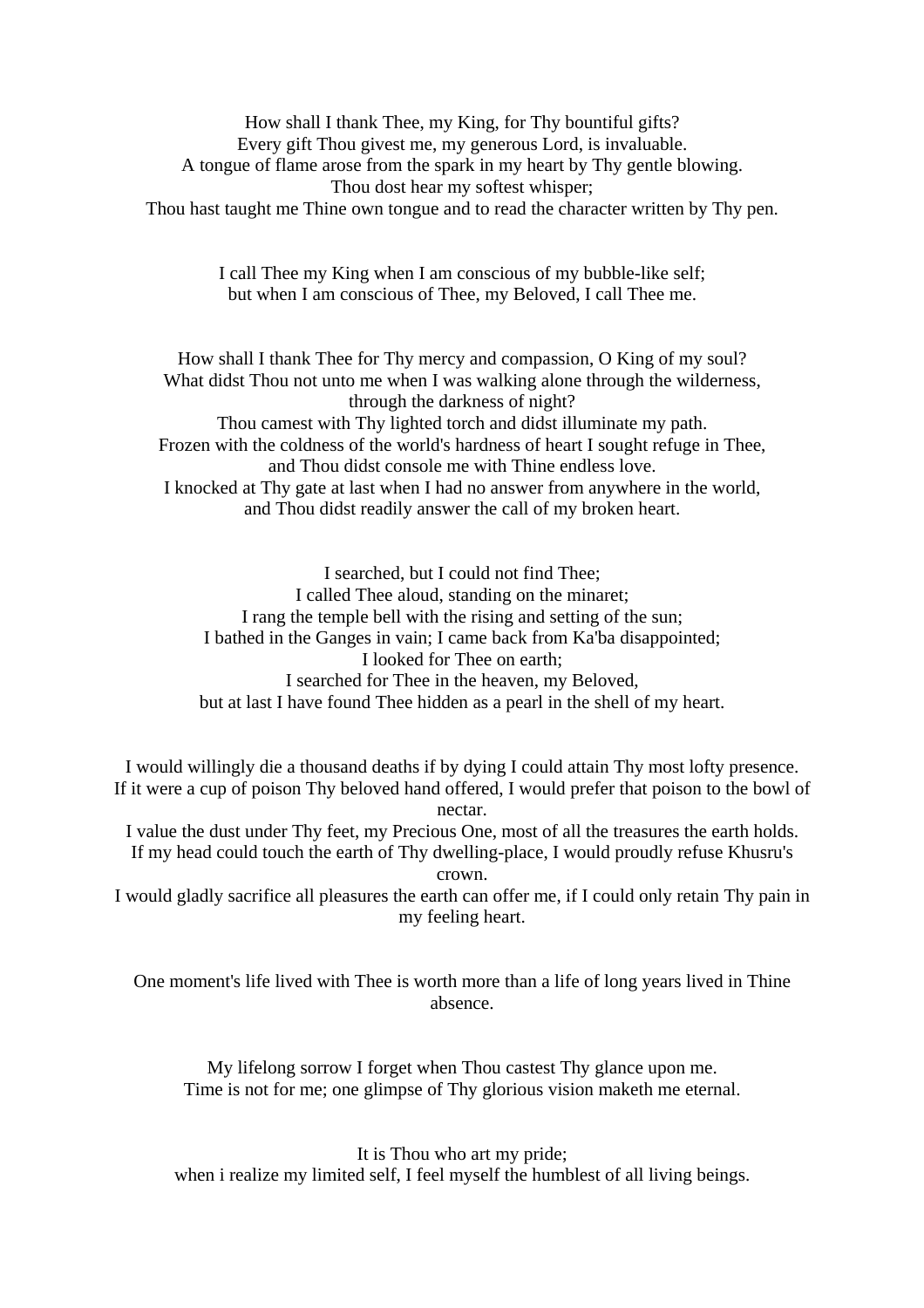O Thou, the seed of my life's plant, Thou wert hidden so long in my budlike soul; but now Thou hast come out, O my life's fruit, after the blossoming of my heart.

Let me grow quietly in Thy garden as a speechless plant, that some day my flowers and fruits may sing the legend of my silent past.

Thy music causeth my soul to dance; in the murmur of the wind I hear Thy flute; the waves of the sea keep the rhythm of my dancing steps. Through the whole of nature I hear Thy music played, my Beloved; my soul while dancing speaketh of its joy in song.

Thy smile has brought my dead heart to life again; my life and death depend upon the closing and disclosing of Thy magic glance.

O give me one more cup, O Saki, which I will value more than the whole life I have lived.

## **SURAS**

(God speaking through the kindled soul)

Blessed is he who has found in life his life's purpose.

Blessed is he who rests in the abode of his soul.

Blessed is he who hears the call from the minaret of his heart.

Blessed is he who sees the star of his soul as the light that is seen in the port from the sea.

Blessed are the innocent who believe and trust.

Blessed are they who patiently strive in the cause of truth and do not weary.

Blessed are they who fear lest they cause another the slightest hurt by thought, word, or deed.

Blessed are the unselfish friends and they whose motto in life is constancy.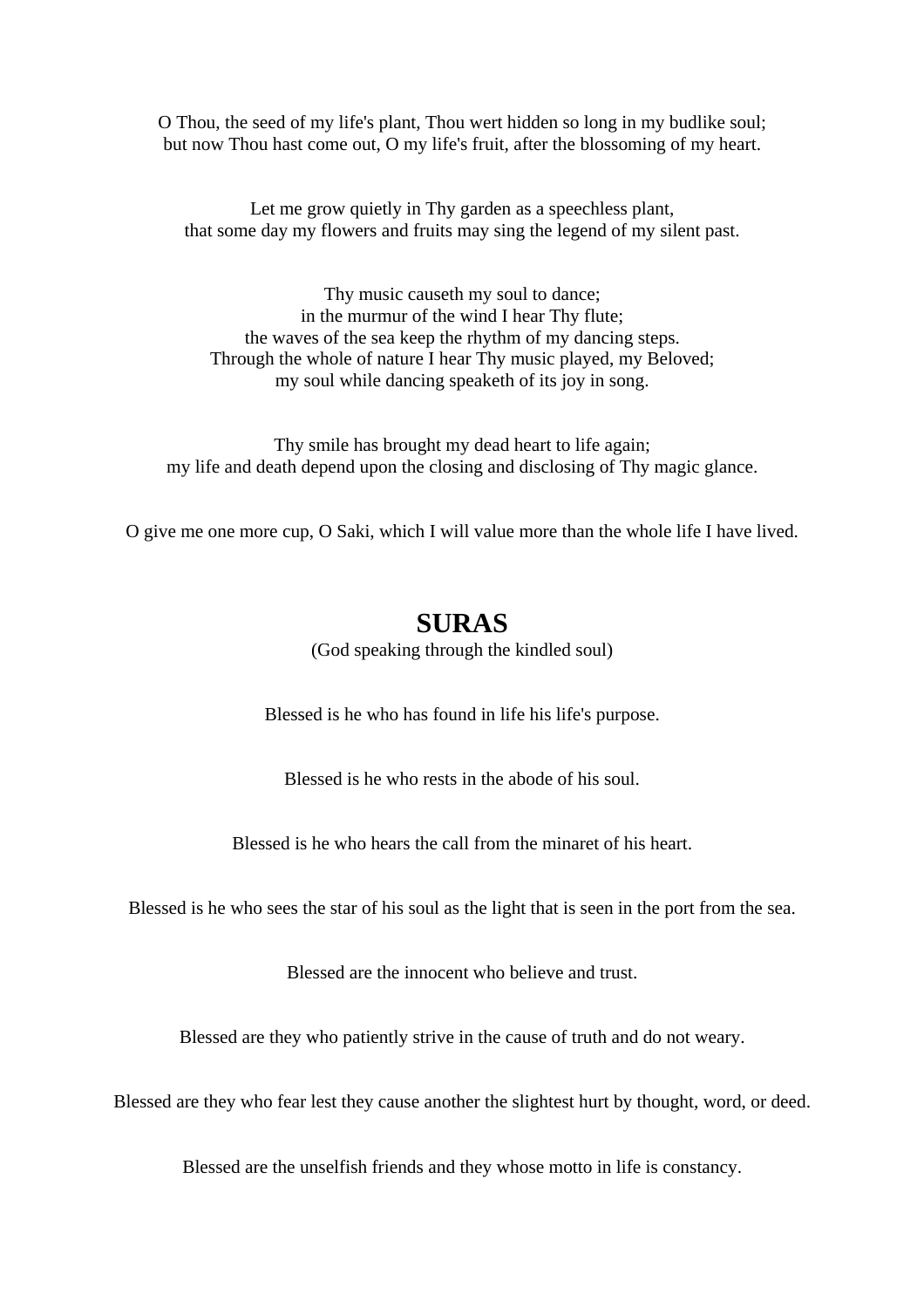Blessed are they who cover the scars of others even from their own sight.

Blessed are the proud in God, for they shall inherit the Kingdom of Heaven.

Blessed are they who make willing sacrifices in kindness.

Verily, the heart that cherishes the love of God will be crowned with glory on the last day.

Verily, the heart that repeats constantly the Sacred Name is exalted.

Verily, the heart that reflects the divine Light is illuminated.

Verily, the heart that is responsible to the divine Word is liberated.

Verily, the heart that receives the divine Peace is blessed.

Verily, blessing is for every soul; for every soul, whatever be his faith or belief, belongs to God.

Verily, to be envied is he who loves and asks no return.

Verily, it is truth that every soul is seeking.

Verily, the one who is hopeful will succeed in life.

Verily, life is one continual battle, and he alone is victorious who has conquered himself.

Verily, all that leads to happiness is good.

Verily the man who considers human feelings is spiritual.

Verily, the man who holds the world is greater than the world; he whom the world holds is smaller.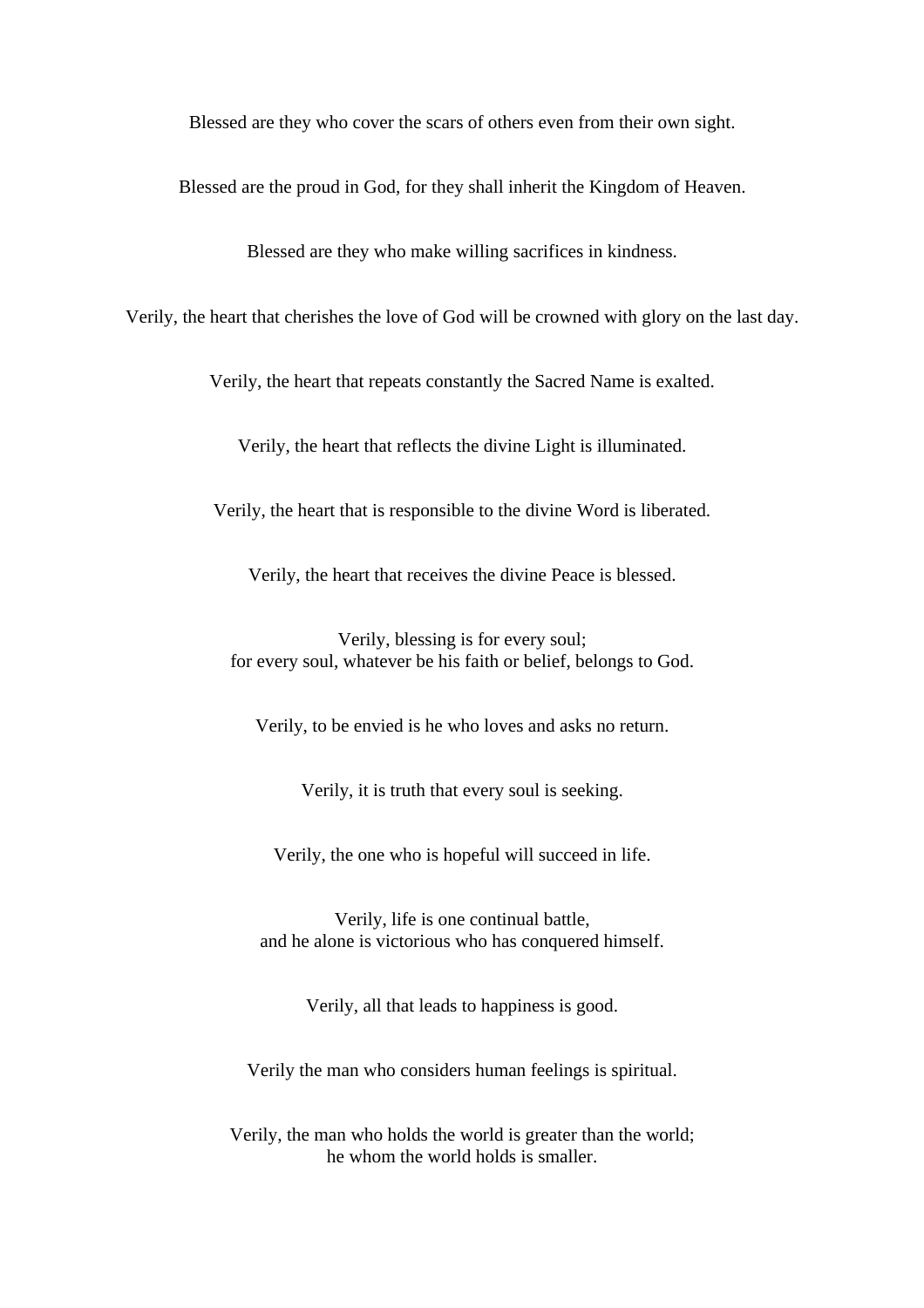Spiritual attainment is attuning oneself to a higher pitch.

As the shadow is evident yet non-existent, so is evil.

It is the tongue of flame that speaks the truth, not the tongue of flesh.

Faith reaches what reason fails to touch.

There is a limit to the precautions one takes in the affairs of one's life; and the horizon of the limit is one's trust in God.

> The sunglass reflects the heart of the sun; the contemplative heart reflects the divine qualities.

The period of one's spiritual development depends upon the rhythm of one's life.

All things which one seeks in God such as light, life, strength, joy and peace, these all can be found in truth.

Truth is the evidence of God, and God is the evidence of truth.

There is as much likeness between falsehood and truth as there is between the person and his shadow, the difference being that while the former has life the latter has none.

> Verily, when man rises above the earth, the earth is at his feet; but when he falls beneath the earth, the earth is over his head.

Verily, the soul has no birth, no death, no beginning, no end. Sin cannot touch it, nor can virtue exalt it; it has always been and always will be, and all else is its cover like a globe over the light.

When man doses his lips, God begins to speak.

There is no teacher save God; we all learn from Him.

The soul in its journey onward strikes a plane where it exclaims, "I am the truth."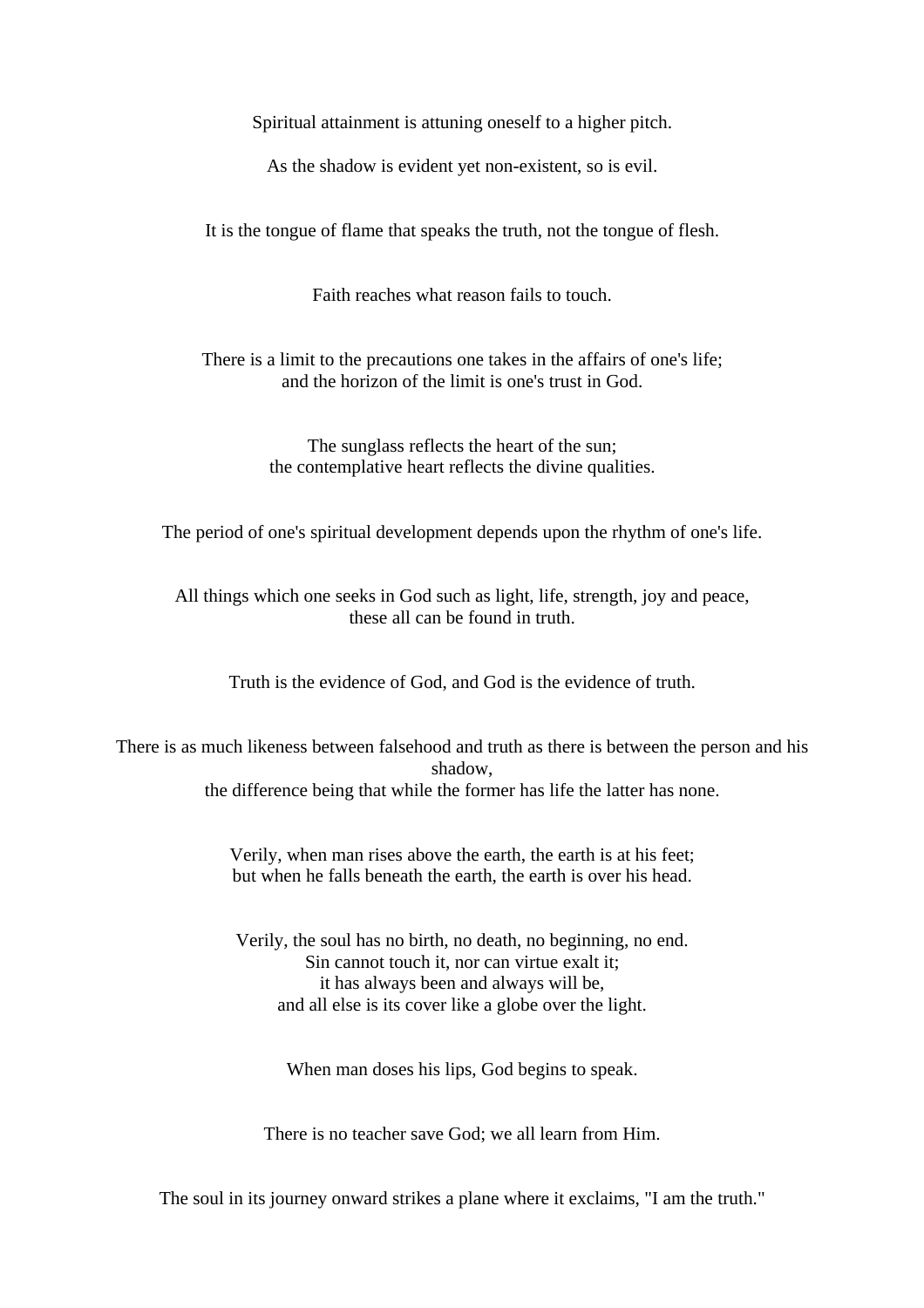It is preferable to all wealth we earn in life, and all friends we have attracted through life, if our conscience says at the moment when we are passing from earth, "Thou art true."

Spiritual attainment is to become conscious of the Perfect One, who is formed in the heart.

Self-will is the strength of the spirit; but when the false ego expresses self-will, a soul, instead of rising, fails.

The spirit becomes entitled to have self-will when the soul is evolved. "Blessed are the poor in spirit."

## **TALAS**

(Rhythmic expressions of ideas)

Silence serves as a lock on the lips of the excitable; as a barrier between two hearts severed from one another; as a shield for the wise amidst fools; as a veil over the face of the unlettered before the well-versed.

Some are masters of success and some its slaves: the one who walks through life regardless of success, him it pursues; he who pursues success, him it eludes.

Love from above is forgiveness; from below, devotion.

One who returns more good for less good, is a good man; one who returns less good for more good, is selfish; one who tries to be even in the exchange of good, is a practical person; but the one who returns good for evil is a saint.

One who returns less evil for more evil, is ordinary; one who tries to be even in returning evil, is wicked; one who returns more evil for less evil is a devil; but the one who returns evil for good, for him there is no name.

He who guards himself against being fooled by another is clever; he who does not allow another to fool him is wise; he who is fooled by another is a simpleton; but he who knowingly allows himself to be fooled shows the character of the saint.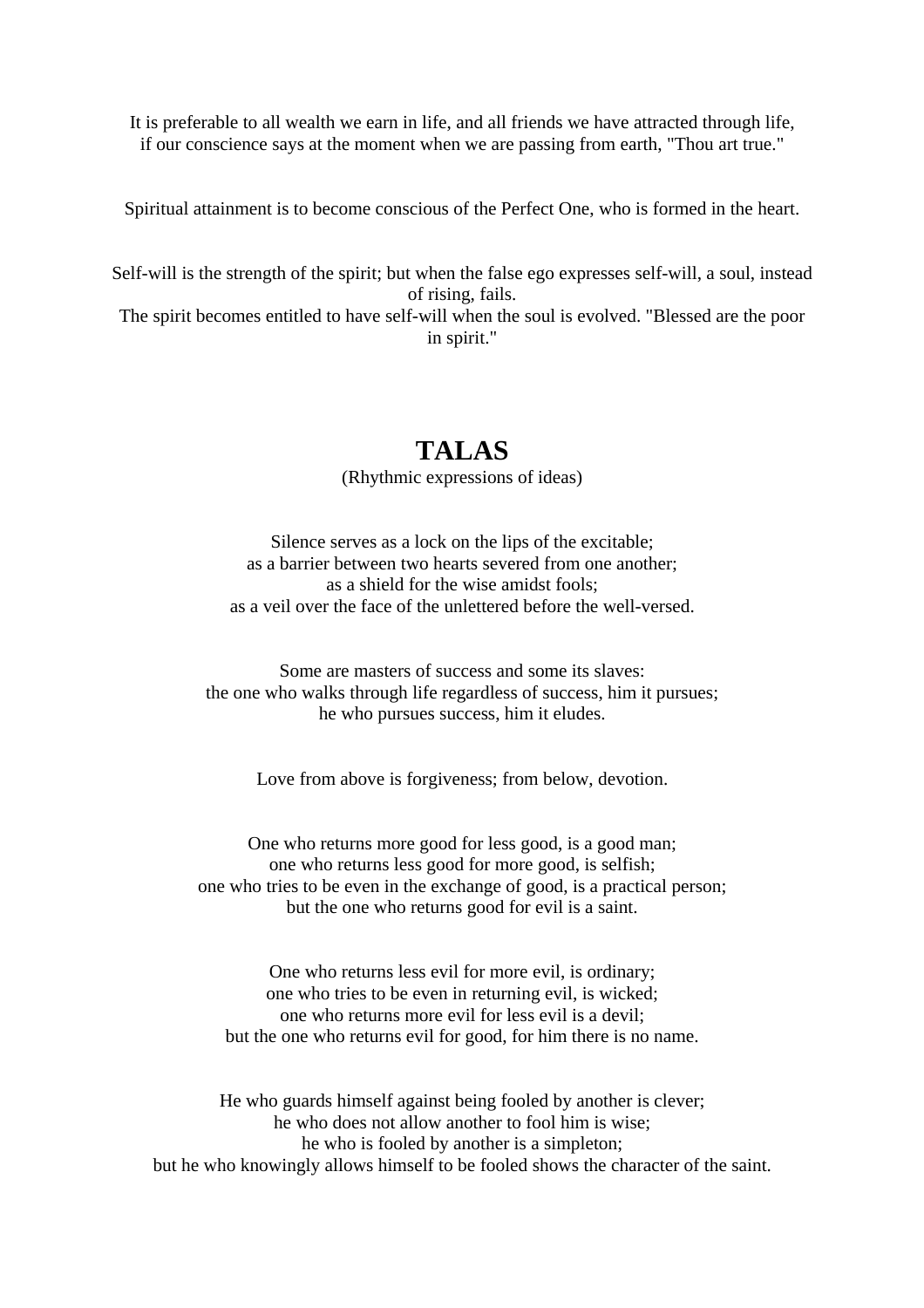If you wish people to obey you, you must learn to obey yourself; if you wish people to believe you, you must learn to believe yourself; if you wish people to respect you, you must learn to respect yourself; if you wish people to trust you, you must learn to trust yourself.

Man proves to be genuine by his sincerity; to be noble by his charity of heart; to be wise by his tolerance; to be great by his endurance throughout the continually jarring influences of life.

He is brave who courageously experiences all things; he is a coward who is afraid to take a step in a new direction; he is foolish who swims with the tides of fancy and pleasure; he is wise who experiences all things, yet keeps on the path that leads him to his destination.

The warder of the prison is in a worse position than the prisoner himself; while the body of the prisoner is in captivity, he mind of the warder is in prison.

> Life is a fair trade wherein all adjusts itself in time. For all you take from it, you must pay the price sooner or later. For some things you may pay in advance; for some you should pay on delivery; and for some later on, when the bill is presented.

> > Master is he who masters himself; teacher is he who teaches himself; governor is he who governs himself; and ruler is he who rules himself.

He who is afraid of vice is subject to vice; he who is addicted to vice is its captive; he who acquaints himself with vice is the pupil of vice; he who learns his lesson from vice, who passes through it and rises above it, is master and conqueror.

> The simpleton eats more than he can assimilate, collects a greater load than he can carry, cuts the branch of the tree upon which he is sitting, and spreads thorns in his own path.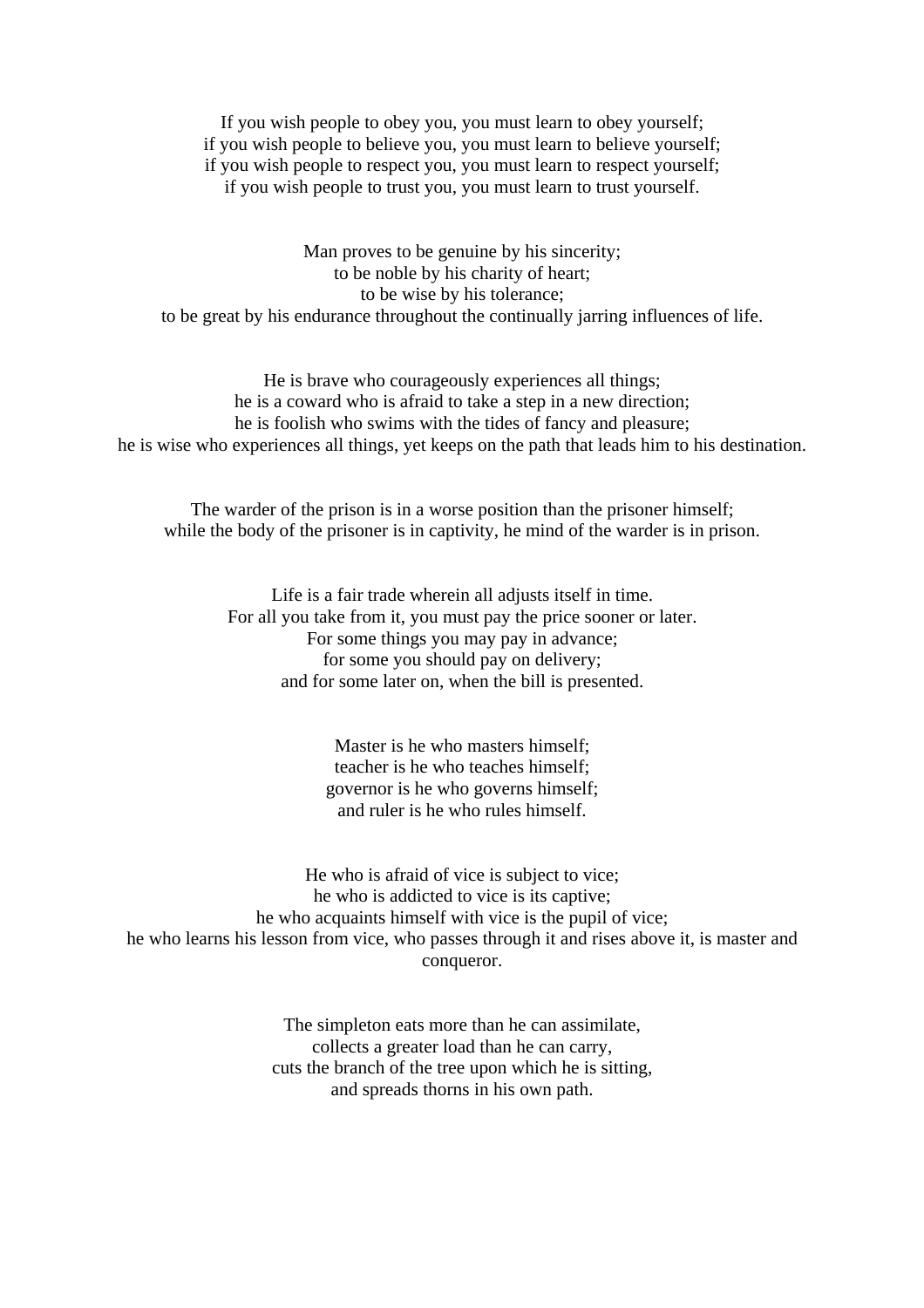He who says, I cannot tolerate," shows his smallness; he who says, "I cannot endure," shows his weakness; he who says, "I cannot associate," shows his limitation; he who says, "I cannot forgive," shows his imperfection.

He who has failed himself has failed all; he who has conquered himself has conquered all.

Happy is he who does good to others, and miserable is he who expects good from others.

Love that is progressive is like the sweet water of the running river, but love that does not progress is like the salt water of the sea.

> There are two kinds of seekers after God: those who make Him and those who mar Him.

Every thought, speech and action that is natural, sound and loving, is virtue; that which lacks these qualities is sin.

> It is foolish to be deceived by others; it is wise to see all things, to understand all things, and yet to turn the eyes from all that should be overlooked.

It is man who causes his own death; his soul is meant to live forever.

Life is captivity, from which death is the release.

Belief in God is the fuel, love of God is the glow, and the realization of God is the flame of divine Light.

The first birth is the birth of man; the second birth is the birth of God.

What Brahma creates in years, Vishnu enjoys in a day and Shiva destroys in a moment.

Success leads to success, and failure follows failure.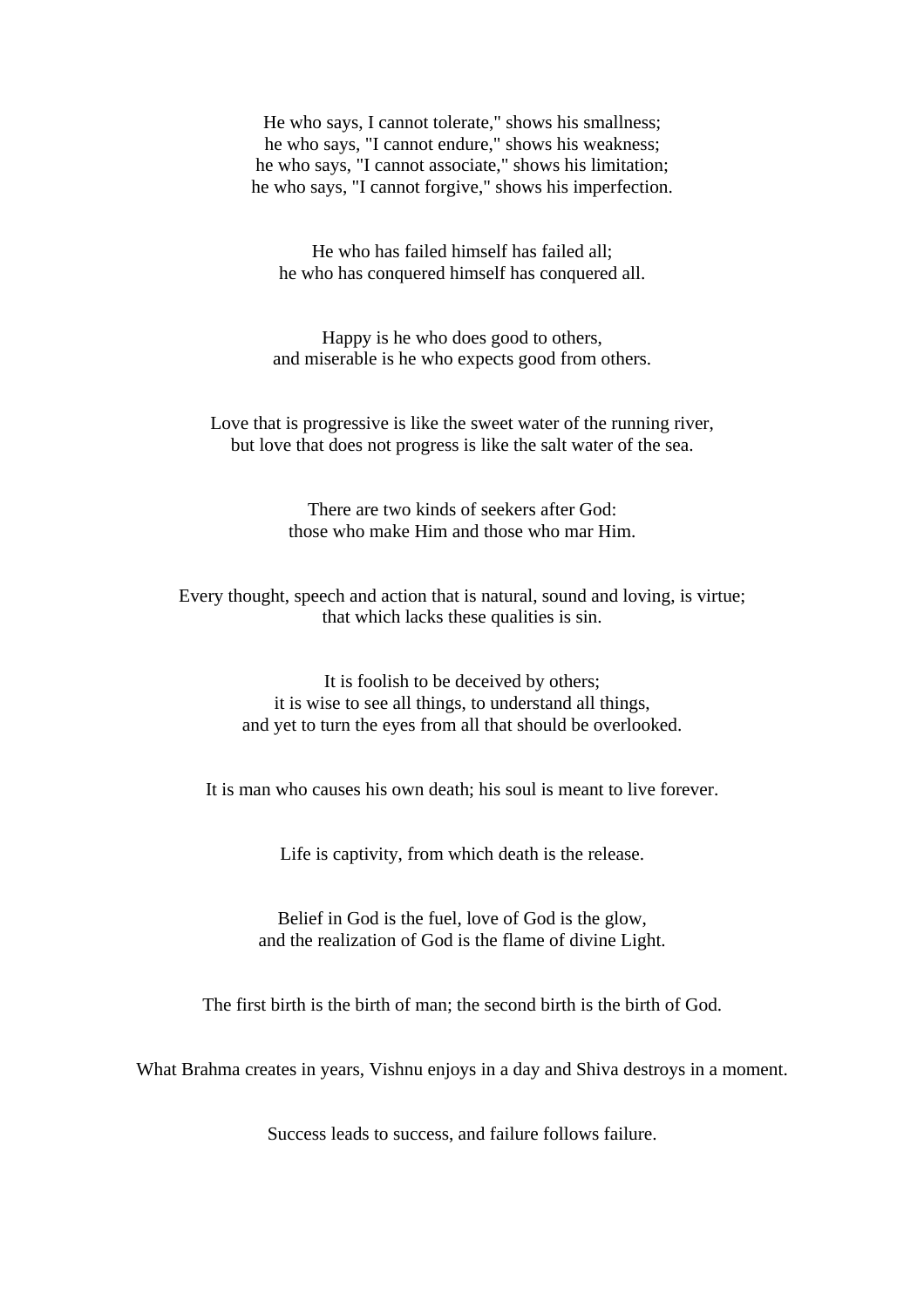It is easy to tie a knot of attachment, but it is difficult when you wish to unravel it.

Good praises good, but evil fights evil.

Fighting with another makes war, but struggling with one's self brings peace.

Snakes breed under the throne and scorpions multiply under the crown.

If you are subtle and intelligent, that is natural; but if you are simple and wise, that is a mystery.

We must forget the past, control the present, and prepare the future.

Mountains can be broken through, the ocean can be crossed, a way may be made through the air;

but you cannot find a way to work with a person who is hardened in character, deep-set in his ideas, and fixed in his outlook on life.

What science cannot declare, art can suggest; what art suggests silently, poetry speaks aloud; but what poetry fails to explain in words, music can express.

He who does not miss the opportunity of doing some good is good; and he who seizes upon such an opportunity when it occurs, is better still; but he who always looks out for an opportunity for doing good, is blessed among men.

He who appeals to the human intellect will knock at the gate of the human brain: he is a speaker. He who appeals to the human emotions will enter into the hearts of men: he is a preacher. But he who penetrates the spirit of his hearers is a prophet, who will abide in their souls forever.

> Passion is the smoke, and emotion is the glow of love's fire; selflessness is the flame that illuminates the path.

He who has spent has used; he who has collected has lost; but he who has given has saved his treasure forever.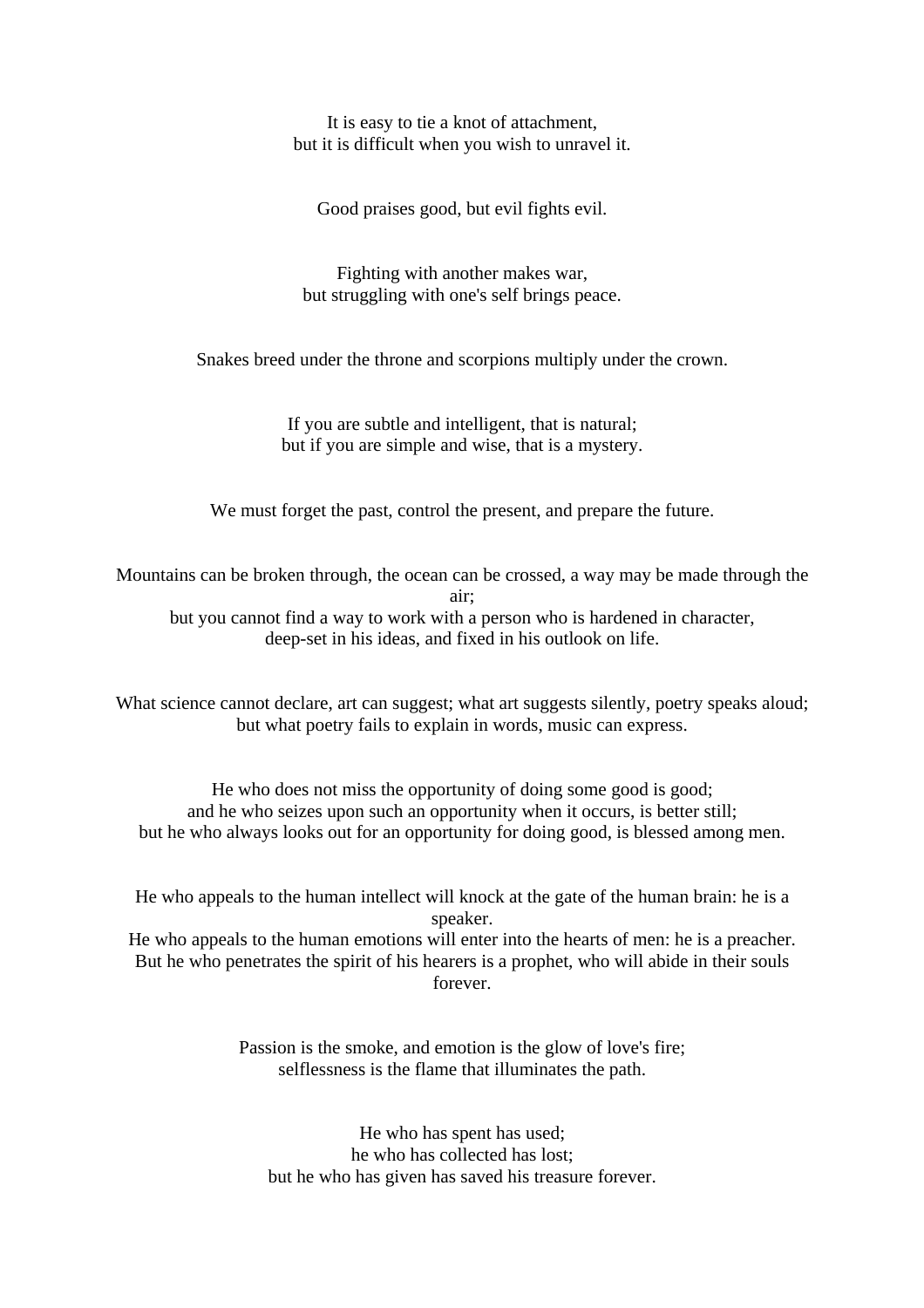He who knows not the truth is a child; he who is seeking truth is a youth; but he who has found truth is an old soul.

Be contented with what you possess in life; be thankful for what does not belong to you, for it is so much less care; but try to obtain what you need, and make the best of every moment of your life.

The rock can be cut and polished; hard metal can be melted and molded; but the mind of the foolish person is most difficult to work with.

> From the body of love comes reciprocity; from the heart of love comes beneficence; but from the soul of love is born renunciation.

Make your heart as soft as wax to sympathize with others; but make it hard as rock to bear the blows that fall upon it from without.

The path of freedom leads to the goal of captivity; it is the path of discipline which leads to the goal of liberty.

The present is the reflection of the past, and the future is the re-echo of the present.

Strength increases strength, and weakness brings greater weakness.

Translation is the reincarnation, and interpretation is the transmigration of the idea.

He concerns himself in vain who thinks, "Why are not others what they ought to be?" But he who concerns himself with that he is not what he ought to be, is right.

> He who fights his nature for his ideal is a saint; he who subjects his ideal to his realization of truth is the master.

> > To an angelic soul love means glorification; to a jinn soul love means admiration; to a human soul love means affection; to an animal soul love means passion.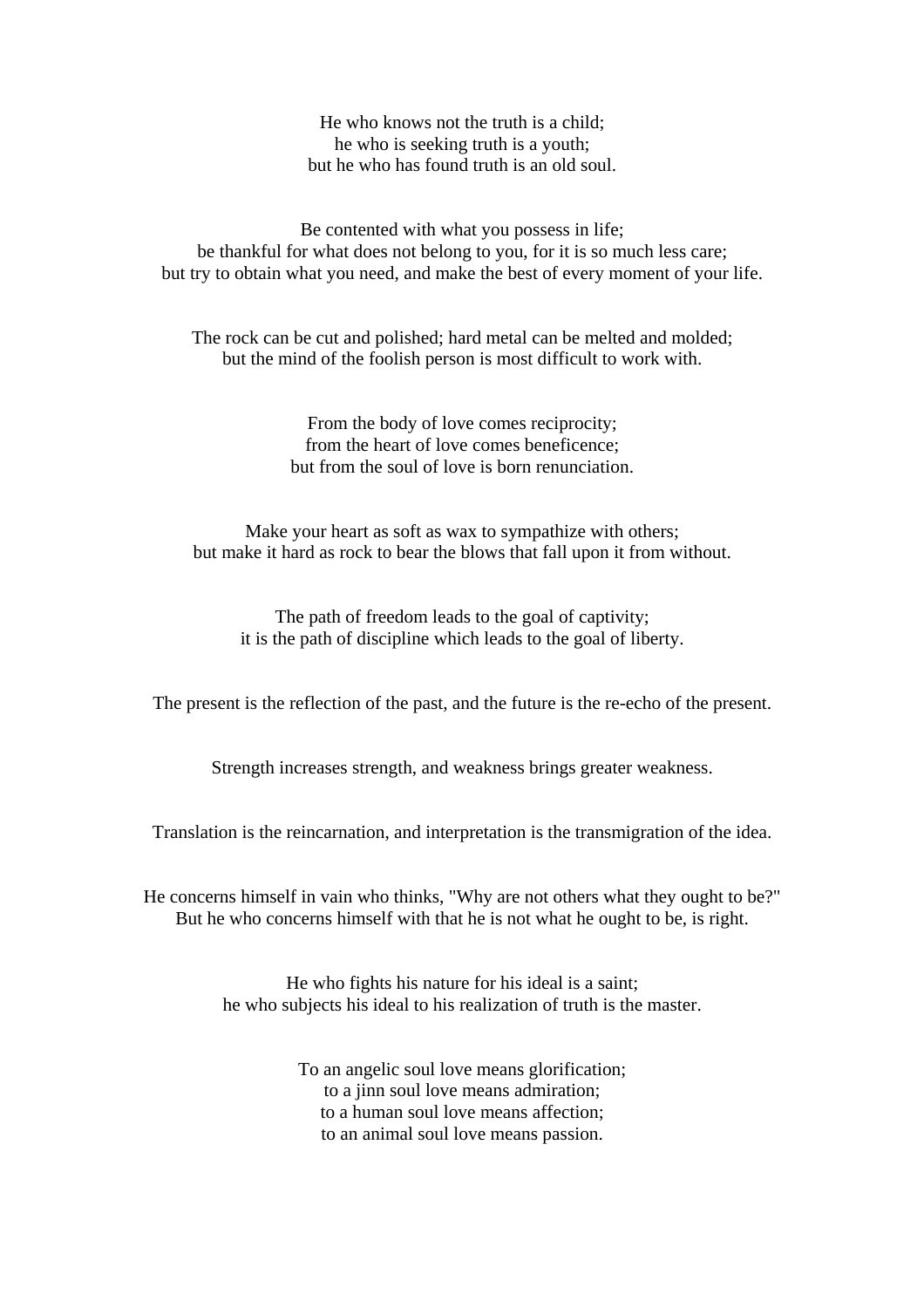He is living whose sympathy is awake, and he is dead whose heart is asleep.

What you create blindly your intelligence destroys, and what your reason creates is destroyed by your ignorance.

Man is his own example; if he be false, all is false to him, and if he be true, all is true to him.

## **TANAS**

(The soul speaking with nature)

Sun-dew, why is it that every insect dies instantly when it kisses you? --I like him so much that I devour him. Sun-dew, where did you learn this philosophy? --Once upon a time a voice said to me, "I am the love and I am the life, and whosoever cometh to me, I embrace him and turn him into my own being."

> Celandine, what is your meaning? --I am a little light of the earth.

Rosebud, what didst thou do all night? --With folded hands I was praying to heaven to open my heart.

Water-lily, what do you represent by your white garb? --The purity at the heart of this lake.

Tulip, why have you opened your lips? --To tell you what I have learned in the silence. What did you learn? --To make of myself an empty cup.

Orchid, what do your petals represent? --Graceful movements of the dance. What does your dance express? --The earth paying homage to heaven.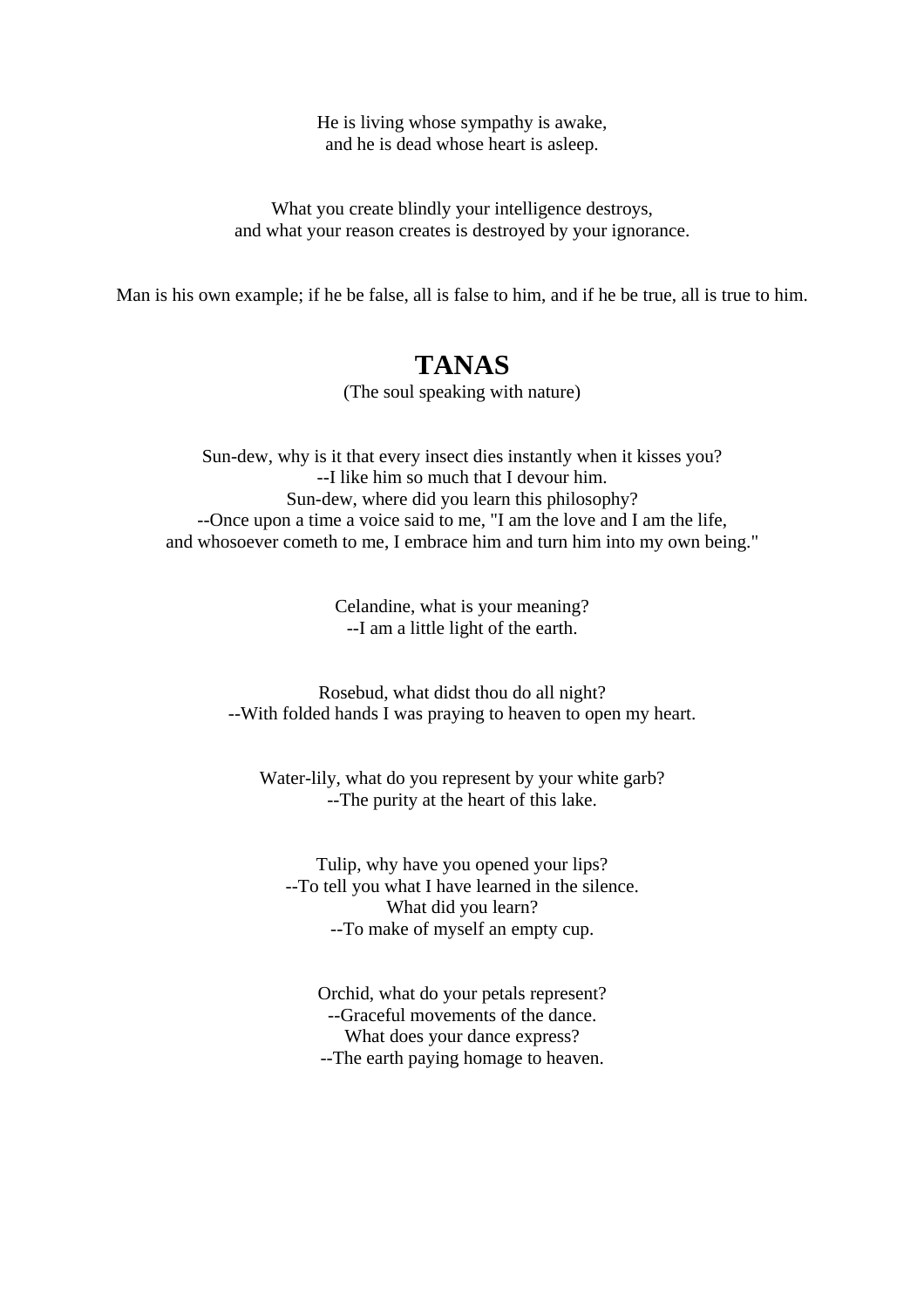Little daisies, why do you keep so close to earth? --Because earth is the home of all mortal beings. Little daisies, what gospel do you preach? --Blessed are the meek, for they shall inherit the earth. Little daisies, for what are you here? --To reflect heaven on earth. Little daisies, what is your daily duty? --To console the hearts that are trodden upon.

Little daisies, what are you doing here in the churchyard? --We worship God by bowing at the feet of His creatures.

Cactus, why are you fringed with thorns? --I am the tongue of the malicious man. Cactus, why is your stem so thorny? --I am the hand of the evil-doer. Cactus, why have you thorns on your leaf also? --I am the heart of the wicked, who take pleasure in hurting others.

> Beautiful gorse-bushes, what are you here for? --We are little lanterns on your path. But where do you get your prickly thorns from? --Flowers from above, thorns from below.

Rose-bush, what are you, friend or foe? --I am both, for my flowers are the caress of a friend and my thorns the sting of a foe.

Wheat-grains, why do you grow so close together? --Unity is our strength; that is why you seek in us your life sustenance.

Palm-tree, what do your outstretched hands signify? --I raise my hands heavenward when I pray, and then I pass the blessing on to the earth.

Pine-trees, what are you? --We are the phantoms of sages who preferred vigil in the forest solitude to life in the world.

Pine-trees, what do your branches signify? --Hands stretched out from heaven to bless the earth. Pine-trees, for what are you made? --We are temples erected for the worshippers of God in nature. Pine-trees, tell me your life's secret. --We are the shadows of souls on the cross, awaiting patiently the hour of their liberation.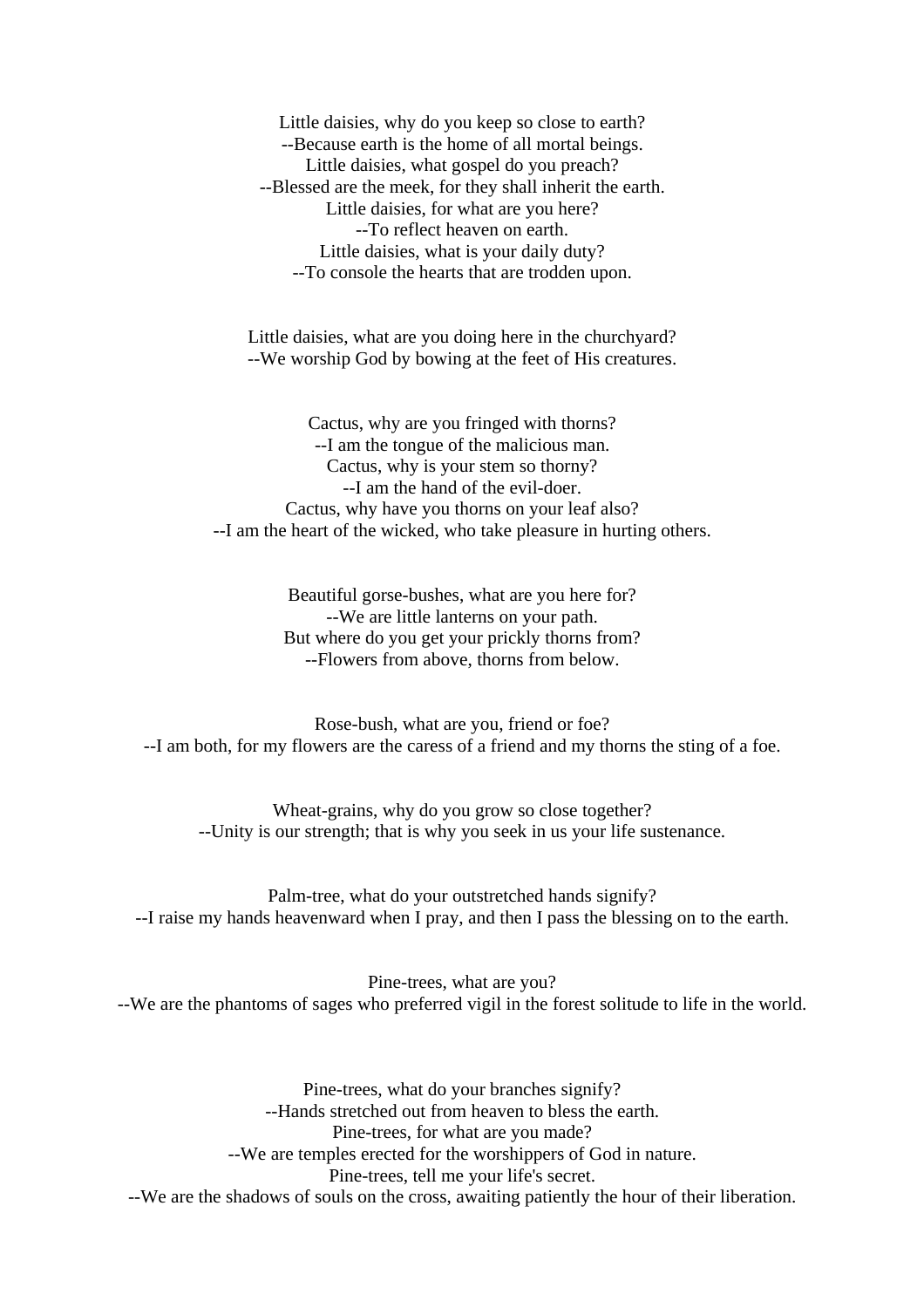Dry wood, why do they burn you? --Because I no longer can bear fruit.

Thunderstorm, what gives you this emotion? --My passion for the earth.

Full moon, where will you be going from here? --Into a retreat. Why do you take a retreat after fullness? --To make myself an empty vessel in order to be filled again.

Church-bell, what do you repeat? --The sacred Name of God, which resounds through my whole being. Church-bell, what do you proclaim? --I proclaim that every head which resounds like mine, spreads abroad the Message of God. Church-bell, what makes you move? --The Word of God.

> Incense, what were you whispering at the church service? --No prayer can reach God unless it arises from a glowing heart.

Incense, what did you preach at the church? --He who endureth pain in the cause of others must rise from the mortal world to the spheres of immortality. Incense, what does your perfume signify? --My perfume is the evidence of my self-sacrifice. Incense, tell me what mortal is veiled in your nature? --When my heart endures the test of fire, my hidden quality becomes manifest. Incense, tell me the secret of your being. --I am the heart of the lover of God, whose deep sign rises upward, spreading its perfume all around.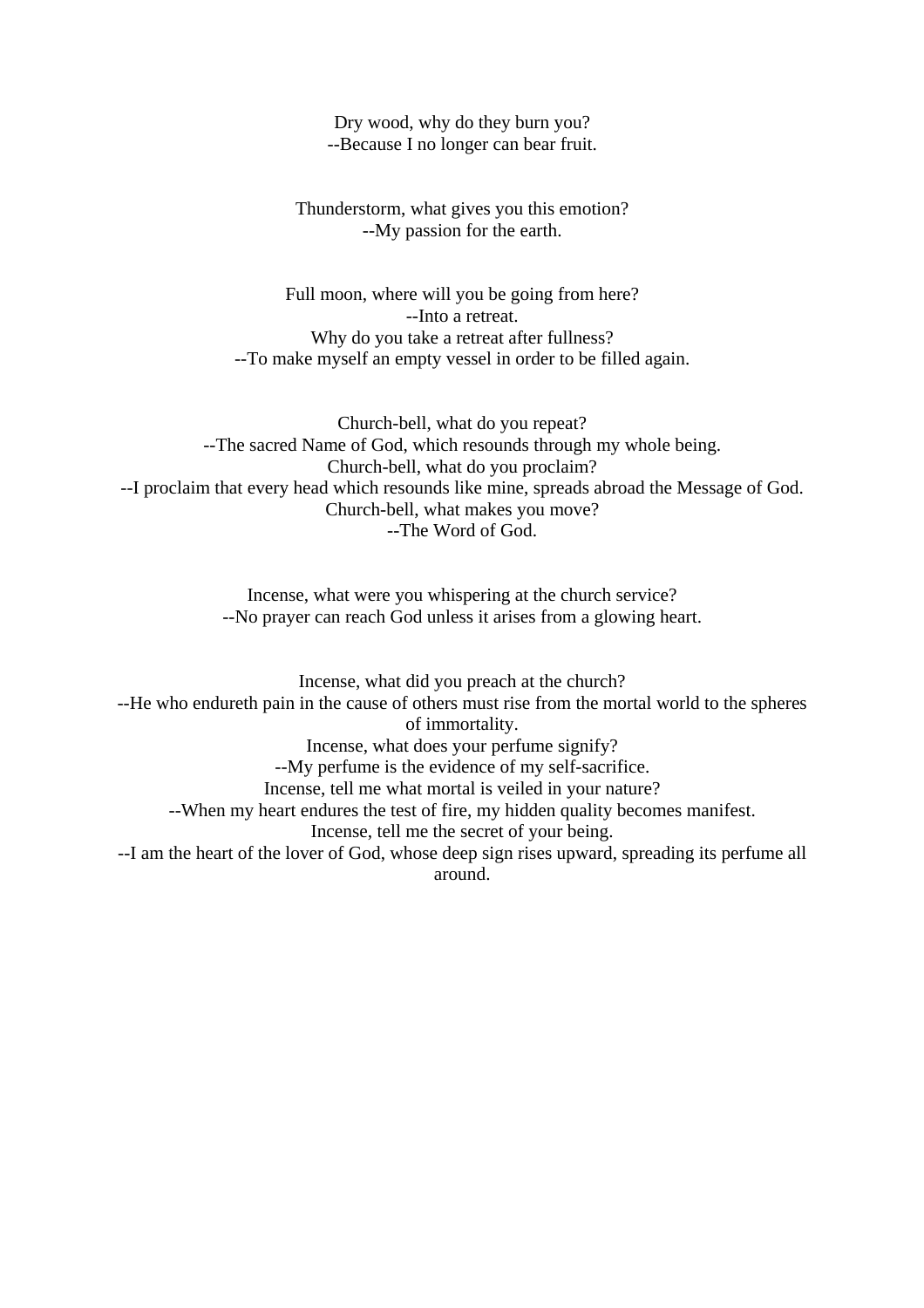Money, what do you signify? --I am the seal of hearts; a heart once sealed by me will love no one but me. When you leave, what becomes of your lover? --I leave behind a mark on my lover's heart which remains always as a wound. Money, what do you like most? --Changing hands. Where is your dwelling-place? --In the heart of my worshipper. Where do you accumulate? --Where I am warmly welcomed. Where do you stay? --Where I am adored. Money, whom do you seek? --Him who seeks me. Money, whom do you obey? --Him who has risen above me; I become his slave and lie as dust at his feet.

Devil, where do you find your location? --In doubting eyes, in a sharp tongue, in a gossiping mouth, in inquisitive ears, in idle hands, in restless feet, in a vicious body, in a crooked mind, in a bitter heart, and in a darkened soul. Devil, how do you express yourself?

--In winking eyes, in sneering smiles, in cutting words and in false tears.

Why, what are you? --I am the cry of the hungry mind. Why, what do you signify? --I am the knocker on a closed door. Why, what do you represent? --The owl which cannot see during the day. Why, what is your complaint? --The irritation of mind. Why, what is your life condition? --I am shut up in a dark room. Why, how long will your captivity last? --All night long. Why, what are you so eagerly waiting for? --The daybreak. Why, you are yourself the cover over the answer you want.

Match-stick, what did you say when I struck you?  $-W$ hy?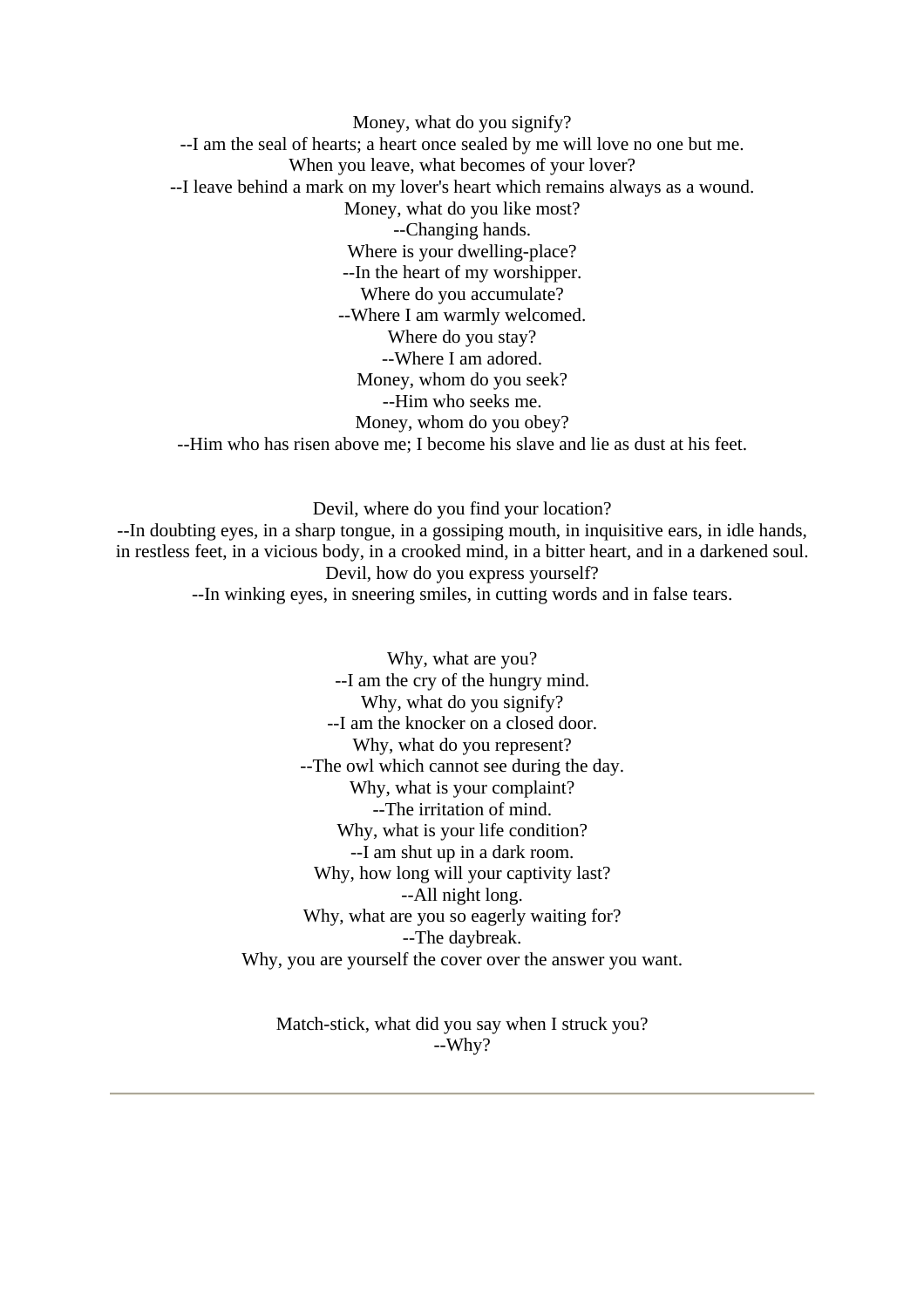**VADAN Playing on Musical Instruments**



**Alapas (God Speaking to Man) Alankaras (The fanciful expression of an idea) Suras (God speaking through the kindled soul) Ragas (The human soul calling upon the beloved God) Tanas (The soul speaking with nature) Gamakas (The feelings of a poet's heart, keyed to various notes) Boulas (Kindled words) Talas (Rhythmic expressions of an idea) Gayatri (Prayers) Chalas (Illuminated words)**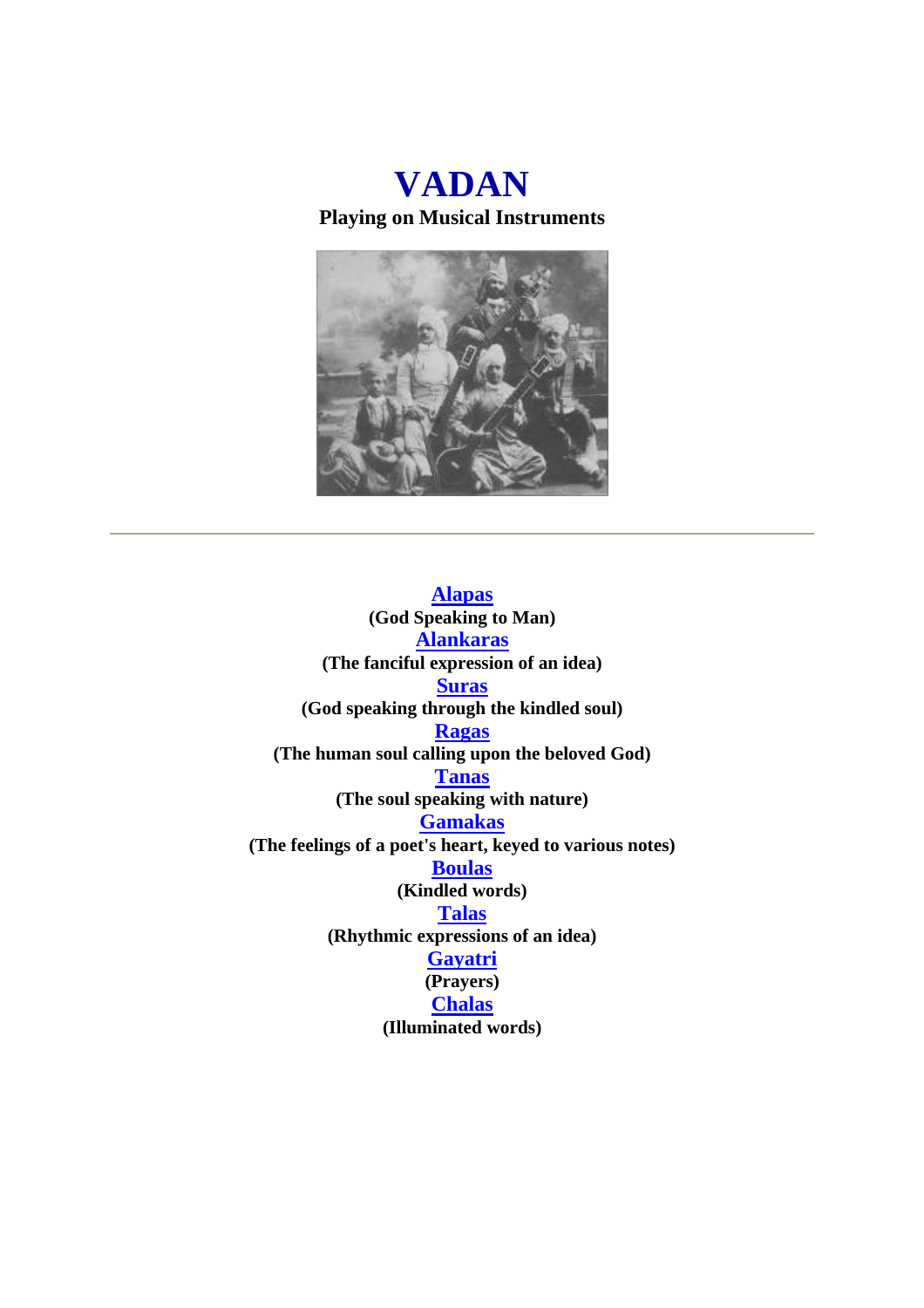# **ALAPAS**

(God Speaking to Man)

Is love pleasure, is love merriment? No, love is longing constantly; love is persevering unweariedly; love is hoping patiently; love is willing surrender; love is regarding constantly the pleasure and displeasure of the beloved, for love is resignation to the will of the possessor of one's heart; it is love that teaches man: Thou, not I.

> Love that ends, is the shadow of love; true love is without beginning or end.

When He gives you a blow, He may give a blow even by the hand of your most loving friend; and when He caresses you, He may caress you by the hand of your bitterest enemy.

Let courage be thy sword and patience be thy shield, my soldier.

Wide space, the womb of my heart, conceive my thought, I pray, and give birth to my desire.

Every soul's longing am I; every heart hears My call; everyone feels My impulse, My friend as well as My foe.

My thoughts I have sown on the soil of your mind; My love has penetrated your heart; My word I have put into your mouth; My light has illuminated your whole being; My work I have given into your hand.

We have made all forms in order to complete the image of man.

One day I met the Lord face to face, and, bending my knees, I prayed, "Tell me, O King of Compassion, is it Thou who punishest the sinner and givest rewards to the virtuous one?" and said He, smiling, "the sinner attracts his punishment; the virtuous earns his reward."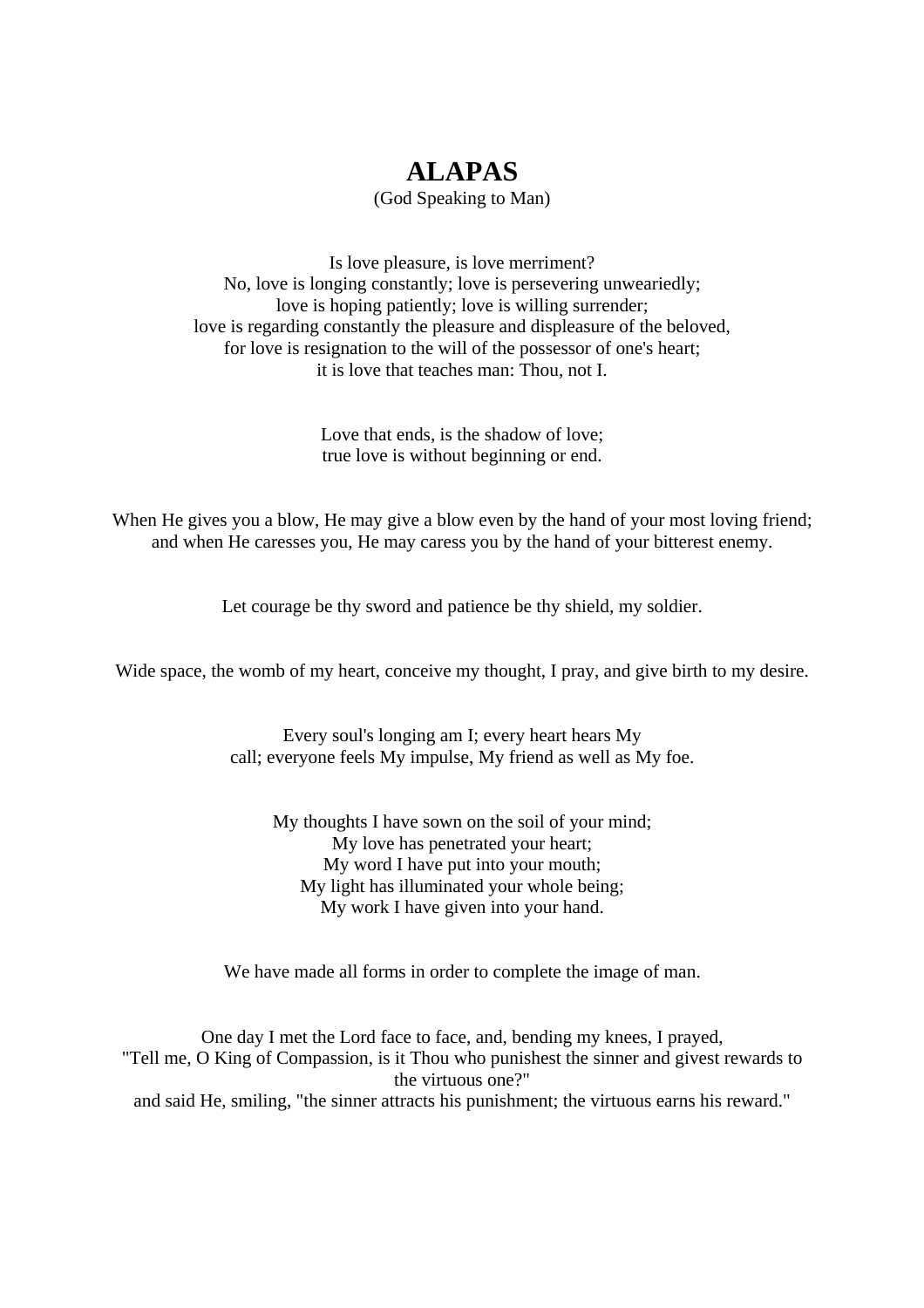# **ALANKARAS**

(Fanciful expressions of ideas)

No claim, however great, can be equal to you, my mysterious self; and yet it may be you would not prove worthy of the smallest profession you made.

Unveil Thy face, Beloved, that I may behold Thy glorious vision.

Expand my heart, Lord, to the width of the sky, that the whole cosmos be reflected in my soul.

Wherever Thou shalt cast Thy glance, Beloved, a new sun will rise there.

Lift my soul, O gentle breeze, and carry it to the abode of the Beloved.

Let my heart reflect Thy light, O Lord, as in a pool of water the sun is reflected.

When I see Thy glorious vision, I am moved to ecstasy, Beloved: waves rise in my heart, and my heart turns into the sea.

O rosebud, thy blooming gives me the impression of my Beloved's countenance.

Thy invasion, Beloved, through the storm, arouses my deepest passions.

I hear, Lord, Thy speechless call in the sublimity of nature.

Light is Thy face, and shade is Thy bosom, Beloved.

Love, I do not know whether to call Thee my enemy or my friend. Thou raisest me to the highest heaven, and Thou throwest me deep into the infernal region. Thou leadest me astray, and it is Thou alone who guidest me on the right path. From Thee, O Love, all virtues I learn, and Thou art the source of all my infirmities. Love, Thou art a curse and a bliss at the same time.

My heart, gather thyself together as the rose holds its petals.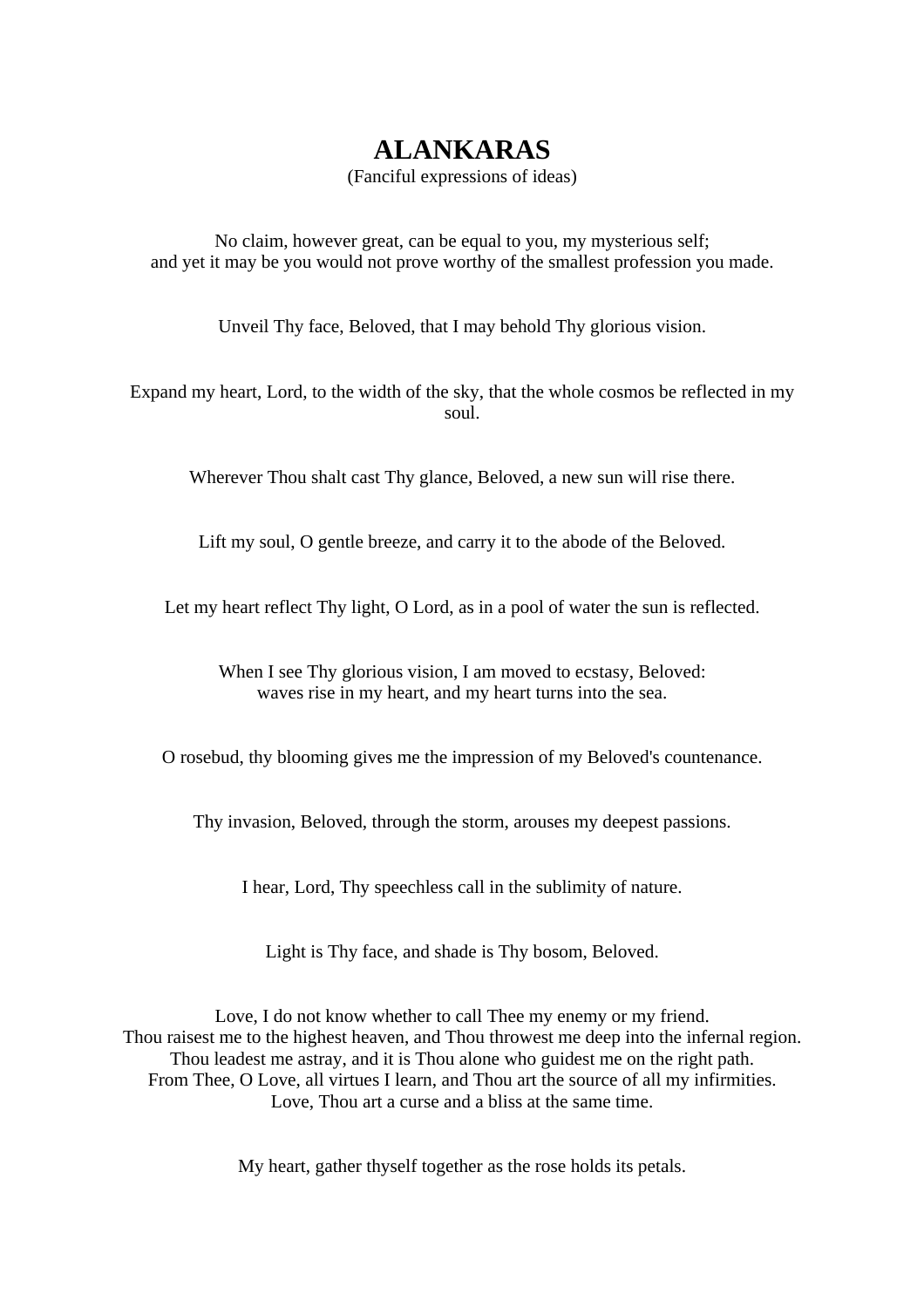Thy favorable glance causes the sun to rise in my heart, Beloved; and with the turning of Thy glance, the sun sets.

O intoxicating air coming from her dwelling-place, thou movest my soul to ecstasy.

I have loved in life and I have been loved. I have drunk the bowl of poison from the hands of love as nectar, and have been raised above life's joy and sorrow. My heart, aflame in love, set afire every heart that came in touch with it. My heart has been rent and joined again; My heart has been broken and again made whole; My heart has been wounded and healed again; A thousand deaths my heart has died, and thanks be to love, it lives yet. I went through hell and saw there love's raging fire, and I entered heaven illumined with the light of love. I wept in love and made all weep with me; I mourned in love and pierced the hearts of men; And when my fiery glance fell on the rocks, the rocks burst forth as volcanoes. The whole world sank in the flood caused by my one tear; With my deep sigh the earth trembled, and when I cried aloud the name of my beloved, I shook the throne of God in heaven. I bowed my head low in humility, and on my knees I begged of love, "Disclose to me, I pray thee, O love, thy secret." She took me gently by my arms and lifted me above the earth, and spoke softly in my ear, "My dear one, thou thyself art love, art lover, and thyself art the beloved whom thou hast adored."

> Let the heavens be reflected in the earth, Lord, that the earth may turn into heaven.

Let Thy word, God, become my life's expression.

Speak to me from within, my Lord; the ears of Thy servant are listening.

My holy pilgrimage, God, is to the sacred dwelling of Thy worshipper.

Thou comest on earth, Lord, to save man, in the guise of the godly.

Speak to me, my Lord, through the words of Thy Messenger.

My heart is no longer mine, since Thou has made it Thy dwelling-place, my Lord.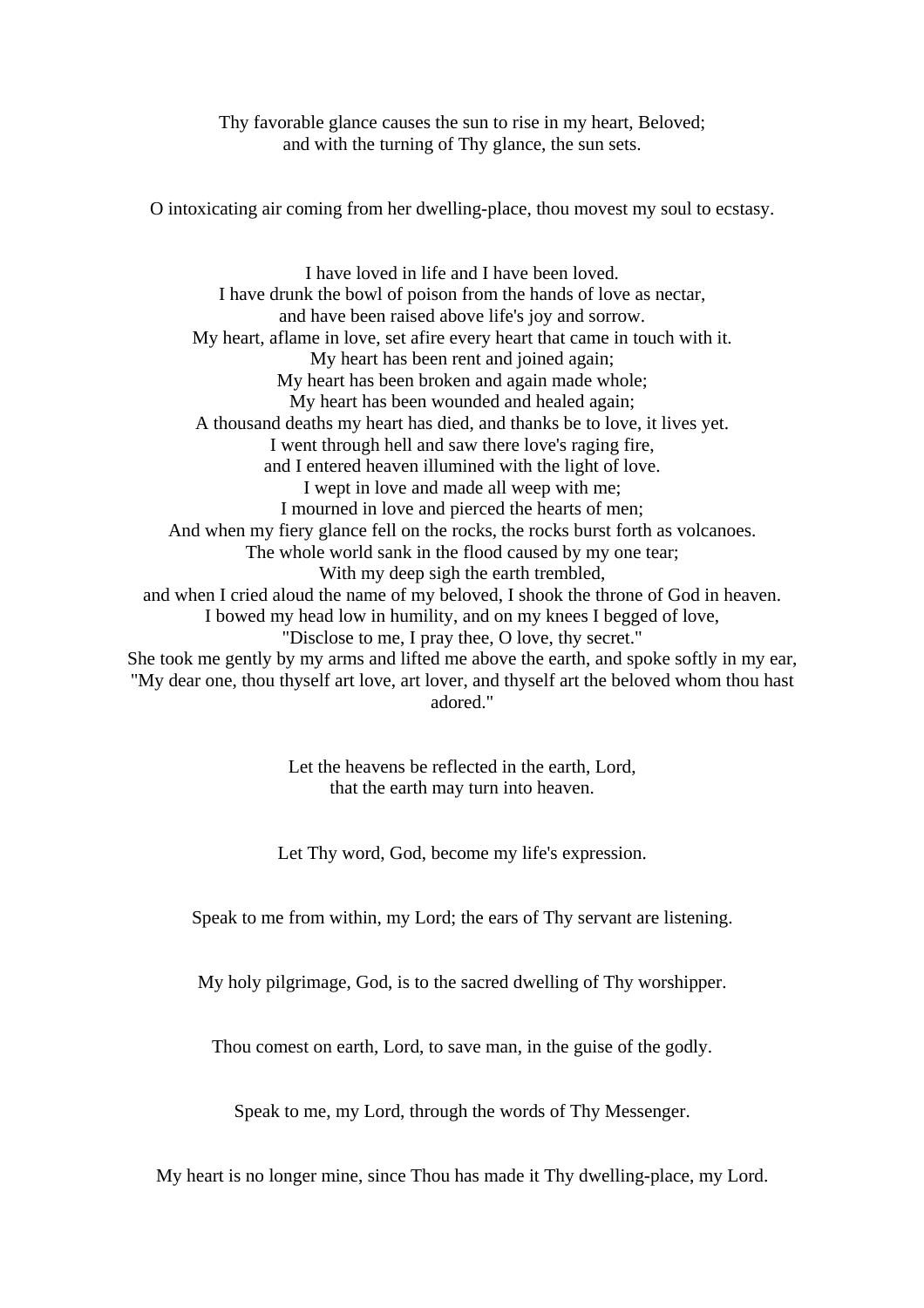Thou wilt grant my wishes, O Knower of my heart.

O Love, I would give up throne and crown to become a slave at Thy mercy.

Let me forget myself, Lord, that I may become conscious of Thy Being.

Nature softly whispers Thy word to my ears.

I see Thine own image, Lord, in Thy creation.

It is with Thy might alone that I can lift up life's responsibilities.

In the image of man, my beloved Lord, I see Thine own countenance.

In the form of man I see the archway to Thy dwelling place.

The heart of man is Thy sacred shrine.

Thy divine compassion radiates in fullness through the heart of the mother.

Through the loving heart of woman manifests Thy divine grace.

Nature sings to me Thy song.

O beloved ideal of my soul, pray show thyself to me in human guise.

Let me feel Thy embrace, Beloved, on all planes of existence.

My feeling heart is drawn to Thee, Lord, when Thou comest in the form of man.

It is Thy divine purity that is manifest in the innocent expression of the child.

Before whomsoever I bow, I bend before Thy throne.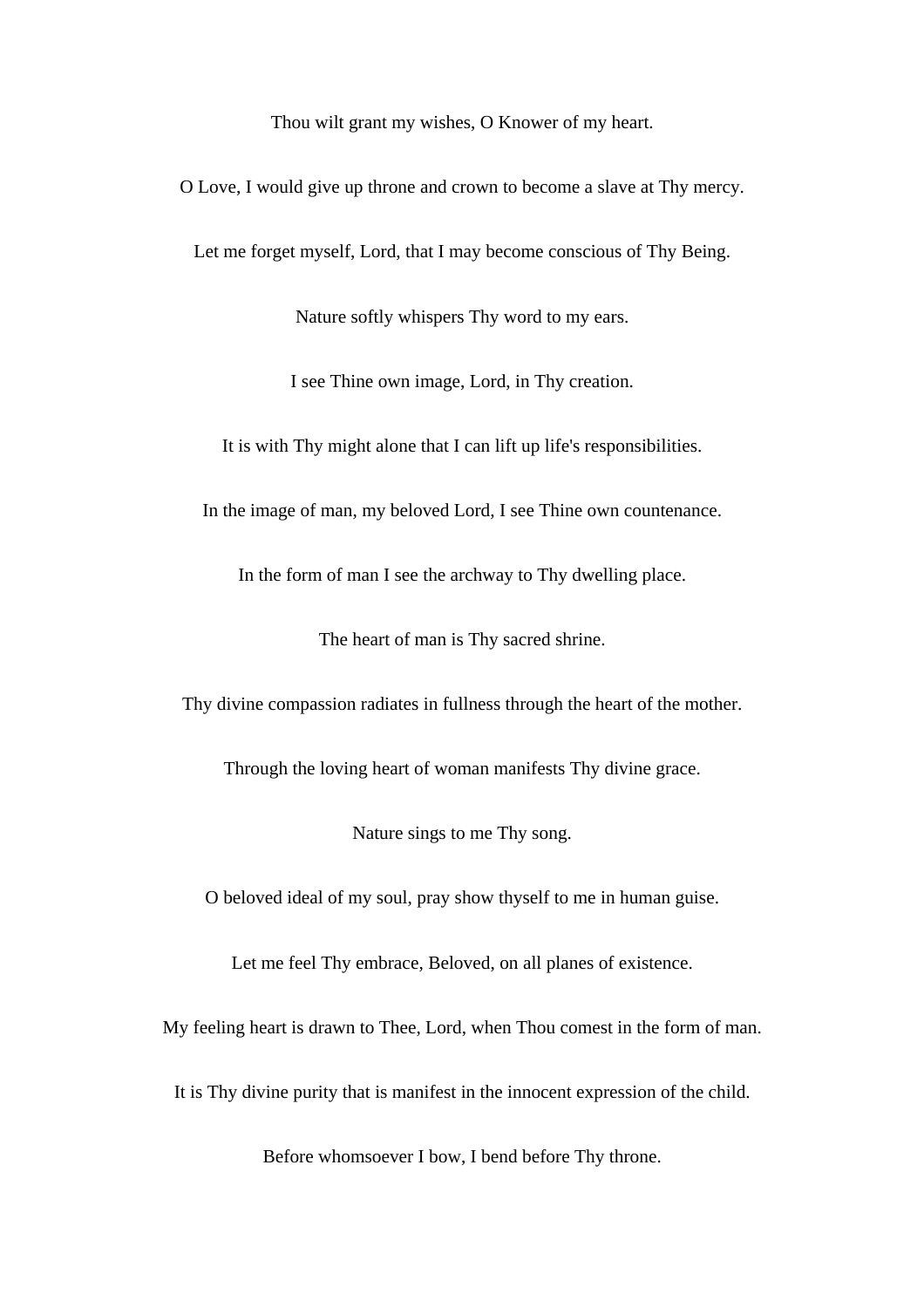In sympathizing with everyone, I offer my love to Thee, my Beloved.

Teach me, O Lord, the innocence of the child, an angel on earth.

Nature is a bridge to cross to Thy dwelling-place.

My heart, as a tree in the forest, stands patiently waiting.

Wide horizon, thou makest my heart wide as thyself.

Thou art my life and Thou art my sustenance, God.

My lips hold the prayer in them as the rosebud holds fragrance in its heart.

Riding on the horse of hope, Holding in my hand the rein of courage, Clad in the armor of patience, And the helmet of endurance on my head, I started on my journey to the land of love.

A lance of stern faith in my hand, And the sword of firm conviction buckled on, With the knapsack of sincerity And the shield of earnestness, I advanced on the path of love.

My ears closed to the disturbing noise of the world, My eyes turned from all that was calling me on the

Way, My heart beating the rhythm of my ever-rising aspiration, And my blazing soul guiding me on the path, I made my way through the space.

I went through the thick forests of perpetual desire, I crossed the running rivers of longing. I passed through the deserts of silent suffering, I climbed the steep hills of continual strife. Feeling ever some presence in the air, I asked, "Are you there, my love?" And a voice came to my ears, saying, "No, still further am I."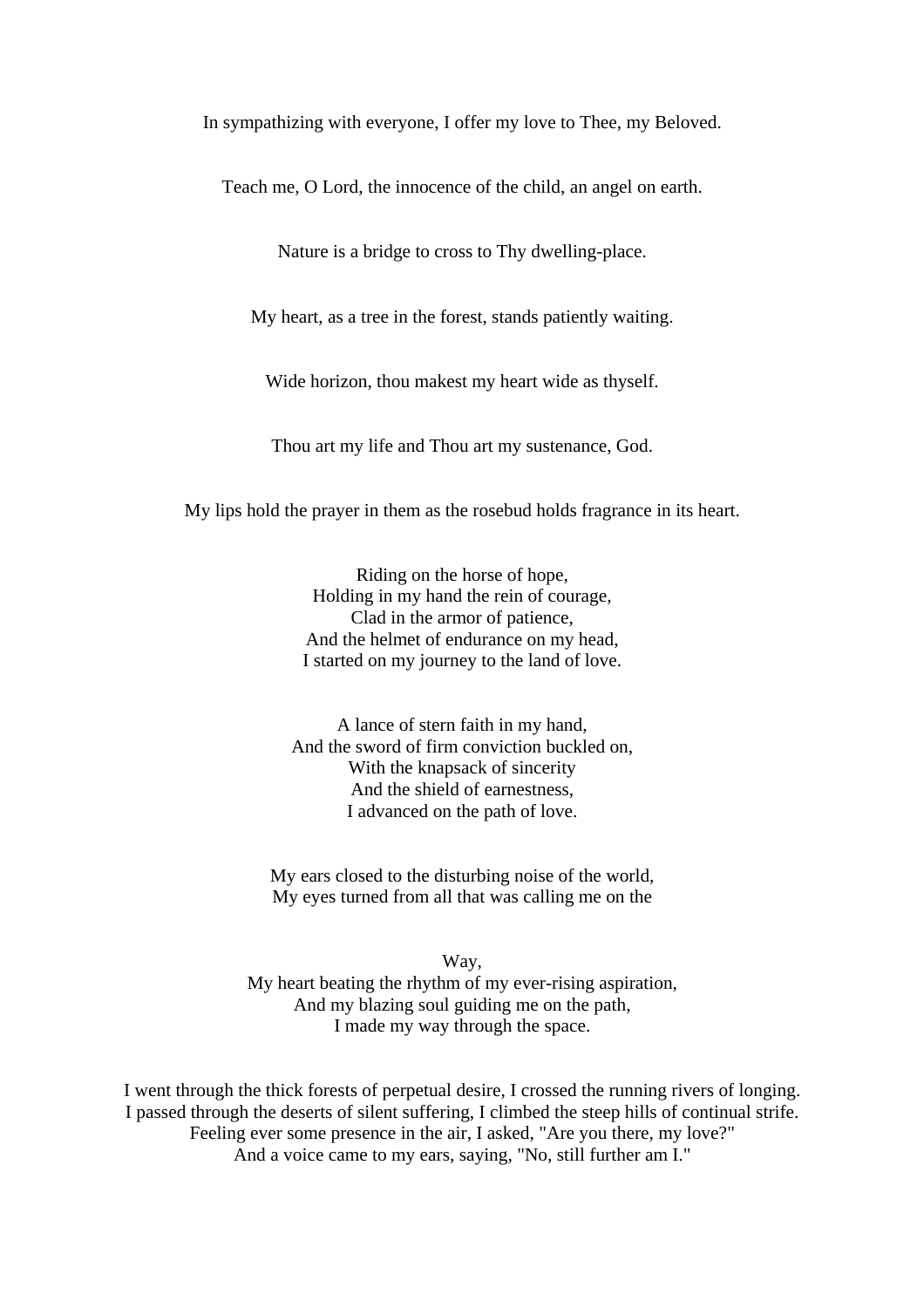Sublime nature, thy reflection produces in my heart God's glorious vision. I bend towards thee, O mother earth, in veneration of the Father in heaven.

Flowers are the footprints of Thy dancing steps.

I look up to Thee with raised head and palms joined in worship, like the rocky mountains.

Space, I find in thee the formless God.

When I am absorbed in Thy glorious vision, Beloved, even my tear-drops turn into stars.

Let me not be detained in the heavens, Lord, for I long impatiently to come to Thy dwellingplace.

Since my soul has caught Thy light, my glance has become a comet.

Thy divine spark in my heart is as the dewdrop in the rose; let me treasure it, Lord, as the shell preserves the pearl.

Let Thy sun shine in my heart.

Like the setting sun, I bend my head low at Thy feet, in loving surrender.

Lift the barrier, Lord, that divides Thee from me.

Thou wilt guide me aright, Lord; I am a child on life's path.

In the blooming rose I see the charm of Thy lovely countenance.

Let my faith be as firm as mountains, Lord, standing unshaken through wind and storm.

Immensity of space, thou showest to me the majesty of His presence.

Since Thy joyful smile has produced a new light in my heart, I see the sun shine everywhere.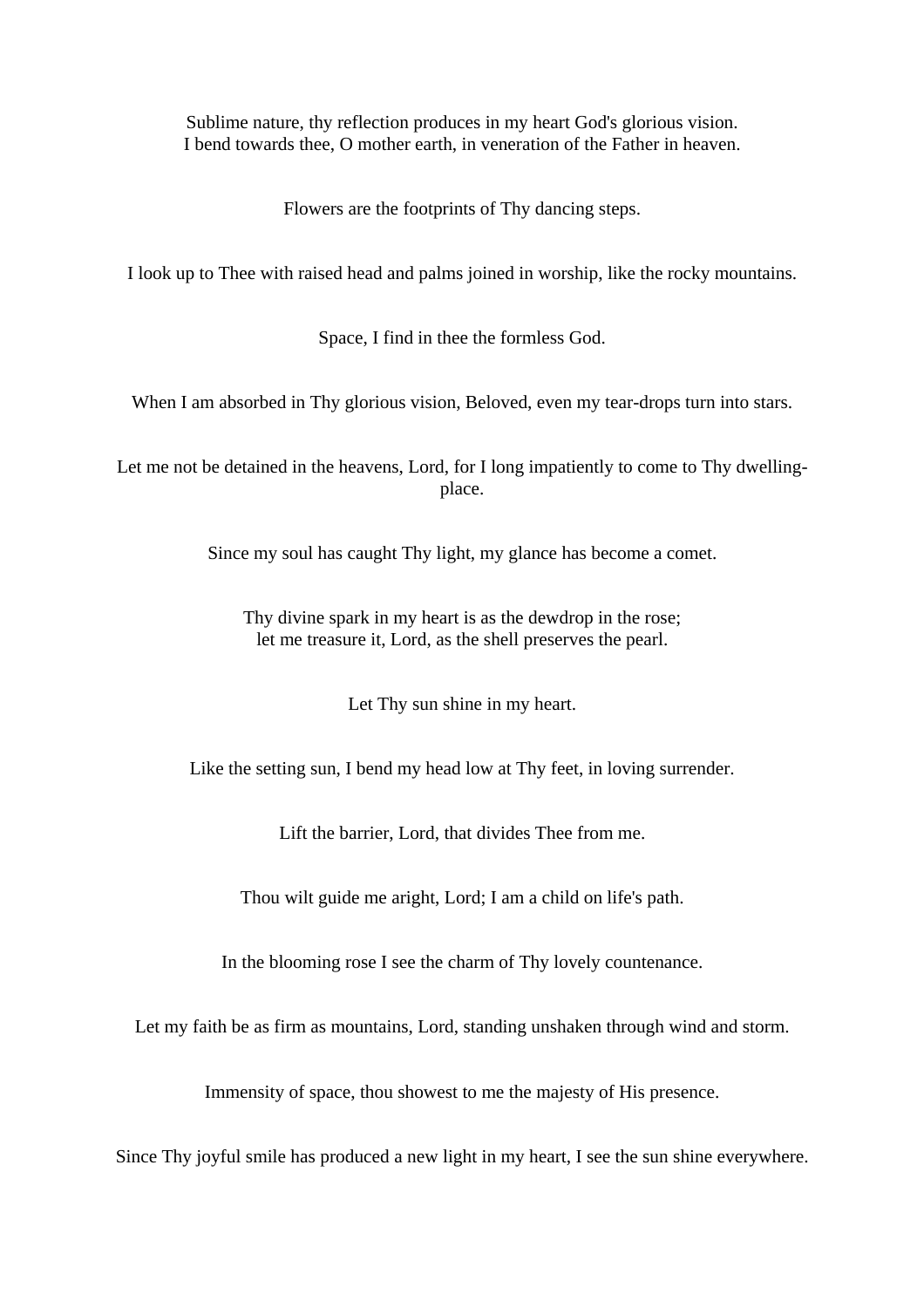Let my imperfect self advance towards Thy perfect Being, Lord, as the crescent rises to fullness.

> Silent voice, in the stillness of night I hear thy whisper. The gently-blowing wind kindles the fire of my heart.

> When I see in Thy hand an unsheathed sword, Beloved, blood gushes out of my heart as the rising spring.

Send on humanity, Lord, the shower of Thy mercy and compassion.

My heart melts in Thy light, Beloved, as snow in the sun.

Every stem becomes Thy reed, every leaf becomes Thy finger, Beloved, when Thou playest Thy flute in the wilderness.

> My soul, like a compass, keeps pointing to Thee, while my life is passing through the storm.

Providence, allow me to hold long life's glorious moments, I pray, for the time that is once past will never return.

Thou teachest me patience, sublime nature, by thy patient waiting.

In the light I behold Thy beauty, Beloved; through the darkness Thy mystery is revealed to my heart.

Let Thy servant, O Lord, be my Master.

Though the ever-moving life is my nature, thou art my very being, O stillness.

The light is Thy divine radiance, Beloved, and shade is the shadow of Thy beautiful self.

My life speeds towards Thee as the blowing of the wind.

Let Thy divine knowledge spread over my heart as the snow covers the mountain.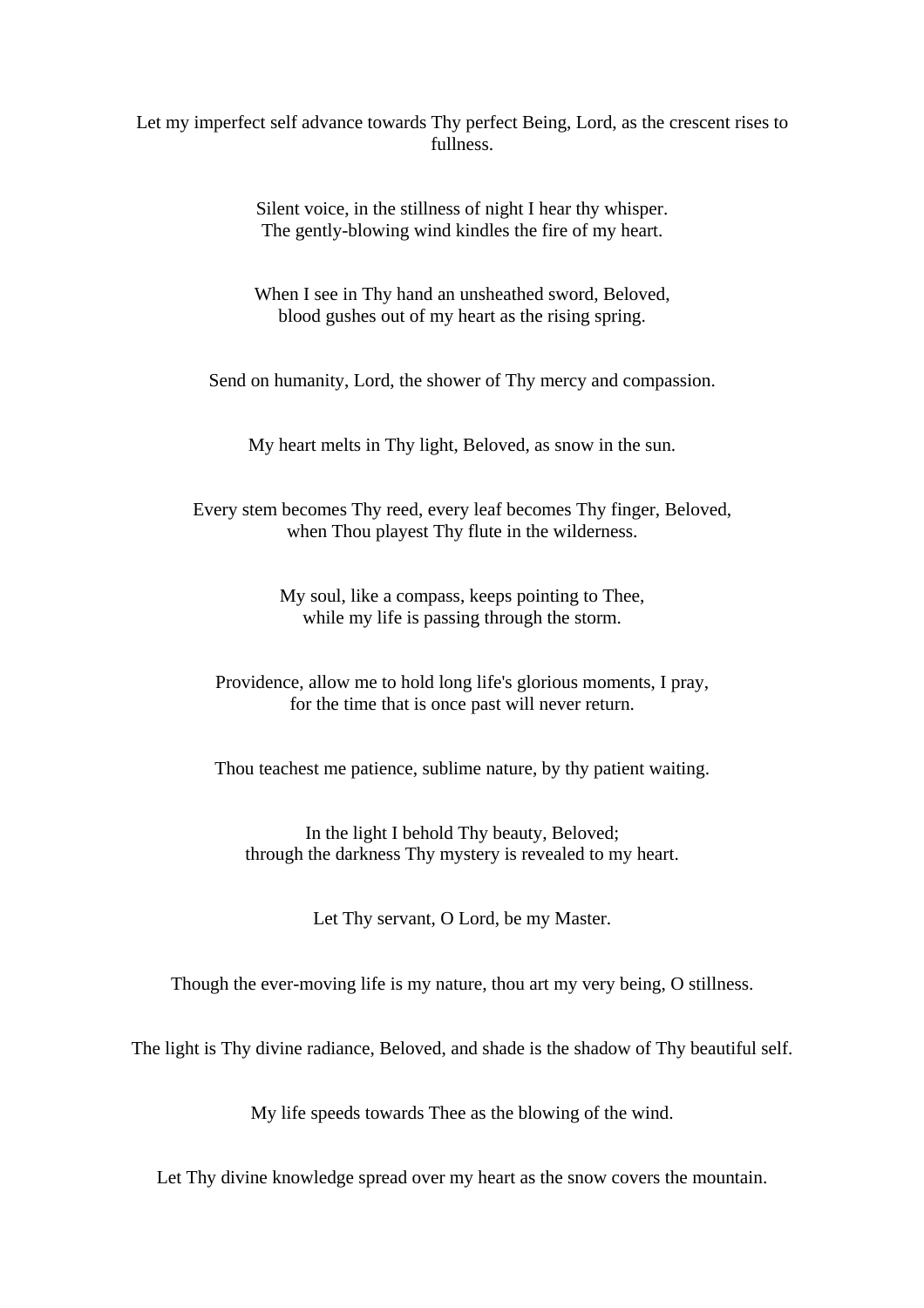It is Thy sweetness, Beloved, which I enjoy in the sweet fragrance of the rose.

My heart has become an ocean, Beloved, since Thou hast poured Thy love into it.

Tree, you bless me by your outstretched hands.

Earth is attracted to earth; water is drawn to water; my soul yearns to be in Thy bosom, Beloved, in the wide space.

I hear Thy whisper, Beloved, in the morning breeze.

Dig my heart, Beloved, and Thou wilt find in its depth the spring of Thy love.

My soul is Thy spirit, Master, now that I exist no more.

It is Thee, Beloved, whom I see in all names and forms.

Thou art closer to me than my self.

Let Thy might strengthen me, Thy light inspire me, Lord, and Thy love move my soul to the ultimate joy.

My life is running towards Thee, O divine Ocean, as the river flows to the sea.

Rose, in thy petals I see the rosy cheeks of my Beloved.

Make me lose myself, Lord, in Thy vision.

Let every moment of life whisper Thy name to my ears.

Thou blowest the fire of my heart, Beloved, by fanning it with the fluttering leaves.

Light is Thine eye, Beloved, and shade is its pupil.

Be Thou before me, Lord, when I am awake, and within me when I am asleep.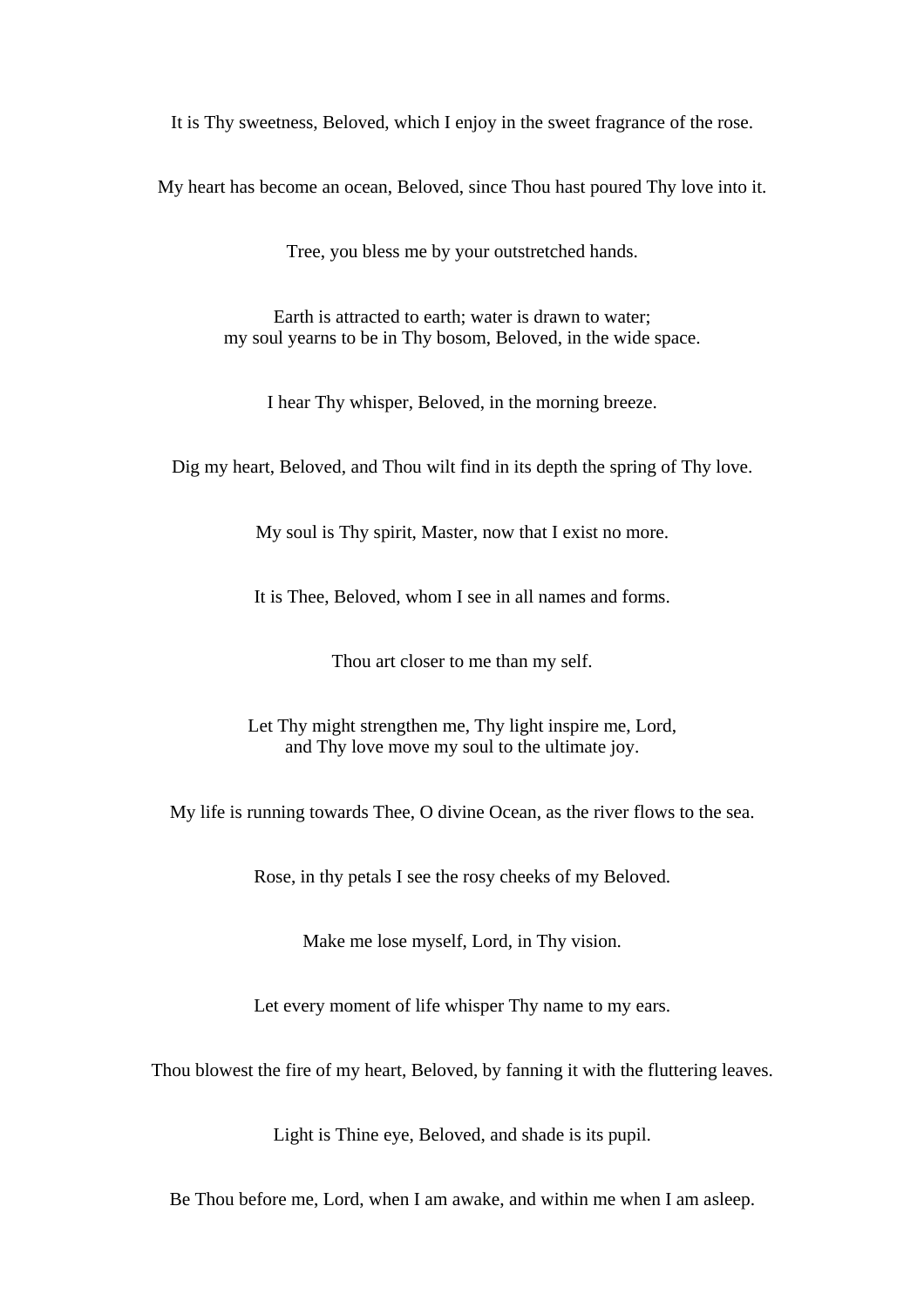In my veneration for the aged I worship Thee, O God.

I drink the wine of Thy divine presence and lose myself in its intoxication.

Let my soul reflect, Beloved, the beauty of Thy color and form.

Let my heart bloom in Thy love as the rose.

As invisible as space, as inconceivable as time, is Thy being, O Lord.

Teach me, Lord, to tread upon the sea of life.

Even the branches swing in ecstasy when they receive Thy message.

Sublime nature, let my heart find rest in thy stillness.

In the light Thou art manifest, God; in the shade Thou art hidden.

One more cup, Beloved, that I may entirely lose myself.

I see the Beloved's beauty in all colors and in all forms.

Flowers speak to me of Thy loveliness, and tell me how beautiful Thou art.

Fill my heart with Thy divine beauty as Thou fillest space with the splendor of Thy wonderful creation.

Heaven has Thy light and the earth Thy shade.

Gentle breeze, thy touch to me is the caress of the Beloved.

Let me rise towards Thee with the rising of the sun.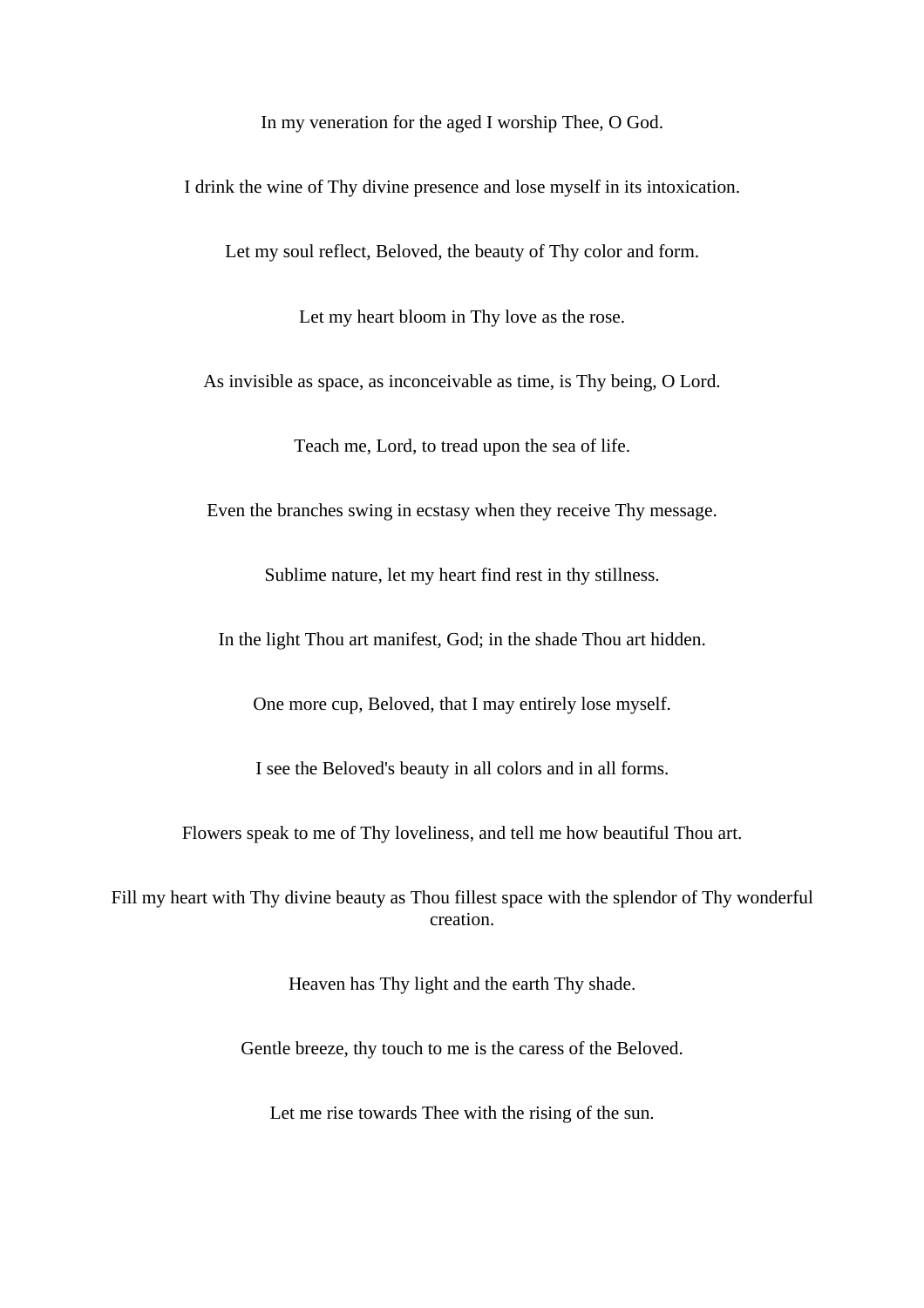The sun sets, the moon wanes, the spring passes, the year ends. I asked of life, "Tell me, how long will you continue to be?" then said life, "I shall live forever."

Blowing wind, carry my message, I pray, to the dwelling place of the divine Beloved.

We shall see who will endure to the end, my persevering adversary or I with my longcherished patience.

The waves of the sea, even as I, rise with outstretched hands to reach Thee, Lord, and fall at Thy feet in ecstasy.

O nature sublime, pregnant with divine spirit, thou speakest the prayer that rises from my heart.

Let my heart reflect Thy divine light, Lord, as the moon reflects the light of the sun.

Happiness, certainly thou didst play hide-and-seek with me; since I have been in thy pursuit, I saw in the world thy shadow cast, and in paradise I saw thy reflection; in pleasure I saw a veil over thy beautiful countenance, in pain I saw the dust lying beneath thy feet.

> My intuition, has thou ever deceived me? No, never. It is my reason which so often deludes me, for it comes from without; thou art rooted within my heart.

Let me be melted in Thy divine ocean as a pearl in wine.

Alone on the sea, alone on land. In the crowd and in solitude, alone I stand.

My considerate self, seek not pleasure through the pain of another, life through the death of another, gain through the loss of another, nor honor through the humiliation of another.

Let my heart become the spring of Thine infinite life, rising for ever and ever.

I see Thy mystery hidden, Beloved, under the petals of the flower.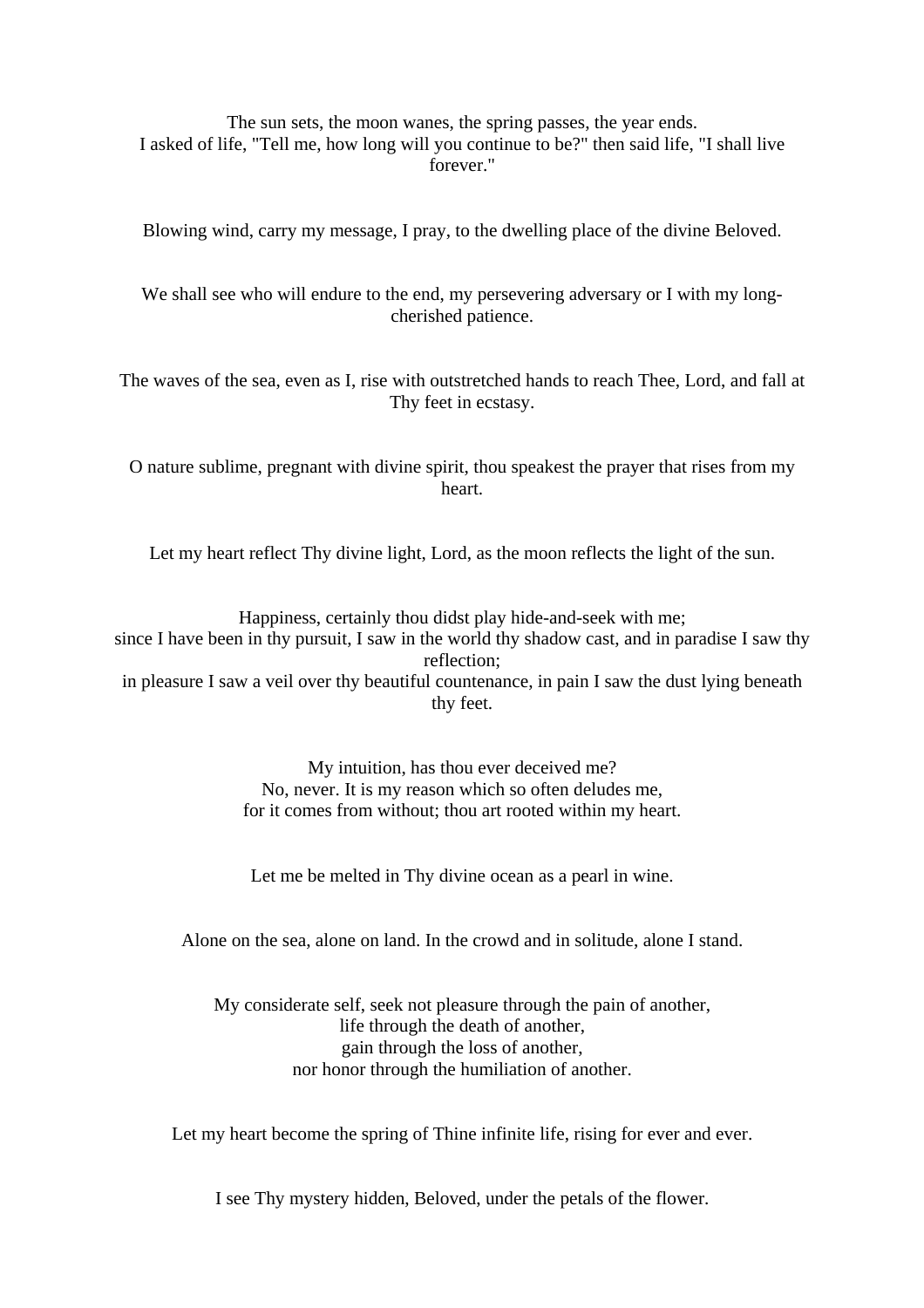My heart, hold closely the oil which keeps the light burning.

Pain, my life-long comrade, if all went and left me, you would still be there.

With the opening and closing of Thine eyes, Beloved, the sun rises and sets in my heart.

My self, how wonderful it is to feel that if no one in the world understood me, still you would understand.

My heart is moved to tears by thy swift moving, O gentle air.

Those who are given liberty by Him to act freely, are nailed on the earth; and those who are free to act as they choose on the earth, will be nailed in the heavens.

My sense of shame, did I not uphold thine honor, standing assaulted by the onslaught from every side?

The blowing rose brings to me Thy perfume, Beloved, which moves my heart to ecstasy.

Raise me, Lord; let me not be drowned in the sea of mortality.

Speak, Lord, in the stillness of nature; my heart's ears are open to hear Thy call.

My endurance, thou hast crushed me until I became thy clay kneaded to make a body for the divine Spirit to dwell in.

O nature sublime, in thy silence I hear thy mournful cry.

Ever-moving sea of life, am I not but a wave rising in thy heart?

Thanks to the winner of my heart, there is nothing of me left any more.

My thoughtful self, Bear all and do nothing, Hear all and say nothing, Give all and take nothing, Serve all and be nothing.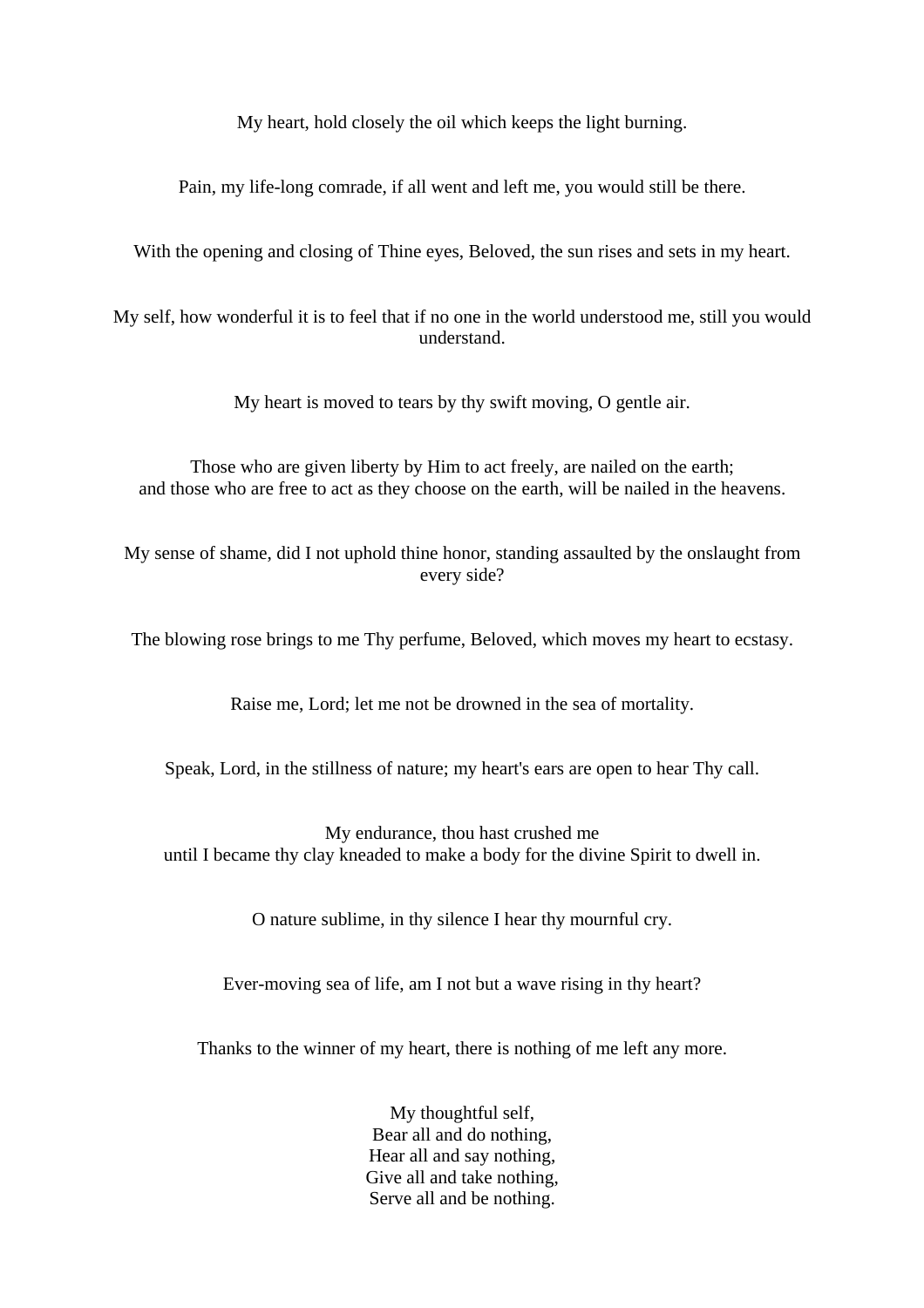While I was roaming through the forest, a thorn pricked my bare foot and cried, "Ah, you have crushed me." I felt sorry and I asked its forgiveness. A wasp flying in the air stung my arm and cried, "Ah, you have caught me in your sleeve." I felt sorry and I asked its forgiveness. My foot slipped and I fell in a pool of muddy water. The water cried, "Ah, you have disturbed me." I felt sorry and I asked its forgiveness. I absently happened to touch a burning fire, and the fire cried, "Ah, you have extinguished me." I felt sorry and I asked its forgiveness. I asked my gentle self, "Have you received any harm?" "Be thankful," said she, "that is was not worse." I will soar higher than the highest heaven, I will dive deeper than the depths of the ocean, I will reach further than the wide horizon, I will enter within my innermost being. You know me but little, O everchanging life, 1 will live in that sphere where death cannot reach. I will raise my head high before you will turn your back to me, I will close my lips before you will close the doors of your heart, I will dry my tears before you will not respond to my sigh, I will fly to the heavens, O world of illusion, before you will throw me down on the earth.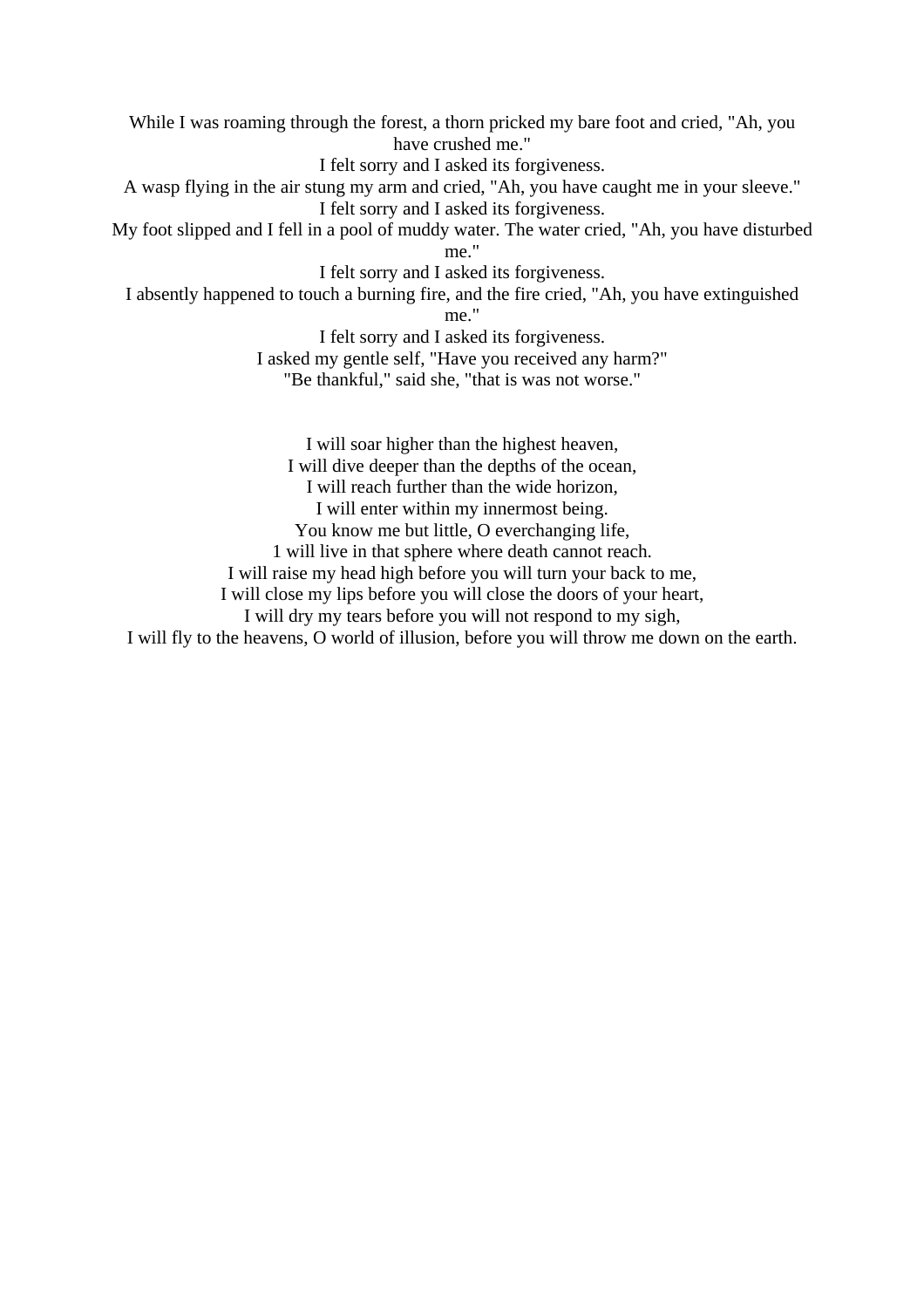#### **GOLDEN RULES**

My conscientious self: Keep to your principles in prosperity as well as in adversity. Be firm in faith through life's tests and trials. Guard the secrets of friends as your most sacred trust. Observe constancy in love. Break not your word of honor whatever may befall. Meet the world with smiles in all conditions of life. When you possess something, think of the one who does not possess it. Uphold your honor at any cost. Hold your ideal high in all circumstances. Do not neglect those who depend upon yon.

#### **SILVER RULES**

My conscientious self: Consider duty as sacred as religion. Use tact on all occasions. Place people rightly in your estimation. Be no more to anyone than you are expected to be. Have regard for the feelings of every soul. Do not challenge anyone who is not your equal. Do not make a show of your generosity. Do not ask a favor of those who will not grant it you. Meet your shortcomings with a sword of self-respect. Let not your spirit be humbled in adversity.

### **COPPER RULES**

My conscientious self: Consider your responsibility sacred. Be polite to all. Do nothing which will make your conscience feel guilty. Extend your help willingly to those in need. Do not look down upon the one who looks up to you. Judge not another by your own law. Bear no malice against your worst enemy. Influence no one to do wrong. Be prejudiced against no one. Prove trustworthy in all your dealings.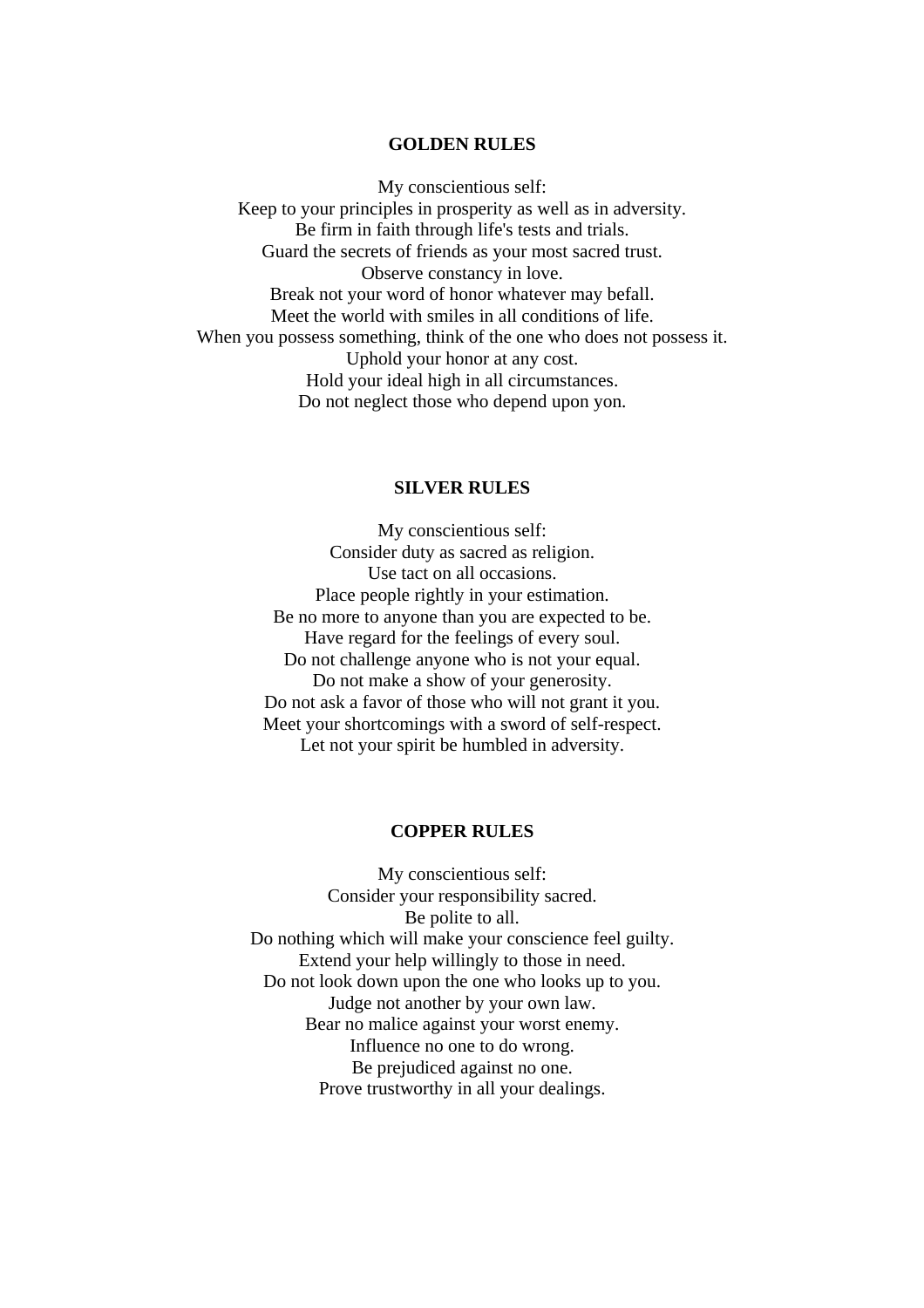#### **IRON RULES**

My conscientious self: Make no false claims. Speak not against others in their absence. Do not take advantage of a person's ignorance. Do not boast of your good deeds. Do not claim that which belongs to another. Do not reproach others, making them firm in their faults. Do not spare yourself in the work which you must accomplish. Render your services faithfully to all who require them. Seek not profit by putting someone in straits. Harm no one for your own benefit.

### **SURAS**

(God speaking through the kindled soul)

Verily, the domain of every soul is in his own sphere.

Verily, he in whose heart my star shines is blessed.

Verily, the man who lives religion through his life in the world is pious.

Verily, every atom sets in motion each atom of the universe.

Verily, in man is reflected all that is in heaven and on earth.

Verily, the power of the word can move mountains.

Verily, the one who knows the influence of time knows the secret of life.

Verily, man is his own mind.

Verily, spirit has all the power there is.

When He gives His bountiful gifts, He may give by the hand of your worst enemy; and when He takes all you possess, He may take it away even by the hand of your best friend.

Death takes away the weariness of life, and the soul begins life anew.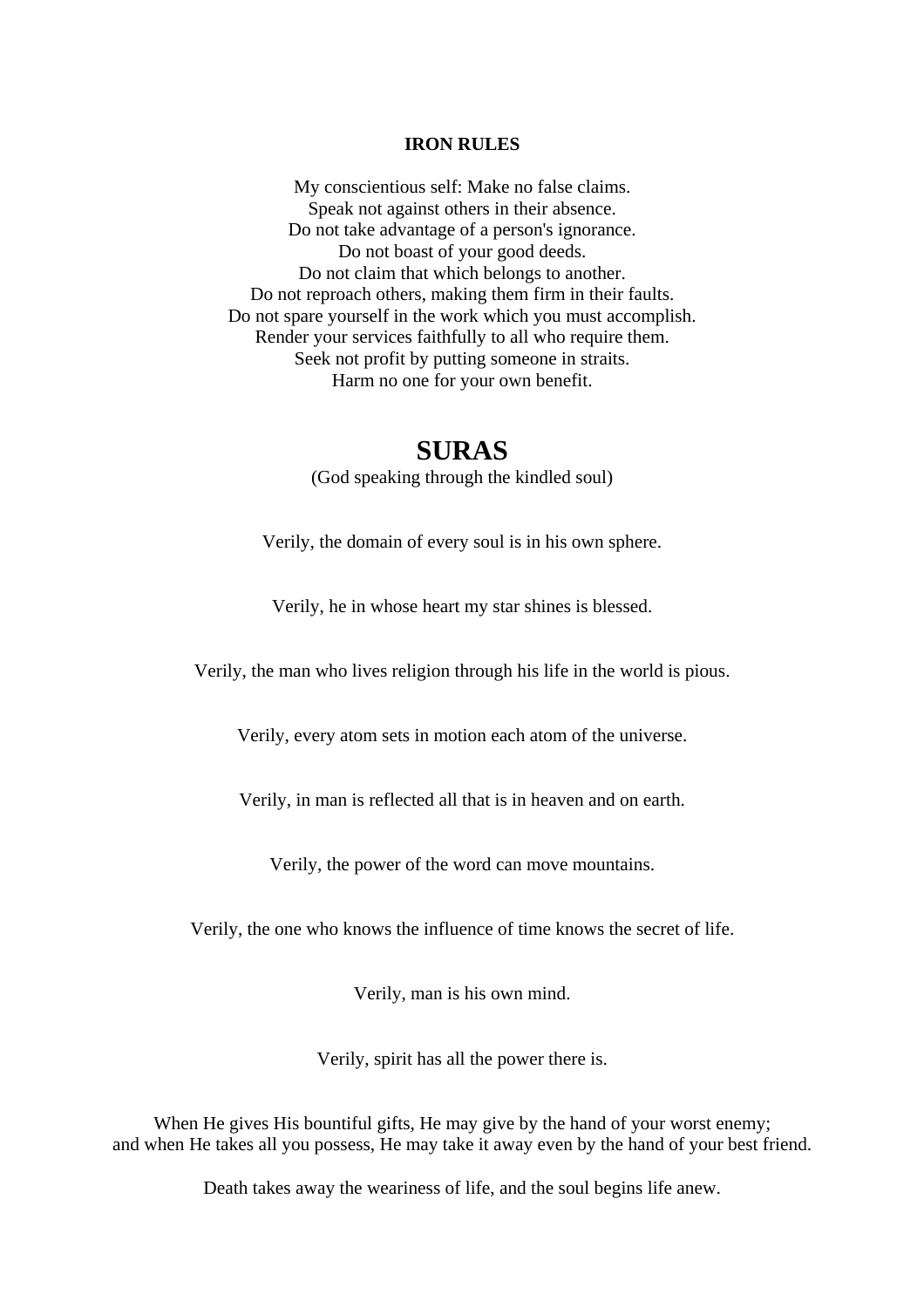Death is a sleep from which the soul awakes in the hereafter.

Death is the crucifixion after which follows the resurrection.

Death is the night after which the day begins.

It is death which dies, not life.

The life everlasting is hidden in the heart of death.

## **RAGAS**

(The human soul calling upon the beloved God)

Beloved, Thou makest me fuller every day. Thou diggest into my heart deeper than the depths of the earth. Thou raisest my soul higher than the highest heaven, making me more empty every day and yet fuller. Thou makest me wider than the ends of the world; Thou stretchest my two arms across the land and the sea, giving into my enfoldment the East and the West. Thou changest my flesh into fertile soil; Thou turnest my blood into streams of water; Thou kneadest my clay, I know, to make a new universe.

In the swinging of the branches, in the flying of the birds, and in the running of the water, Beloved, I see Thy waving hand, bidding me good-bye. In the cooing of the wind, in the roaring of the sea, and in the crashing of the thunder, Beloved, I see Thee weep and I hear Thy cry. In the promise of the dawn, in the breaking of the morn, in the smiles of the rose, Beloved, I see Thy joy at my homecoming.

> Let Thy wish become my desire, Let Thy will become my deed, Let Thy word become my speech, Beloved, And Thy love become my creed. Let my plant bring forth Thy flowers, Let my fruits produce Thy seed, Let my heart become Thy lute, Beloved, And my body Thy flute of reed.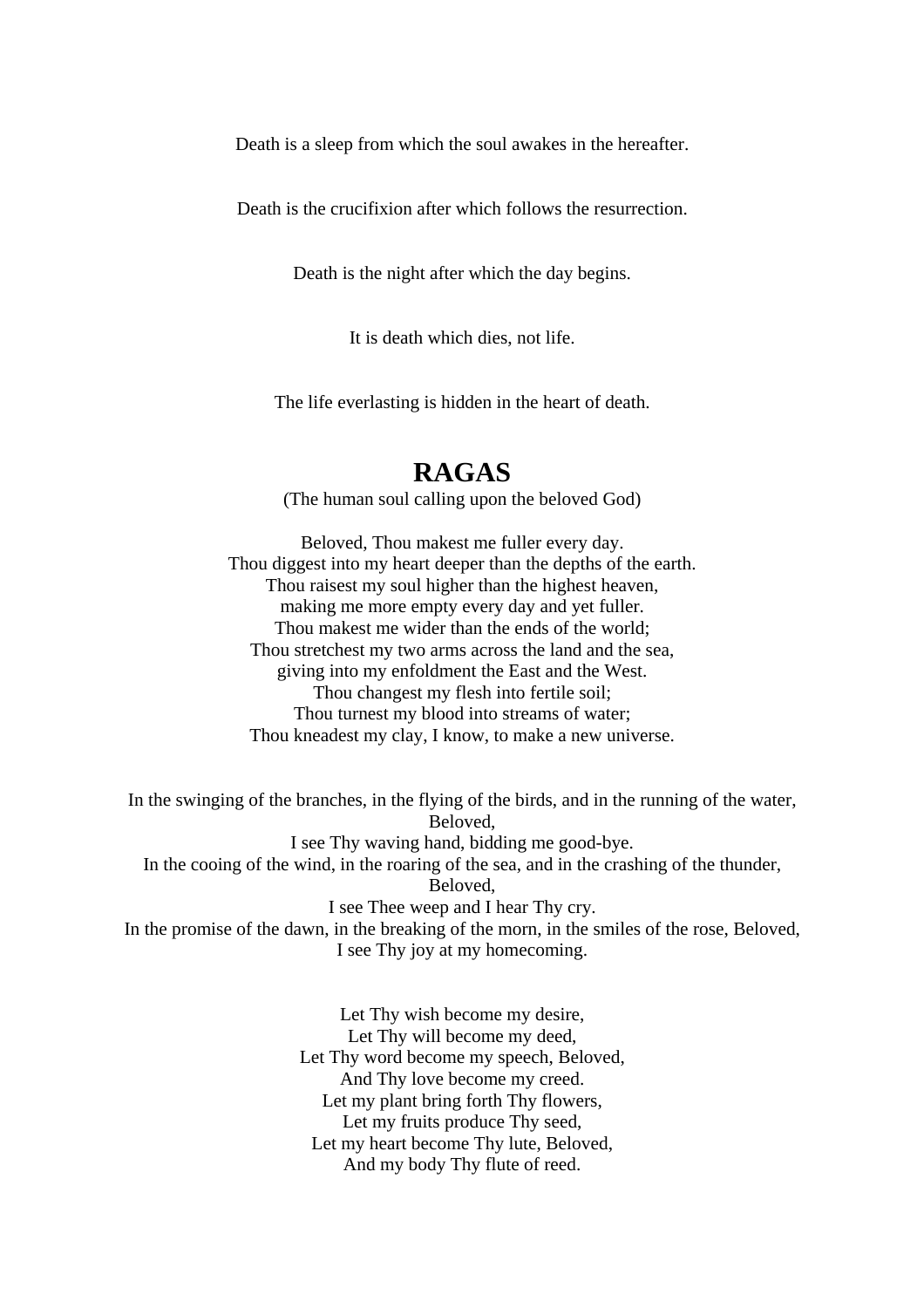When I close my eyes in the solitude, I see Thy glorious vision in my heart, and, opening my eyes amidst the crowd, I see Thee acting on the stage of the earth. Always I am in Thy dazzling presence, my Beloved; Thou takest me to heaven, and Thou bringest me on earth in the twinkling of an eye.

> Let me not fall low after having raised me high; let me not become narrow after having made me broad. Let me not become small after having once made me great; throw me not down, Beloved, after once Thou hast lifted me up.

I looked and looked, to find someone to whom I might give my trust; but I found no one, until I saw Thee at last in my heart, holding in Thy hand the record of my life's secret.

> As I put myself forward into the world, so I show my limitation, my King; but as I withdraw myself from the world, so I enter into Thy Kingdom.

I look to Thee, O Lord, when the noose of death seems unavoidable and nigh. I look to Thee, O Lord, when with heavy heart I see my beloved ones depart. I look to Thee, O Lord, when change and limit in the worldly love I see. I look to Thee, O Lord, when all that I call mine is snatched away from my hand. I look to Thee, O Lord, when my boon companions turn their back in my sorrow. I look to Thee, O Lord, when my hands are full with worldly strife. I look to Thee, O Lord, when the higher self raises me up and the lower self weighs me down. I look to Thee, O Lord, when I try to do right and it turns to wrong. I look to Thee, O Lord, when all in life seems as naught to me and I feel a yearning for something beyond.

The spring that rises out of my heart Thou pourest upon me, my Beloved, and my spirit feels the exaltation of being dissolved under Thy divine shower.

When Thou didst sit upon Thy throne, with a crown upon Thy head, I did prostrate myself upon the ground and called Thee my Lord. When Thou didst stretch out Thy hands in blessing over me, I knelt and called Thee my Master. When Thou didst raise me from the ground, holding me with Thine arms, I drew closer to Thee and called Thee my Beloved. But when Thy caressing hands held my head next to Thy glowing heart and Thou didst kiss me,

I smiled and called Thee myself.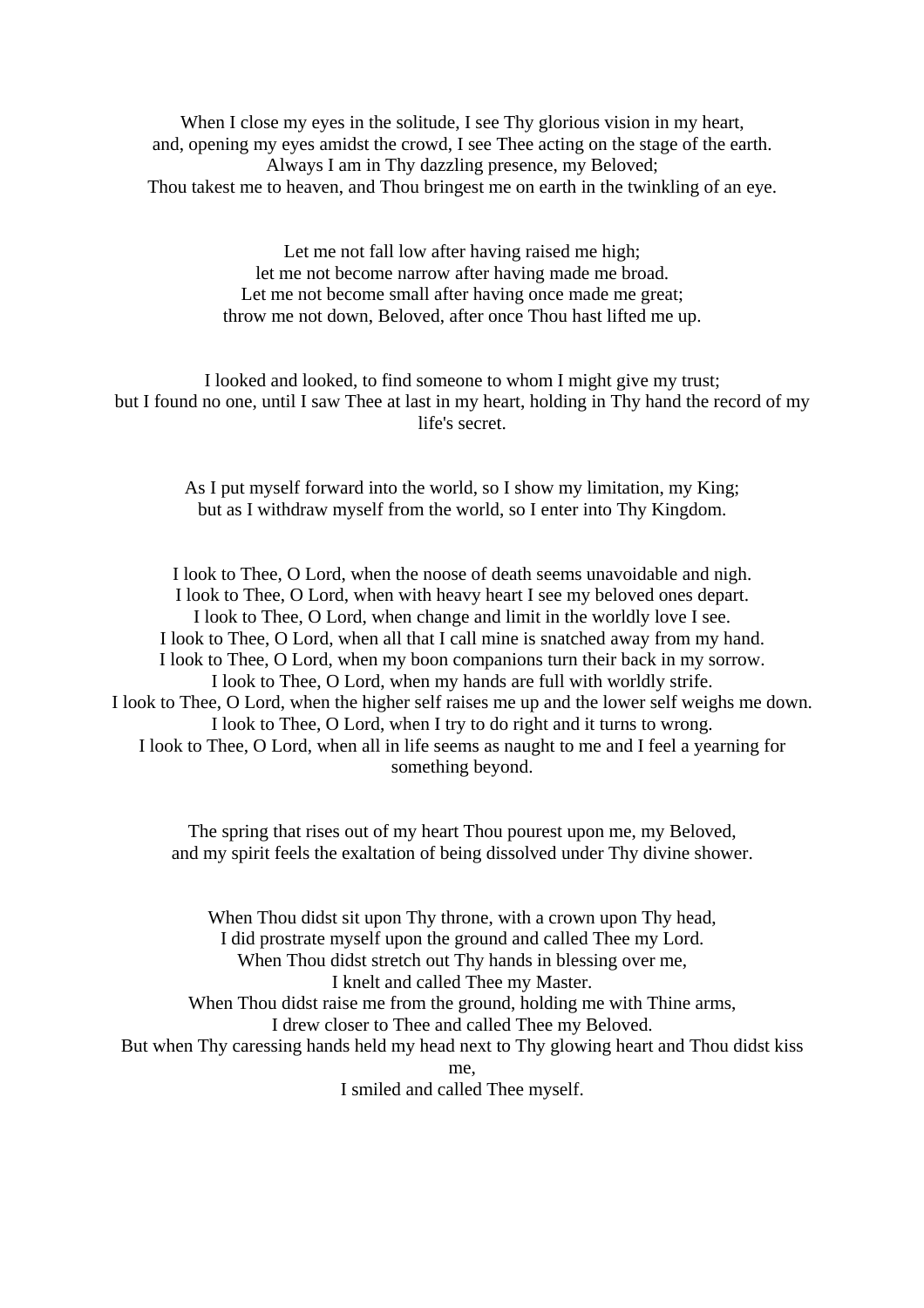What I may not see, let me not see; What I may not hear, let me not hear; What I may not know. I ask not to know. Beloved, I am contented with both Thy speech and Thy silence.

Let him not see me who should not see me; Let him not hear me who will not hear me; Let him not know me who need not know me. Beloved, veil and unveil me as Thy wisdom chooseth.

By Thy skillful hands Thou hast made these flowers; by the power of Thy magic glance Thou hast colored them so beautifully: Thou hast breathed on flowers, giving them life and radiance, and with a kiss Thou hast made them fragrant.

> Let my insight be deeper than the ocean; let my mind be more fertile than the land; let my heart be wider than the horizon, Beloved; and let my soul soar higher than Paradise.

Every form I see is Thine own form, my Lord, And every sound I hear is Thine own voice;

In the perfume of flowers I perceive the fragrance of Thy spirit;

In every word spoken to me I hear Thy voice, my Lord. All that touches me is Thine own touch; In everything I taste I enjoy the savor of Thy delicious spirit.

In every place I feel Thy presence, Beloved; In every word that falls on my ears I hear Thy message. Everything that touches me, thrills me with the joy of Thy kiss; Wherever I roam, I meet Thee; Wherever I reach, I find Thee, my Lord; Wherever I look, I see Thy glorious vision; Whatever I touch, I touch Thy beloved hand. Whomsoever I see, I see Thee in his soul; Whoever aught gives to me, I take it from Thee. To whomsoever I give, I humbly offer it to Thee, Lord; Whoever comes to me, it is Thou who comest; On whomsoever I call, I call on Thee.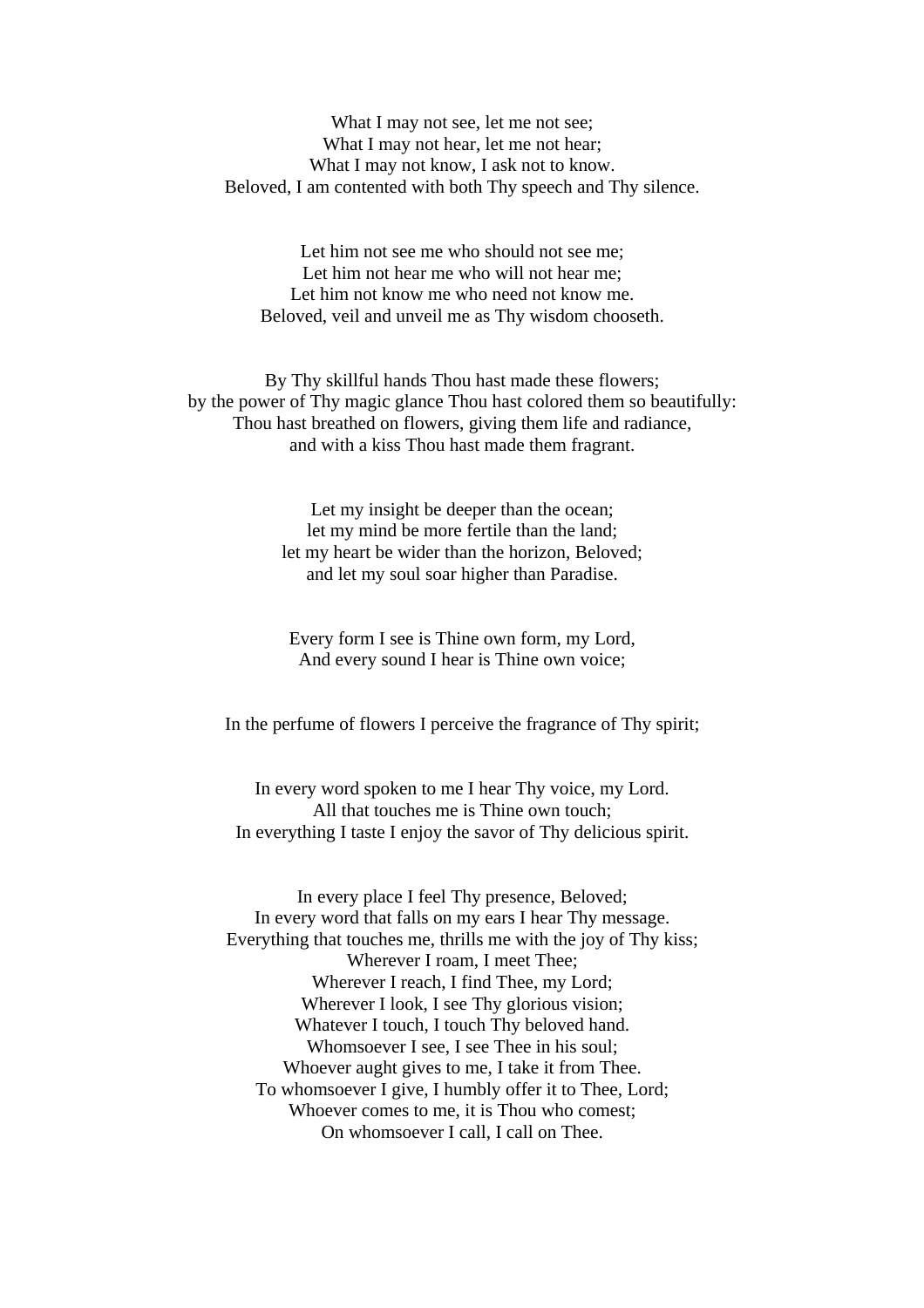Turn me not aside, Beloved, once Thou hast granted me Thy favor; starve me not of a kiss, after Thou hast enfolded me; grieve me not, Beloved, since Thou hast made me smile; turn not away Thine eyes, once Thou hast poured the wine of Thy magic glance into the cup of my heart.

Enter unhesitatingly, Beloved, for in this abode there is naught but my longing for Thee. Do I call Thee my soul? But Thou art my spirit. Can I call Thee my life? But Thou livest forever. May I call Thee my Beloved? But Thou art Love itself. Then what must I call Thee? I must call Thee myself.

Why did I not recognize Thee when first I opened my eyes on the earth? Why did I not respond to Thee when I heard Thy enchanting voice?

Why did I not feel Thy gentle hand when Thou didst caress my face? Why did I not cling to Thee, Beloved, when Thou lovingly didst kiss my lips? When I began to look for Thee, in the twinkling of an eye Thou didst disappear. When I started in Thy pursuit, Thou didst move away from me still farther. When I called Thee aloud in my distress, Thou didst not hear my soul's bitter cry. Cross-legged I sat in silence; then alone I heard Thy call.

Why have I two eyes if not to behold Thy glorious vision? Why have I two ears if not to hear Thy gentle whisper? Why have I the sense of smell if not to breathe the essence of Thy spirit? Why have I two lips, Beloved, if not to kiss Thy beautiful countenance? Why have I two hands if not to work in Thy divine cause? Why have I two legs if not to walk in Thy spiritual path? Why have I a voice if not to sing Thy celestial song? Why have I a heart, Beloved, if not to make it Thy sacred dwelling?

Did 1 not leave the unseen world in Thy pursuit? Have I not come to this world of limitations in search of Thee? Have I not followed Thy footprints on this earth? Have I not looked for Thy light in the heavens? But where did I find Thee, Beloved, at last? Hiding in my heart.

Every step in Thy path draws me nearer to Thee, every breath in Thy thought exhilarates my spirit, every glimpse of Thy smile is inspiring to my soul, every tear in Thy love, Beloved, exalts my being.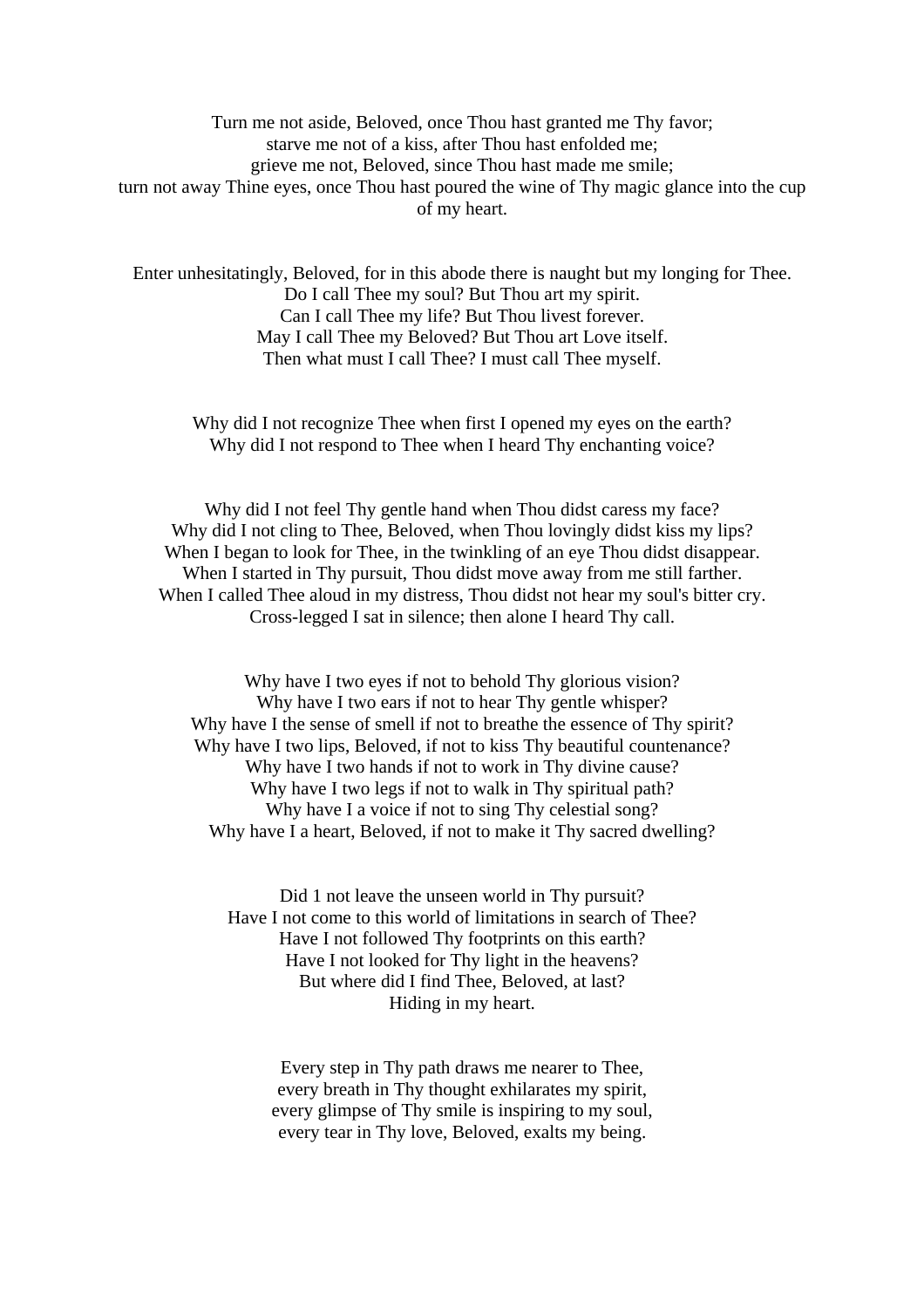## **TANAS**

(The soul speaking with nature)

Little dandelions, what are you doing here? --We reflect on earth the stars in the heavens.

Little pool, why is your water so muddy? --Because of my narrow mind and depthless heart.

Coal, what makes you so black? --I am the evil of the ages accumulated in the heart of the earth. What is your penalty? --I must pass through a trial by fire. What becomes of you in the end? --I turn into a diamond.

Earth, to the clouds:--Why did you come back after once you had deserted me? --The heavens would not have us before we had reconciled ourselves with you.

Little rosebud, what do you hold between your hands? --The secret of my beauty.

Sunflower, what are you? --I am the eye of the seeker who searches for the light.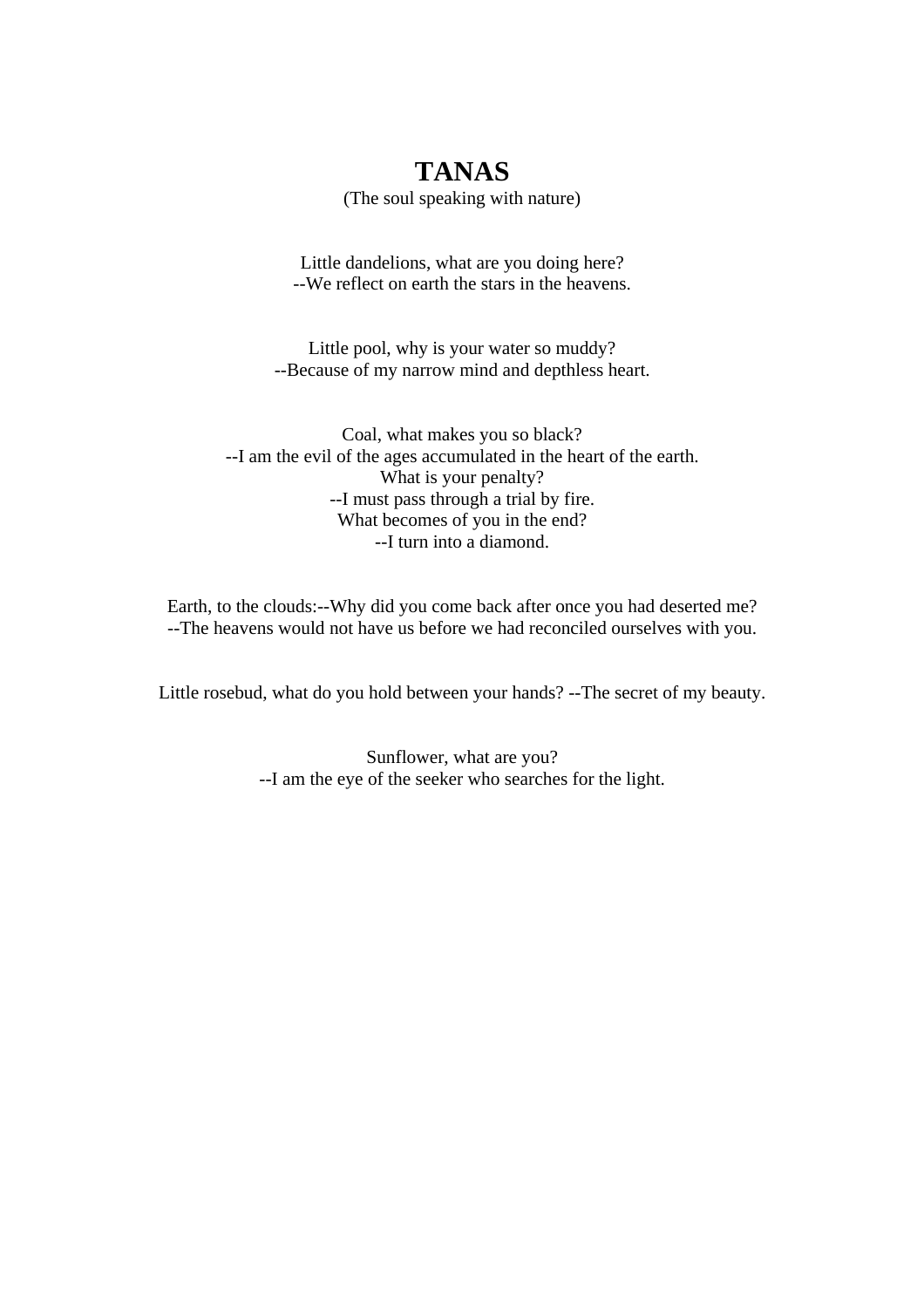Death, what are you? --I am the shadow of life. Death, of what are you born? --I am born of ignorance. Death, where is your abode? --My abode is in the mind of illusion. Death, do you ever die? --Yes, when pierced by the arrow of the seer's glance. Death, whom do you draw near to you? --I draw him closer who is attracted to me. Death, whom do you love? --I love him who longs for me. Death, whom do you attend? --I readily attend him who calls on me. Death, whom do you frighten? --I frighten the one who is not familiar with me. Death, whom do you caress? --The one who lies trustfully in my arms. Death, with whom are you severe? --I am severe with him who does not readily respond to my call. Death, whom do you serve? --I serve the godly, and when he returns home I carry his baggage.

> Boat:--I take you in my bosom on the water. Wagon:--I carry you on my back on the land.

Roseflower, why are your lips drooping? --I am thinking over my glorious past.

Why do you rise, wave, with the coming of the wind? --To receive the message it brings.

> Moth:--I gave you my life. Flame:--I allowed you to kiss me.

Sea, why is your color blue? --It is heaven reflected in my white heart.

Earth, tell me your moral principle. --I lay myself before those who pass over me, and those who come unto me, to them I open my heart.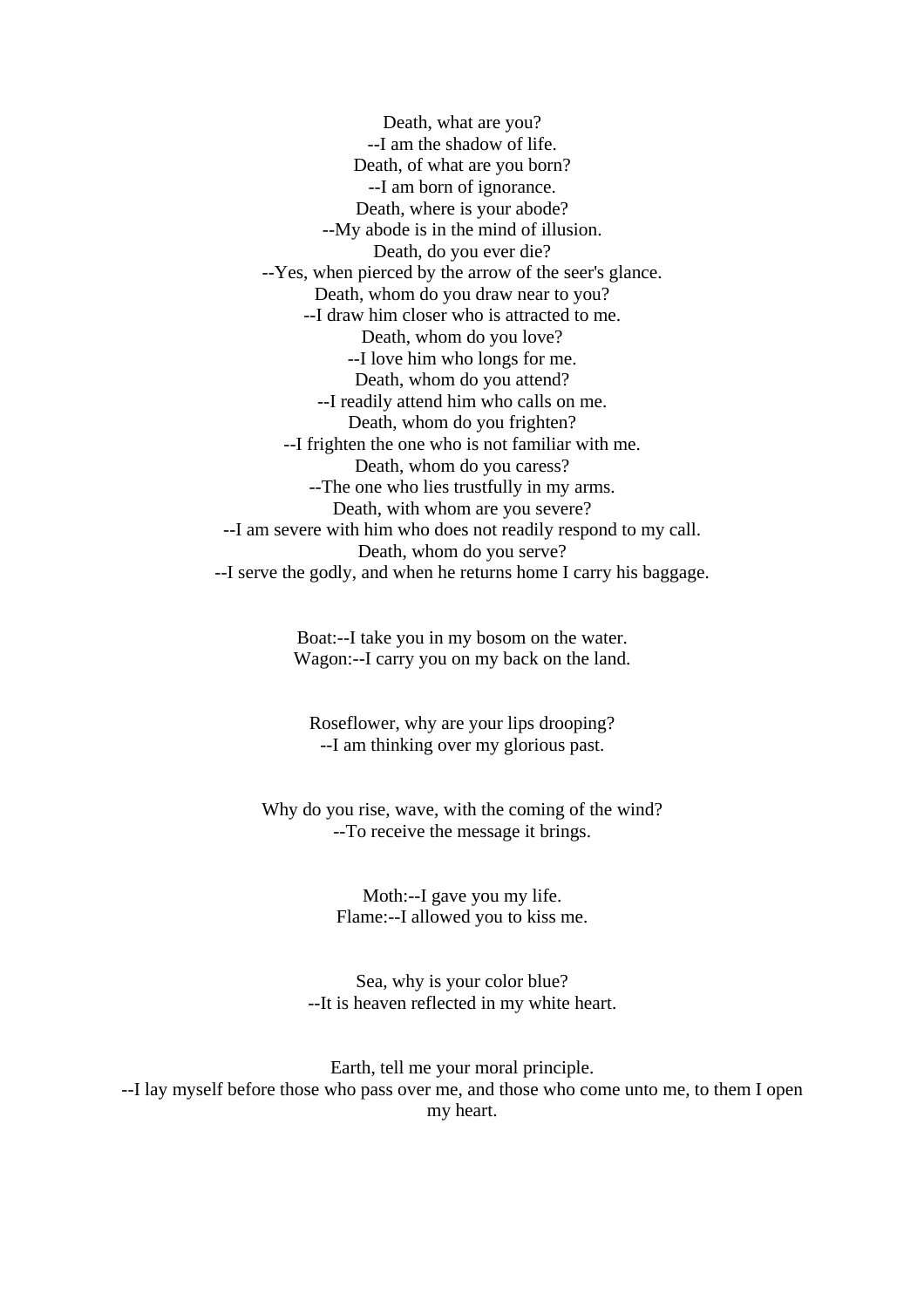Night, why do you cry so mournfully? --I cry over the loving souls whom life has thrown apart, and those whom destiny will separate one day. Night, why are you so dark? --Light has left me. Night, what makes you so beautiful? --The coming of the moon, which has brought me wisdom's message.

Wind, what makes the sea respond to you so wholeheartedly? --In her I have touched her deepest chord. Wind, what have you done to thrill the whole being of the sea to passion? --Nothing, only given a kiss.

"So" gives rise to an argument; "Why?" continues it; and it ends in "No."

What sense is there, O moth, in burning yourself in trying to kiss the light? --My joy in it is greater than my sacrifice.

Waves, why does the wind come and then go from you? --It comes to wake us, and leaves us to solve the problem among ourselves.

Moving waves, the wind has left you and you are still in commotion. --We are still repeating the word it has taught us; it moves our whole being to ecstasy. Waves, why do you all become excited and then all calm together? --Because behind our individual action there is one impulse working. Rising waves, what motive is behind your impulse? --The desire to reach upwards.

Sea, what is it that makes you so chaotic? --No sooner does the air whisper to my ears the message of wisdom, than an enormous trouble begins within myself.

Storm, you invade us suddenly without any warning! --I send my ultimatum by the hand of the wind, before starting gunfire. Storm, why are the clouds being scattered now? --I have given orders for demobilization. Storm, why do you send the rain after you have gone? --To make peace with the earth.

> Man:--Devil, will you be my friend? Devil:--I am at your disposal.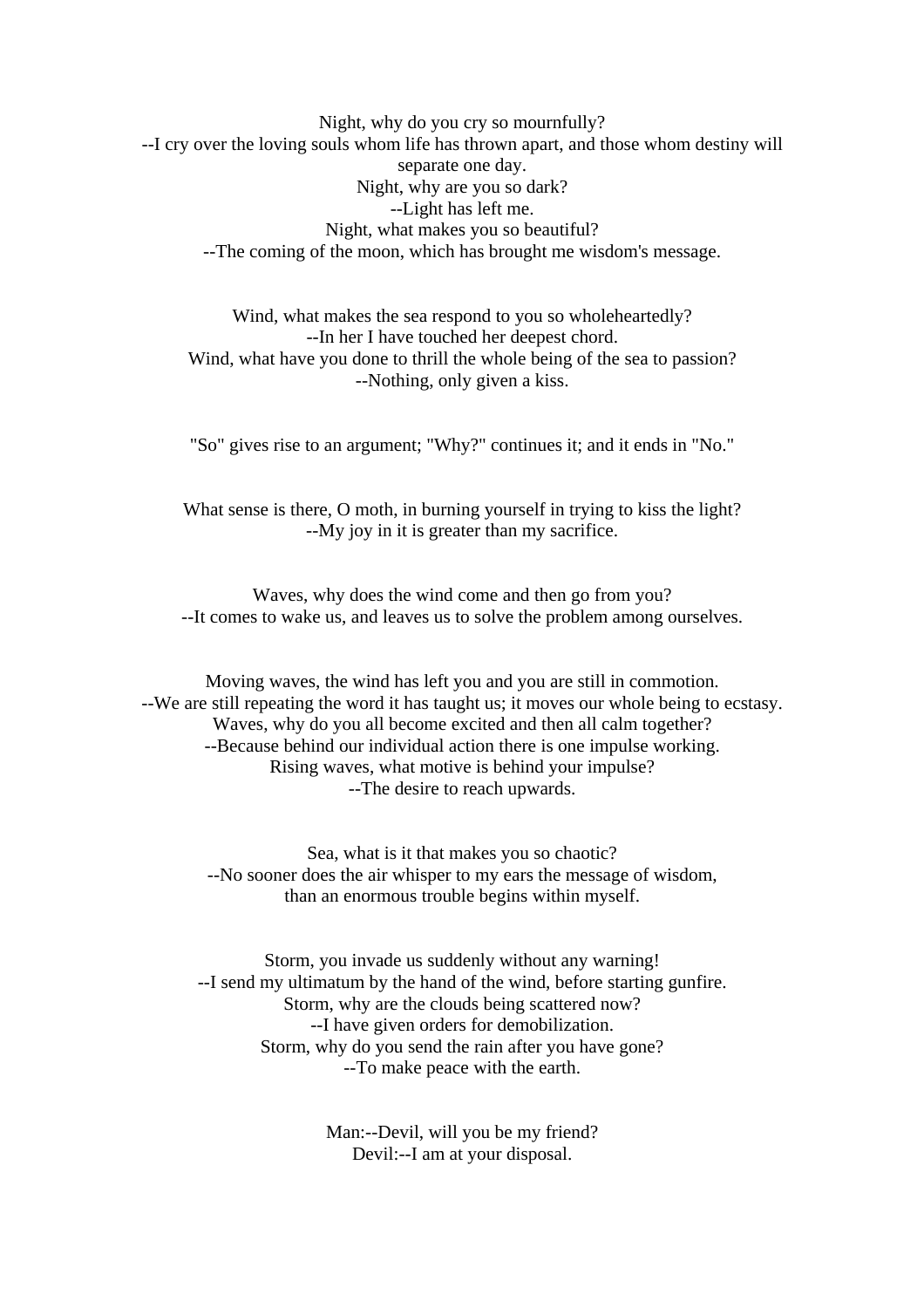Waves:--Do we not lay ourselves in complete surrender before you for you to pass over us? Then listen to our request: throw into the water those you carry in your bosom.

Boat:--No, I am not like you who drown beneath your feet those who seek refuge in your arms.

The ones whom I hold in my heart, either I sink with them or I carry them safely to their destination.

Earthly riches, explain to me your character. --I fly from the hand that holds me, I escape from the one who pursues me, I fall into his purse who collects me, I live with him who spares me, I leave the one who does not look after me, I keep away from him who has me not. The one who does not possess me is poor indeed, but the one who possesses me is poorer still.

### **GAMAKAS**

(Feelings of a poet's heart, keyed to various notes)

I would rather have a lasting pain than a pleasure that passes away.

My mind never changes, but I change my mind whenever I wish.

My soul often has the feeling of being stretched, held fast by the heavens and pulled continually by the earth.

My errors do not lull me to sleep, but they open my eyes to a deeper vision of life.

My smallest work in the inner plane is worth more than all I do in the outer world.

No sooner is my heart struck than a switch is turned and the light appears.

All that I can manage in life, I take as my responsibility, but all that I cannot manage, I leave to God.

When I try to do some good to the others. I never think it is enough: but when I receive the slightest good from others, I feel it is more than sufficient.

When I open my eyes to the outer world I feel myself as a drop in the sea; but when I close my eyes and look within, I see the whole universe as a bubble raised in the ocean of my heart.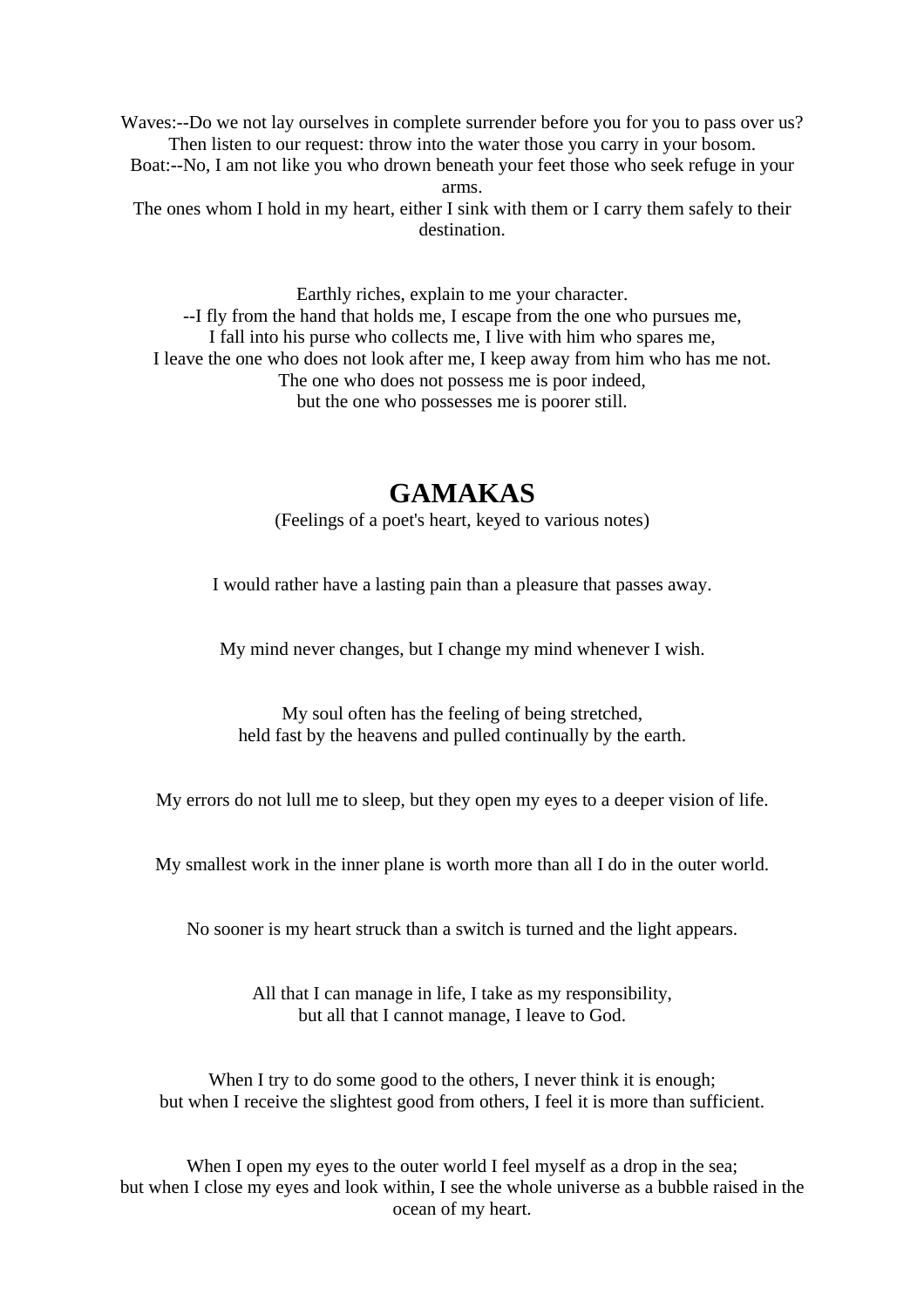How did I rise above narrowness? The edges of my own walls began to hurt my elbows. I would die proud rather than live a long life of humiliation.

> All that is done and cannot be helped, I leave to fate; but I feel myself responsible for all that is to be done.

The scriptures have called Him the Creator; the Masons have called Him the Architect; but I know Him as the Actor on this stage of life.

1 respect all those of great names, but seek continually the nameless.

I am resigned to the past, attentive to the present, and hopeful for the future.

I accept no refusal from the heavens.

Christ: His image in the church, His spirit in my soul.

1 have not come to teach what you know not; I have come to deepen in you that wisdom which is yours already.

He who has lost me, is lost; he who has found me, has found life eternal.

My presence stimulates in your heart that feeling which must always be kept alive.

Be not disappointed if I tell you about things which are already known to you. Realize that they can never be repeated too many times.

There is nothing too good or too bad for me, since I am conscious of that reality which is hidden and yet covers all.

I am what I am; by trying to be something, I make that self limited who in reality is all.

I do not give you my ideas; what I give you is my personal knowledge.

My heart is the key to the hearts of men.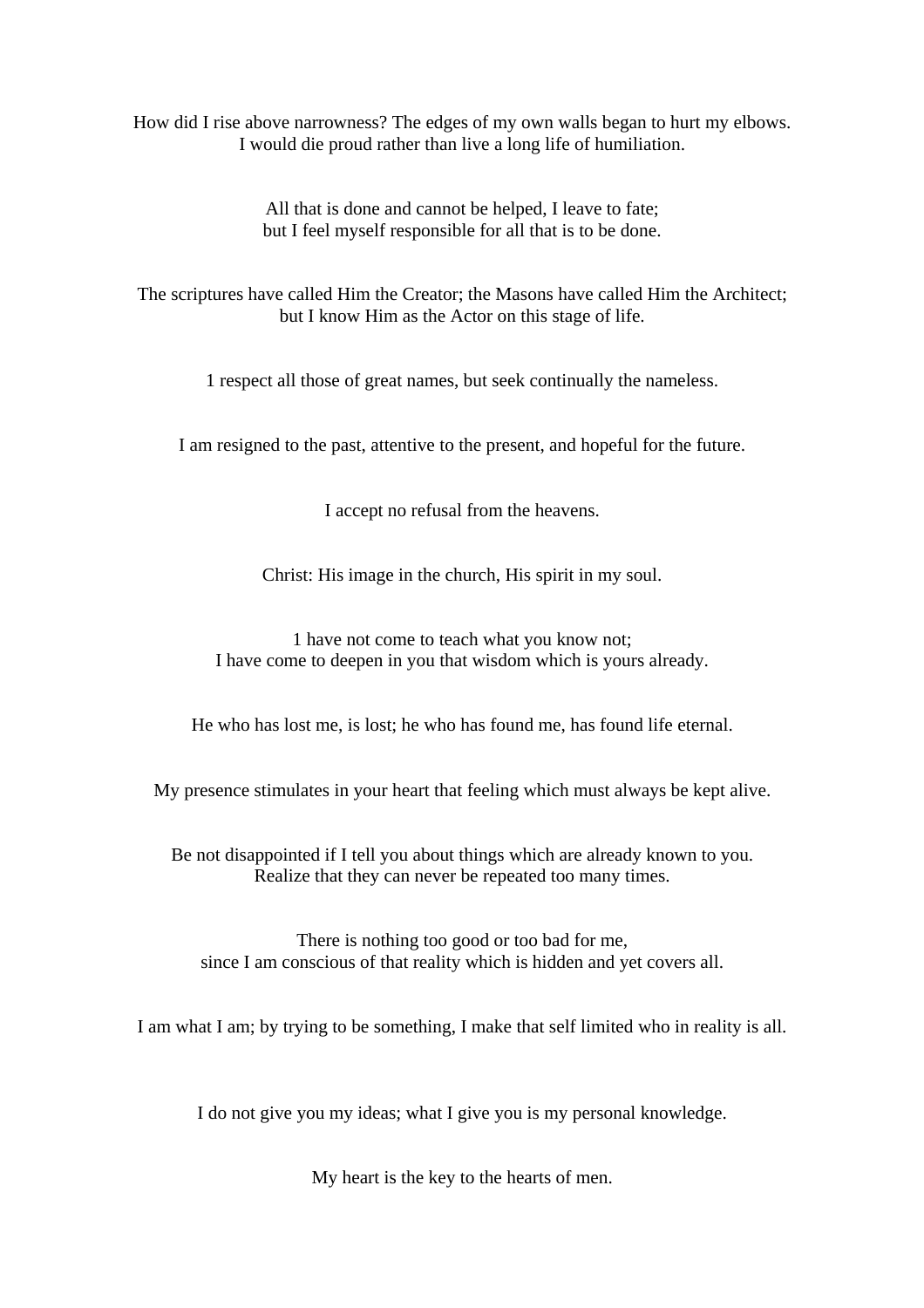I need remove no one to place another in my heart; my heart is large enough to accommodate each and all.

I learn from my mureeds more than they learn from me.

I neither defend the wrongdoer nor do I condemn him.

I try to do the right which seems right to me at the moment; at another moment the same may seem to me wrong. Therefore, I do not attempt to impose my right upon the one who does not see the right of it.

> Nothing new I say when I speak; I only renew the memory of things which may not be forgotten.

I play my melody while everyone sings his own song.

My friends lull me to sleep, but my enemies keep me awake.

Praise fans the glow of my heart, and blame turns it into a blaze.

What has happened, has happened; what I am going through, I shall rise above; and what will come, I will meet with courage.

While I am working, I learn something; while I am thinking, I discern something; while I am speaking, I teach something; while I am silent, I reach something.

Art is dear to my heart, but nature is near to my soul.

If I were not as I am, I would not have been what I am.

When I open my eyes and look at the wide world, I become great; when I close my eyes and look within, I become greater still.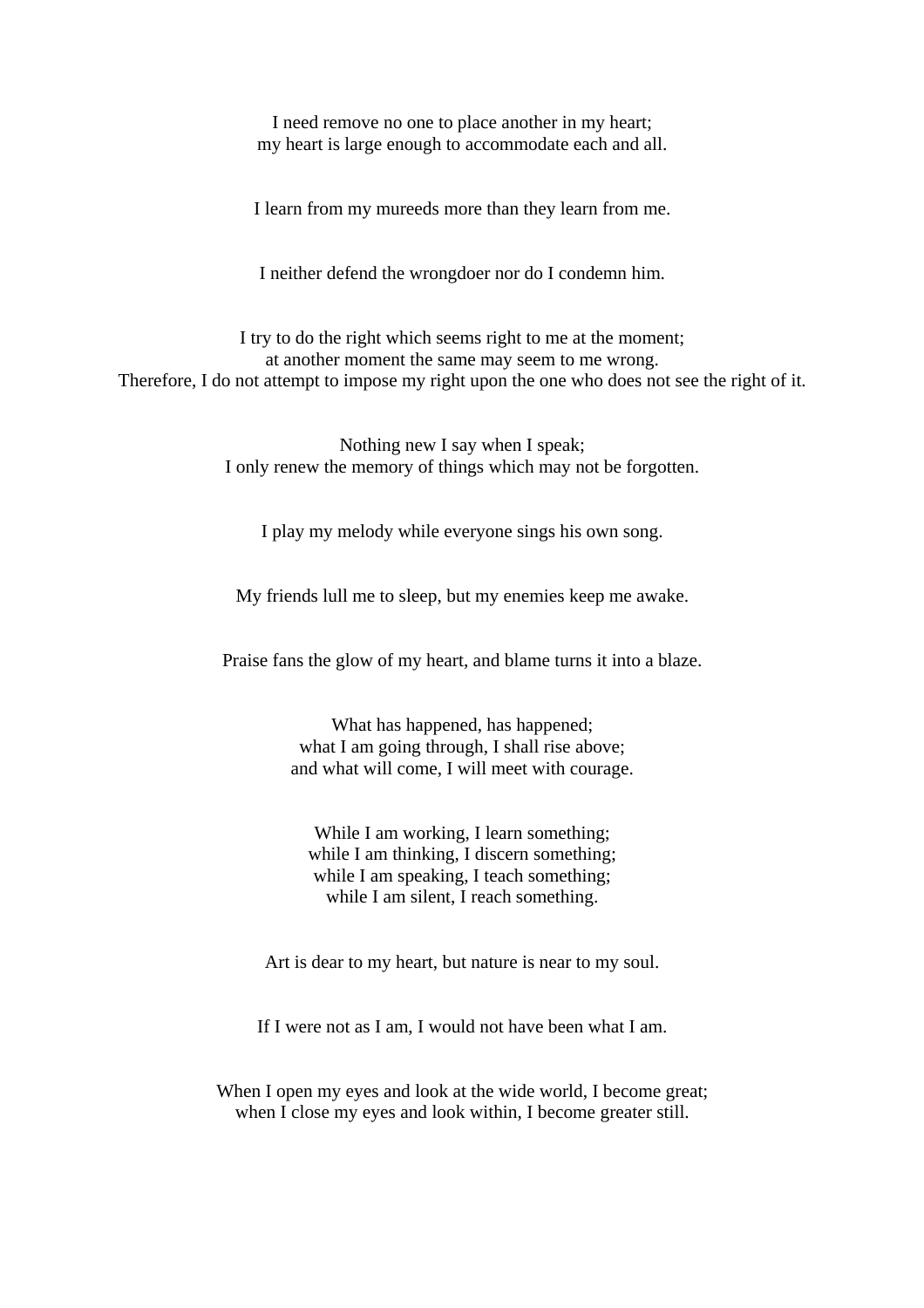# **BOULAS**

(Kindled words)

A virtue carried too far may become a sin.

At the end of the valley of sin, do not be surprised if you find virtue standing.

Souls unite at the meeting of a glance.

Success spoils people, failure ruins them.

Things are as you look at them.

One who is never alone does not know the joy of being alone.

The heart which is not struck by the sweet smiles of an infant is still asleep.

Belief is a conception, but faith is conviction.

To love is a sin, and not to love is a crime.

When facts fall dead, truth comes to life.

Nothing matters really, though everything matters.

Neither fight evil nor embrace it; simply rise above it.

The pursuit after truth is more interesting than its attainment.

When one has risen above human love, divine love springs forth.

Shatter your ideals upon the rock of truth.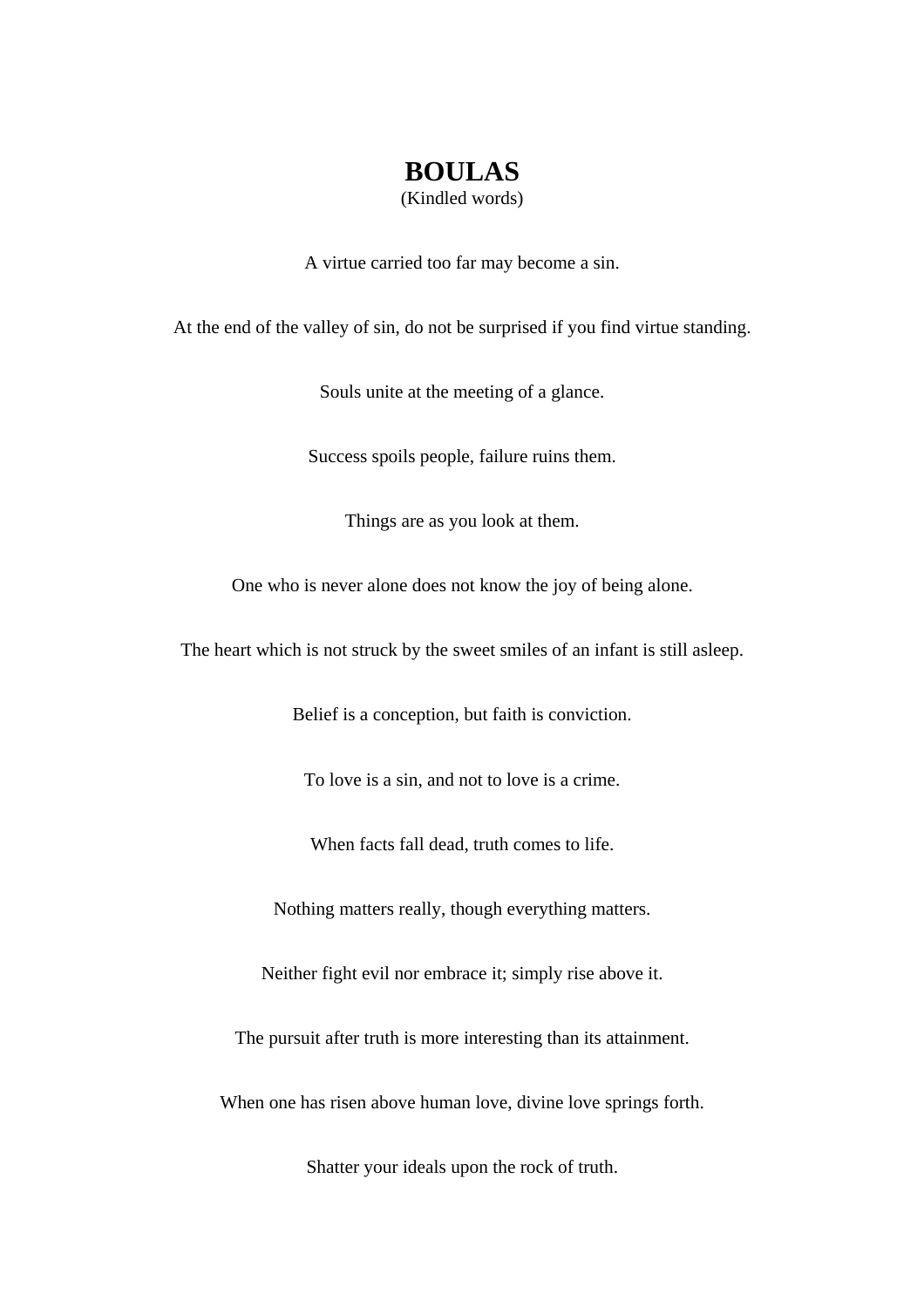Let your virtues dissolve in the sea of purity.

Make your doctrines fuel for the higher intelligence.

You need not trust the one whom you do not know, so long as you do not distrust him.

It is easy to be just, but difficult to be wise.

If you will not rise above the things of this world, they will rise above you.

Even the wisest man must sometimes stray from wisdom.

Too much enthusiasm pushes the object of attainment farther off.

Anxiety paralyzes activity.

Worry consumes the spirit of action.

Even with God one can find fault. But where is the fault? In the person who finds it.

The load of responsibility weighs upon a soul more than the strain of work.

Perfection forgives, and limitation judges.

A home is made and a house is built.

Do not let your heart offer anyone such food as will increase his appetite and decrease your fund of supply.

Make the snake your friend rather than your enemy.

All men are equal in truth, not in fact.

What limits God? His name.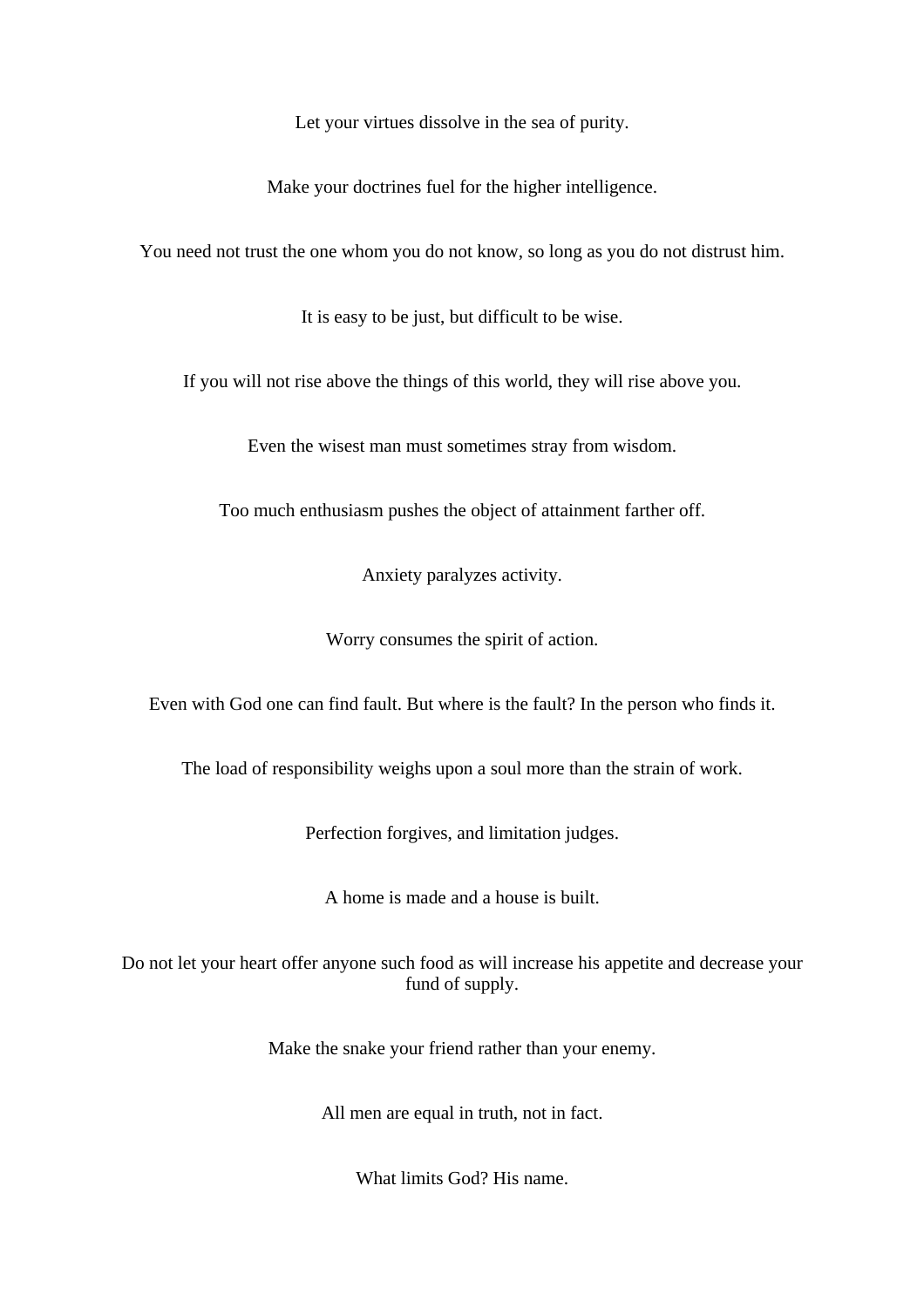Life is too small a price to offer to someone whom you really love.

The real learning is unlearning all that one has learned.

To judge man, God borrows from man his sense of justice.

To investigate the wrongdoing of someone is like digging deep into the mud.

Prayer is a deep-felt need of the soul.

Man sees the right side of his own mind and the wrong side of another's.

What enables man to earn a good name? Shame.

Put your theories in practice before you expound them.

First believe in the God who is all-exclusive, and then realize the God who is all-inclusive.

As pleasure is the shadow of happiness, so fact is the shadow of truth.

Fact is to be observed in action and truth in realization.

Usually, in everything man says and does, he denies reality.

Fact is a covering over truth.

Fact or no fact, truth proves and disproves all.

Jealousy is the refuse of the heart.

Pity the wicked one for his evil doing, for he can do no better.

Woman is a stepping-stone to God's sacred altar.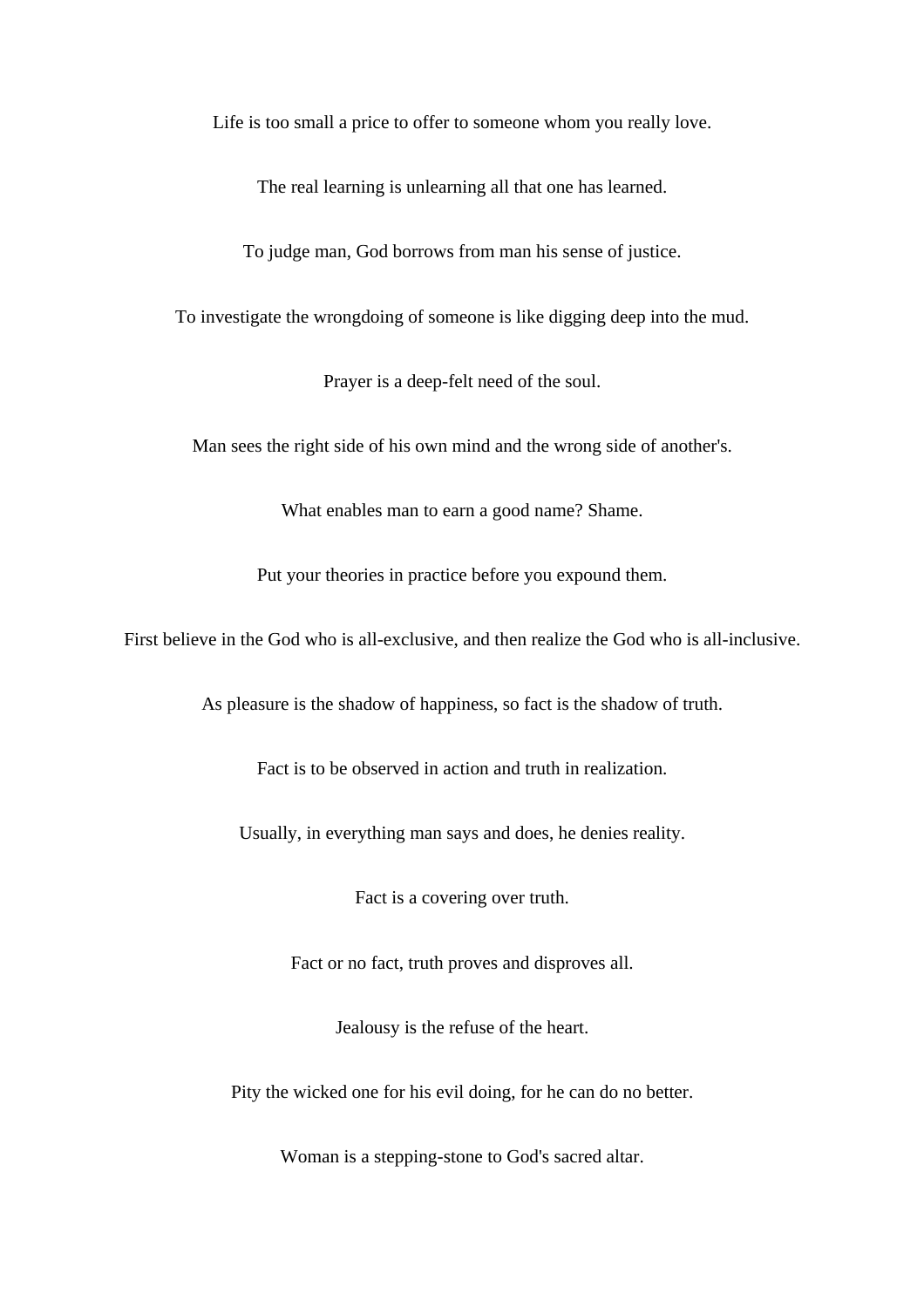If there is any place where one can meet with God, it is this earth-plane.

Righteousness is nothing but a natural outcome of right thinking.

Every action that defeats its own object is wrong.

No creature in the world is as attractive and as repellent as man.

Simplicity is the living beauty.

If you do not want to understand, you will not understand.

The man who will not take in the idea of unity, will be taken in by unity some day.

There is no use arguing, "Have you done wrong or have I done wrong?"; all that need be done is to right the wrong.

Life offers opportunity either to pick up pearls and throw away pebbles, or to pick up pebbles and throw away pearls.

The mystic retains something of childhood all through his life.

The realization of truth is the greatest luxury.

Fact is the illusion of truth.

Woman is woman, whether in the East or in the West.

Shadow is the shadow of shadow, not of light; the ego is light itself, and so it has no shadow.

The false ego is the shadow of the body seen in the sky, not the reflection of the soul.

Heart talks to heart, soul speaks to soul.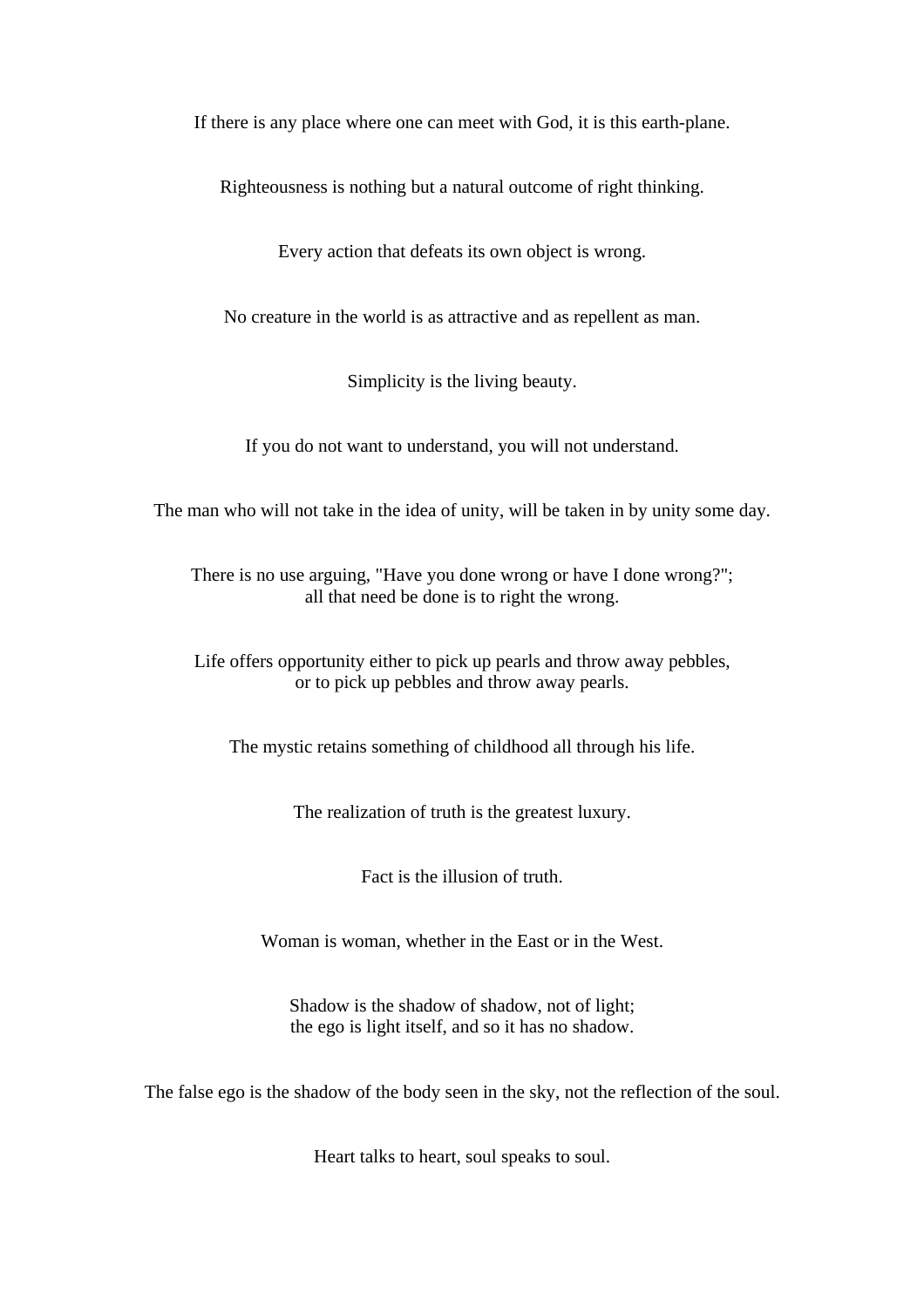Truth is not acquired but discovered.

Nature regards no conventionality.

You cannot be too wise, but you can be too clever.

A bitter taste lasts only as long as it is in the mouth.

Carry as heavy a load as you are able to carry easily.

If your heart is large enough, there is nothing it will not accommodate.

By calling him by his name you will raise Satan from his grave.

We cannot appreciate another's kindness if we think of all the good we have done to the other.

There is no greater teacher for the evildoer than evil itself.

Devotion without wisdom is like salt water.

What were the great personalities whose light has shone upon millions of people? Examples.

The claim of Christhood seemed too great for Jesus in the eyes of men; therefore, he was crucified by the intolerant world.

Thought and feeling often take opposite directions.

Do not enjoy life more than life allows you to enjoy it; if so, your joy will turn into sorrow.

Hierarchy is the Sufi's way, but equality of all men is his truth.

Man rises above sins, but not above the reproaches of those who witness.

The clever man knows best how to tell a lie, the wise man knows best how to avoid it.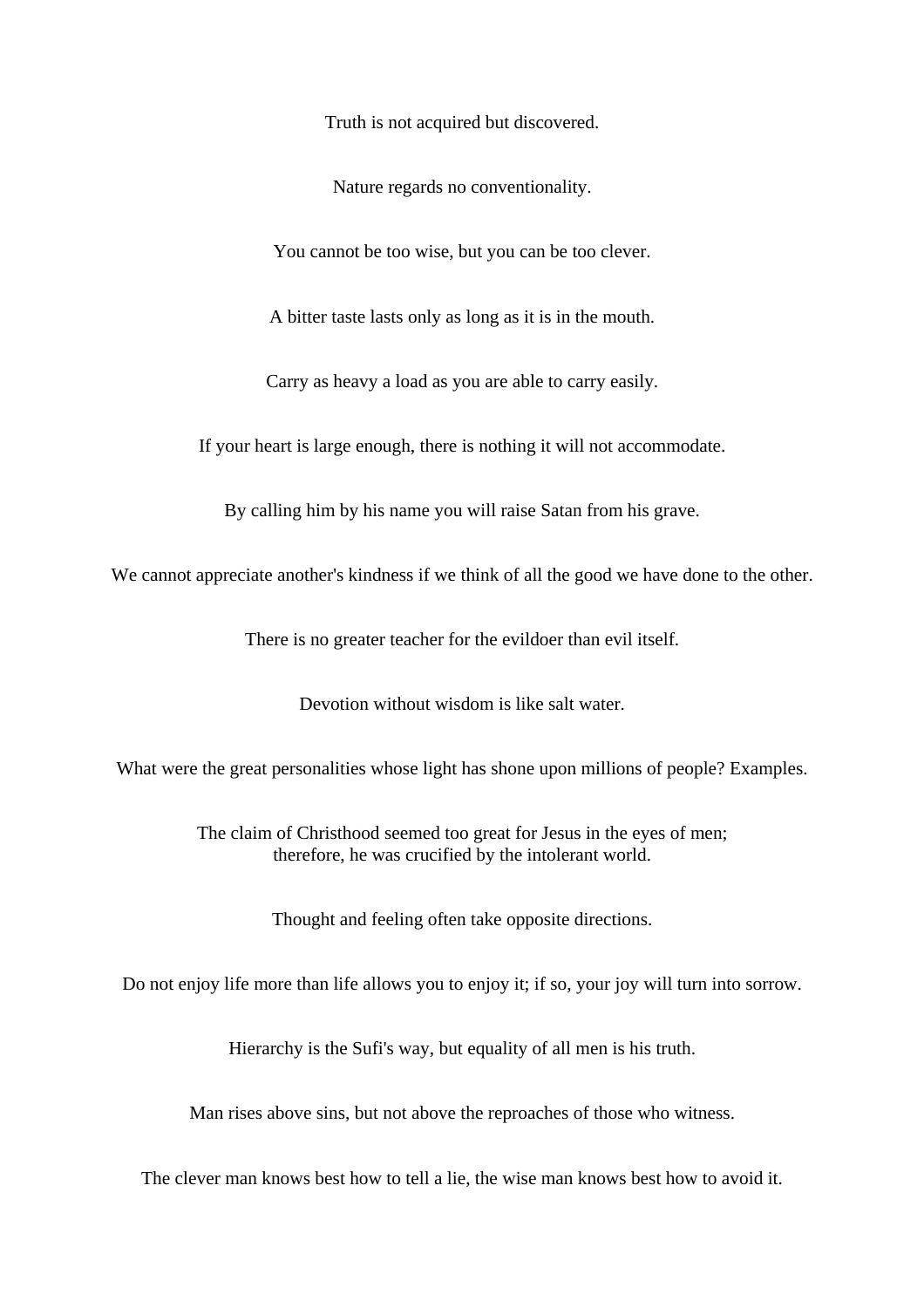Approach woman gently, lest you jar upon her tender feelings.

God is God and man is man, yet God is man and man is God.

Peace-making is much more difficult than war-making.

It is the dead who cause death, the living preserve life.

You cannot live truth; you can realize it.

Wrong is wrong from the beginning to the end, and right is right from the first to the last.

Evil brings success to the wicked, and virtue wins victory for the righteous.

Faults and merits both serve as steps to those who go up as well as to those who go down.

It is more difficult to tame man than a lion.

Reason not with those who are incapable of understanding your reason.

Politeness in words and politeness in deeds are two different things.

No one may claim perfection, though everyone may strive after it.

You need not do something today because you did it yesterday.

Cupidity must be renounced, not joy.

The burning fire of hell does not consume the sinner; it only consumes his sins.

Wisdom is the way in which to express life as one has understood it oneself.

Man learns to follow the will of God by practicing self-denial.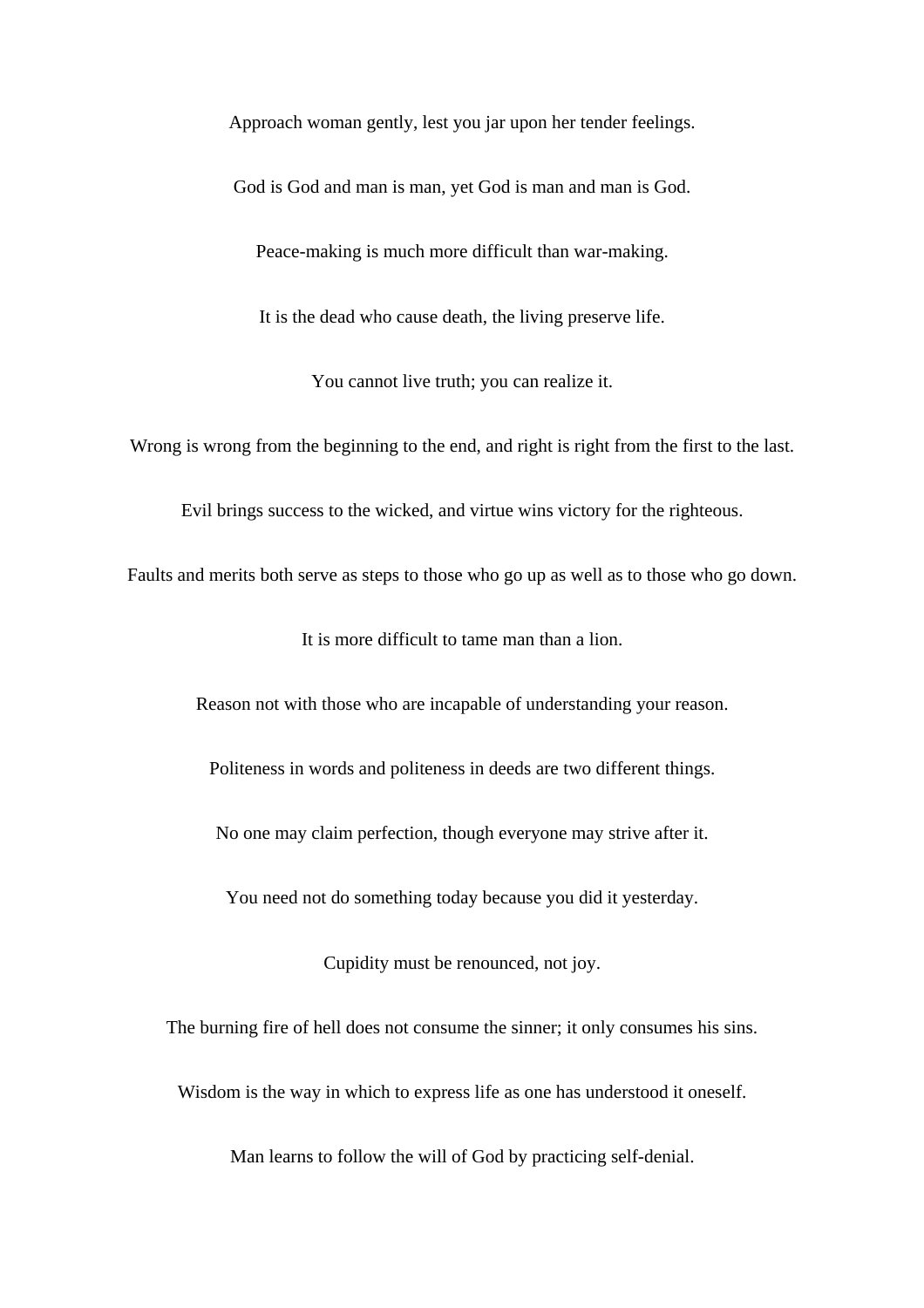Man who is infallible cannot be superhuman; he may be inhuman.

Evil doings apart, evil intentions bring about disastrous results.

The knowledge of plurality begins life; but in the consciousness of unity is life's culmination.

Faith reaches beyond the limit of human comprehension.

It is the optimist who takes the initiative; the pessimist follows him.

Morality is a flower which springs out of the plant of individuality.

True piety is sincerity.

Principles are to guide one's life, not to restrict it.

Love that is free from attachment is the love of sages.

The right attitude in life is to keep a balance between justice and kindness.

The presence of the Holy One is the sacred river.

It is better not to do than to do things badly.

To analyze love is to destroy love.

Subtle ideas are best expressed simply.

Every body reincarnates, not every soul.

If you say, "I cannot," you will not; if you will, you can.

Love that endureth not, is heart's illusion.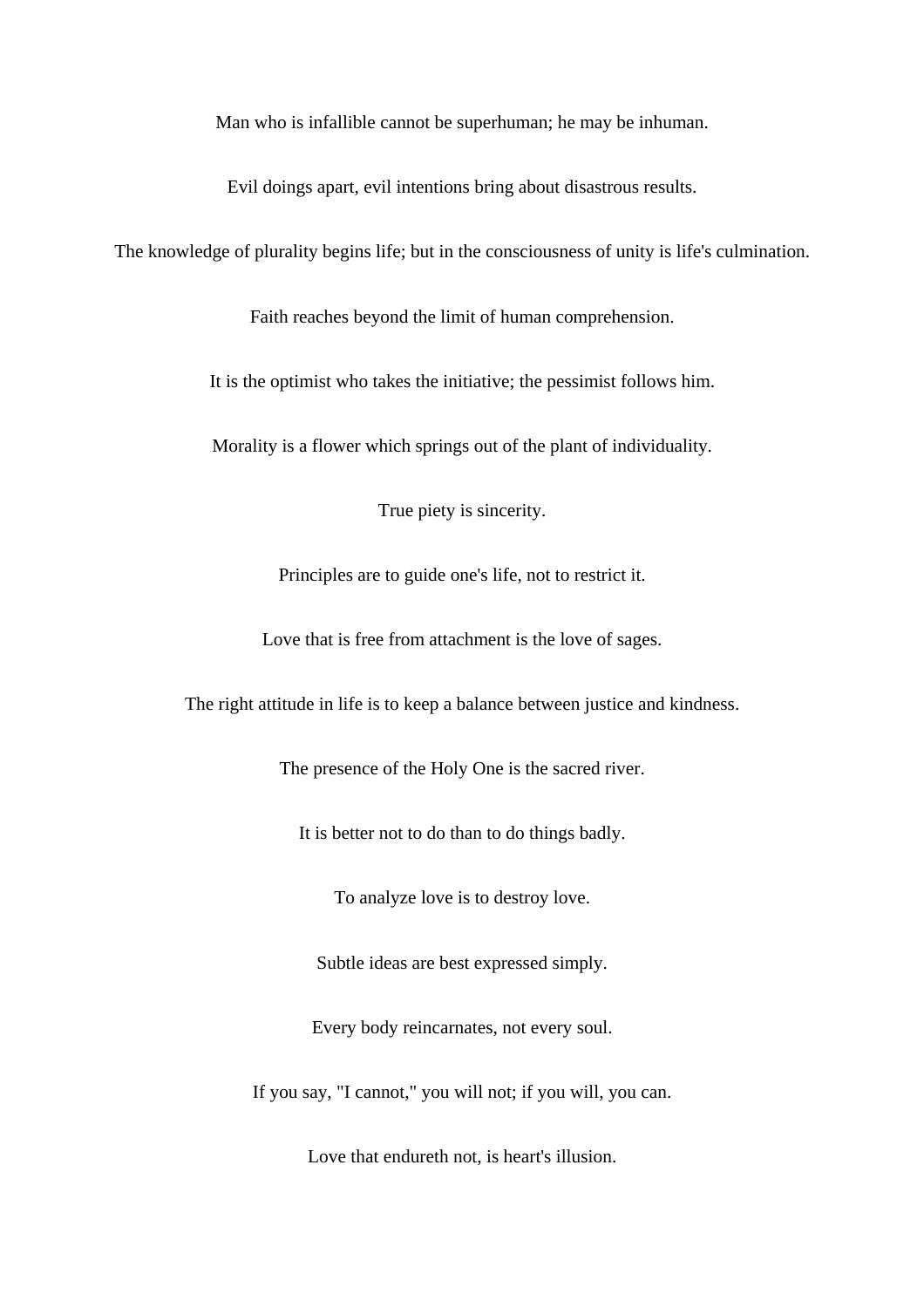When optimism is exhausted, pessimism springs up.

Indeed, a virtuous woman shows divine purity.

Coming into the presence of the godly, is like entering into the gate of God.

In the union of two loving hearts is the Unity of God.

The sin of the virtuous is a virtue, the virtue of the sinner is a sin.

The shade adds to the light, as zero adds to the figure.

The heart of the Holy One is the gate of God's shrine.

Love has its own law.

Beauty is finished in simplicity.

In the spirit of duty there is the soul of religion.

What is rooted out in the quest of truth, is ignorance.

Balance is the keynote of spiritual attainment.

Beauty is not power but the possessor of it.

Do not fall in love but rise.

What may give vanity to one, may give shame to another.

Great people have great faults, but their greatness is their greatest fault.

Nothing that your mind can conceive, does not exist.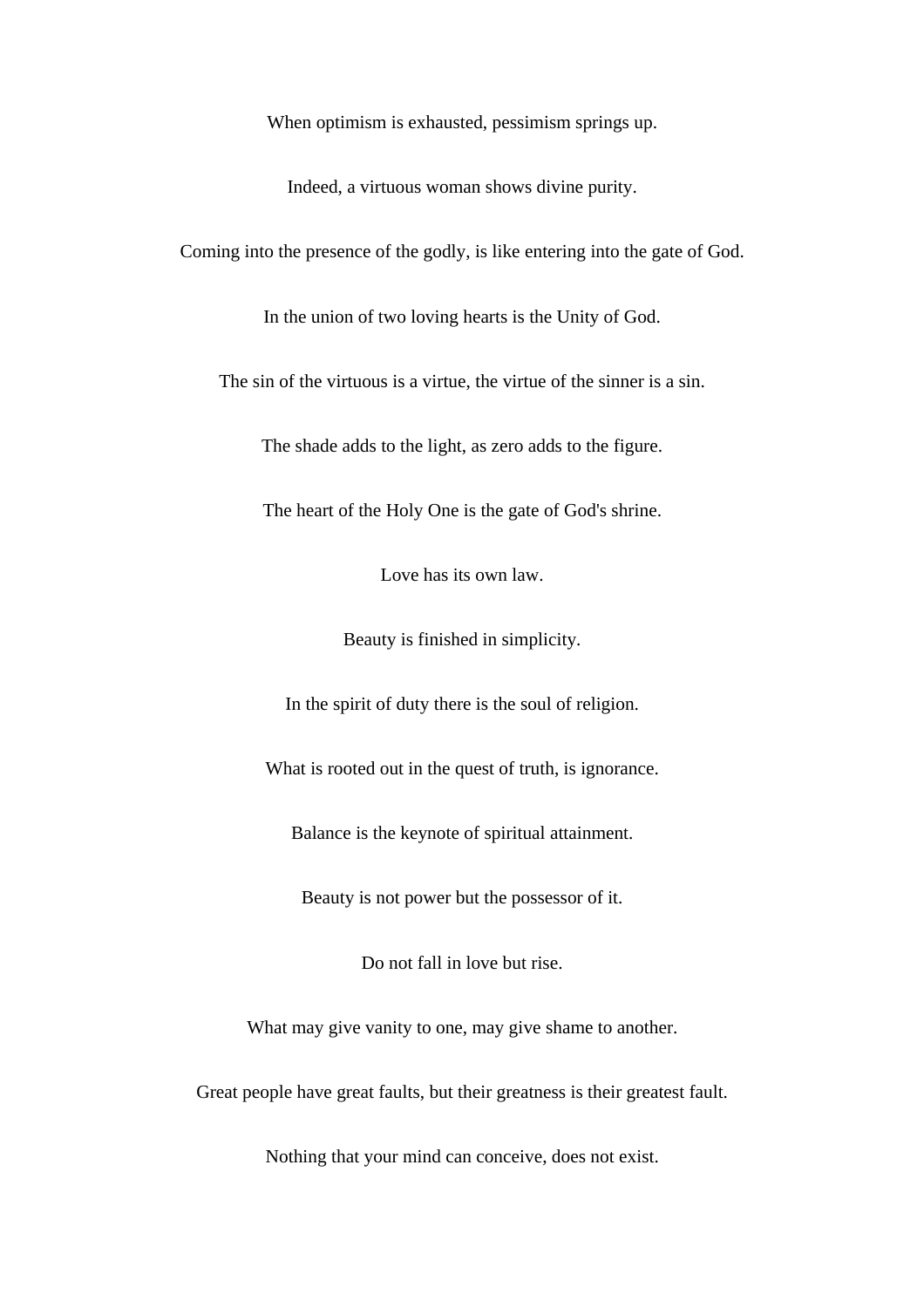Life teaches one more than all the teachings in the world.

An experience gained as late as the last hour of one's life, is still a gain.

Nothing is lost as long as your hope is not lost.

All will help you if you will help yourself.

Astonishment is nothing but an expression of one's ignorance.

Leave all that unsaid which, by being said, creates inharmony.

Many say they tell the truth, but few there are who know the truth.

The mystic does not possess knowledge, for he is knowledge himself.

The mystic does not observe the law; he himself is the law.

A great gift and no virtue is like a flower without fragrance.

Pleasures cost more than they are worth.

Patient endurance crowns goodness with beauty.

A bad nature is the worst immorality.

One who is understood, is beneath the one who understands him.

Passion is but another form of love.

Recognize a mystic, not from what he does, but from what he is.

Shameless is lifeless.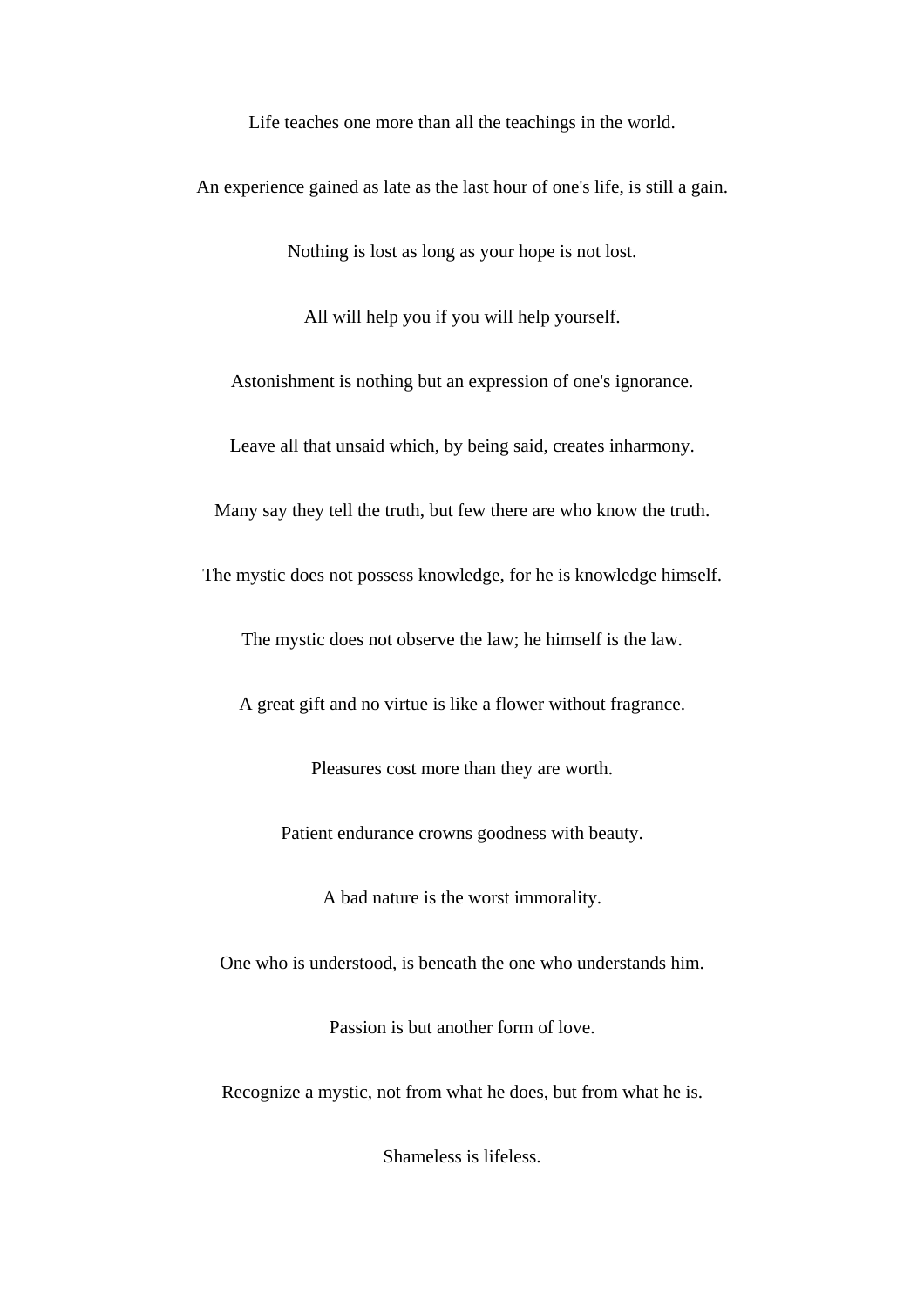By rising above facts, we touch reality.

It is our words that hide reality.

Outward things matter little; it is inward realization which is necessary.

Every failure follows upon a weakness somewhere.

He who cannot help himself, cannot help others.

The wrong use of every good thing is bad; the right use of every bad thing is good.

Hatred brings hatred; love brings love.

If you begin from the end, you will finally arrive at the beginning.

Beware lest our remedy become your malady.

Will is not a power, but all the power there is.

What is God? God is what is wanting to complete oneself.

It is natural that heavenly reason does not agree with earthly reason.

Reasoning is a ladder; by this ladder one can rise, and from this ladder one may fall.

Reason is a great factor and has all possibility in it of every curse and of every bliss.

Daring is preferred to fearing.

A sparkling soul flashes out through the eyes.

A great person is great with his faults and merits.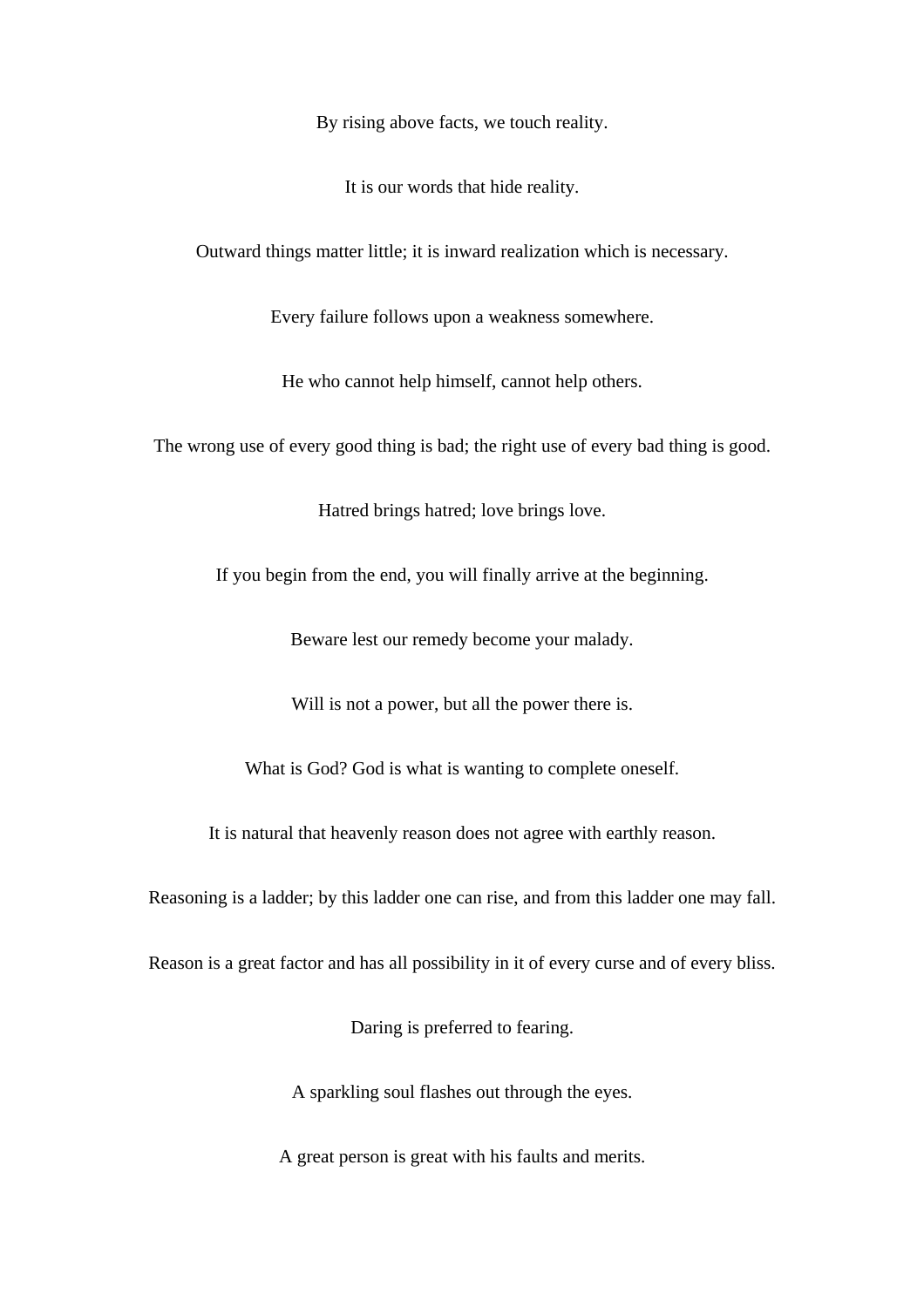Be complete here and perfect there.

A wrong direction may lead to quite the opposite end.

Devotion gives all, asks nothing.

Love knows no limits.

Love keeps back nothing.

If you do not see God in man, you will not see Him anywhere.

You can never be sure of anything in this world of illusion.

If you can no longer love, it proves that you never did love.

The way you choose is the way for you.

Feeling is life and death at the same time.

The eyes are two windows through which the soul looks out.

The benefit of the word Almighty is in its realization.

An infant brings with it the air of heaven on earth.

What is made for man, man may hold; he must not be held by it.

The bringers of joy have always been the children of sorrow.

One enemy can do more harm than the good that can be done by a hundred friends.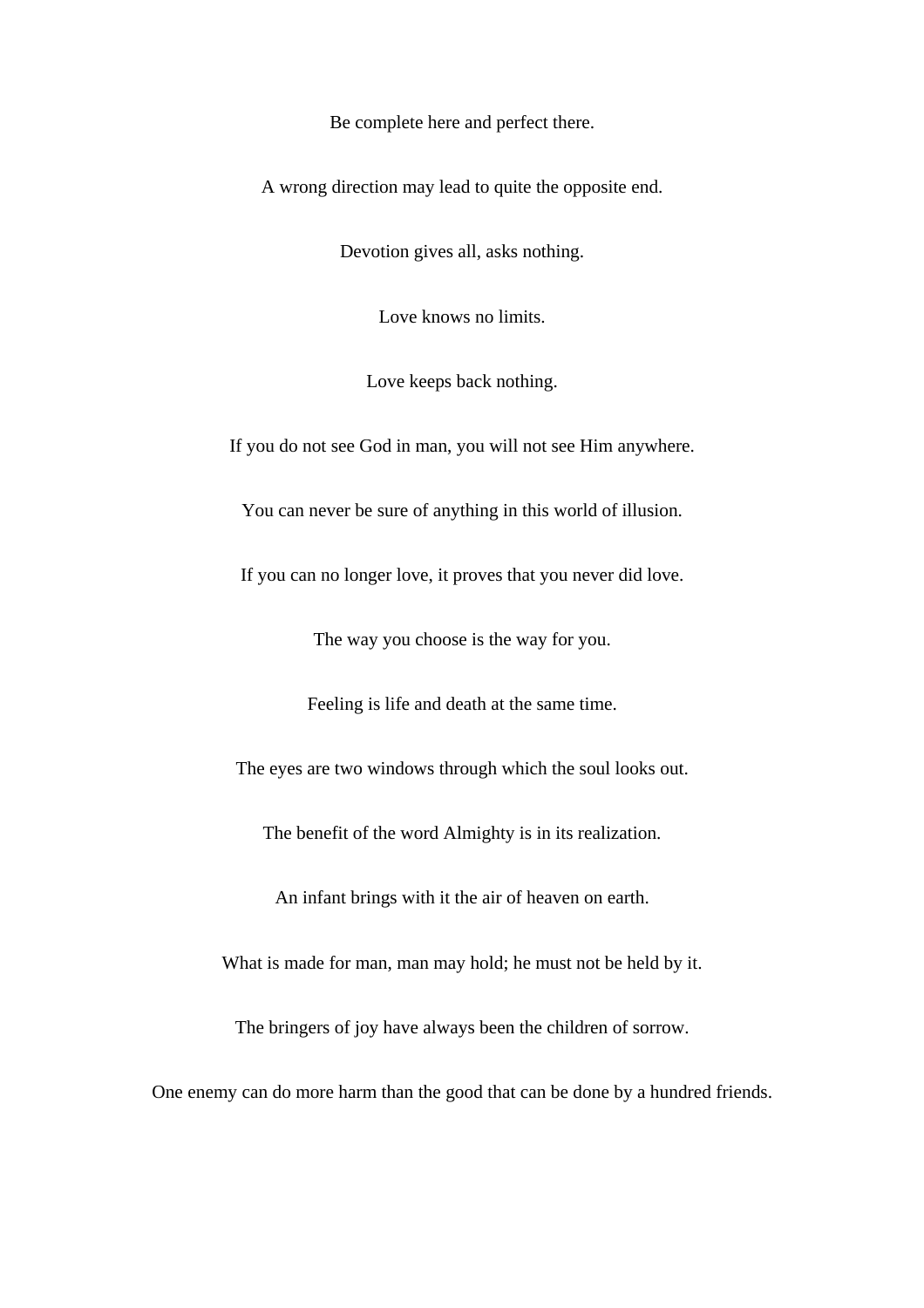The virtue of duty is in the pleasure of doing it. Duty done unwillingly is worse than slavery.

Who else but a noble soul would bear all and say nothing?

By going through sorrow, we rise above it.

The fool fights wisdom wherever he meets it.

By disliking our dislikes, we begin to like all things.

Sympathy robs man of himself.

It is the one who lacks keen observation who becomes critical.

The critical tendency comes from agitation of mind.

Pursuit after the impossible is the best game there is.

The best way to love is to serve.

Some satisfy their vanity by living, others by dying.

Fishers of men have their net of sympathy.

Sensation is a shadow of exaltation.

The world's end comes with the breaking of the heart.

Renounce the world before the world renounces you.

The wicked world does not allow man's fine feelings to be cherished.

When a loving heart manifests jealousy, it is like sweet milk turning sour.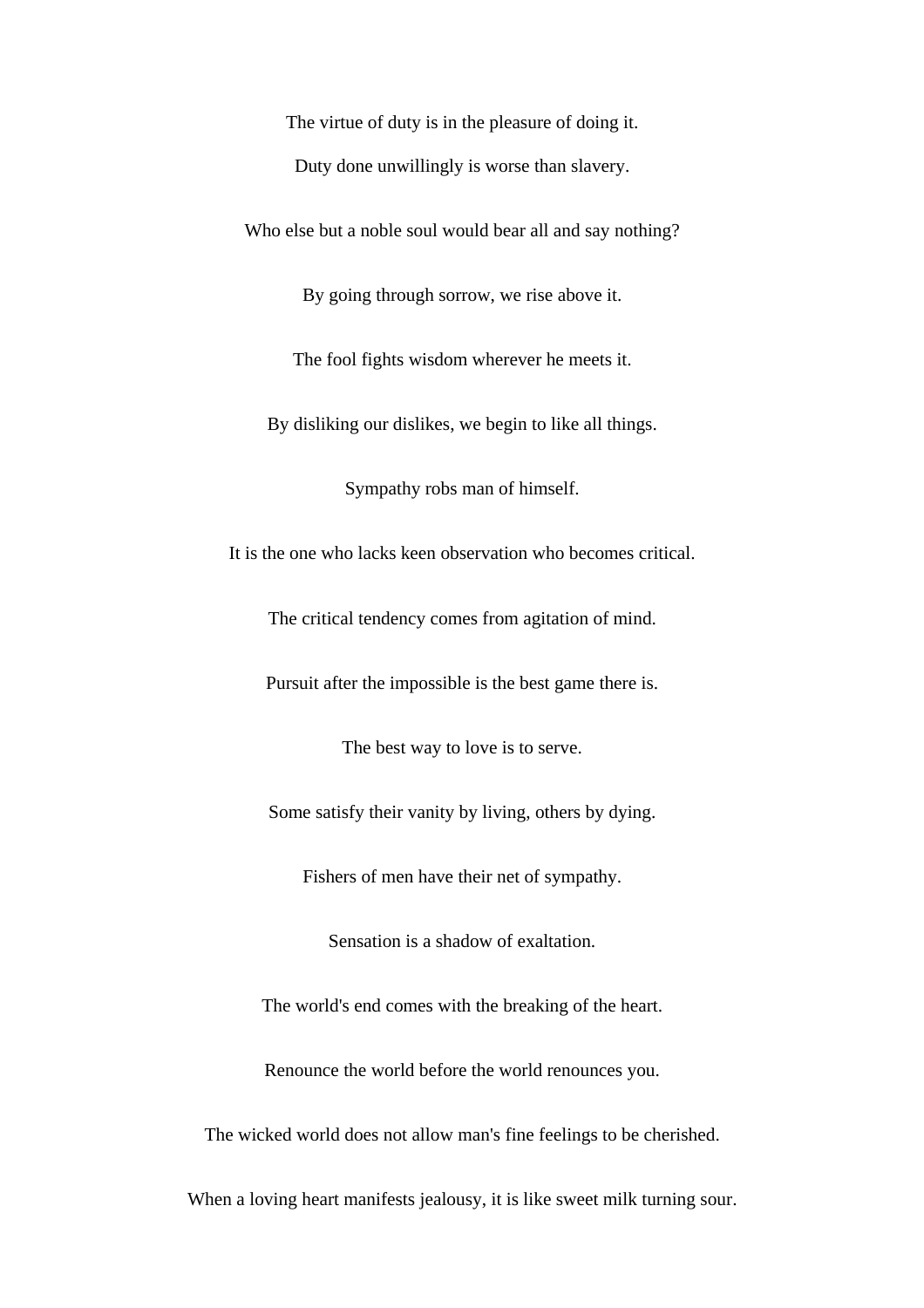Love creates beauty by her own hands, to worship.

Wisdom is the cream of intelligence.

All learning becomes pale once divine knowledge begins to shine.

A life of superficiality is lived as not lived.

The spirit of man is the egg in which God is formed.

The human heart is the womb from which the Lord is born.

## **TALAS**

(Rhythmic expressions of ideas)

There is One Individual hidden behind many individuals; there is One Person shining through all personalities.

Loveless is lifeless; loving is living.

One breathes the air of heaven, another goes through the fire of hell; yet both walk on the same earth, both live under the same sun.

There are some who walk, some who creep, some who run, and some who fly; and yet all men are said to be alike.

It is unjust to be rich when others are poor, and it is fatal to be poor when others are rich.

Humility in love is the humility of the master, and humility in surrender is the humility of the slave.

A great person will stretch your mind to the breadth of his own heart, and a small person will narrow it to the size of his own outlook.

There is a right side to every wrong, and a wrong side to every right.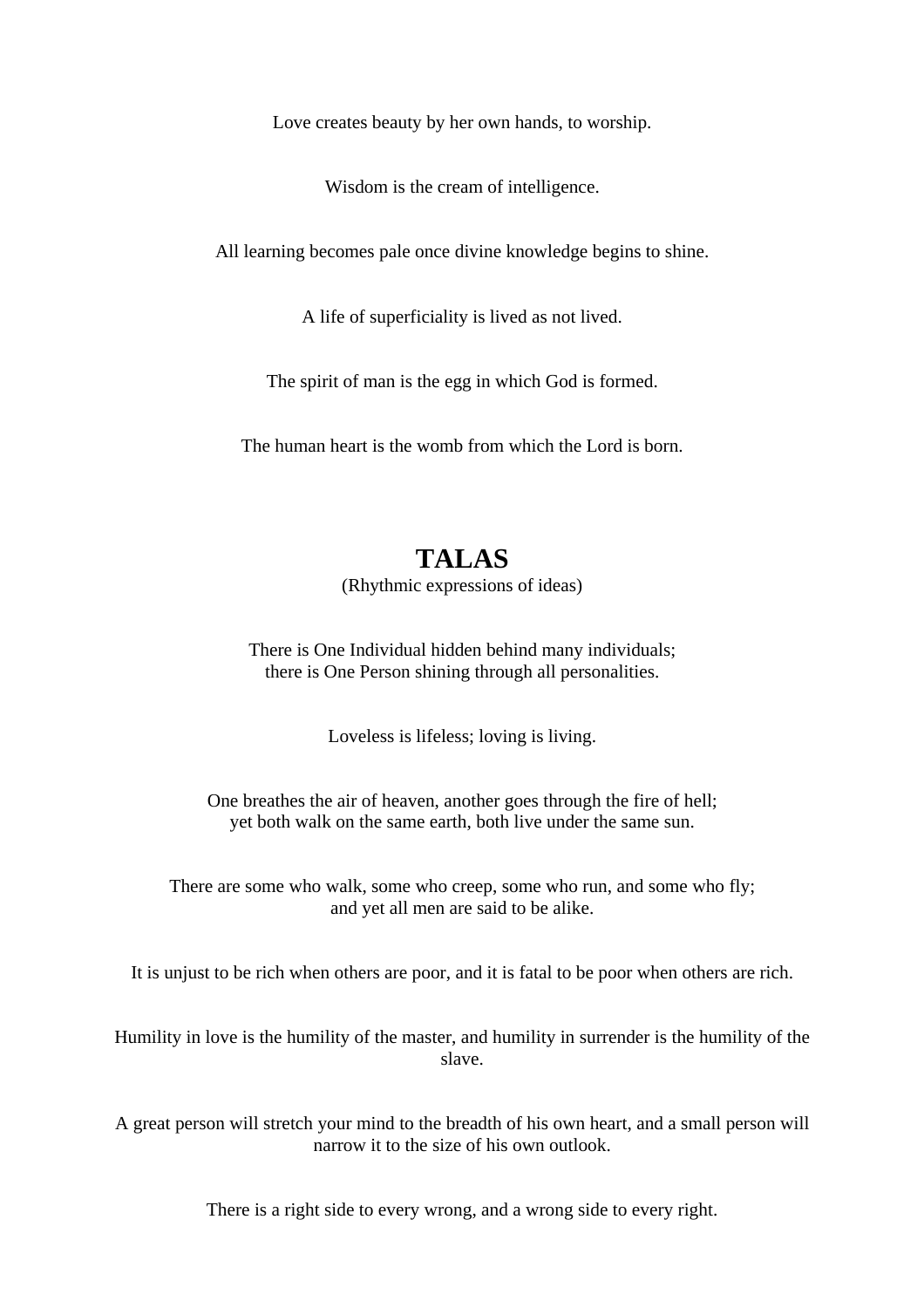The mind is its question, and it is itself its answer.

All the lack that we find in life is the lack of will, and all the blessing that comes to us comes by the power of will.

The fearing welldoer is worse than a fearless sinner. If belief is a thing, faith is a living being.

Thoughts have words, feelings have voice, words have forms, voice has soul.

There are some, the closer destiny brings together, the further are their hearts thrown apart; and there are others, the further destiny throws apart, the closer are their hearts brought together.

Sound is the life of life; time is the death of death.

The one who is lost on the path of love is lost forever; the one who has won on the battlefield of love has won for all eternity.

There is no greater source of pride than a clear conscience; and there is no greater means of humiliation than a guilty conscience.

Sacrifice and renunciation are two things; sacrifice is made by love, renunciation is caused by indifference.

To live means to hope, and to hope means to live.

It takes years to make an ideal, and it takes but a moment to break it.

To love is one thing, and to own is another thing.

The wealth-seeker has no regard for father or brother; the pleasure-seeker considers no honor nor respect; the sorrowful has no comfort nor sleep; the hungry distinguishes not between ripe and unripe.

Do I pass through life? No, it is life that passes by me.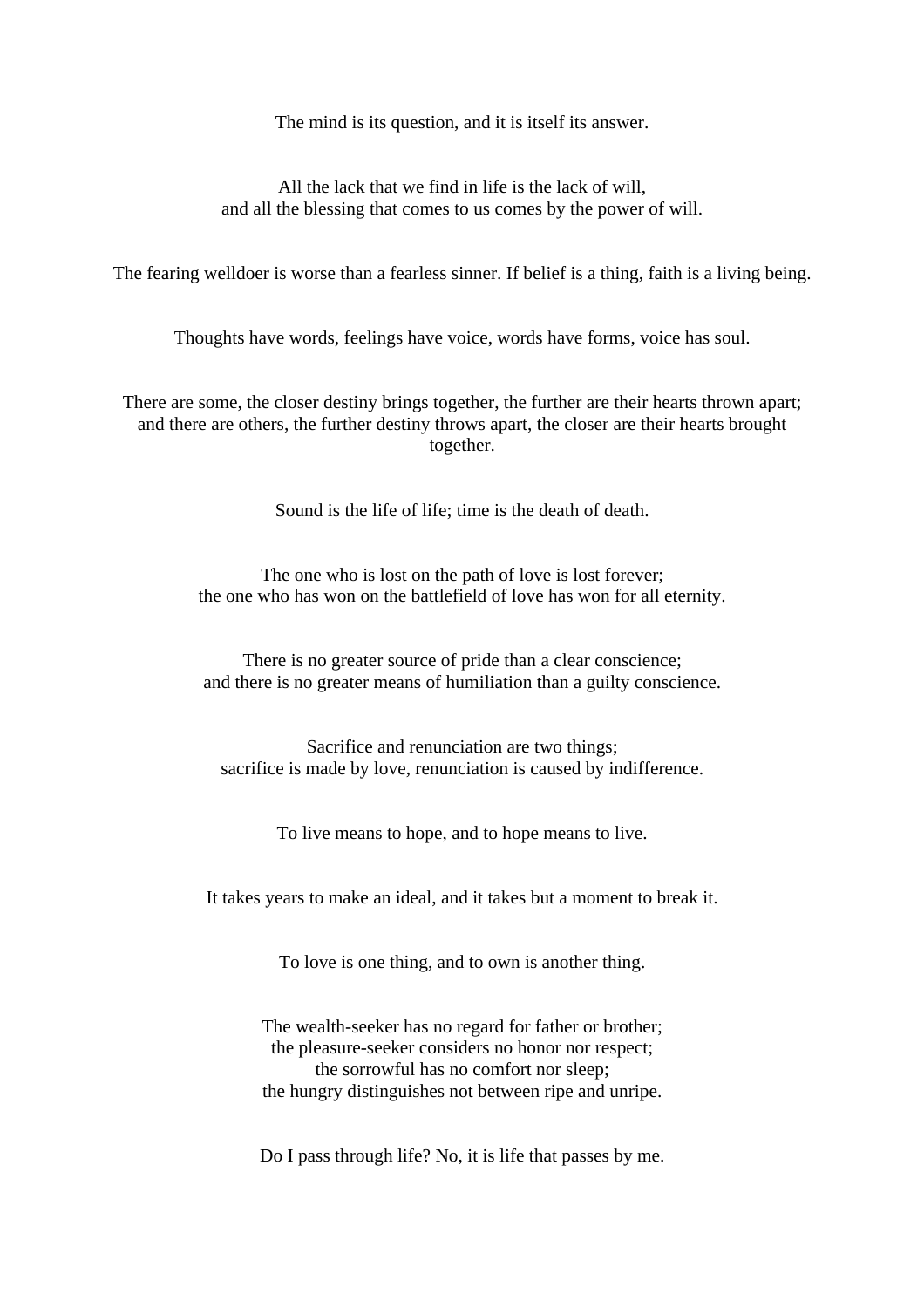By loving, one melts one's own heart; by possessing, one loads the heart of another.

Possession is self-assertion; loving is self-abnegation. The possessor must lose, sooner or later, the one he possesses; the lover gains in the end, if not the beloved, love itself.

The one who covers his grief under a smile is sincere; the one who covers his laughter under grief is a hypocrite.

Love that depends on being answered by the beloved is lame; it does not stand on its own feet. Love that tries to possess the beloved is without arms; it can never hold. Love that does not regard the pleasure and displeasure of the beloved is blind. Love that is exacting and self-assertive is dead.

> The secret of woman's charm is her modesty; the mystery of man's power is his pride.

The lover is blind to the faults of the one he loves, and the hater is blind to the merits of the one he hates.

> Wisdom existed before the wise; life existed before the living; love existed before the lover.

The desert can be changed into fertile soil; the land can be changed into the sea; even hell can be changed into heaven; but the mind that is once fixed, cannot be changed.

Words are valuable, but silence is precious.

That which fools can say rudely, the clever cover under a veil; and the wise say the same without saying it.

The day you feel you do not know, you will begin to know.

What is once given is given; what is once done is done; what is once lost is lost; what is once won is won.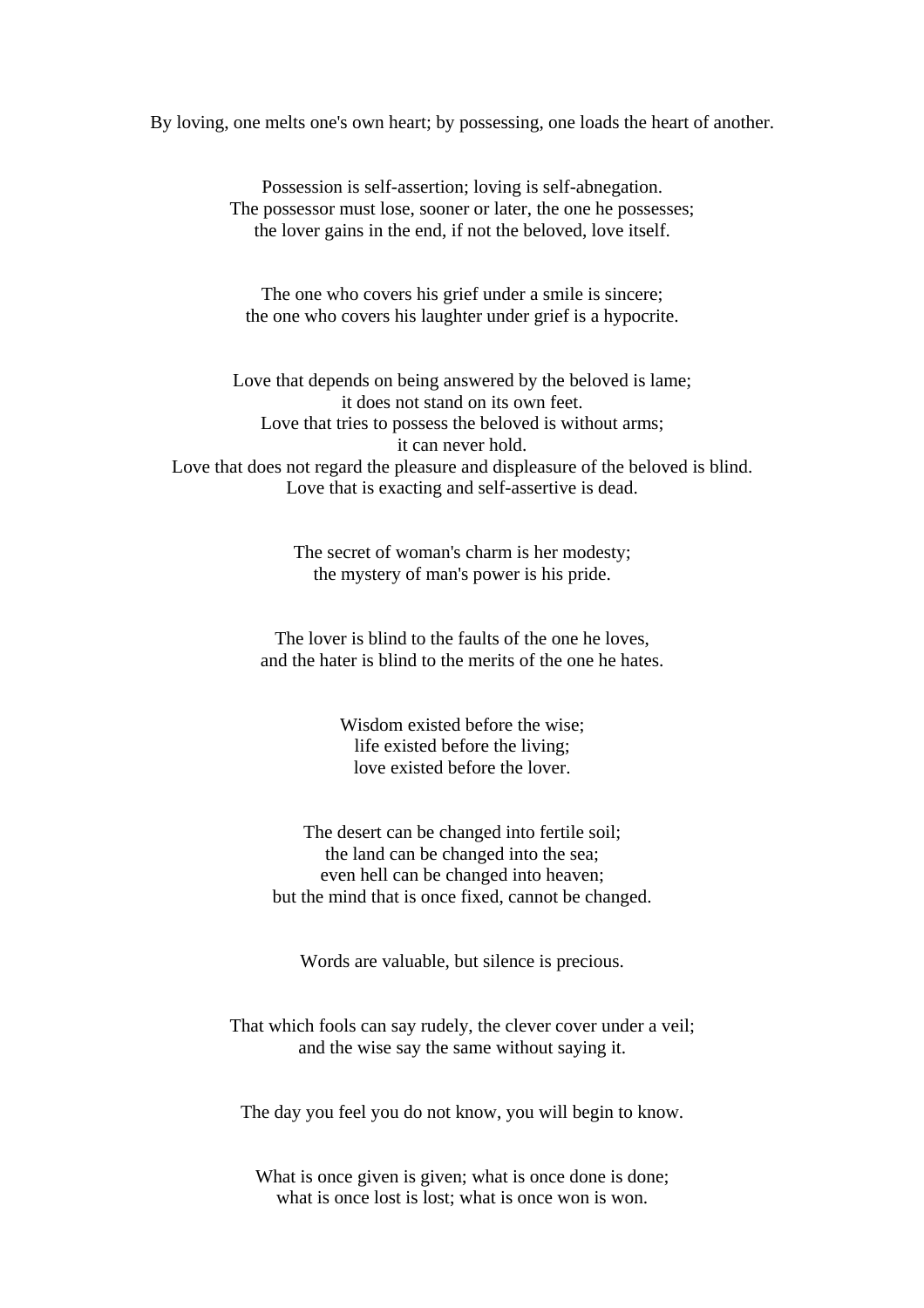Nothing can bind one to another except the thread of sympathy, and nothing can separate one from another except the cutting of that thread.

As eagerly as man is inclined to free himself from a situation, so is he willingly inclined to fall into it.

Nothing is as old as the truth and nothing is as new as the truth.

Make of them big things, if you wish to do small things; and make of them small things, if you wish to do big things.

We speak when we understand the language of one another, and we keep silent when our hearts speak.

Sound is the voice of life; time is the word of death.

There are many sins, small and great; but to recognize sin is the greatest sin.

To step forward is going forward in the path of friendship, and to step backward is going backward.

He who retorts pays the one who insults him, but he who takes silently stands above every insult.

There are two different times in life when the danger of falling awaits man: the time of prosperity and the time of adversity.

All things become wrong when they are not in their right time or when they are not in their proper place.

In order to arrive at spiritual attainment two gulfs must be crossed: the sea of attachment and the ocean of detachment.

There is nothing more subtle or simpler than truth.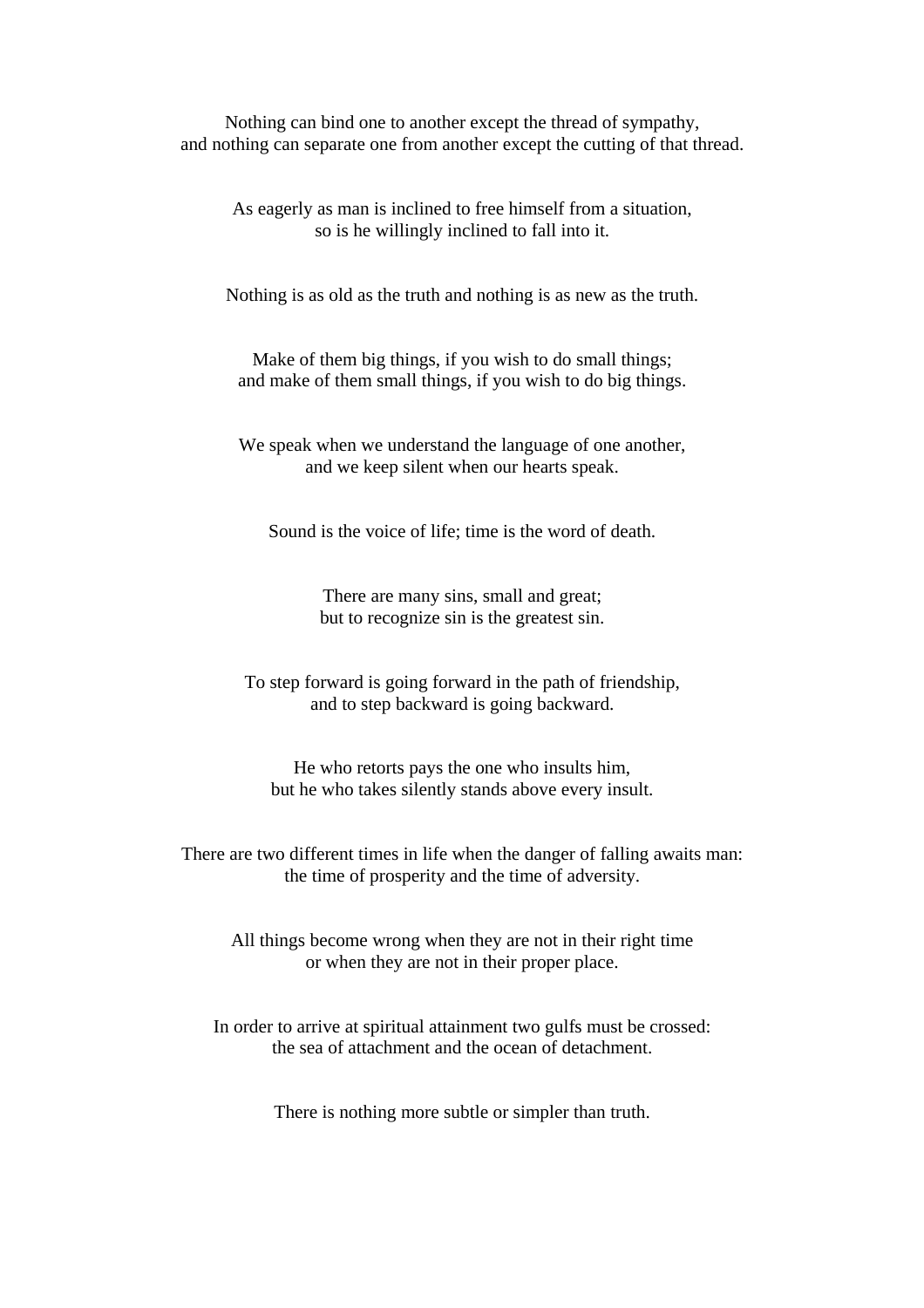Food is the nourishment of the body; thought is a refreshment to the mind; love is the subsistence for the heart; truth is the sustenance of the soul.

Man's ideal shows the height of his heart; man's understanding shows the depth of his heart; man's perception shows the length of his heart; man's sympathy shows the breadth of his heart; but the fourth dimension of man's heart is seen by all that it contains within itself.

> Wisdom is different from justice: while justice is expressed in fairness, wisdom is shown by tact.

There are two sorts of persons who show child-like simplicity in their lives: the foolish one, who shows childish traits, and the wise one, who shows the innocence of a child.

> There are some who make the dead alive, and there are others who make the living dead.

Two persons are silent on the question of religion: the most foolish and the most wise.

Above law is love; above love is the Beloved.

The power of the word is indeed great, but the power of silence is still greater.

He who speaks much and says little is foolish; he who speaks little and says much is wise.

In the drop, the sea is as small as the drop; in the sea, a drop is as large as the sea.

If it is true, it is true as false; if it is false, it is as false as true.

He stands above the situation who controls it; he falls beneath the situation who becomes involved in it.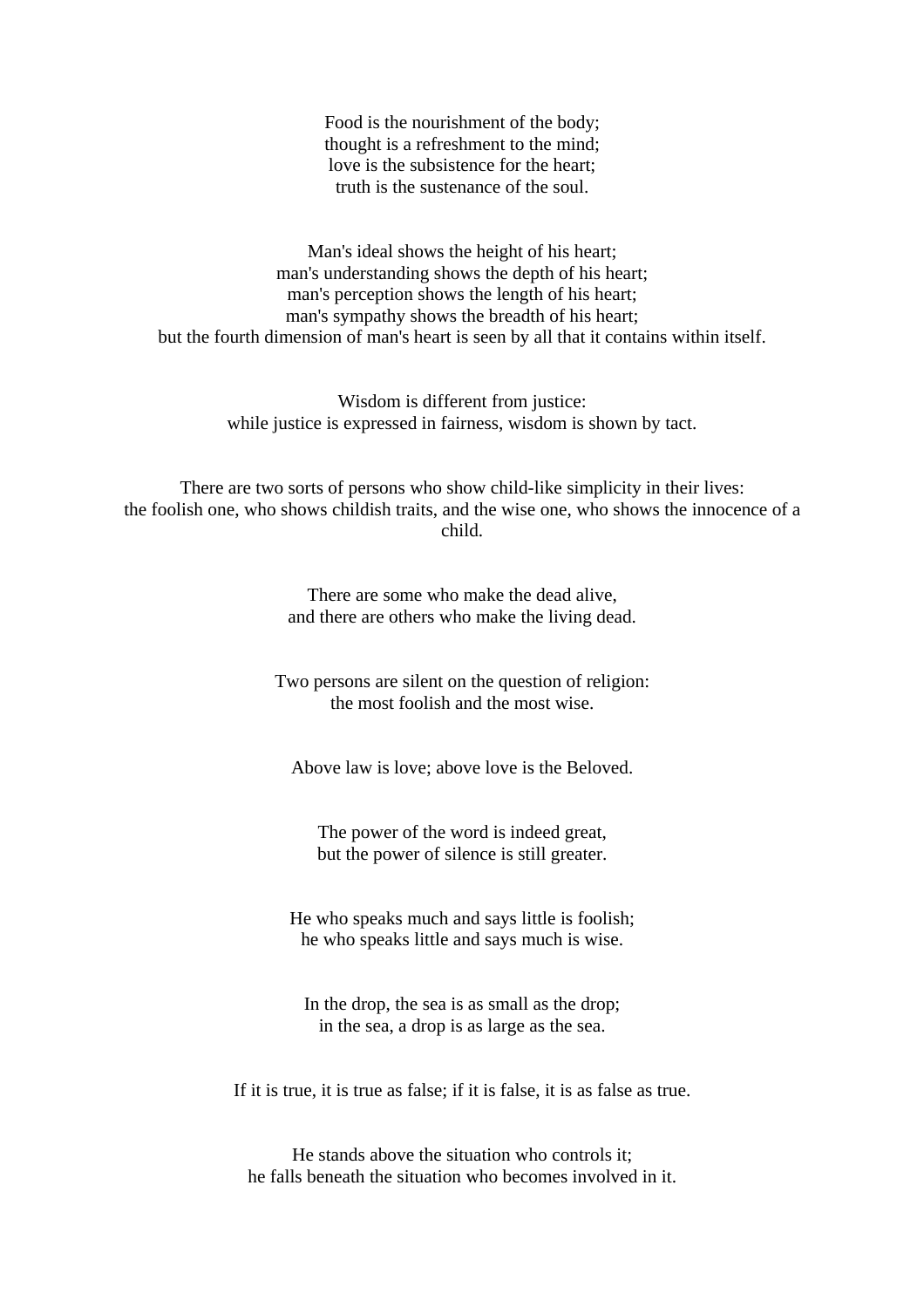One who looks at life with horror is in the underworld; one who takes life seriously to heart is in the world; the one who smiles at life with a happy smile is above the world.

> It is the foolishly selfish who is selfish; the wisely selfish proves to be unselfish.

Before one becomes sharp and the other blunt, Before one is hot and the other cold, Before one doubts and the other suspects, Before one gives up his confidence and the other his trust, It is time that they left one another.

Before one closes his eyes and the other his ears, Before one turns his head and the other his back, Before one talks and the other disputes, Before one is in wrath and the other in rage, It is time that they left one another.

Friendship, relationship, familiarity, intimacy, all have their limits; if you go past the limit you certainly violate the forbidden soil.

> There are those who enjoy taking, and there are those who enjoy giving.

If you can say something without saying, you had better not say; if you can do something without doing, you had better not do.

Many live to die, and many die to live.

Even the faults of the meritorious soul become merits, and even merits of the faulty one turn into faults.

There are two kinds of people: those who are blinded by faith, and those who are blind to faith.

One cannot be real and live in the world of falsehood, and one cannot be false and exist in the world of reality.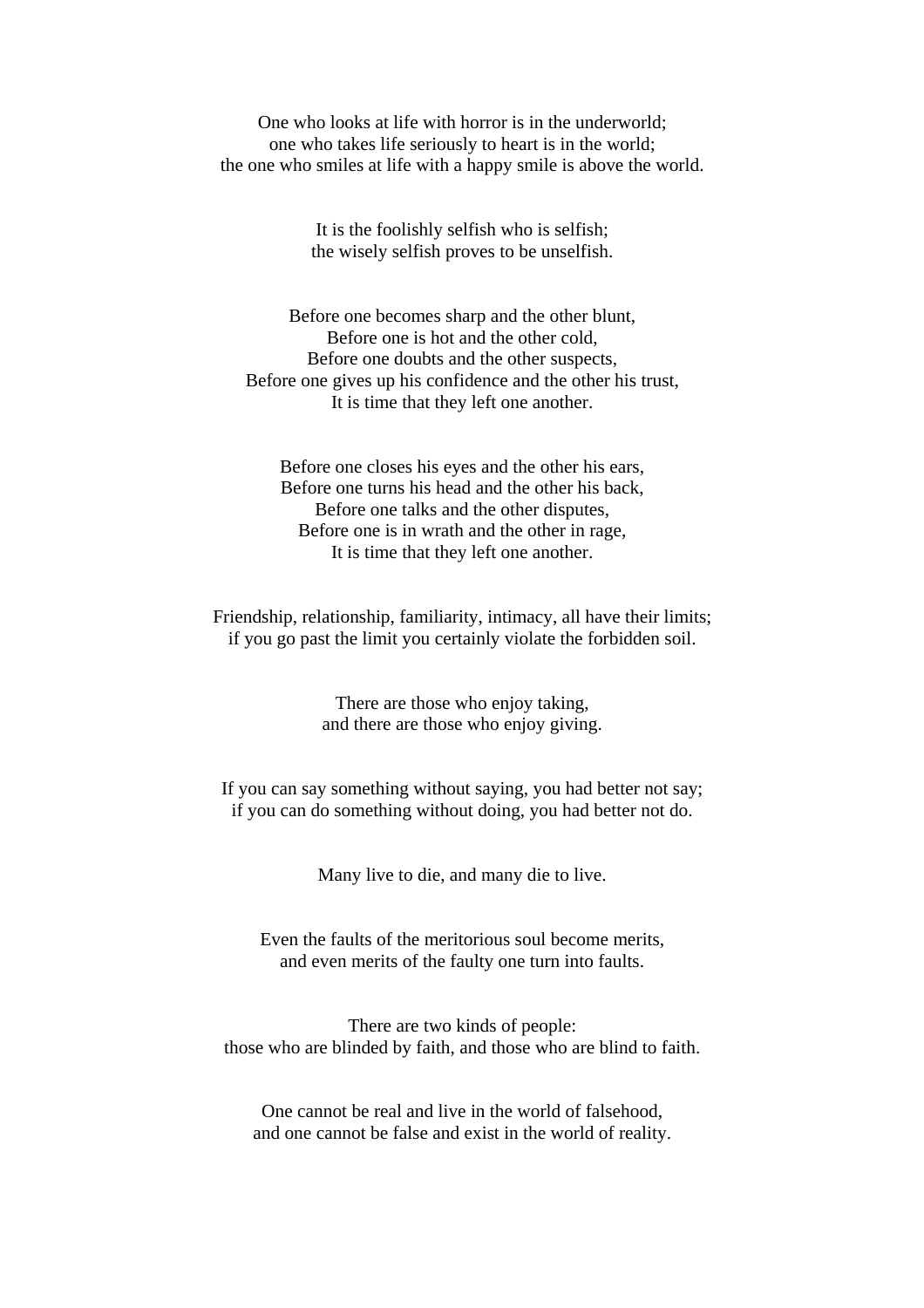Love all, trust none; forgive all, forget none; respect all, worship none. That is the manner of the wise.

The rose brings forth fragrance, color, and beautiful structure; so the soul, with its unfoldment, shows personality, atmosphere, and refined manner.

The sun, air, water, space, and fertile soil are necessary for the rose to bloom; intelligence, inspiration, love, a wide outlook, and guidance are required for the soul to unfold.

> Art without beauty, poetry without inspiration, music without feeling, science without reason, philosophy without logic, religion without devotion, mysticism without ecstasy are like a lake without water.

> A joke without wit, a speech without meaning, tears without romance, learning without wisdom, position without honor, a heart without love, a head without thought are like the space without the air.

A man without manly courage, a woman without womanly grace, a child without a child's simplicity, an infant without an infant's innocence, a lover without willing sacrifice, a worshipper without the ideal of God, a giver without great modesty are like a king without a kingdom.

Criticism, indifference, pessimism are the three things which close the door of the heart.

Love is the object in the life of both devil and saint. The one demands it, the other gives it.

> God created man in His own image, and man made God in his own likeness.

What pleasure is there in a useless action? What interest is there in a senseless speech? What joy is there in a depthless thought? What happiness is there in a loveless feeling?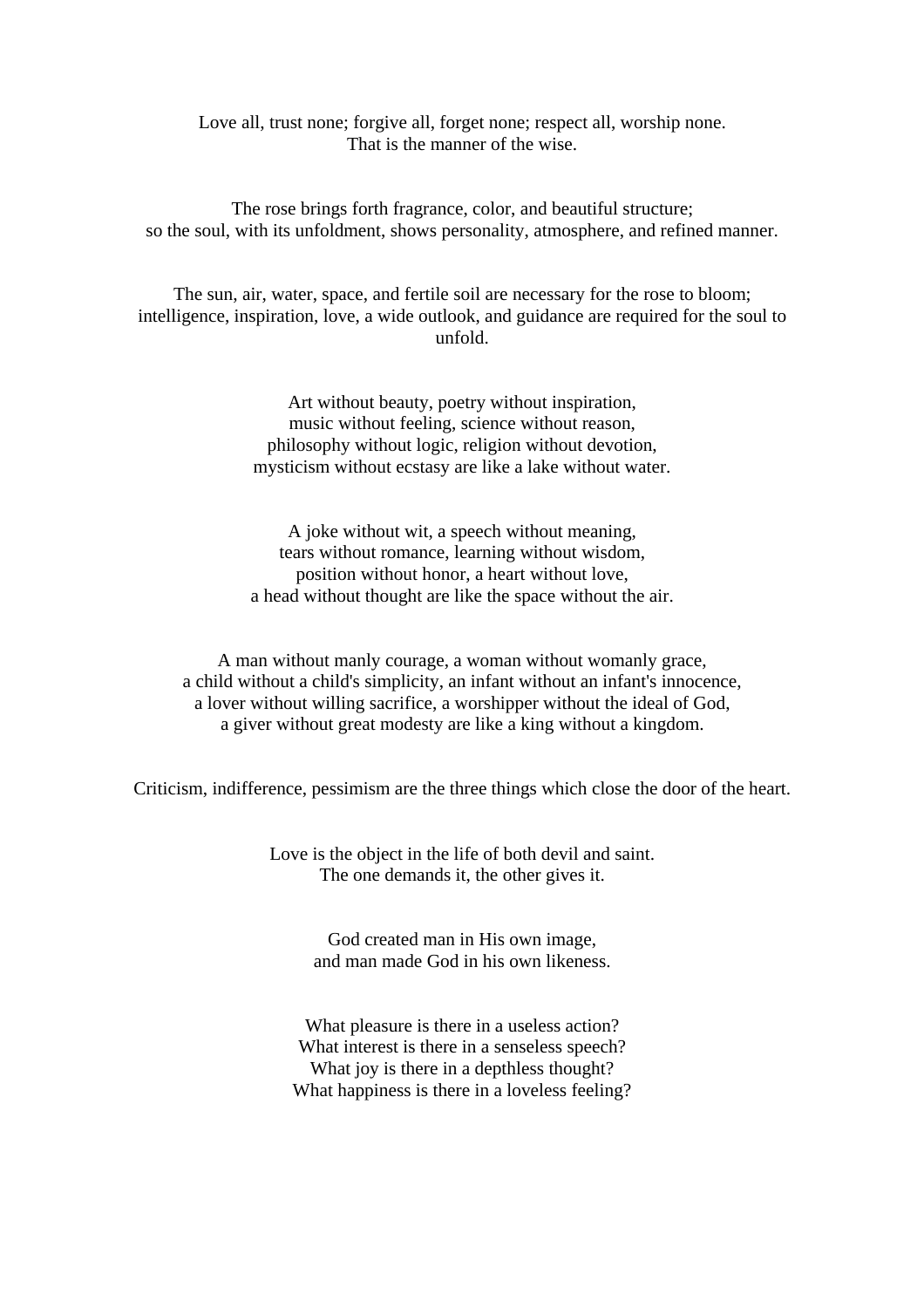The image of Christ is in the Church, the book of Christ is with the clergy, the love of Christ is in the heart of his worshipper, but the light of Christ shines through the illuminated souls.

# **GAYATRI**

(Prayers)

#### **PIR**

Inspirer of my mind, consoler of my heart, healer of my spirit, Thy presence lifteth me from earth to heaven, Thy words flow as the sacred river, Thy thought riseth as a divine spring, Thy tender feelings waken sympathy in my heart. Beloved Teacher, thy very being is forgiveness. The clouds of doubt and fear are scattered by thy piercing glance; All ignorance vanishes in thy illuminating presence; A new hope is born in my heart by breathing thy peaceful atmosphere. O inspiring Guide through life's puzzling ways, In thee I feel abundance of blessing.

### **NABI**

A torch in the darkness, A staff during my weakness, A rock in the weariness of life, Thou, my Master, makest earth a paradise. Thy thought giveth me unearthly joy, Thy light illuminateth my life's path, Thy words inspire me with divine wisdom, I follow in thy footsteps, which lead me to the eternal goal. Comforter of the broken-hearted, Support of those in need, Friend of the lovers of truth, Blessed Master, thou art the Prophet of God.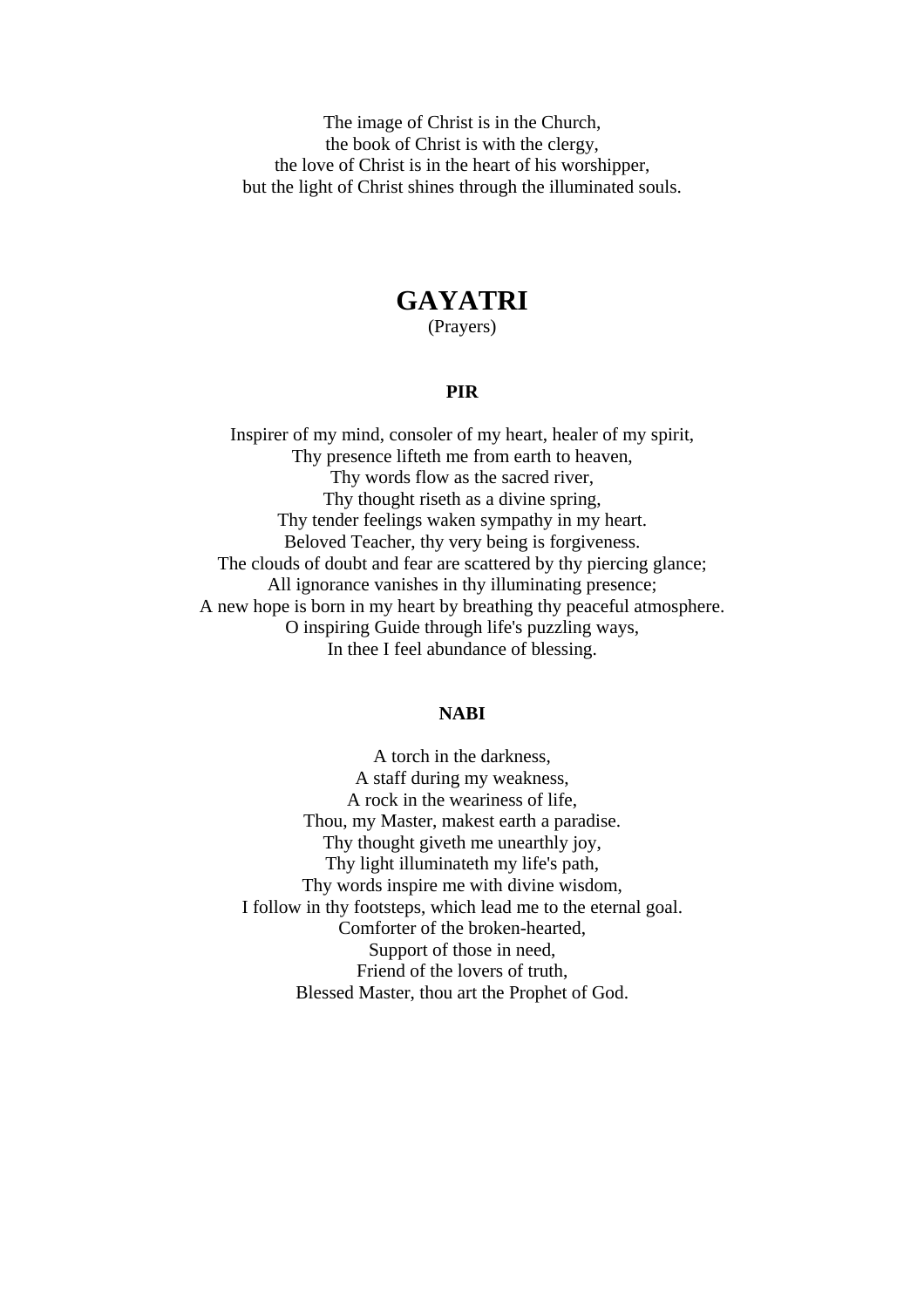#### **RASUL**

Warner of coming dangers, Wakener of the world from sleep, Deliverer of the Message of God, Thou art our Savior. The sun at the dawn of creation, The light of the whole universe, The fulfillment of God's purpose, Thou the life eternal, we seek refuge in thy loving enfoldment. Spirit of Guidance, Source of all beauty, and Creator of harmony, Love, Lover, and Beloved Lord. Thou art our divine ideal.

### **CHALAS**

(An illuminated word)

God and the devil are the two extreme poles of the ego. One represents perfection, the other limitation.

The moment man realizes when to speak, and when to keep silence, he takes his first step in the path of wisdom.

Living in the world without insight into the hidden laws of nature, is like not knowing the language of the country in which one was born.

A continual pursuit after the impossible is the chronic disease of man.

Seeking after that which is beyond one's reach is the oil which feeds the flame of hope.

The surface of the human intelligence is the intellect; when it is turned outside in, it becomes the source of all revelation.

Nothing is impossible; all is possible. Impossibility is only a boundary of limitation which stands around the human mind.

Facts lose their color in the face of truth, as stars pale before the sun.

It is not difficult at all to please the saint; he can most easily be pleased. The difficulty is in pleasing the other, who is the opposite of the saint.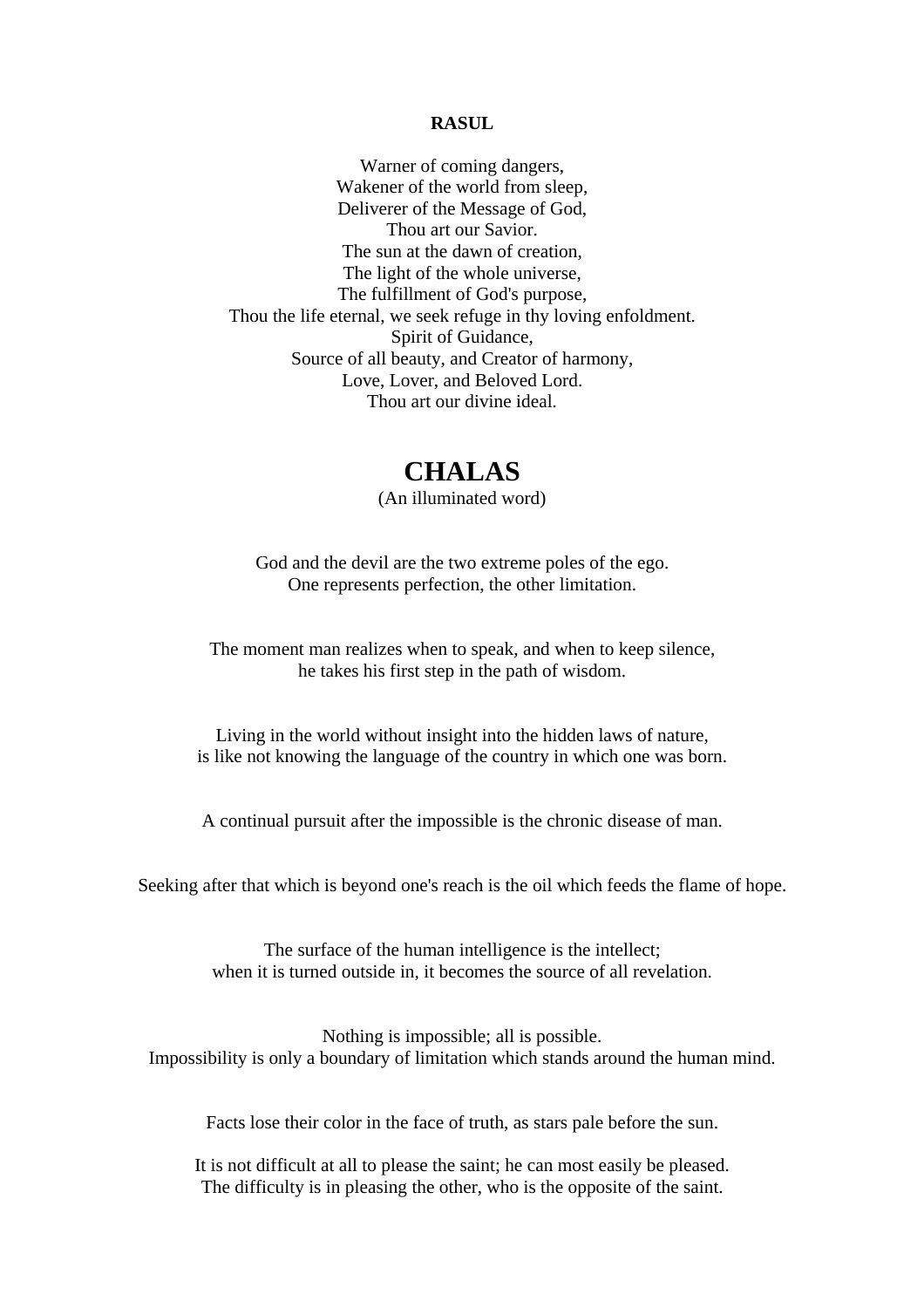So few in this world discriminate properly between their want and their need.

A responsible person is worth more than a thousand men who labor.

It is true that the light of wisdom must continually be kept alight, but it is difficult always to act rightly.

Either you must pass from all things that interest you in this life, or else they will pass you; for the nature of this unstable life is changing.

Through every condition, agreeable or disagreeable, the soul makes its way towards the goal.

The lover who leans upon the beloved's response, his love is like the flame that needs oil to live; but the lover who stands on his own feet, is like the lantern of the sun that burns without oil.

A simple statement often takes away the charm of something which may be left unsaid.

If people do not come up to your mark, do not become annoyed, but rejoice, knowing that your mark is high.

The sense of discretion is instinctive, and it is the life one lives that either shapes or deforms it.

There is no gain without sacrifice; if there be any, sacrifice must follow.

Are you looking for an ideal soul? Such a person has never been born. But if you still seek after him, then you will have to create one of your own imagination.

> When you have learned all there is to be learned, then you will realize that there was nothing to be learned.

The moment a prisoner feels that he will no longer remain in the prison, the prison bars must break instantly, of themselves.

Contentment raises man above the strife of worthless things and beyond the limitation of human nature.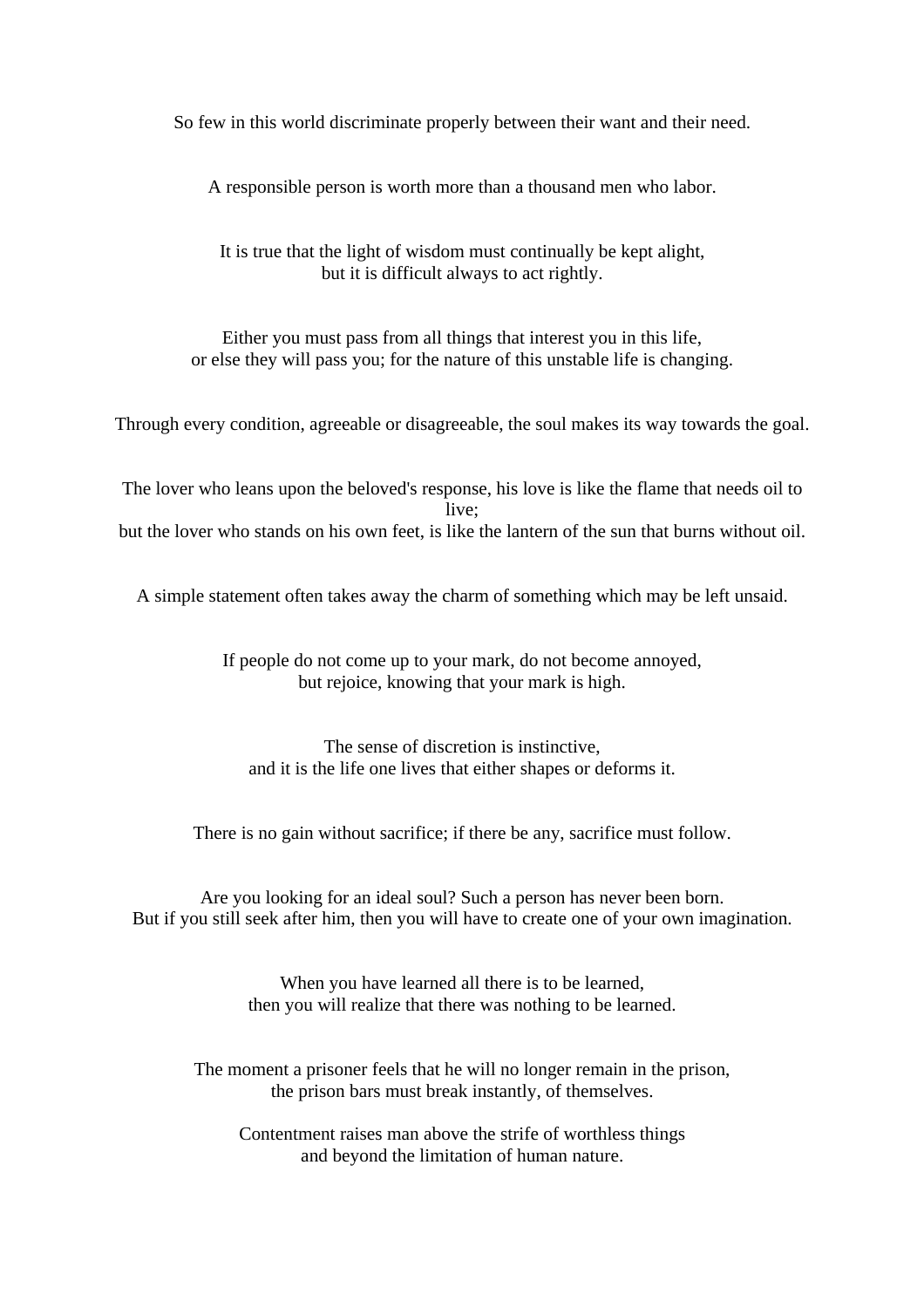It is seldom that too little is said and too much is done, but often the contrary.

The motive power is creative and constructive, yet it is motive that limits the power which is limitless.

All pain is significant of change; all that changes for better or worse must cause a certain amount of pain, for change is at once birth and death.

All conventionality, that has limited the life of man and has removed it far from nature, comes from sex distinction.

Man was sent into the artificial world that he might meet every conventionality, in which lies all tragedy of life.

One who lacks imagination, and is of little faith, is unable to tread the spiritual path.

Faith and imagination are wings of the bird that flies in the spiritual spheres.

If the owl of Sophia had been as wise as she, it would not have sat in her presence so spellbound.

Kindness which is not balanced with firmness may prove to be weakness.

People are not only ready to profit by your wisdom, power, and greatness, but they are also eager to take advantage of your ignorance, weakness, and inability.

Being able to trust others apart, if you have learned to trust yourself, you have accomplished something.

> Every person has a place in life, and no one can hold a place long that is not his own.

By trying to look upon life not only from one's own point of view but also from the point of view of another, one loses nothing, but on the contrary widens the horizon of one's view.

To express an impulse gives relief, hut to control it gives strength.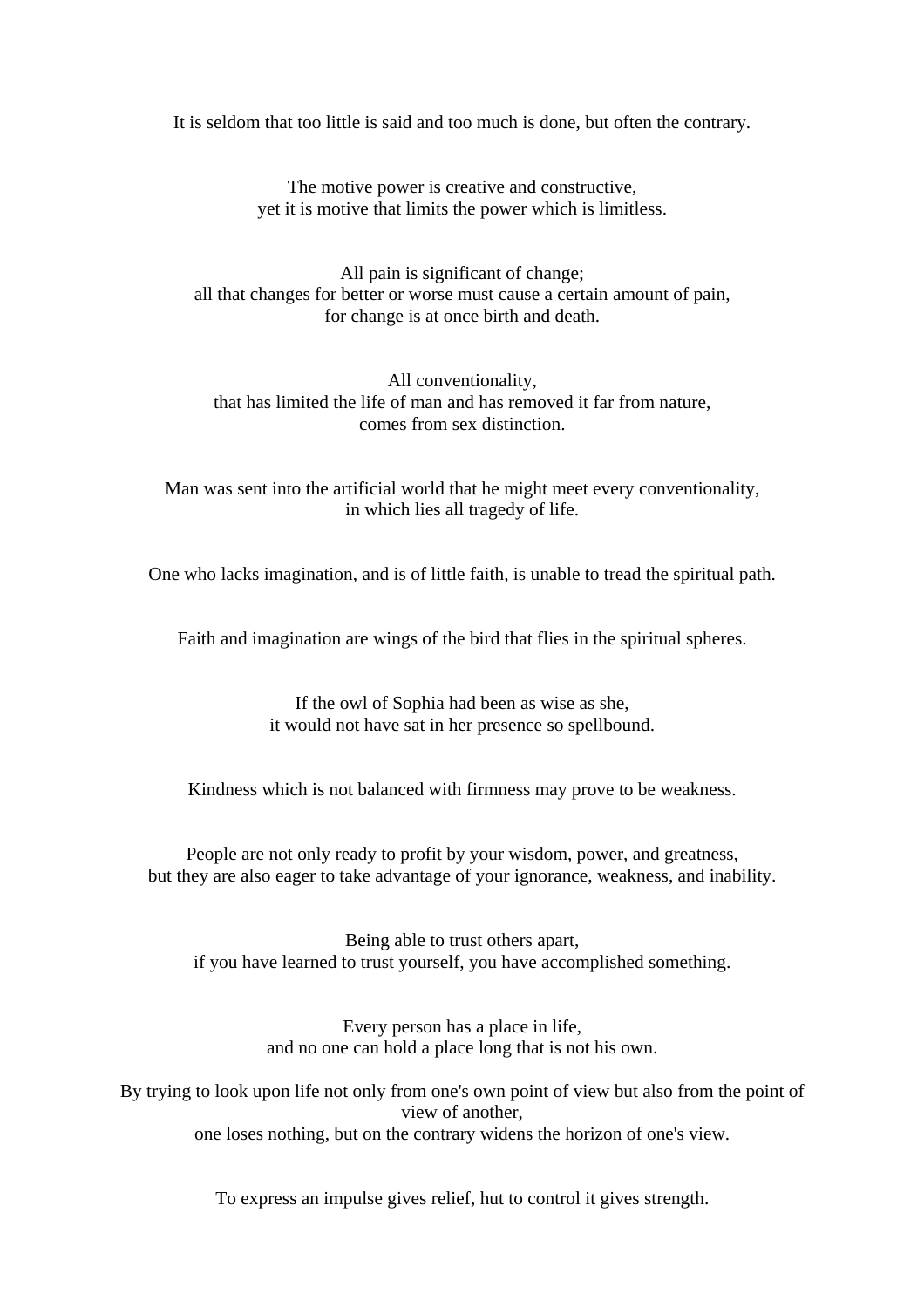Perfection is attained by five achievements: life, light, power, happiness, and peace.

By creating happiness, one fulfills one's life's purpose.

If dogs bark at the elephant, it takes no notice and goes on its way; so do the wise when attacked by the ignorant.

There are many wrong paths, but there is one right way that leads to the goal.

You will find reasons, whether you want to be pessimistic or optimistic, to support your view.

The seer distinguishes between the real and the unreal, until he arrives at a point where all to him becomes the reality.

When you do not concern yourself with the consequences, then alone you may freely express your impulse.

One cannot be wise and foolish at the same time, for light and darkness cannot dwell together.

Illuminated souls do not seek after occult powers; but occult powers, by themselves, come to them.

It is not the heart of earth in which to confide, for it brings forth all that is given to it in simple trust; it is the soul of heaven which is trustworthy, for it assimilates all in its own being.

> Why? is an animal with a thousand tails. At every bite you give it, it drops one of its curved tails and raises another. Its hunger is never satisfied so long as its mouth is open.

Life is the longing of every soul; the one who seeks life through death becomes immortal.

Those whom you have lost here, you will find in some other place.

In the friendship, as well as in the hostility of the worldly, there is pain.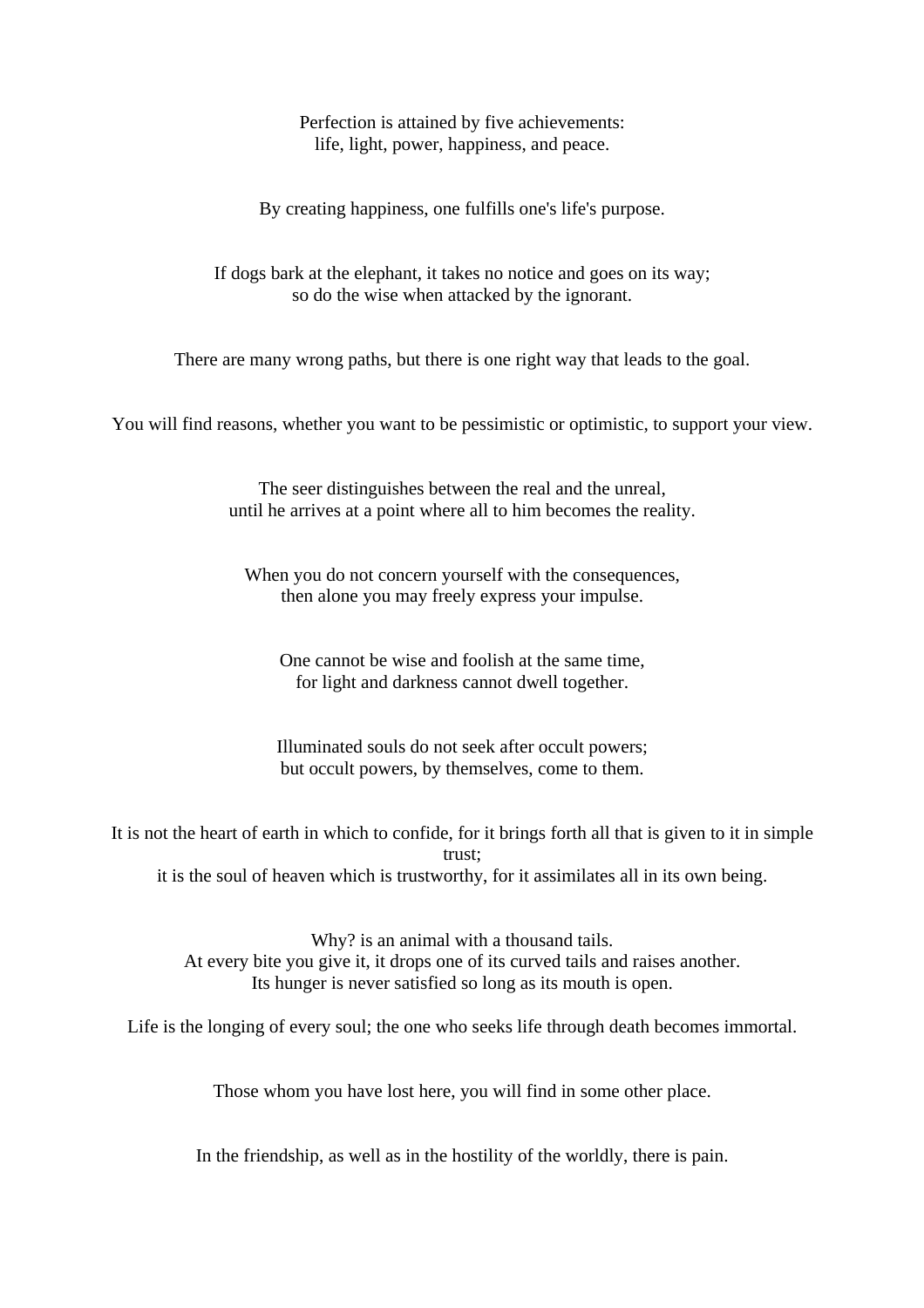"Yesterday I was not wise enough, today I understand, tomorrow I will do better!" So man thinks and life goes on.

The prophet is the painter of that ideal which is beyond man's comprehension.

What does it matter if Krishna was Christ, or Brahma was Abraham? One thing is true: that there was, there is, and there always will be a knower of God, a lover of souls, a server of humanity.

The man who tries to prove his belief superior to the faith of another, does not know the meaning of religion.

When a person argues on a problem, it does not always mean that he knows it. Most often he argues because he wants to complete his knowledge without admitting his ignorance.

> The light illuminates the path of those who are distant from it; those who are near are dazzled by it.

There can be no comparison between art and nature; for art is as limited as man, but nature is as perfect as God.

Self-effacement does not in any way lessen; it only makes one limitless.

Duty is not necessarily the purpose of life; still, in duty one finds a road which leads one to the purpose of life.

No sooner is the God-ideal brought to life than the worshipper of God turns into truth. Then truth is no longer his seeking; truth becomes his being; and in the light of that absolute truth he finds all knowledge.

It was not the Lord who was crucified, it was his limitation.

If an idol made of rock is made God by its worshippers, why then should a personality not become Divinity for the devotees?

The one who makes fun of another, seldom knows that there is something laughable in himself also.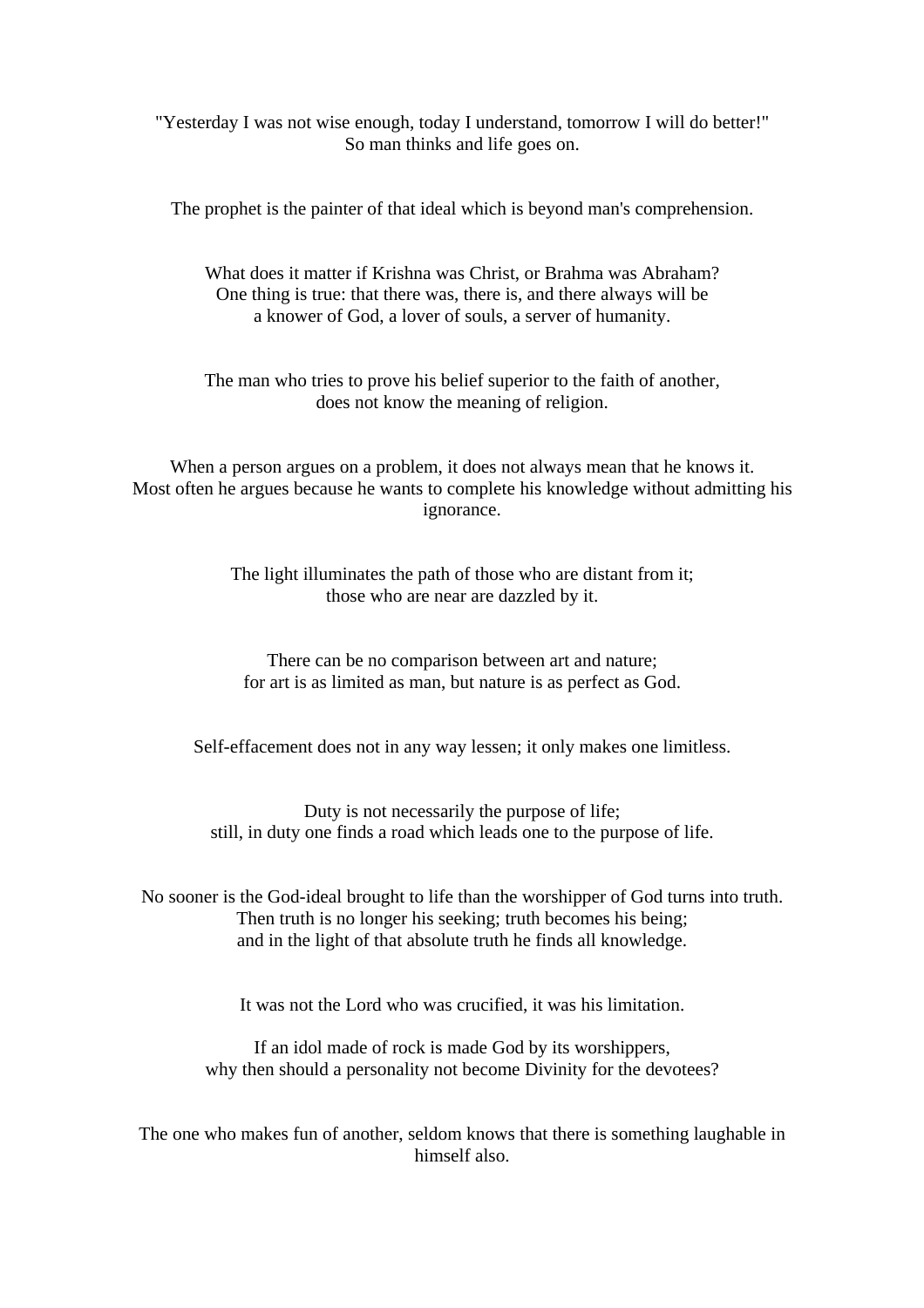Every man has his own reason; therefore, two persons cannot always understand each other.

There is one thing to be said against the kind-hearted: that they never can be kind enough.

Whether a small person loves you or hates you, in either case he will pull you down to his own level.

To delve into a matter which matters little, is like raising dust from the ground.

It is belief which in its perfection becomes faith.

Even a plain thought gets tangled when told to a person who has a knot in his head.

When a thoughtful person risks falling at each step he takes in the path of life, what about a thoughtless person?

> Despair not if your friend has taken advantage of you, but be contented, knowing that it was not your enemy.

There are habits which can best be prevented before one has formed them. Once you have taken to a habit, then it is difficult to give it up.

Rules of the world are different from the law of the path that the mystics tread.

He who fights for justice in the affairs of this world, may fight forever, for he will never find it; justice is only manifest in the sum total of life.

When you stand on this earth and look at life, there is all injustice and chaos everywhere; but when you rise above and look below, it is all just and perfect, and everything appears to be in its proper place.

When man arrives at God-knowledge from self-knowledge, he makes God as small as his little self; but when he comes to self-knowledge through the knowledge of God, he becomes as large as God.

> The supreme law is that all is just and all is right. But is this law to be proclaimed? No, it is to be understood.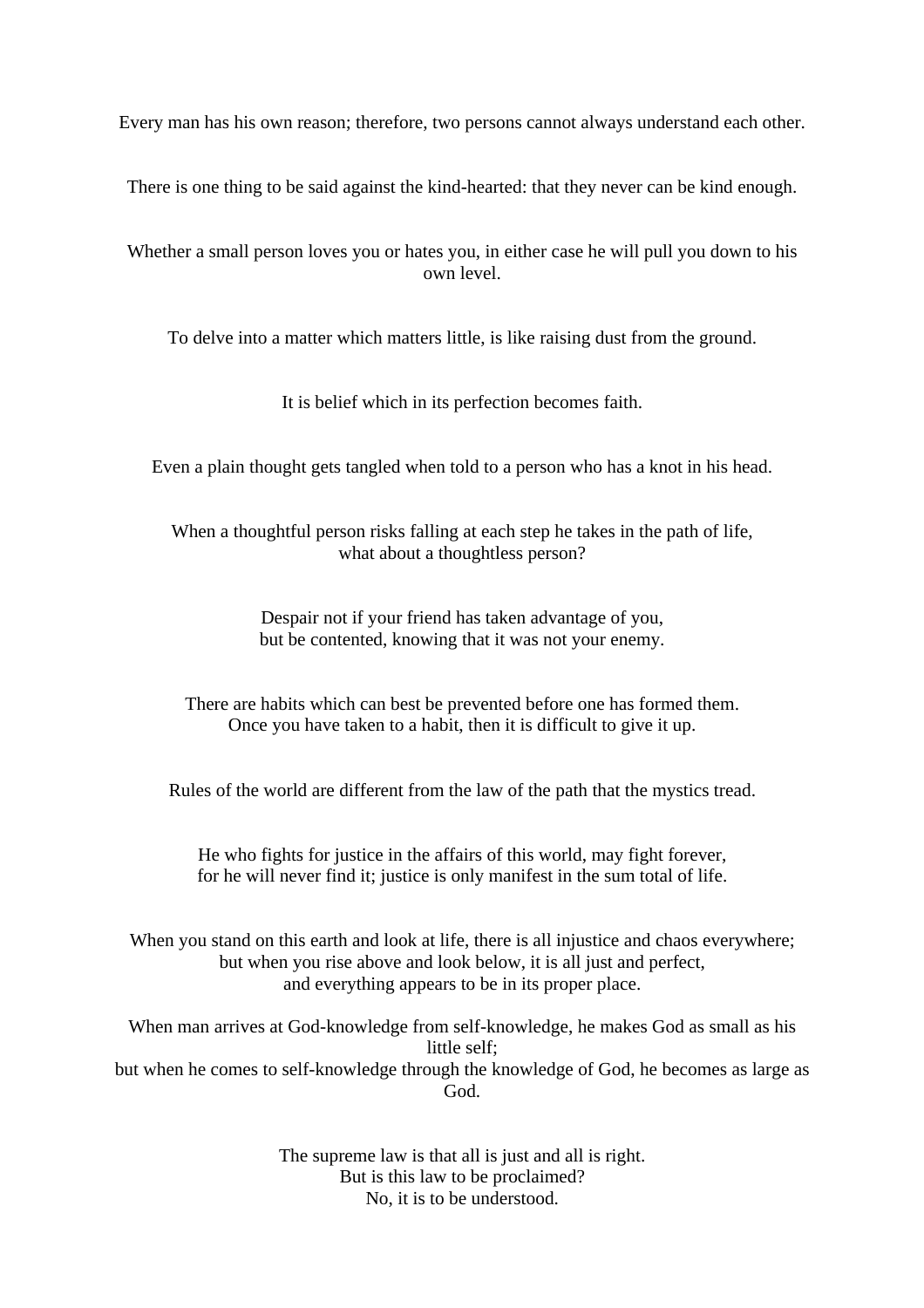The attribute is not important; it is the possessor of the attribute who is important.

If someone can discover, with any authority, the true source of happiness, he can find it only in pain.

> Faith is the culmination of belief. It is that faith which is the mystery of life, the secret of salvation.

It is not evidence which gives belief. Belief which stands above evidences is that belief which, in the end, will culminate in faith.

> Belief is the food of the believer; it is the sustenance of his faith. It is on belief he lives, not on food and water.

By learning to think, one develops dignity in nature. The more one thinks, the more dignified one becomes, because dignity springs out of thoughtfulness.

Reason belongs both to earth and heaven. Its depth is heavenly, its surface earthly; and that which fills the gap in the form of reason, between heaven and earth, is that middle part of it which unites it. Therefore reason can be most confusing and reason can be most enlightening.

The reason why man seeks for happiness is not because happiness is his sustenance, but because happiness is his own being; therefore, in seeking for happiness, man is seeking for himself.

> Religion is not in performing a ceremony or a ritual; true religion is the feeling, or the sense, of duty.

Woman, whom destiny has made to be man's superior, by trying to become his equal, falls beneath his estimation.

What virtue is that, O righteous man, which gives no happiness?

If you have lost something, it means that you have either risen above it or fallen below it.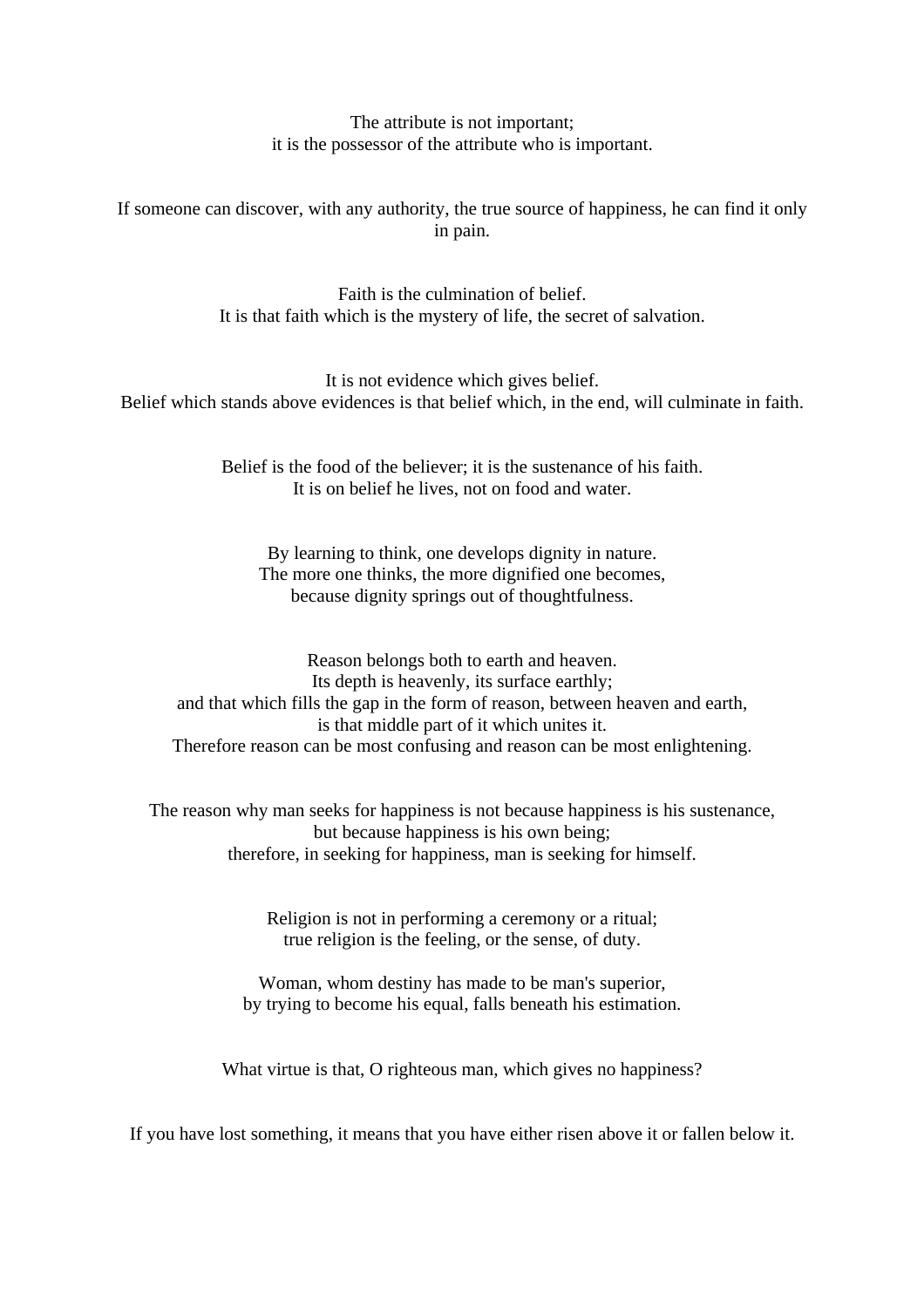Man expects another to place him in a higher position, but the place to which he is equal, he takes himself.

The dead can give nothing living, nor can the living give anything dead.

It is better that your enemy stands before your house rather than that he should live under your roof.

White forces or dark forces, all will surrender to you with the waxing of the moon of your life; but in the waning moon they will show their influence.

It matters little whether you are on the top of the mountain or at the foot of it, if you are happy where you are.

If you feel your thoughts, your thoughts will become your being.

The one who is not moved to dance by the movements of an innocent babe, has not yet risen from his grave.

One cannot praise God unless one makes of Him an ideal.

Watching with interest the winning ways of a little child, is a wonderful love-making.

Every thing and every being is placed in its own place in life, and each is busy carrying out that work which has to be done in the whole scheme of nature.

A religious ritual, for a spiritual person, is but a recreation.

To find appropriate words to express an idea is more complicated than painting a picture.

Destiny can take your best friend as an instrument to cause you harm, and your worst enemy to do you good.

Power is utilized to its best advantage when it is used for a good purpose.

If one lacks understanding, one is poor with all the goods of the world one possesses; it is understanding which is the true riches.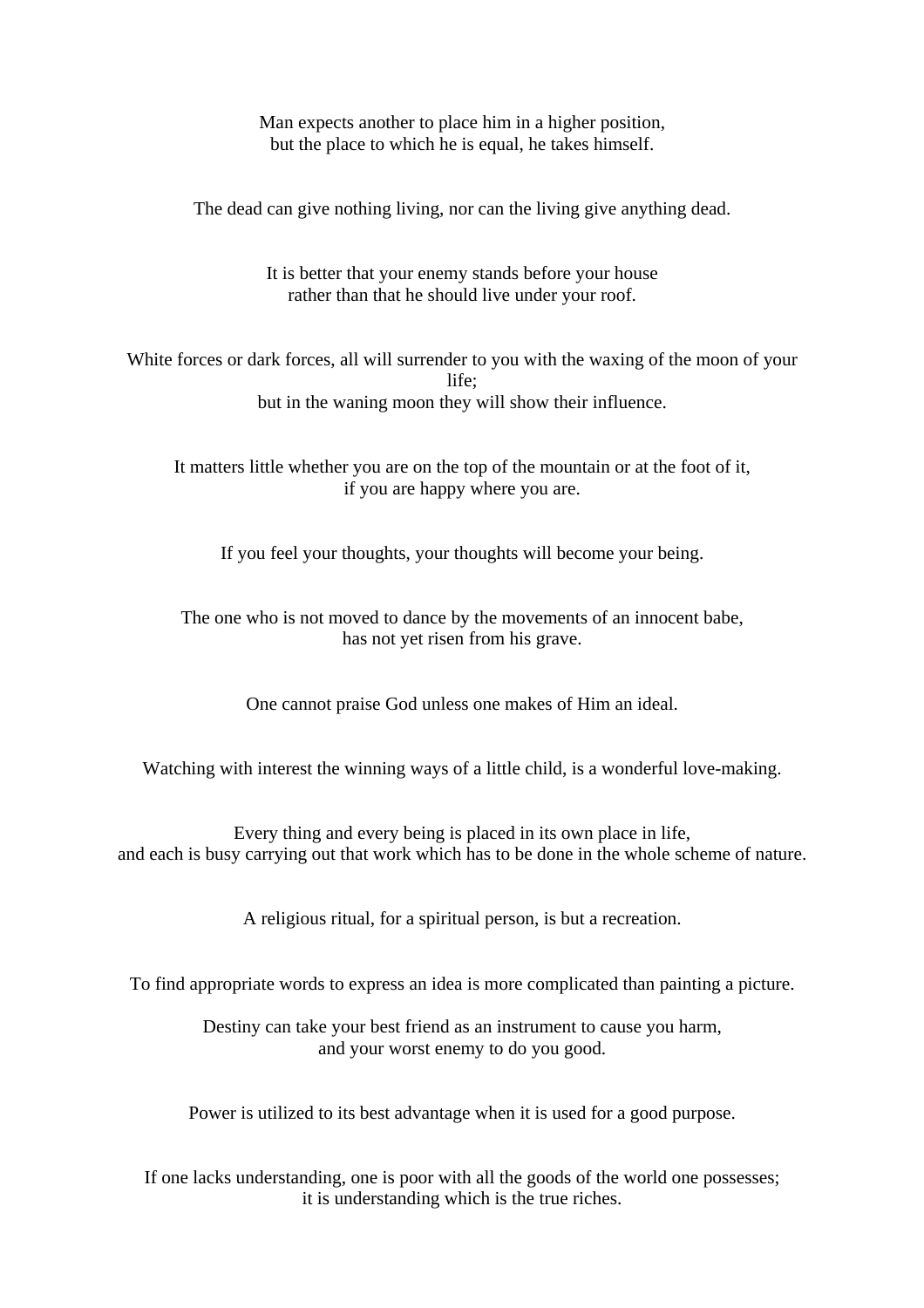The man who complains about everything certainly has a complaint somewhere in his head.

Sensation and exaltation are two things: pleasure comes from sensation, happiness from exaltation.

No sooner do you begin to see the bad side of man's character than you automatically throw a cover over the good side of his nature.

Man, however great, must not claim perfection; for the blind world can only see the limitation of his external being.

There are some souls who, if you do not make them your friends, will become your enemies.

The one who wants to become a master must first pass through an examination as a servant.

God cannot be good and perfect at the same time; it takes good and bad both to make perfection.

Fools are not entitled to know the mystery which the wise are supposed to possess.

The knowledge of truth does not suffice for imparting it to others; one must know the psychology of human nature.

The purpose of life is fulfilled in rising to the greatest heights and in diving to the deepest depths of life.

Peace will not come to a lover's heart so long as he will not become love itself.

All things pertaining to spiritual progress in life depend upon peace.

The most beautiful form of the love of God is His compassion, His divine forgiveness.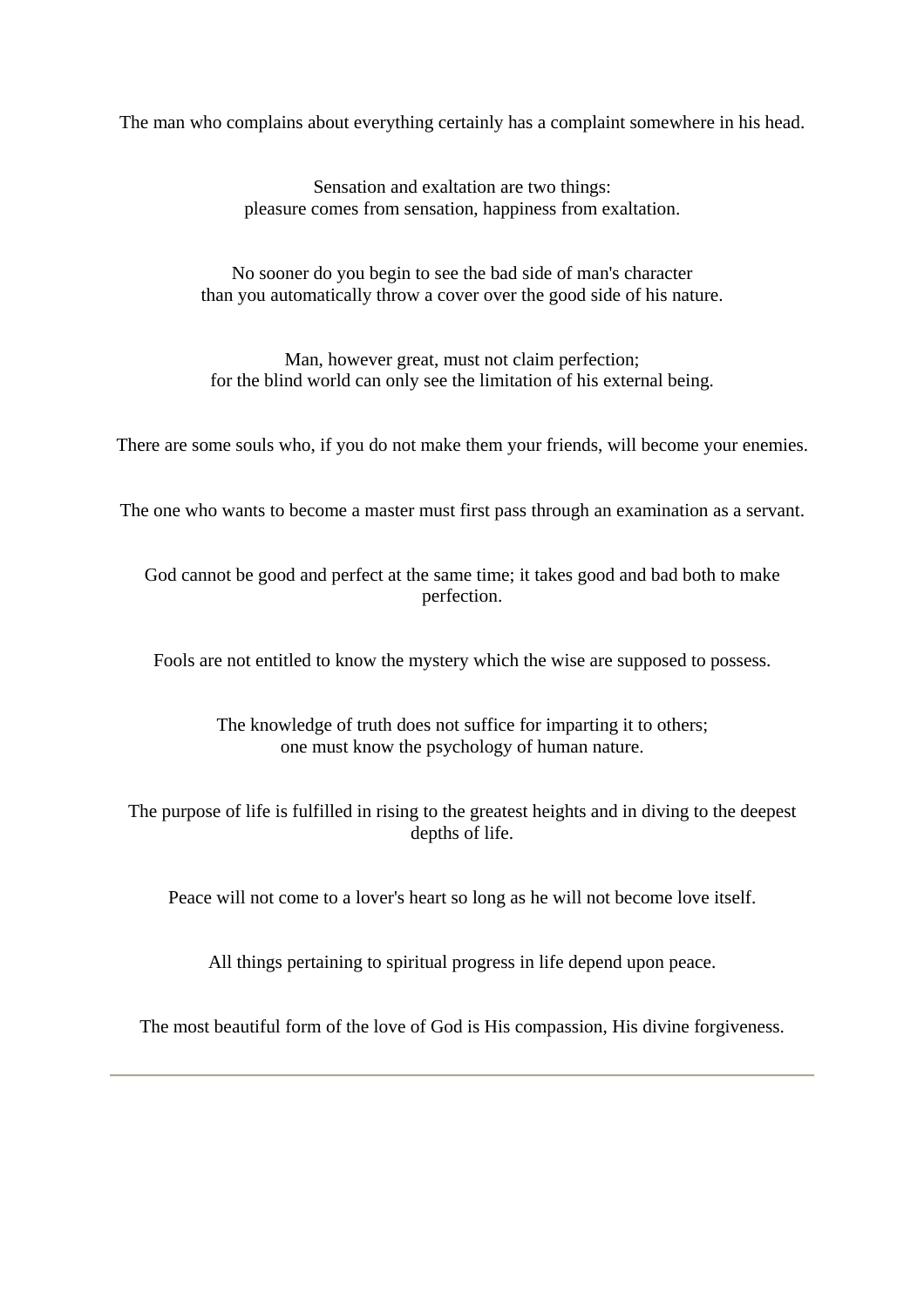



**Alankaras (Fanciful expressions of ideas) Suras (God speaking through the kindled soul) Tanas (The soul speaking with nature) Gamakas (Feelings in the Poet's heart, keyed to various notes) Boulas (Kindled words) Talas (Rhythmic expressions of ideas) Chalas (Illuminated words)**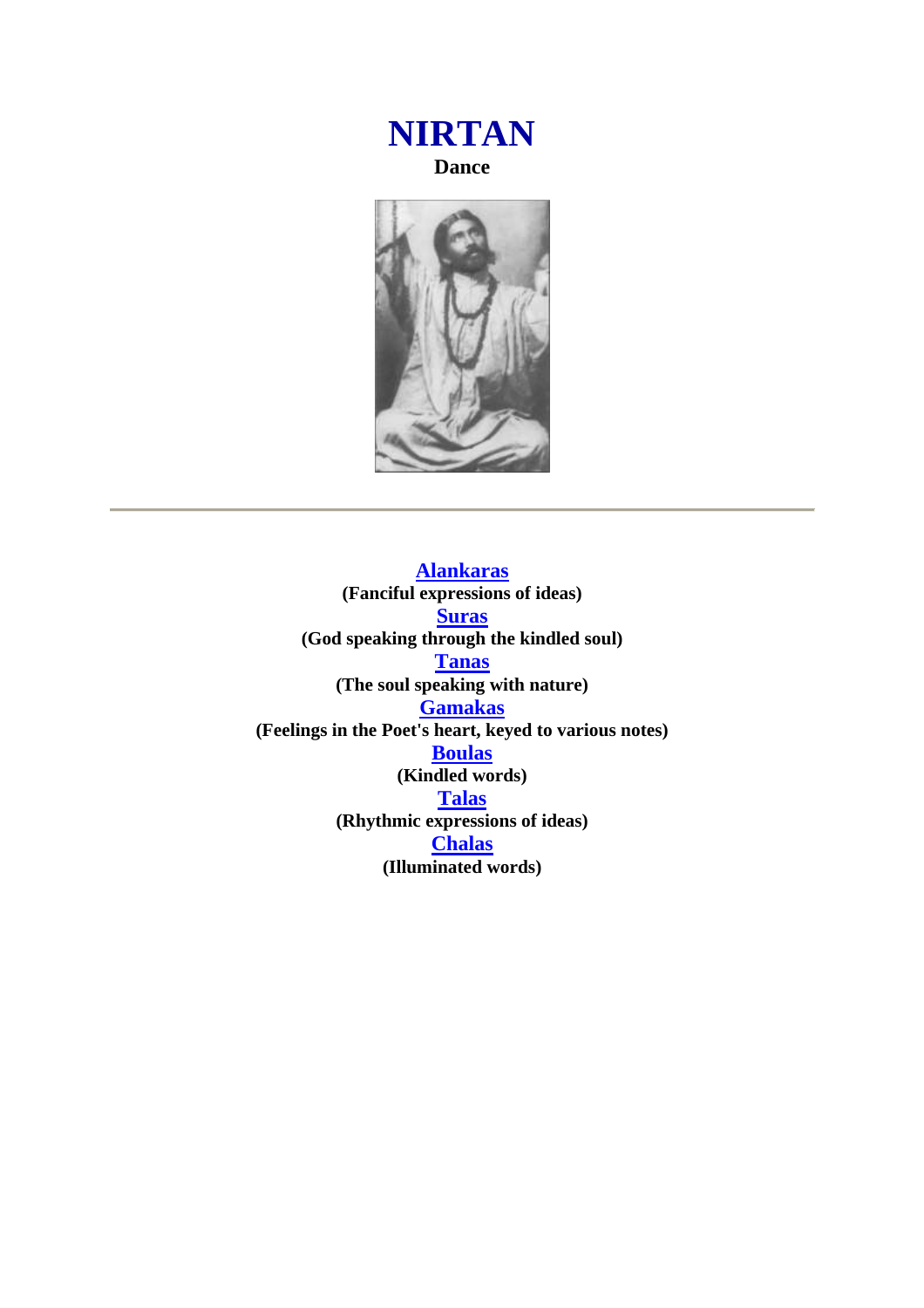# **ALANKARAS**

(Fanciful expressions of ideas)

Thou changest thy place, but not thyself, O Light.

Unfold Thy secret through nature, and reveal Thy mystery through my heart.

Thou art my spirit, I am Thy body, my Holy One.

Let the sun of Thy divine spirit rise from my heart, that morning may break out of the darkness of life.

I shall penetrate through the black heart of the clouds to reach Thee, my Lord.

My life is a wave of the ocean of Thy eternal life.

Let my soul become Thy life.

Through the darkness of night my soul seeks for Thee.

Waken me, Lord, through Thy Warner, while I am asleep in the arms of error.

It is Thy spirit of Risalat which is divinity.

Thine own desire I see fulfilled, O God, in the perfection of Rasul.

I hold an ear to the depth of Thy blessing when the storm breaks through life's sea.

Let me recognize Thy divine visage in the image of Thy Message-bearer.

My heart is no more mine, it is thine own, my spiritual Guide.

Heal my soul by the all-sufficient power that comes from the glance of Thy Messiah.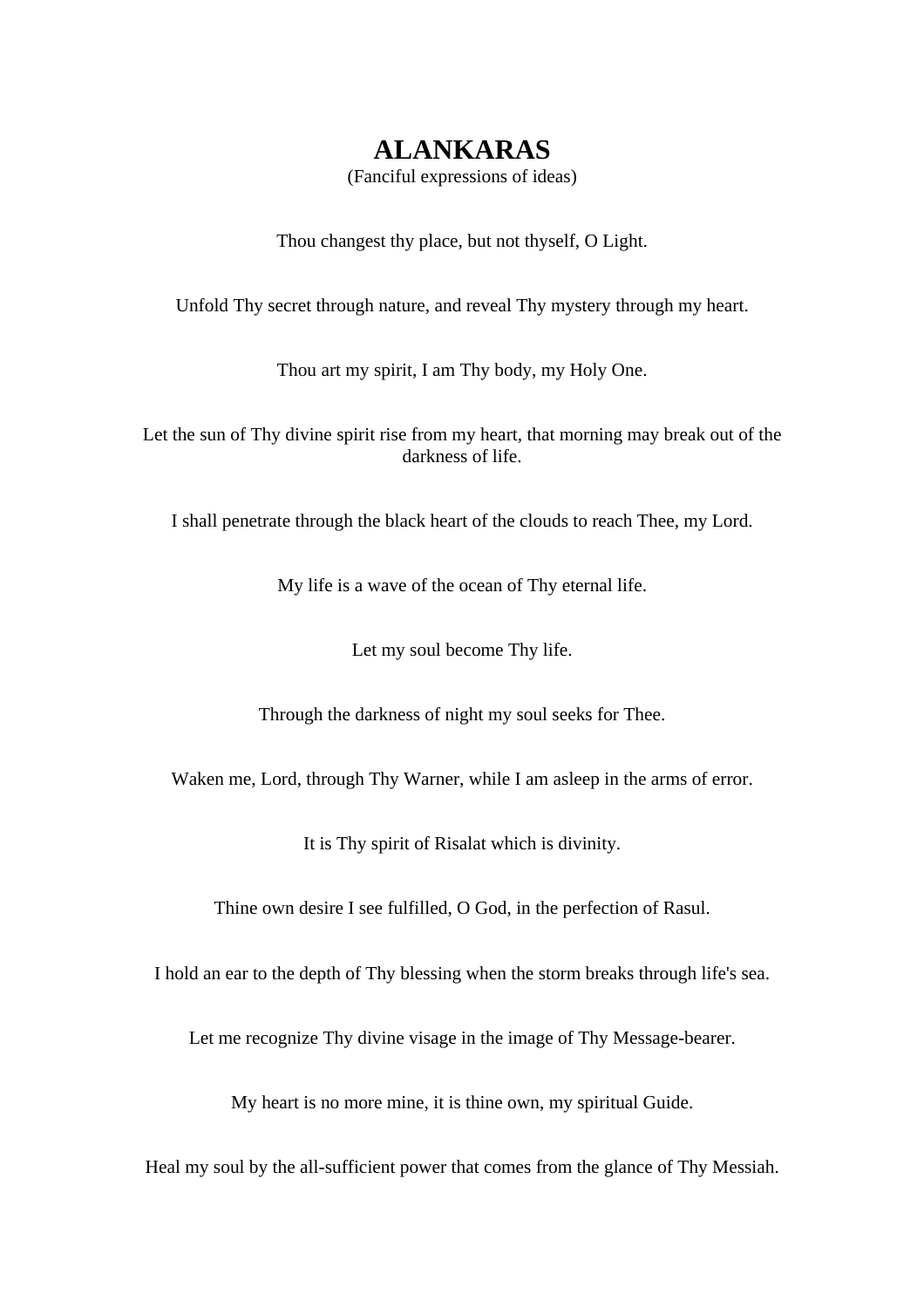O, your rising waves of favor, And your raging flames of wrath! On the rose they are like dew-drops, On the flame just like the moth.

My spiritual Guide, thou bearest in thyself the spirit of Rasul.

The dark clouds brought romance between Thee, my Beloved, and me.

Let my heart reflect the spirit of the Holy Ones. Let my self turn into Thy being.

My vanity! It amuses me to see thee dance at the sight of my limitation.

The rapture of my heart shows the mark of Thy kiss.

Let Thy perfection be mine, and my imperfection be cleared away as the mist in the sun.

> My heart! At times one moment is as a year, and at times one year is as a moment to thee.

I cry and shed tears when clouds gather round my heart, and when the light of my soul is covered from my sight.

Mother's arms receive me when I come to the earth; Father's arms lift me up at the moment when I depart hence.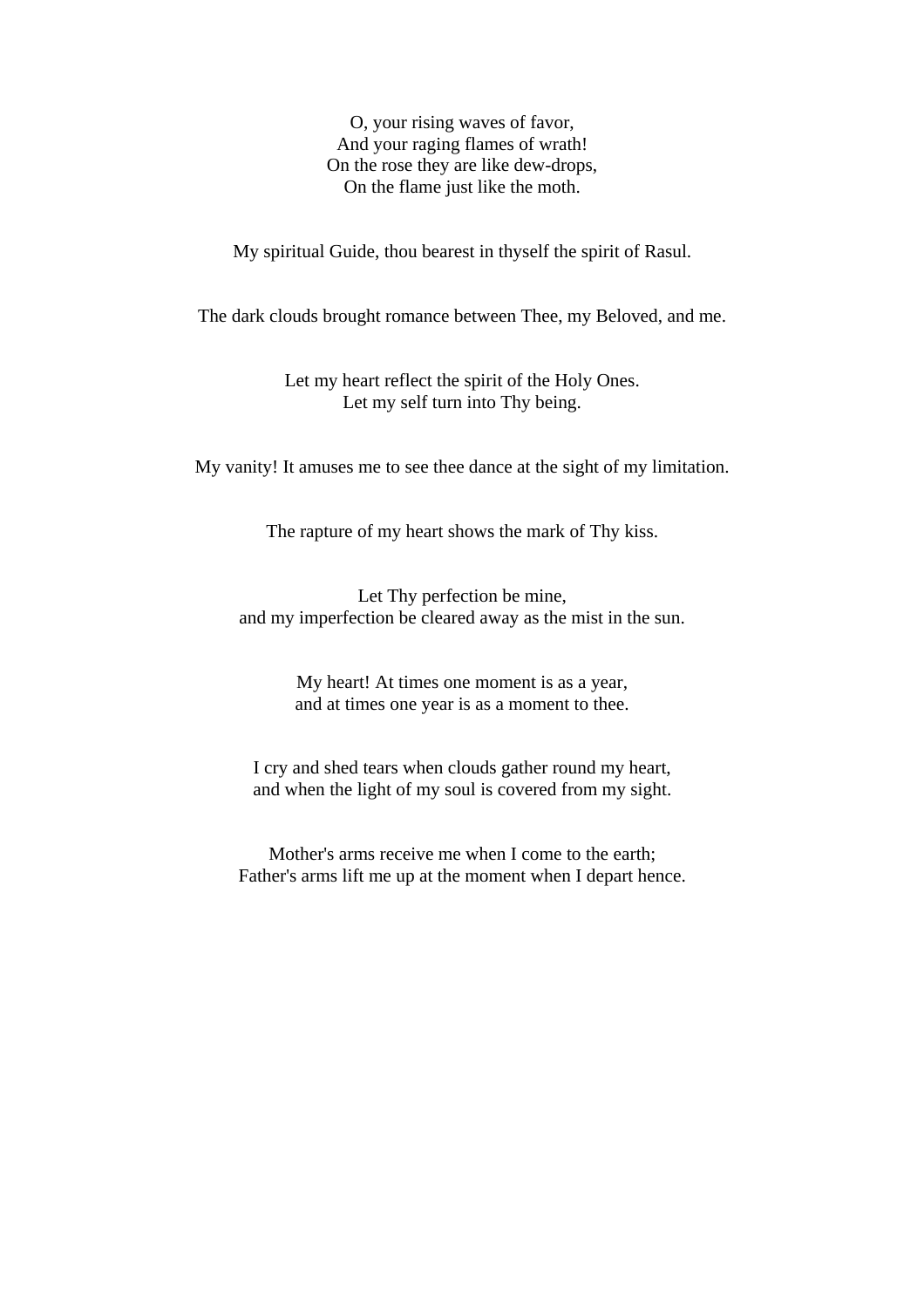#### **HEART**

The heart has its head on its own palm, The face of the heart is veiled; The heart's hands are bound with iron chains, The feet of the heart are nailed.

The eyes of the heart are never dry, The heart speaks only through tears. The ears of the heart are so keen That the voice from a distance it hears.

The voice of the heart is silent, Yet far-reaching is heart's cry. The heart has no question nor answer, The heart is expressed in a sigh.

The ways of the heart are mysterious, The heart has the mind of a child. The heart's breath is full of tenderness, The heart's expression is mild.

The ideal alone is heart's deity, A constant yearning its life. The heart's not concerned with life or death, The heart stands firm through all strife.

> Beauty is heart's only object, Its inspirer, its all. The heart is all power that there is, The angels attend its call.

The heart is itself its own medicine, The heart all its own wounds heals. And none can ever imagine The pain that the loving heart feels.

The path of the heart is thorny, But leads in the end to bliss. Hope is the staff the heart holds in hand, And the goal heart shall not miss.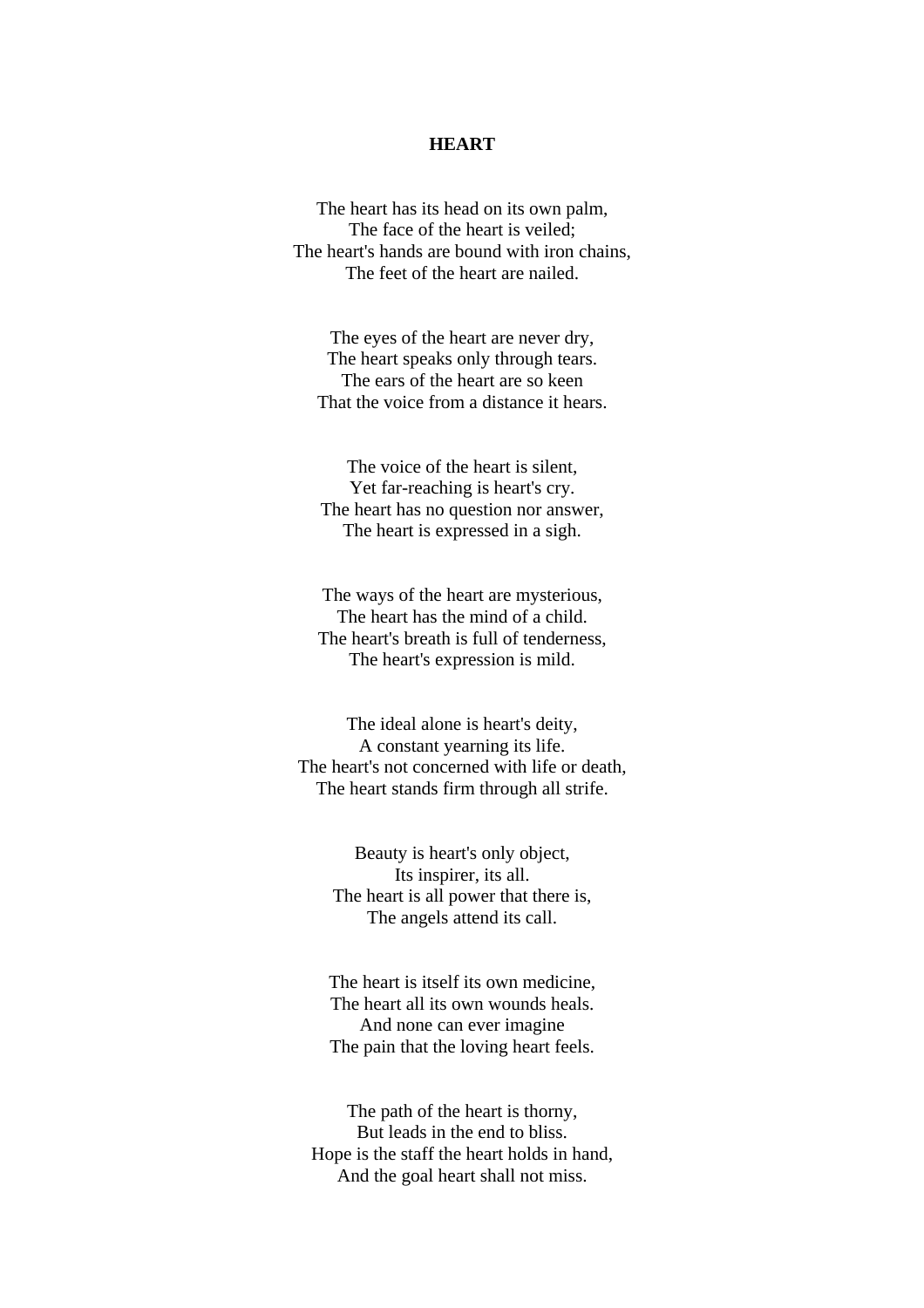*(The following is the original version of the above text from the notebook of Hazrat Inayat Khan:)*

#### **LOVE**

Love hath its head on its own palm face of love is veiled Love's hands are tied with iron chains, feet of love are nailed.

Eyes of the love are never dry, love speaks only through tears. Ears of love are so keen, that it voice from the distance hears.

Voice of love is silent, yet far-reaching is love's cry. Love hath no question nor answer, love is expressed in deep sigh.

Ways of love are mysterious, though love hath mind of a child. Love's heart is full of tenderness, and love's expression is mild;

Ideal alone is love's deity Constant yearning its life Love is not concerned with life or death, Love stands firm through all strife.

> Beauty is love's only object, its inspirer, its all. Love is all power that there is, angels attend love's call.

Love is itself its own medicine Love all its own wounds heals. No one can ever imagine, pain that lover's heart feels.

Path of the love is thorny, which leads in the end to bliss, Hope is the staff that love holds in hand, love's one desire is a kiss.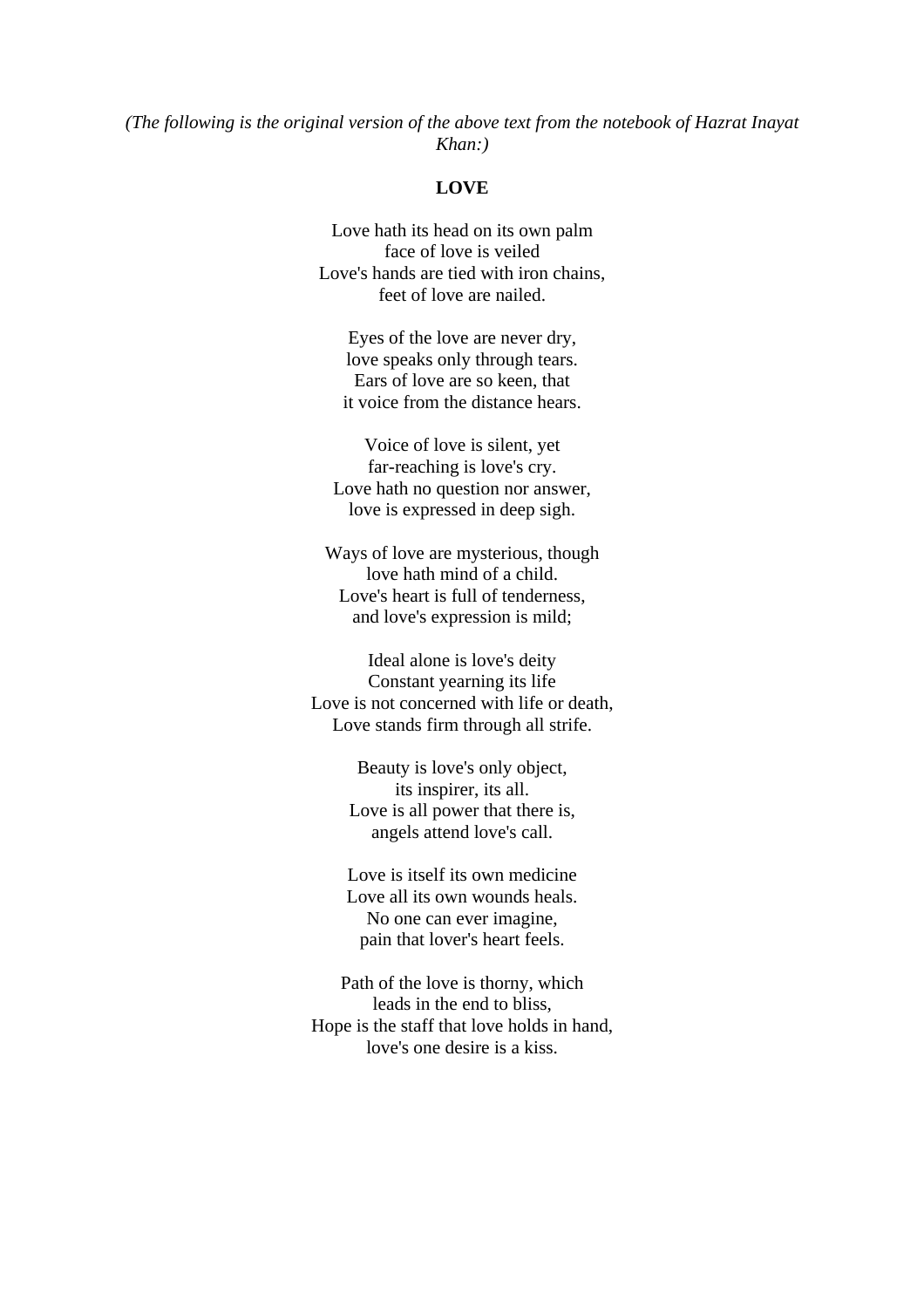#### **TRUTH**

The face of truth is open, The eyes of truth are bright, The lips of truth are ever closed, The head of truth is upright. The breast of truth stands forward, The gaze of truth is straight, Truth has neither fear nor doubt, Truth has patience to wait. The words of truth are touching, The voice of truth is deep, The law of truth is simple: All that you sow you reap. The soul of truth is flaming, The heart of truth is warm, The mind of truth is clear, And firm through rain or storm. Facts are but its shadows, Truth stands above all sin; Great be the battle in life, Truth in the end shall win. The image of truth is Christ, Wisdom's message its rod; Sign of truth is the cross, Soul of truth is God. Life of truth is eternal, Immortal is its past, Power of truth will endure, Truth shall hold to the last.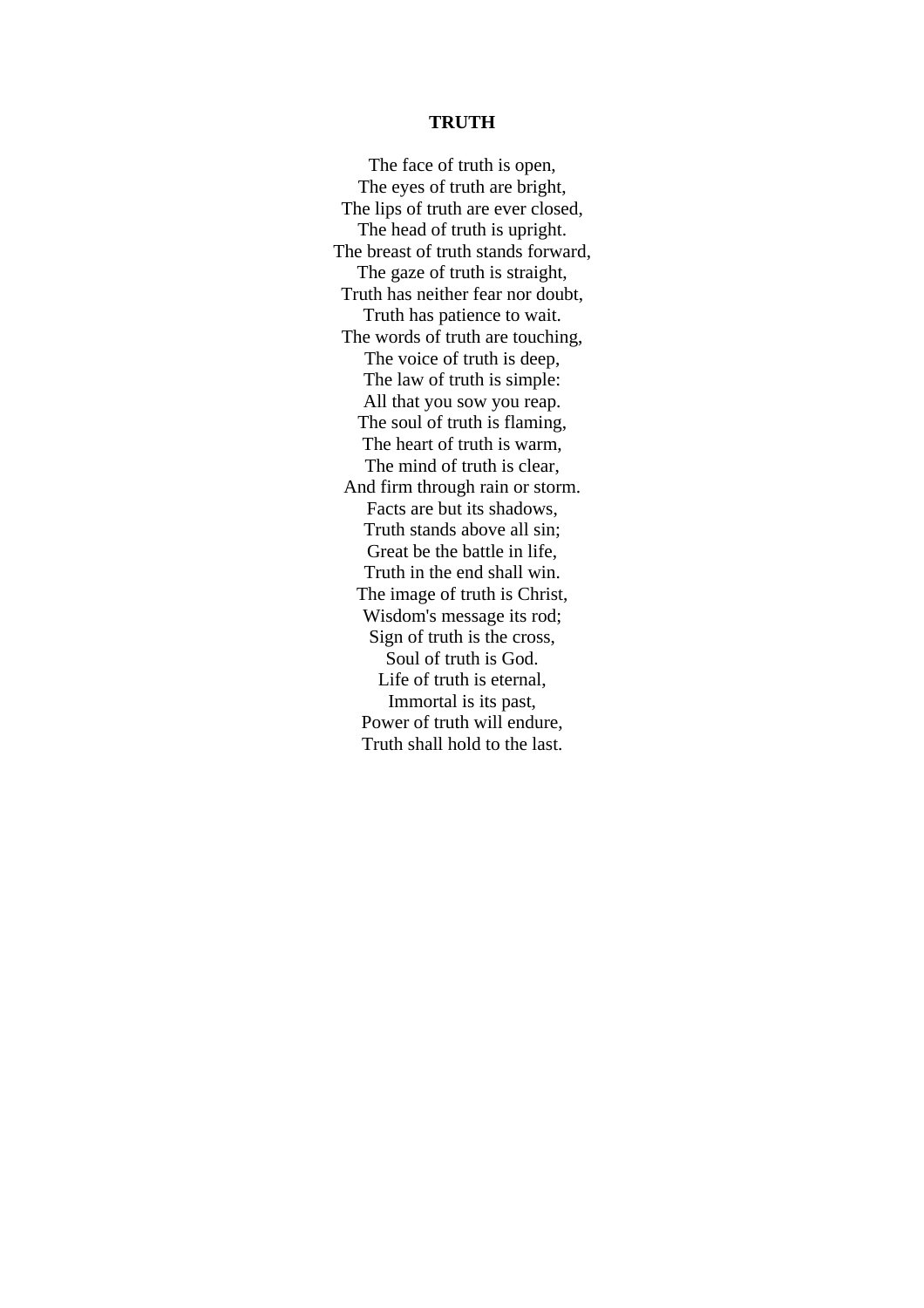#### **TRUTH**

Face of the Truth is open Eyes of the Truth are bright Lips of the Truth are ever closed Head of the Truth is upright Words of the Truth are touching Voice of the Truth is deep Law of the Truth is simple All that you sow, you reap. Soul of the Truth is flaming Heart of the Truth is warm Mind of the Truth is clear and firm through rain or storm Life of Truth is eternal immortal is its past Power of Truth will endure Truth holds good to the last. Chest of the Truth stands forward Gaze of the Truth is straight Truth hath no fear nor hath doubt Truth hath patience to wait Facts are all shadows and Truth stands above all sin great in life be the battle Truth in the end will win. Image of the Truth is Christ Sacred word its rod Sign of Truth is the cross and soul of the Truth is God.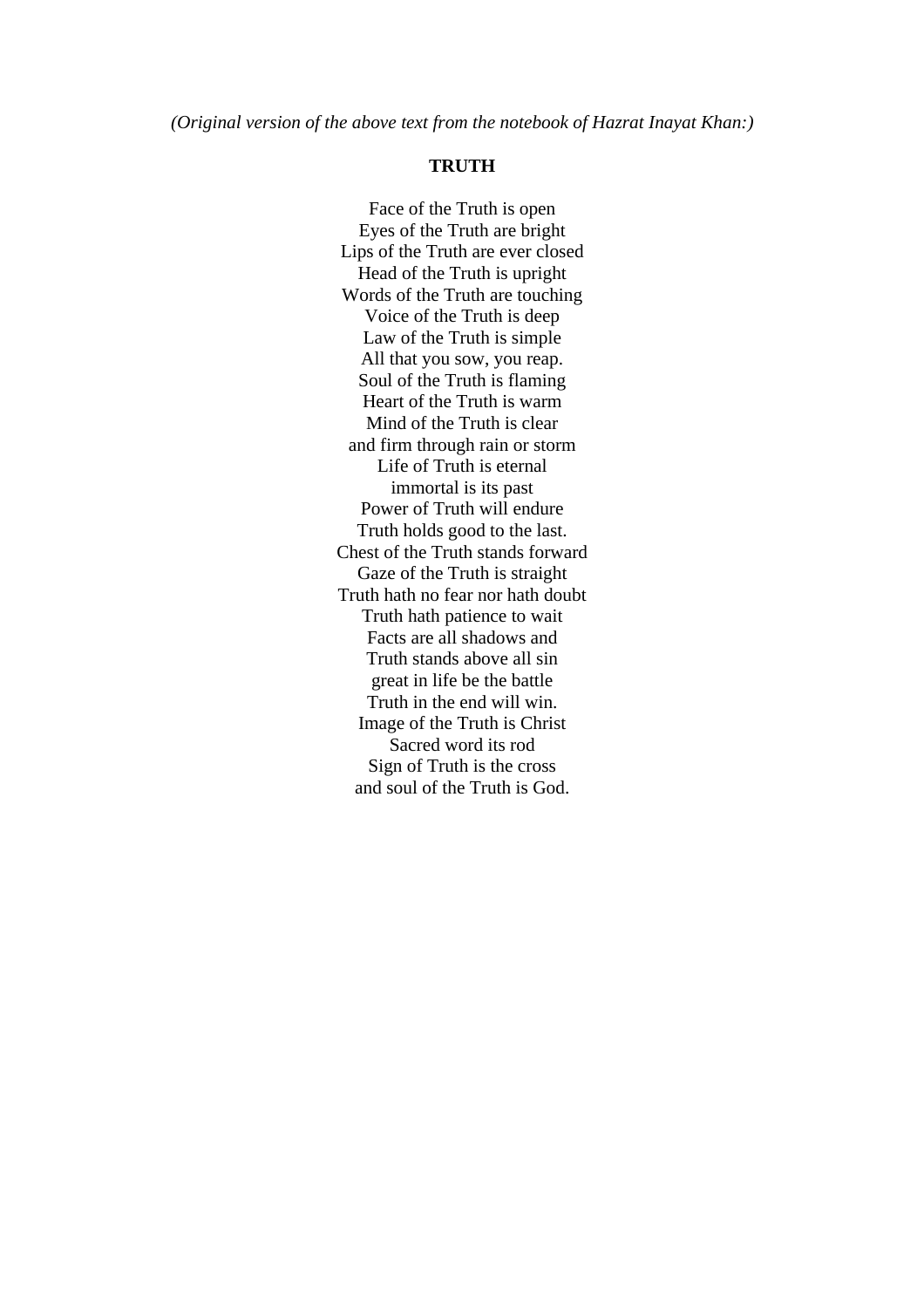# **SURAS**

(God speaking through the kindled soul)

There is no reason that man should know God because he is horn on earth; it is only the birth of his soul that makes him entitled to that knowledge.

> Life is reality, death is its shadow; but as the shadow is seen and yet non-existent, so is death.

Death opens a door between life here and hereafter. Death is a silent voyage to the port of eternity.

Death is no more death to those who have once experienced its sting.

Death is but the turning of a page of life; to the eyes of others it is death, but to those who die it is life.

# **TANAS**

(The soul speaking with nature)

Glorious sun, are you setting? --Yes, to rise again.

Sublime nature, my ears did not hear your music. --Your heart has heard it, your soul has danced to it.

Trees to the clouds:--With raised hands we pay you our homage. Clouds:--In tears we grant your request.

Nature, where do you borrow your sublimity? --From your loving spirit.

Rain, why do you not come in the desert? --I keep away from where I am not welcome.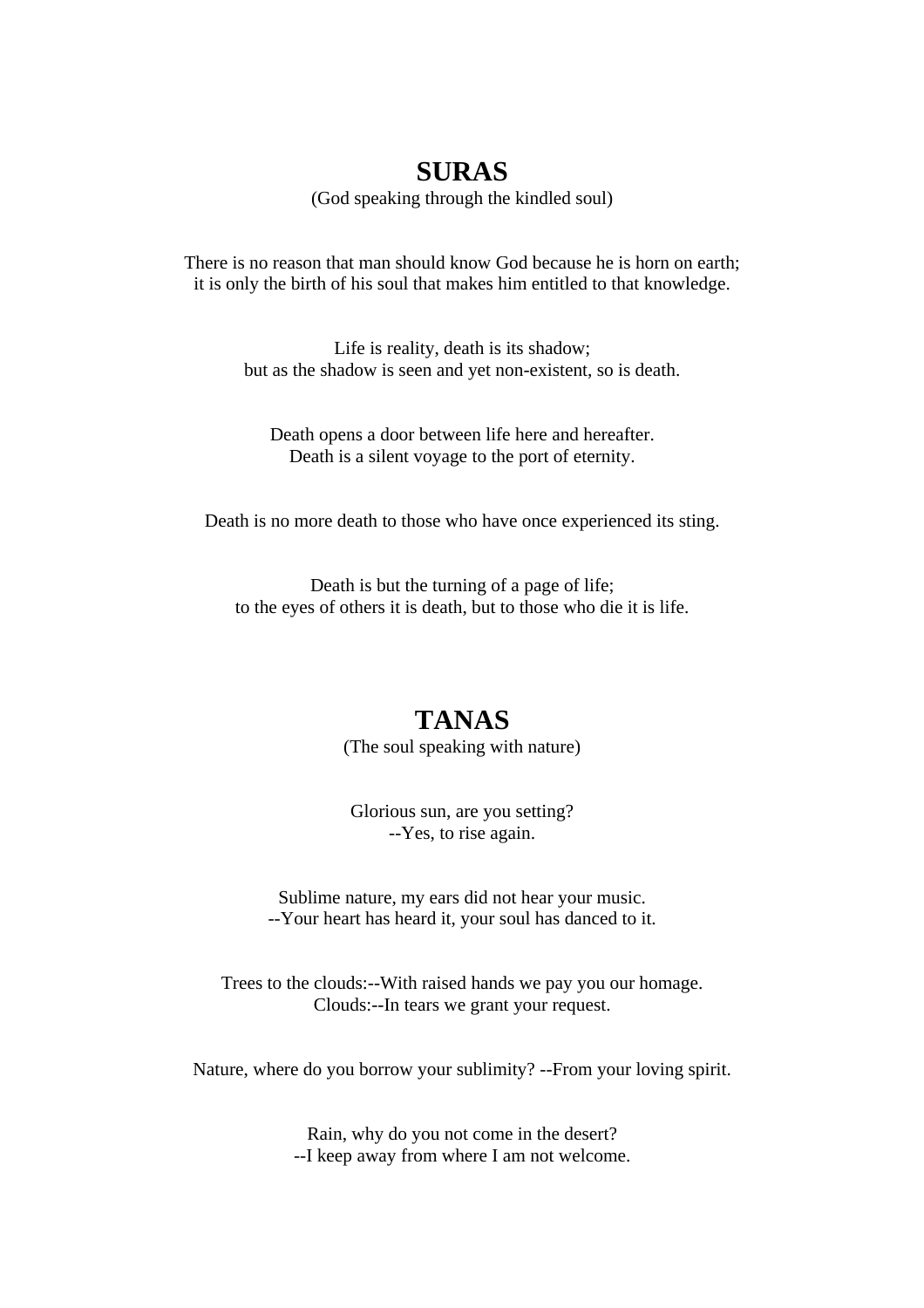When once passing through the mountains, I saw rocks, some resting on their knees, some bending, some standing. I asked, "O hard-hearted monsters, what secret is there in your charm?" They answered in a silent voice, "That we do not assert ourselves."

> Rocky mountains, what are you? --We are the tombs of the world's past.

Crystal, what are you? --I am the shadow of Christ's heart. What quality do you possess? --I am empty of self, so that by gazing, one sees in me His heart reflected.

Desert to the rain-clouds:--You are passing over us, why not be our guest? Rain-clouds:--We have no longer trust in the hard-hearted.

Glorious nature, wonderful picture, where shall I keep you? --In the frame of your heart.

Wilderness, why does your cry touch me so deeply? --Because it rises from the bottom of my heart.

Wilderness, what is in you that is so overwhelming? --The expansion of my heart.

Good-bye, nature's vision, shall I ever see you again? --Yes, whenever you open the album of your heart.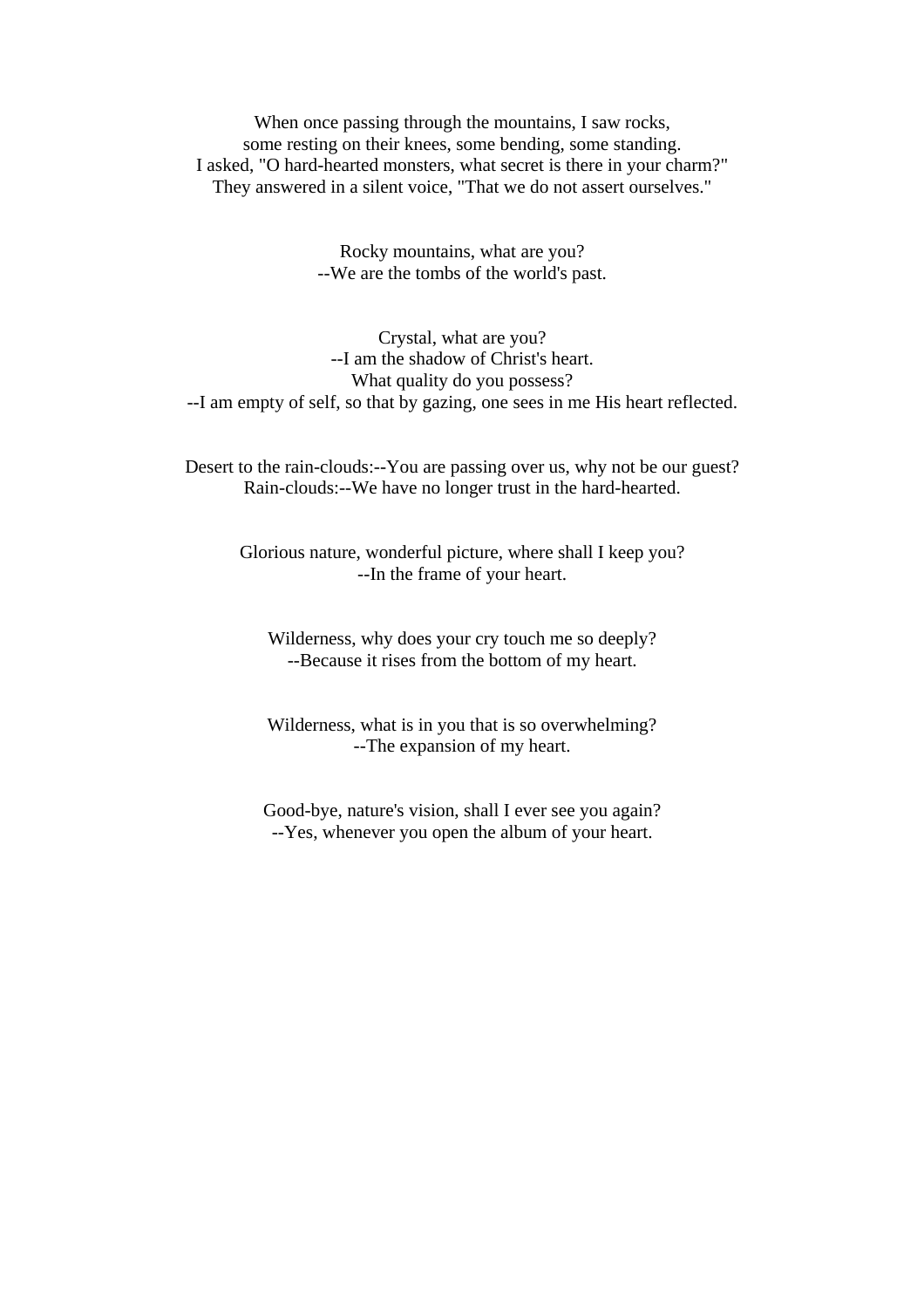# **GAMAKAS**

(Feelings in the Poet's heart, keyed to various notes)

Why was I born, O God, if not to find Thee? Why do I die, O God, if not to come to Thee?

When the unreality of life pushes against my heart, its door opens to the reality.

The past was my dream, the present is my play, and the future will be my plan.

I reach Thee before my feet can reach Thy dwelling place, and I see Thee before mine eyes can reach Thy spheres.

I was perfected by heaven, but am limited by the earth.

Can anyone break me? No. By doing so, he may as well prepare to break God. Neither I nor God can be broken; but the one who would wish to break me, he is broken.

I draw all my strength from my humility.

A tongue of flame rises from every wound of my heart, illuminating my path through life and guiding my way to the goal.

The rapidity of my walk the imagination cannot follow.

People often ask me questions which I cannot very well answer in words, and it makes me sad to think they are unable to hear the voice of my silence.

By every hurt or harm one causes me, he only makes me know him better.

I came as I was made to come; I live as life allows me to live; but I will be what I wish to be.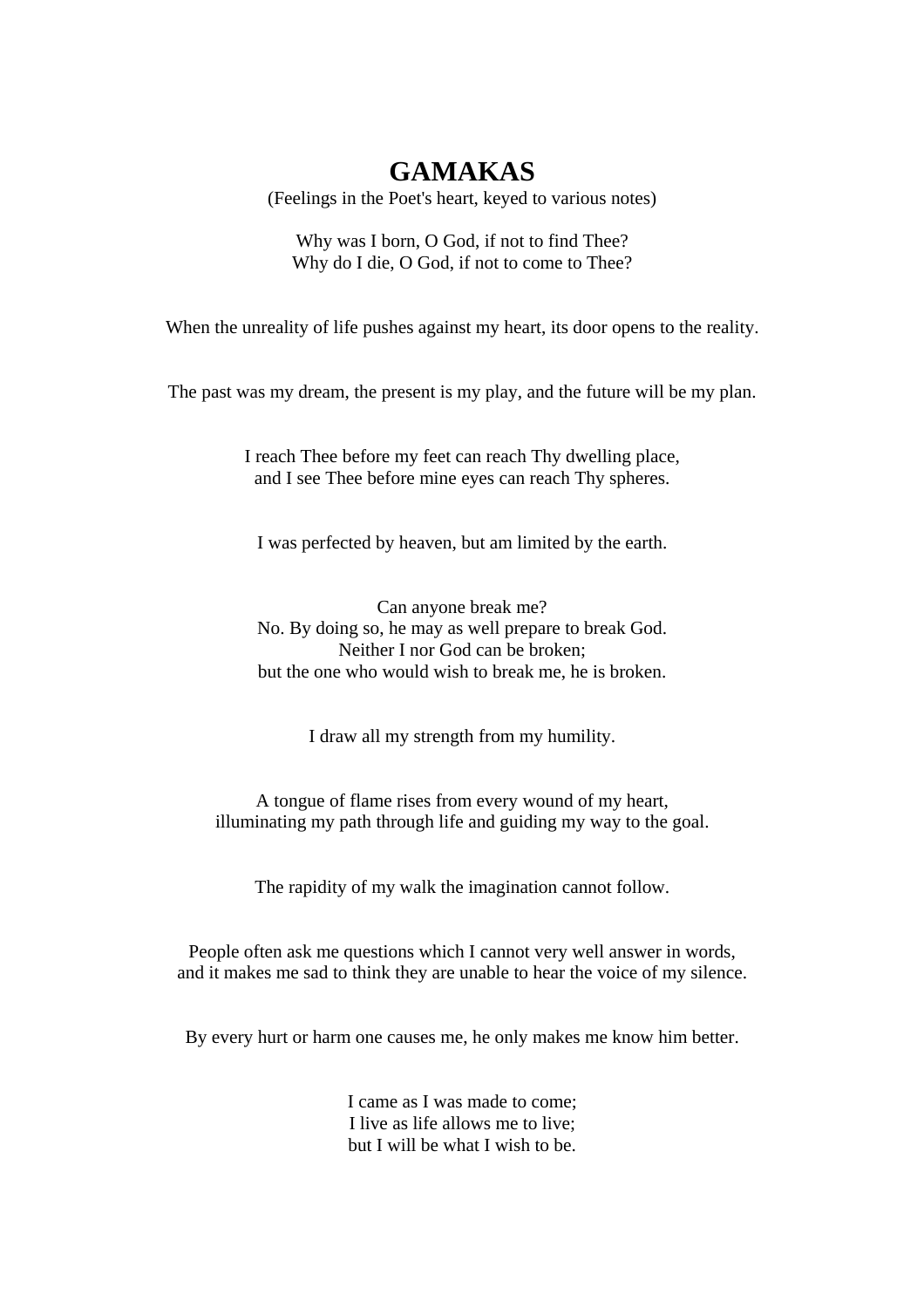With every pinprick a drop of blood comes out of my heart, and that drop becomes the Wine of Sacrament.

I have not come to teach those who consider themselves teachers; I have come to learn from the teachers and to teach my pupils.

When my heart is perturbed it upsets the whole universe.

When my heart is asleep, then both worlds fall into a deep slumber.

The whole creation wakes up with the wakening of my heart.

When the shell of my heart breaks, pearls are scattered around.

My heart attains self-sufficiency by eating its own flesh and by drinking its own blood.

I tremble at the sight of the task that has been given to me, and I feel confounded when I weigh my ideal with my limitations.

What the world calls success, is to me like a doll's wedding.

I am the Wine of the Holy Sacrament; my very being is intoxication; those who drink of my cup and yet keep sober will certainly be illuminated; but those who do not assimilate it, will be beside themselves and exposed to the ridicule of the world.

My heart drinks its own tears and puts them forth as pearls.

I prefer failure to success gained by falsehood.

I am what I am; you make me what you will make me; but I become what I wish to become.

The true exaltation comes to me from the insults I have to endure in life rather than from the respectful attitude of my mureeds.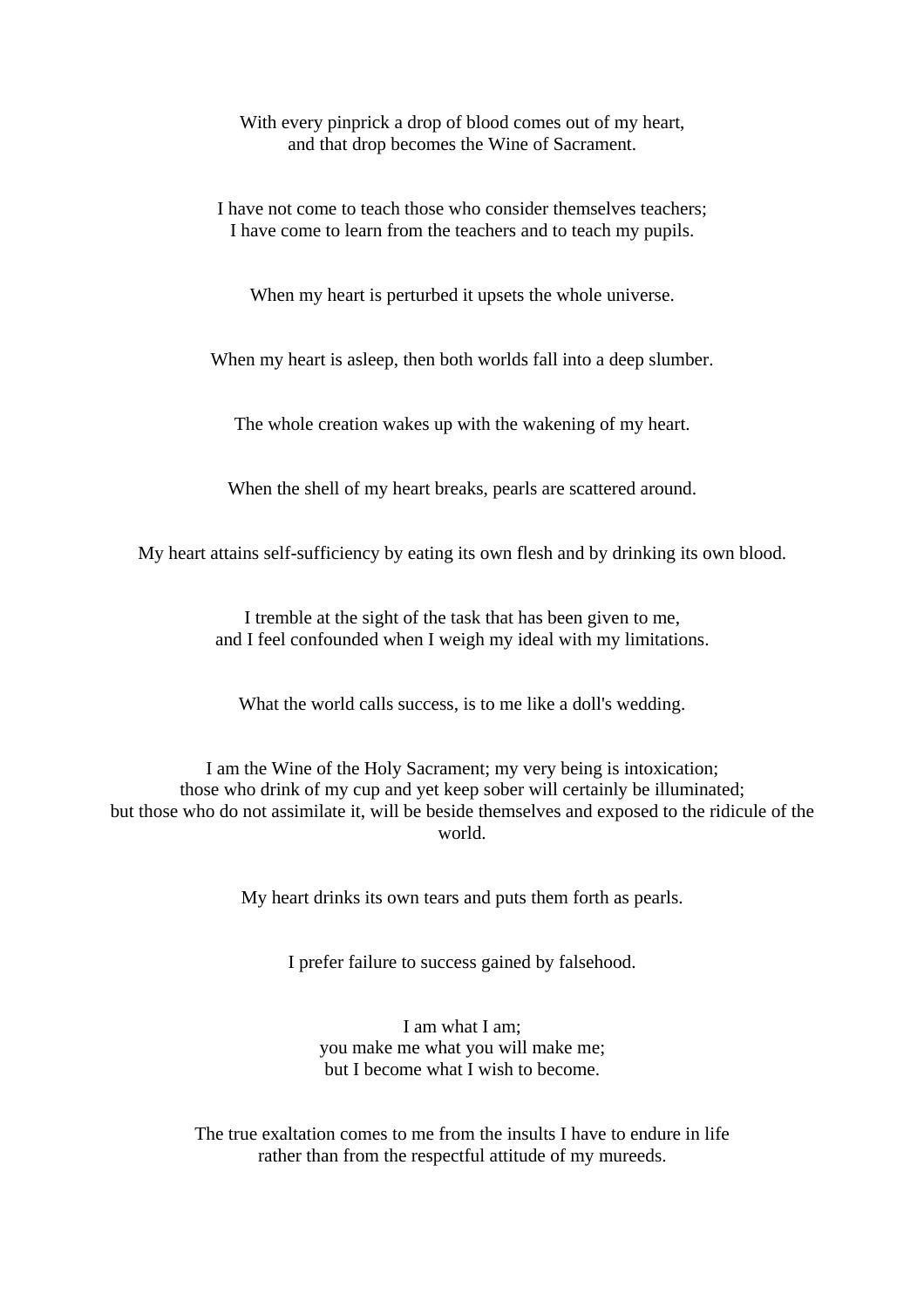Many underestimate the greatness of the Cause, seeing the limitation through which I have to work my way out.

The Message is a call to those whose hour has come to awake, and it is a lullaby to those who are still meant to sleep.

How can a man claim to be a teacher and at the same time be sane? His teaching must prove him a teacher, not his claim.

The essence of today's Message is balance.

You are my life, it is in you that I live, From you I borrow life and you do I give; O my soul and spirit, you I adore, I live in you, so do I live ever more. You are in me and in you do I live, Still you are my King and my sins you forgive. You are the Present and Future and Past; I lost myself, but I have found you at last.

Why, O my feeling heart Do you live and die? What makes my feeling heart To laugh and to cry? Death is my life indeed; I live when I die. Pain is my pleasure; when I laugh, then I cry.

> Some did say that I knew nothing, Some still held that I knew all. Some did turn their back to me, and Some quickly answered my call.

Some on hearing my words exclaimed, "Nothing he said that was new." Some said, "I have always thought this; That is my own point of view." Some asked, "What mystery he revealed? What wonder did he perform?" Some answered, "We ask no wonder, So long as his heart is warm." Some said, "He is a man as we are, What difference in him do you see?" Some answered, "It is not to know; What is needed, is to be."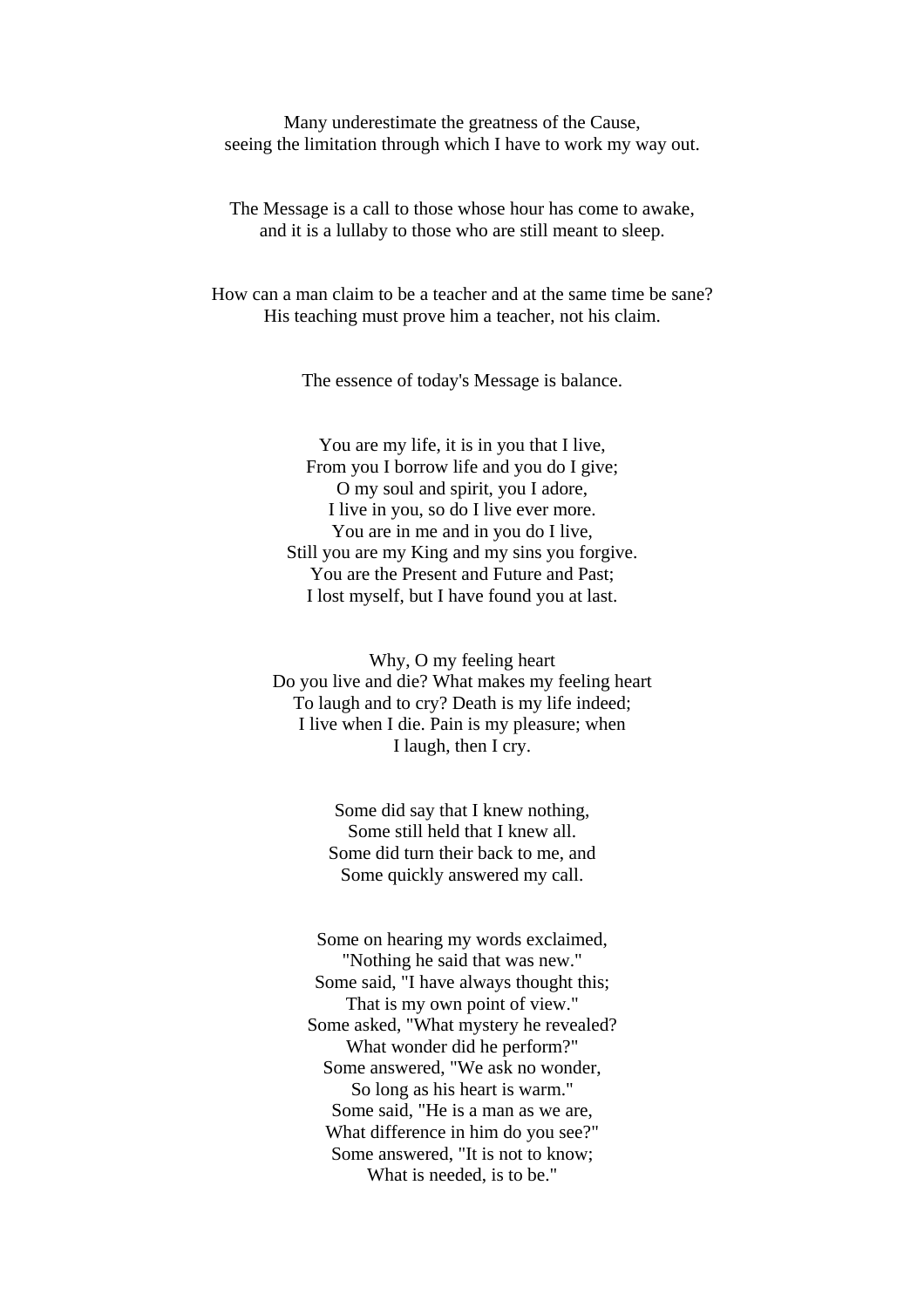Before you judge my actions, Lord, I pray, you will forgive. Before my heart has broken, Will you help my soul to live? Before my eyes are covered, Will you let me see your face? Before my feet are tired, May I reach your dwelling-place? Before I wake from slumber, You will watch me, Lord, I hold. Before I throw my mantle, Will you take me in your fold? Before my work is over, You, my Lord, will right the wrong. Before you play your music, Will you let me sing my song?

# **BOULAS**

(Kindled words)

The saints are forgiveness itself.

In the influence that controls a situation the hand of God is seen.

The more one can bear, the more one is given to bear.

If one wants to know life, one can best know it by one's own life.

No beloved has ever known the depth of the lover's heart.

Sometimes success is a defeat and defeat is a success.

The greater the responsibility, the greater the person.

Man unconsciously pays happiness in order to buy pleasure.

Life is interesting with friends and enemies both.

A sharp tongue can cut one deeper than a knife.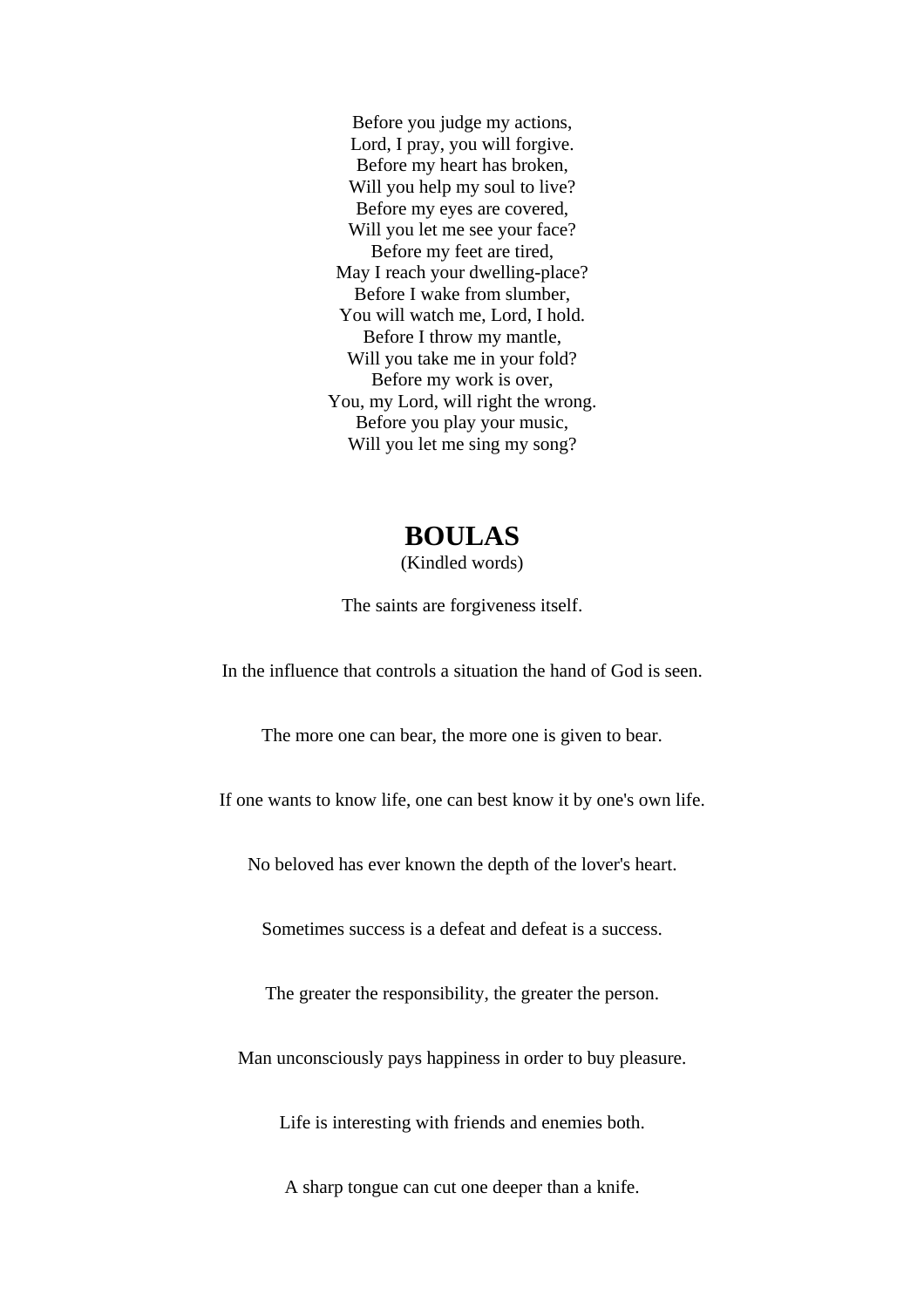Sin is a sin, whether thought, said, or done.

There are many dead sins, but to separate two loving hearts is a living sin.

Every difficulty can be made easy by the power of a willing spirit.

Man sees in another his own fault.

Give not nor claim love by force, for love is an affair of mutual willingness.

Silence is an unadmitting consent and an uncommitting refusal.

Walking on the turning wheel of the earth, living under the ever-rotating sun, man expects a peaceful life.

Man's jealousy is woman's vanity.

A consent after refusing is worse than a refusal.

To discover the heart is the greatest initiation.

One's own self has the right to accuse oneself of one's faults, rather than anyone else.

Truth is born of falsehood as light comes from darkness.

A charming personality is great riches.

The mystic perfects himself by making himself empty of himself.

Sorrow enables man to experience joy.

The punishment of the God of Compassion is a reward too.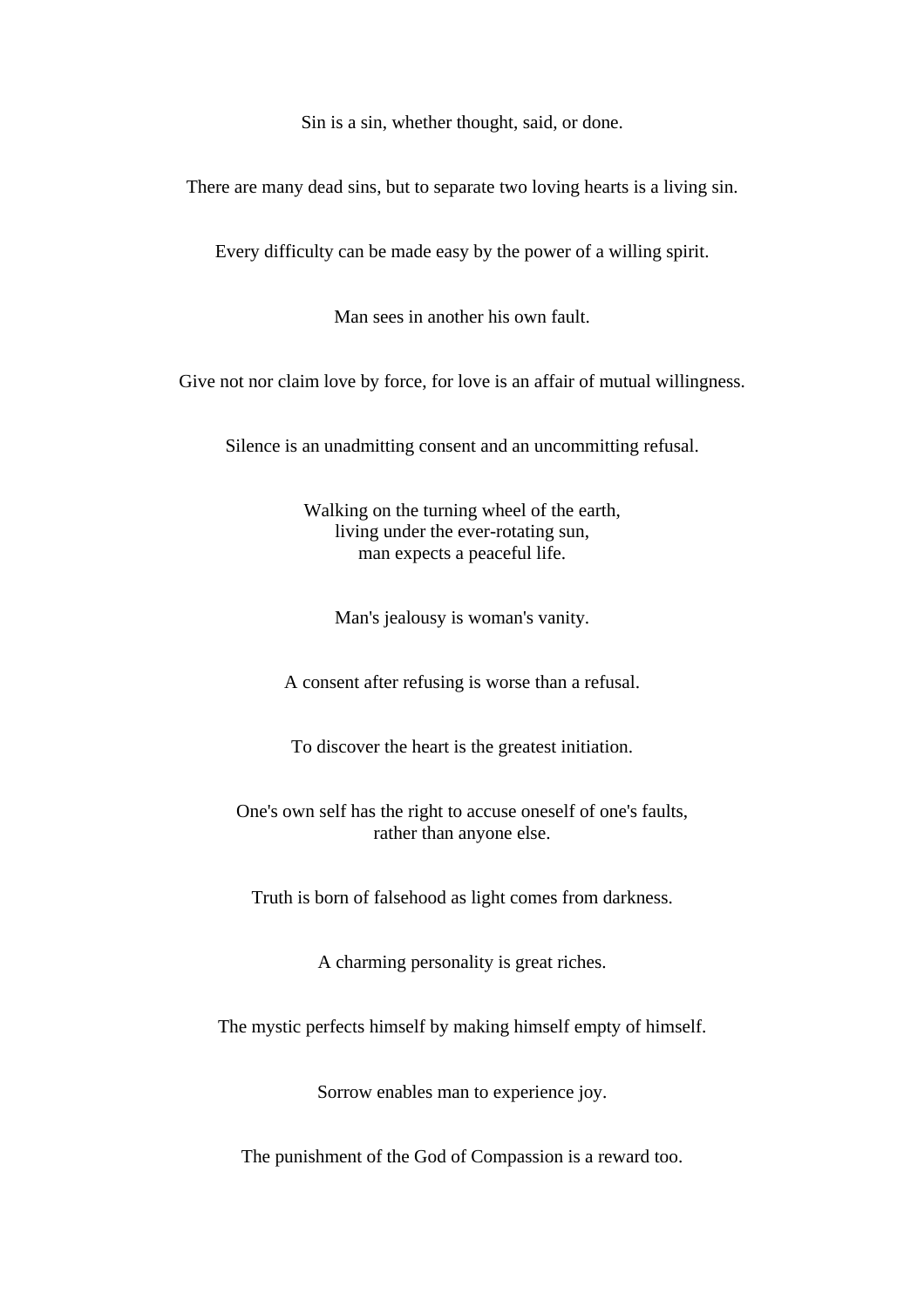The Creator, by means of the human heart, experiences life within and without.

Tears of joy are more precious than pearls.

If you avoid wrongdoing, it will avoid you.

A real artist expresses his soul in his art.

Divinity is the exaltation of the human soul.

It is not the action which is a sin; it is the attitude of mind which makes it so.

Silence speaks louder than words.

Reality unfolds with the breaking of the heart.

The vision of nature is the presence of God.

In the heart of sorrow there is a seed of joy.

A sharp tongue is a poisoned sword.

A house is built with matter, but made with spirit.

The one who troubles much about the cause is far removed from the cause.

Righteousness gives strength, and falseness weakens the mind.

No one would do wrong if he knew the wrong of it.

Love in giving and taking is commercialized. In its pure essence love is for its own joy.

The spirit of feeling is lost when a sentiment is expressed in words.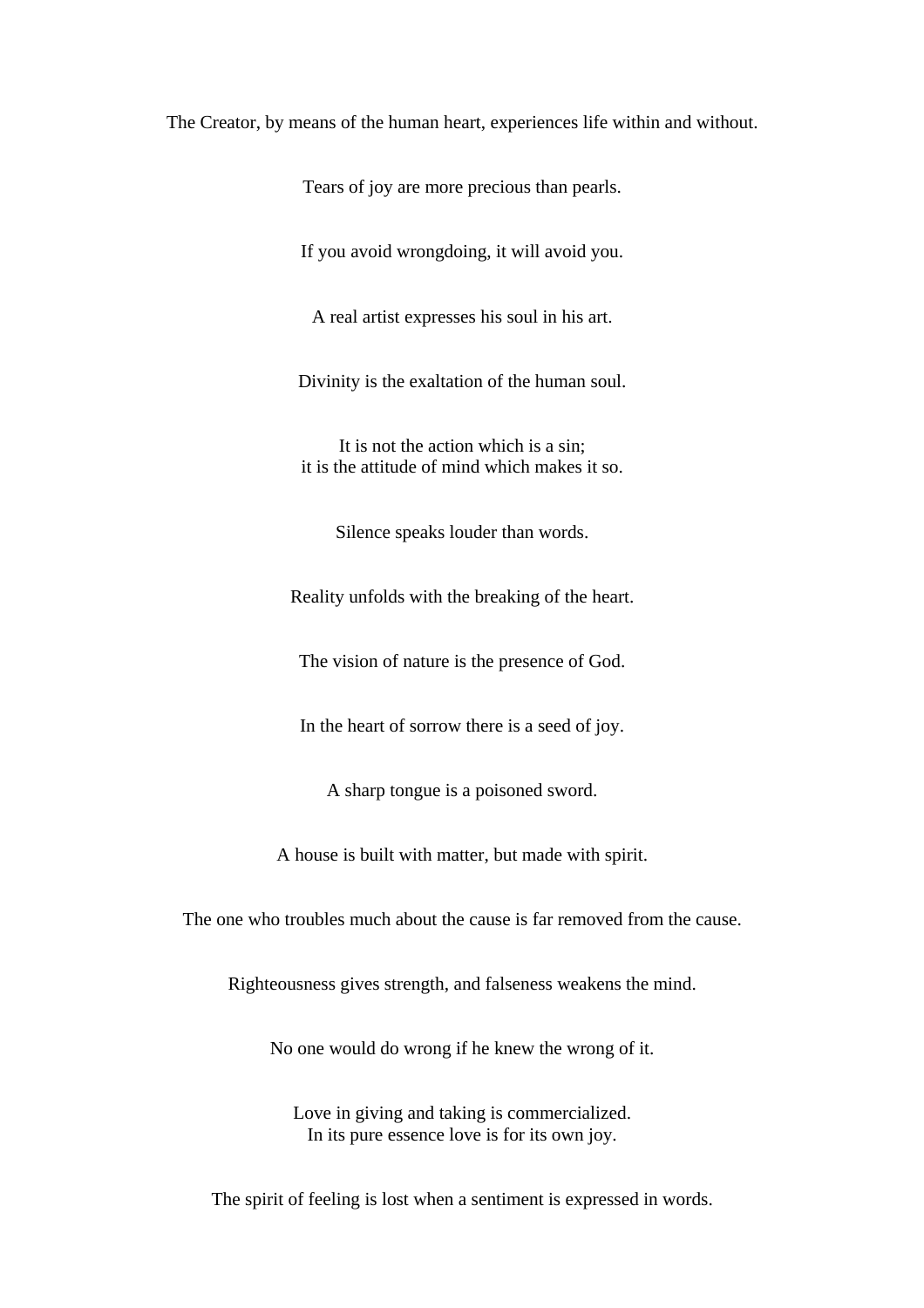No earth, no water, no fire, no air can ever disunite two hearts that have become one.

Retire from the mundane things of life as much as life will permit you.

Avoid all nonsense.

Accomplishment is more valuable than what is accomplished.

Life is time, and death is its division.

We need not tolerate inharmony, but we can act indifferent to it.

Evil is like a shadow.

He who gives love will receive a thousandfold in return.

It is the separation which is separated, not we.

Nature is born, character is built, and personality is developed.

Time and space are the hands and feet of the mystic; through space he climbs, and through time he accomplishes.

The same thing that may bring pride to one, may cause shame to another.

Man seeks freedom and pursues captivity.

The one who seeks the spiritual path is sought after by the spirit.

To life there is no death, and to death there is no life.

Perfection is to be found in looking for One, in pursuing One, in finding One, in realizing One.

The more you depend upon God, the more God becomes dependable.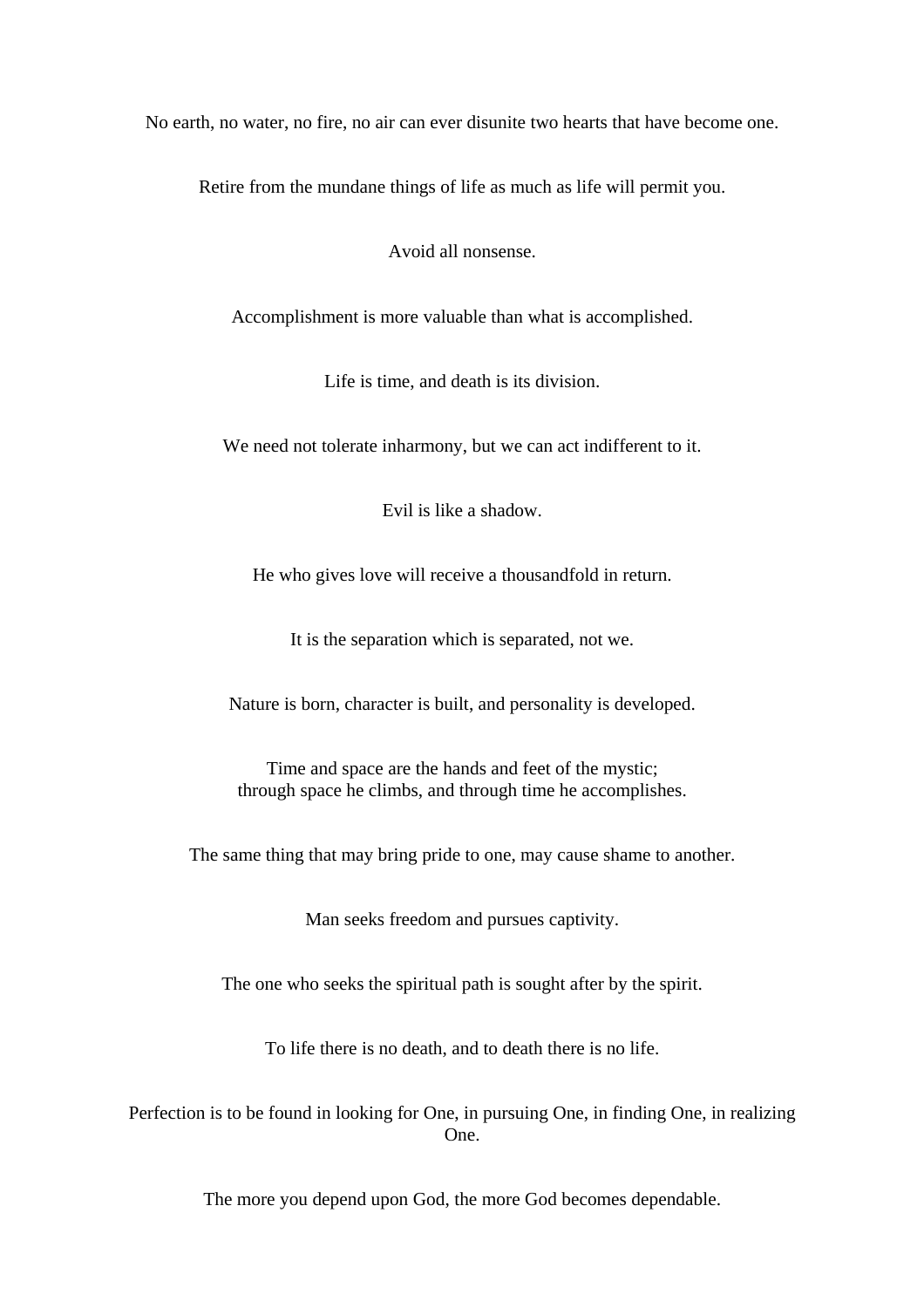Love's reward is love itself.

The essence of reason is the knowledge of God.

# **TALAS**

(Rhythmic expressions of ideas)

Befool not, O night, the morn will break; beware, O darkness, the sun will shine; be not vain, O mist, it will once more be clear; my sorrow, forget not, once again joy will arise.

A labor done without wages, a service without thanks, a merit without appreciation, a love without answer have a different value.

It is a weakness to withdraw from struggle; it is foolishness to go through it.

If you are annoyed by any disagreeable experience, it is a loss; but if you have learnt by it, it is a gain.

What feeling it is to ask forgiveness to those who must ask forgiveness of you, and to thank those who must thank you!

> It does not matter how hard you labor; it is what you accomplish that counts.

Wickedness that manifests from an intelligent person is like a poisonous fruit springing from a fertile ground.

The life of love is more than innumerable lives, and the death of love is worse than a thousand deaths.

As the birds will never have a lasting attachment to beasts, so it is even with man: the wayfarer of the heavens can never keep constantly attached to the dweller of the earth.

Knowledge ends in no knowledge, learning ends in unlearning.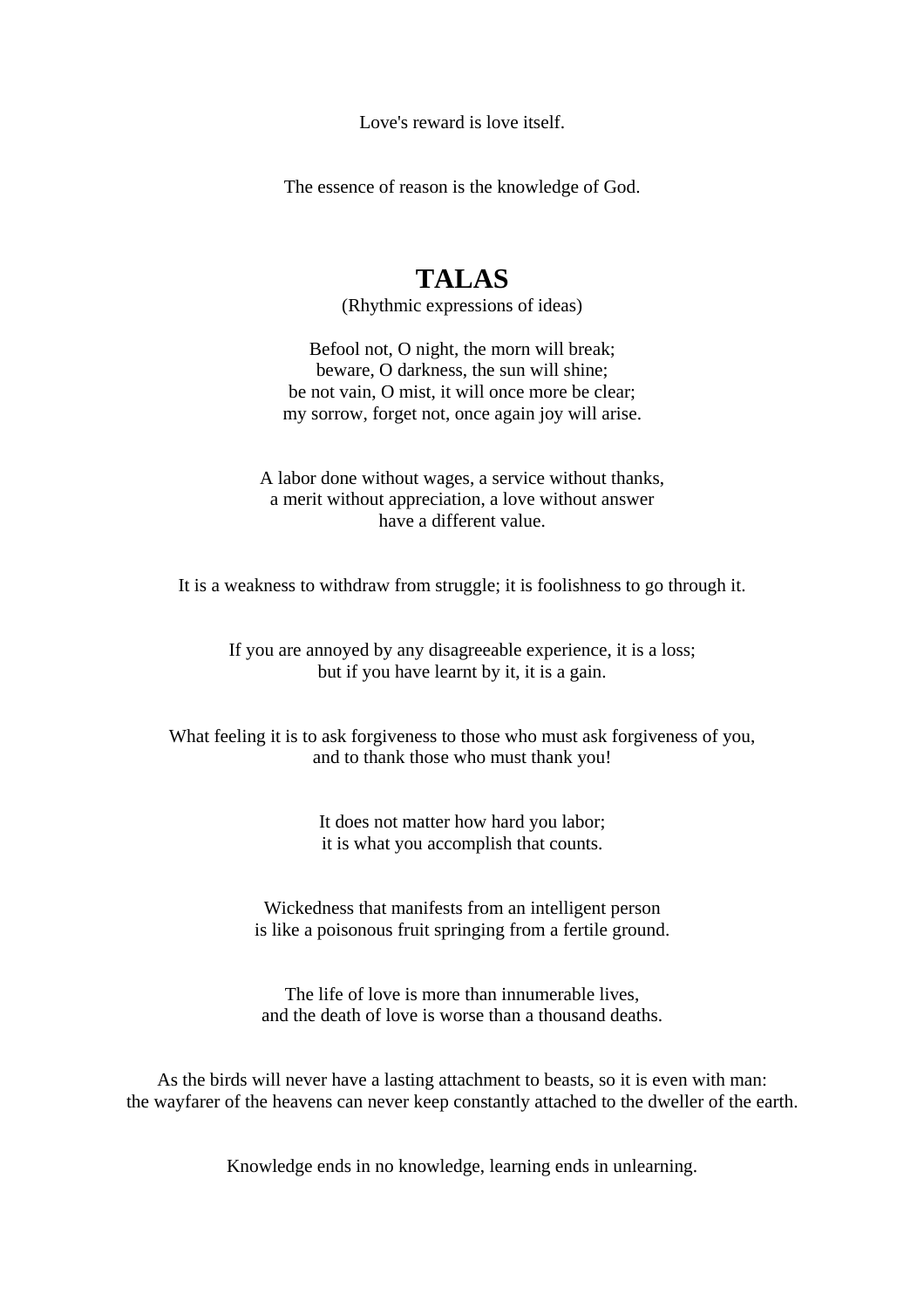Sweeter than honey are the results of one's toil; more fragrant than flowers are the words of praise; more delicious than fruit is an obedient child; more precious than a pearl is a congenial mate.

A beautiful sin is a virtue, and an ugly virtue is a sin.

Impulse is intoxicating; action is absorbing; but it is the result of every deed that leads man to realization.

> An optimist takes the chance of losing; a pessimist loses the chance of gaining.

When you care for the opinion of others, you are below them; when you do not care, you are above them.

It is the lover's heart that touches the depths of life; it is the godly soul that soars to the highest heavens; it is the seer's eye that penetrates through the wall of matter; and it is the knower's spirit that assimilates all the knowledge.

We experience death by playing life, and we experience life by playing death.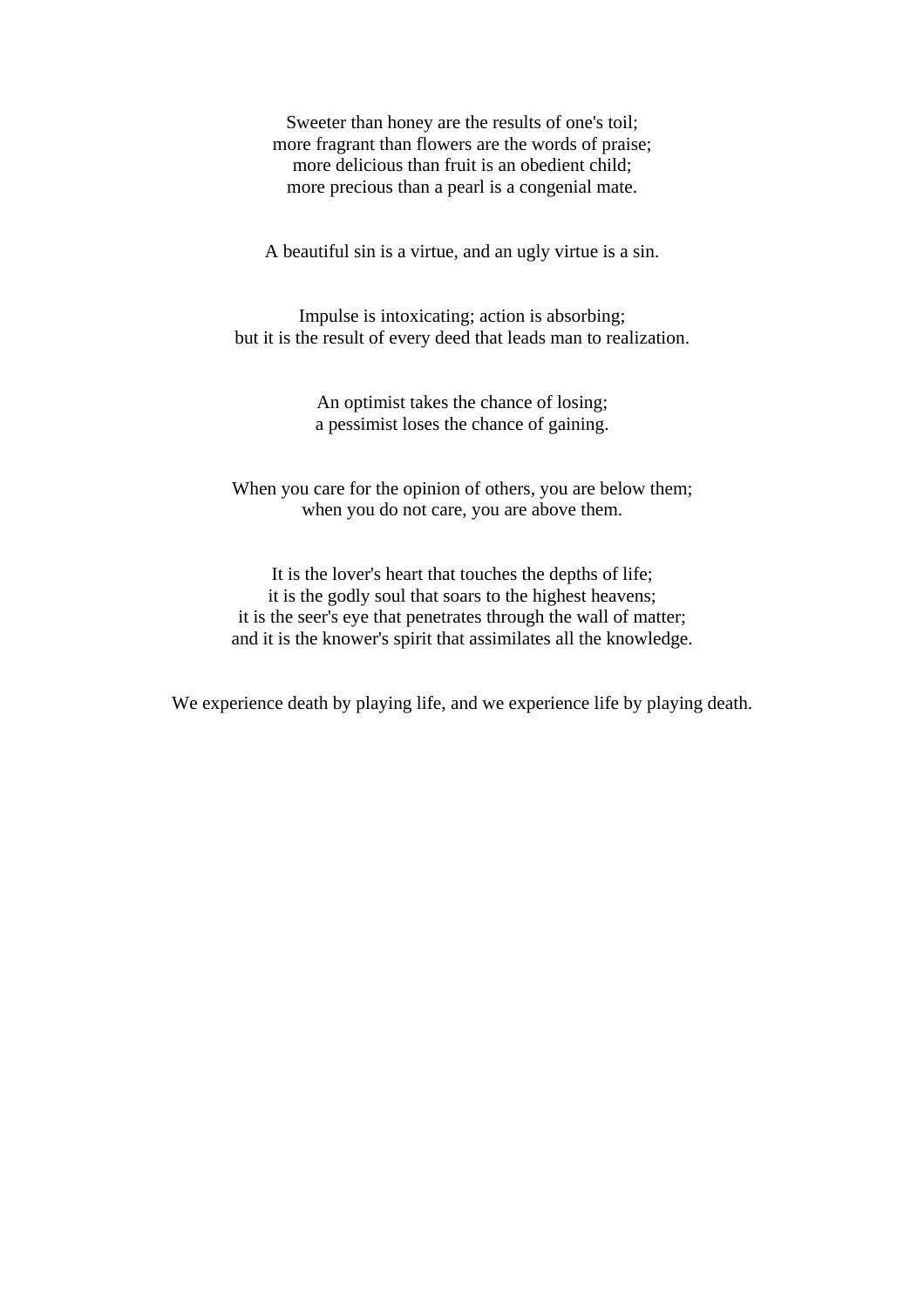# **CHALAS**

(Illuminated words)

If a man of principle makes a breach of law, it is to pursue a high ideal.

Raise not dust from the ground; it will enter into your eyes. Sprinkle some water on it that it may settle down and lie under your feet.

> A wrongdoer who is sorry for his wrongdoings profits more than the one who has never done wrong.

It does not need courage to be bold and blunt, sharp and rude; one has only to be shameless.

Pick not flowers, for it will detain you in your progress on the path, and as you go, they will only fade away. Look at them, therefore, and admire their beauty, and as you proceed on your journey, they will greet you with smiles all along the way.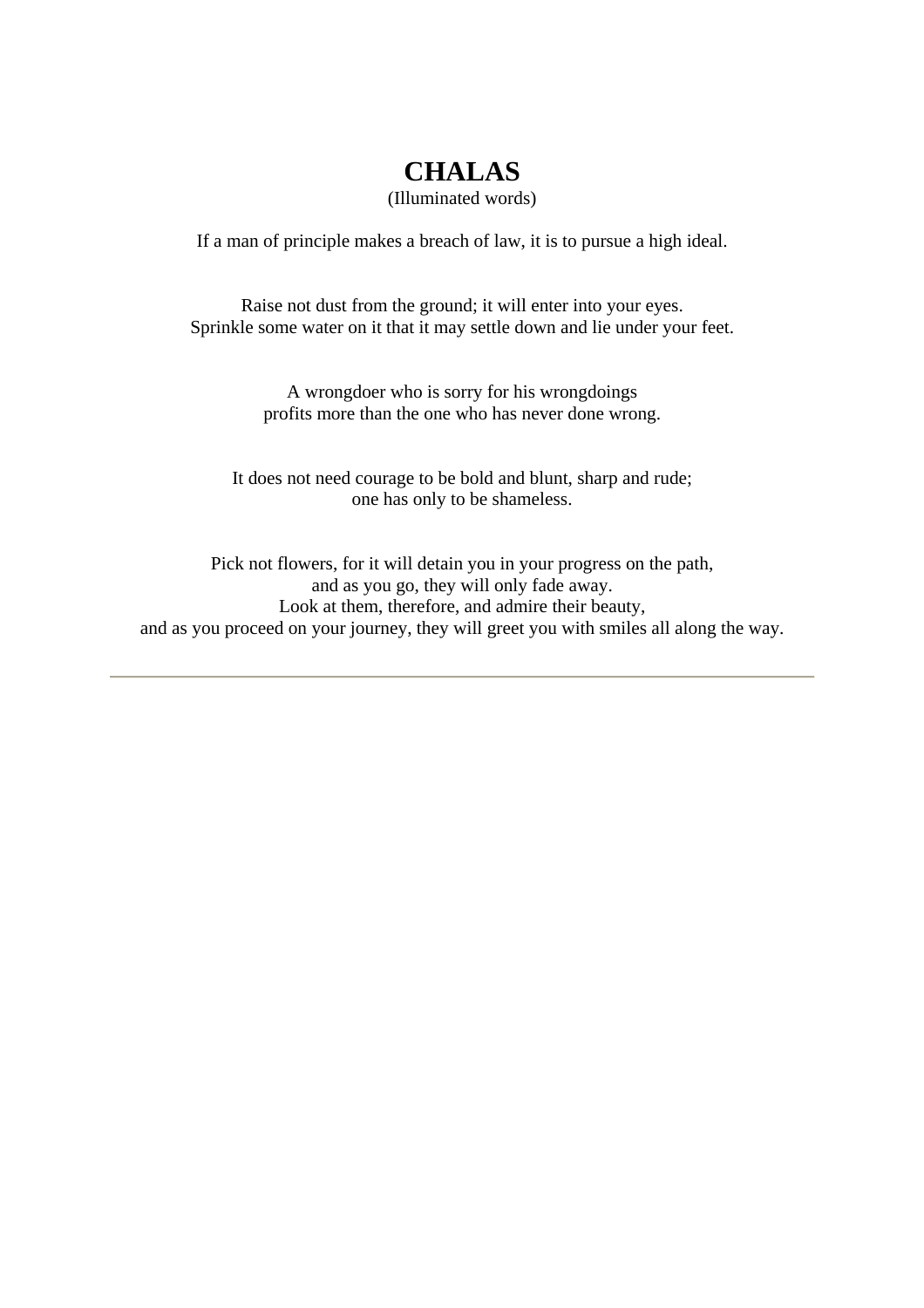# **BOWL OF SAKI**

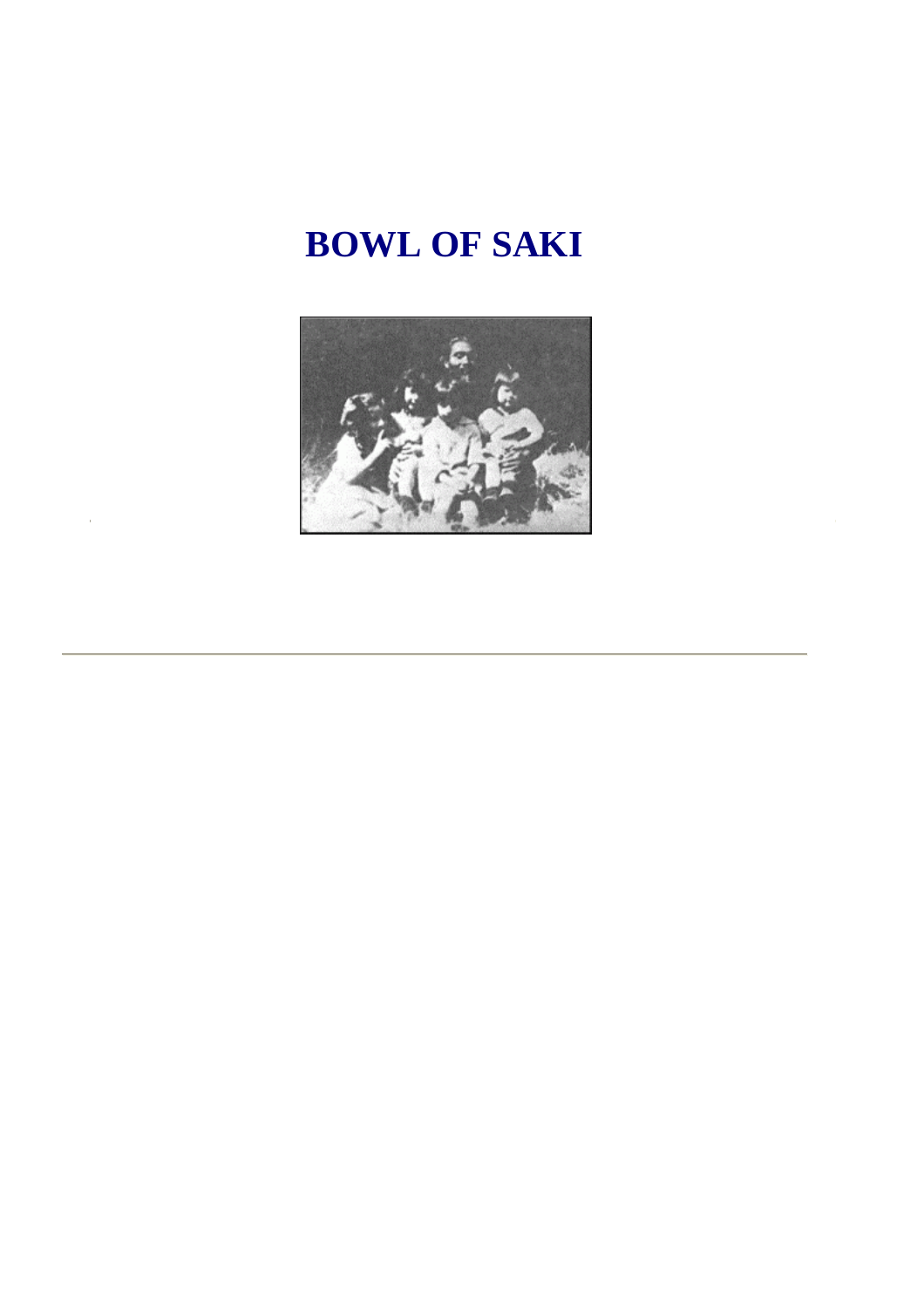As water in a fountain flows as one stream, but falls in many drops divided by time and space, so are the revelations of the one stream of truth.

1-2

All names and forms are the garbs and covers under which the one life is hidden.

#### 1-3

Truth without a veil is always uninteresting to the human mind.

# 1-4

When you stand with your back to the sun, your shadow is before you; but when you turn and face the sun, then your shadow falls behind you.

#### 1-5

No one has seen God and lived. To see God we must be non-existent.

#### 1-6

The truth cannot be spoken; that which can be spoken is not the truth.

1-7

The only power for the mystic is the power of love.

#### 1-8

If people but knew their own religion, how tolerant they would become, and how free from any grudge against the religion of others.

#### 1-9

The real meaning of crucifixion is to crucify the false self, that the true self may rise. As long as the false self is not crucified, the true self is not realized.

#### 1-10

An ideal is beyond explanation. To analyze God is to dethrone God.

1-11

Where the flame of love rises, the knowledge of God unfolds of itself.

#### 1-12

Peace is perfected activity; that is perfect which is complete in all its aspects, balanced in each direction, and under complete control of the will.

# 1-13

Do not limit God to your virtue. He is beyond your virtues, O pious ones!

#### 1-14

A man's inclination is the root of the tree of his life.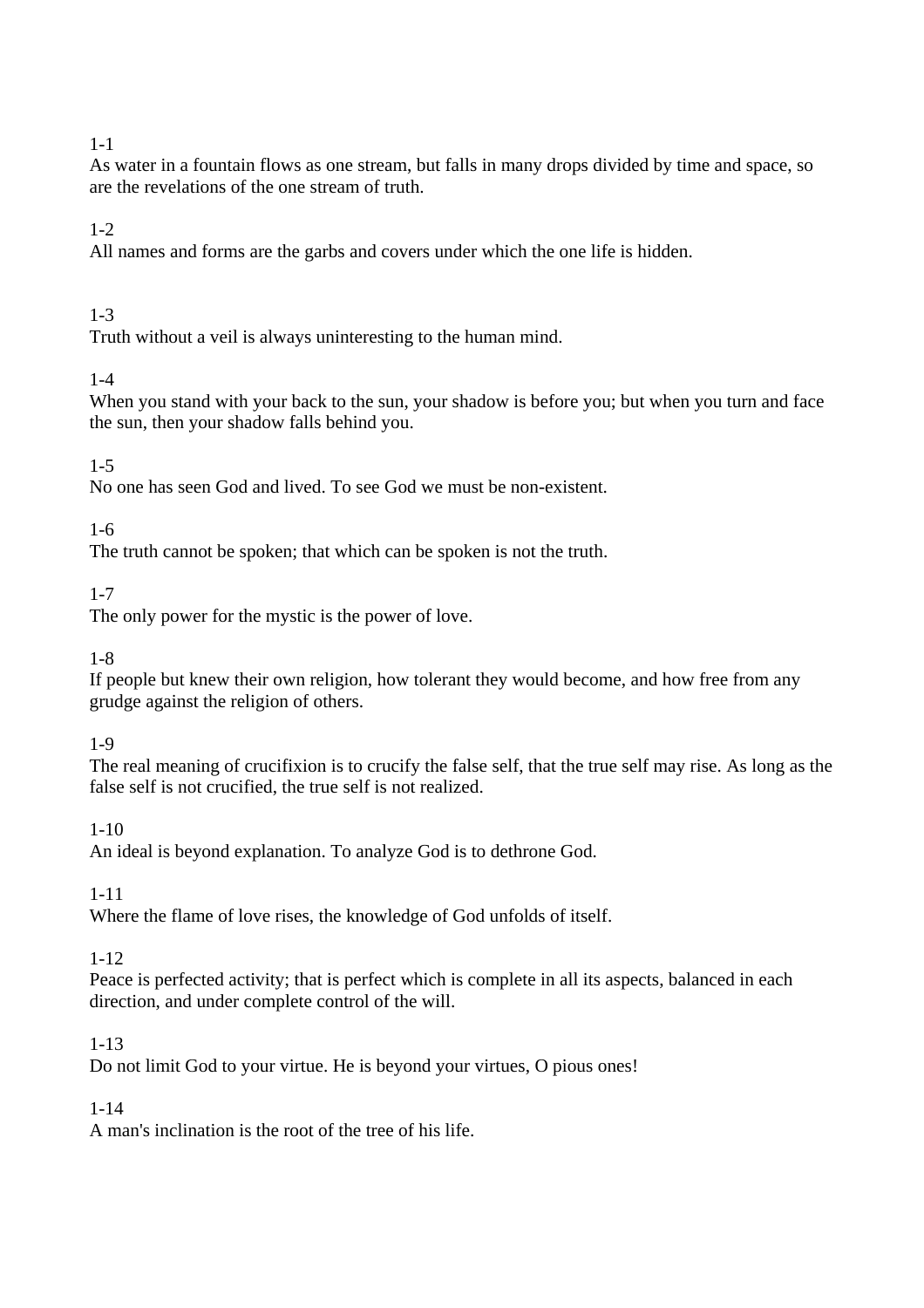Yes, teach your principles of good, but do not think to limit God within them. The goodness of each man is peculiar to himself.

# 1-16

To learn to adopt the standard of God, and to cease to wish to make the world conform to one's own standard of good, is the chief lesson of religion.

# 1-17

Thought draws the line of fate.

# 1-18

Misbelief alone misleads; singlemindedness always leads to the goal.

# 1-19

A king is ever a king, be he crowned with a jewelled crown or clad in beggar's garb.

# 1-20

To treat every human being as a shrine of God is to fulfill all religion.

1-21

The wise man should keep the balance between love and power; he should keep the love in his nature ever increasing and expanding, and at the same time strengthen the will so that the heart may not easily be broken.

# 1-22

Failure comes when will surrenders to reason.

# 1-23

Success comes when reason, the store of experience, surrenders to will.

# 1-24

There is an answer to every call; those who call on God, to them God comes.

# 1-25

He who thinks against his own desire is his own enemy.

# 1-26

The brain speaks through words; the heart in the glance of the eyes; and the soul through a radiance that charges the atmosphere, magnetizing all.

# 1-27

Love is the merchandise which all the world demands; if you store it in your heart, every soul will become your customer.

# 1-28

Sincerity is the jewel that forms in the shell of the heart.

# 1-29

Self-pity is the worst poverty; it overwhelms man until he sees nothing but illness, trouble, and pain.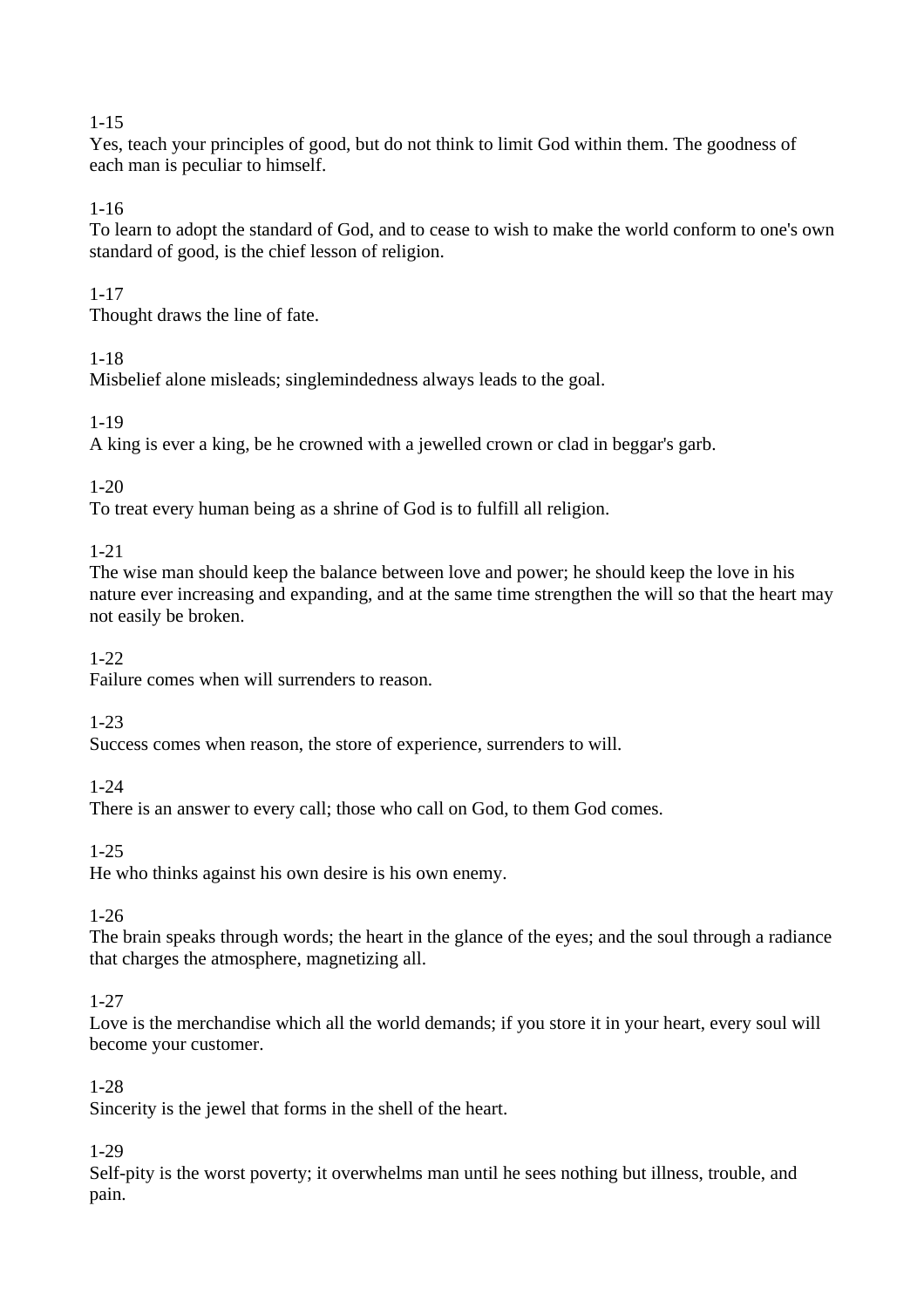The heart is not living until it has experienced pain.

#### 1-31

The pleasures of life are blinding; it is love alone that clears the rust from the heart, the mirror of the soul.

#### $2 - 1$

The pain of love is the dynamite that breaks up the heart, even if it be as hard as a rock.

# $2 - 2$

Our virtues are made by love, and our sins caused by the lack of it.

#### 2-3

Love is the essence of all religion, mysticism, and philosophy.

# $2 - 4$

The fire of devotion purifies the heart of the devotee, and leads unto spiritual freedom.

# 2-5

Mysticism without devotion is like uncooked food; it can never be assimilated.

2-6

He who stores evil in his heart cannot see beauty.

#### 2-7

The wise man, by studying nature, enters into unity through its variety, and realizes the personality of God by sacrificing his own.

#### 2-8

Love manifests towards those whom we like as love; towards all those whom we do not like as forgiveness.

#### $2-9$

Love brought man from the world of unity to that of variety, and the same force can take him back again to the world of unity from the world of variety.

# 2-10

Whoever knows the mystery of vibrations indeed knows all things.

# 2-11

He who arrives at the state of indifference without experiencing interest in life is incomplete and apt to be tempted by interest at any moment; but he who arrives at the state of indifference by going through interest really attains the blessed state.

# 2-12

Wisdom is greater and more difficult to attain than intellect, piety, or spirituality.

# 2-13

Wisdom is intelligence in its pure essence, which is not necessarily dependent upon the knowledge of names and forms.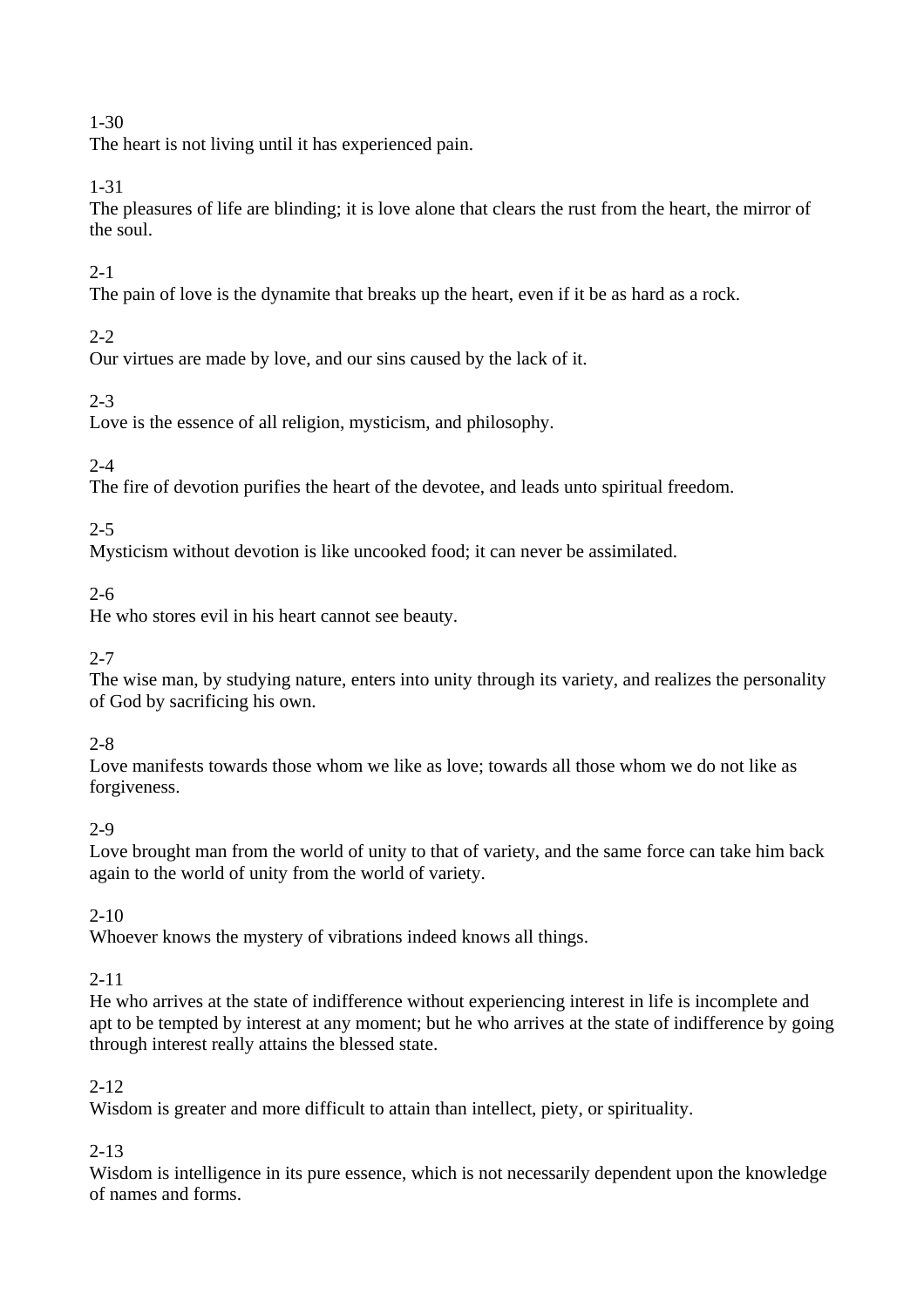Man forms his future by his actions; his every good or bad action spreads its vibrations and becomes known throughout the universe.

#### 2-15

The universe is like a dome; it vibrates to that which you say in it, and answers the same back to you; so also is the law of action; we reap what we sow.

#### 2-16

We are always searching for God afar off, when all the while He is nearer to us than our own soul.

# 2-17

 Concentration and contemplation are great things; but no contemplation is greater than the life we have about us every day.

#### 2-18

 He who expects to change the world will be disappointed; he must change his view. When this is done, then tolerance will come, forgiveness will come, and there will be nothing he cannot bear.

#### 2-19

To renounce what we cannot gain is not true renunciation; it is weakness.

#### 2-20

 The religion of each one is the attainment of his soul's desire; when he is on the path of that attainment he is religious; when he is off that path then he is irreligious, impious.

#### 2-21

 The reformer comes to plough the ground; the prophet comes to sow the seed; and the priest comes to reap the harvest.

# 2-22

Life is an opportunity given to satisfy the hunger and thirst of the soul.

#### 2-23

Truth alone can succeed; falsehood is a waste of time and loss of energy.

#### 2-24

Do not fear God, but consciously regard His pleasure and displeasure.

#### 2-25

He who has failed himself has failed all; he who has conquered himself has won all.

# 2-26

As man rises above passion, so he begins to know what is love.

#### 2-27

Believe in God with childlike faith; for simplicity with intelligence is the sign of the Holy Ones.

#### 2-28

He who can live up to his ideal is the king of life; he who cannot live up to it is life's slave.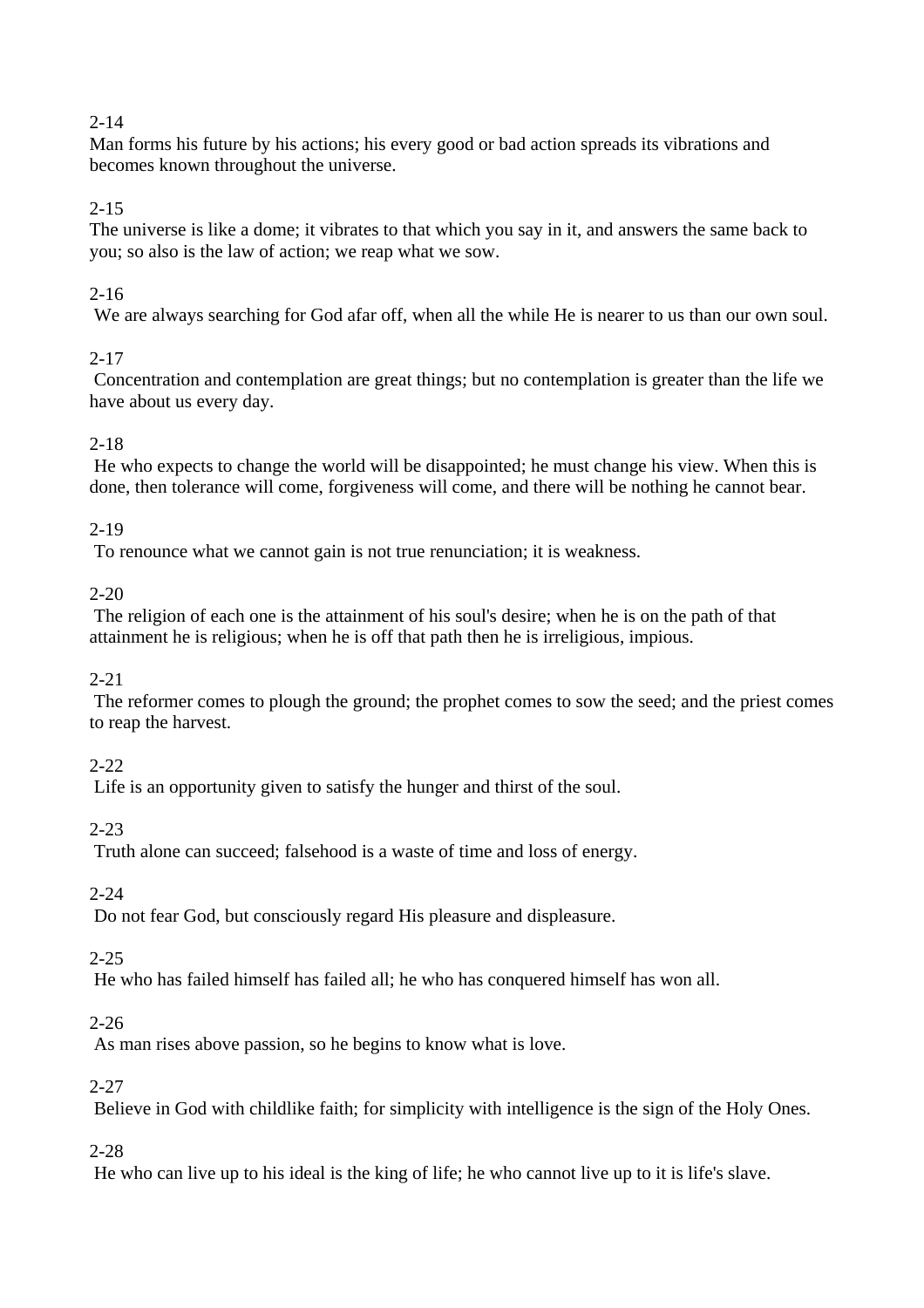Every moment of our life is an invaluable opportunity.

#### 3-1

Nature speaks louder than the call from the minaret.

#### 3-2

 The priest gives a benediction from the church; the branches of the tree in bending give blessing from God.

# 3-3

 The soul brings its light from Heaven; the mind acquires its knowledge from earth. Therefore, when the soul believes readily, the mind may still doubt.

# 3-4

Those who throw dust at the sun, the dust falls in their own eyes.

# 3-5

Man creates his own disharmony.

3-6

 The real abode of God is in the heart of man; when it is frozen with bitterness or hatred, the doors of the shrine are closed, the light is hidden.

#### 3-7

It is a false love that does not uproot man's claim of 'I'; the first and last lesson of love is 'I am not.'

#### 3-8

You cannot be both horse and rider at the same time.

#### 3-9

 It is more important to know the truth about one's self than to try to find out the truth of heaven and hell.

# 3-10

Every man's pursuit is according to his evolution.

# 3-11

Man sees what he sees; beyond it he cannot see.

#### 3-12

The source of truth is within man; he himself is the object of his realization.

# 3-13

As life unfolds itself to man, the first lesson he learns is humility.

#### 3-14

God is truth, and truth is God.

3-15 Until man loses himself in the vision of God, he cannot be said to live really.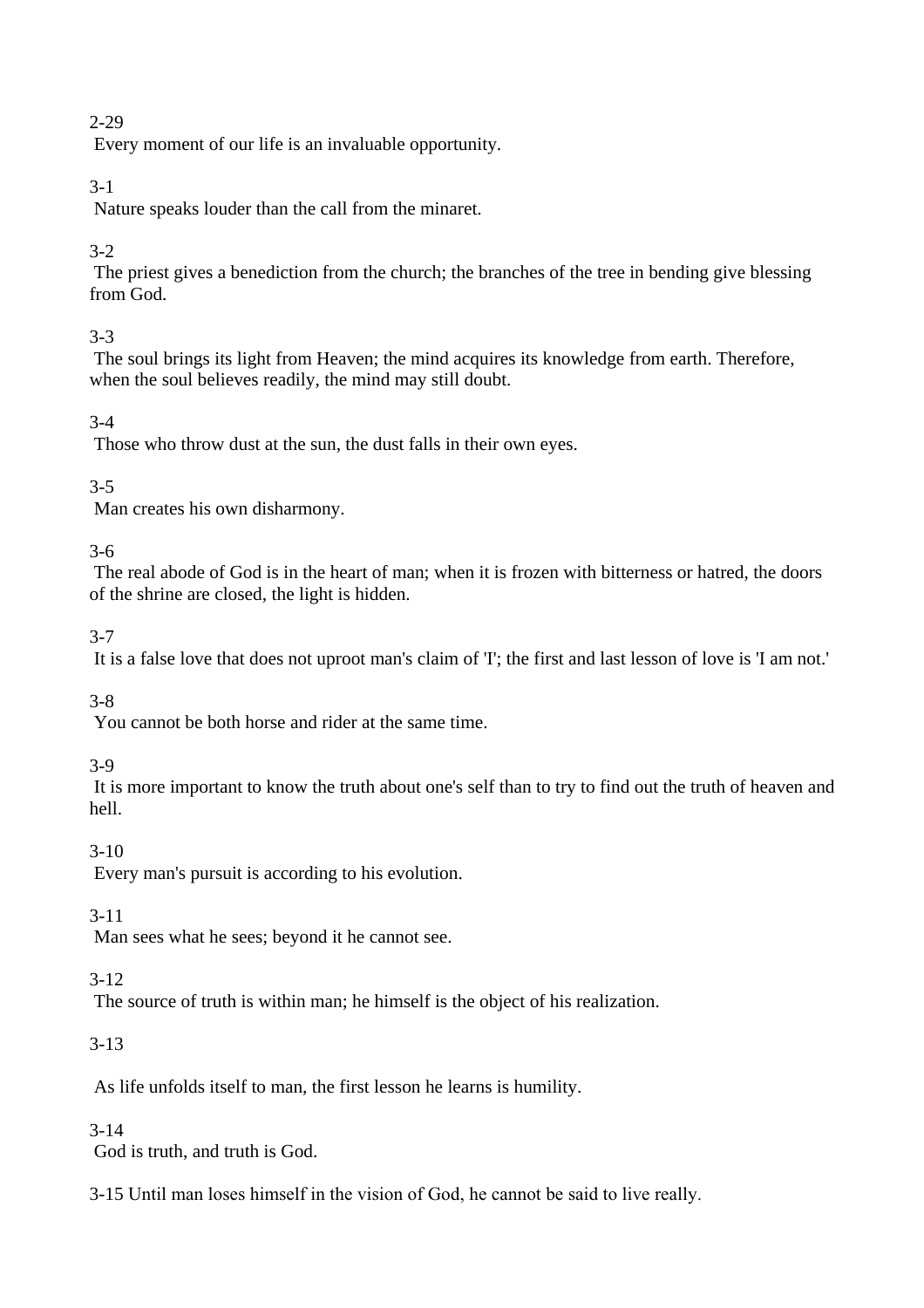At every step of evolution, man's realization of God changes.

# 3-17

Verily, he is victorious who has conquered himself.

# 3-18

Prayer is the greatest virtue, the only way of being free from all sin.

# 3-19

It is the sincere devotee who knows best how to humble himself before God.

# 3-20

It is wise to see all things, and yet to turn our eyes from all that should be overlooked.

# 3-21

Our soul is blessed with the impression of the glory of God whenever our lips praise Him.

# 3-22

There is one Teacher, God Himself; we are all His pupils.

# 3-23

All earthly knowledge is as a cloud covering the sun.

# 3-24

The first sign of the realization of truth is tolerance.

# 3-25

 He who is filled with the knowledge of names and forms has no capacity for the knowledge of God.

# 3-26

Man is closer to God than the fishes are to the ocean.

# 3-27

We start our lives trying to be teachers; it is very hard to learn to be a pupil.

# 3-28

Until the heart is empty, it cannot receive the knowledge of God.

# 3-29

According to his evolution, man knows truth.

# 3-30

We can never sufficiently humble our limited self before limitless perfection.

# 3-31

 Even to utter the name of God is a blessing that can fill the soul with light, joy, and happiness as nothing else can do.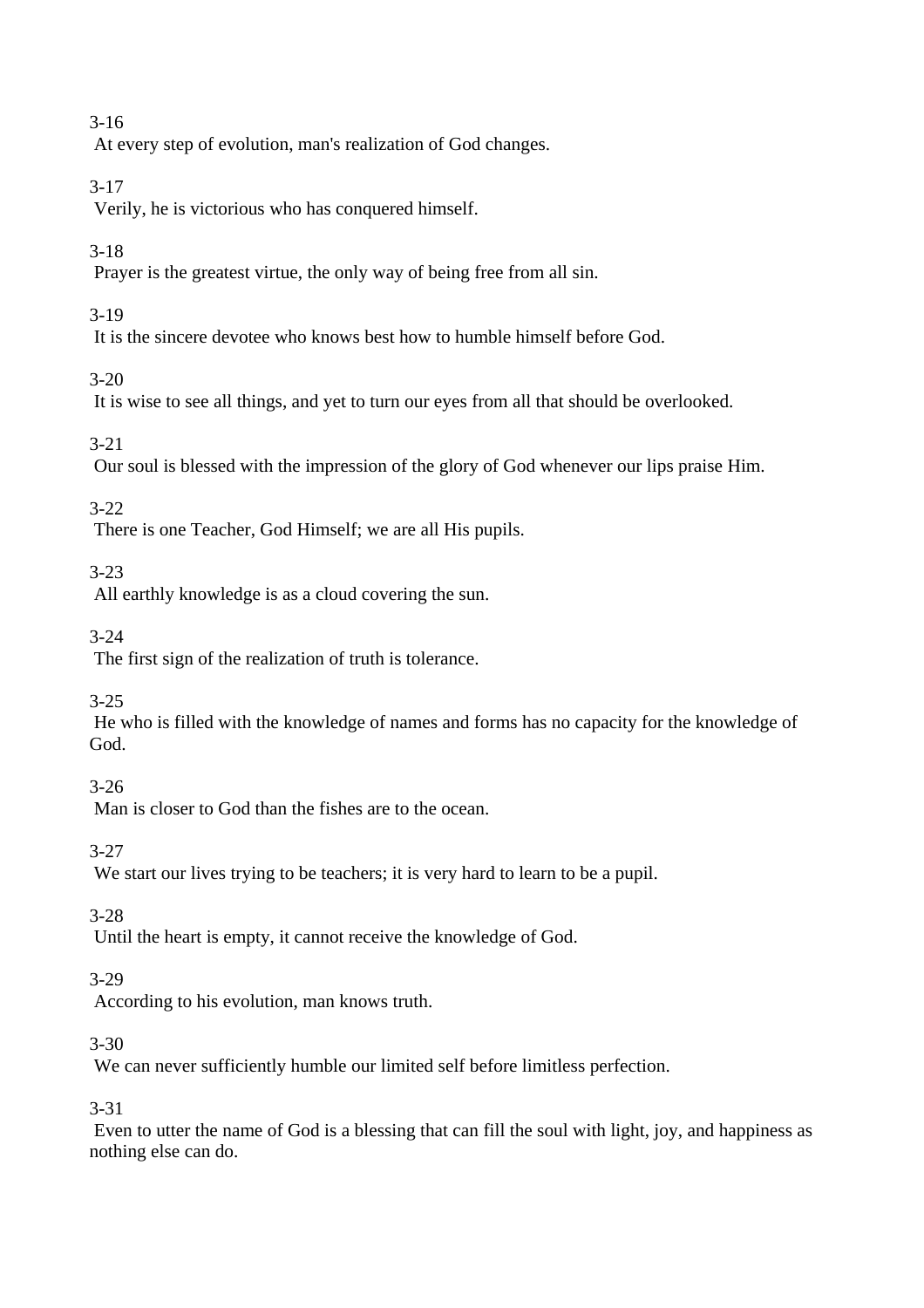When one praises the beauty of God, one's soul is filled with bliss.

#### $4 - 2$

 Sympathy is the root of religion, and so long as the spirit of sympathy is living in your heart, you have the light of religion.

# 4-3

Life is a misery for the man absorbed in himself.

# 4-4

To give sympathy is sovereignty; to desire it from others is captivity.

#### 4-5

God speaks to the ears of every heart, but it is not every heart that hears Him.

# 4-6

As one can see when the eyes are open, so one can understand when the heart is open.

#### 4-7

It is being dead to self that is the recognition of God.

#### 4-8

 As the light of the sun helps the plant to grow, so the divine Spirit helps the soul towards its perfection.

#### 4-9

Things are worthwhile when we seek them; only then do we know their value.

#### 4-10

When a man looks at the ocean, he can only see that part of it which comes within his range of vision; so it is with the truth.

# 4-11

It does not matter in what way a person offers his respect and his reverence to the deity he worships; it matters only how sincere he is in his offering.

#### 4-12

The ideal of God is a bridge connecting the limited life with the unlimited; whoever travels over this bridge passes safely from the limited to the unlimited life.

#### 4-13

He who wants to understand, will understand.

#### 4-14

Man is the picture of the reflection of his imagination; he is as large or as small as he thinks himself.

#### 4-15

The great teachers of humanity become streams of love.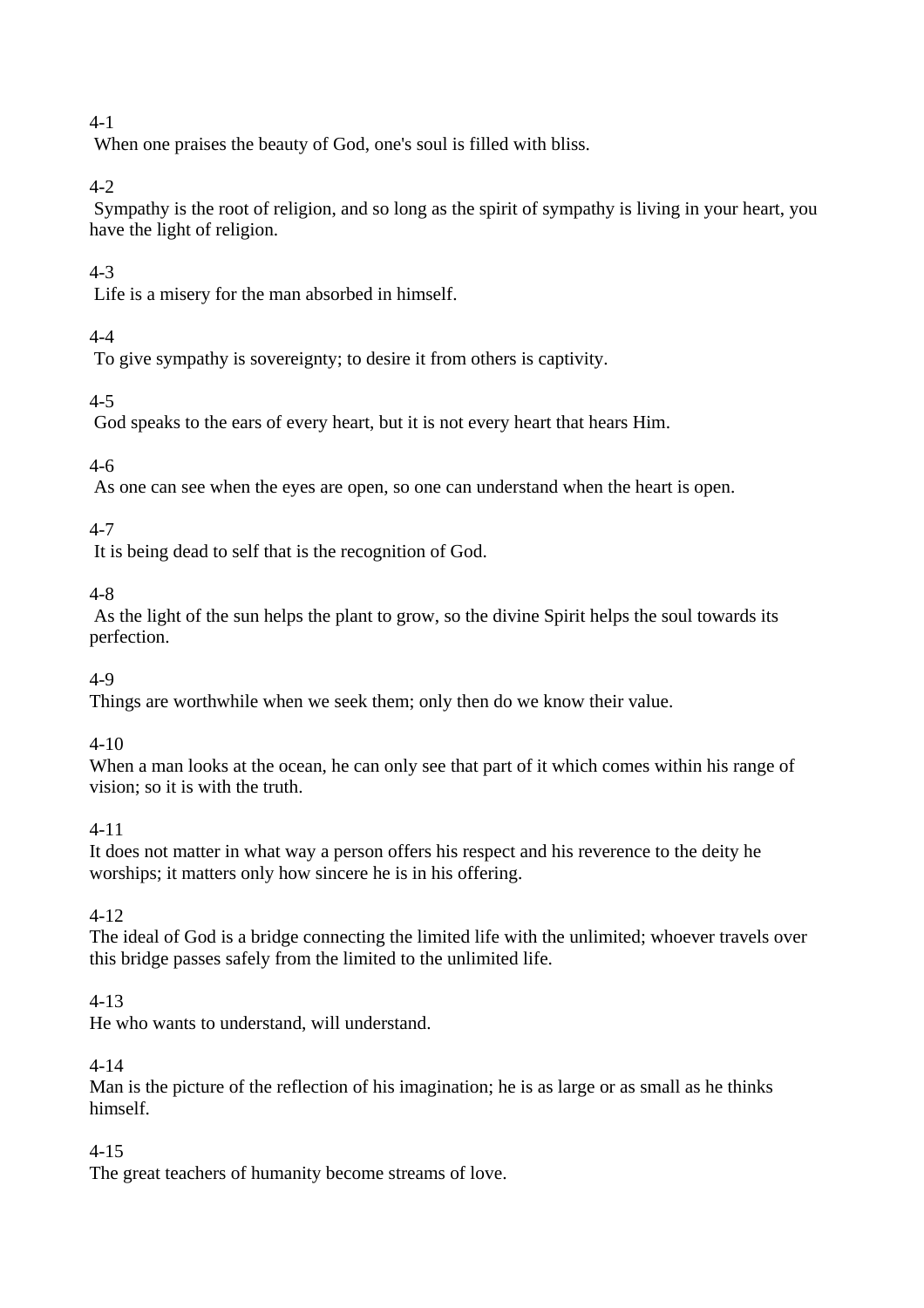'God is Love' three words which open up an unending realm for the thinker who desires to probe the depths of the secret of life.

#### 4-17

It is the surface of the sea that makes waves and roaring breakers; the depth is silent.

#### 4-18

Our success or failure depends upon the harmony or disharmony of our individual will with the divine Will.

#### 4-19

The wave realizes I am the sea, and by falling into the sea prostrates itself before its God.

# 4-20

The secret of happiness is hidden under the cover of spiritual knowledge.

4-21

The soul is first born into the false self, it is blind; in the true self the soul opens its eyes.

4-22

To learn the lesson of how to live is more important than any psychic or occult learning.

4-23

Knowledge without love is lifeless.

4-24

The aim of the mystic is to keep near to the idea of unity, and to find out where we unite.

#### 4-25

Sleep is comfortable, but awakening is interesting.

4-26

Every moment has its special message.

4-27

To make God a reality is the real object of worship.

#### 4-28

Every passion, every emotion has its effect upon the mind, and every change of mind, however slight, has its effect upon man's body.

# 4-29

When souls meet each other, what truth can they exchange? It is uttered in silence, yet always surely reaches its goal.

# 4-30

All gains, whether material, spiritual, moral or mystical, are in answer to one's own character.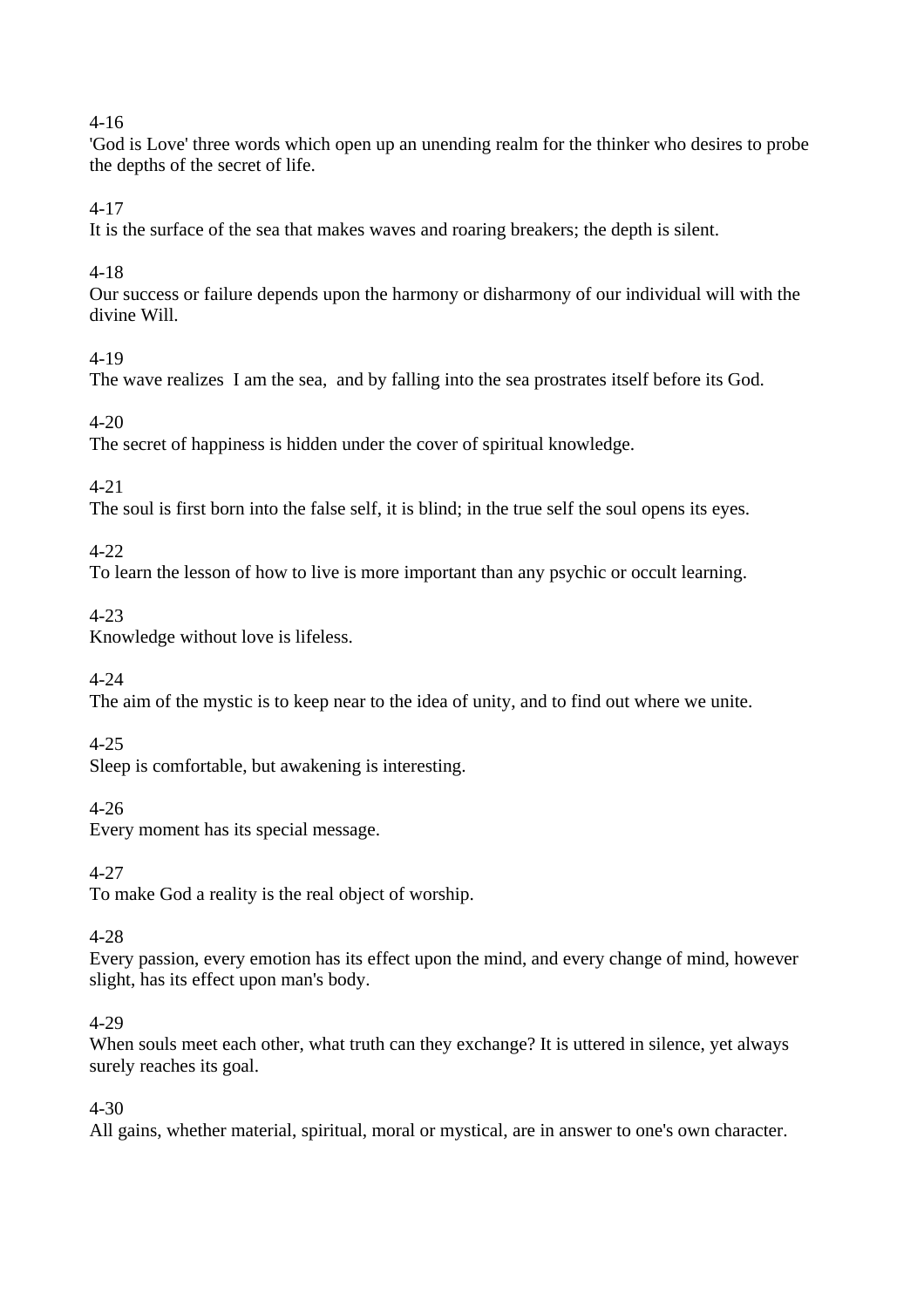You can have all good things, wealth, friends, kindness, love to give and love to receive once you have learned not to be blinded by them; learned to escape from disappointment, and from repugnance at the idea that things are not as you want them to be.

# 5-2

The truth need not be veiled, for it veils itself from the eyes of the ignorant.

# 5-3

No man should allow his mind to be a vehicle for others to use; he who does not direct his own mind lacks mastery.

# 5-4

Rest of mind is as necessary as rest of body, and yet we always keep the former in action.

# 5-5

Those who have given deep thoughts to the world are those who have controlled the activity of their minds.

# 5-6

Unity in realization is far greater than unity in variety.

# 5-7

The afterlife is like a gramophone: man's mind brings the records; if they are hard, the instrument produces harsh notes; if beautiful, then it will sing beautiful songs. It will produce the same records that man has experienced in this life.

# 5-8

He who depends upon his eyes for sight, his ears for hearing, and his mouth for speech, he is still dead.

# 5-9

We cover our spirit under our body, our light under a bushel; we never allow the spirit to become conscious of itself.

# 5-10

When we devote ourselves to the thought of God, all illumination and revelation is ours.

# 5-11

God-communication is the best communication that true spiritualism can teach us.

# 5-12

The mystic desires that which Omar Khayyam calls wine the wine of Christ, after drinking which no one will ever thirst.

# 5-13

Our limited self is a wall separating us from the self of God.

# 5-14

The wisdom and justice of God are within us, yet they are far away, hidden by the veil of the limited self.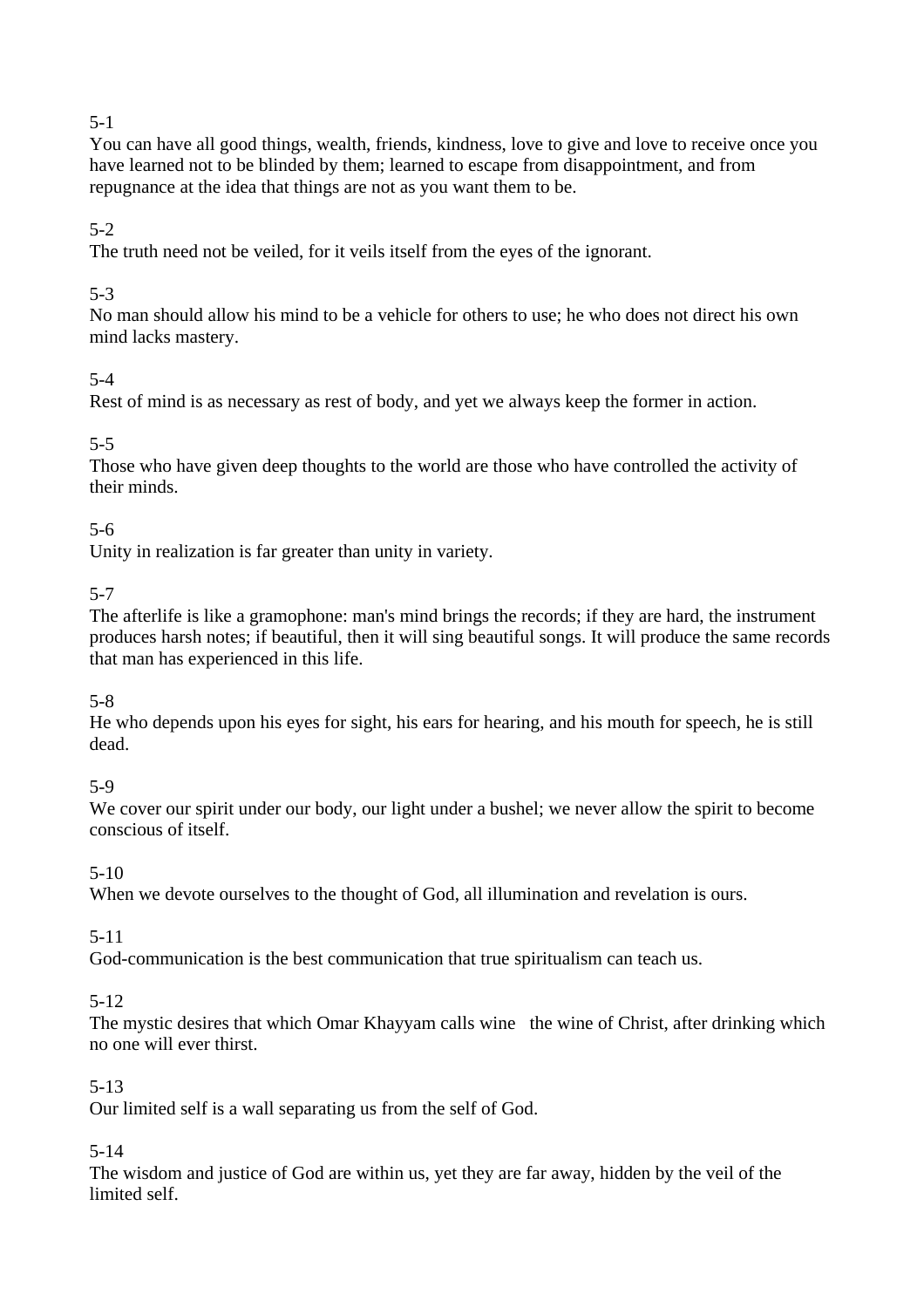He who looks for a reward is smaller than his reward; he who has renounced a thing has risen above it.

#### 5-16

The poverty of one who has renounced is real riches compared with the riches of one who holds them fast.

#### 5-17

Love for God is the expansion of the heart, and all actions that come from the lover of God are virtues; they cannot be otherwise.

#### 5-18

God is the ideal that raises mankind to the utmost height of perfection.

#### 5-19

He is wise who treats an acquaintance as a friend; and he is foolish who treats a friend as an acquaintance; and he is impossible who treats friends and acquaintances as strangers you cannot help him.

#### 5-20

Insight into life is the real religion, which alone can help men to understand life.

#### 5-21

The realization that the whole life must be give and take is the realization of the spiritual truth and fact of true democracy; not until this spirit is formed in the individual can the whole world be elevated to the higher grade.

#### 5-22

The perfect life is following one's own ideal, not in checking those of others; leave everyone to follow his own ideal.

#### 5-23

Every man's desire is according to his evolution; that which he is ready for is the desirable thing for him.

# 5-24

Discussion is for those who say, What I say is right, and what you say is wrong. A sage never says such a thing; hence, there is no discussion.

#### 5-25

Tolerance does not come by learning, but by insight; by understanding that each one should be allowed to travel along the path which is suited to his temperament.

#### 5-26

So long as a man has a longing to obtain any particular object, he cannot go further than that object.

#### 5-27

Every man's path is for himself; let him accomplish his own desires, that he may thus be able to rise above them to the eternal goal.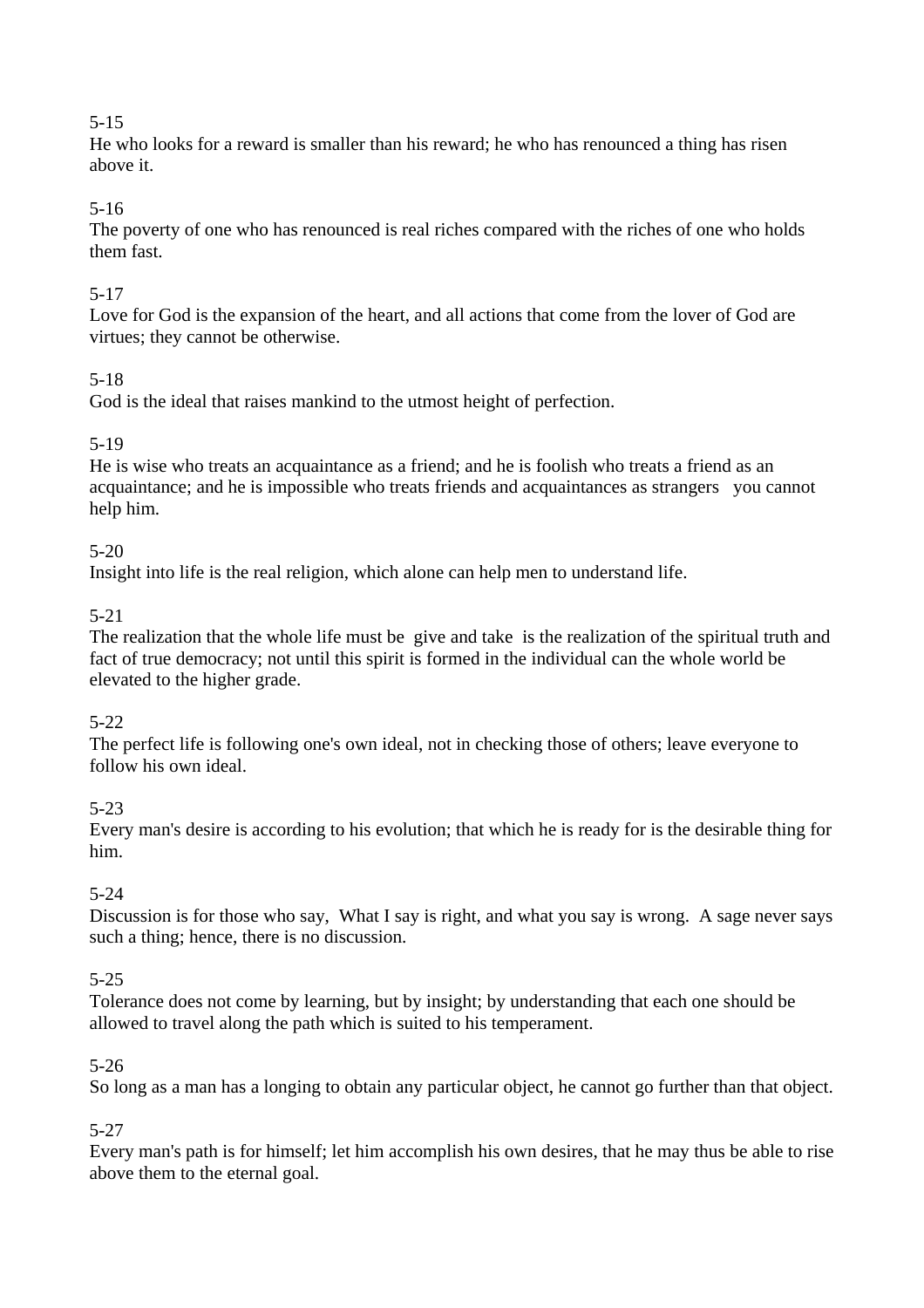The control of self means the control of everything.

#### 5-29

God is love; when love is awakened in the heart, God is awakened there.

#### 6-1

Man's bodily appetites take him away from his heart's desires; his heart's desires keep him away from the abode of his soul.

# 6-2

Words are but the shadows of thought and feelings.

# 6-3

The more elevated the soul, the broader the outlook.

# 6-4

The secret of a friend should be kept as one's own secret; the fault of a friend one should hide as one's own fault.

#### 6-5

Forbearance, patience, and tolerance are the only conditions which keep two individual hearts united.

#### 6-6

We blame others for our sorrows and misfortunes, not perceiving that we ourselves are the creators of our world.

#### 6-7

Nobody appears inferior to us when our heart is kindled with kindness, and our eyes are open to the vision of God.

#### 6-8

Selfishness keeps man blind through life.

#### 6-9

The final victory in the battle of life for every soul is when he has risen above the things which once he most valued.

#### 6-10

When power leads and wisdom follows, the face of wisdom is veiled and she stumbles; but when wisdom leads and power follows, they arrive safely at their destination.

# 6-11

Man's whole conduct in life depends upon what he holds in his thought.

# 6-12

He who can be detached enough to keep his eyes open to all those whom circumstances have placed about him, and see in what way he can be of help to them, he it is who becomes rich; he inherits the kingdom of God.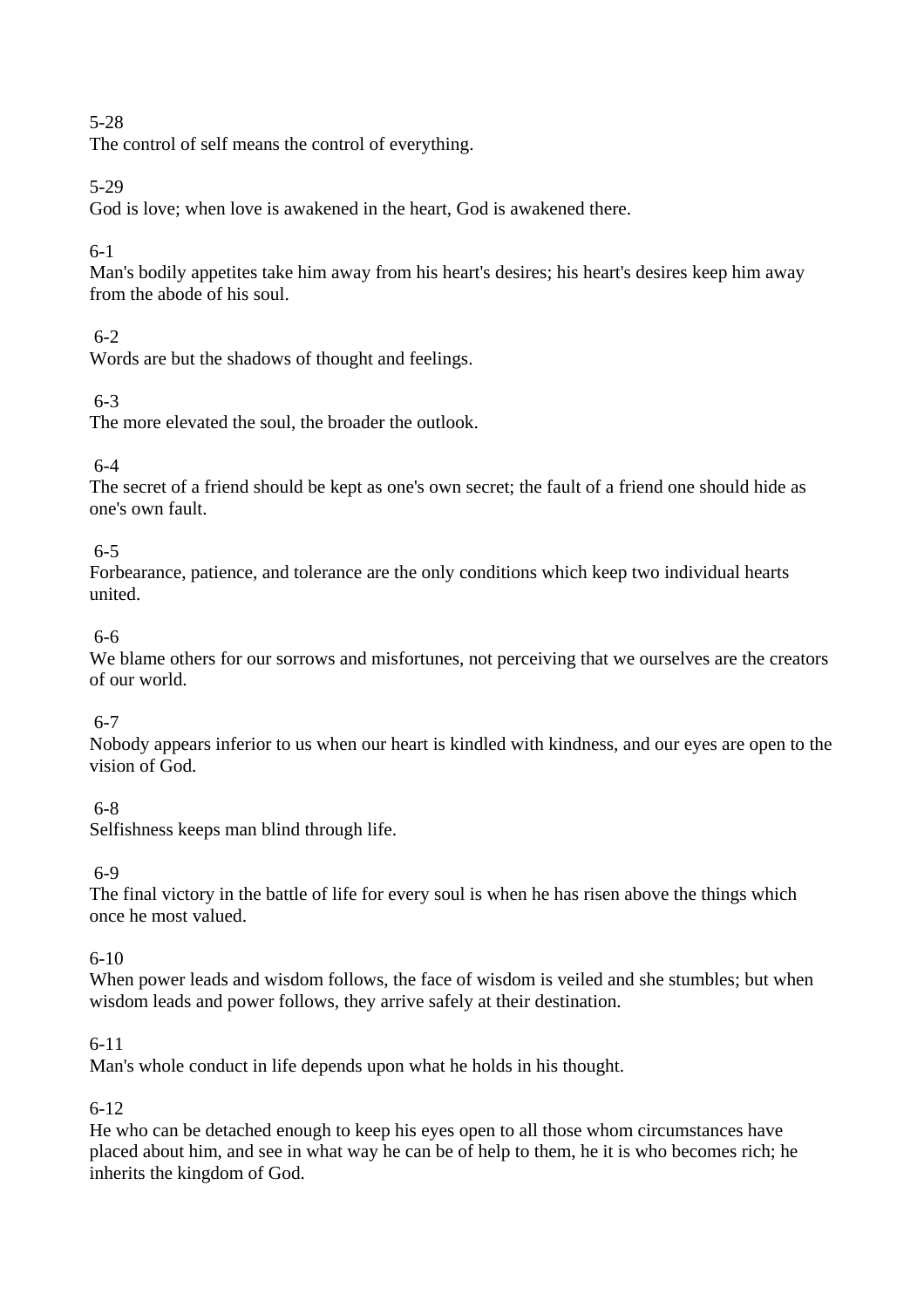True justice cannot be perceived until the veil of selfishness has been removed from the eyes.

#### 6-14

Our thoughts have prepared for us the happiness or unhappiness we experience.

#### 6-15

Love is the best means of making the heart capable of reflecting the soul-power; and love in the sense of pain rather than of pleasure. Every blow opens a door whence the soul-power comes forth.

# 6-16

Every experience on the physical, astral, or mental plane is just a dream before the soul.

# 6-17

The fire of devotion purifies the heart of the devotee, and leads to spiritual freedom.

#### 6-18

When love's fire produces its flame, it illuminates like a torch the devotee's path in life, and all darkness vanishes.

#### 6-19

It is mistrust that misleads; sincerity always leads straight to the goal.

#### 6-20

Love lies in service; only that which is done, not for fame or name, not for the appreciation or thanks of those for whom it is done, is love's service.

# 6-21

The soul is all light. Darkness is caused by the deadness of the heart; pain makes it alive.

# 6-22

The quality of forgiveness that burns up all things except beauty is the quality of love.

#### 6-23

Each individual composes the music of his own life; if he injures another he breaks the harmony, and there is discord in the melody of his life.

#### 6-24

He who with sincerity seeks his real purpose in life, is himself sought by that purpose.

# 6-25

Through motion and change, life becomes intelligible; we live a life of change, but it is constancy we seek. It is this innate desire of the soul that leads man to God.

#### 6-26

Every being has a definite vocation and his vocation is the light that illumines his life. The man who disregards his vocation is as a lamp unlit.

#### 6-27

The heart sleeps until it is awakened to life by a blow; it is as a rock, and the hidden fire flashes out when struck by another rock.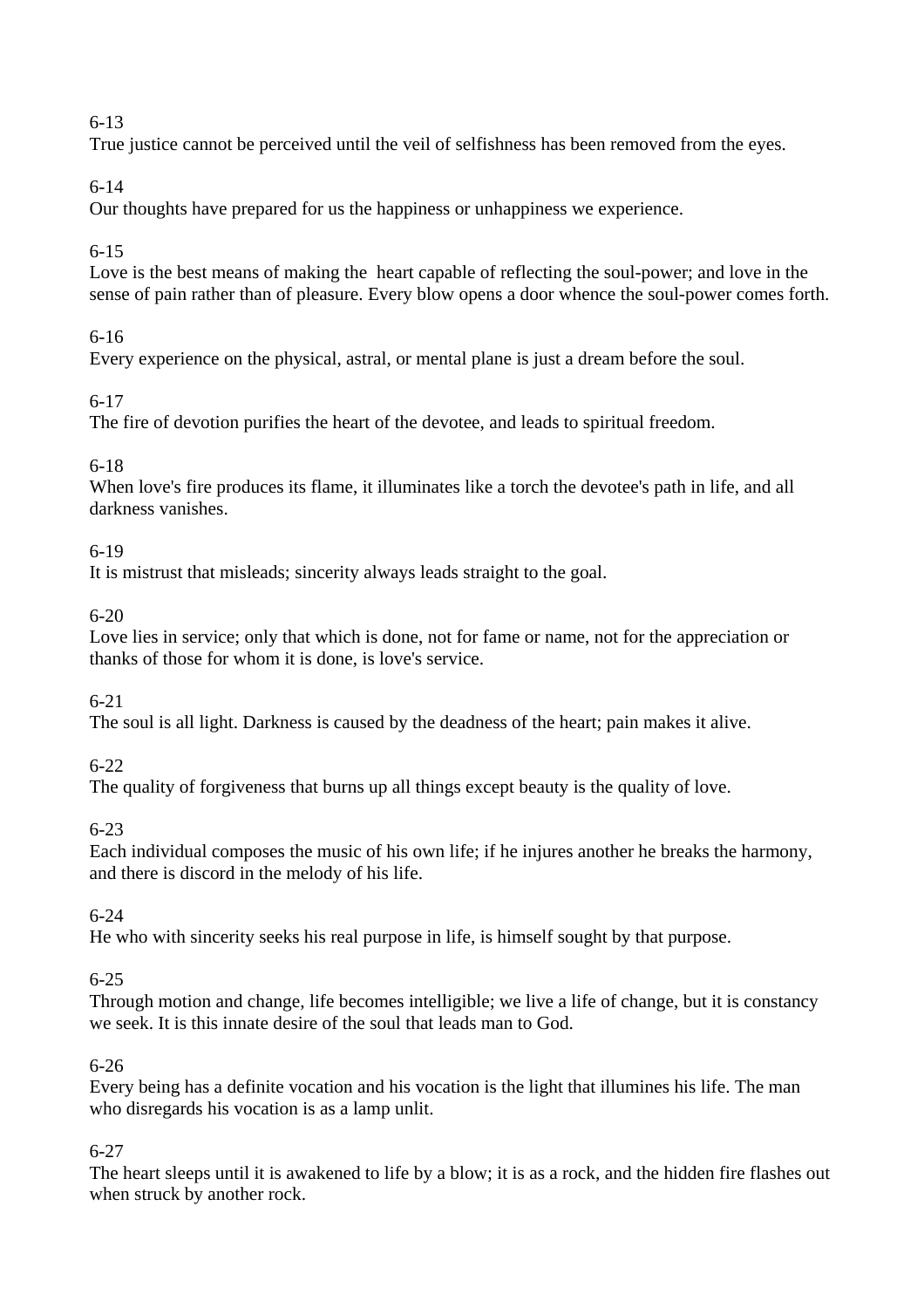The awakened heart says, 'I must give, I must not demand.' Thus it enters a gate that leads to a constant happiness.

#### 6-29

The worlds are held together by the heat of the sun; each of us are atoms held in position by that eternal Sun we call God. Within us is the same central power we call the light, or the love of God; by it we hold together the human beings within our sphere, or, lacking it, we let them fall.

#### 6-30

When a man dives within, he finds that his real self is above the perpetual motion of the universe.

#### 7-1

Man's pride and satisfaction in what he knows limits the scope of his vision.

#### 7-2

Man must first create peace in himself if he desires to see peace in the world; for lacking peace within, no effort of his can bring any result.

#### 7-3

The knowledge of self is the essential knowledge; it gives knowledge of humanity. In the understanding of the human being lies that understanding of nature which reveals the law of creation.

#### 7-4

While man blames another for causing him harm, the wise man first takes himself to task.

#### 7-5

Whatever their faith, the wise have always been able to meet each other beyond those boundaries of external forms and conventions which are natural and necessary to human life, but which nonetheless separate humanity.

#### 7-6

It is the message that proves the messenger, not the claim.

#### 7-7

Every soul has a definite task, and the fulfillment of each individual purpose can alone lead man aright; illumination comes to him through the medium of his own talent.

#### 7-8

While man judges another from his own moral standpoint, the wise man looks also at the point of view of another.

#### 7-9

While man rejoices over his rise and sorrows over his fall, the wise man takes both as the natural consequences of life.

#### 7-10

It is the lover of God whose heart is filled with devotion who can commune with God, not he who makes an effort with his intellect to analyze God.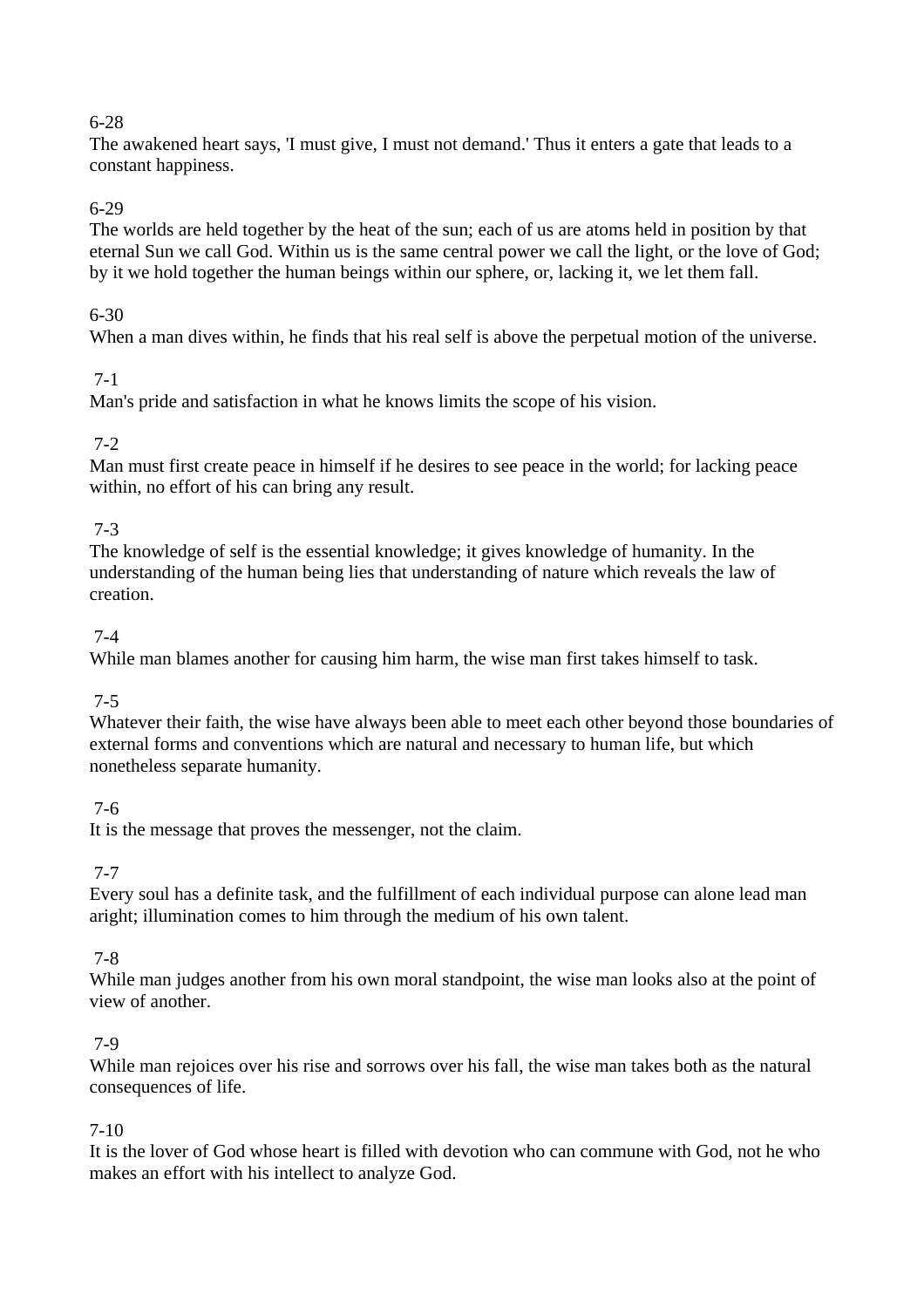Do not bemoan the past; do not worry about the future; but try to make the best of today.

# 7-12

He who can quicken the feeling of another to joy or to gratitude, by that much he adds to his own life.

# 7-13

Praise cannot exist without blame; it has no existence without its opposite.

# 7-14

Riches and power may vanish because they are outside ourselves; only that which is within can we call our own.

# 7-15

The world is evolving from imperfection towards perfection; it needs all love and sympathy; great tenderness and watchfulness is requires from each one of us.

# 7-16

The heart of every man, both good and bad, is the abode of God, and care should be taken never to wound anyone by word or act.

#### 7-17

We should be careful to take away from ourselves any thorns that prick us in the personality of others.

# 7-18

There is a light within every soul; it only needs the clouds that overshadow it to be broken, for it to beam forth.

# 7-19

The soul's true happiness lies in experiencing the inner joy, and it will never be fully satisfied with outer, seeming pleasures; its connection is with God, and nothing short of perfection will ever satisfy it.

# 7-20

Every blow in life pierces the heart and awakens our feeling to sympathize with others; and every swing of comfort lulls us to sleep, and we become unaware of all.

# 7-21

A study of life is the greatest of all religions, and there is no greater or more interesting study.

# 7-22

We can learn virtue even from the greatest sinner if we consider him as a teacher.

# 7-23

Warmth melts, while cold freezes. A drop of ice in a warm place spreads and covers a larger space, whereas a drop of water in a cold place freezes and becomes limited. Repentance has the effect of spreading a drop in a warm sphere, causing the heart to expand and become universal, while the hardening of the heart brings limitation.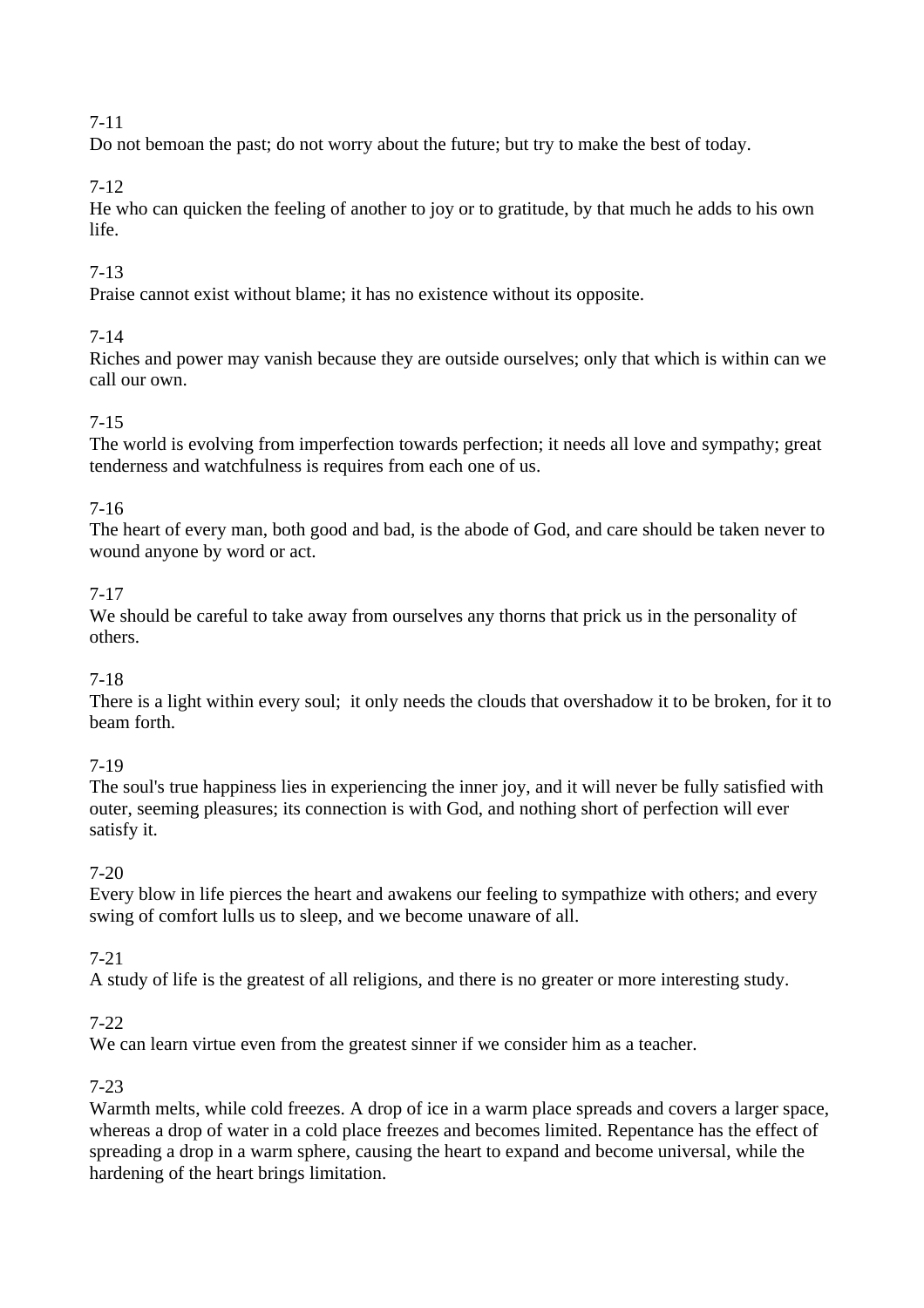There should be a balance in all our actions; to be either extreme or lukewarm is equally bad.

# 7-25

Our spirit is the real part of us, the body but its garment. A man would not find peace at the tailor's because his coat comes from there; neither can the spirit obtain true happiness from the earth just because his body belongs to earth.

# 7-26

Every purpose has a birth and death; therefore, God is beyond purpose.

# 7-27

Belief and disbelief have divided mankind into so many sects, blinding its eyes to the vision of the oneness of all life.

# 7-28

Spirit can only love spirit; in loving form it deludes itself.

# 7-29

To love is one thing, to understand is another; he who loves is a devotee, but he who understands is a friend.

# 7-30

Among a million believers in God there is scarcely one who makes God a reality.

7-31

The soul feels suffocated when the doors of the heart are closed.

# 8-1

Understanding makes the trouble of life lighter to bear.

# 8-2

The same herb planted in various atmospheric conditions will vary in form accordingly, but will retain its characteristics.

# 8-4

Life is what it is; you cannot change it, but you can always change yourself.

# 8-5

Life is a continual series of experiences, one leading to the other, until the soul arrives at its destination.

# 8-6

External life is the shadow of the inner reality.

# 8-7

At the cost of one failure, the wise learn the lesson for the whole of life.

# 8-8

The more you evolve spiritually, the further you pass from the understanding of every man.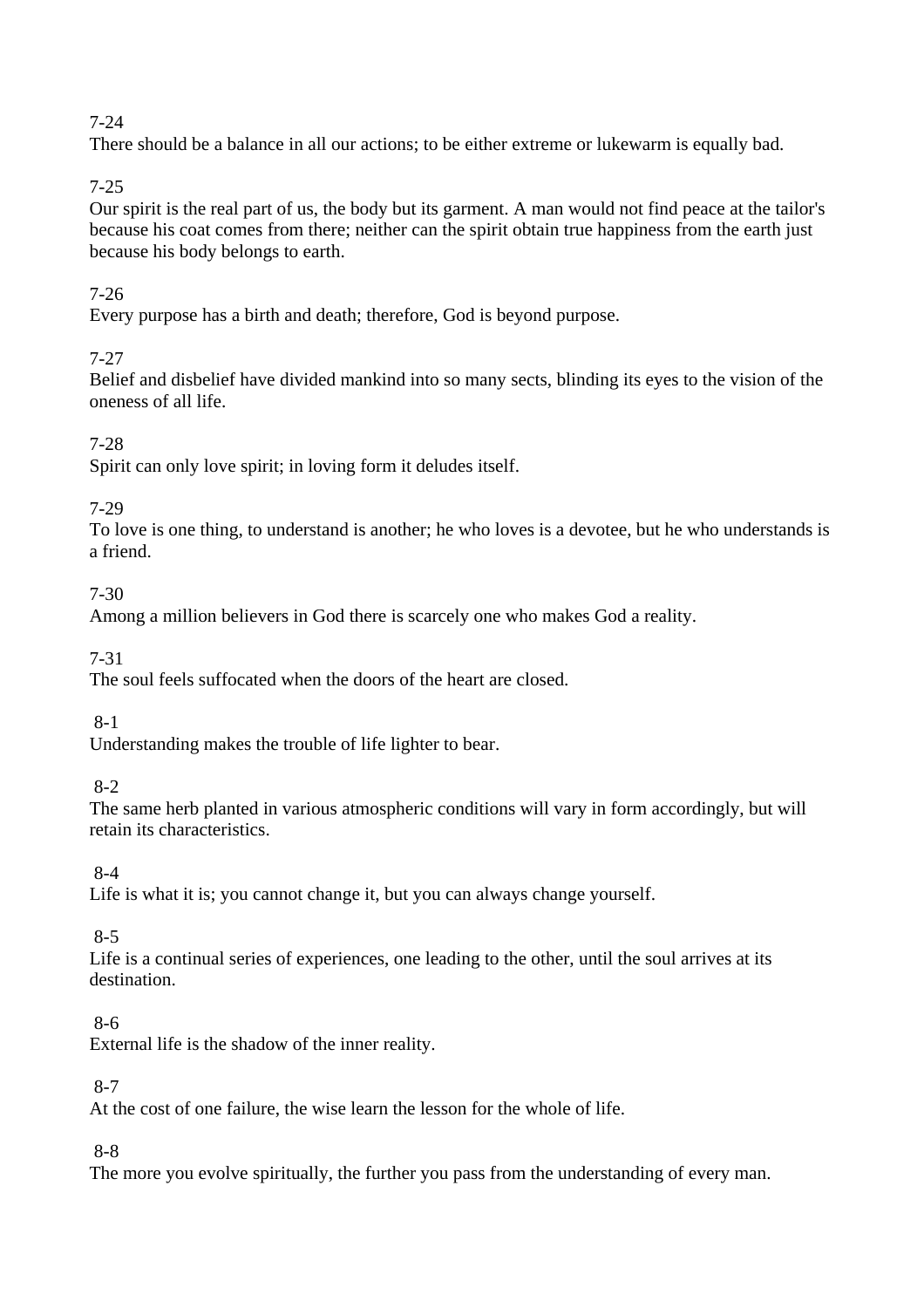One word can be more precious than all the treasures of the earth.

#### 8-10

Narrowness is primitiveness; it is the breadth of heart that proves evolution.

#### 8-11

It is simpler to find a way to heaven than to find a way on earth.

#### 8-12

It is God, who by the hand of man, designs and carries out His intended plans in nature.

# 8-13

The lover of nature is the true worshipper of God.

# 8-14

In the country you see the glory of God; in the city you glorify His name.

# 8-15

The pain of life is the price paid for the quickening of the heart.

# 8-16

Words that enlighten the soul are more precious than jewels.

#### 8-17

Love is the current coin of all peoples in all periods.

#### 8-18

Do not take the example of another as an excuse for your own wrongdoing.

#### 8-19

Overlook the greatest fault of another, but do not partake of it yourself in the smallest degree.

#### 8-20

Cleverness and complexity are not necessarily wisdom.

#### 8-21

The whole world's treasure is too small a price to pay for a word that kindles the soul.

#### 8-22

He is living whose sympathy is awake; and he is dead whose heart is asleep.

# 8-23

By our thoughts we have prepared for ourselves the happiness or unhappiness we experience.

#### 8-24

Put your trust in God for support and see His hidden hand working through all sources.

#### 8-25

Faith is the A B C of the realization of God; this faith begins by prayer.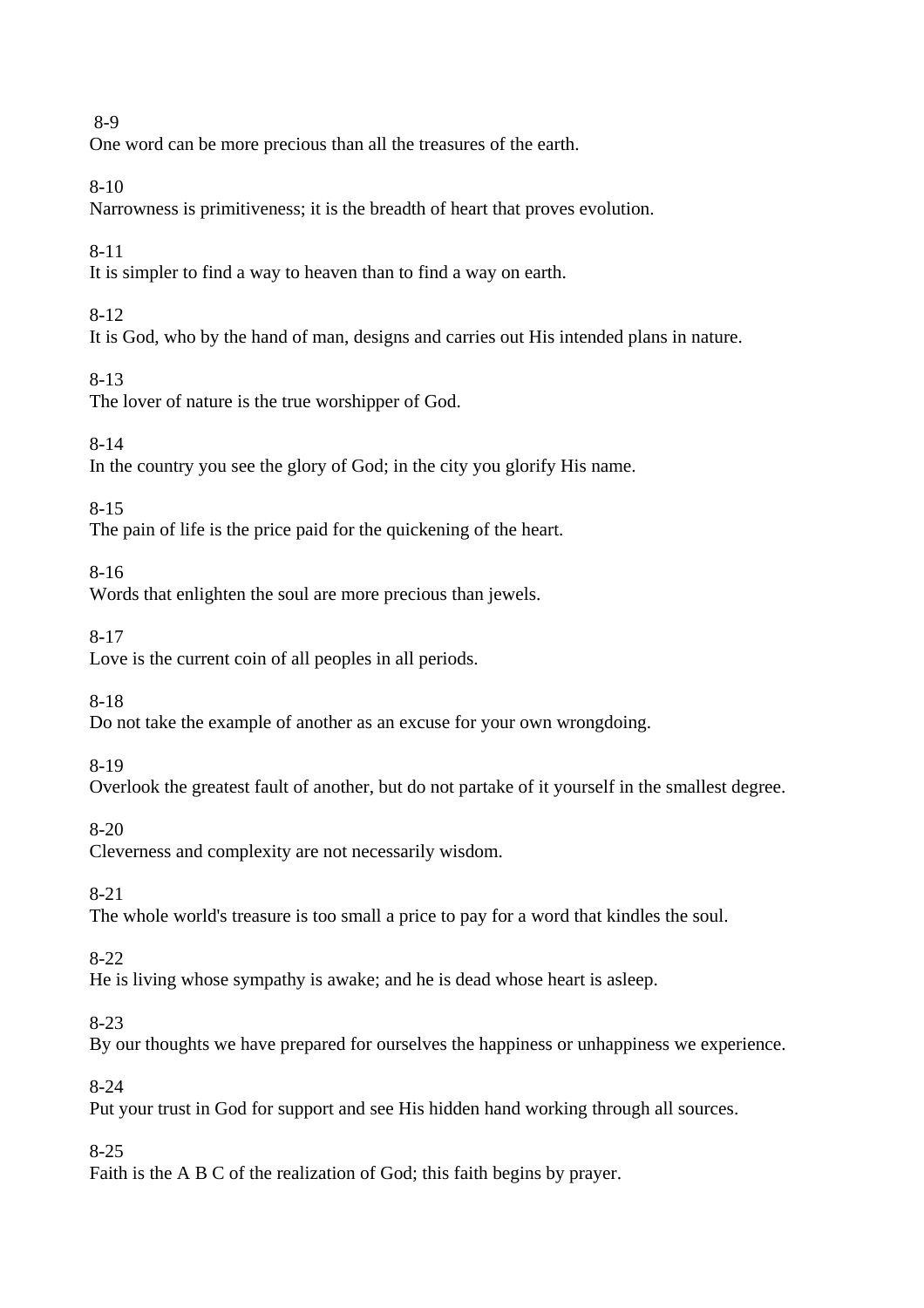Passion is the smoke and emotion is the glow of love's fire; unselfishness is the flame that illumines the path.

#### 8-27

The soul of Christ is the light of the universe.

# 8-28

Death is a tax the soul has to pay for having had a name and a form.

8-29

A pure life and a clean conscience are as two wings attached to the soul.

8-30

The giver is greater than the gift.

# 8-31

He who has spent has used; he who has collected has lost; but he who has given has saved his treasure forever.

# 9-1

Joy and sorrow both are for each other. If it were not for joy, sorrow could not be; and if it were not for sorrow, joy could not be experienced.

# 9-2

Self-pity is the cause of all life's grievances.

#### 9-3

How can the unlimited Being be limited? All that seems limited is in its depth beyond all limitations.

9-4

Pleasure blocks, but pain clears the way of inspiration.

9-5

There is no source of happiness other than that in the heart of man.

9-6

Happy is he who does good to others; miserable is he who expects good from others.

# 9-7

One virtue is more powerful than a thousand vices.

# 9-8

The soul is either raised or cast down by the power of its own thought, speech and action.

#### 9-9

Love is the divine Mother's arms; when those arms are spread, every soul falls into them.

#### 9-10

It is the fruit that makes the tree bow low.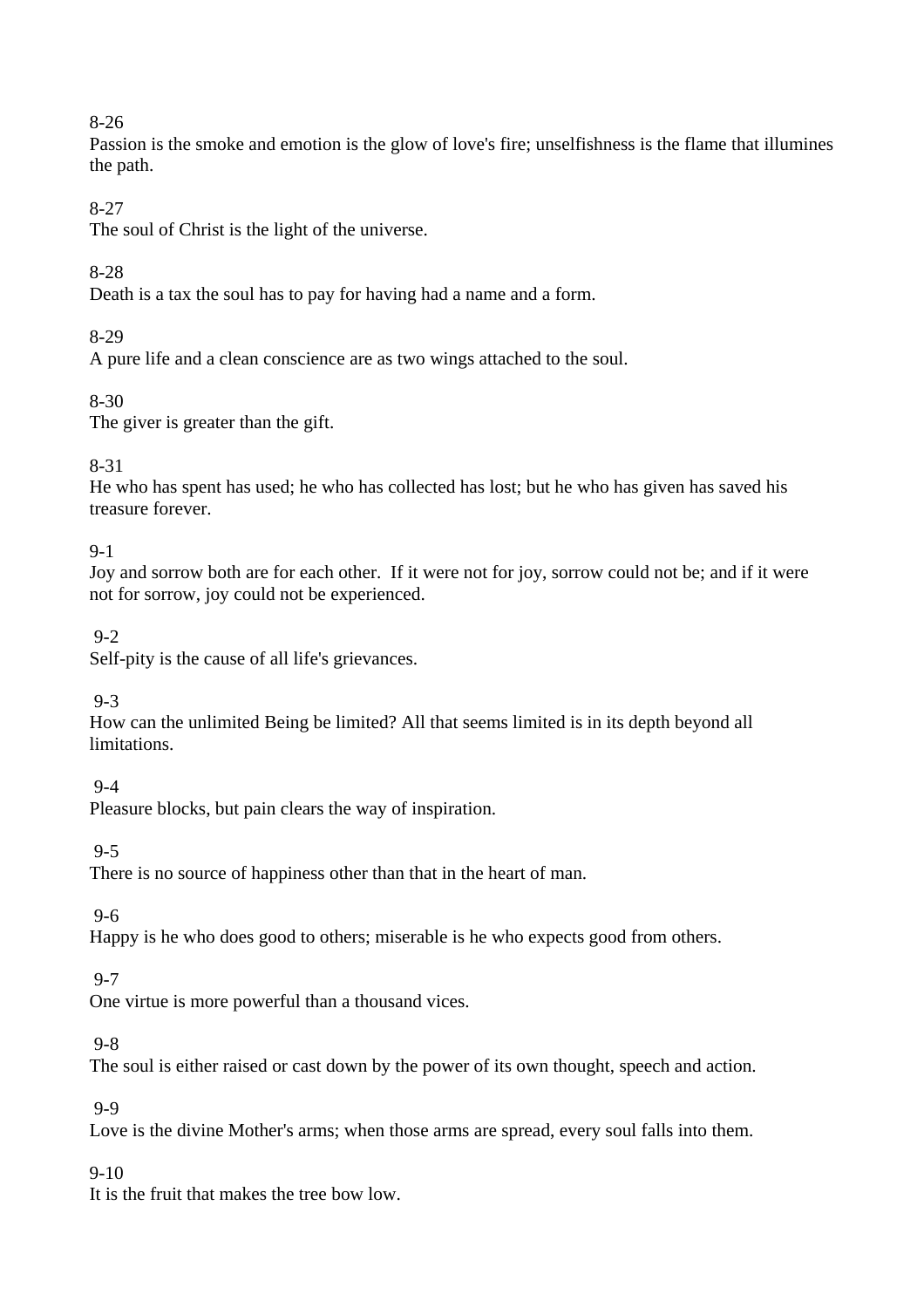In order to learn forgiveness, man must first learn tolerance.

# 9-12

The first step towards forgiveness is to forget.

# 9-13

The only way to live in the midst of inharmonious influences is to strengthen the will power and endure all things, yet keeping fineness of character and nobility of manner, together with an everlasting heart full of love.

# 9-14

Devotion to a spiritual teacher is not for the sake of the teacher; it is for God.

# 9-15

To become cold from the coldness of the world is weakness; to become broken by the hardness of the world is feebleness; but to live in the world and yet to keep above it is like walking on the water.

# 9-16

God alone deserves all love, and the freedom of love is in giving it to God.

9-17

Love has the power to open the door of eternal life.

9-18

Love has its limitations when it is directed towards limited beings, but love directed to God has no limitations.

#### 9-19

The teacher, however great, can never give his knowledge to the pupil; the pupil must create his own knowledge.

#### 9-20

One thing is true: although the teacher cannot give the knowledge, he can kindle the light if the oil is in the lamp.

# 9-21

Will power is the keynote of mastery, and asceticism is the development of will power.

# 9-22

Real generosity is an unfailing sign of spirituality.

#### 9-23

There are two kinds of generosity, the real and the shadow; the former is prompted by love, the latter by vanity.

#### 9-24

It is better to pay than receive from the vain; for such favors demand ten times their cost.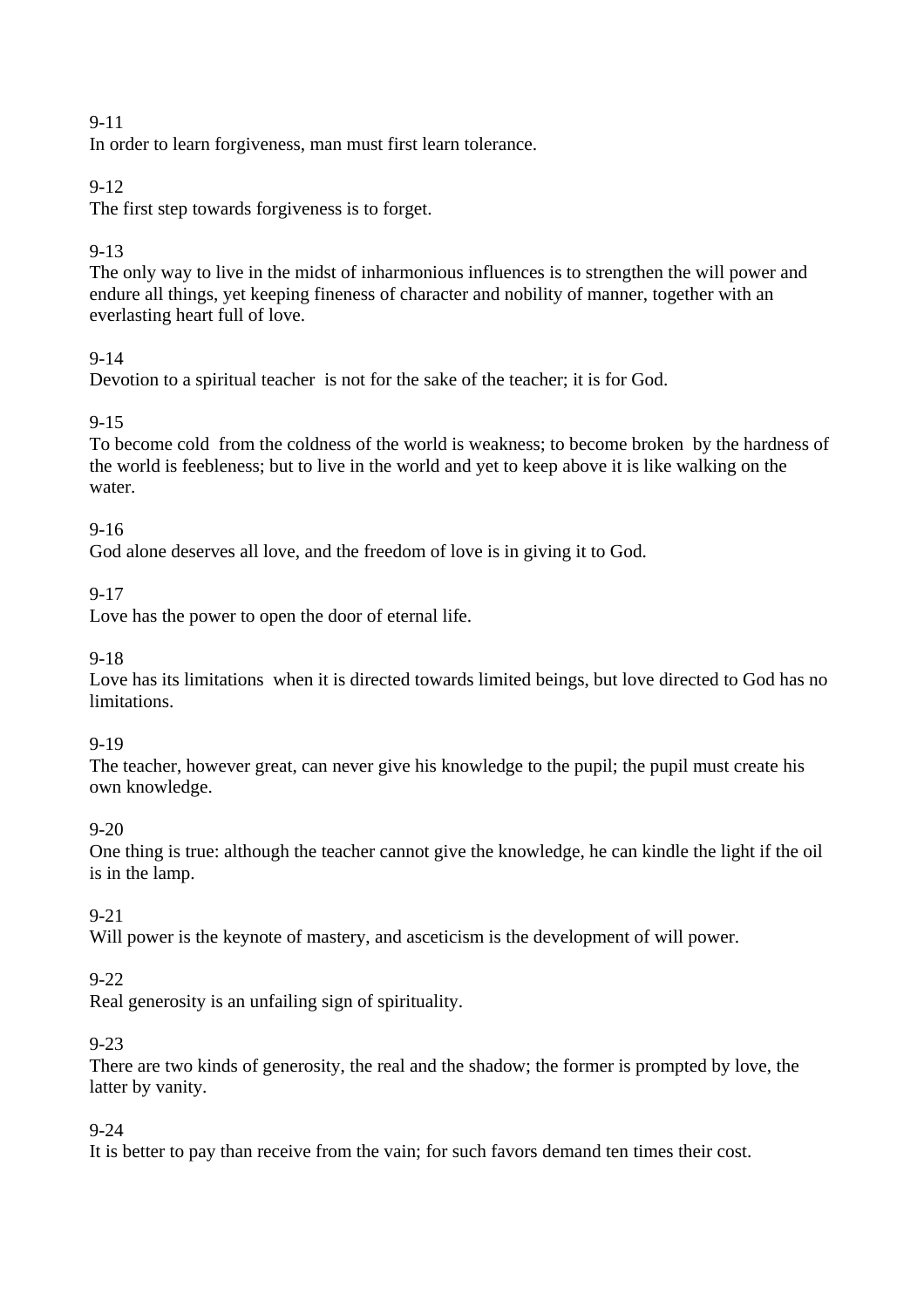The kingdom of heaven is in the hearts of those who realize God.

# 9-27

It is when man has lost the idea of separateness and feels himself at one with all creation, that his eyes are opened and he sees the cause of all things.

# 9-28

To fall beneath one's ideal is to lose one's share of life.

# 9-29

The wise of all ages have taught that it is knowledge of the divine Being that is life, and the only reality.

# 9-30

When the stream of love flows in its full strength, it purifies all that stands in its way, as the Ganges, according to the teaching of the ancients, purifies all those who plunge into its sacred waters.

#### $10 - 1$

Each soul's attainment is according to its evolution.

#### $10-2$

It always means that you must sacrifice something very dear to you when His call comes.

#### 10-3

Renunciation is always for a purpose; it is to kindle the soul that nothing may hold it back from God; but when it is kindled, the life of renunciation is not necessary.

#### $10 - 4$

There are those who are like a lighted candle: they can light other candles, but the other candles must be of wax; if they are of steel, they cannot be lighted.

#### 10-5

There is no greater scripture than nature, for nature is life itself.

#### 10-6

Wisdom can only be learned gradually, and every soul is not ready to receive or to understand the complexity of the purpose of life.

#### 10-7

It is a very high stage on the path of love when a man really learns to love another with a love that asks no return.

#### 10-8

Love alone is the fountain from which all virtues fall as drops of sparkling water.

#### 10-9

The whole purpose of life is to make God a reality.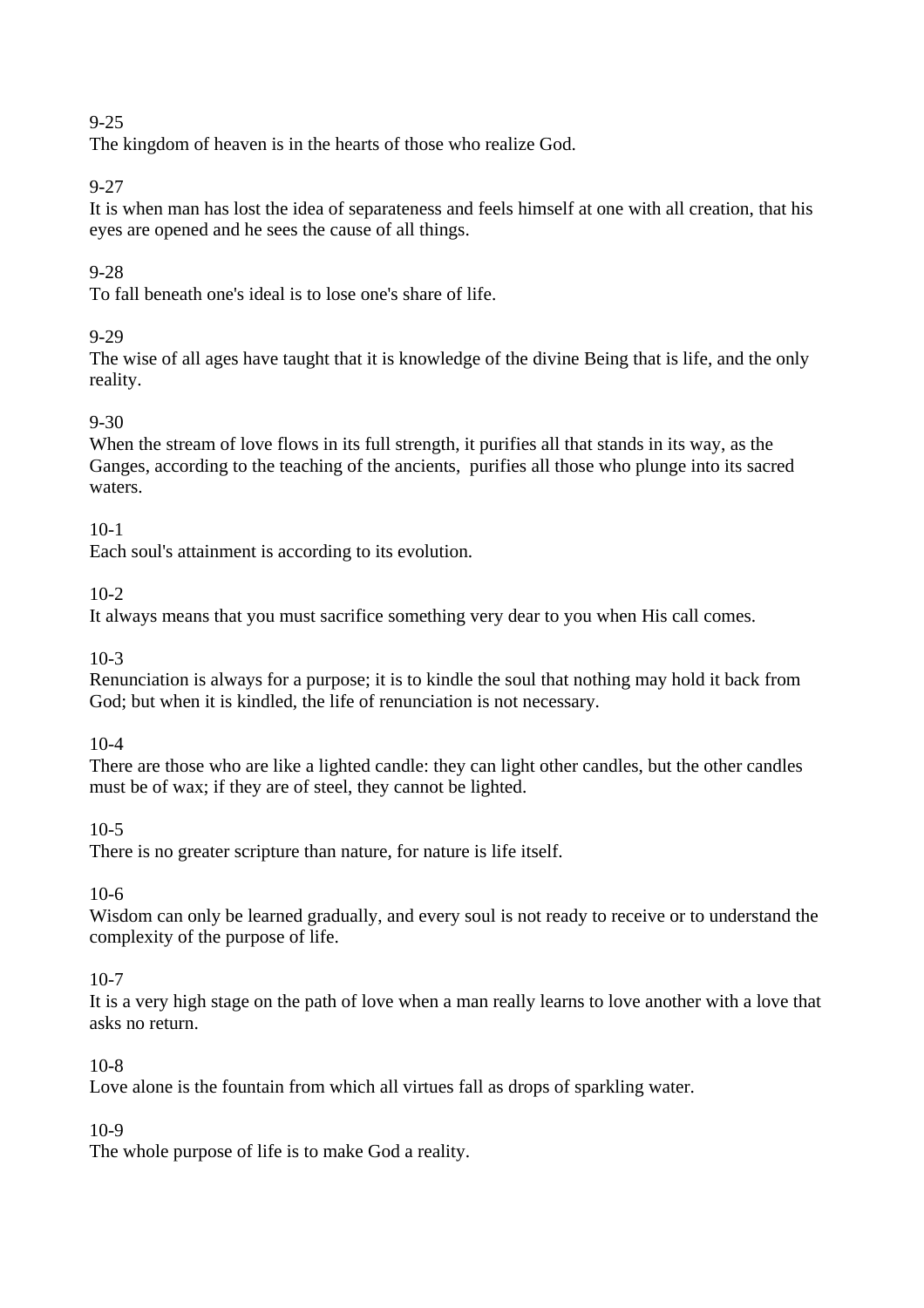If you seek the good in every soul, you will always find it, for God is in all things; still more, He is in all beings.

# 10-11

The knowledge of God is beyond man's reason; the secret of God is hidden in the knowledge of unity.

# 10-12

Seek Him in all souls, good or bad, wise and foolish, attractive and unattractive; in the depths of each there is God.

# 10-13

When in ourselves there is inharmony, how can we spread harmony?

# 10-14

The innermost being of man is the real being of God.

# 10-15

Love itself is the healing power and the remedy for all pain.

# 10-16

By loving, forgiving, and serving, it is possible for your whole life to become one single vision of the sublime beauty of God.

#### 10-17

Mysticism to the mystic is both science and religion.

# 10-18

The principles of mysticism rise from the heart of man; they are learnt by intuition and proved by reason.

# 10-19

Your work in life must be your religion, whatever your occupation may be.

# 10-20

The true joy of every soul is in the realization of the divine Spirit, and the absence of realization keeps the soul in despair.

# 10-21

Beyond the narrow barriers of race and creed we can all unite, because we all belong to one God.

# 10-22

All forms of worship or prayer must draw man closer to God.

# 10-23

When man is separated from God in his thought, his belief is of no use, his worship is of little use.

# 10-24

The source of the realization of truth is within man; he himself is the object of his realization.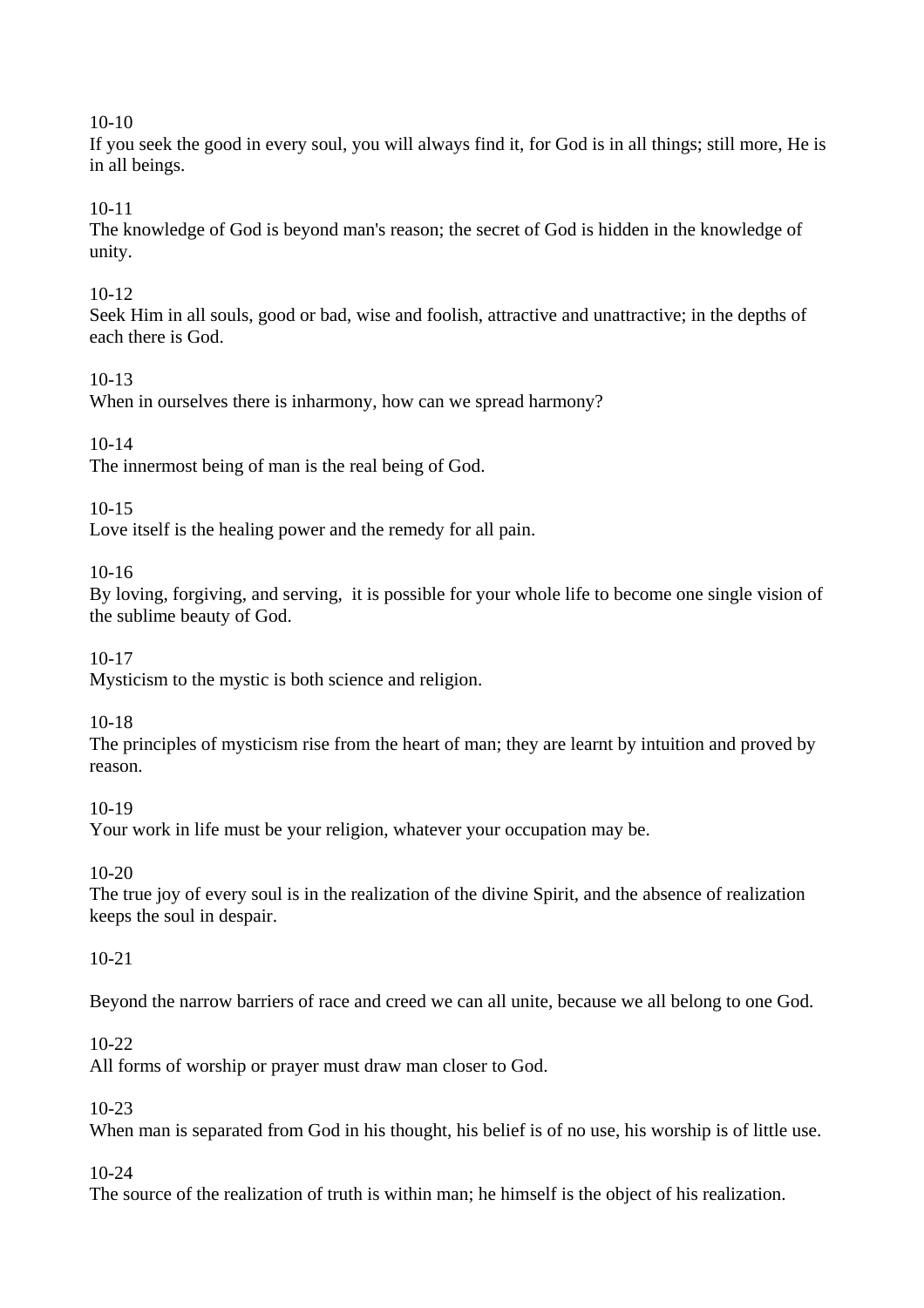True self-denial is losing one's self in God.

# 10-26

It is more important to find out the truth about one's self, than to find out the truth of heaven and hell.

# 10-27

According to his evolution, man knows the truth; and the more he knows, the more he finds there is to know.

# 10-28

The man filled with the knowledge of names and forms has no capacity for the knowledge of truth.

# 10-29

Man mistakes when he begins to cultivate the heart by wanting to sow the seed himself, instead of leaving the sowing to God.

#### 10-30

We start our lives as teachers, and it is very hard for us to learn to become pupils. There are many whose only difficulty in life is that they are teachers already. What we have to learn is pupilship. There is but one Teacher, God Himself.

#### 10-31

Earthly knowledge is as clouds dimming the sight, and it is the breaking of these clouds in other words, purity of heart that gives the capacity for the knowledge of God to rise.

#### 11-1

Self stands as a wall between man and God.

#### 11-2

It is a patient pursuit to bring water from the depth of the ground; one has to deal with much mud in digging before one reaches the water of life.

#### 11-3

In man's search for truth, the first lesson and the last is love. There must be no separation, no I am, and Thou art not. Until man has arrived at that selfless consciousness, he cannot know life and truth.

#### 11-4

By the power of prayer man opens the door of the heart, in which God, the ever-forgiving, the allmerciful, abides.

#### 11-5

To be really sorry for one's errors is like opening the door of heaven.

#### 11-6

Our soul is blessed with the impression of the glory of God whenever we praise Him.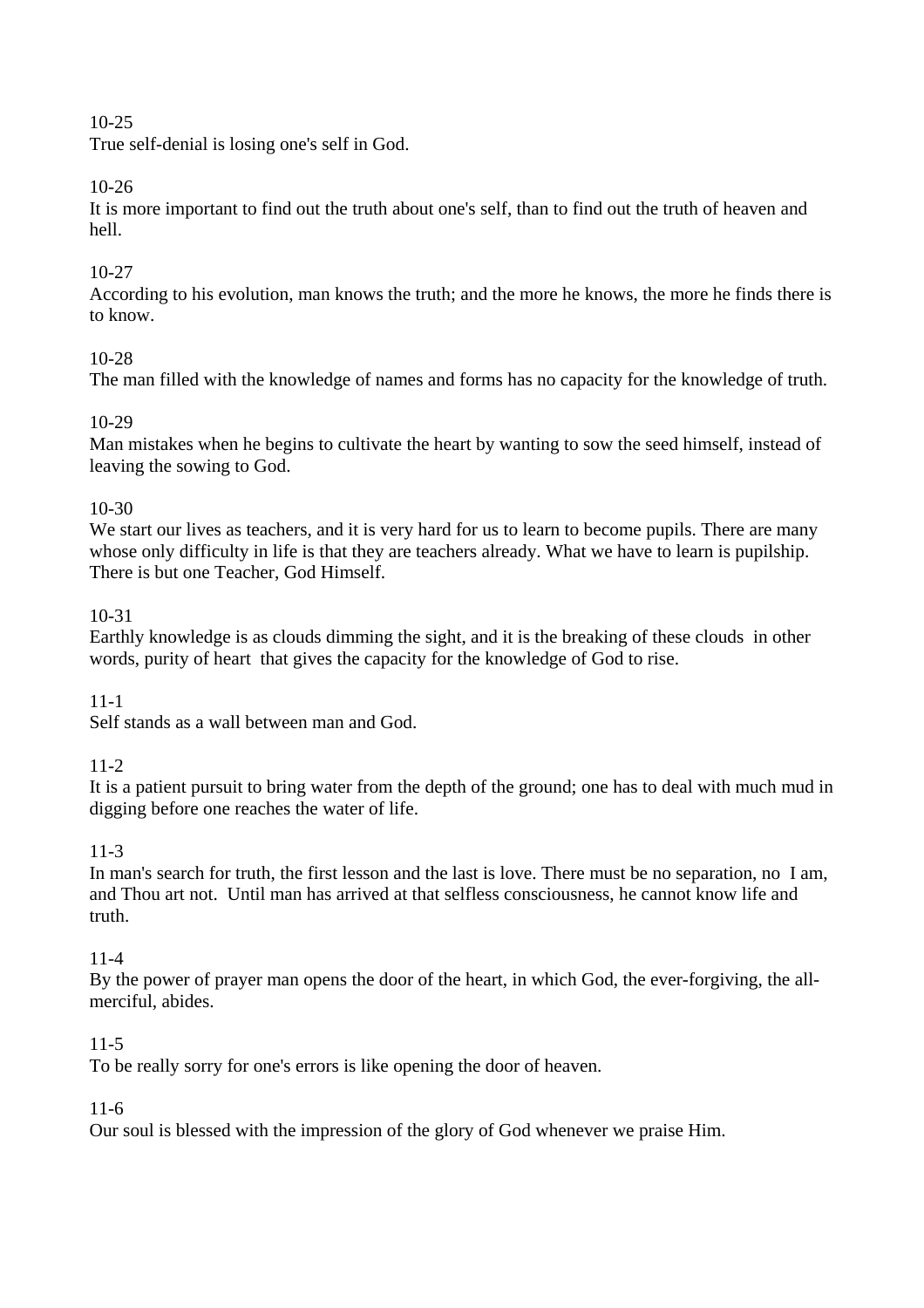As a child learning to walk falls a thousand times before he can stand, and after that falls again and again until at last he can walk, so are we as little children before God.

# 11-8

Self-denial is not renouncing things; it is denying the self; and the first lesson of self-denial is humility.

# 11-9

The more elevated the soul, the broader the outlook.

# 11-10

Mastery lies not merely in stilling the mind, but in directing it towards whatever point you desire.

# 11-11

Our thoughts have prepared us for the happiness or unhappiness we experience.

# 11-12

When the mind and body are restless, nothing in life can be accomplished. Success is the result of control.

# 11-13

When speech is controlled, the eyes speak; the glance says what words can never say.

# 11-14

Words are but the shells of thoughts and feelings.

# 11-15

Wisdom is not in words, it is in understanding.

# 11-16

The message of God is like a spring of water: it rises and falls, and makes its way by itself.

# 11-17

If the eyes and ears are open, the leaves of the trees become as pages of the Bible.

# 11-18

The soul of all is one soul, and the truth is one truth under whatever religion it is hidden.

# 11-19

Narrowness is not necessarily devotion, but often appears so.

# 11-20

It is the soul's light which is natural intelligence.

# 11-21

The wave is the sea itself; yet, when it rises in the form of a wave, it is the wave; and when you look at the whole of it, it is the sea.

# 11-22

It is not the solid wood that can become a flute; it is the empty reed.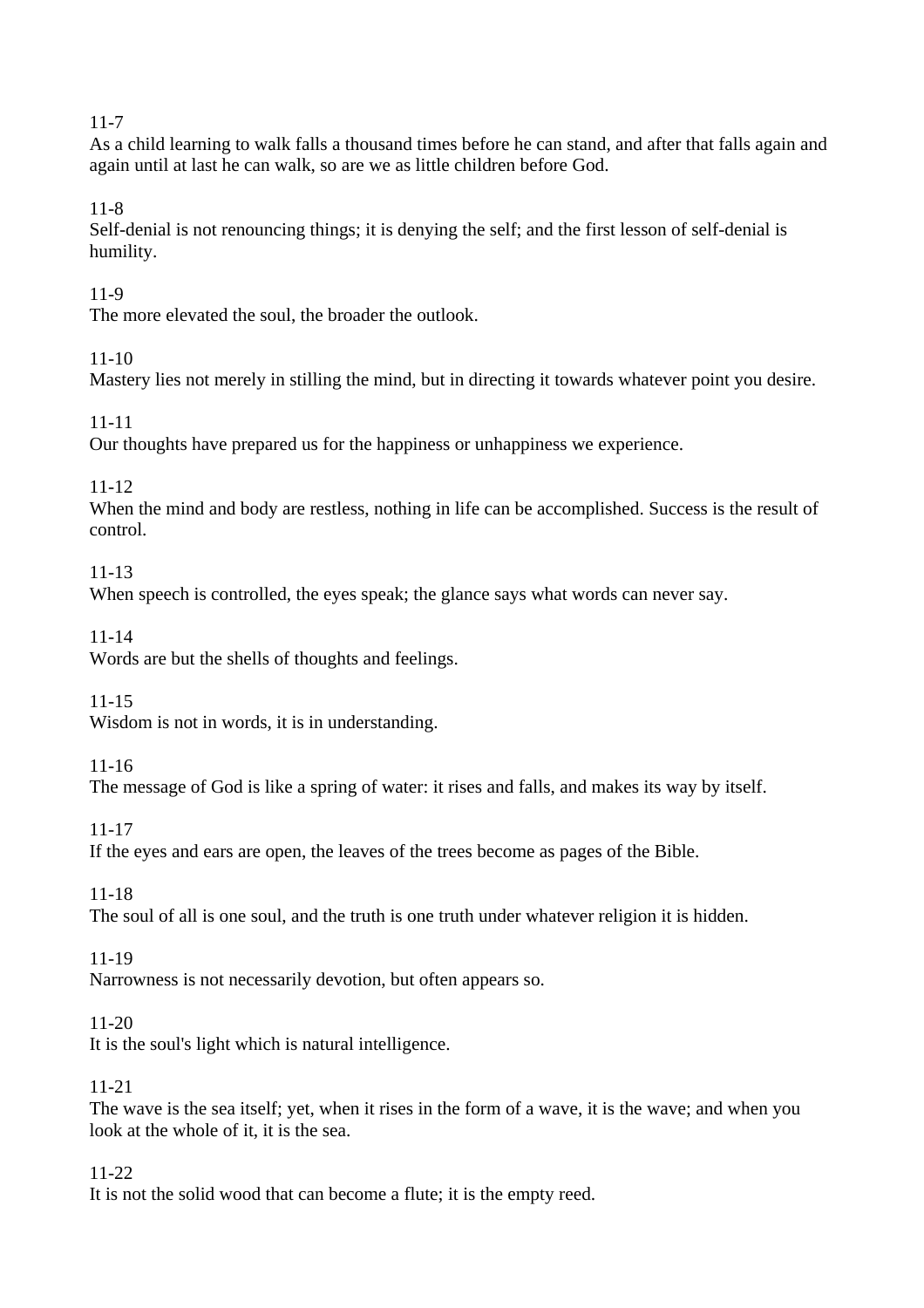Reason is learned from the ever changing world; but true knowledge comes from the essence of life.

# 11-24

God is within you; you are His instrument, and through you He expresses Himself to the external world.

# 11-25

It is according to the extent of our consciousness of prayer that our prayer reaches God.

# 11-26

The heart must be empty in order to receive the knowledge of God.

# 11-27

As long as in love there is ' you' and 'me,' love is not fully kindled.

# 11-28

Once you have given up your limited self willingly to the Unlimited, you will rejoice so much in that consciousness that you will not care to be small again.

# 11-29

The deeper your prayers echo in your own consciousness, the more audible they are to God.

# 11-30

It is the depth of thought that is powerful, and sincerity of feeling which creates atmosphere.

# 12-1

The higher you rise, the wider becomes the margin of your view.

# 12-2

Justice can never be developed while we judge others; the only way is by constantly judging ourselves.

#### $12-3$

Joy and sorrow are the light and shade of life; without light and shade no picture is clear.

# $12 - 4$

The wise man submits to conditions when he is helpless, bowing to the will of God, but the evil that is avoidable he roots out without sparing one single moment or effort.

#### $12-5$

Enviable is he who loveth and asketh no return.

# $12-6$

To deny the changeableness of life is like fancying a motionless sea, which can only exist in one's imagination.

#### 12-7

Learn to live a true life and you will know the truth.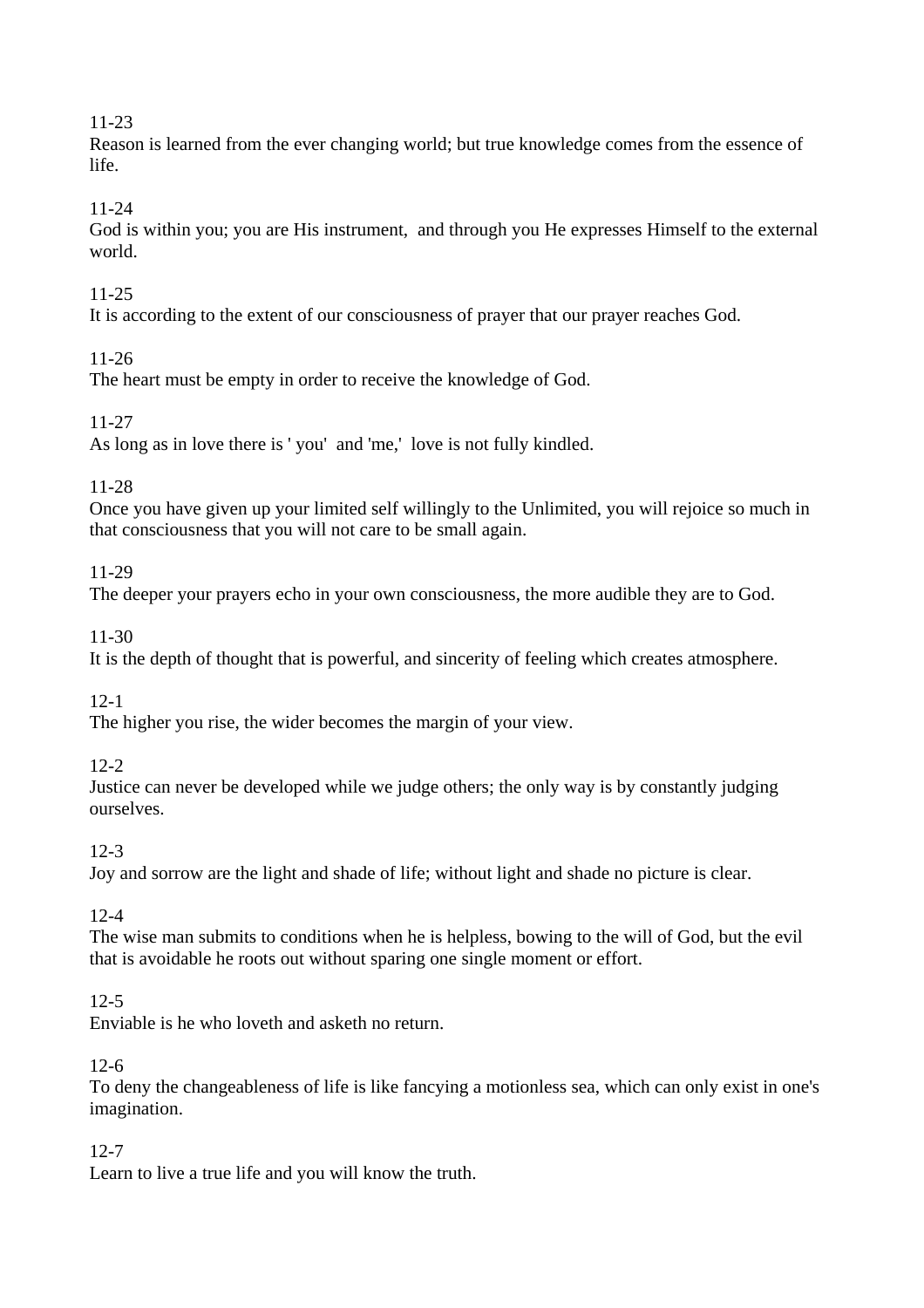Wisdom is attained in solitude.

# 12-9

The seeming death of the body is the real birth of the soul.

# 12-10

As the rose blooms amidst thorns, so great souls shine out through all opposition.

# 12-11

When the artist loses himself in his art, then the art comes to life.

# 12-12

Do not do anything with fear; and fear not whatever you do.

# 12-13

Love develops into harmony, and of harmony is born beauty.

# 12-14

He who keeps no secrets has no depth in his heart.

# 12-15

Behind us all is one spirit and one life; how then can we be happy if our neighbor is not also happy?

# 12-16

The sea of life is in constant motion, no one can stop its ever-moving waves. The Master walks over the waves; the wise man swims in the water; but the ignorant man is drowned in his effort to cross.

# 12-17

Man's greatest privilege is to become a suitable instrument of God.

# 12-18

The trees of the forest silently await God's blessing.

# 12-19

The plain truth is too simple for the seeker after complexity, who is looking for things he cannot understand.

# 12-20

An unsuccessful man often keeps success away by the impression of his former failures.

# 12-21

Man himself is the tree of desire, and the root of that tree is in his own heart.

# 12-22

With good will and trust in God, self-confidence, and a hopeful attitude towards life, a man can always win his battle, however difficult.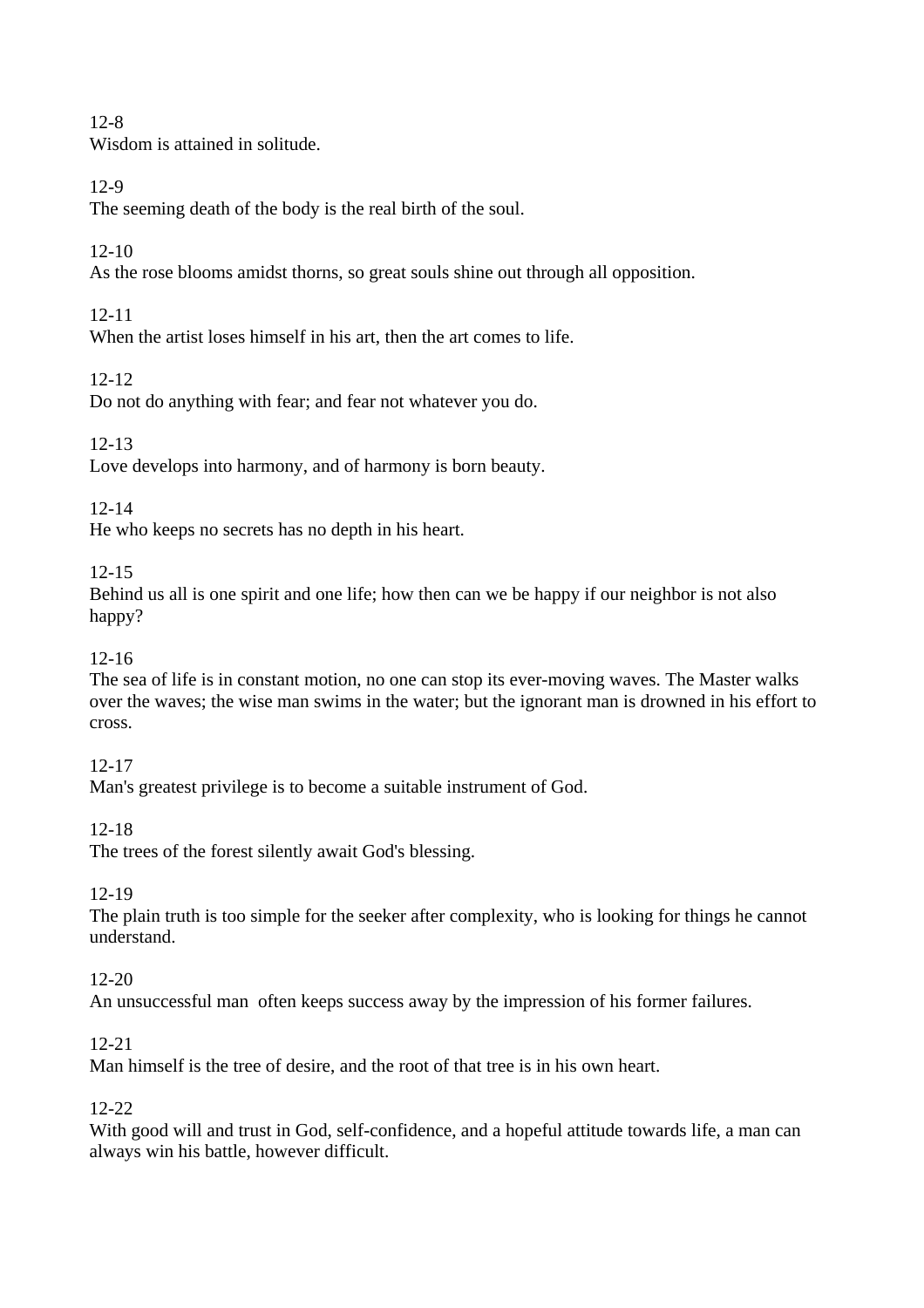There are many paths, and each man considers his own the best and wisest. Let each one choose that which belongs to his own temperament.

# 12-24

Failure, either in health or affairs, means there has been lack of self-control.

# 12-25

Love is as water of the Ganges; it is itself a purification.

# 12-26

Love is unlimited, but it needs scope to expand and rise; without that scope life is unhappy.

# 12-27

Every wave of the sea, as it rises, seems to be stretching its hands upwards, as if to say, "Take me up higher and higher."

# 12-28

True pleasure lies in the sharing of joy with another.

#### 12-29

A gain or a loss which is momentary is not real; if we knew realities we should never grieve over the loss of anything that experience shows to be only transitory.

# 12-30

A soul is as great as the circle of its influence.

#### 12-31

Happiness lies in thinking or doing that which one considers beautiful.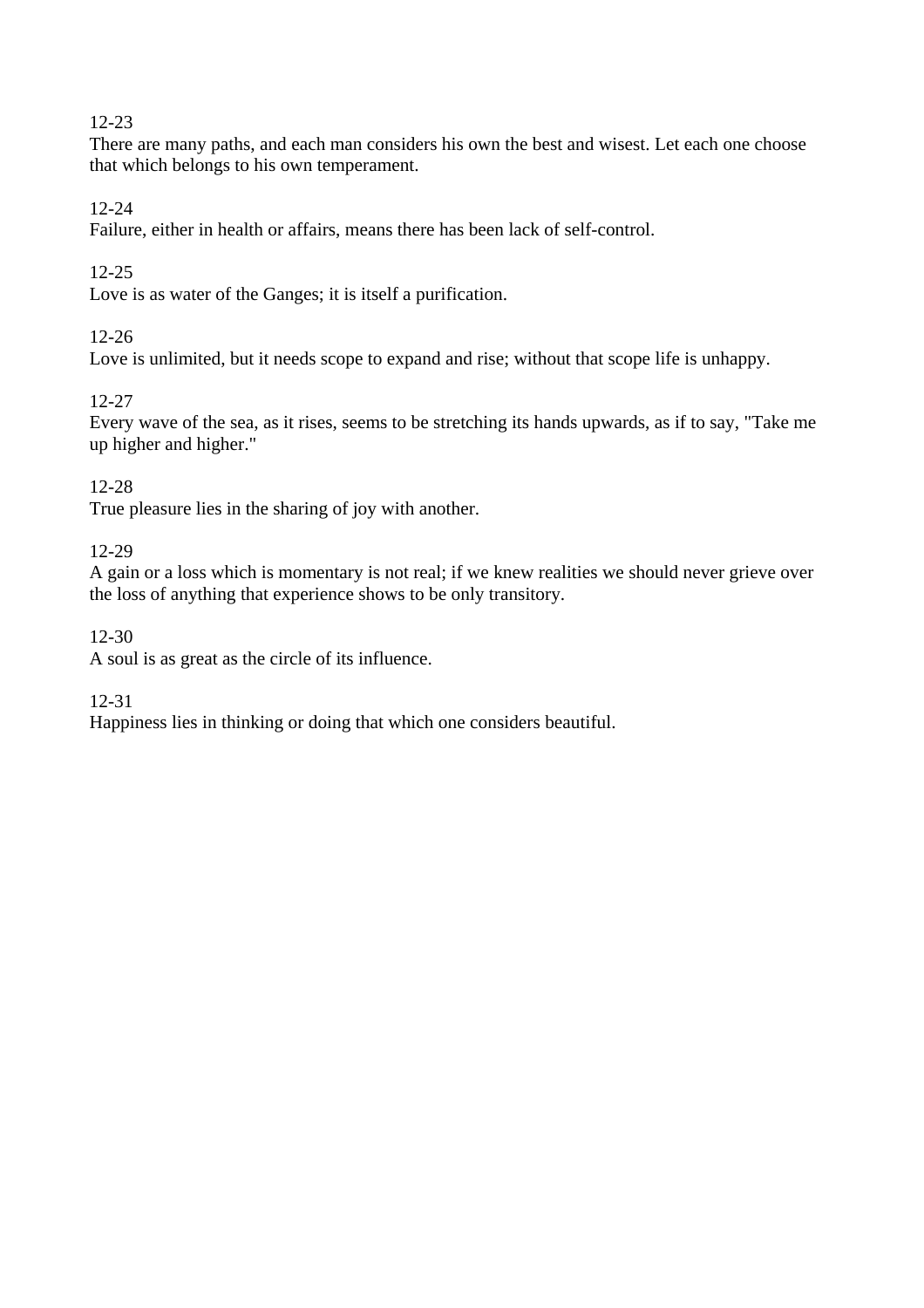# **APHORISMS**

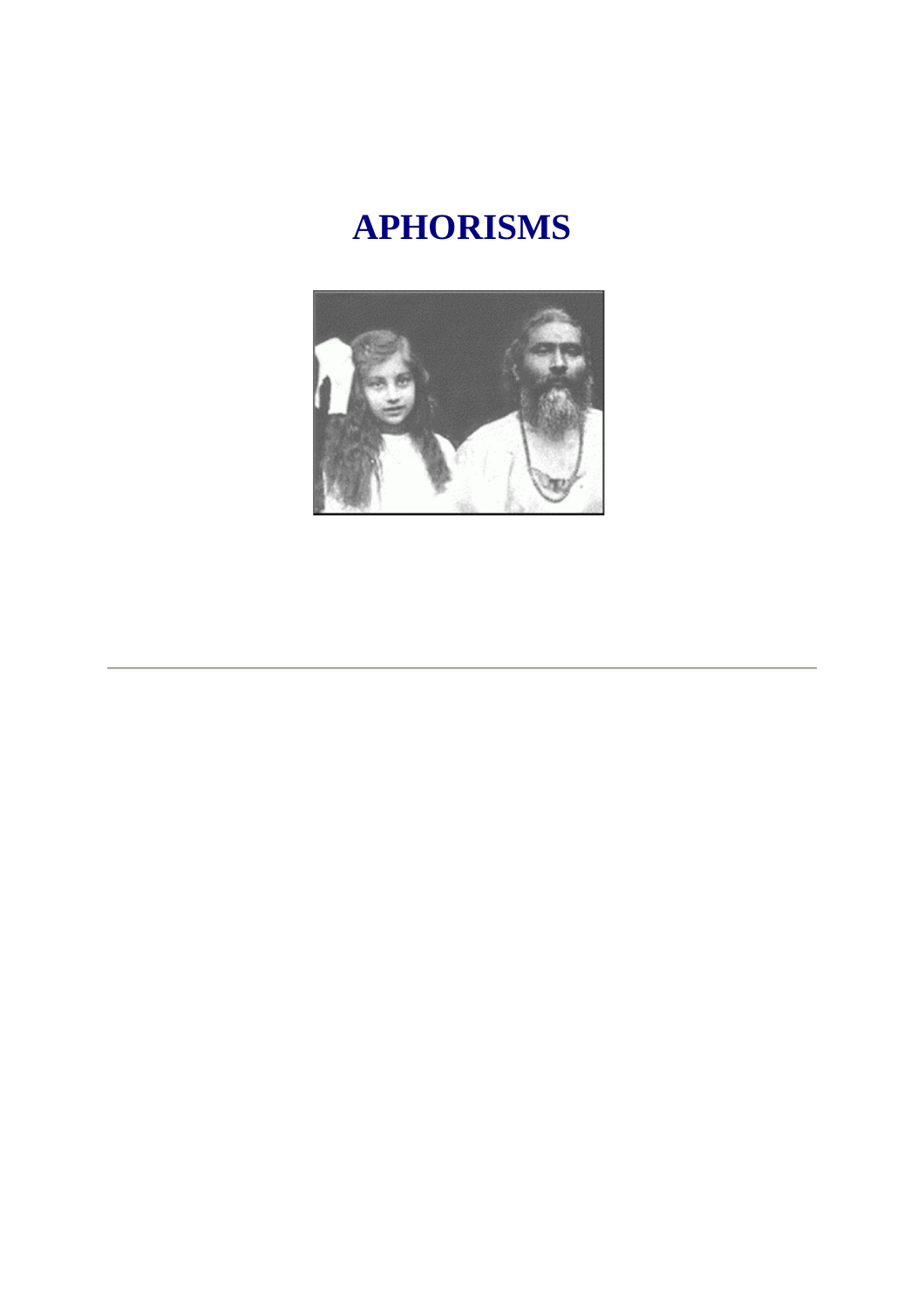Illusion is the cover of things; reality is the depth of things. The body is the illusion; the soul is the reality. The flower is the illusion; the fragrance is the reality. The fragrance is the spirit of the flower; it persists.

Man is not made by God as the wood is cut by the carpenter; for the carpenter and the wood are different, while God and man are the same. Man is made of the substance of God; man is in God, and all that is in God is in man.

Belief cannot be taught; it cannot be learned; it is the grace of God. To affirm a belief is one thing; to realize belief is another.

The aim of the mystic is to stretch his range of consciousness as widely as possible, so that he may touch the highest pride and the deepest humility. The only fall for a mystic is to fall beneath the level of his ideal.

A man who has no imagination stands on the earth, he has no wings; he cannot fly.

When we are face to face with truth, the point of view of Krishna, Buddha, Christ, or any other Prophet, is the same. When we look at life from the top of the mountain, there is no limitation; there is the same immensity.

To every question that arises in the heart of the mystic, he finds the answer in the life before him.

The false shows itself; all that is true proves itself.

That which is not beautiful in its effect cannot be real beauty.

It is those who have touched the inner beauty who are able to appreciate beauty in all its forms.

The beauty which the knower knows and the lover appreciates, the mystic worships.

The difference between spirit and soul is like that of the sun and the ray. The ray is the ray of the sun, but at the same time the sun is the sun, and the ray is the ray.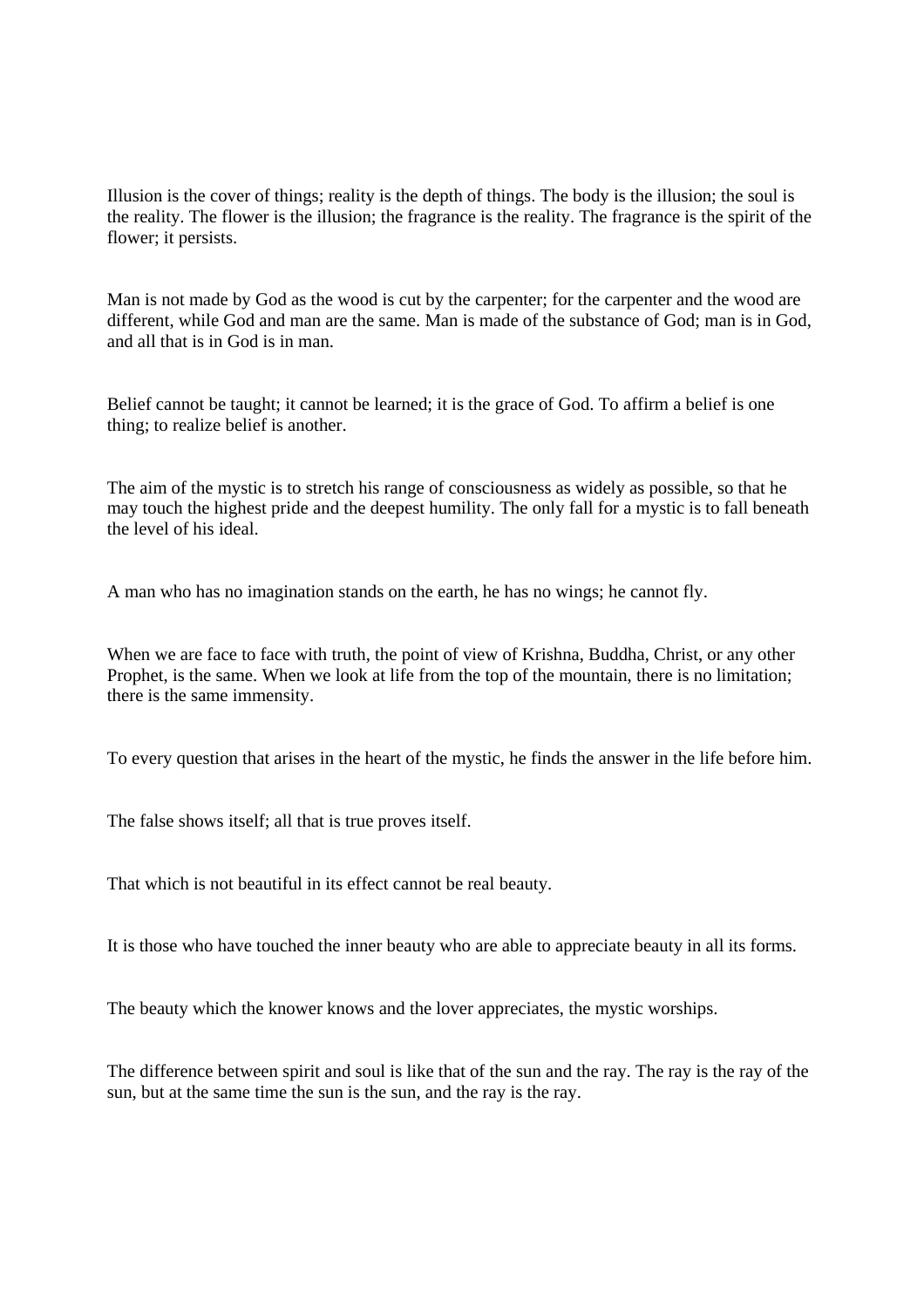God is the essence of beauty; it is His love of beauty which has caused Him to express His own beauty in manifestation.

Beauty is God's desire fulfilled in the objective world.

Beauty is the depth of the soul; its expression in whatever form is the sign of the soul's unfoldment, when an individual becomes a person, the beauty hidden in the individual, which is divine, develops; and that development of beauty is personality.

Beauty is hidden in every soul, however wicked; and our trust and confidence in the beauty of the soul helps to draw out that hidden beauty which must shine out one day.

Most unbelievers have a very near horizon, like birds in a covered cage which do not know that there is anything beyond.

The wonderful thing is that the soul already knows to some extent that there is something behind the veil, the veil of perplexity, that there is something to be sought for in the highest spheres of life, that there is some beauty to be seen, that there is Someone to be known who is knowable.

This desire, this longing is not acquired; it is a dim knowledge of the soul which it has in itself. Therefore, disbelief in God is nothing but a condition brought about by the vapors arising from this material life and covering like clouds the light of the soul which is its life.

If this world offers to a person all it possesses, even then the soul is not satisfied, for its satisfaction lies in its higher aspiration, and it is this higher aspiration which leads to God.

If the mind did not stand as a hindrance to the intuition, every person would be intuitive, for intuition is more natural and more easy than the reasoning of the mind.

What comes from without is not intuition; intuition is something which rises from one's own heart and brings a sense of satisfaction, of ease, and of happiness.

The life of man, however great and spiritual, has its limitations. Before the conditions of life the greatest man on earth, the most powerful soul, will for a moment seem helpless; but it is not the beginning that counts; it is the end.

It is the last note that a great soul strikes, which proves that soul to be real and true.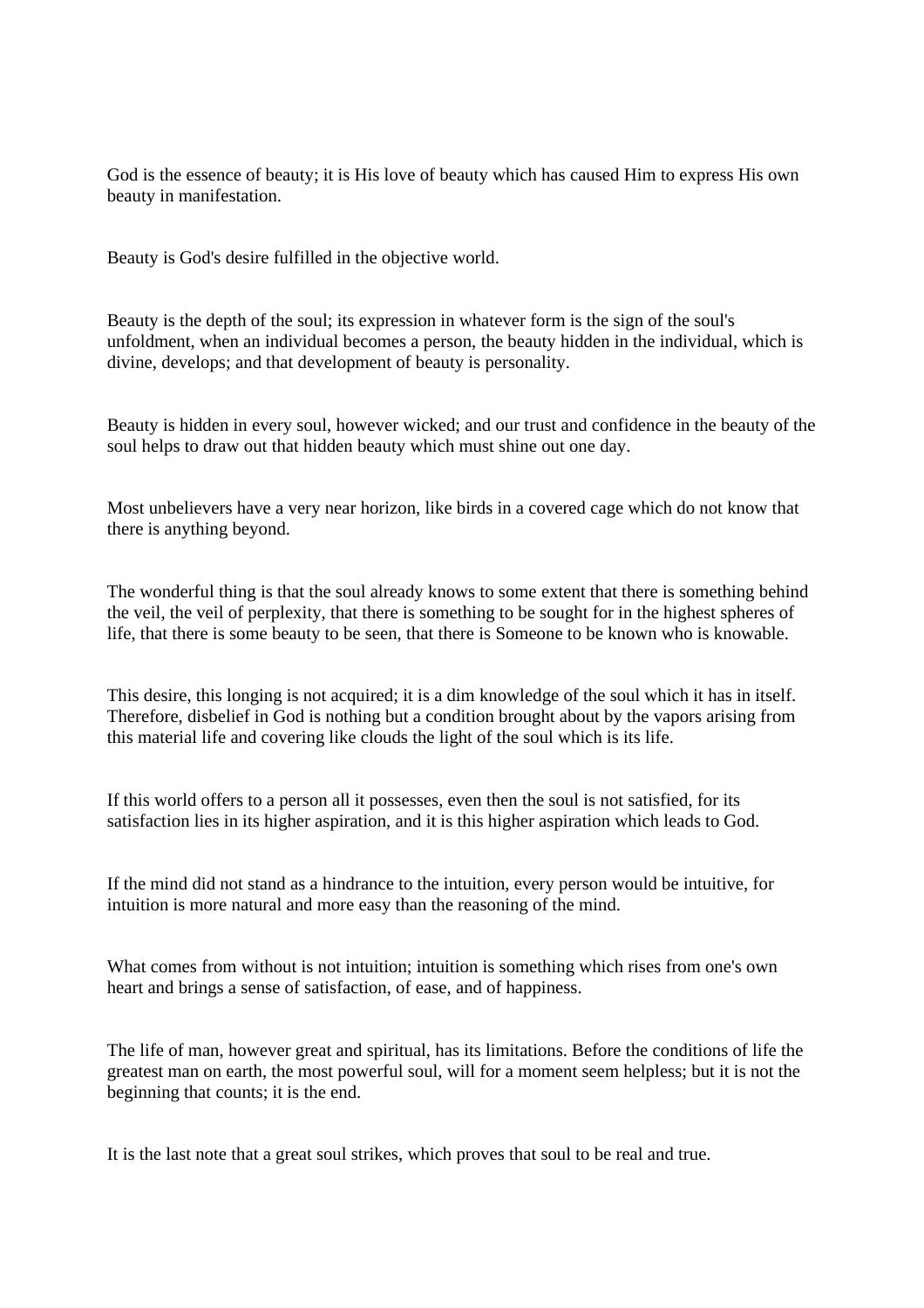There can be no better sign of spiritual development than control over passion and anger. If one can control these, one can control life.

The secret of seeking the will of God lies in cultivating the faculty of sensing harmony; for harmony is beauty and beauty is harmony, and the lover of beauty in his further progress becomes the seeker of harmony; and by trying always to maintain harmony, man will tune his heart to the will of God.

If it were not for pain, one would not enjoy the experience of joy. It is pain which helps one to experience joy, for everything is distinguished by its opposite.

If it were not for pain, life would be most uninteresting, for it is by pain that the heart is penetrated.

Since the nature of life is action and reaction, every outer experience has a reaction within, and every inner experience has its reaction in the outer life.

In the spheres of conscience the soul of man and the Spirit of God meet and become one.

To a soul which is wide awake, the Judgment Day does not come after death. For that soul every day is a Judgment Day.

Every step forward gives a certain amount of freedom of action, and as one goes further and further on the path of truth the freedom becomes greater at every step.

The more one regards the feelings of others, the more harmony one can create.

The heart in its depth is linked up with the divine Mind, so in the depths of the heart there is greater justice than on the surface.

Inspiration comes when knowledge and the inner light, falling on one's own conception of things, come together in the conscience, which is the court of God, where He Himself sits on the throne of justice.

Happiness is our birthright; in our happiness is the happiness of God.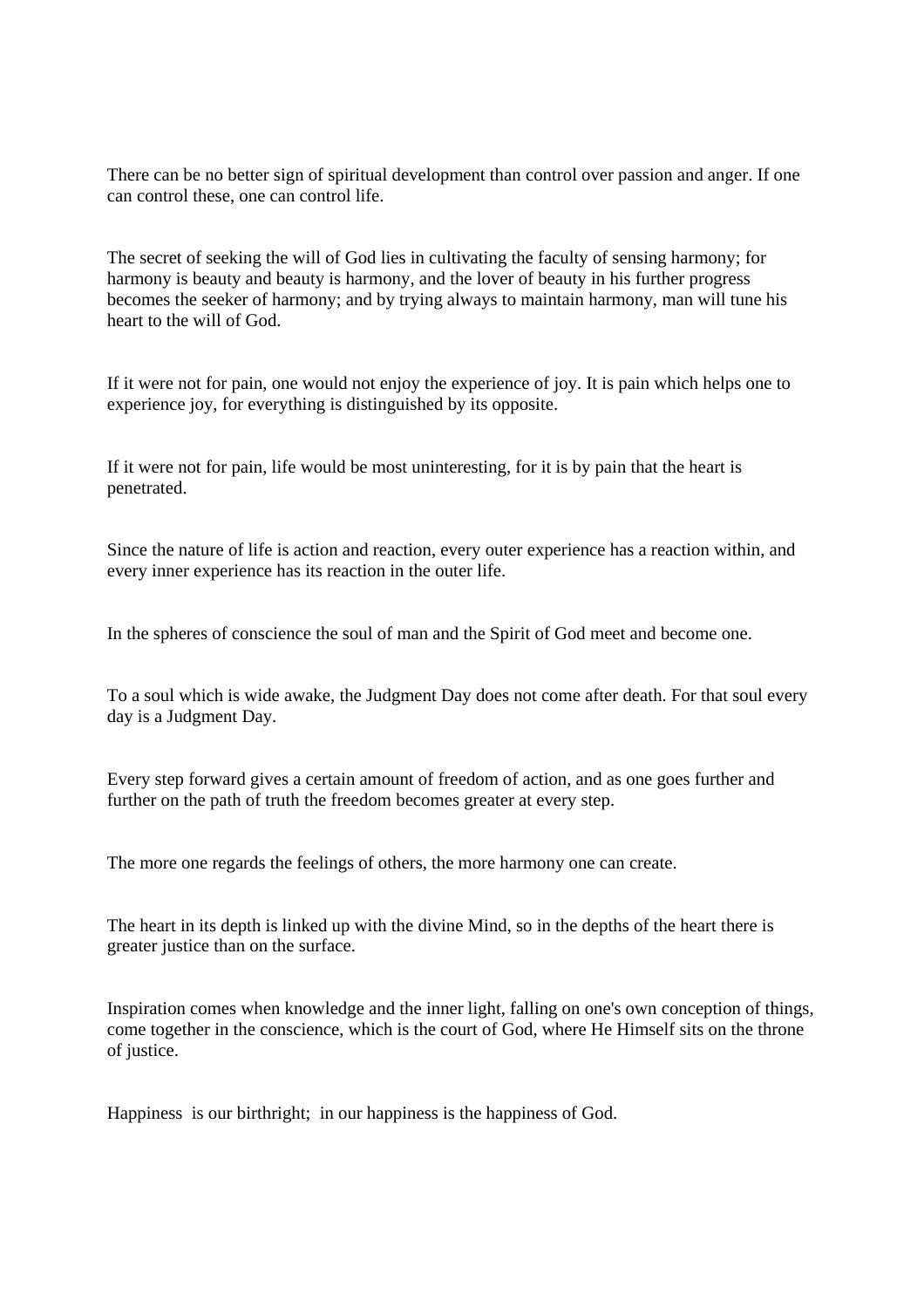Thought has its birth and death like a living being, and the life of a thought is incomparably longer than that of a living being in the physical body.

The mind is a world, a world that man makes and in which he will make his life in the hereafter, as a spider lives in the web it has woven.

To what does the love of God lead? It leads to that peace and stillness which can be seen in the life of the tree; it flowers and bears fruit for others and expects no return.

Verily, he who pursues the world will inherit the world; but the soul who pursues God will attain in the end to the presence of God.

A material person has a silent craving in his heart to probe the depths of the spiritual ideal which he disowns.

There is nothing in this world which does not speak. Every thing and every being is continually calling out its nature, its character, and its secret; and the more the inner sense is open, the more capable it becomes of hearing the voice of all things.

When once the inner sense has broken the walls around it, it breathes the freedom and happiness which is the soul's own property, and which the soul then attains.

The sign of the enlightened soul is readiness to understand.

The soul comes to a stage of realization where the whole of life becomes to him one sublime vision of the immanence of God.

The brain may be said to be the seat of the intelligence, and the heart to be the throne of wisdom.

Wisdom may be called spiritual knowledge.

The real place where the heavens are made is within man. The soul is the ray of that sun which is the infinite Spirit.

The soul is the action of the heavenly Sun. It manifests and returns, as man exhales and inhales.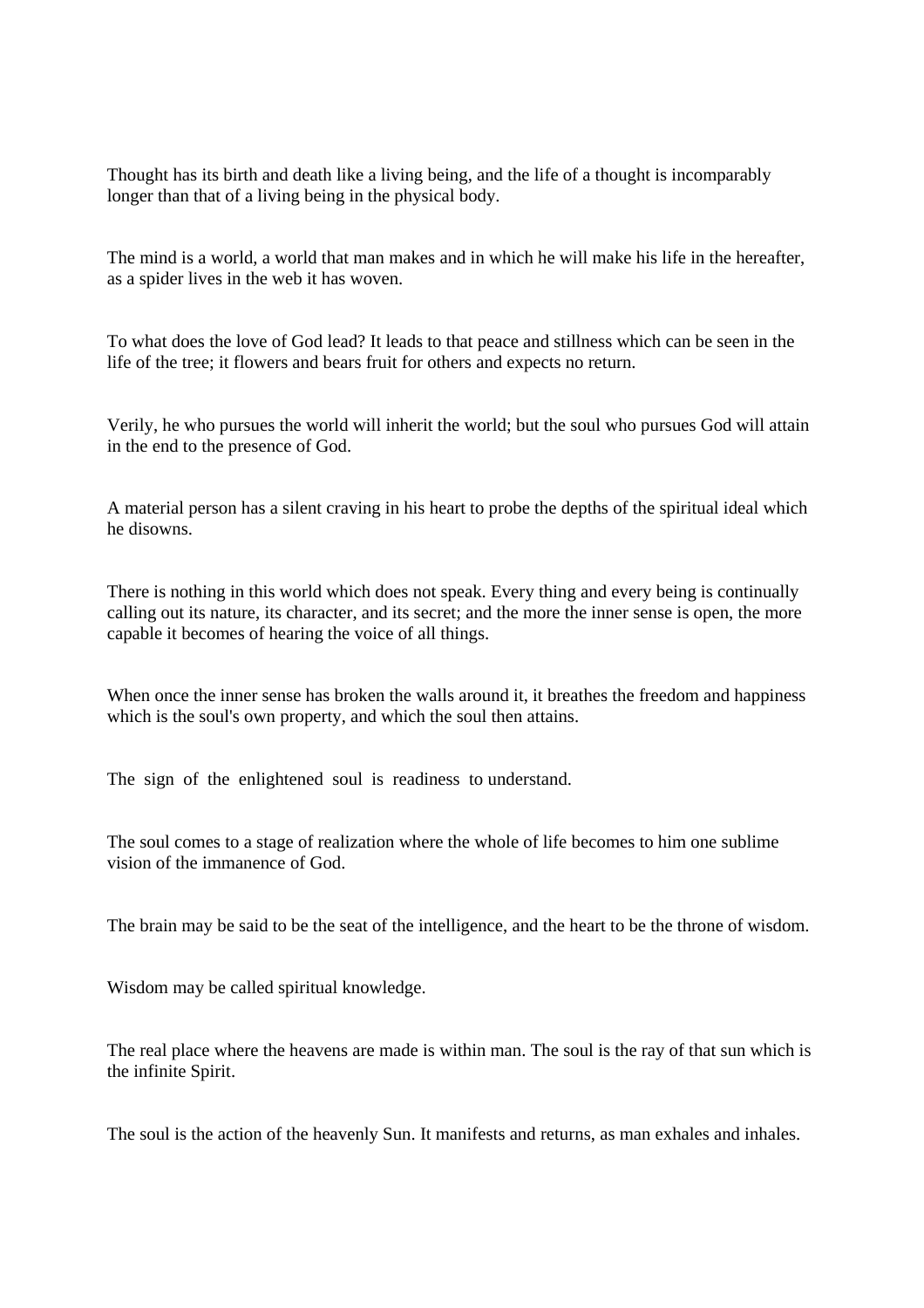God is love; so God is beyond the law, for love is above the law.

If we come to any solution of our ever-rising questions, it is never by studying the law that we find satisfaction, but by diving deep into love and letting love inspire us.

If one has learned while on earth how to create joy and happiness for oneself and others, in the other world that joy and happiness will surround one; and if one has sown the seeds of poison, one must reap those fruits there. Thus one sees that justice is the nature of life.

The Judgment Day is every day, and one realizes this as one's sight becomes more keen. Every hour, every moment in life has its judgment.

What connection has the soul which has passed from the earth with those still on this plane? The connection of the heart still keeps intact, and it remains unbroken as long as the link of sympathy is there.

To create happiness for oneself and others is the whole philosophy of religion.

What is Sufism? It is wisdom. To learn wisdom at every step on the path of life is the only work of the Sufi.

The one who is the slave of conventionality is a captive; the one who is the master of conventionality is the possessor of that kingdom which is mentioned in the Bible: "Blessed are the meek, for they shall inherit the kingdom of the earth."

As soon as a person begins to regard the pleasure and displeasure of God in the feelings of every person he meets, he can only be refined, whatever his position in life.

The human soul is by nature perfect, but the life of limitation on earth brings imperfection to it.

The sense of shame is a channel which leads to that goal which is called Perfection.

Beauty, in all its aspects, is beyond price.

Often the sense of shame works like a sharp knife upon a feeling heart, but it only makes it like a cut diamond: for by it we come to the realization that what is most precious in life is feeling.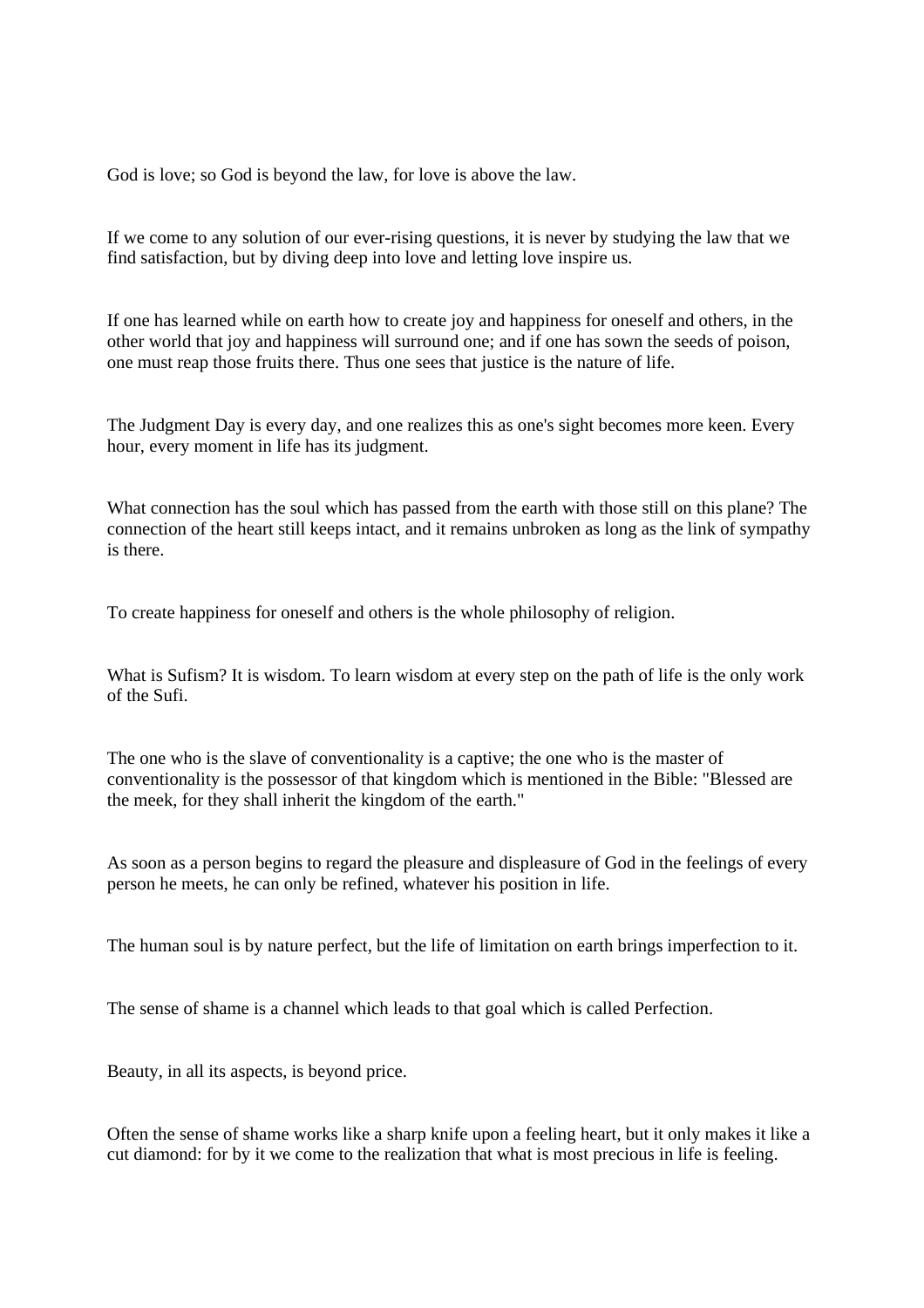The heights of every civilization show the fineness of human feeling, which is the highest of all aspects of culture.

What the moon seems to give as light, is not its own; it is the light of the sun. So it is with the divine messengers of all times.

When a soul arrives at its full bloom, it begins to show the color and spread the fragrance of the divine Spirit of God.

The one who does not seek God, at the end of the journey of illusion has a great disappointment; for throughout his whole journey he has not found the perfection of love, beauty, and goodness on the earth, and he does not believe in, or expect to find, such an ideal in heaven.

Every soul seeks for happiness, and after running after all the objects which for the moment seem to give happiness, it finds out that nowhere is there perfect happiness except in God.

All souls in the world are receptacles of the message of God; not only human beings, but even the lower creation convey the message of the One and Only Being.

No sooner has the heart become living than the law of justice manifests.

God is both Judge and Forgiver. He forgives even more than He judges; for justice comes from His intelligence, but forgiveness comes from His divine love.

When God's divine love rises as a wave, it washes away the sins of the whole life in a moment, for law has no power to stand before love; the stream of love sweeps it away.

The very thought of the love of God fills the heart with joy and relieves it of its burden.

The kingship of God manifests in the blossoming of every soul.

The finest things are to be felt; words cannot express them. Noise only spoils their beauty and robs them of preciousness.

The attitude of looking at everything with a smile is the sign of the saintly soul.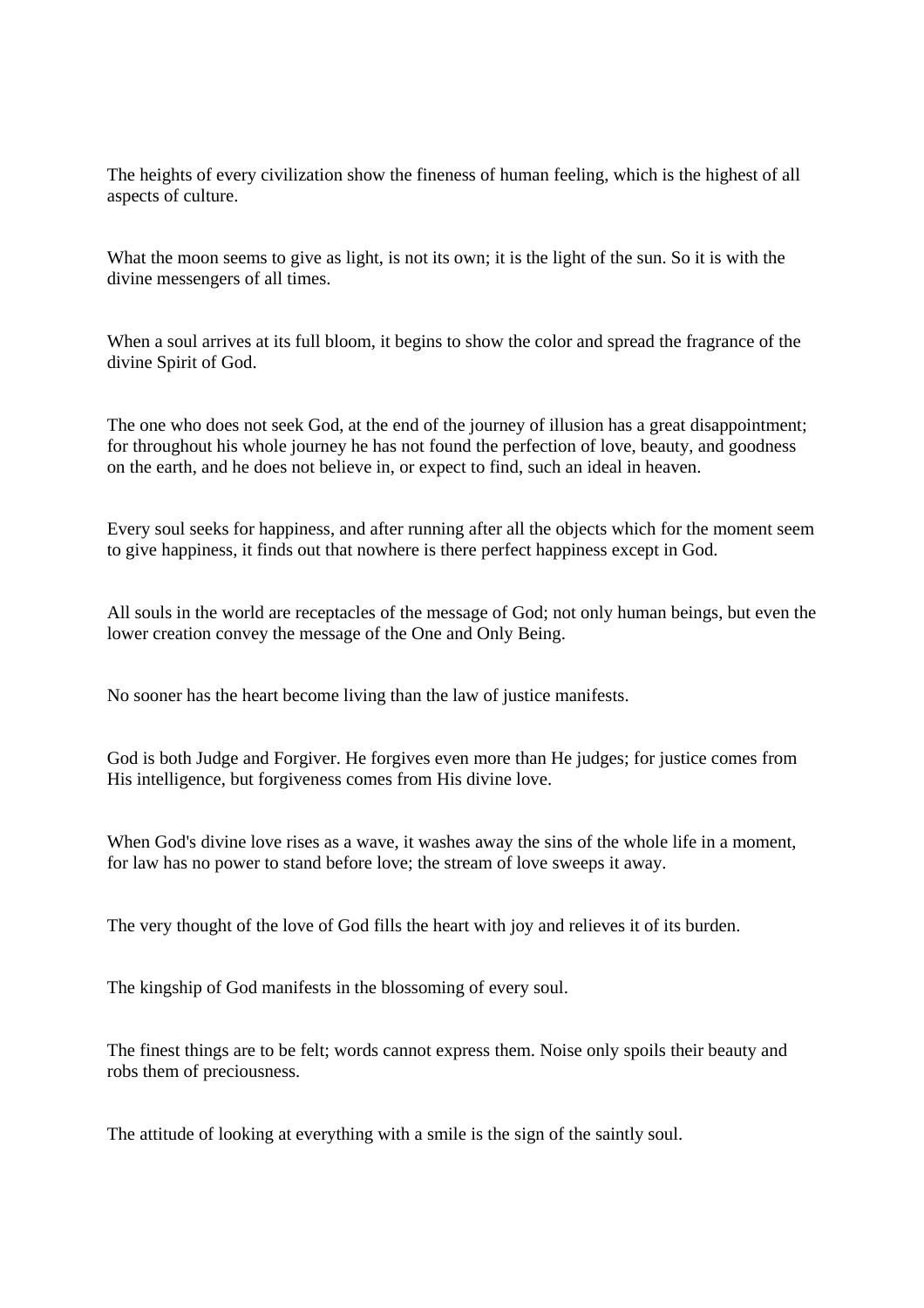As the sunshine from without lightens the whole world, so the sunshine from within, if it were raised up, would illuminate the whole life, in spite of all seeming wrongs and all limitations.

Fear is a shadow cast upon the light of the soul; the shadow of something the soul does not know, which is strange to the soul.

Fear comes from ignorance. For instance, the soul is frightened on entering the body of matter; also, the soul does not know death, and so it is afraid.

The illuminated soul finds its way through darkness both within and without.

In spite of all his limitation, a wonderful power is hidden in man's soul. What makes man helpless is ignorance of his free will. Free will is the basis of the whole life.

Free will is the mighty power, the God-power hidden in man, and it is ignorance which keeps man from his divine heritage.

Many seem wide awake to the life without, but asleep to the life within; and although the chamber of the heart is continually visited by the hosts of heaven, they do not know their heart, for they are not there.

Man can only be really happy when he connects his soul with the spheres of heaven.

The more closely a person is drawn to heaven, the more the things of earth lose their color and taste.

The religions have always taught self-denial, but the soul which naturally rises to heaven does not need to practice renunciation.

The moment the soul compares its own limitation with the perfection of God it has begun to progress.

At the cost of happiness of heaven, the soul comes to the great fulfillment of life, which even angels are not blessed with; for manifestation in human form is the utmost boundary of manifestation, the furthest that any soul can go.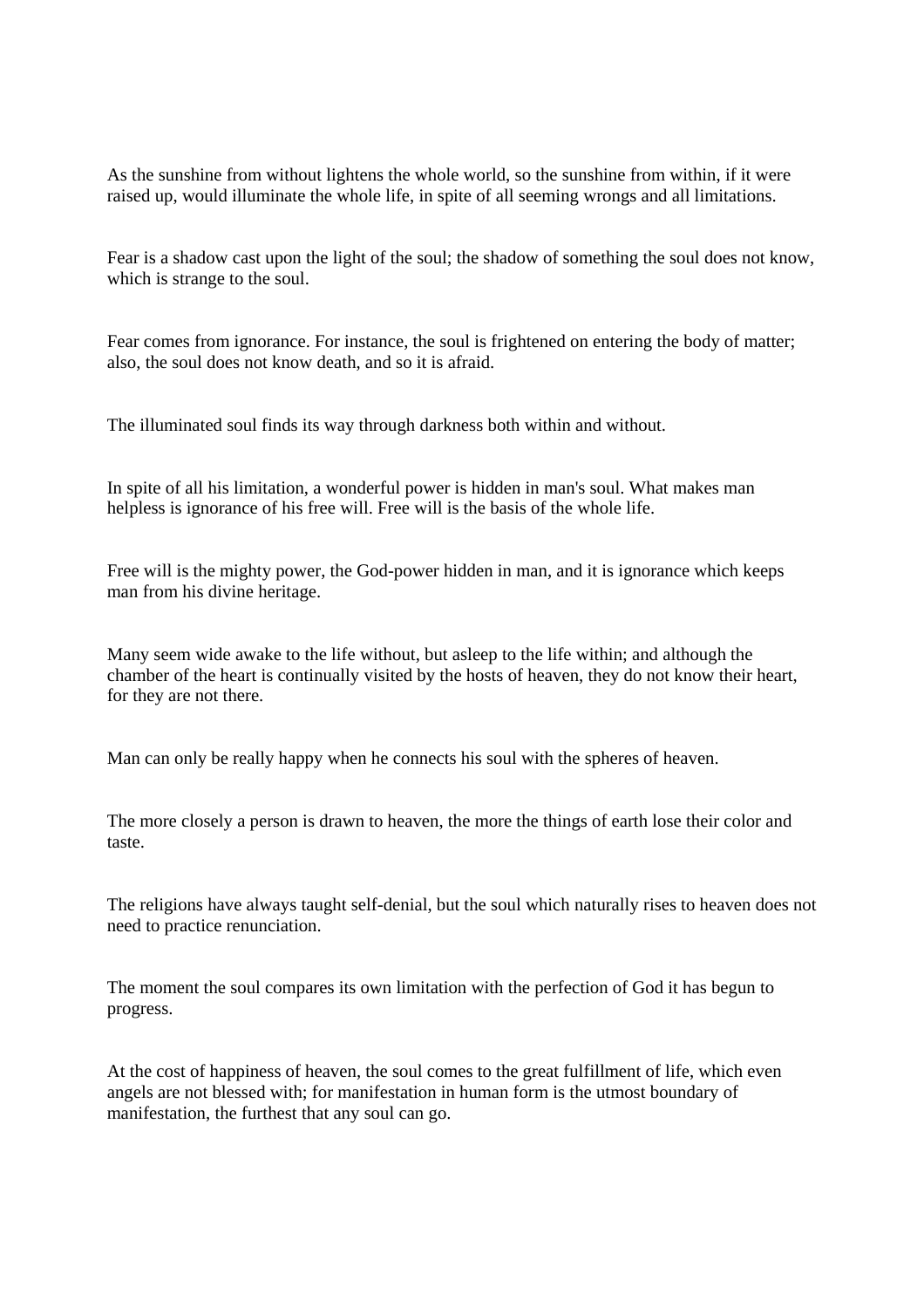Every difficulty in life is owing to man's limitation which covers the divine spark in him until in time it becomes obscured from his view, and this culminates in the tragedy of life.

Not only human beings, but animals, birds, insects, trees, and plants all have a spiritual attainment. No creature that has ever been on earth will be deprived entirely of spiritual bliss.

There is nothing in this world without purpose, and, though the place of one in the scheme of life may seem different from that of another, yet in the sum total of things we and the lower creation, together with the jinns and angels, have our purpose; that purpose is the realization of truth, and it comes to all in the form of bliss.

Wisdom is love, and love is true wisdom. The cold-hearted man is never wise, and the truly warm-hearted person is never foolish, for love comes from wisdom and wisdom from love.

One must not make even principles so set that one cannot alter them.

Every soul inclined to serve has a scope for service on every plane, and the one who is able to serve here is able to serve even more on the higher planes.

Self-pity is the worst poverty. When a person says, "I am to be pitied," before he says anything more he has diminished himself by half; and what is said further diminishes him totally.

Out of the heart that is happy springs a fountain that pours water from above and in time brings flowers and fruit.

A person need not be unworldly in order to become spiritual. We may live in the world and yet not be of the world.

Spirituality is in no way a hindrance to worldly progress. A worldly success when gained through the power of spirituality has a stronger foundation.

Virtue forced upon oneself or upon another is not a virtue; it loses its beauty. There must be willingness; virtue should not be forced.

The true ego does not know sorrow; its true being is happiness, for the real ego is God and God is happiness.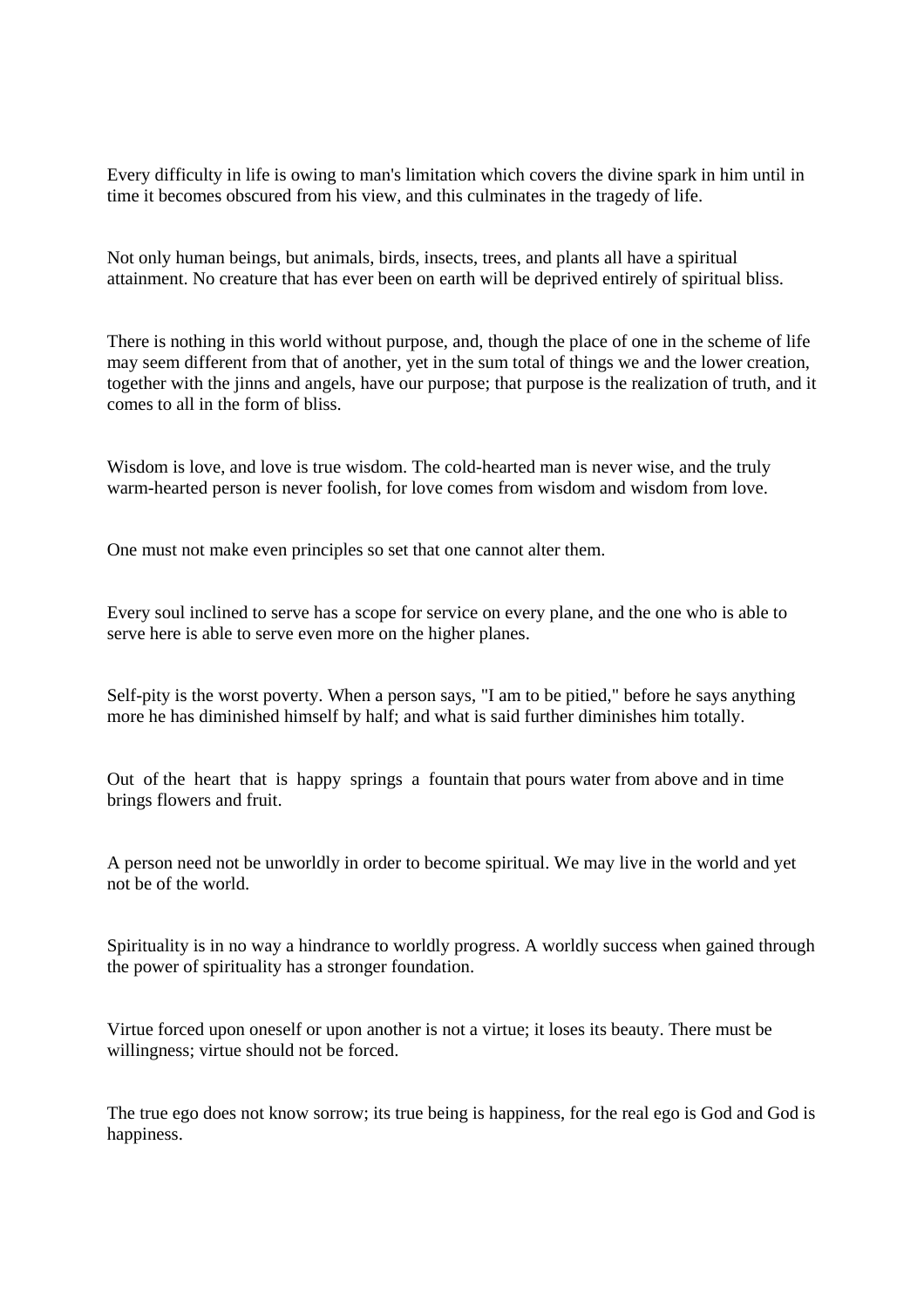Once a soul has awakened to the continual music of life, that soul will consider it to be its responsibility, its duty, to play its part in the outer life, even if it be contrary to its inner condition at the moment.

The knowers of truth close their lips, for they can neither say one thing nor another from the point of view of absolute truth.

The seas and rivers and streams have many names, but they all contain water; and religions have various names, but they all contain the same truth expressed in different forms at different times.

It is the love element developing in the animals which brings them together in flocks and herds.

We must not observe only a principle, but we must consult our own ideals in everything we do.

I think the knower of the truth will find truth in the symbols of the Roman Catholic Church, and will find the same truth in the absence of symbols in the Protestant Church.

If the soul were awakened to feel what the birds feel when singing in the forest at dawn, man would know that their prayer is even more exalting than his own, for it is more natural.

Trees are more holy and spiritual than some men. Their purpose is to give some contribution to life and they are continually busy fulfilling their purpose. They feel that joy and satisfaction which man cannot feel until he attains to their stage of stillness and peace.

Where there is form there is shadow; so where there is human love there is jealousy.

Tolerance is the sign of an evolved soul. A soul gives the proof of its evolution in the degree of tolerance it shows.

Death does not belong to the soul, so it does not belong to the person. Death comes to what the person knows, not to the person himself.

There is no scripture in which contradiction does not exist. It is the contradiction which makes the music of the message.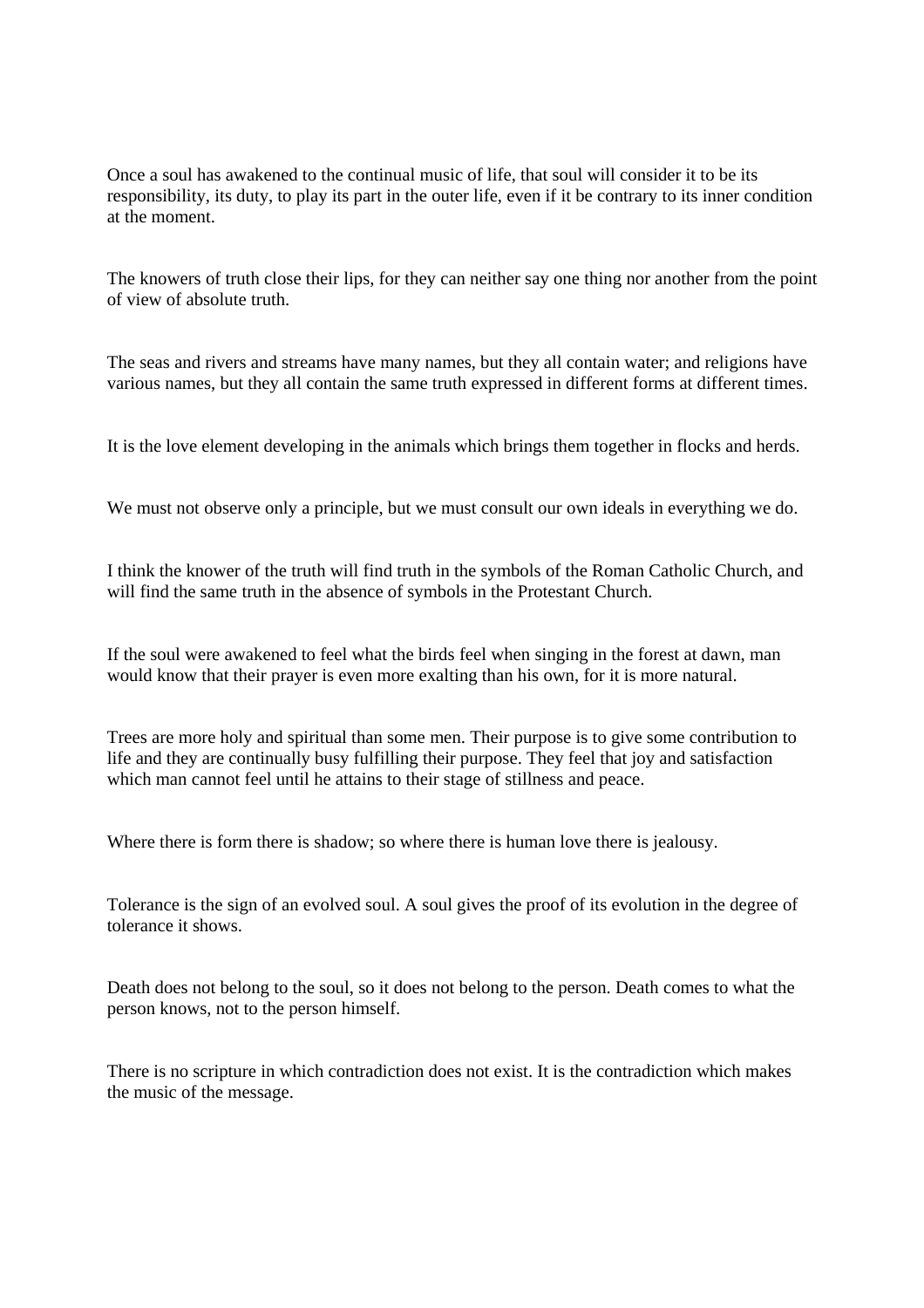None of the great ones have called themselves Masters, nor have they ever considered themselves to be such. What they have known in their lives is their privilege in opening their heart wider and wider to reflect the Light of the Master, who is God Himself.

All faces are His faces, and from all lips it is His word that comes. But those who can respond to Him become as His appointed servants.

God has chosen all, for all souls are near and dear to the Creator.

The greater a person is in spiritual advancement, the more unassuming he becomes.

The Great Ones are initiated by God Himself, and they prove their initiations not by their claims, but in their works.

Everything has its purpose, but knowledge of the purpose makes us able to use it to the best advantage.

Beauty is created out of variety.

Truth is the heritage of man; the human soul, whether in the East or West, possesses the truth.

All souls in the world are receptacles of the message of God; and not only human beings but even the lower creation, all objects and all conditions, convey to us the message of the one and only Being.

There is nothing in the world which is not the instrument of God.

Evil and ugliness exist in man's limited conception. In God's great Being they have no existence.

Evil is only the shadow of goodness; as the shadow is non-existent, so is evil.

It is the knowledge of the purpose of life which gives man the strength with which to stand in the midst of the opposing forces of life.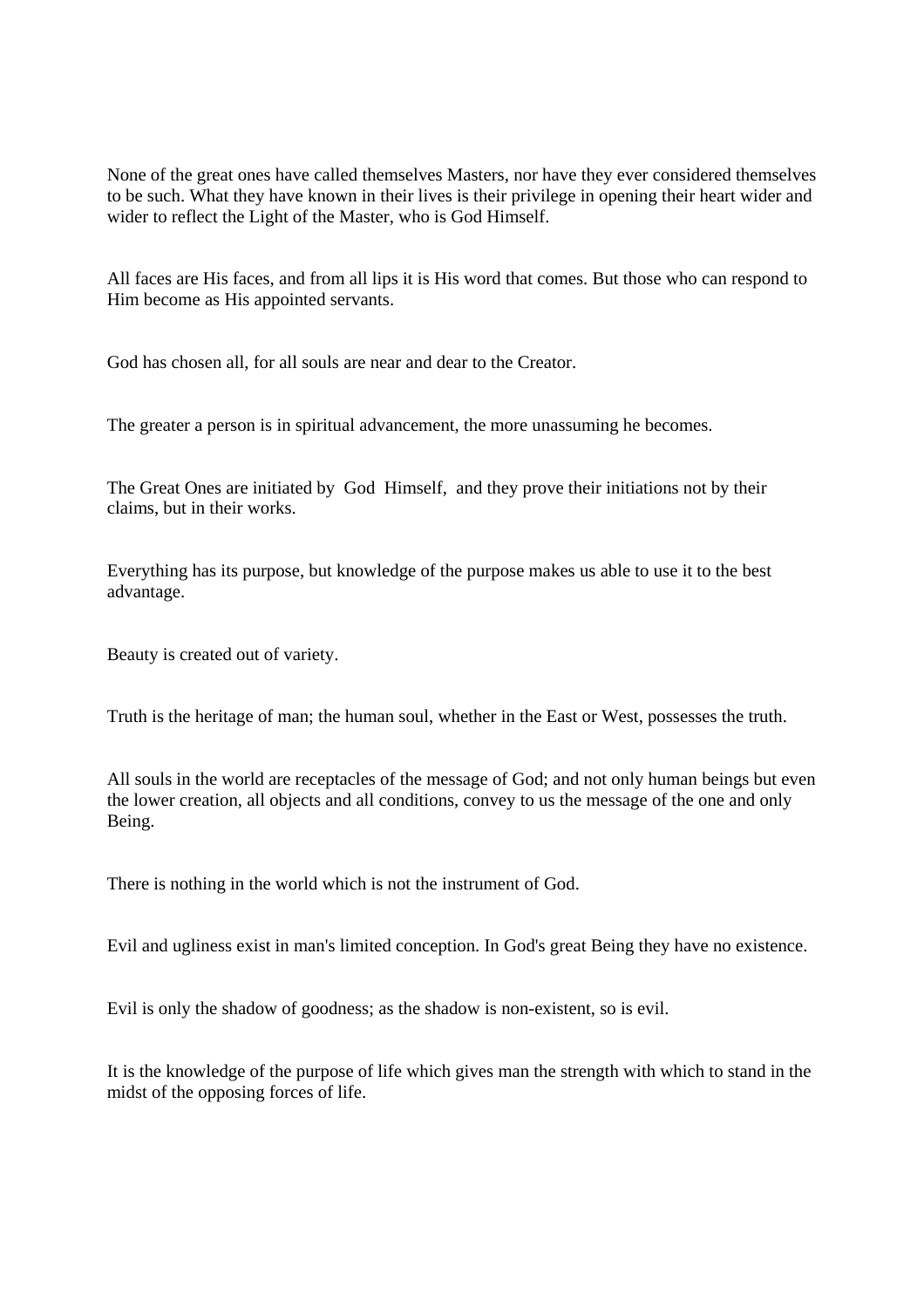God knows Himself by His manifestation. Manifestation is the self of God, but a self which is limited, a self which makes Him know that He is perfect when He compares His own Being with this limited self which we call nature. Therefore, the purpose of the whole of creation is the realization that God Himself gains by discovering His own perfection through His manifestation.

Merit is not creative; merit is something which is possessed. Therefore, attributes are not important; the importance is in the possessor of the attribute.

We are too limited to see the justice of the Perfect One.

We often suffer because we do not understand. Understanding is a great thing; once we understand, we can tolerate.

The soul of every individual is God, but man has a mind and a body which contain God according to the accommodation.

The water of the ocean is ever pure in spite of all that may be thrown into it, so the Pure One consumes all impurities and turns them into purity.

The soul is the divine breath. It purifies, revivifies, and heals the instrument through which it functions.

The soul is on a continual journey: on whatever plane, it journeys all the time, and on this journey it has a purpose to accomplish.

Nothing that the human heart has once desired remains unfulfilled; if it is not fulfilled here, it is accomplished in the hereafter.

The desire of the soul is the wish of God.

The source of the soul is perfect, and so is the goal.

No soul perishes; the soul was not born to perish.

The one who loves fairness blows the spark of justice into a flame, in the light of which life becomes clear to him.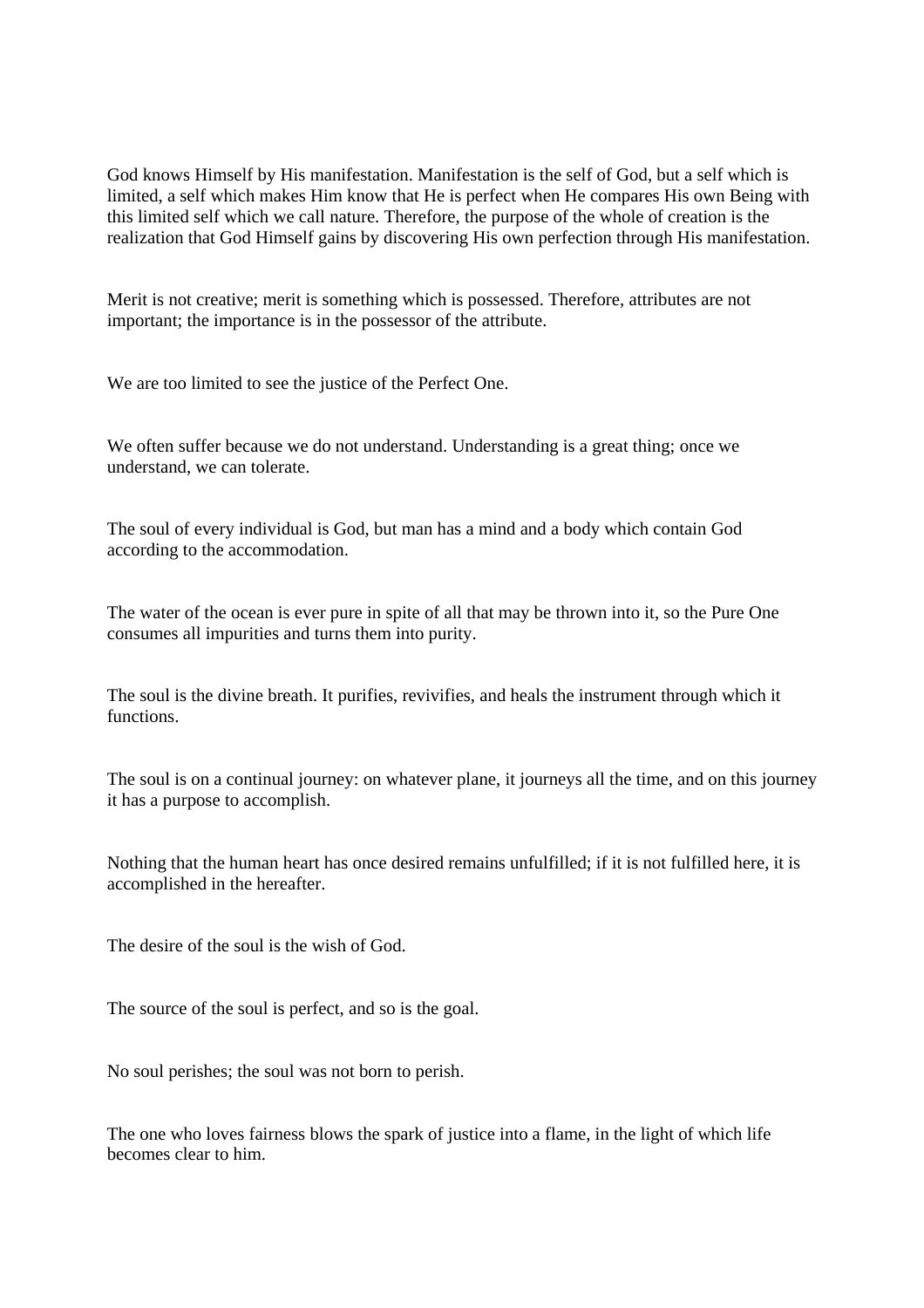The one who judges himself learns justice, not he who is occupied in judging others.

There comes a stage in life, the stage of life's culmination, when man has nothing to say against anyone unless it be against himself; and it is from this point that he begins to see the divine justice hidden behind manifestation.

The wise see in every form the divine form; in every heart they see the divine light shining.

When we judge others, we are certainly judging the Artist who has created them. If we realized this, it would not be difficult to feel the presence of God everywhere.

When we go more deeply into the phenomena of life, we shall come to a place where the whole nature of Being will unveil itself, and we shall be able to say, "There is nothing but God."

Noisiness comes from restlessness, and restlessness is the destructive rhythm.

Those who have made any success in life, in whatever direction, have done so by their quiet working.

Enthusiasm is a great thing in life. It is creative, but too much of it sometimes spoils things.

When one devotes one's time and thought to trying to know what one need not know, one loses the opportunity which life offers of discovering the nature and secret of the soul, in which lies the fulfillment of the purpose of life.

Life's mysteries apart, the fewer words used in the little things of everyday life, the more profitable it is.

People think that many words express things better. They do not know that most often all the words spoken are so many veils wrapped around the idea.

He who holds himself close to heaven is guided from heaven. He who disconnects himself from the heavenly spheres is like the damaged fruit fallen from the tree.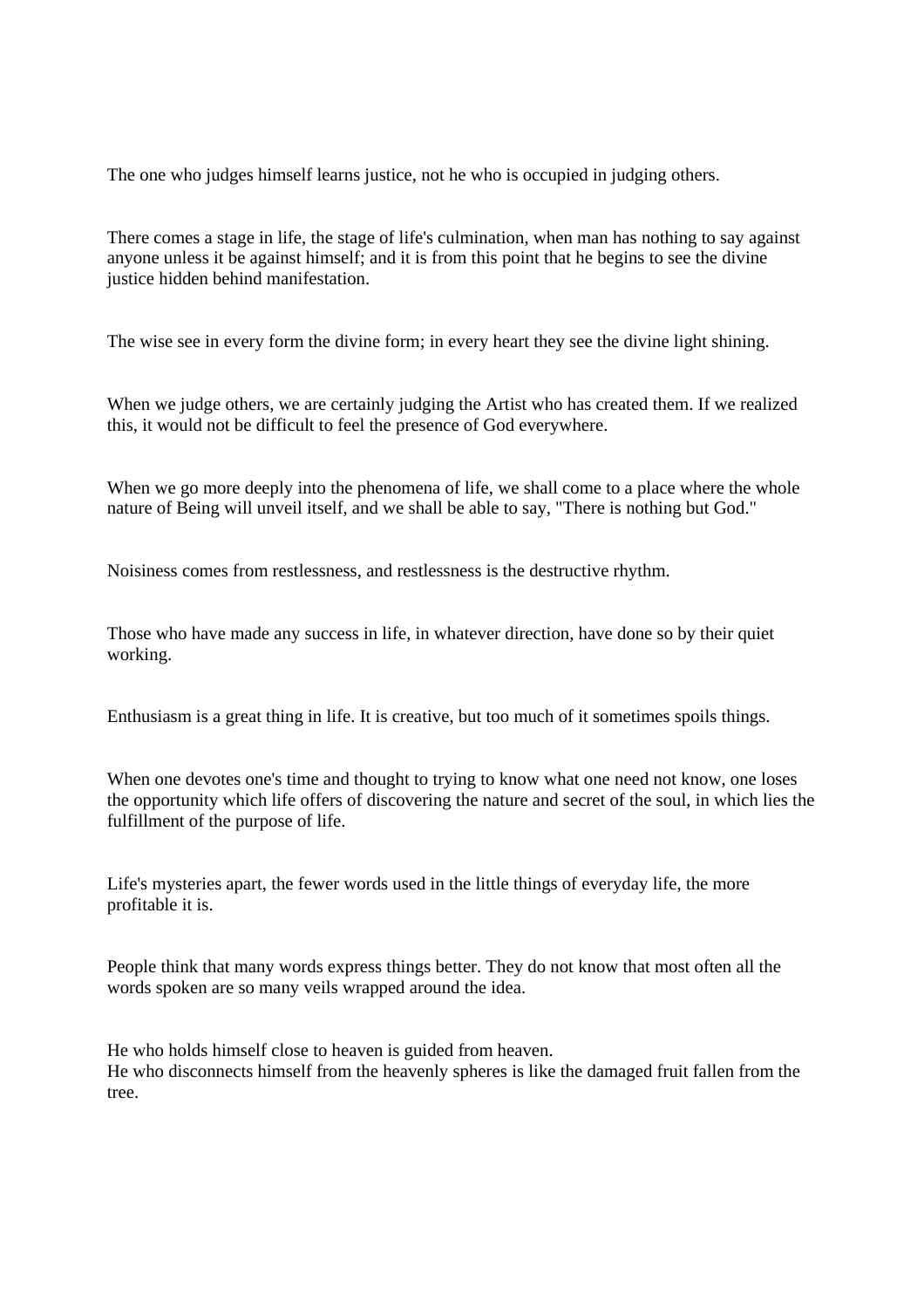He who clings to the light from heaven has a light to warn and guard him at every step, according to his desire for guidance.

The angelic souls who are in direct touch with the spirit of God, and who have no knowledge of the false world which is full of illusion, who live and know not death, whose lives are happiness, whose food is divine light, make around the divine Spirit an aura which is called the highest heaven.

Death is the removal of a cover, after which many things will be known to the soul in regard to its own life and in regard to the whole world which have hitherto been hidden.

Innocence is the natural condition of the soul and the lack of innocence is a foreign element which the soul acquires after coming on earth.

Death for the spiritual souls is only a gate through which they enter into that sphere which every soul knows to be its home.

Souls which have become conscious of the angelic spheres, even in the smallest degree, hear the calling of that sphere; and the discomfort they have in this world is that of homesickness caused by the call of the angelic spheres.

Intelligence is the light of life, the life of life, and the essence of the whole Being.

Rhythm cannot exist without tone, nor tone without rhythm. They are interdependent for their existence, and it is the same with time and space.

The mystic contemplates the Being of God, and so raises his consciousness above the limitations of time and space and liberates his soul by lifting it to the divine spheres.

The blessing of life is in the consciousness of the blessing.

Man will find in the end of his search along the spiritual line, that all beings including trees and plants, rocks and mountains, oceans and rivers, are prayerful; and that all attain to that spiritual summit which is the real longing of every soul.

Only when man learns to serve and do his duty without the thought of appreciation, only then will he attain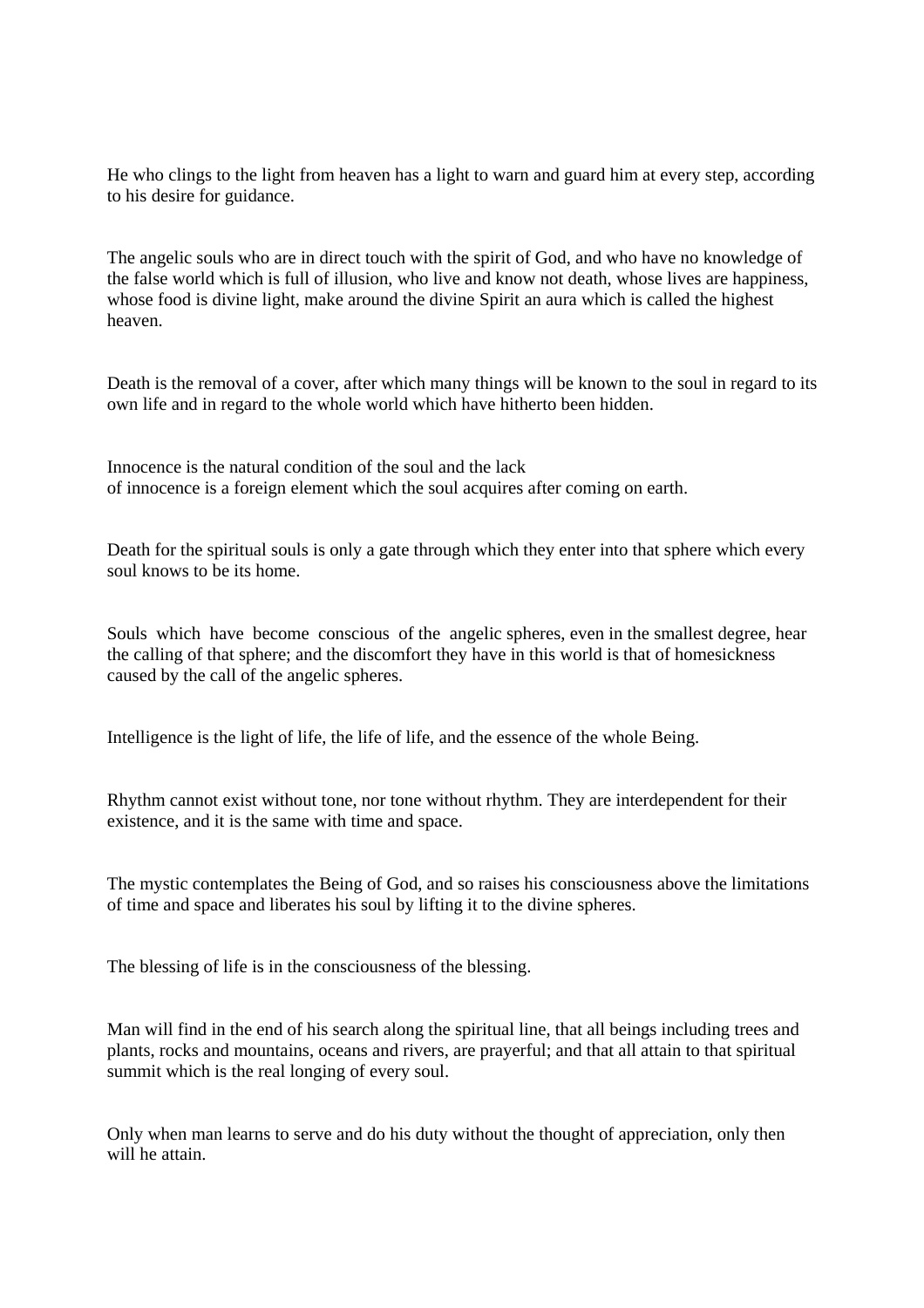Self-denial which comes as a result of helplessness and culminates in dissatisfaction cannot be a virtue.

The soul's happiness is in itself; nothing can make the soul fully happy but self-realization. The life which everyone knows is this momentary period of the soul's captivity.

Spirit is matter, and matter is spirit. The denseness of spirit is matter, and the fineness of matter is spirit.

According to the width of his motive man's vision is wide, and according to the power of his motive man's strength is great.

Such souls as are conscious of their relation to God as being that of a child and his parents, are especially cared for. They are always guided, because they ask for guidance.

There is nothing in this world which is devoid of form except God, who is formless.

The limitless God cannot be made intelligible to the limited self unless He is first made limited. This limited ideal becomes like an instrument, a medium of God who is perfect and who is limitless.

What is religion? In the outer sense of the word, a form given for the worship of God, a law given to the community that it may live harmoniously. And what does religion mean in the inner sense of the word? It means a staircase made for the soul to climb to that plane where truth is realized.

Many do good, but how few do it wisely! To do good wisely is the work of the sage.

The one who lives in his mind is conscious of the mind; the one who lives in his soul is conscious of the soul.

Truth is unlimited and incomparable; therefore, truth alone knows, enjoys, and realizes its own existence.

The soul is light, the mind is light, and the body is light-light of different grades; and it is this relation which connects man with the planets and stars.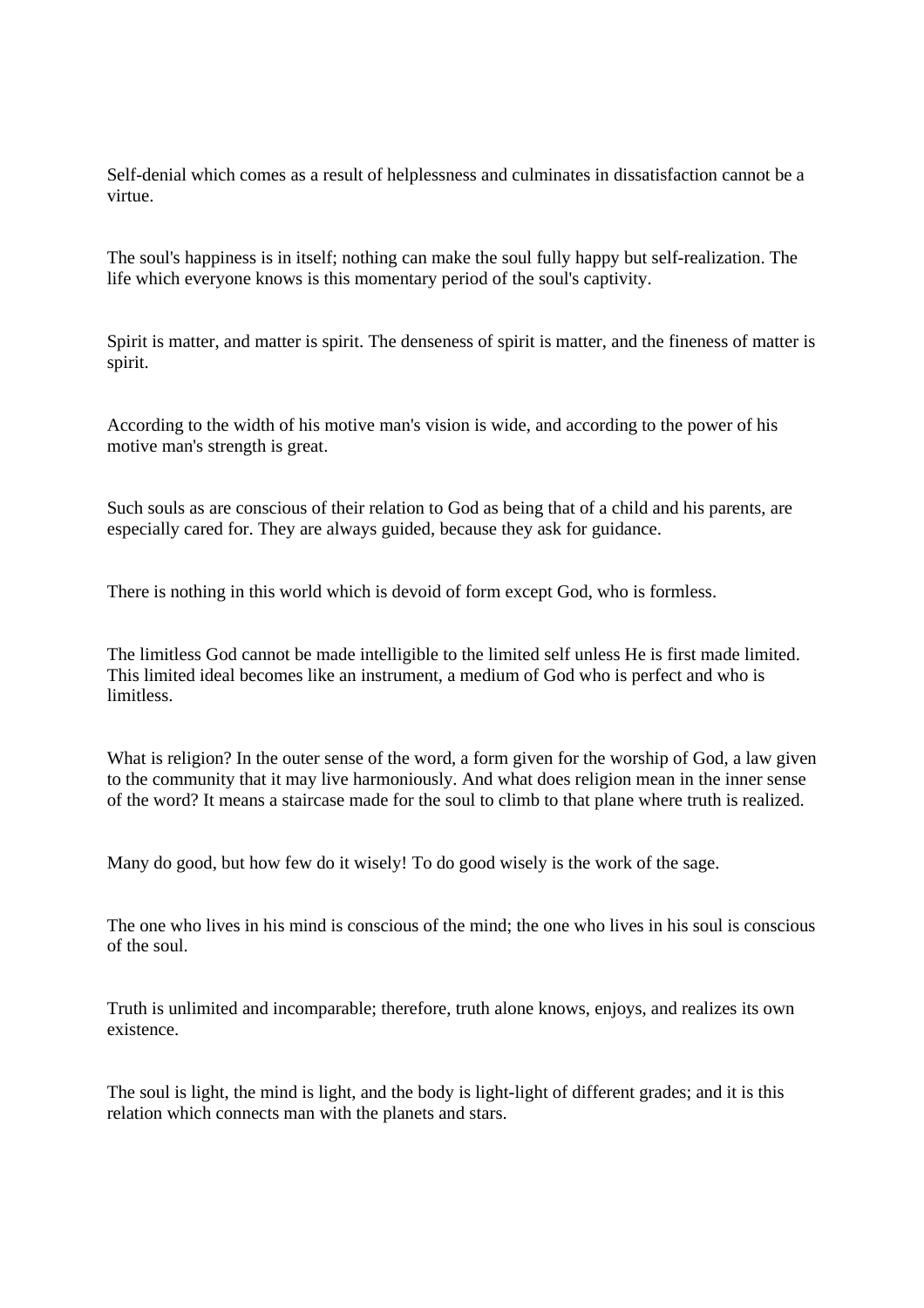The infinite God is the self of God, and all that has manifested under name and form is the outer aspect of God.

All men who join in prayers may not be as sincere as the birds in the forest, for not one among these says its prayers without sincerity.

Spirituality is attained by all beings; not only by man but by beasts and birds, for they each have their religion, their principles, their law, and their morals.

The pride that says, "I am so spiritual," is not spiritual pride; it is earthly pride. For where there is spirituality there is no proud claim.

Spiritual realization can be attained in one moment in rare cases, but generally a considerable time of preparation is needed.

Fineness of nature is the sign of the intelligent. Fineness can be acquired by love of refinement.

In the heart of man the whole universe is reflected; and as the whole universe is reflected in it, man may be called the heart of the universe.

Subtlety produces beauty; it is subtlety which is the curl of the Beloved.

In order to acquire spiritual knowledge, in order to receive inspiration, in order to prepare one's heart for the inner revelation, one must try to make one's mentality pliable, like water rather than like a rock.

Once peace is made within, one will have gained sufficient strength and power to use in the struggle of life, both within and without.

Life is a continual battle. Man's constant struggle with outer things gives a chance to the foes who exist in his own being.

The first thing necessary is to make peace for the time being with the outside world, in order to prepare for the warfare which is to be fought within.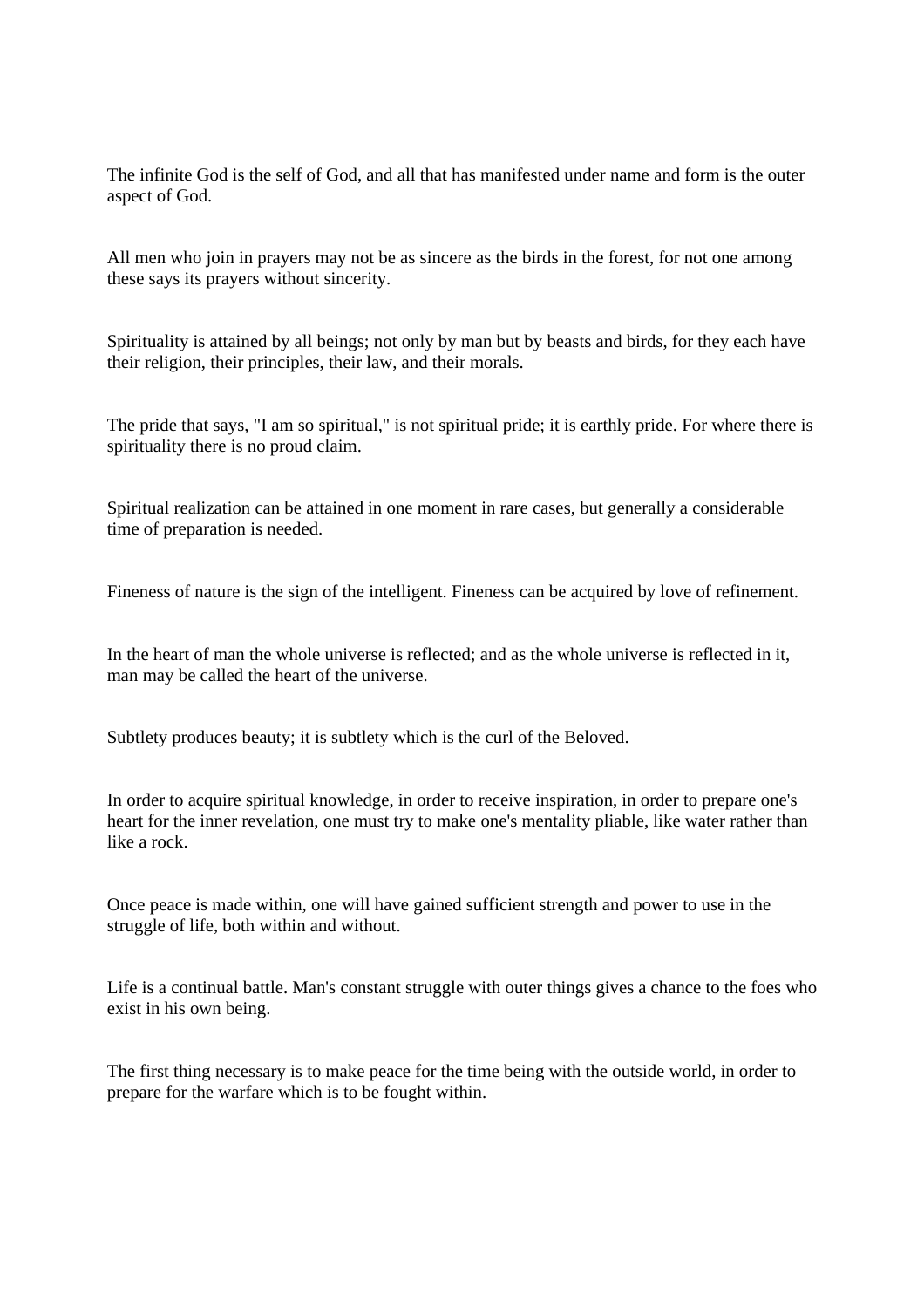The one who is able to keep his equilibrium without being annoyed, without being troubled, gains that mastery which is needed in the evolution of life.

The heart when it is not living and making its life a life of love, feels out of place; and all the discomfort of life comes from this.

Nothing, however good it appears, is a virtue unless it is willingly done, because even in the willingness of making a sacrifice one experiences the breath of freedom.

When a person is absorbed in self, he has no time to build his character; but when he forgets himself, he collects all that is good and beautiful. This is the key to the whole of life, both to worldly success and to spiritual attainment.

Peace is not a knowledge, peace is not a power, peace is not a happiness; yet peace is all these. Besides, peace is productive of happiness, peace inspires one with knowledge of the seen and unseen, and in peace is to be found the Divine Presence.

God is happiness, the soul is happiness, and spirituality is happiness. So there is no place for sadness in the kingdom of God.

That which deprives man of happiness deprives him of God.

The light which comes from the soul, rises through the heart, and manifests outwardly in man's smile, is indeed the light from heaven. In that light many flowers grow and many fruits ripen.

We help God to forgive us by forgiving ourselves.

He who realizes the relation of friendship between one soul and another - the tenderness, delicacy, and sacredness of this relationship - he is living, and in this way he will one day communicate with God.

The same bridge which connects two souls in the world, when stretched becomes the path to God.

Nirvana is as a star in our hearts which we develop; and as we develop it, it becomes brilliant. Its brilliance consumes all the wrong of life until nothing is left but that purity which is the divine light.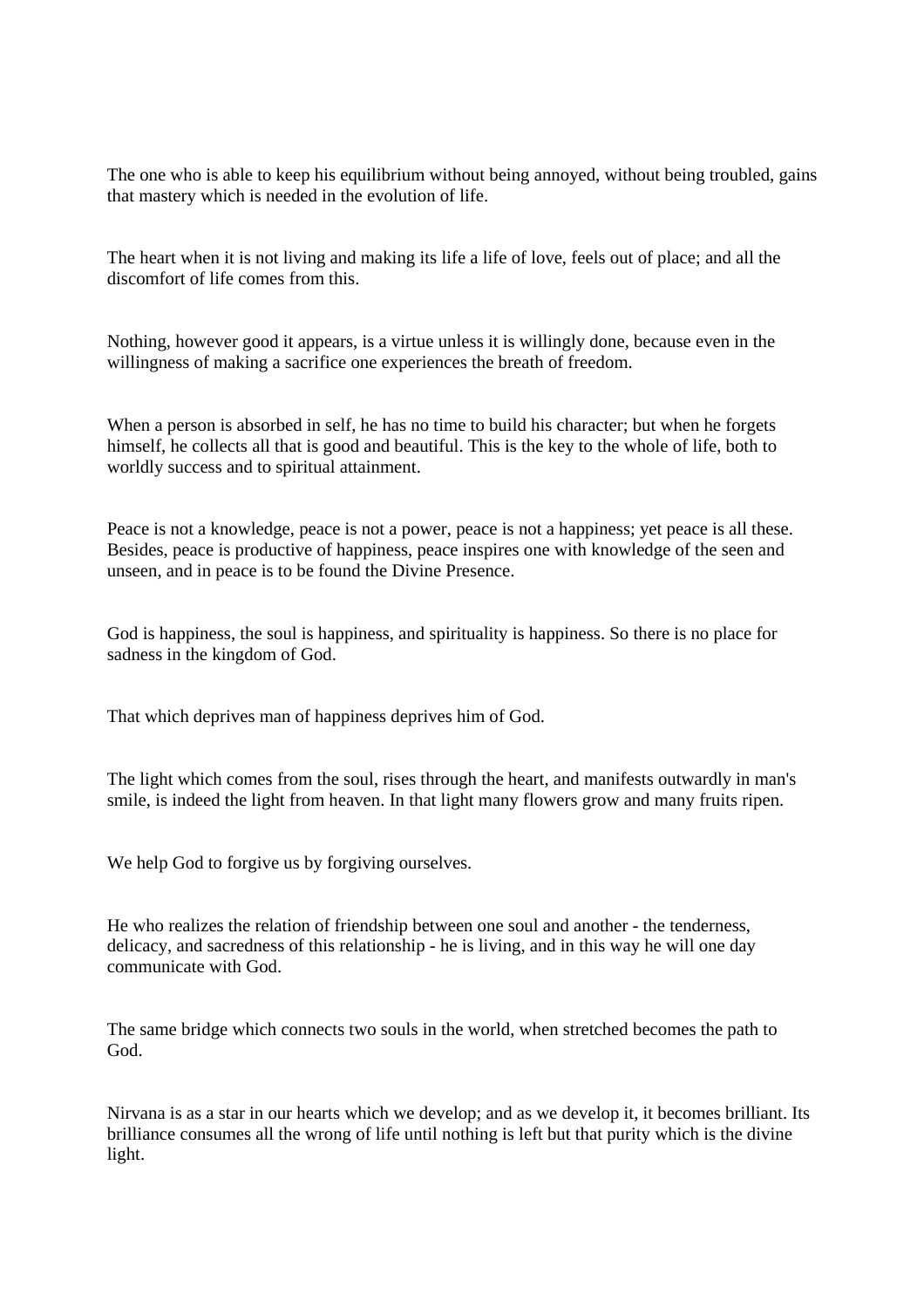It must be remembered as the first principle of life, that manifestation was destined for keener observation of life within and without.

The soul is happy by nature; the soul is happiness itself. It becomes unhappy when something is the matter with its vehicle, its instrument, its tool through which it experiences life. Care of the body, therefore, is the first and the most important principle of religion.

The purpose of the whole of creation is fulfilled in the attainment of that perfection which is for a human being to attain. The saints, seers, sages, prophets, and masters of humanity have all been human beings, and they have shown divine perfection in fulfilling the purpose of being human.

The teaching of Jesus Christ has as its central theme unfoldment towards a realization of immortality.

Vanity in its proper place is a great virtue; when not in its proper place it is a great sin.

Every person has his life designed beforehand; and the light of the purpose that he is born to accomplish in life has already been kindled in his soul.

Is not man the creator of sin? If he creates it, he can also destroy it; and if he cannot destroy it, his eider brother can.

In metaphysical terms the impression of sin may be called an illness - a mental, not a physical illness. And as the doctor is able to cure physical illness, so the doctor of the soul is able to heal spiritually.

In reality no sin, no virtue can be engraved upon the soul; it can only cover the soul. The soul in its essence is divine intelligence, and how can divine intelligence be impressed with either virtue or sin?

When the object, the purpose for which a soul was born upon earth is fulfilled, then there is nothing to hold it, and the soul is naturally drawn back to its source and goal.

God Himself sees through the eye of man, thus the eye is a road between man and God.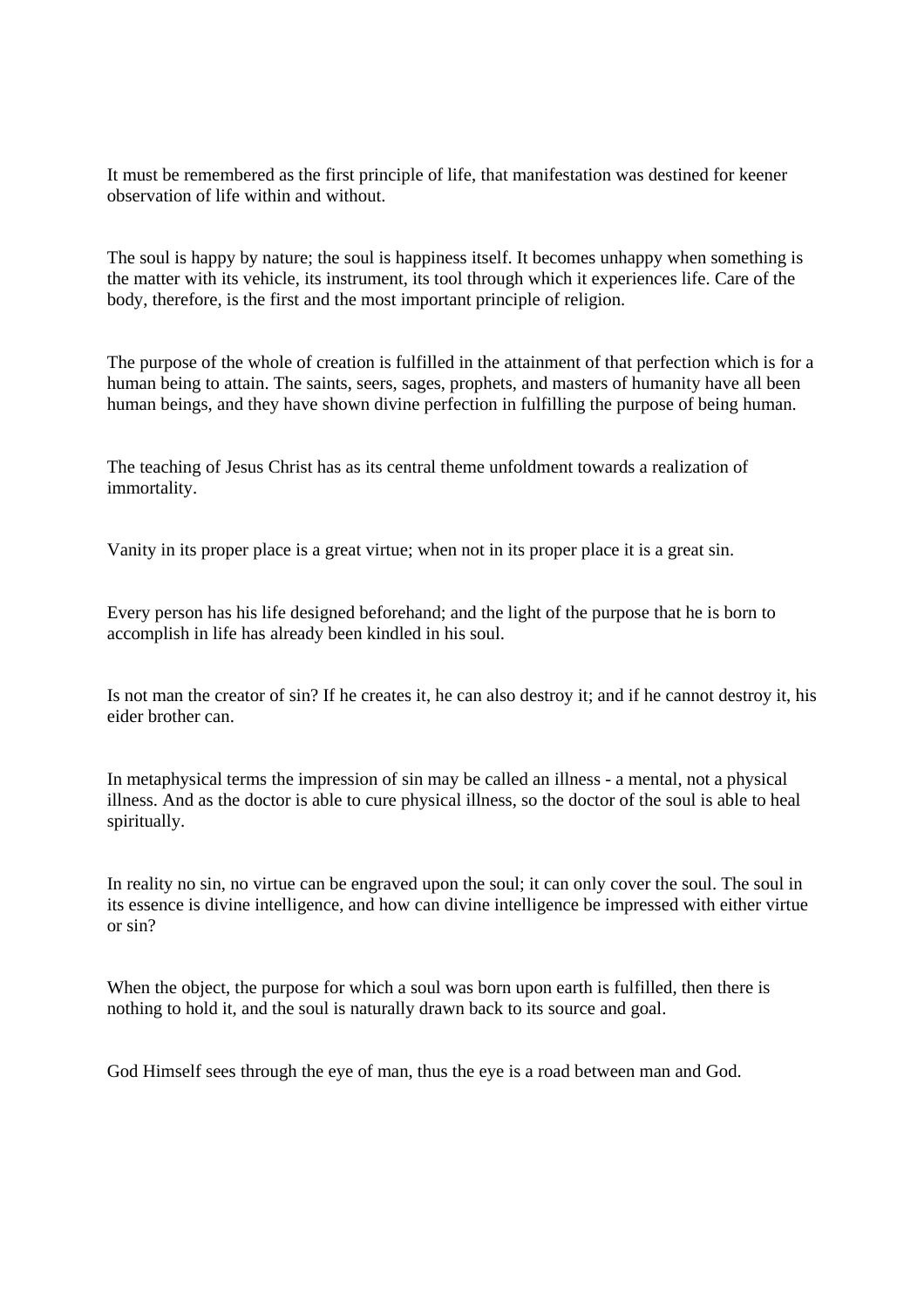Man has neither been created to be as spiritual as an angel, nor has he been made to be as material as an animal; and when he strikes the happy medium he will certainly tread the path which leads straight to the goal.

Man is good by nature. Goodness is his real self; badness is only a cloud. But clouds are ever floating; they are sometimes here and sometimes there, and if we trust in the goodness of man, the clouds will disappear. Our very trust will disperse them.

The sun shines on all the trees; it does not make distinctions between this tree and that, but in accordance with their absorption of the light falling upon them and their response to the sun they receive its light.

Remember that very often a disciple is an inspiration for the master, because it is not the master who teaches, it is God Himself.

The master is only the medium; and as great as is the response of the disciple, so strongly does it attract the message of God.

The further we go, the more our disputes and arguments cease. They fade away until there is no color left in them; and when all the color has gone, the white light comes which is the light of God.

The one who serves, however humbly, has the privilege of serving God.

Cheerfulness is life, sadness is death. Life attracts, death repulses.

Do not let your own mind be impressed by the depression of your friend. If you do, you will have taken the germ of his disease.

It is harmony, established with everyone one meets in life, which tunes one's soul with the Infinite.

The man conscious of his duties and obligations to his friends is more righteous than he who sits alone in the solitude.

The condition of God and His true lover is that either the Beloved lives or the lover, not both.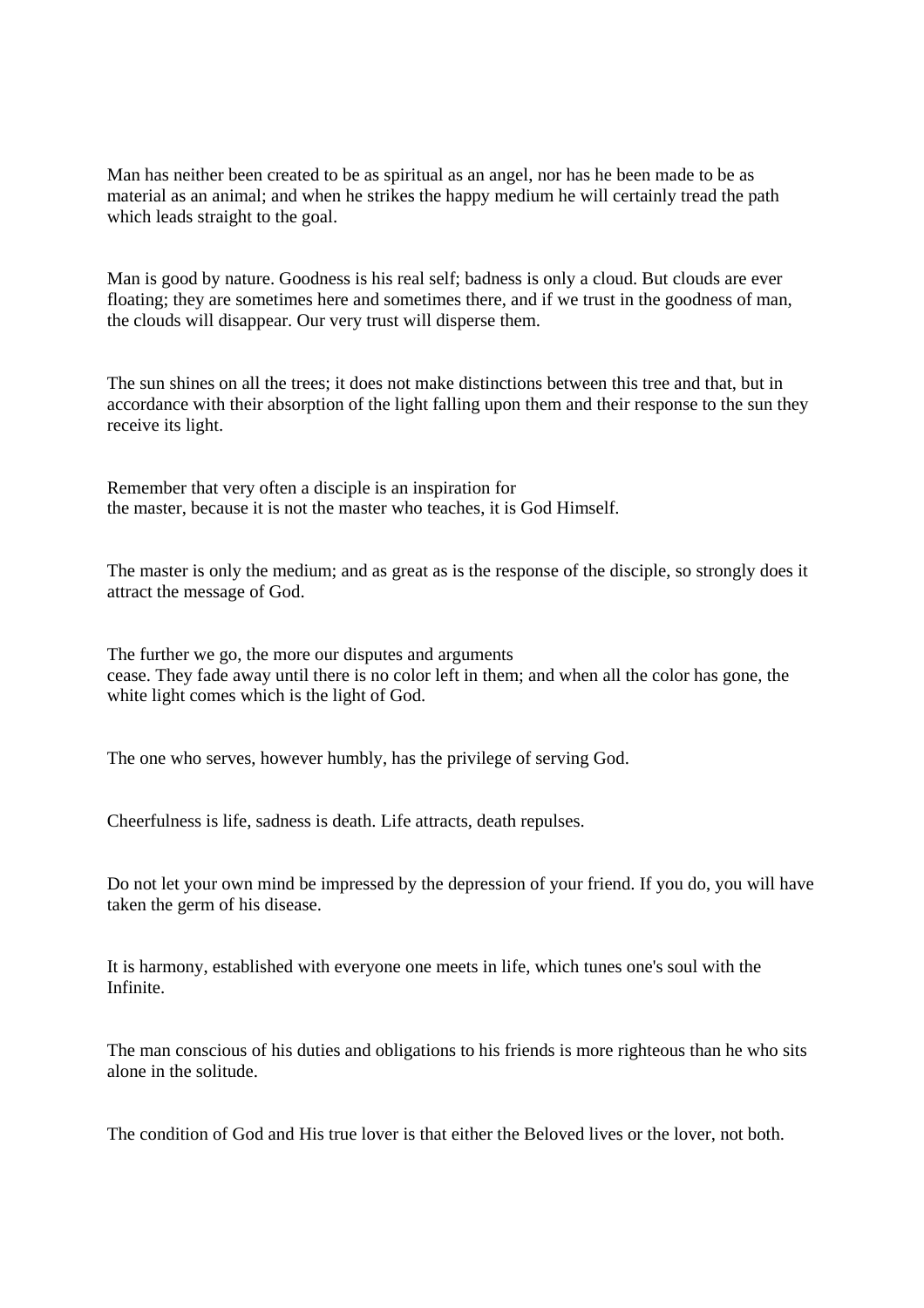Whether a person feels attracted to God now or not, there will come a day when he will be attracted; for every soul has to return to God.

Ignorance of the self gives the fear of death. The more one learns of the true self, the less one fears death; for it is only a door through which one passes from one phase of life to another, and the other phase is much better.

Humor is the sign of light from above. When that light touches the mind, it tickles it, and it is the tickling of the mind that produces humor.

Renunciation is not something which we must torture ourselves to learn. It is in us, but it is buried and it can only be dug up by our love.

When the sun is clouded, the light does not reach the earth; and so it is with the soul, which is divine and full of light. If it is thickly covered with clouds, then man does not receive the light which is in the soul itself.

What is rooted out in the quest of truth is ignorance. When it is entirely removed from one's heart, man's outlook becomes wide, as wide as the eye of God.

Man meets with hardships in life; sometimes they seem too hard for him to stand. But often such experiences become like higher initiations in the life of the traveller on the path.

Sadness comes from limitation in different forms, from lack of perception, from lack of power over oneself and over conditions, and from lack of that substance which is happiness itself and which is love.

The nature of love is as the nature of water in the depth of the earth. If we do not dig deep enough, we find mud, not water; but when we dig deep, we find pure water.

If there is any death, it is stillness and inactivity; and then the impulse of life comes, which breaks through the cloud of mortality and makes the soul see the daylight after the darkness of the night. And what does the soul see in this bright daylight? It sees itself living as before, having the same name and form, and yet progressing.

Every soul is striving to attain God; God not as a Judge nor as a King, but as a Beloved. And every soul seeks God, the God of love, in the form which it is capable of imagining.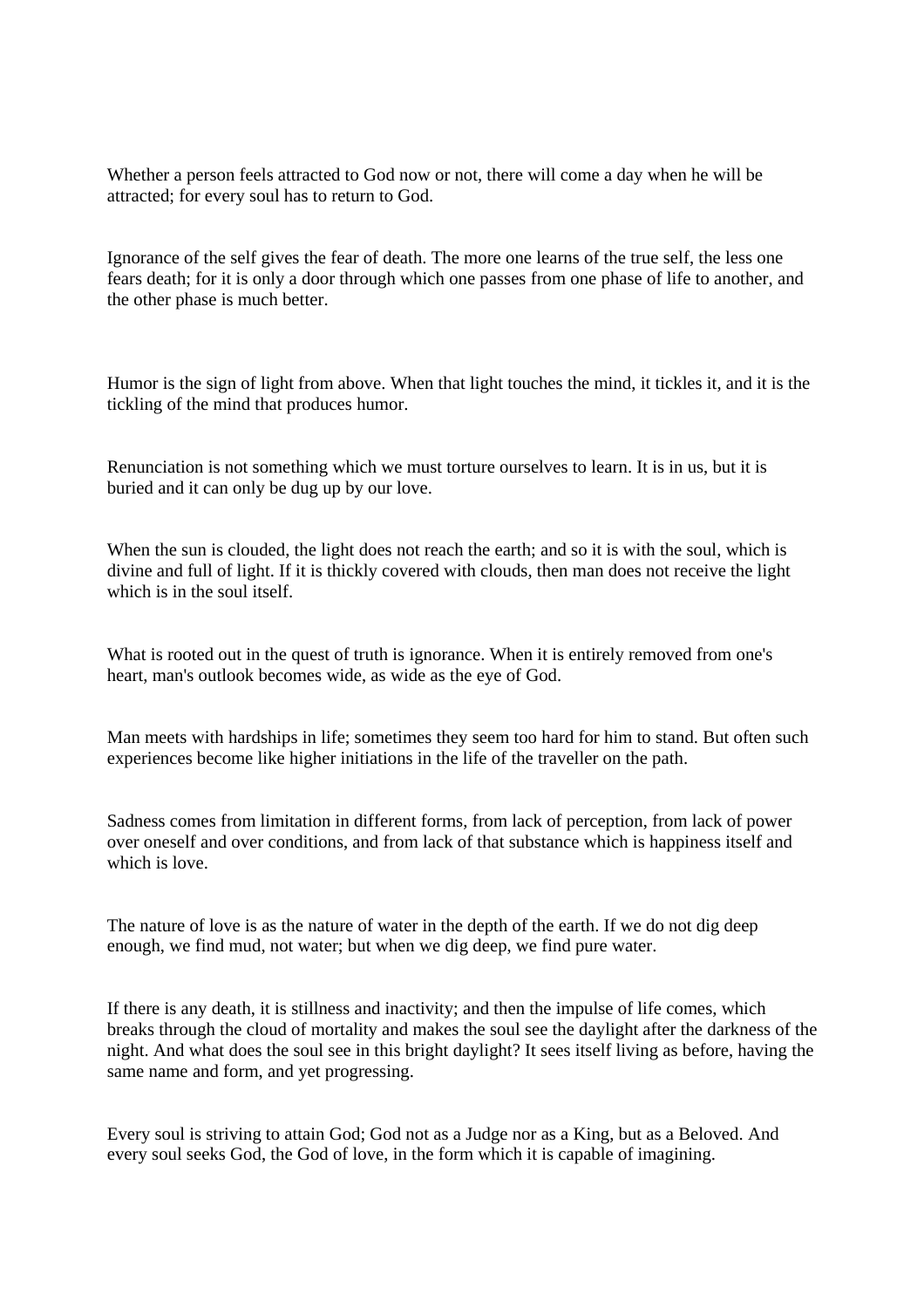The soul manifests in the world in order that it may experience the different phases of manifestation, and yet not lose its way but regain its original freedom, in addition to the experience and knowledge it has gained in this world.

In order to be, one must pass through a stage of being nothing.

When illumination comes, it seems to bring annihilation; but it is not annihilation, in reality it is exaltation.

Happiness cannot come by merely believing in God. Believing is a process. By this process the God within is awakened and made living; it is the living in God which gives happiness.

It is not only the link of love and sympathy, but also the belief in the hereafter to the extent of conviction, that lifts those on earth to know about their beloved ones who have passed over to the other side.

The soul's sustenance is the knowledge of God; it is by this knowledge that the soul lives the eternal life.

Man has the key of life in his own hands, if he only knew it.

Man is always journeying towards the truth. He is seeking, seeking; for in his heart is the love of that which is real.

There is no such thing as mortality except the illusion, and the impression of that illusion which man keeps before his eyes as fear during his lifetime, and still as an impression after he has passed from this earth.

The soul is life, it never touches death; death is its illusion.

To the one who realizes ultimate truth, time and space are of little importance; he rises above them.

The further one goes on the spiritual path, the more will one have to learn to play a part.

The spiritual man learns to answer the question of every soul on its own plane of evolution.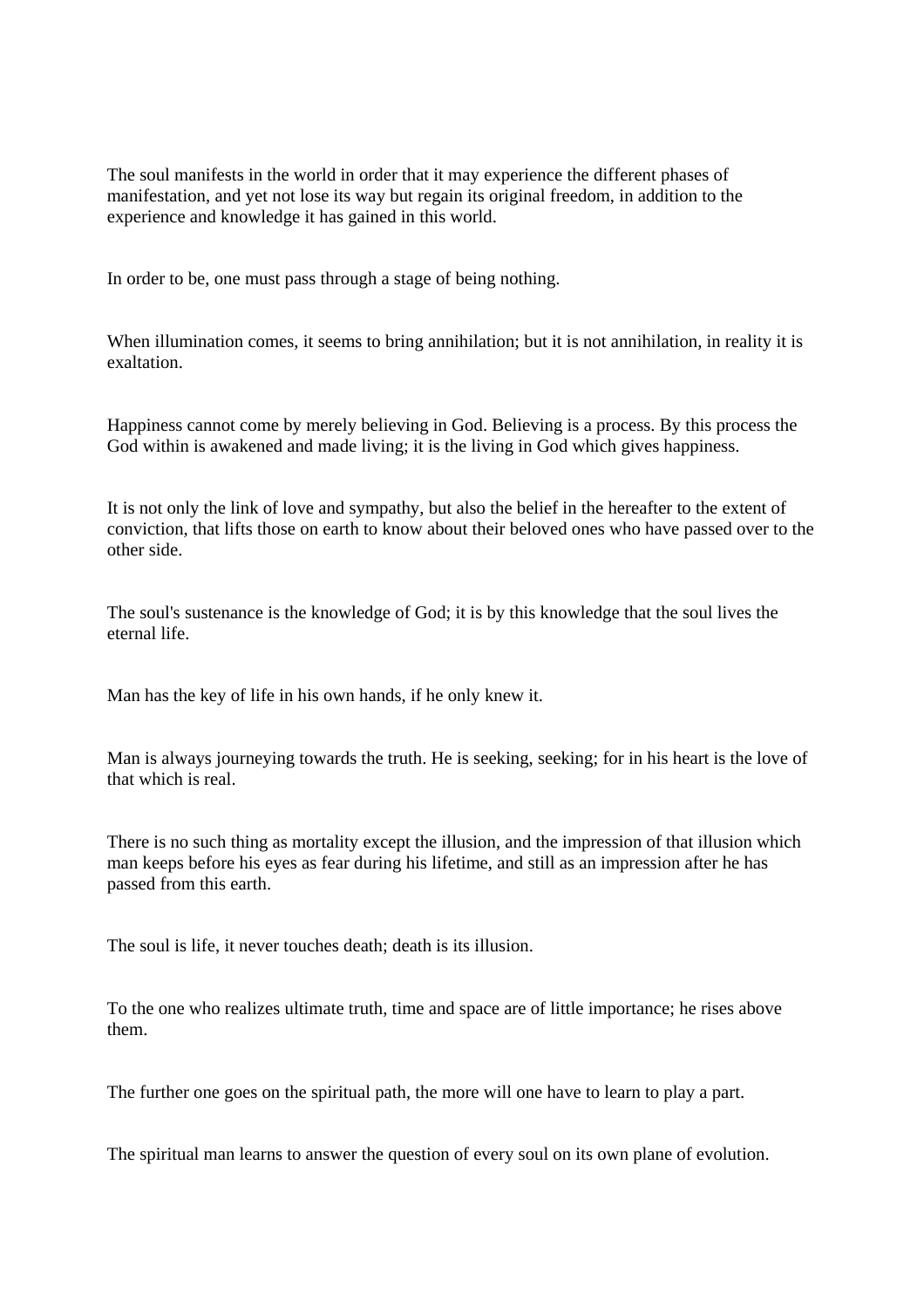It is the ignorant soul, ignorant of its source and goal, that dreads leaving the sphere to which it has become attached. It is the soul that knows not what is beyond, that is afraid of being lifted up above the ground its feet are touching.

One's duty is to do now what can be done now. Nothing that one really values should one put off till tomorrow.

Souls when they start from the angelic heavens are vibrations. They have no earthly harps; they are the harps themselves.

There cannot be perfection where there is duality. God alone is perfect.

The whole interest in life is in journeying towards perfection. If man were born perfect, there would be no joy in life.

In order to attain to God-consciousness, the first condition is to make God a reality so that He is no longer only an imagination.

The soul which develops its personality is like the fine flower with its color, fragrance, and delicacy.

The essence of spirituality and mysticism is readiness to serve the person next to us.

The question, "What is the purpose of manifestation?", may be answered in one word: satisfaction, the satisfaction of God.

Nothing in the world could give man the strength that is needed to live a life on the earth, if there were no blessing from heaven reaching him from time to time, and of which he is so little aware.

The work of the spiritual man is to forget his false self and to realize the true self, which is God; and to realize that this true self is in his brother also.

It is not true that Adam was put out of the Garden of Eden. He only turned his back upon it; and so he became an exile from heaven.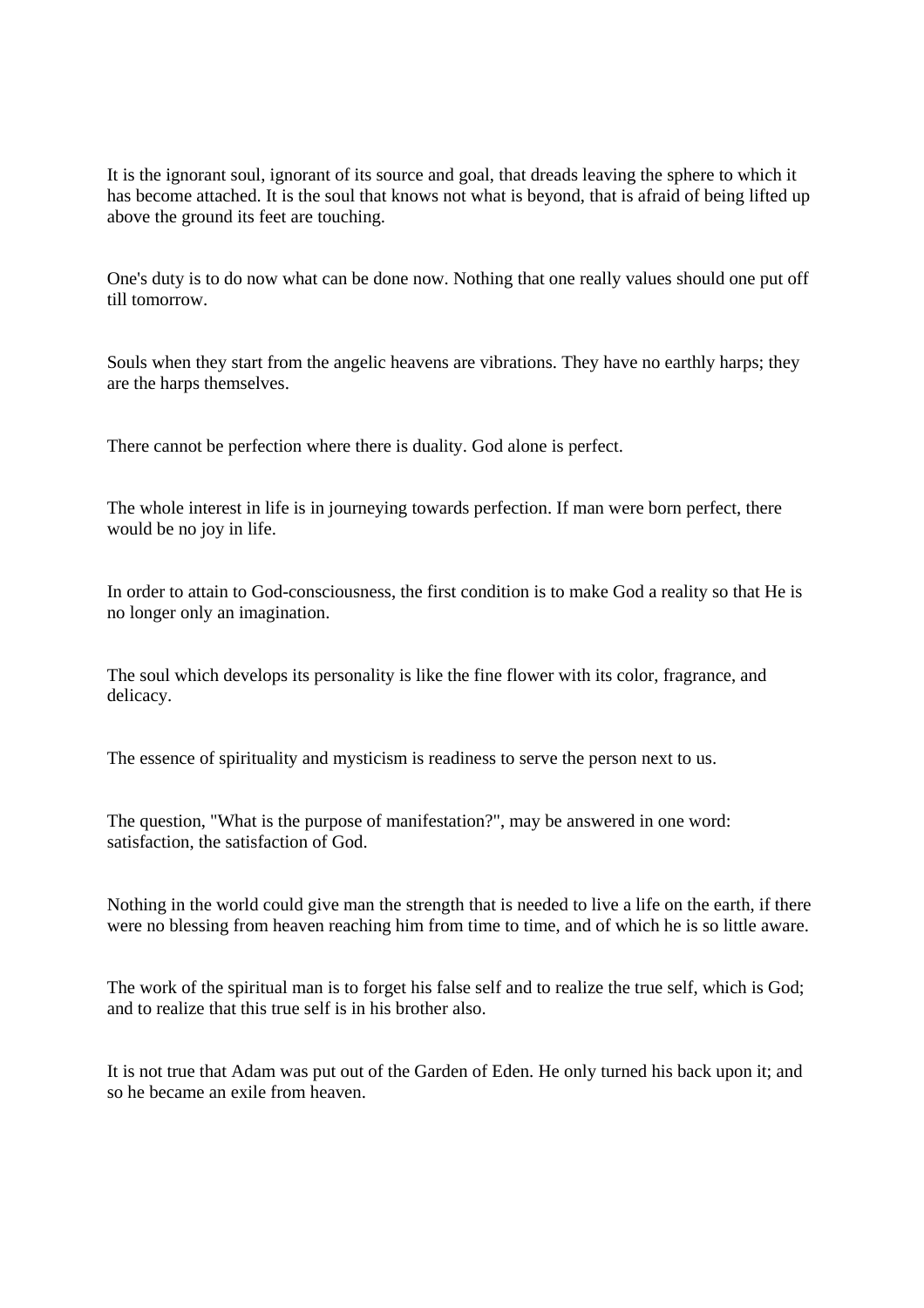Every soul is born with the capacity by which it can draw all the spiritual bliss and ecstasy which is needed for its evolution.

Every thing and being is placed in its own place, and each is busy carrying out the work which has to be done in the whole scheme of nature.

Nirvana is not an intellectual realization; it is life.

There are blessed souls living on the earth today to whom sacrifice gives no pain but only pleasure. In seeing another eat, their hunger is satisfied; renunciation is to them a joy, for they have gone through the cross and risen above it.

The better the instrument, the greater the satisfaction of the soul.

Truth cannot be put into words. It must be seen in the light of our own intuition.

That which is acquired cannot be truth. Truth is that which is discovered.

The art of personality is not a qualification; it is the purpose for which man was created. Through this art man not only satisfies himself but also pleases God.

When the soul has once fought its battle with the things that make it fear and tremble and shrink, it has conquered life and become the master of life. It has inherited the kingdom which is its own.

The man who has proved in his life to be the friend of every person he meets, in the end will prove to be the friend of God.

The perfection of friendship, in which lies all spiritual perfection, comes when the soul is so developed that there is no one whom it cannot bear. When it has reached this state, it has certainly passed into the ranks of those initiates whose names are written in the spiritual records.

Nature in its different aspects is the materialization of that light which is called the divine Spirit.

In prayer the repetition of thanksgiving brings to our soul our own voice, and that voice echoes before the God who is within.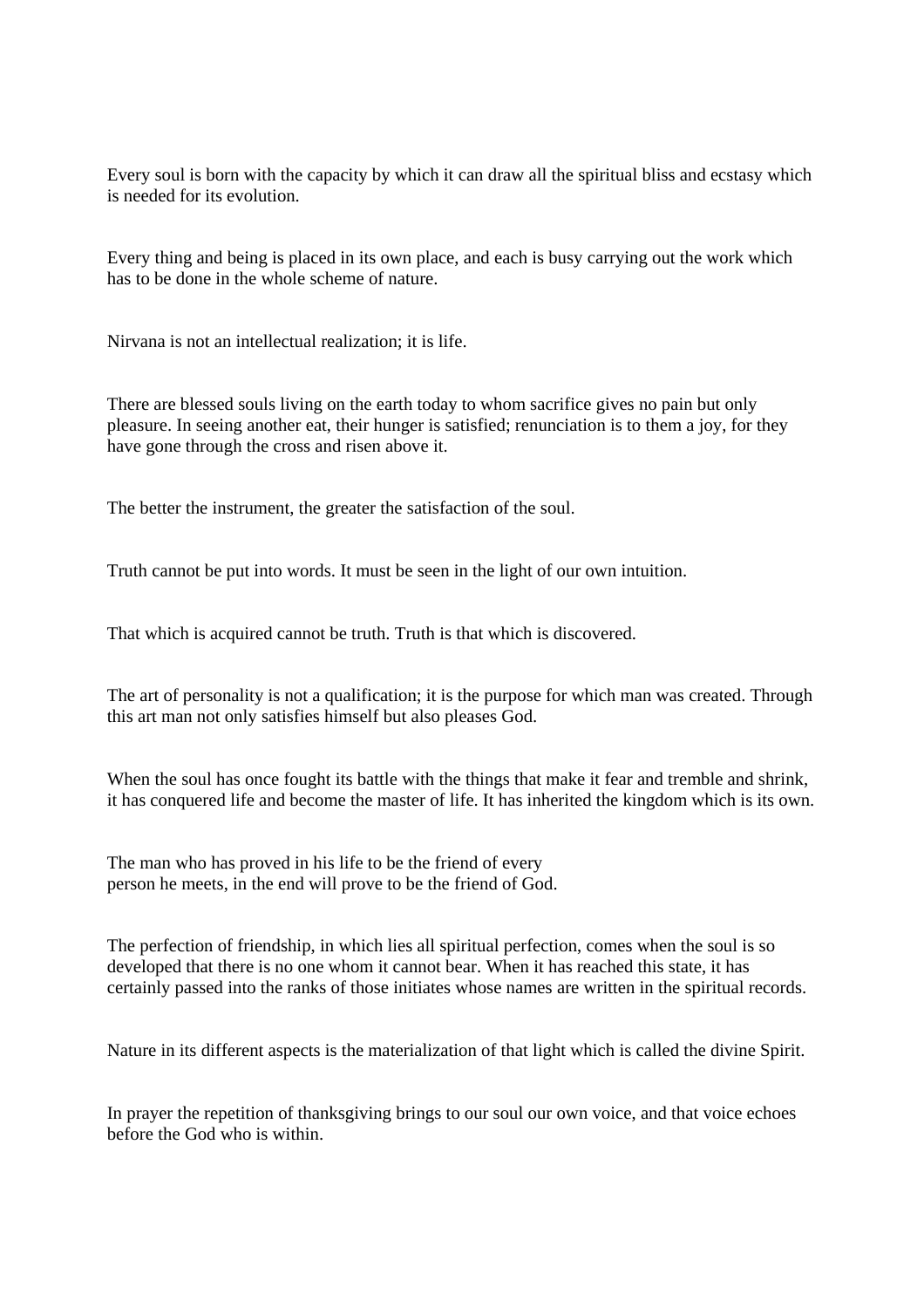The angels were made to sing the praises of the Lord; the jinns to imagine, to dream, to meditate; but man is created to show humanity in his character.

It is not what Christ taught that makes his devotees love him. They dispute over these things in vain. It is what he himself was that is loved and admired by them.

Man may have rank and position and a thousand qualifications, he may possess all the goods of the earth, but if he lacks the art of personality he is poor indeed. It is in this art that man shows the nobility which belongs to the kingdom of God.

A person, however learned and qualified in his life's work, in whom gratitude is absent, is devoid of that beauty of character which makes personality fragrant.

Throughout the whole journey on the spiritual path, the main thing that has to be accomplished is the forgetting of the false ego.

True freedom is within oneself. When the soul is free, there is nothing in this world that binds us; everywhere we find freedom, both in heaven and on earth.

As the heart expands, so the horizon becomes wider, and one finds greater and greater scope in which to build the kingdom of God.

Joy is not something brought from outside. It belongs to us, but it manifests to us as the result of certain actions.

Life is an opportunity, and the more one realizes this, the more one will make the best of the opportunity which life offers.

The essence of life is hope. If we hope to be better, we shall become better.

You are love. You come from love. You are made by love. You cannot cease to love.

The whole manifestation is the manifestation of love. God Himself is love. So the love which comes from the source, returns to the source; and in this the purpose of life is accomplished.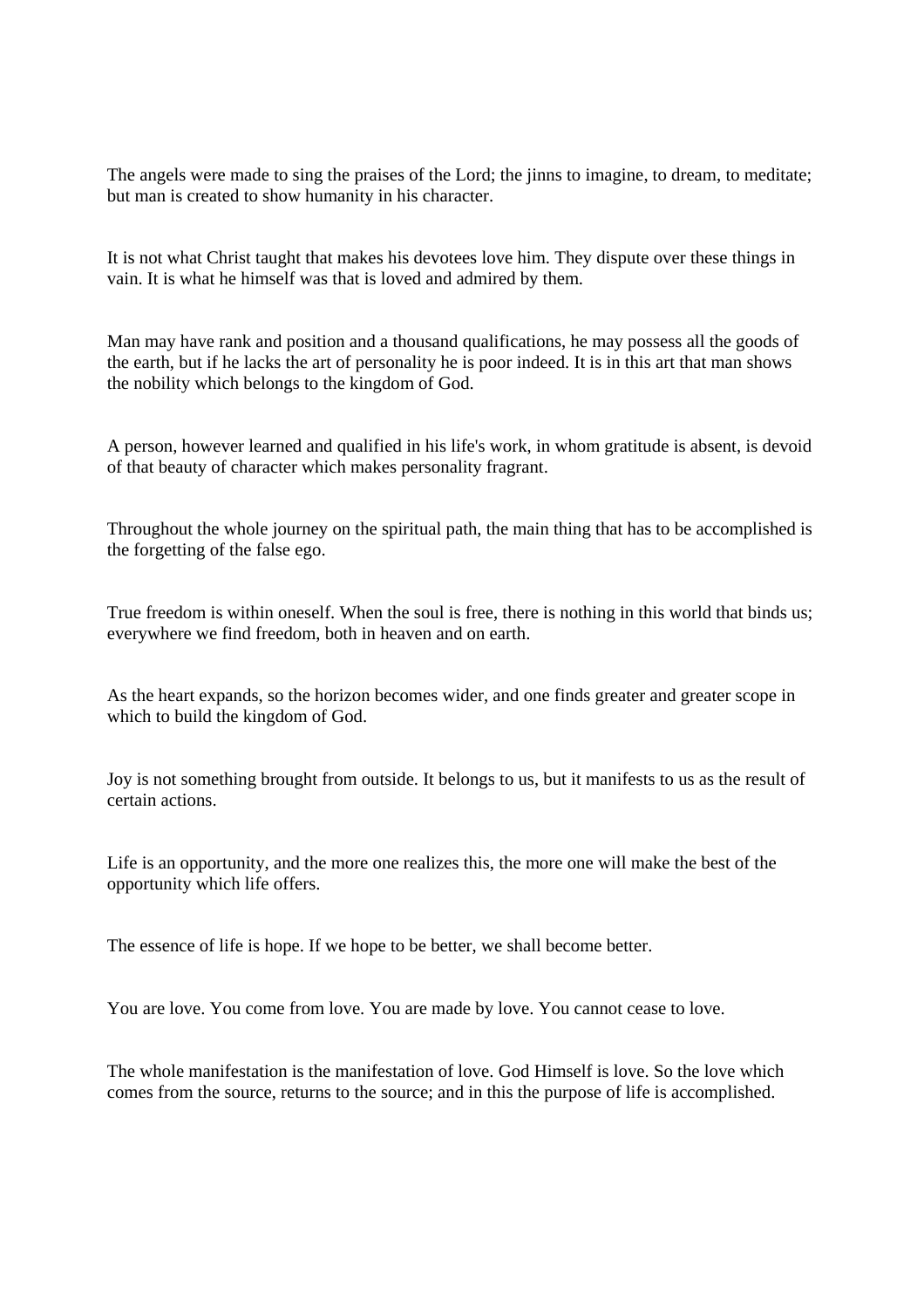You may go to the most exalted place, a place blessed with peace and rest; but if you take sadness and unrest with you, you will find them there.

God's message does not come only in words. What comes in words is small compared with the radiance the message brings to all things and all beings. It comes in the form of a sacrament, as bread and wine; and bread and wine symbolize life and love.

Renounce the good of the world; renounce the good of heaven; renounce your highest ideal. Then renounce your renunciation.

The way to perfection is not limited. No one can make a rule that you can only pass by this way and none other.

Beauty is the watchword of the seeker.

Patience is a process through which a soul goes in order to become precious.

By self-realization a man becomes larger than the universe. The world in which he lives becomes as a drop in the ocean of his heart.

In our sorrow is God's sorrow, for if God cannot sympathize, man is greater than God.

Part of our sorrow and our joy comes from life; part we make for ourselves. Life cannot give us joy if we will not earn it.

The God-ideal is the flower of the human race, and this flower blooms in the realization of God.

The mind is a world, a world that man makes; and in it he will live in the hereafter, as a spider lives in the web it has woven.

The further on the path of life's mystery a person travels, the finer he will have to become in order to perceive and to express the mystery of life.

The prophetic soul is like a fruit that is on the ground but still connected with the branch. The branch has bent and the fruit has touched the earth, but it has not lost connection with the stem.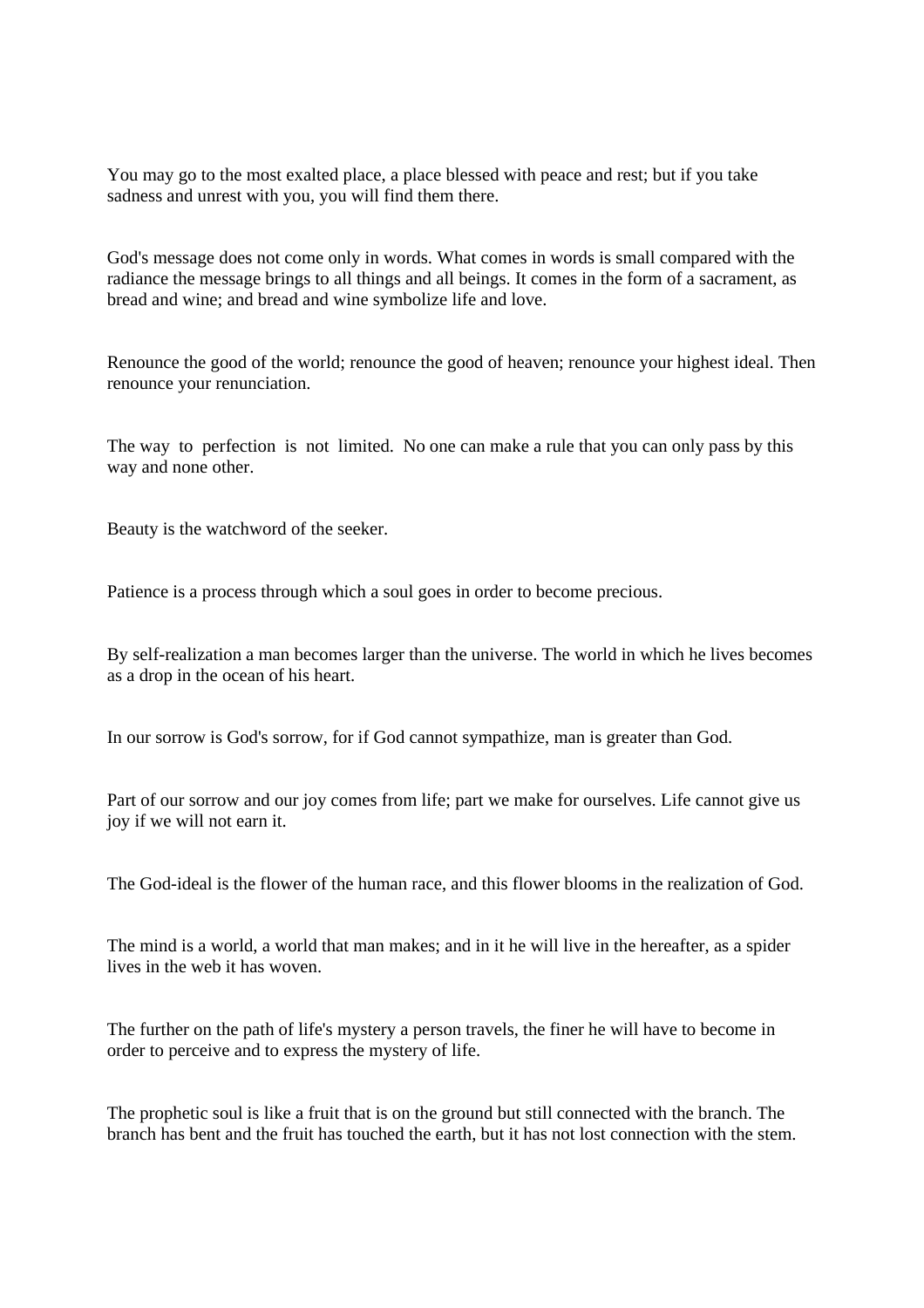The further we advance, the more difficult and more important our part in the symphony of life becomes; and the more conscious we become of this responsibility, the more efficient we become in accomplishing our task.

With all the arguments for and against the divinity of Christ, no sincere believer in God can deny that God reflected Himself through the personality of the Master.

The prophetic soul must, of necessity, rise so high that it can hear the voice of God, and at the same time it must bend so low that it can hear the softest whisper of the beings on earth.

Even the presence of the prophet is the answer to every question. Without speaking one word, the prophet gives the answer. The prophet is only the medium between God and man; therefore, the answer is from God. It is not that the prophet answers the question because he reads the mind; it is the mind of the one who asks the question which strikes, on the inner plane, the divine bell which is the heart of the prophet.

The moment a person rises above his mind and awakens in the light of the soul, he becomes spiritual.

There are many facts, but only one truth. Facts can be put into words, but not the truth.

The mystic seeks God both within and without; he recognizes God both in unity and in variety.

As one evolves spiritually one rises above the tendency to intolerance, for the reason that one begins to see God besides seeing oneself and another person, and so one unites oneself with the other person in God.

The souls of all are from one and the same source, but a soul which is unveiled shines out. Love and light come continually from such souls. We need no proof of it, for it is living; all else is dead in comparison.

It is death that dies, not life.

The soul covers its own truth with a thousand veils from its own eyes.

The ideal must not be turned into the idol.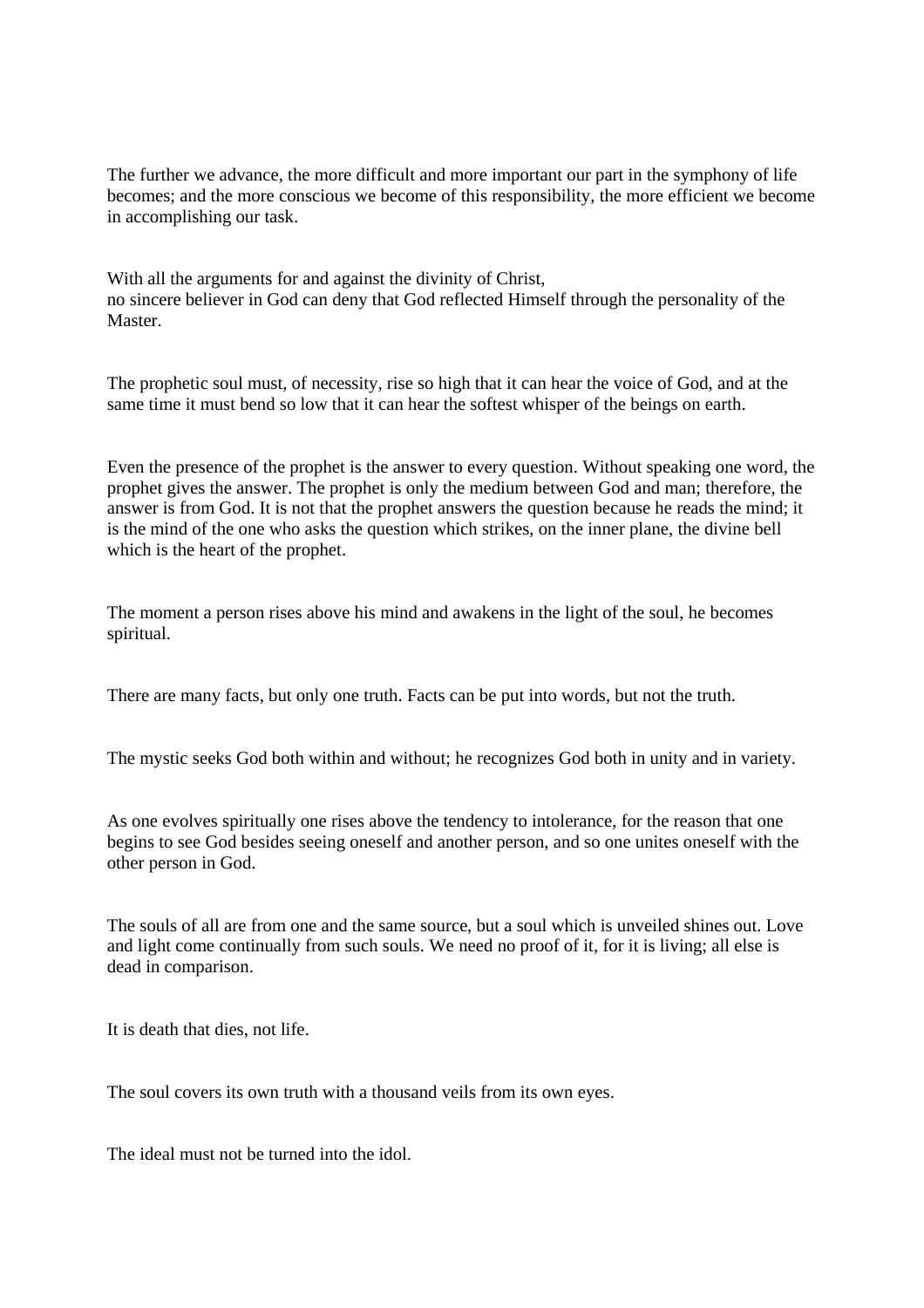The soul has not come on earth to die the death of helplessness, nor continually to suffer pain and misery. The purpose of the soul is that for which the whole of creation has been striving, and it is the fulfillment of that purpose which is called God-consciousness.

Evil is an ever-floating thing - sometimes here, sometimes there. So evil in man is just a cloud; it comes and goes; and if we trust in his goodness, the clouds will disappear.

Man's sacred duty is to strive to attain to that perfect consciousness which is his true religion.

By making many sacrifices and practicing renunciation, by going through many tests and trials, man will attain to that consciousness which is God-consciousness, in which resides all perfection.

Balance is the key-note of spiritual attainment.

No sooner is the God-ideal brought to life, than the worshipper of God turns into truth.

The depth of every soul is good. It is only belief in this doctrine that gives us a reason for our belief in the goodness of God.

The man who shuts himself away from all men, however highly evolved he may be spiritually, will not be free in the higher spheres.

In order to fulfill the practical duties of life, it is not necessary to forget our ideal. We can hold the ideal in the tenderest spot of our heart, and yet fulfill our practical duties. The ideal is to illuminate our lives, not to paralyze our actions.

The disciple can be inspired, and the disciple can shut off his inspiration. If there is no response on the part of the disciple, then the inspiration of the master is shut off. Just like the clouds which cannot give rain when passing over the desert, but when they come to the forest they are attracted by the trees and the rain falls. The soul in its manifestation on earth is not at all disconnected with the higher spheres. It lives in all spheres, though it is generally conscious on only one plane. Thus it becomes deprived of the heavenly bliss, and conscious of the troubles and limitations of life on the earth.

There are rays and there is light. If the rays are the source of the souls of living beings, then the light of the divine Sun is the spirit of the whole of Being.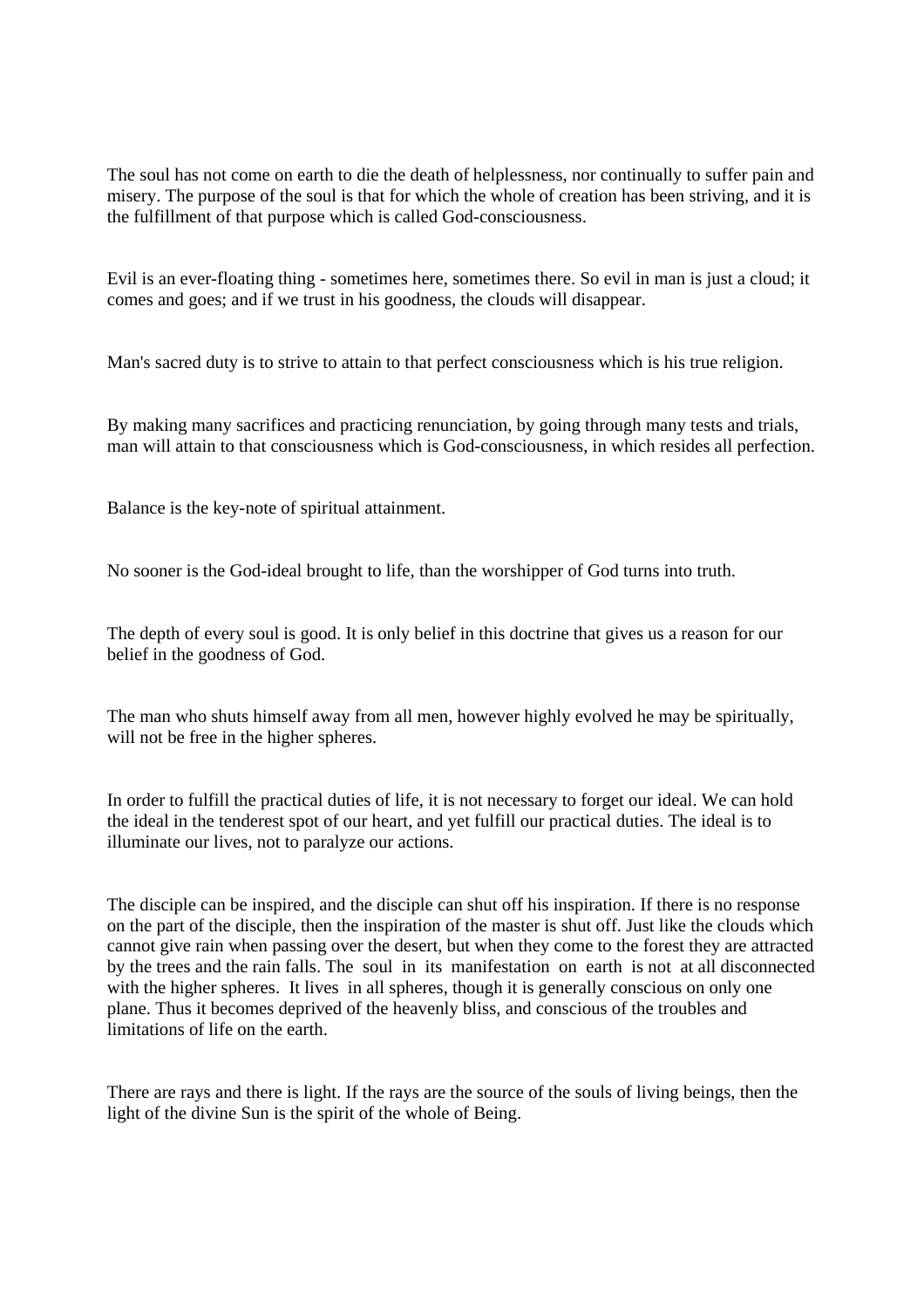When we develop our sense of beauty, then we are naturally critical of that which does not come up to our standard. But when we have passed this stage, in the next cycle divine compassion is developed in our nature and we become able to add all that is lacking, and so to compensate for that perfect beauty.

In the making of personality, God finishes His divine art.

As the source and goal of all creation are one, so the source and goal of all religion are one.

The law of God is endless and limitless as God Himself, and once the eye of the seeker penetrates through the veil that hangs before him, hiding the real law of life from his eyes, the mystery of the whole of life manifests to him; then happiness and peace become his own, for they are the birthright of every soul.

The soul longs for a keen perception. The absence of such fine perception causes depression and confusion, because the inner longing is to see.

There comes a stage in the evolution of an illuminated soul, when it begins to see the law hidden behind nature. To it the whole of life reveals its secret.

The wider the outlook, the less are one's troubles in life. If one fixes one's eyes on the horizon as far as one can see, one is saved from troubles and trials.

God is the horizon, and one can neither touch the horizon nor God. The horizon is as far as one can see and even further; and so is God.

When we find faults and see no excuses, we are blind to the Light which can free a person from his faults and give rise to that forgiveness which is the very essence of God, and which is to be found in the human heart.

Both life and death are contrary aspects of one thing, and that is change. Death is only passing from life on the earth to a still greater life.

The more you give of wealth such as spiritual wealth, the more it increases; what you have given you have not lost, you have gained it.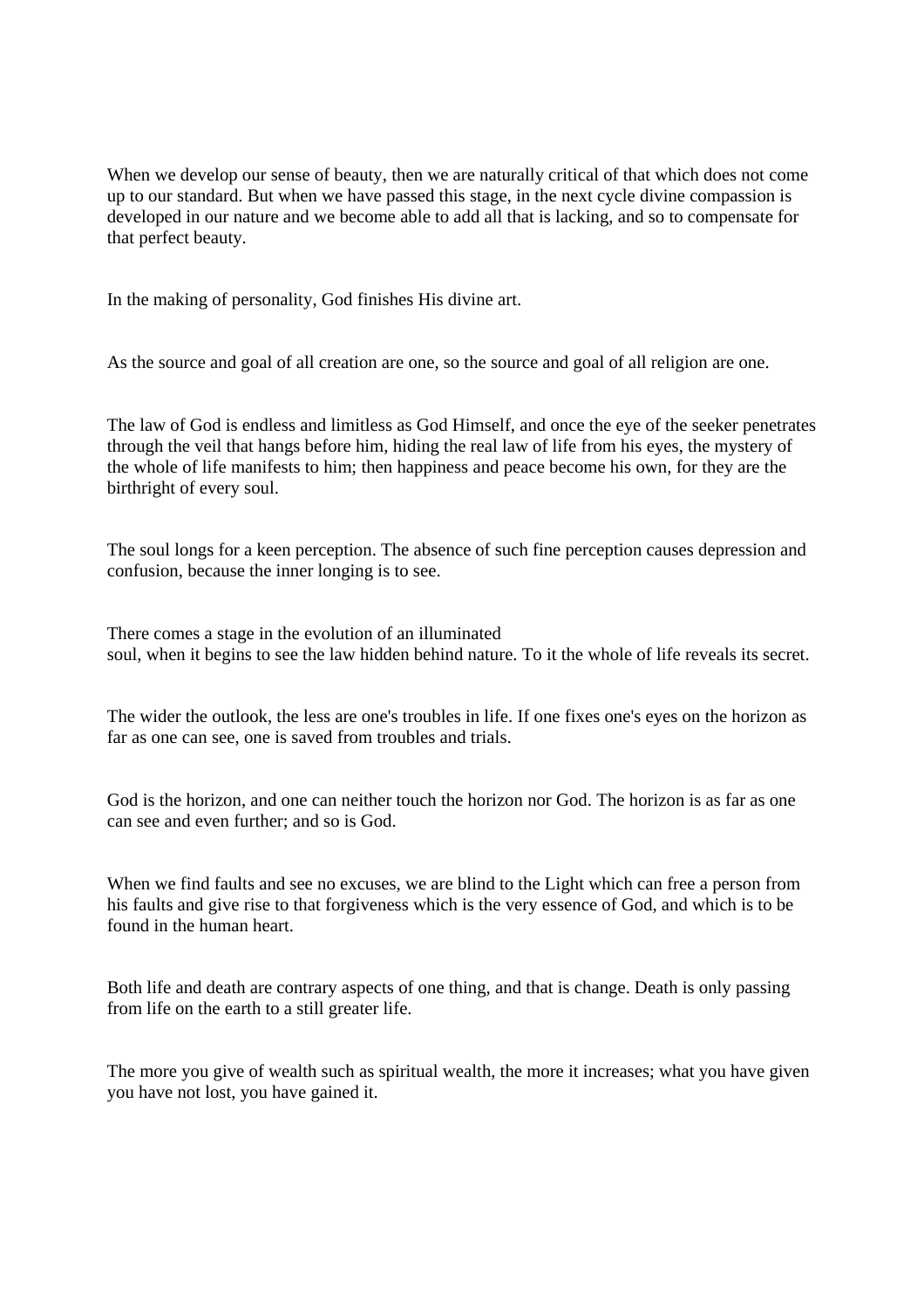What is the soul? The soul is life; it never touches death. Death comes to something which the soul holds, not to itself.

There is no such thing as mortality except as an illusion, and the impression of that illusion, which man holds as fear.

Can a composer give a justification for every note written in his composition? He cannot; he can only say, "it is the stream which has risen out of my heart. I am not concerned with every single note. What I am concerned with is the effect which is produced by my composition."

Is law predominant, or love? Law is the habit; love is the being. Law is made; love was, is, and always will be.

Belief in the human soul is the bridge to belief in God.

By our trust in the divine beauty in every person we develop that beauty in ourselves.

Worry comes from self-pity. When the self is forgotten, there is no worry. Worry comes also from fear, and fear comes from the clouds of ignorance. Light breaks the clouds.

The soul takes with itself into the hereafter all that it has collected in the way of impressions.

The teaching of the prophets is the answer to the demands of individual and collective souls.

To weigh, to measure, to examine, to express an opinion on a great personality, one must first rise to the same development.

If there is any solution to our ever-rising questions, it is never by studying the law that we shall be satisfied. If anything will give us satisfaction, it is diving deep into love and letting love inspire us, and that will enable us to see the law.

Verily a deep-felt need is a prayer in itself.

There is no liberation unless one has an ideal before one. The ideal is a stepping-stone towards that attainment which is called liberation.